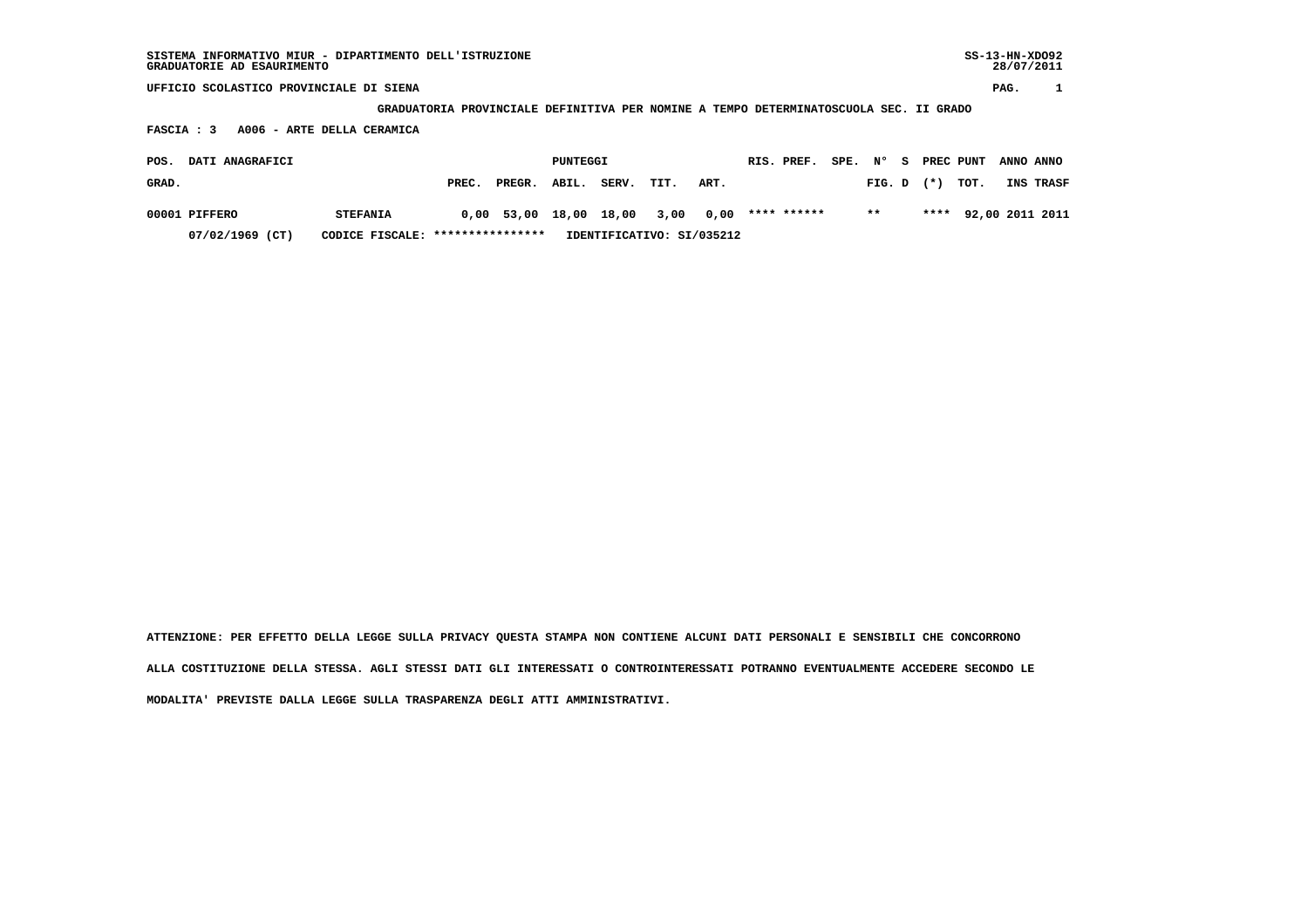**GRADUATORIA PROVINCIALE DEFINITIVA PER NOMINE A TEMPO DETERMINATOSCUOLA SEC. II GRADO**

 **FASCIA : 3 A013 - CHIMICA E TECNOLOGIE CHIMICHE**

|       | POS. DATI ANAGRAFICI |                                                            |                                                                      |                                    | <b>PUNTEGGI</b> |                                                                     |  | RIS. PREF. | SPE. N° | S PREC PUNT       |                      | ANNO ANNO |
|-------|----------------------|------------------------------------------------------------|----------------------------------------------------------------------|------------------------------------|-----------------|---------------------------------------------------------------------|--|------------|---------|-------------------|----------------------|-----------|
| GRAD. |                      |                                                            |                                                                      | PREC. PREGR. ABIL. SERV. TIT. ART. |                 |                                                                     |  |            |         | FIG. D $(*)$ TOT. |                      | INS TRASF |
|       | 00001 DI GIUSEPPE    | <b>DANILA</b>                                              | 0,00 68,00 14,00 24,00 12,00 0,00 **** ****** ** ** **** 118,00 2007 |                                    |                 |                                                                     |  |            |         |                   |                      |           |
|       | 27/03/1972 (TA)      | CODICE FISCALE: **************** IDENTIFICATIVO: SI/026831 |                                                                      |                                    |                 |                                                                     |  |            |         |                   |                      |           |
|       | 00002 OMERI          | <b>MAJLINDA</b>                                            | 0,00 48,00 42,00 24,00 3,00 0,00 **** ****** ** **** 117,00 2005     |                                    |                 |                                                                     |  |            |         |                   |                      |           |
|       | 18/08/1970 (EE)      | CODICE FISCALE: **************** IDENTIFICATIVO: SI/025881 |                                                                      |                                    |                 |                                                                     |  |            |         |                   |                      |           |
|       | 00003 PIRRETTI       | LUIGI                                                      | 0,00 30,00 42,00 24,00 3,00 0,00 **** ****** ** **                   |                                    |                 |                                                                     |  |            |         |                   | **** 99,00 2005      |           |
|       | 07/11/1969 (NA)      | CODICE FISCALE: **************** IDENTIFICATIVO: SI/025908 |                                                                      |                                    |                 |                                                                     |  |            |         |                   |                      |           |
|       | 00004 MANCUSO        | <b>RAFFAELLA</b>                                           | 0.00                                                                 |                                    |                 | $0.00$ 42.00 24.00 22.00 0.00 **** ****** ** X **** 88.00 2011 2011 |  |            |         |                   |                      |           |
|       | 16/11/1975 (CS)      | CODICE FISCALE: **************** IDENTIFICATIVO: SI/035217 |                                                                      |                                    |                 |                                                                     |  |            |         |                   |                      |           |
|       | 00005 ROMEO          | GIOVANNI                                                   |                                                                      |                                    |                 |                                                                     |  |            |         |                   |                      |           |
|       | 11/03/1966 (RC)      | CODICE FISCALE: **************** IDENTIFICATIVO: SI/035190 |                                                                      |                                    |                 |                                                                     |  |            |         |                   |                      |           |
|       | 00006 VETERE         | MABEL VALERIA                                              | 0,00                                                                 |                                    |                 | 0,00 42,00 12,00 20,00 0,00 **** ****** ** ** ** 74,00 2011 2011    |  |            |         |                   |                      |           |
|       | 15/12/1975 (CS)      | CODICE FISCALE: **************** IDENTIFICATIVO: SI/035189 |                                                                      |                                    |                 |                                                                     |  |            |         |                   |                      |           |
|       | 00007 CARINI         | <b>FRANCESCA</b>                                           | 0,00 40,00 13,00  0,00  0,00  0,00  **** ******    **                |                                    |                 |                                                                     |  |            |         |                   | **** 53,00 2004 2004 |           |
|       | 09/12/1973 (PR)      | CODICE FISCALE: **************** IDENTIFICATIVO: SI/024586 |                                                                      |                                    |                 |                                                                     |  |            |         |                   |                      |           |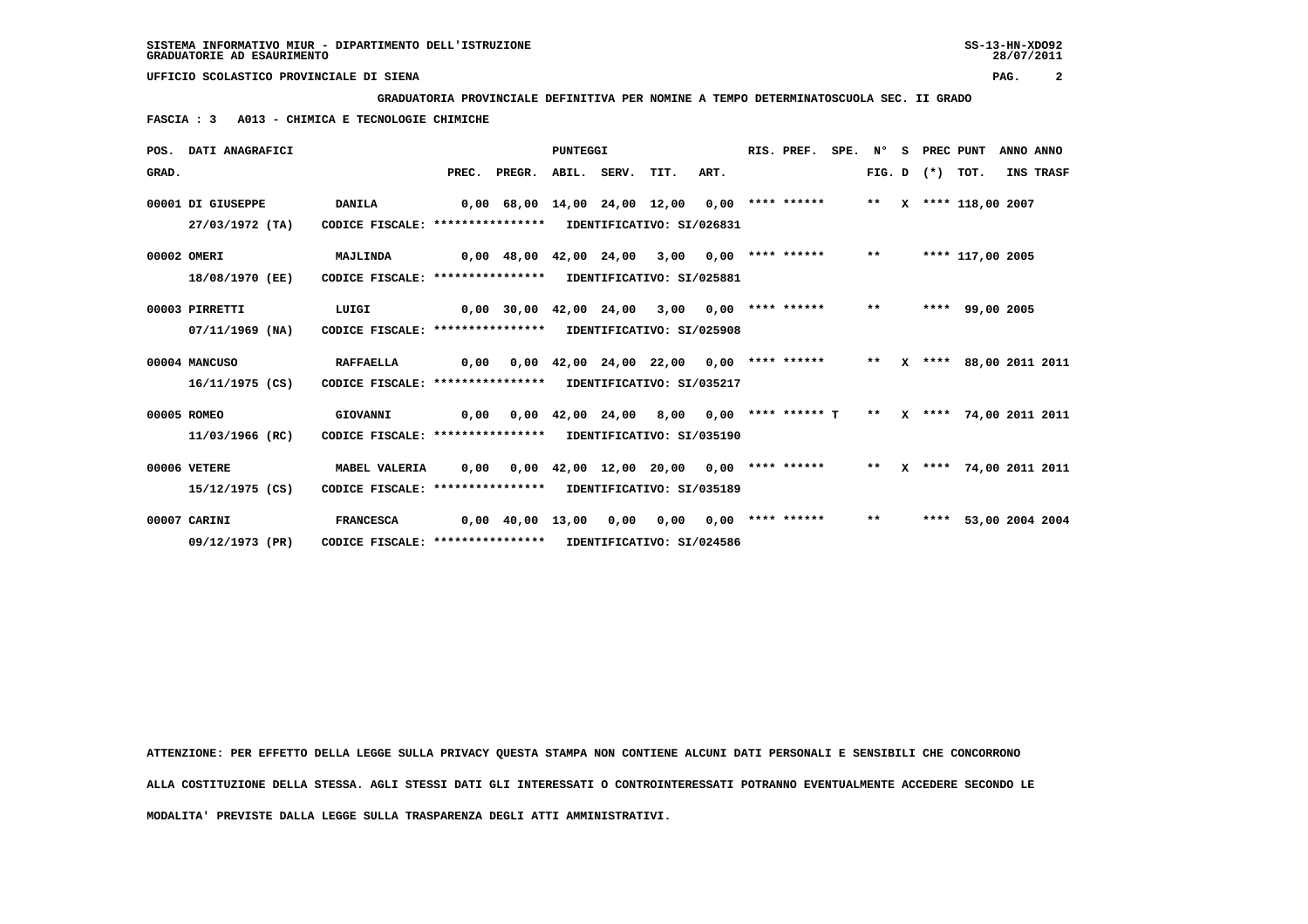**GRADUATORIA PROVINCIALE DEFINITIVA PER NOMINE A TEMPO DETERMINATOSCUOLA SEC. II GRADO**

 **FASCIA : 3 A016 - COSTRUZIONI, TECNOLOGIA DELLE COSTRUZIONI E DISEGNO TECNICO**

| POS.  | DATI ANAGRAFICI |                                   |       |                    | PUNTEGGI   |       |                           |      | RIS. PREF.    | SPE. | N°     | - S | PREC PUNT |                 | ANNO ANNO |                  |
|-------|-----------------|-----------------------------------|-------|--------------------|------------|-------|---------------------------|------|---------------|------|--------|-----|-----------|-----------------|-----------|------------------|
| GRAD. |                 |                                   | PREC. | PREGR.             | ABIL.      | SERV. | TIT.                      | ART. |               |      | FIG. D |     | $(* )$    | тот.            |           | <b>INS TRASF</b> |
|       | 00001 DIANA     | ORAZIO                            |       | $0.00 \quad 42.00$ | 18,00      | 28,00 | 6,00                      | 0,00 | **** ****** T |      | $* *$  |     | ****      | 94,00 2007      |           |                  |
|       | 08/03/1969 (CE) | CODICE FISCALE: ****************  |       |                    |            |       | IDENTIFICATIVO: SI/026998 |      |               |      |        |     |           |                 |           |                  |
|       | 00002 LAUTIERI  | ROSA                              | 0.00  |                    | 5,00 41,00 | 24,00 | 7,00                      | 0,00 | **** ******   |      | $* *$  |     |           | **** 77,00 2009 |           |                  |
|       | 17/11/1976 (EE) | CODICE FISCALE: ***************** |       |                    |            |       | IDENTIFICATIVO: SI/033270 |      |               |      |        |     |           |                 |           |                  |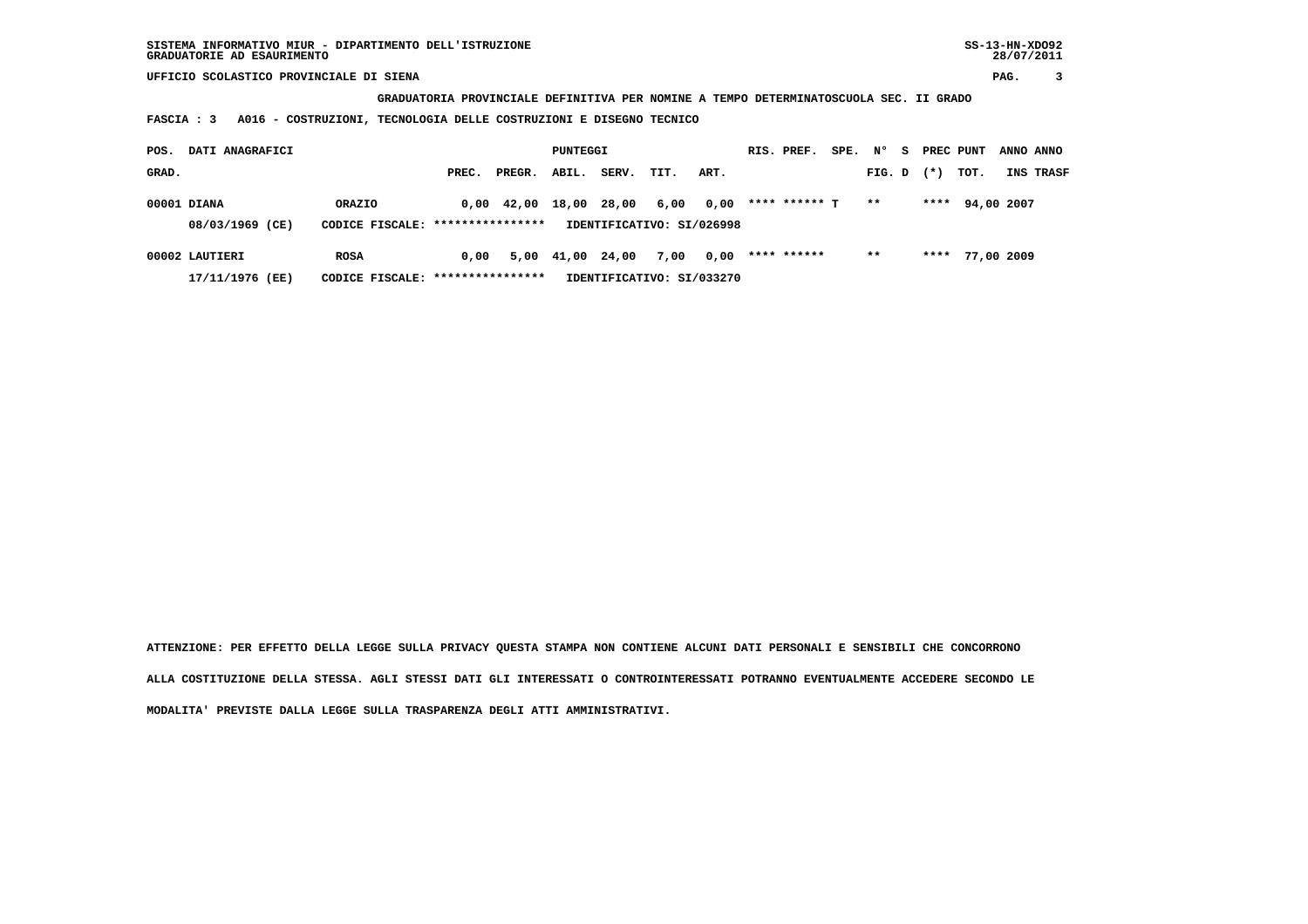**GRADUATORIA PROVINCIALE DEFINITIVA PER NOMINE A TEMPO DETERMINATOSCUOLA SEC. II GRADO**

 **FASCIA : 3 A017 - DISCIPLINE ECONOMICO-AZIENDALI**

|            | POS. DATI ANAGRAFICI                                                                                                          |                                                            |                                               |                                                                       | <b>PUNTEGGI</b> |      |      | RIS. PREF. |  |                     | SPE. N° S PREC PUNT ANNO ANNO |           |
|------------|-------------------------------------------------------------------------------------------------------------------------------|------------------------------------------------------------|-----------------------------------------------|-----------------------------------------------------------------------|-----------------|------|------|------------|--|---------------------|-------------------------------|-----------|
| GRAD.      |                                                                                                                               |                                                            |                                               | PREC. PREGR. ABIL. SERV.                                              |                 | TIT. | ART. |            |  | FIG. $D$ $(*)$ TOT. |                               | INS TRASF |
|            | 00001 MURGIA                                                                                                                  | <b>DORIANA</b>                                             |                                               | 0,00 244,00 17,00 24,00 0,00 0,00 **** ****** T **                    |                 |      |      |            |  |                     | **** 285,00 2000              |           |
|            | 18/11/1955 (CA)                                                                                                               | CODICE FISCALE: **************** IDENTIFICATIVO: SI/020214 |                                               |                                                                       |                 |      |      |            |  |                     |                               |           |
| 00002 NASO |                                                                                                                               | <b>AURELIA</b>                                             | 0,00 190,00 15,00 24,00 0,00 0,00 **** ****** |                                                                       |                 |      |      |            |  |                     | ** **** 229,00 2000           |           |
|            | 18/04/1961 (SA)                                                                                                               | CODICE FISCALE: **************** IDENTIFICATIVO: SI/020222 |                                               |                                                                       |                 |      |      |            |  |                     |                               |           |
|            | 00003 GIOMI                                                                                                                   | TIZIANA                                                    |                                               | $0,00$ 117,00 42,00 24,00 0,00 0,00 **** ****** ** **** 183,00 2004   |                 |      |      |            |  |                     |                               |           |
|            | 05/06/1963 (SI)                                                                                                               | CODICE FISCALE: **************** IDENTIFICATIVO: SI/024709 |                                               |                                                                       |                 |      |      |            |  |                     |                               |           |
|            | 00004 FANCELLU                                                                                                                | <b>FRANCO</b>                                              |                                               | 0,00 74,00 42,00 24,00 12,00 0,00 **** ****** T ** X **** 152,00 2003 |                 |      |      |            |  |                     |                               |           |
|            | 18/10/1966 (CA)                                                                                                               | CODICE FISCALE: **************** IDENTIFICATIVO: SI/023810 |                                               |                                                                       |                 |      |      |            |  |                     |                               |           |
|            | 00005 CIANCIA                                                                                                                 | <b>ANGELA</b>                                              |                                               | $0.00$ 72.00 41.00 24.00 9.00 0.00 **** ****** T ** ***** 146.00 2003 |                 |      |      |            |  |                     |                               |           |
|            | 03/09/1968 (CS)                                                                                                               | CODICE FISCALE: **************** IDENTIFICATIVO: SI/023798 |                                               |                                                                       |                 |      |      |            |  |                     |                               |           |
|            | 00006 QUERCI                                                                                                                  | <b>FRANCESCA</b>                                           |                                               | 0,00 96,00 14,00 24,00 6,00 0,00 **** ******                          |                 |      |      |            |  |                     | ** $X$ **** 140,00 2007       |           |
|            | 10/09/1965 (RM)                                                                                                               | CODICE FISCALE: **************** IDENTIFICATIVO: SI/027351 |                                               |                                                                       |                 |      |      |            |  |                     |                               |           |
|            | 00007 MONCINI                                                                                                                 | CRISTINA                                                   |                                               | 0,00 61,00 42,00 24,00 5,00 0,00 **** ****** T ** ***** 132,00 2004   |                 |      |      |            |  |                     |                               |           |
|            | 19/10/1964 (AR)                                                                                                               | CODICE FISCALE: **************** IDENTIFICATIVO: SI/024657 |                                               |                                                                       |                 |      |      |            |  |                     |                               |           |
|            | 00008 DE COMITE                                                                                                               | <b>MARGHERITA</b>                                          |                                               | 0,00 48,00 42,00 24,00 12,00 0,00 **** ****** T ** X **** 126,00 2007 |                 |      |      |            |  |                     |                               |           |
|            | 03/09/1974 (TA)                                                                                                               | CODICE FISCALE: **************** IDENTIFICATIVO: SI/026816 |                                               |                                                                       |                 |      |      |            |  |                     |                               |           |
|            | 00009 ANZIVINO                                                                                                                | <b>MARILENA</b>                                            |                                               | 0,00 48,00 41,00 24,00 10,00 0,00 **** ****** T ** ***** 123,00 2003  |                 |      |      |            |  |                     |                               |           |
|            | 07/12/1968 (FG)                                                                                                               | CODICE FISCALE: **************** IDENTIFICATIVO: SI/023778 |                                               |                                                                       |                 |      |      |            |  |                     |                               |           |
|            | ATTENZIONE: PER EFFETTO DELLA LEGGE SULLA PRIVACY QUESTA STAMPA NON CONTIENE ALCUNI DATI PERSONALI E SENSIBILI CHE CONCORRONO |                                                            |                                               |                                                                       |                 |      |      |            |  |                     |                               |           |

 **ALLA COSTITUZIONE DELLA STESSA. AGLI STESSI DATI GLI INTERESSATI O CONTROINTERESSATI POTRANNO EVENTUALMENTE ACCEDERE SECONDO LE MODALITA' PREVISTE DALLA LEGGE SULLA TRASPARENZA DEGLI ATTI AMMINISTRATIVI.**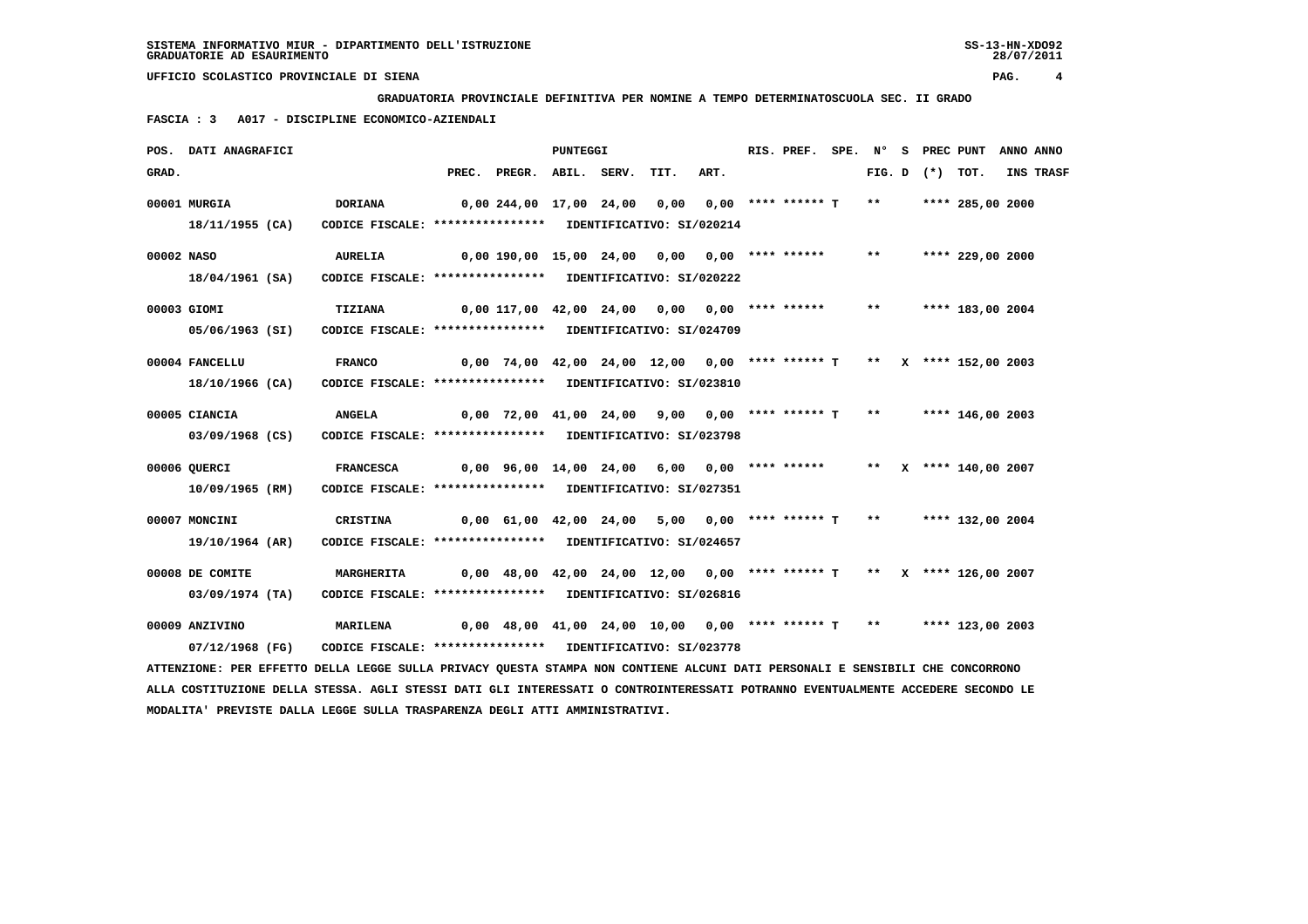**GRADUATORIA PROVINCIALE DEFINITIVA PER NOMINE A TEMPO DETERMINATOSCUOLA SEC. II GRADO**

 **FASCIA : 3 A017 - DISCIPLINE ECONOMICO-AZIENDALI**

|           | POS. DATI ANAGRAFICI                                                                                                            |                                                            |       |                                                     | <b>PUNTEGGI</b> |      |                                             |                       | RIS. PREF. | SPE. N° |       |                   | S PREC PUNT ANNO ANNO  |           |
|-----------|---------------------------------------------------------------------------------------------------------------------------------|------------------------------------------------------------|-------|-----------------------------------------------------|-----------------|------|---------------------------------------------|-----------------------|------------|---------|-------|-------------------|------------------------|-----------|
| GRAD.     |                                                                                                                                 |                                                            | PREC. | PREGR. ABIL. SERV.                                  |                 |      | TIT.                                        | ART.                  |            |         |       | FIG. D $(*)$ TOT. |                        | INS TRASF |
|           | 00010 ZONNO                                                                                                                     | LUIGI                                                      |       | 0,00 38,00 41,00 24,00 13,00 0,00 **** ****** T     |                 |      |                                             |                       |            |         |       |                   | ** X **** 116,00 2007  |           |
|           | D 01/09/1967 (BA)                                                                                                               | CODICE FISCALE: **************** IDENTIFICATIVO: SI/027464 |       |                                                     |                 |      |                                             |                       |            |         |       |                   |                        |           |
|           | 00011 OLIVIERO                                                                                                                  | <b>IRENE</b>                                               |       | $0,00$ 26,00 42,00 24,00 9,00 0,00 **** ****** T ** |                 |      |                                             |                       |            |         |       |                   | **** 101,00 2007       |           |
|           | 19/09/1980 (CE)                                                                                                                 | CODICE FISCALE: **************** IDENTIFICATIVO: SI/027254 |       |                                                     |                 |      |                                             |                       |            |         |       |                   |                        |           |
|           | 00012 TRONCHIN                                                                                                                  | <b>SILVIA</b>                                              |       | $0,00$ 12,00 42,00 24,00 9,00 0,00 **** ****** T    |                 |      |                                             |                       |            |         | $***$ |                   | **** 87,00 2007        |           |
|           | 04/11/1975 (TV)                                                                                                                 | CODICE FISCALE: **************** IDENTIFICATIVO: SI/027576 |       |                                                     |                 |      |                                             |                       |            |         |       |                   |                        |           |
|           | 00013 SONSOGNO                                                                                                                  | <b>CESARE</b>                                              |       | $0,00$ 12,00 42,00 24,00 9,00 0,00 **** ****** T    |                 |      |                                             |                       |            |         | $***$ |                   | **** 87,00 2007        |           |
|           | 03/02/1967 (LE)                                                                                                                 | CODICE FISCALE: **************** IDENTIFICATIVO: SI/027547 |       |                                                     |                 |      |                                             |                       |            |         |       |                   |                        |           |
|           | 00014 CASTRATI                                                                                                                  | <b>BENEDETTA</b>                                           |       | $0,00$ 4,00 40,00 24,00 0,00 0,00 **** ******       |                 |      |                                             |                       |            |         | $* *$ |                   | **** 68,00 2007        |           |
|           | 13/06/1972 (FI)                                                                                                                 | CODICE FISCALE: **************** IDENTIFICATIVO: SI/026764 |       |                                                     |                 |      |                                             |                       |            |         |       |                   |                        |           |
|           | 00015 ERCOLI                                                                                                                    | <b>ENRICA</b>                                              |       | $0,00$ $0,00$ $42,00$ $24,00$ $0,00$ $0,00$ $***$   |                 |      |                                             |                       |            |         | $***$ |                   | **** 66,00 2011 2011   |           |
|           | 19/03/1977 (PG)                                                                                                                 | CODICE FISCALE: **************** IDENTIFICATIVO: SI/035195 |       |                                                     |                 |      |                                             |                       |            |         |       |                   |                        |           |
| 00016 FEI |                                                                                                                                 | <b>PAOLO</b>                                               |       | 0,00 22,00 42,00                                    |                 | 0,00 |                                             | 0,00 0,00 **** ****** |            |         |       |                   | ** $X$ **** 64,00 2003 |           |
|           | 07/04/1964 (SI)                                                                                                                 | CODICE FISCALE: **************** IDENTIFICATIVO: SI/020266 |       |                                                     |                 |      |                                             |                       |            |         |       |                   |                        |           |
|           | 00017 LA MARTINA                                                                                                                | <b>ROSA</b>                                                |       | $0,00$ 2,00 42,00 14,00 6,00 0,00 **** ****** T     |                 |      |                                             |                       |            |         | $**$  |                   | **** $64,00$ 2009      |           |
|           | 24/10/1969 (CT)                                                                                                                 | CODICE FISCALE: **************** IDENTIFICATIVO: SI/033224 |       |                                                     |                 |      |                                             |                       |            |         |       |                   |                        |           |
|           | 00018 BARBELLA                                                                                                                  | <b>STEFANIA</b>                                            | 0,00  |                                                     |                 |      | 0,00 42,00 12,00 6,00 0,00 **** ****** T ** |                       |            |         |       |                   | **** 60,00 2009        |           |
|           | 03/10/1970 (CE)                                                                                                                 | CODICE FISCALE: **************** IDENTIFICATIVO: SI/033268 |       |                                                     |                 |      |                                             |                       |            |         |       |                   |                        |           |
|           | ATTENZIONE: PER EFFETTO DELLA LEGGE SULLA PRIVACY QUESTA STAMPA NON CONTIENE ALCUNI DATI PERSONALI E SENSIBILI CHE CONCORRONO   |                                                            |       |                                                     |                 |      |                                             |                       |            |         |       |                   |                        |           |
|           | ALLA COSTITUZIONE DELLA STESSA. AGLI STESSI DATI GLI INTERESSATI O CONTROINTERESSATI POTRANNO EVENTUALMENTE ACCEDERE SECONDO LE |                                                            |       |                                                     |                 |      |                                             |                       |            |         |       |                   |                        |           |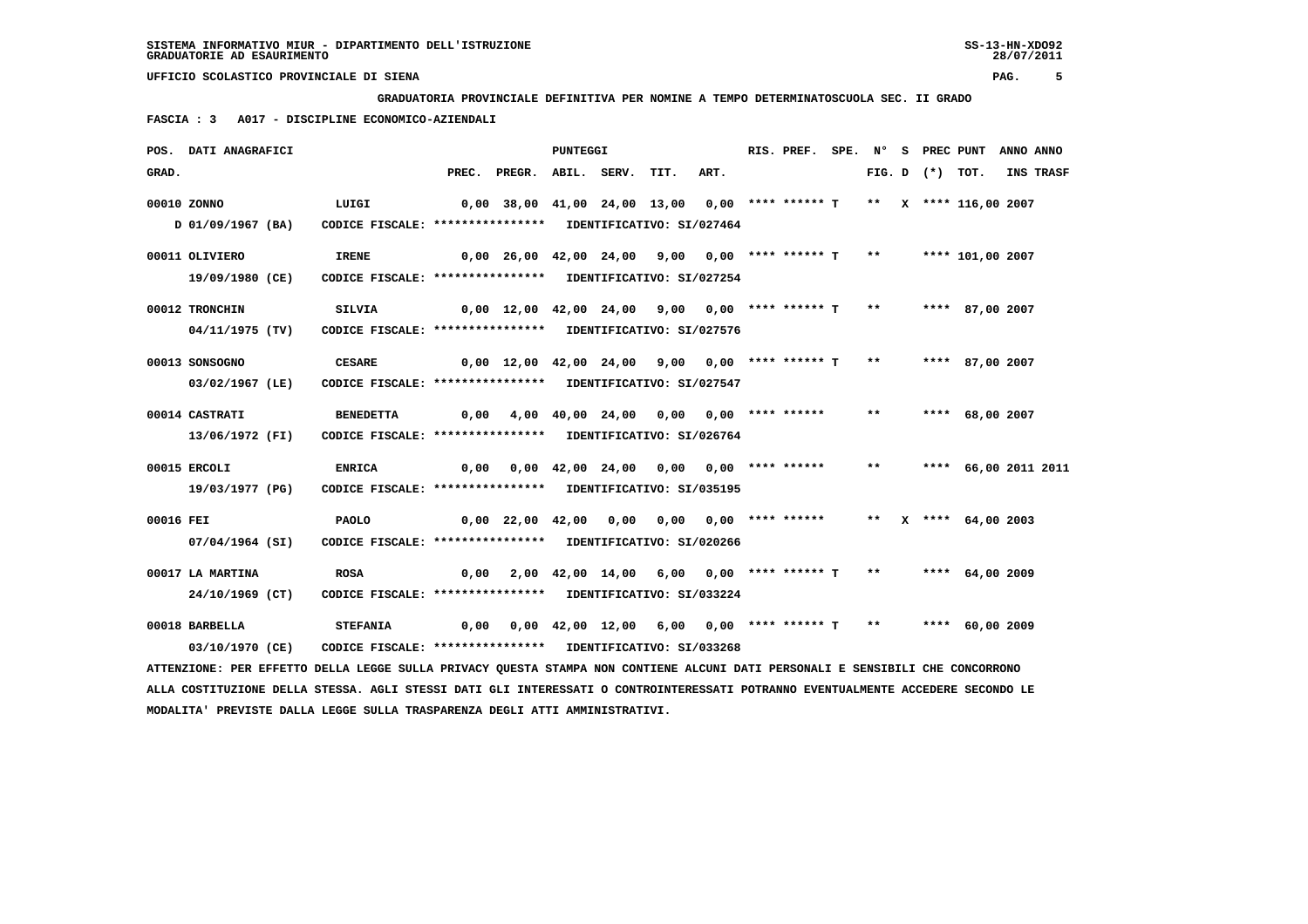**GRADUATORIA PROVINCIALE DEFINITIVA PER NOMINE A TEMPO DETERMINATOSCUOLA SEC. II GRADO**

 **FASCIA : 3 A017 - DISCIPLINE ECONOMICO-AZIENDALI**

| POS.  | DATI ANAGRAFICI                   |                                                    |                  |                    | PUNTEGGI |       |                                   |      | RIS. PREF.    | SPE. | N°     | s | PREC PUNT |            | ANNO ANNO |                 |
|-------|-----------------------------------|----------------------------------------------------|------------------|--------------------|----------|-------|-----------------------------------|------|---------------|------|--------|---|-----------|------------|-----------|-----------------|
| GRAD. |                                   |                                                    | PREC.            | PREGR.             | ABIL.    | SERV. | TIT.                              | ART. |               |      | FIG. D |   | $(*)$     | тот.       |           | INS TRASF       |
|       | 00019 ESPOSITO<br>19/01/1972 (NA) | <b>TERESA</b><br>CODICE FISCALE: ***************** |                  | $0,00 \quad 14,00$ | 15,00    | 12,00 | 7,00<br>IDENTIFICATIVO: SI/035194 | 0,00 | **** ******   |      | $***$  |   | ****      |            |           | 48,00 2011 2011 |
|       | 00020 MANGIERI                    | DOMENICA                                           | 0,00             | 0,00               | 18,00    |       | $0,00$ 13,00                      | 0,00 | **** ****** T |      | $* *$  | x | ****      | 31,00 2007 |           |                 |
|       | 20/09/1967 (MT)                   | CODICE FISCALE:                                    | **************** |                    |          |       | IDENTIFICATIVO: SI/027239         |      |               |      |        |   |           |            |           |                 |
|       | 00021 DEL GRASSO                  | <b>DAVIDE</b>                                      | 0.00             | 0,00               | 17,00    | 0,00  | 9,00                              | 0,00 | **** ****** T |      | $* *$  |   | ****      |            |           | 26,00 2011 2011 |
|       | $10/06/1969$ (SI)                 | CODICE FISCALE: ****************                   |                  |                    |          |       | IDENTIFICATIVO: SI/035211         |      |               |      |        |   |           |            |           |                 |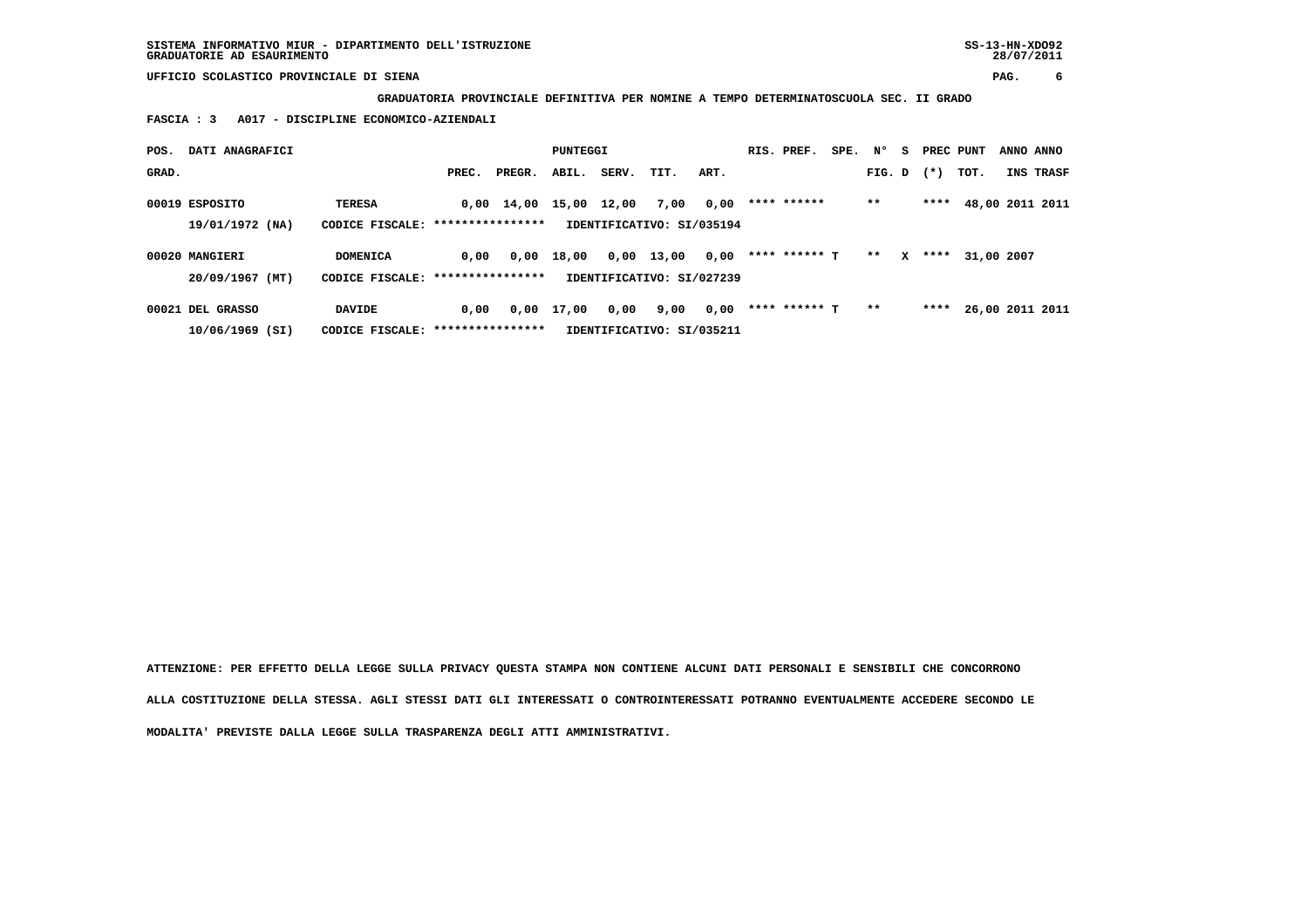**GRADUATORIA PROVINCIALE DEFINITIVA PER NOMINE A TEMPO DETERMINATOSCUOLA SEC. II GRADO**

 **FASCIA : 3 A018 - DISCIPLINE GEOMETRICHE, ARCHITETTONICHE ARREDAMENTO E SCENOTECNICA**

| POS.  | DATI ANAGRAFICI                    |                                                     |       |                    | PUNTEGGI |       |                           |      | RIS. PREF.  | $SPE.$ N° |        | - S | PREC PUNT |                  | ANNO ANNO        |
|-------|------------------------------------|-----------------------------------------------------|-------|--------------------|----------|-------|---------------------------|------|-------------|-----------|--------|-----|-----------|------------------|------------------|
| GRAD. |                                    |                                                     | PREC. | PREGR.             | ABIL.    | SERV. | TIT.                      | ART. |             |           | FIG. D |     | $(*)$     | тот.             | <b>INS TRASF</b> |
|       | 00001 BIANCHINI<br>08/07/1967 (SI) | <b>ANNARITA</b><br>CODICE FISCALE: **************** |       | $0,00 \quad 42,00$ | 42,00    | 24,00 | 6,00                      | 0,00 | **** ****** |           | $***$  | x   |           | **** 114,00 2007 |                  |
|       |                                    |                                                     |       |                    |          |       | IDENTIFICATIVO: SI/026707 |      |             |           |        |     |           |                  |                  |
|       | 00002 BILENCHI                     | <b>MANOLA</b>                                       |       | $0,00$ 29,00       | 42,00    | 12,00 | 0,00                      | 0,00 | **** ****** |           | $* *$  |     |           | **** 83,00 2009  |                  |
|       | 10/06/1972 (SI)                    | IDENTIFICATIVO: SI/033251                           |       |                    |          |       |                           |      |             |           |        |     |           |                  |                  |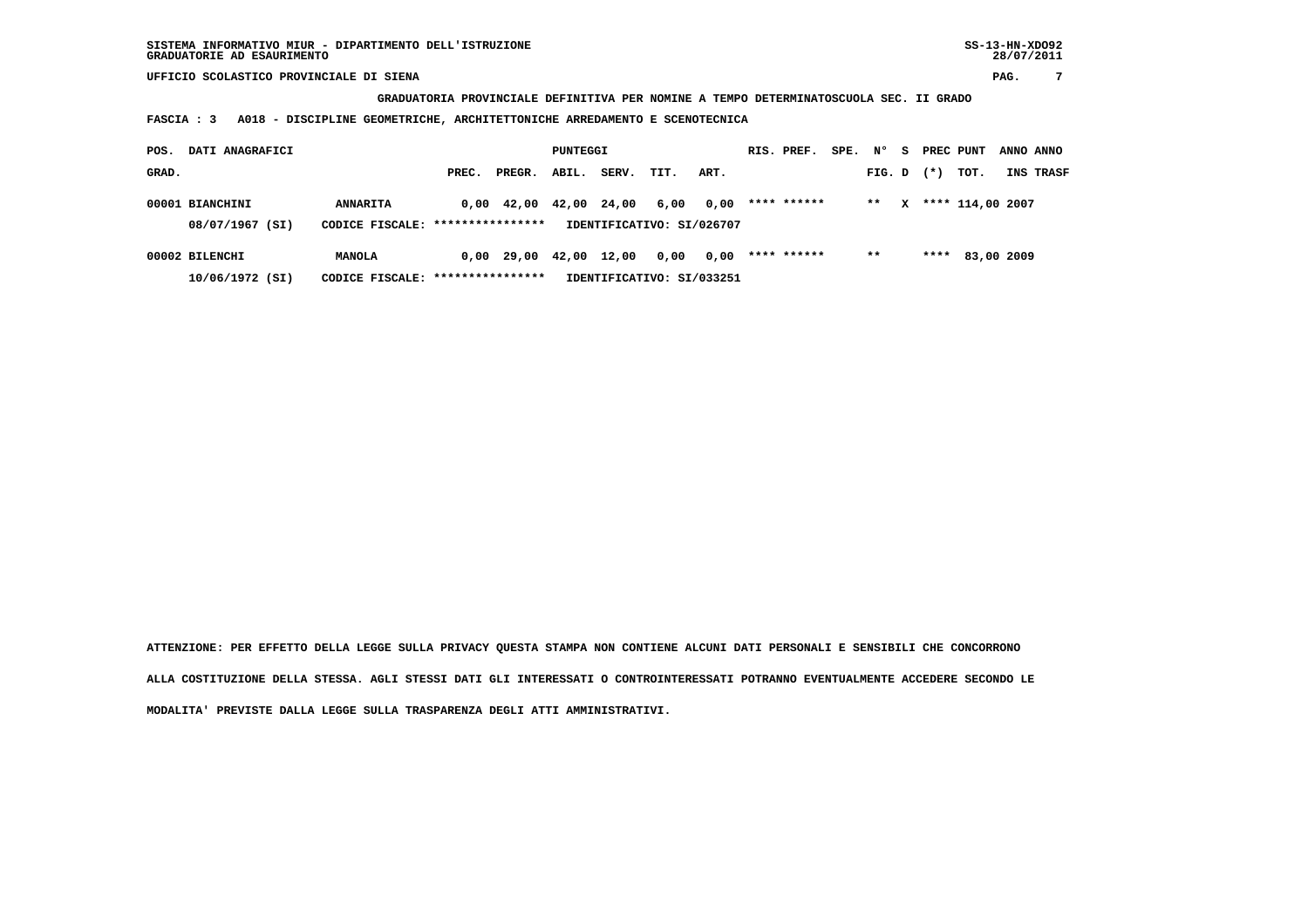**GRADUATORIA PROVINCIALE DEFINITIVA PER NOMINE A TEMPO DETERMINATOSCUOLA SEC. II GRADO**

 **FASCIA : 2 A019 - DISCIPLINE GIURIDICHE ED ECONOMICHE**

| POS.  | <b>DATI ANAGRAFICI</b> |                                  |        |              | PUNTEGGI |       |      |                           | RIS. PREF.  | SPE. N° |                | - S | PREC PUNT ANNO ANNO        |                  |
|-------|------------------------|----------------------------------|--------|--------------|----------|-------|------|---------------------------|-------------|---------|----------------|-----|----------------------------|------------------|
| GRAD. |                        |                                  | PREC.  | PREGR. ABIL. |          | SERV. | TIT. | ART.                      |             |         | $FIG. D$ $(*)$ |     | тот.                       | <b>INS TRASF</b> |
|       | 00001 ZAPPIA           | MARIA                            | 156,00 |              |          |       |      | 0,00 0,00 24,00 0,00 0,00 | **** ****** |         |                |     | ** X **** 180,00 2007 2007 |                  |
|       | 14/05/1961 (RC)        | CODICE FISCALE: **************** |        |              |          |       |      | IDENTIFICATIVO: SI/027584 |             |         |                |     |                            |                  |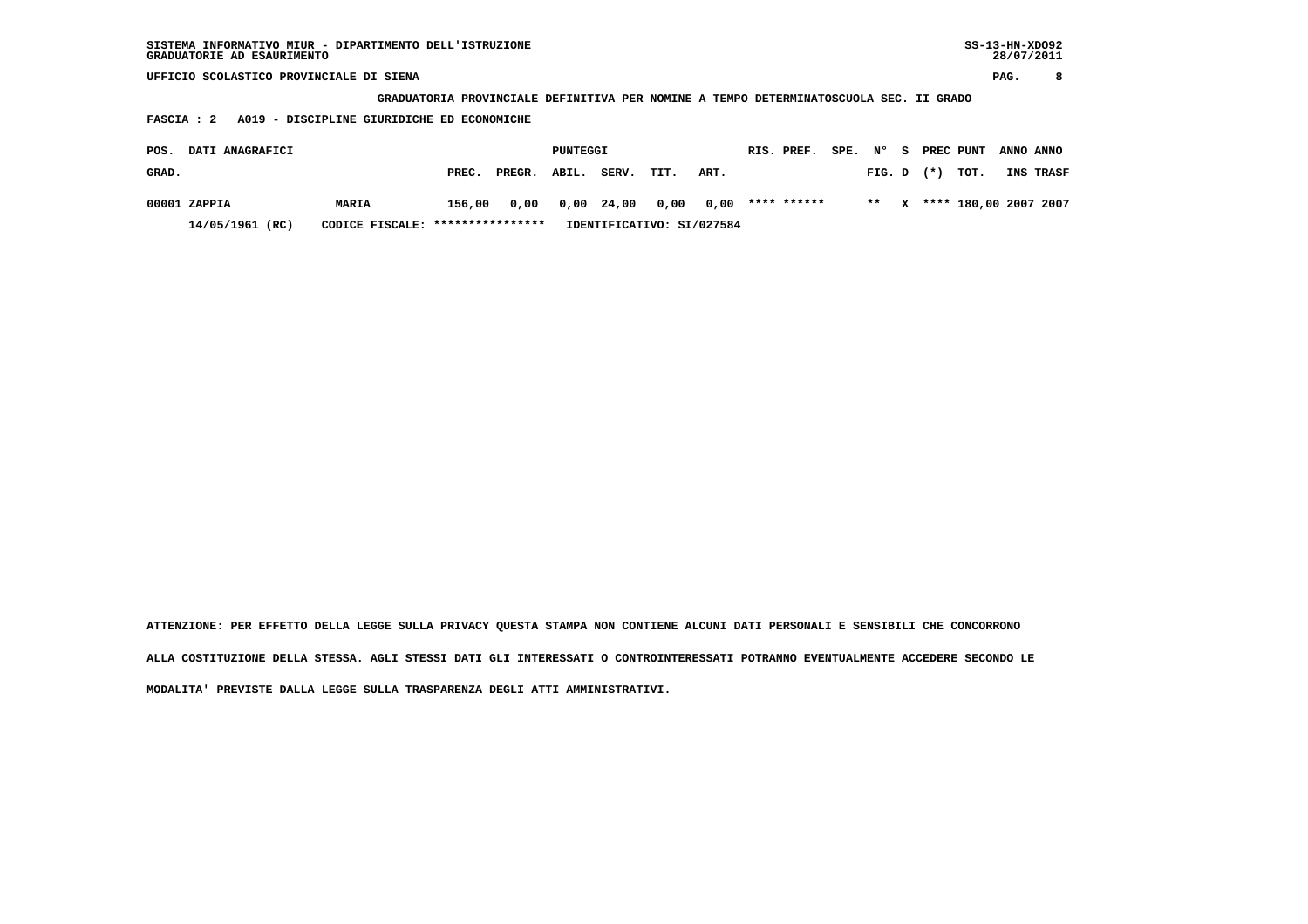**GRADUATORIA PROVINCIALE DEFINITIVA PER NOMINE A TEMPO DETERMINATOSCUOLA SEC. II GRADO**

 **FASCIA : 3 A019 - DISCIPLINE GIURIDICHE ED ECONOMICHE**

|       | POS. DATI ANAGRAFICI                                                                                                          |                                                            |       |                                                                               | PUNTEGGI    |      |                                                    | RIS. PREF.         | SPE. N° |       | S PREC PUNT       |                       | ANNO ANNO |           |
|-------|-------------------------------------------------------------------------------------------------------------------------------|------------------------------------------------------------|-------|-------------------------------------------------------------------------------|-------------|------|----------------------------------------------------|--------------------|---------|-------|-------------------|-----------------------|-----------|-----------|
| GRAD. |                                                                                                                               |                                                            | PREC. | PREGR.                                                                        | ABIL. SERV. | TIT. | ART.                                               |                    |         |       | FIG. D $(*)$ TOT. |                       |           | INS TRASF |
|       | 00002 CASSUOLI                                                                                                                | <b>STEFANO</b>                                             |       | 0,00 283,00 17,00 24,00                                                       |             | 0,00 |                                                    | $0.00$ **** ****** |         | $***$ |                   | **** 324,00 2000      |           |           |
|       | 07/01/1960 (SI)                                                                                                               | CODICE FISCALE: **************** IDENTIFICATIVO: SI/020132 |       |                                                                               |             |      |                                                    |                    |         |       |                   |                       |           |           |
|       | 00003 DE MARCO                                                                                                                | <b>DORA</b>                                                |       | $0,00$ 198,00 15,00 24,00 0,00 0,00 **** ****** T **                          |             |      |                                                    |                    |         |       |                   | **** 237,00 2000      |           |           |
|       | 18/12/1960 (SA)                                                                                                               | CODICE FISCALE: **************** IDENTIFICATIVO: SI/020228 |       |                                                                               |             |      |                                                    |                    |         |       |                   |                       |           |           |
|       | 00004 CIVIDINI                                                                                                                | <b>FEDERICO</b>                                            |       | 0,00 93,00 42,00 24,00                                                        |             |      | $3,00$ 0,00 **** ****** T **                       |                    |         |       |                   | **** 162,00 2004 2004 |           |           |
|       | 14/05/1973 (BG)                                                                                                               | CODICE FISCALE: **************** IDENTIFICATIVO: SI/024580 |       |                                                                               |             |      |                                                    |                    |         |       |                   |                       |           |           |
|       | 00005 RAPPUOLI                                                                                                                | KETTY                                                      |       | 0,00 86,00 42,00 24,00  8,00  0,00 **** ****** T  **  X **** 160,00 2004 2004 |             |      |                                                    |                    |         |       |                   |                       |           |           |
|       | 29/11/1972 (SI)                                                                                                               | CODICE FISCALE: **************** IDENTIFICATIVO: SI/024673 |       |                                                                               |             |      |                                                    |                    |         |       |                   |                       |           |           |
|       | 00006 DI BARTOLO                                                                                                              | <b>ALESSANDRO</b>                                          |       | 0,00 80,00 39,00 24,00                                                        |             |      | 9,00 0,00 **** ****** T ** X **** 152,00 2003 2003 |                    |         |       |                   |                       |           |           |
|       | 10/08/1966 (TP)                                                                                                               | CODICE FISCALE: **************** IDENTIFICATIVO: SI/023804 |       |                                                                               |             |      |                                                    |                    |         |       |                   |                       |           |           |
|       | 00007 FABIANELLI                                                                                                              | <b>STEFANIA</b>                                            |       | $0,00$ 76,00 42,00 24,00 10,00 0,00 **** ****** T **                          |             |      |                                                    |                    |         |       |                   | **** 152,00 2003      |           |           |
|       | 17/04/1973 (SI)                                                                                                               | CODICE FISCALE: **************** IDENTIFICATIVO: SI/023808 |       |                                                                               |             |      |                                                    |                    |         |       |                   |                       |           |           |
|       | 00008 MARCIANO                                                                                                                | MARIANNA                                                   |       | 0,00 104,00 15,00 24,00 6,00 0,00 **** ****** T ** X **** 149,00 2004 2004    |             |      |                                                    |                    |         |       |                   |                       |           |           |
|       | 04/01/1971 (VV)                                                                                                               | CODICE FISCALE: **************** IDENTIFICATIVO: SI/024644 |       |                                                                               |             |      |                                                    |                    |         |       |                   |                       |           |           |
|       | 00009 GODINO                                                                                                                  | CAROLINA                                                   |       | 0,00 105,00 13,00 24,00                                                       |             |      | $3,00$ $0,00$ **** ******                          |                    |         | $***$ |                   | **** 145,00 2004 2004 |           |           |
|       | 13/09/1961 (CS)                                                                                                               | CODICE FISCALE: **************** IDENTIFICATIVO: SI/024723 |       |                                                                               |             |      |                                                    |                    |         |       |                   |                       |           |           |
|       | 00010 PASCUCCI                                                                                                                | MONICA                                                     |       | $0,00$ 60,00 42,00 24,00 9,00 0,00 **** ****** T **                           |             |      |                                                    |                    |         |       |                   | **** 135,00 2004      |           |           |
|       | 11/11/1974 (SI)                                                                                                               | CODICE FISCALE: **************** IDENTIFICATIVO: SI/024662 |       |                                                                               |             |      |                                                    |                    |         |       |                   |                       |           |           |
|       | ATTENZIONE: PER EFFETTO DELLA LEGGE SULLA PRIVACY QUESTA STAMPA NON CONTIENE ALCUNI DATI PERSONALI E SENSIBILI CHE CONCORRONO |                                                            |       |                                                                               |             |      |                                                    |                    |         |       |                   |                       |           |           |

 **ALLA COSTITUZIONE DELLA STESSA. AGLI STESSI DATI GLI INTERESSATI O CONTROINTERESSATI POTRANNO EVENTUALMENTE ACCEDERE SECONDO LE MODALITA' PREVISTE DALLA LEGGE SULLA TRASPARENZA DEGLI ATTI AMMINISTRATIVI.**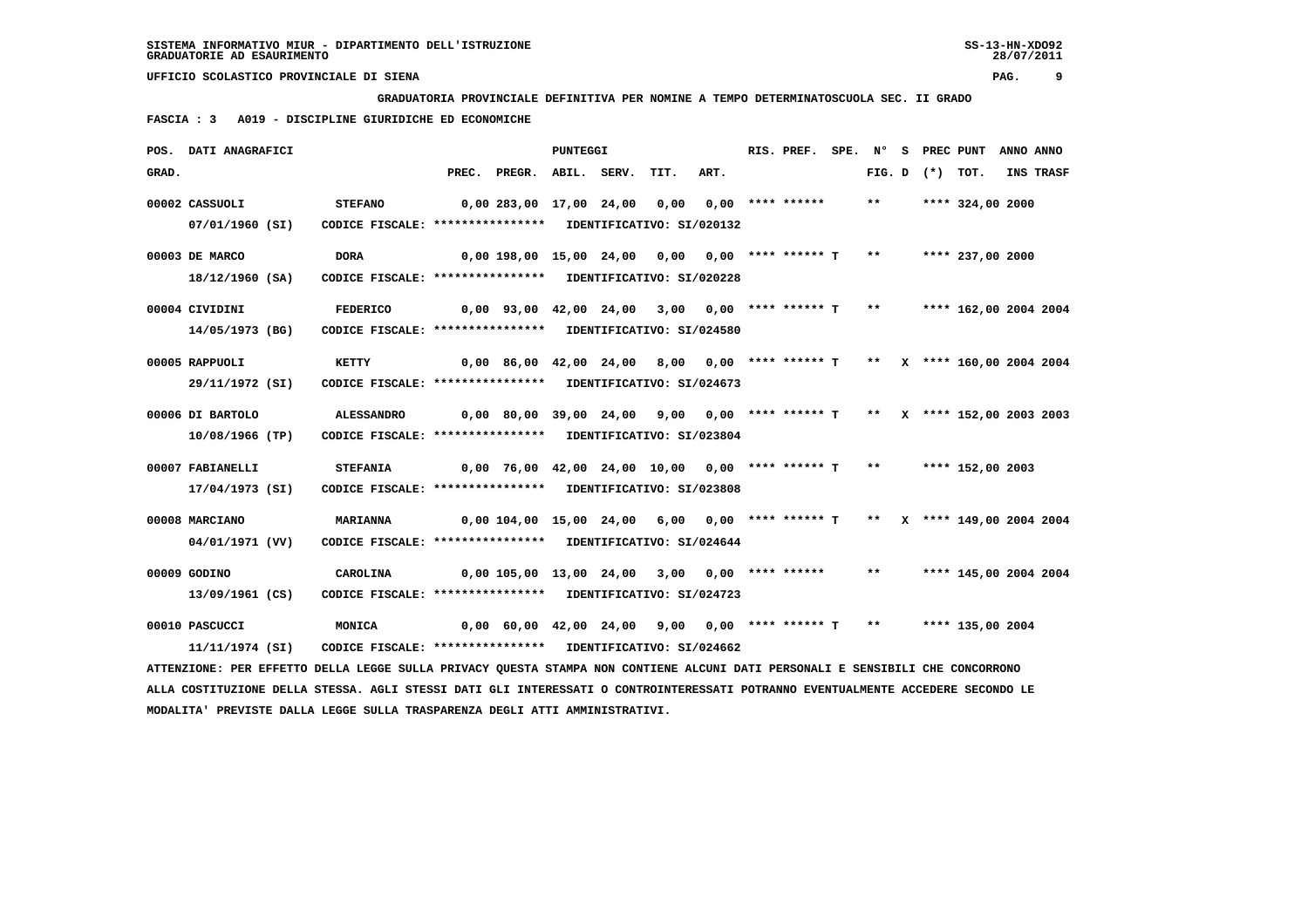**GRADUATORIA PROVINCIALE DEFINITIVA PER NOMINE A TEMPO DETERMINATOSCUOLA SEC. II GRADO**

 **FASCIA : 3 A019 - DISCIPLINE GIURIDICHE ED ECONOMICHE**

|            | POS. DATI ANAGRAFICI                                                                                                            |                                                              |                                                                           | PUNTEGGI |      |      | RIS. PREF. SPE. Nº              |       | S PREC PUNT       |                       | ANNO ANNO |
|------------|---------------------------------------------------------------------------------------------------------------------------------|--------------------------------------------------------------|---------------------------------------------------------------------------|----------|------|------|---------------------------------|-------|-------------------|-----------------------|-----------|
| GRAD.      |                                                                                                                                 |                                                              | PREC. PREGR. ABIL. SERV.                                                  |          | TIT. | ART. |                                 |       | FIG. D $(*)$ TOT. |                       | INS TRASF |
|            | 00011 AMORENA                                                                                                                   | FLORINDA                                                     | 0,00 111,00 15,00 6,00                                                    |          | 0,00 |      | 0,00 **** ****** T              | $***$ |                   | **** 132,00 2011 2011 |           |
|            | 24/01/1960 (EE)                                                                                                                 | CODICE FISCALE: **************** IDENTIFICATIVO: SI/035166   |                                                                           |          |      |      |                                 |       |                   |                       |           |
|            | 00012 RIZZUTO                                                                                                                   | <b>CALOGERO</b>                                              | 0,00 84,00 13,00 24,00 9,00 0,00 **** ****** T ** X **** 130,00 2007 2007 |          |      |      |                                 |       |                   |                       |           |
|            | 27/05/1964 (AG)                                                                                                                 | CODICE FISCALE: **************** IDENTIFICATIVO: SI/027539   |                                                                           |          |      |      |                                 |       |                   |                       |           |
|            | 00013 PALERMO                                                                                                                   | <b>ALFONSINA</b>                                             | $0,00$ 72,00 14,00 24,00 10,00 0,00 **** ****** ** ** X **** 120,00 2007  |          |      |      |                                 |       |                   |                       |           |
|            | 12/12/1966 (AG)                                                                                                                 | CODICE FISCALE: **************** IDENTIFICATIVO: SI/027295   |                                                                           |          |      |      |                                 |       |                   |                       |           |
|            | 00014 MANGIERI                                                                                                                  | DOMENICA                                                     | $0,00$ 24,00 42,00 24,00 13,00 0,00 **** ****** T ** X **** 103,00 2007   |          |      |      |                                 |       |                   |                       |           |
|            | D 20/09/1967 (MT)                                                                                                               | CODICE FISCALE: **************** IDENTIFICATIVO: SI/027239   |                                                                           |          |      |      |                                 |       |                   |                       |           |
|            | 00015 FERRISI                                                                                                                   | CARMELA MARIA A 0,00 62,00 16,00 24,00 0,00 0,00 **** ****** |                                                                           |          |      |      |                                 | $***$ |                   | **** 102,00 2007 2007 |           |
|            | 28/06/1967 (CL)                                                                                                                 | CODICE FISCALE: **************** IDENTIFICATIVO: SI/027119   |                                                                           |          |      |      |                                 |       |                   |                       |           |
|            | 00016 MORIELLI                                                                                                                  | <b>VALENTINA</b>                                             | $0,00$ 24,00 42,00 24,00 10,00 0,00 **** ****** T ** ***** 100,00 2007    |          |      |      |                                 |       |                   |                       |           |
|            | 17/01/1977 (NA)                                                                                                                 | CODICE FISCALE: **************** IDENTIFICATIVO: SI/027292   |                                                                           |          |      |      |                                 |       |                   |                       |           |
|            | 00017 FEOLA                                                                                                                     | CLAUDIO                                                      | 0,00 62,00 15,00 6,00 10,00 0,00 **** ****** T ** X **** 93,00 2007 2007  |          |      |      |                                 |       |                   |                       |           |
|            | 11/12/1965 (NA)                                                                                                                 | CODICE FISCALE: **************** IDENTIFICATIVO: SI/027113   |                                                                           |          |      |      |                                 |       |                   |                       |           |
|            | 00018 AMMENDOLA                                                                                                                 | <b>AMALIA</b>                                                | $0,00$ 43,00 14,00 24,00 6,00 0,00 **** ******                            |          |      |      |                                 | $***$ |                   | **** 87,00 2007 2007  |           |
|            | 06/01/1972 (NA)                                                                                                                 | CODICE FISCALE: **************** IDENTIFICATIVO: SI/026639   |                                                                           |          |      |      |                                 |       |                   |                       |           |
| 00019 PUMA |                                                                                                                                 | LETIZIA                                                      | 0,00 72,00 15,00 0,00                                                     |          |      |      | $0.00$ $0.00$ $***$ $***$ $***$ | $***$ |                   | **** 87,00 2007 2007  |           |
|            | 18/01/1973 (PA)                                                                                                                 | CODICE FISCALE: **************** IDENTIFICATIVO: SI/027525   |                                                                           |          |      |      |                                 |       |                   |                       |           |
|            | ATTENZIONE: PER EFFETTO DELLA LEGGE SULLA PRIVACY QUESTA STAMPA NON CONTIENE ALCUNI DATI PERSONALI E SENSIBILI CHE CONCORRONO   |                                                              |                                                                           |          |      |      |                                 |       |                   |                       |           |
|            | ALLA COSTITUZIONE DELLA STESSA. AGLI STESSI DATI GLI INTERESSATI O CONTROINTERESSATI POTRANNO EVENTUALMENTE ACCEDERE SECONDO LE |                                                              |                                                                           |          |      |      |                                 |       |                   |                       |           |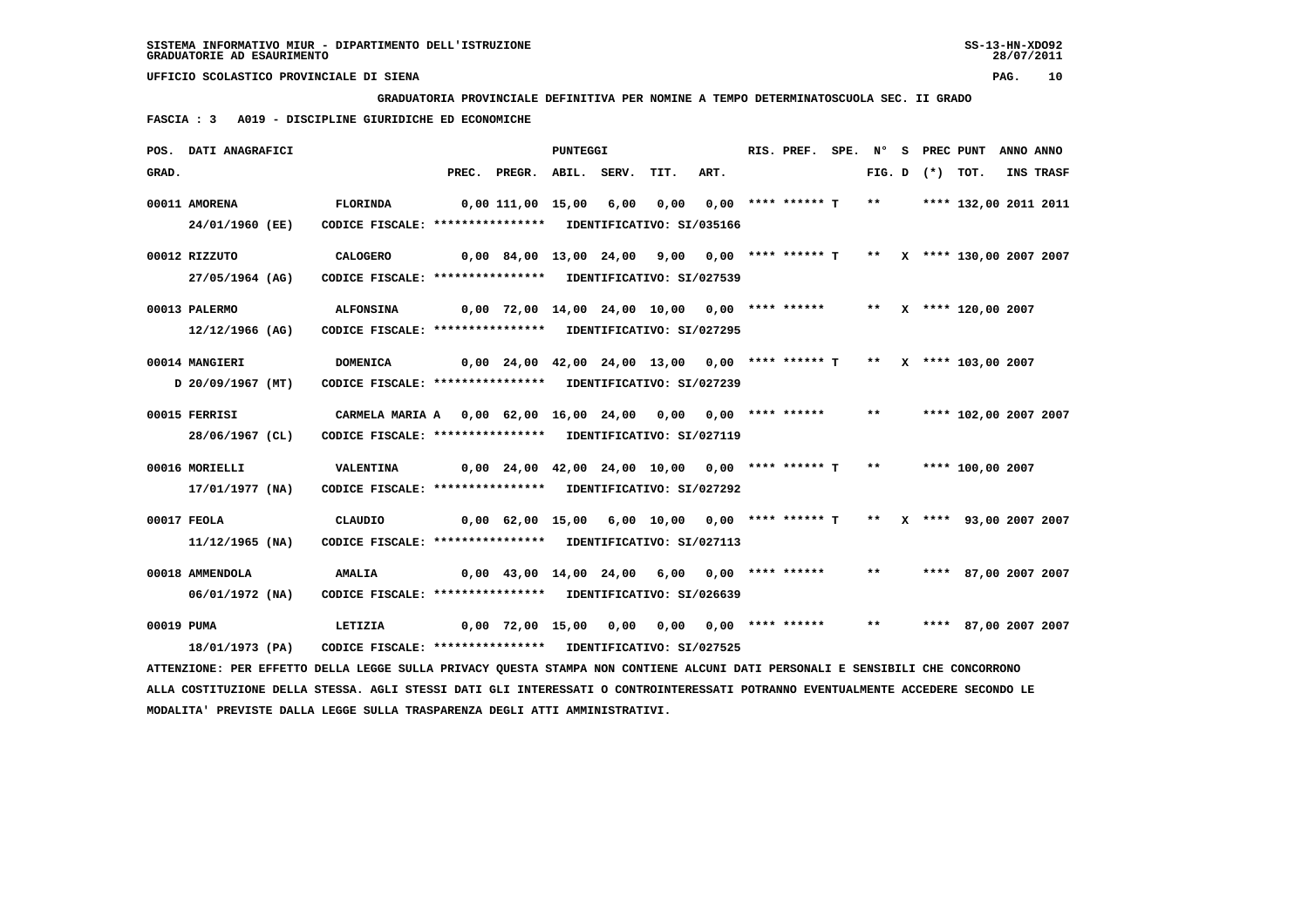**GRADUATORIA PROVINCIALE DEFINITIVA PER NOMINE A TEMPO DETERMINATOSCUOLA SEC. II GRADO**

 **FASCIA : 3 A019 - DISCIPLINE GIURIDICHE ED ECONOMICHE**

|            | POS. DATI ANAGRAFICI                                                                                                            |                                                            |       |                                                   | PUNTEGGI    |      |      |                             | RIS. PREF.         | SPE. | N°    | S PREC PUNT  |                      | ANNO ANNO |           |
|------------|---------------------------------------------------------------------------------------------------------------------------------|------------------------------------------------------------|-------|---------------------------------------------------|-------------|------|------|-----------------------------|--------------------|------|-------|--------------|----------------------|-----------|-----------|
| GRAD.      |                                                                                                                                 |                                                            | PREC. | PREGR.                                            | ABIL. SERV. |      | TIT. | ART.                        |                    |      |       | FIG. D $(*)$ | тот.                 |           | INS TRASF |
| 00020 NASO |                                                                                                                                 | <b>AURELIA</b>                                             |       | 0,00 68,00 11,00                                  |             | 0,00 | 0,00 |                             | $0.00$ **** ****** |      | $***$ |              | **** 79,00 2000      |           |           |
|            | 18/04/1961 (SA)                                                                                                                 | CODICE FISCALE: **************** IDENTIFICATIVO: SI/020222 |       |                                                   |             |      |      |                             |                    |      |       |              |                      |           |           |
|            | 00021 DEL GRASSO                                                                                                                | <b>DAVIDE</b>                                              |       | $0,00$ 12,00 42,00 12,00 9,00 0,00 **** ****** T  |             |      |      |                             |                    |      | $***$ |              | **** 75,00 2011 2011 |           |           |
|            | 10/06/1969 (SI)                                                                                                                 | CODICE FISCALE: **************** IDENTIFICATIVO: SI/035211 |       |                                                   |             |      |      |                             |                    |      |       |              |                      |           |           |
| 00022 MUTI |                                                                                                                                 | <b>CLAUDIA</b>                                             |       | $0,00$ 8,00 41,00 24,00 0,00 0,00 **** ****** T   |             |      |      |                             |                    |      | $***$ |              | **** 73,00 2007      |           |           |
|            | 13/04/1965 (CS)                                                                                                                 | CODICE FISCALE: **************** IDENTIFICATIVO: SI/027294 |       |                                                   |             |      |      |                             |                    |      |       |              |                      |           |           |
|            | 00023 MURGIA                                                                                                                    | <b>DORIANA</b>                                             |       | $0,00$ 60,00 12,00 0,00                           |             |      |      | $0,00$ $0,00$ **** ****** T |                    |      | $***$ |              | **** 72,00 2000      |           |           |
|            | 18/11/1955 (CA)                                                                                                                 | CODICE FISCALE: **************** IDENTIFICATIVO: SI/020214 |       |                                                   |             |      |      |                             |                    |      |       |              |                      |           |           |
|            | 00024 POMPEO                                                                                                                    | <b>SAMANTA</b>                                             |       | $0,00$ 24,00 13,00 24,00 10,00 0,00 **** ****** T |             |      |      |                             |                    |      | $***$ |              | **** 71,00 2007 2007 |           |           |
|            | 26/04/1973 (PZ)                                                                                                                 | CODICE FISCALE: **************** IDENTIFICATIVO: SI/027509 |       |                                                   |             |      |      |                             |                    |      |       |              |                      |           |           |
|            | 00025 D'ADDARIO                                                                                                                 | <b>GIUSEPPE</b>                                            |       | $0,00$ 24,00 13,00 24,00 9,00 0,00 **** ******    |             |      |      |                             |                    |      | $***$ |              | **** 70,00 2007 2007 |           |           |
|            | 17/07/1971 (TA)                                                                                                                 | CODICE FISCALE: **************** IDENTIFICATIVO: SI/026946 |       |                                                   |             |      |      |                             |                    |      |       |              |                      |           |           |
|            | 00026 ESPOSITO                                                                                                                  | <b>TERESA</b>                                              |       | $0,00$ 47,00 14,00 0,00 7,00 0,00 **** ******     |             |      |      |                             |                    |      | $***$ |              | **** 68,00 2011 2011 |           |           |
|            | 19/01/1972 (NA)                                                                                                                 | CODICE FISCALE: **************** IDENTIFICATIVO: SI/035194 |       |                                                   |             |      |      |                             |                    |      |       |              |                      |           |           |
|            | 00027 CAMINITI                                                                                                                  | <b>LAURA</b>                                               |       | $0,00$ 36,00 16,00 14,00 0,00 0,00 **** ******    |             |      |      |                             |                    |      | $* *$ |              | **** 66,00 2007 2007 |           |           |
|            | 19/12/1970 (CS)                                                                                                                 | CODICE FISCALE: **************** IDENTIFICATIVO: SI/026783 |       |                                                   |             |      |      |                             |                    |      |       |              |                      |           |           |
|            | 00028 MONTELLA                                                                                                                  | PIERINA LUCIA                                              |       | $0,00$ 24,00 13,00 24,00 0,00 0,00 **** ******    |             |      |      |                             |                    |      | $***$ |              | **** 61,00 2007 2007 |           |           |
|            | 03/09/1970 (SS)                                                                                                                 | CODICE FISCALE: **************** IDENTIFICATIVO: SI/027390 |       |                                                   |             |      |      |                             |                    |      |       |              |                      |           |           |
|            | ATTENZIONE: PER EFFETTO DELLA LEGGE SULLA PRIVACY QUESTA STAMPA NON CONTIENE ALCUNI DATI PERSONALI E SENSIBILI CHE CONCORRONO   |                                                            |       |                                                   |             |      |      |                             |                    |      |       |              |                      |           |           |
|            | ALLA COSTITUZIONE DELLA STESSA. AGLI STESSI DATI GLI INTERESSATI O CONTROINTERESSATI POTRANNO EVENTUALMENTE ACCEDERE SECONDO LE |                                                            |       |                                                   |             |      |      |                             |                    |      |       |              |                      |           |           |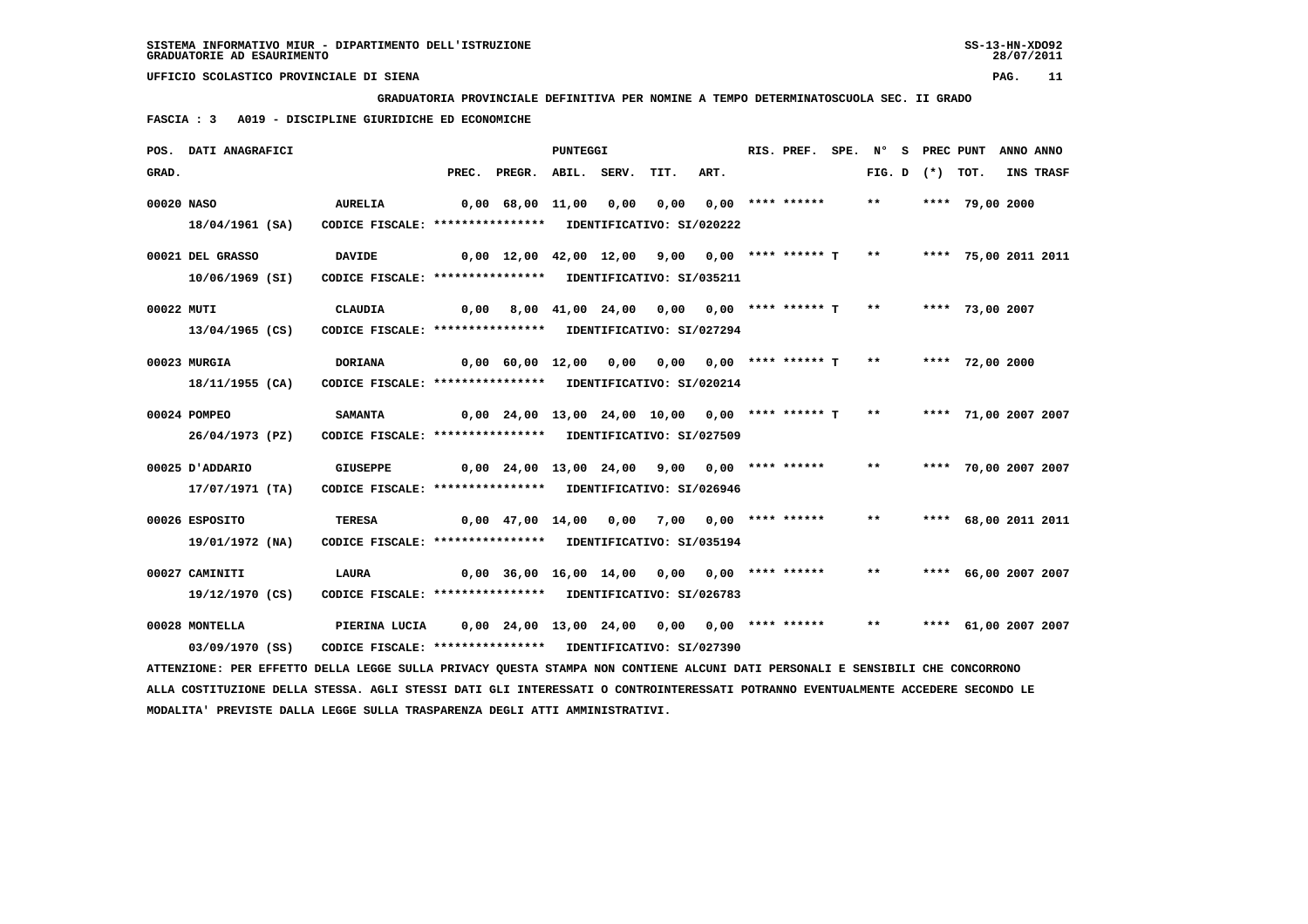**GRADUATORIA PROVINCIALE DEFINITIVA PER NOMINE A TEMPO DETERMINATOSCUOLA SEC. II GRADO**

 **FASCIA : 3 A019 - DISCIPLINE GIURIDICHE ED ECONOMICHE**

|       | POS. DATI ANAGRAFICI |                                                                                                                                 |      |                                                  | PUNTEGGI                      |                                              |                                              | RIS. PREF. SPE. Nº S PREC PUNT |       |                   |                        | ANNO ANNO |           |
|-------|----------------------|---------------------------------------------------------------------------------------------------------------------------------|------|--------------------------------------------------|-------------------------------|----------------------------------------------|----------------------------------------------|--------------------------------|-------|-------------------|------------------------|-----------|-----------|
| GRAD. |                      |                                                                                                                                 |      | PREC. PREGR. ABIL. SERV.                         |                               | TIT.                                         | ART.                                         |                                |       | FIG. D $(*)$ TOT. |                        |           | INS TRASF |
|       | 00029 ZACCAGNINO     | <b>CATERINA</b>                                                                                                                 |      | 0,00 28,00 17,00 4,00                            |                               | 0,00                                         |                                              | 0,00 **** ******               | $***$ |                   | **** 49,00 2007        |           |           |
|       | 27/11/1968 (FG)      | CODICE FISCALE: **************** IDENTIFICATIVO: SI/027451                                                                      |      |                                                  |                               |                                              |                                              |                                |       |                   |                        |           |           |
|       | 00030 DE LORENZO     | ERIC                                                                                                                            | 0,00 |                                                  | $0,00 \quad 41,00 \quad 0,00$ |                                              | 8,00 0,00 **** ****** T ** X **** 49,00 2007 |                                |       |                   |                        |           |           |
|       | 28/07/1975 (PI)      | CODICE FISCALE: **************** IDENTIFICATIVO: SI/026825                                                                      |      |                                                  |                               |                                              |                                              |                                |       |                   |                        |           |           |
|       | 00031 MARZULLO       | LETIZIA                                                                                                                         |      | $0,00$ 25,00 12,00 0,00 9,00 0,00 **** ****** ** |                               |                                              |                                              |                                |       |                   | **** 46,00 2007 2007   |           |           |
|       | 15/04/1966 (ME)      | CODICE FISCALE: **************** IDENTIFICATIVO: SI/027359                                                                      |      |                                                  |                               |                                              |                                              |                                |       |                   |                        |           |           |
|       | 00032 SGARRO         | <b>SELENIA</b>                                                                                                                  | 0,00 |                                                  | $6,00$ $40,00$ $0,00$         |                                              | $0,00$ $0,00$ **** ****** T **               |                                |       |                   | **** 46,00 2007        |           |           |
|       | D 11/10/1972 (FG)    | CODICE FISCALE: **************** IDENTIFICATIVO: SI/027428                                                                      |      |                                                  |                               |                                              |                                              |                                |       |                   |                        |           |           |
|       | 00033 RAGAZZI        | PATRIZIA                                                                                                                        |      | $0,00$ 30,00 14,00 0,00                          |                               | $0,00$ $0,00$ **** ****** **                 |                                              |                                |       |                   | **** 44,00 2007 2007   |           |           |
|       | 22/07/1967 (CT)      | CODICE FISCALE: **************** IDENTIFICATIVO: SI/027527                                                                      |      |                                                  |                               |                                              |                                              |                                |       |                   |                        |           |           |
|       | 00034 MANGIONE       | <b>GIUSEPPINA</b>                                                                                                               | 0,00 |                                                  |                               | 6,00 13,00 12,00 10,00 0,00 **** ****** T ** |                                              |                                |       |                   | **** 41,00 2007 2007   |           |           |
|       | 26/01/1966 (NA)      | CODICE FISCALE: **************** IDENTIFICATIVO: SI/027317                                                                      |      |                                                  |                               |                                              |                                              |                                |       |                   |                        |           |           |
|       | 00035 CASACCINO      | <b>PAOLA</b>                                                                                                                    | 0,00 |                                                  | $0,00$ $41,00$ $0,00$         |                                              | 0,00 0,00 **** ******                        |                                | $***$ |                   | **** $41,00$ 2007      |           |           |
|       | 26/05/1975 (PG)      | CODICE FISCALE: **************** IDENTIFICATIVO: SI/026756                                                                      |      |                                                  |                               |                                              |                                              |                                |       |                   |                        |           |           |
|       | 00036 PALLADINO      | <b>NICOLA</b>                                                                                                                   |      | $0,00$ 25,00 15,00 0,00                          |                               | 0.00                                         |                                              | 0,00 **** ******               | $***$ |                   | X **** 40,00 2005 2005 |           |           |
|       | 08/09/1964 (NA)      | CODICE FISCALE: **************** IDENTIFICATIVO: SI/025887                                                                      |      |                                                  |                               |                                              |                                              |                                |       |                   |                        |           |           |
|       | 00037 CERESA         | <b>ANNA</b>                                                                                                                     |      | $0,00$ 12,00 13,00 12,00 0,00 0,00 **** ******   |                               |                                              |                                              |                                | $***$ |                   | **** 37,00 2007 2007   |           |           |
|       | 09/01/1964 (NA)      | CODICE FISCALE: **************** IDENTIFICATIVO: SI/027038                                                                      |      |                                                  |                               |                                              |                                              |                                |       |                   |                        |           |           |
|       |                      | ATTENZIONE: PER EFFETTO DELLA LEGGE SULLA PRIVACY OUESTA STAMPA NON CONTIENE ALCUNI DATI PERSONALI E SENSIBILI CHE CONCORRONO   |      |                                                  |                               |                                              |                                              |                                |       |                   |                        |           |           |
|       |                      | ALLA COSTITUZIONE DELLA STESSA. AGLI STESSI DATI GLI INTERESSATI O CONTROINTERESSATI POTRANNO EVENTUALMENTE ACCEDERE SECONDO LE |      |                                                  |                               |                                              |                                              |                                |       |                   |                        |           |           |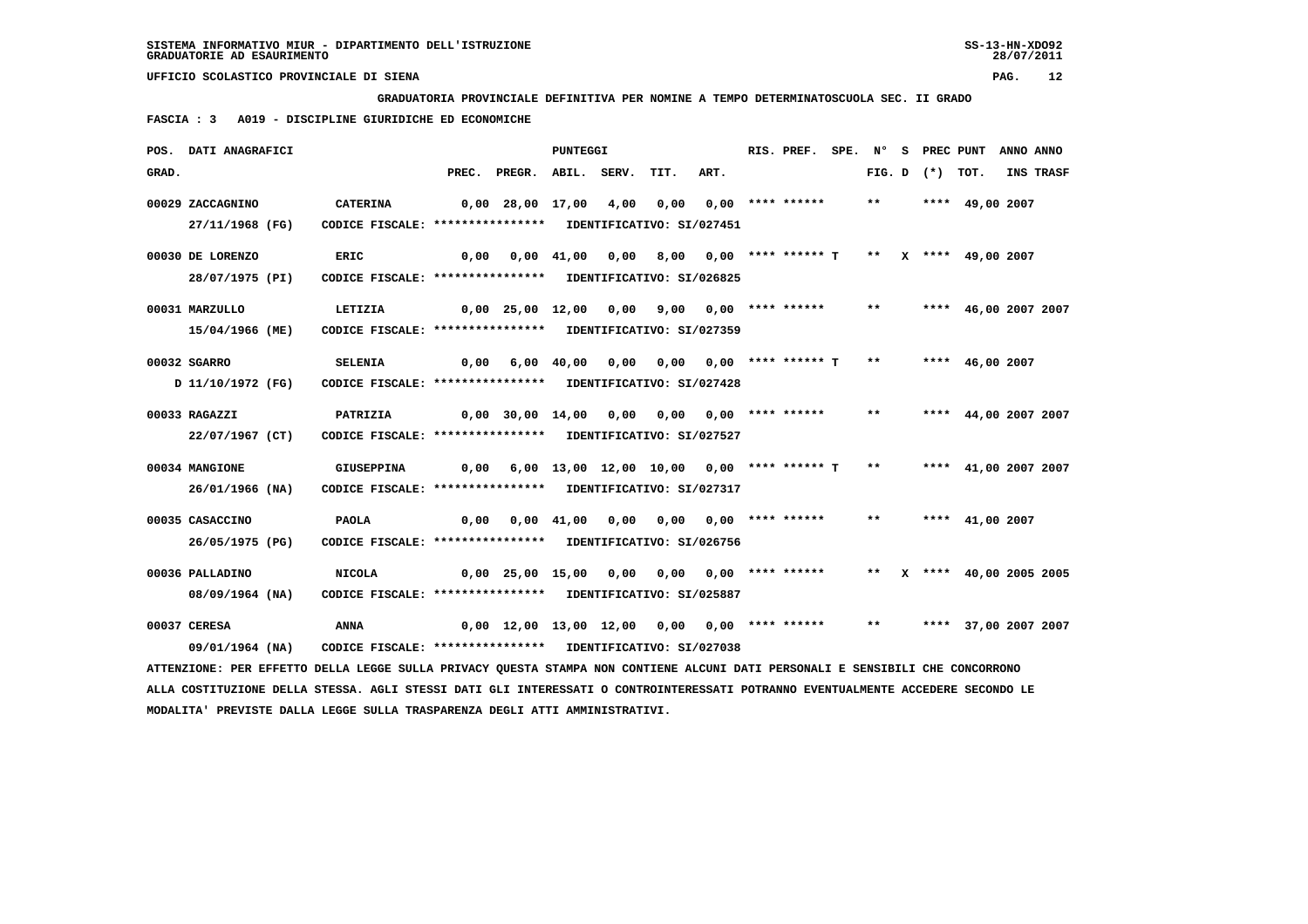**GRADUATORIA PROVINCIALE DEFINITIVA PER NOMINE A TEMPO DETERMINATOSCUOLA SEC. II GRADO**

 **FASCIA : 3 A019 - DISCIPLINE GIURIDICHE ED ECONOMICHE**

|       | POS. DATI ANAGRAFICI                                                                                                            |                                                            |      |                                                                    | PUNTEGGI |      |                                                                 |                       | RIS. PREF. SPE. Nº S PREC PUNT |       |                   |                      | ANNO ANNO |
|-------|---------------------------------------------------------------------------------------------------------------------------------|------------------------------------------------------------|------|--------------------------------------------------------------------|----------|------|-----------------------------------------------------------------|-----------------------|--------------------------------|-------|-------------------|----------------------|-----------|
| GRAD. |                                                                                                                                 |                                                            |      | PREC. PREGR. ABIL. SERV.                                           |          |      | TIT.                                                            | ART.                  |                                |       | FIG. D $(*)$ TOT. |                      | INS TRASF |
|       | 00038 PETITTO CRISTOFARO                                                                                                        | <b>MARIA</b>                                               |      | $0.00$ 10.00 15.00 12.00 0.00 0.00 **** ******                     |          |      |                                                                 |                       |                                | $***$ |                   | **** 37,00 2007 2007 |           |
|       | $02/07/1969$ (CZ)                                                                                                               | CODICE FISCALE: **************** IDENTIFICATIVO: SI/027483 |      |                                                                    |          |      |                                                                 |                       |                                |       |                   |                      |           |
|       | 00039 NAPODANO                                                                                                                  | ANNA                                                       |      | $0.00 \quad 17.00 \quad 11.00 \quad 6.00$                          |          |      |                                                                 | 0,00 0,00 **** ****** |                                | $***$ |                   | **** 34,00 2007 2007 |           |
|       | 19/01/1965 (EE)                                                                                                                 | CODICE FISCALE: **************** IDENTIFICATIVO: SI/027433 |      |                                                                    |          |      |                                                                 |                       |                                |       |                   |                      |           |
|       | 00040 GRECO                                                                                                                     | <b>FRANCESCO</b>                                           |      | 0,00 17,00 14,00 0,00 0,00 0,00 **** ******                        |          |      |                                                                 |                       |                                | $**$  |                   | **** 31,00 2005 2005 |           |
|       | 09/03/1972 (BR)                                                                                                                 | CODICE FISCALE: **************** IDENTIFICATIVO: SI/025806 |      |                                                                    |          |      |                                                                 |                       |                                |       |                   |                      |           |
|       | 00041 MINGOIA                                                                                                                   | <b>SANDRA</b>                                              | 0,00 |                                                                    |          |      | $0,00$ 12,00 12,00 6,00 0,00 **** ****** T                      |                       |                                | $***$ |                   | **** 30,00 2007 2007 |           |
|       | 17/07/1967 (CZ)                                                                                                                 | CODICE FISCALE: **************** IDENTIFICATIVO: SI/027382 |      |                                                                    |          |      |                                                                 |                       |                                |       |                   |                      |           |
|       |                                                                                                                                 |                                                            |      |                                                                    |          |      |                                                                 |                       |                                |       |                   |                      |           |
|       | 00042 STANZIONE                                                                                                                 | <b>FRANCESCO</b>                                           |      | $0,00$ 16,00 13,00 0,00 0,00 0,00 **** ******                      |          |      |                                                                 |                       |                                | $***$ |                   | **** 29,00 2007 2007 |           |
|       | 04/10/1969 (SA)                                                                                                                 | CODICE FISCALE: **************** IDENTIFICATIVO: SI/027568 |      |                                                                    |          |      |                                                                 |                       |                                |       |                   |                      |           |
|       | 00043 DE COMITE                                                                                                                 | <b>MARGHERITA</b>                                          | 0,00 |                                                                    |          |      | $0,00$ 17,00 0,00 12,00 0,00 **** ****** T ** X **** 29,00 2007 |                       |                                |       |                   |                      |           |
|       | 03/09/1974 (TA)                                                                                                                 | CODICE FISCALE: **************** IDENTIFICATIVO: SI/026816 |      |                                                                    |          |      |                                                                 |                       |                                |       |                   |                      |           |
|       | 00044 ZONNO                                                                                                                     | LUIGI                                                      |      | 0,00 0,00 16,00 0,00 13,00 0,00 **** ****** T ** X **** 29,00 2007 |          |      |                                                                 |                       |                                |       |                   |                      |           |
|       | 01/09/1967 (BA)                                                                                                                 | CODICE FISCALE: **************** IDENTIFICATIVO: SI/027464 |      |                                                                    |          |      |                                                                 |                       |                                |       |                   |                      |           |
|       | 00045 BUFANO                                                                                                                    | <b>VALENTINA</b>                                           |      | 0,00 14,00 14,00                                                   |          | 0,00 | 0,00                                                            |                       | 0,00 **** ******               | $* *$ |                   | **** 28,00 2007 2007 |           |
|       | 16/11/1961 (BN)                                                                                                                 | CODICE FISCALE: **************** IDENTIFICATIVO: SI/026748 |      |                                                                    |          |      |                                                                 |                       |                                |       |                   |                      |           |
|       |                                                                                                                                 |                                                            |      |                                                                    |          |      |                                                                 |                       |                                |       |                   |                      |           |
|       | 00046 DI LUISE                                                                                                                  | <b>NICOLINA</b>                                            |      | 0,00 12,00 13,00 0,00                                              |          |      | 3,00 0,00 **** ******                                           |                       |                                | $***$ |                   | **** 28,00 2007 2007 |           |
|       | $12/03/1969$ (NA)                                                                                                               | CODICE FISCALE: **************** IDENTIFICATIVO: SI/027032 |      |                                                                    |          |      |                                                                 |                       |                                |       |                   |                      |           |
|       | ATTENZIONE: PER EFFETTO DELLA LEGGE SULLA PRIVACY QUESTA STAMPA NON CONTIENE ALCUNI DATI PERSONALI E SENSIBILI CHE CONCORRONO   |                                                            |      |                                                                    |          |      |                                                                 |                       |                                |       |                   |                      |           |
|       | ALLA COSTITUZIONE DELLA STESSA. AGLI STESSI DATI GLI INTERESSATI O CONTROINTERESSATI POTRANNO EVENTUALMENTE ACCEDERE SECONDO LE |                                                            |      |                                                                    |          |      |                                                                 |                       |                                |       |                   |                      |           |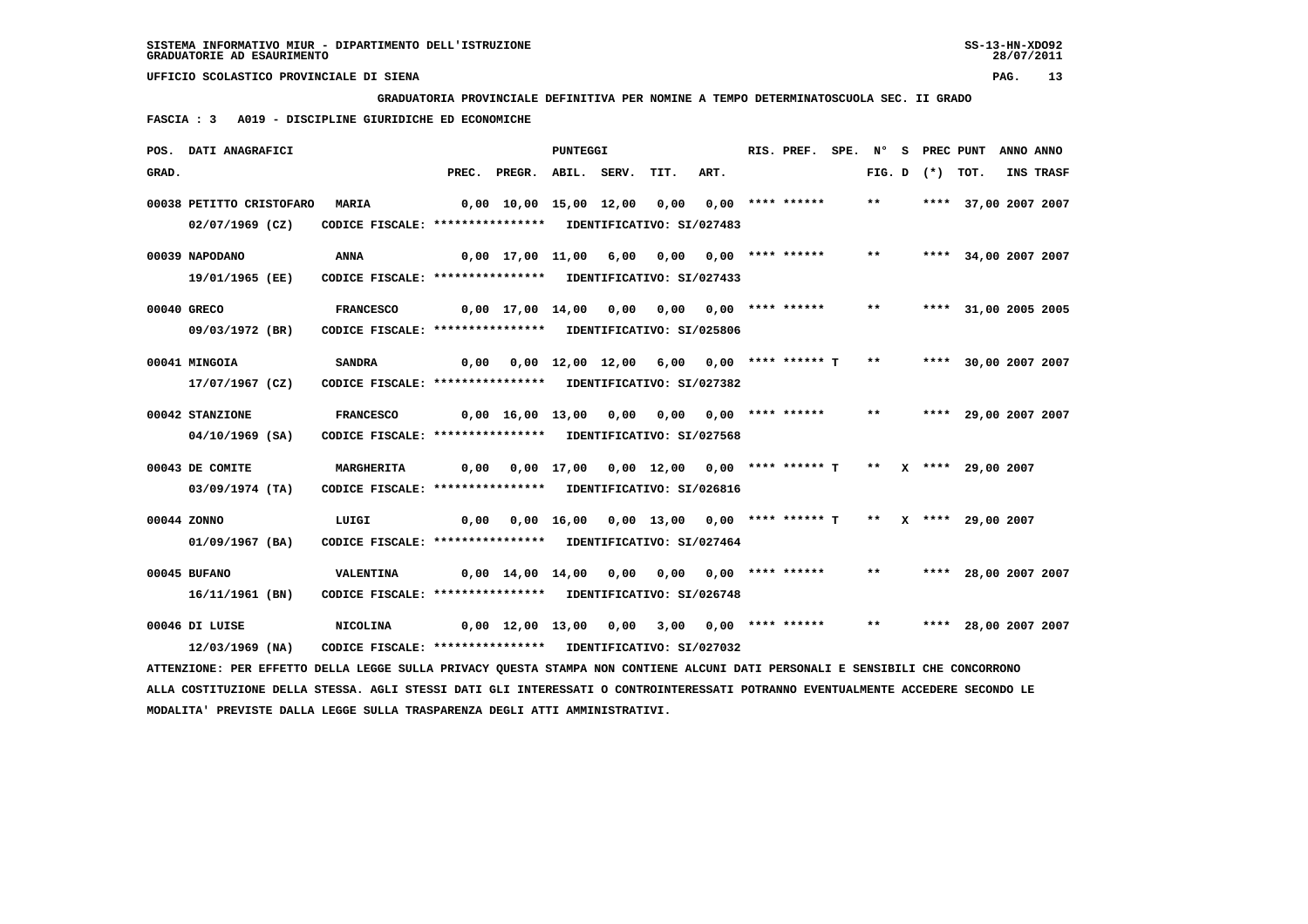**GRADUATORIA PROVINCIALE DEFINITIVA PER NOMINE A TEMPO DETERMINATOSCUOLA SEC. II GRADO**

 **FASCIA : 3 A019 - DISCIPLINE GIURIDICHE ED ECONOMICHE**

|       | POS. DATI ANAGRAFICI   |                                                                                                                                 |       |                                                                  | PUNTEGGI   |                 |                                          |      | RIS. PREF. SPE. N° S PREC PUNT ANNO ANNO      |              |  |                         |                  |
|-------|------------------------|---------------------------------------------------------------------------------------------------------------------------------|-------|------------------------------------------------------------------|------------|-----------------|------------------------------------------|------|-----------------------------------------------|--------------|--|-------------------------|------------------|
| GRAD. |                        |                                                                                                                                 | PREC. | PREGR. ABIL. SERV. TIT.                                          |            |                 |                                          | ART. |                                               |              |  | FIG. D $(*)$ TOT.       | <b>INS TRASF</b> |
|       | 00047 RINALDI          | ANNA MARIA ANTO 0,00                                                                                                            |       |                                                                  |            |                 | 0,00 12,00 12,00 3,00 0,00 **** ****** T |      |                                               |              |  | ** **** 27,00 2007 2007 |                  |
|       | 04/05/1962 (MT)        | CODICE FISCALE: **************** IDENTIFICATIVO: SI/027537                                                                      |       |                                                                  |            |                 |                                          |      |                                               |              |  |                         |                  |
|       | 00048 DI LUCA CARDILLO | CARMELO                                                                                                                         |       | 0,00 12,00 14,00 0,00                                            |            |                 | 1,00 0,00 **** ******                    |      |                                               | $***$        |  | **** 27,00 2007 2007    |                  |
|       | 18/03/1973 (CT)        | CODICE FISCALE: **************** IDENTIFICATIVO: SI/027031                                                                      |       |                                                                  |            |                 |                                          |      |                                               |              |  |                         |                  |
|       | 00049 OLIVIERO         | <b>IRENE</b>                                                                                                                    |       | $0,00$ $0,00$ $18,00$ $0,00$ $9,00$ $0,00$ $***$ **** ***** T ** |            |                 |                                          |      |                                               |              |  | **** 27,00 2007         |                  |
|       | 19/09/1980 (CE)        | CODICE FISCALE: **************** IDENTIFICATIVO: SI/027254                                                                      |       |                                                                  |            |                 |                                          |      |                                               |              |  |                         |                  |
|       | 00050 TRONCHIN         | <b>SILVIA</b>                                                                                                                   | 0,00  |                                                                  | 0,00 18,00 | 0,00            |                                          |      | 9,00 0,00 **** ****** T ** **** 27,00 2007    |              |  |                         |                  |
|       | 04/11/1975 (TV)        | CODICE FISCALE: **************** IDENTIFICATIVO: SI/027576                                                                      |       |                                                                  |            |                 |                                          |      |                                               |              |  |                         |                  |
|       |                        |                                                                                                                                 |       |                                                                  |            |                 |                                          |      |                                               |              |  |                         |                  |
|       | 00051 RIZZI            | CATERINA                                                                                                                        |       | 0,00 0,00 18,00 0,00                                             |            |                 |                                          |      | 6,00 0,00 **** ******                         | $* *$        |  | **** 24,00 2007 2007    |                  |
|       | 06/12/1967 (CE)        | CODICE FISCALE: **************** IDENTIFICATIVO: SI/027587                                                                      |       |                                                                  |            |                 |                                          |      |                                               |              |  |                         |                  |
|       | 00052 D'ANGELO         | ANNA                                                                                                                            | 0,00  |                                                                  |            | 0,00 16,00 0,00 |                                          |      | 6,00 0,00 **** ******                         | $\star\star$ |  | **** 22,00 2007 2007    |                  |
|       | 04/12/1968 (NA)        | CODICE FISCALE: **************** IDENTIFICATIVO: SI/027585                                                                      |       |                                                                  |            |                 |                                          |      |                                               |              |  |                         |                  |
|       | 00053 RENNA            | <b>ROSSANA</b>                                                                                                                  |       | 0,00 0,00 12,00 0,00                                             |            |                 |                                          |      | 8,00 0,00 **** ****** T                       | $***$        |  | **** 20,00 2007 2007    |                  |
|       | 29/07/1972 (BA)        | CODICE FISCALE: **************** IDENTIFICATIVO: SI/027387                                                                      |       |                                                                  |            |                 |                                          |      |                                               |              |  |                         |                  |
|       | 00054 VIGLIANTI        | GIUSEPPINA RITA 0,00 0,00 17,00 0,00                                                                                            |       |                                                                  |            |                 |                                          |      | 3,00 0,00 **** ****** ** **** 20,00 2007 2007 |              |  |                         |                  |
|       | 28/08/1970 (ME)        | CODICE FISCALE: **************** IDENTIFICATIVO: SI/027580                                                                      |       |                                                                  |            |                 |                                          |      |                                               |              |  |                         |                  |
|       |                        |                                                                                                                                 |       |                                                                  |            |                 |                                          |      |                                               |              |  |                         |                  |
|       | 00055 BARBELLA         | <b>STEFANIA</b>                                                                                                                 | 0,00  | 0,00 17,00 0,00                                                  |            |                 |                                          |      | 3,00 0,00 **** ****** T ** **** 20,00 2009    |              |  |                         |                  |
|       | 03/10/1970 (CE)        | CODICE FISCALE: **************** IDENTIFICATIVO: SI/033268                                                                      |       |                                                                  |            |                 |                                          |      |                                               |              |  |                         |                  |
|       |                        | ATTENZIONE: PER EFFETTO DELLA LEGGE SULLA PRIVACY QUESTA STAMPA NON CONTIENE ALCUNI DATI PERSONALI E SENSIBILI CHE CONCORRONO   |       |                                                                  |            |                 |                                          |      |                                               |              |  |                         |                  |
|       |                        | ALLA COSTITUZIONE DELLA STESSA. AGLI STESSI DATI GLI INTERESSATI O CONTROINTERESSATI POTRANNO EVENTUALMENTE ACCEDERE SECONDO LE |       |                                                                  |            |                 |                                          |      |                                               |              |  |                         |                  |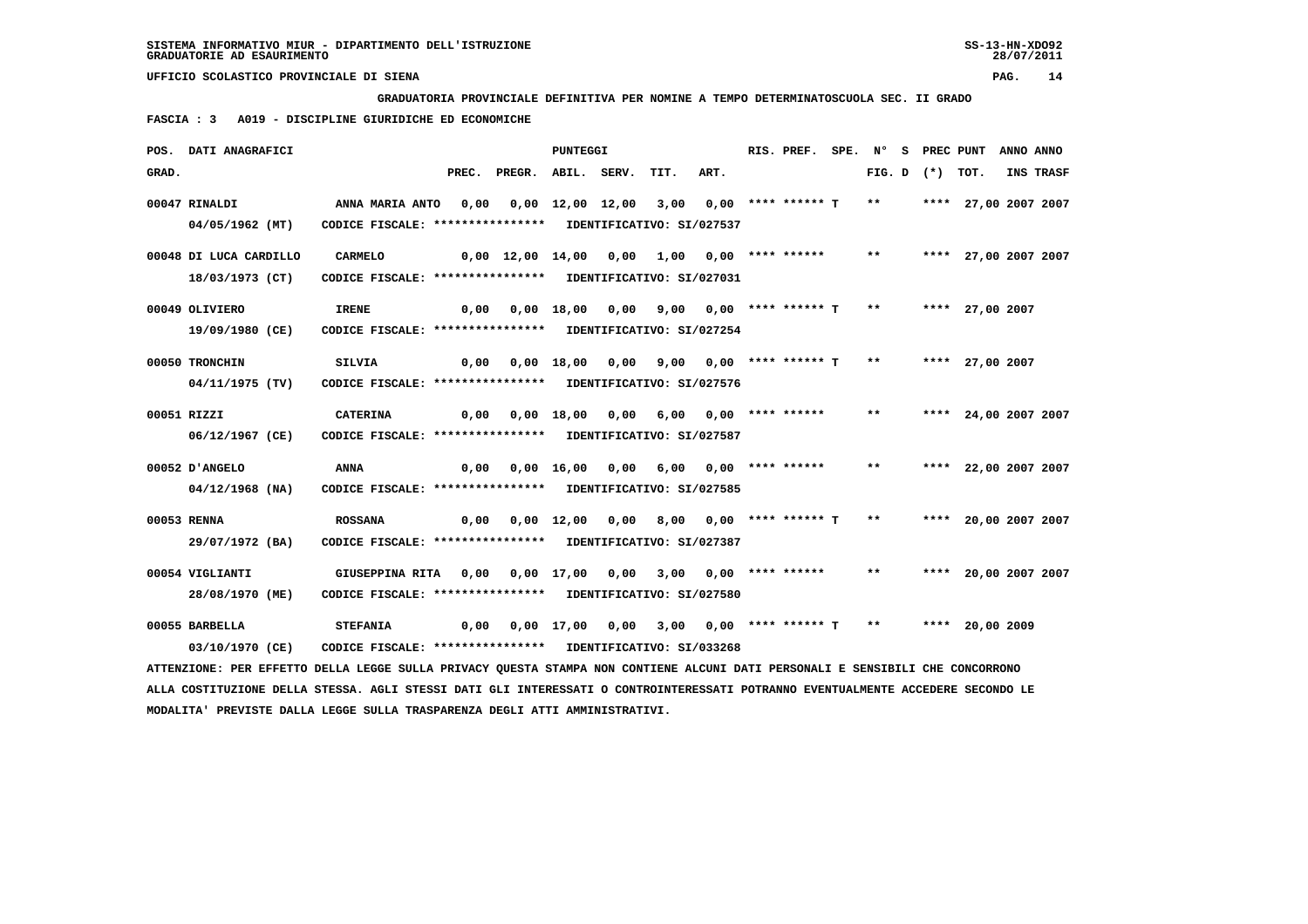**GRADUATORIA PROVINCIALE DEFINITIVA PER NOMINE A TEMPO DETERMINATOSCUOLA SEC. II GRADO**

 **FASCIA : 3 A019 - DISCIPLINE GIURIDICHE ED ECONOMICHE**

|       | POS. DATI ANAGRAFICI                                                                                                            |                                                                              |       |                                                        | PUNTEGGI                      |      |                       |                                 | RIS. PREF.         | SPE. N° |       | S PREC PUNT       |                           | ANNO ANNO |                  |
|-------|---------------------------------------------------------------------------------------------------------------------------------|------------------------------------------------------------------------------|-------|--------------------------------------------------------|-------------------------------|------|-----------------------|---------------------------------|--------------------|---------|-------|-------------------|---------------------------|-----------|------------------|
| GRAD. |                                                                                                                                 |                                                                              | PREC. | PREGR.                                                 | ABIL. SERV.                   |      | TIT.                  | ART.                            |                    |         |       | FIG. D $(*)$ TOT. |                           |           | <b>INS TRASF</b> |
|       | 00056 ANZIANO                                                                                                                   | <b>ILARIA</b>                                                                | 0,00  |                                                        | 4,00 15,00                    | 0,00 | 0,00                  |                                 | $0.00$ **** ****** |         | $***$ |                   | **** 19,00 2007 2007      |           |                  |
|       | 24/04/1971 (NA)                                                                                                                 | CODICE FISCALE: **************** IDENTIFICATIVO: SI/026647                   |       |                                                        |                               |      |                       |                                 |                    |         |       |                   |                           |           |                  |
|       | 00057 LATINI                                                                                                                    | <b>MARIA ANTONIETT</b>                                                       | 0,00  |                                                        | 3,00 15,00 0,00               |      |                       | 0,00 0,00 **** ******           |                    |         |       |                   | ** X **** 18,00 2007 2007 |           |                  |
|       | 13/06/1960 (BR)                                                                                                                 | CODICE FISCALE: **************** IDENTIFICATIVO: SI/027253                   |       |                                                        |                               |      |                       |                                 |                    |         |       |                   |                           |           |                  |
|       | 00058 COPPOLA                                                                                                                   | <b>CARLA</b>                                                                 |       | $0,00$ $0,00$ $15,00$ $0,00$ $3,00$ $0,00$ **** ****** |                               |      |                       |                                 |                    |         | $***$ |                   | **** 18,00 2007 2007      |           |                  |
|       | $02/10/1972$ (NA)                                                                                                               | CODICE FISCALE: **************** IDENTIFICATIVO: SI/026883                   |       |                                                        |                               |      |                       |                                 |                    |         |       |                   |                           |           |                  |
|       | 00059 DI LORENZO                                                                                                                | <b>FRANCESCA</b>                                                             | 0,00  |                                                        | 0,00 16,00 0,00               |      |                       | $0.00$ $0.00$ $***$ **** ****** |                    |         | $* *$ |                   | **** 16,00 2007 2007      |           |                  |
|       | 13/06/1973 (NA)                                                                                                                 | CODICE FISCALE: **************** IDENTIFICATIVO: SI/027030                   |       |                                                        |                               |      |                       |                                 |                    |         |       |                   |                           |           |                  |
|       | 00060 PALAZZOLO                                                                                                                 | <b>MARIA TOMMASA</b>                                                         |       | $0,00$ $0,00$ $16,00$ $0,00$ $0,00$ $0,00$ $***$       |                               |      |                       |                                 |                    |         | $***$ |                   | **** 16,00 2007 2007      |           |                  |
|       | 01/01/1959 (ME)                                                                                                                 | CODICE FISCALE: **************** IDENTIFICATIVO: SI/027449                   |       |                                                        |                               |      |                       |                                 |                    |         |       |                   |                           |           |                  |
|       | 00061 RAIOLO                                                                                                                    | CINZIA                                                                       | 0,00  |                                                        | 0,00 15,00 0,00               |      |                       | 0,00 0,00 **** ******           |                    |         | $***$ |                   | **** 15,00 2007 2007      |           |                  |
|       | 10/12/1972 (CS)                                                                                                                 | CODICE FISCALE: **************** IDENTIFICATIVO: SI/027528                   |       |                                                        |                               |      |                       |                                 |                    |         |       |                   |                           |           |                  |
|       |                                                                                                                                 |                                                                              |       |                                                        |                               |      |                       |                                 |                    |         |       |                   |                           |           |                  |
|       | 00062 BLANDOLINO<br>18/01/1975 (LE)                                                                                             | <b>ELENA</b><br>CODICE FISCALE: **************** IDENTIFICATIVO: SI/022865   |       | 0,00 0,00 14,00 0,00                                   |                               |      | 0,00 0,00 **** ****** |                                 |                    |         |       |                   | ** $X$ **** 14,00 2002    |           |                  |
|       |                                                                                                                                 |                                                                              |       |                                                        |                               |      |                       |                                 |                    |         |       |                   |                           |           |                  |
|       | 00063 SALCUNI<br>12/02/1963 (SA)                                                                                                | <b>ROBERTO</b><br>CODICE FISCALE: **************** IDENTIFICATIVO: SI/027535 | 0,00  |                                                        | $0,00 \quad 14,00 \quad 0,00$ |      |                       | $0.00$ $0.00$ **** ******       |                    |         | $***$ |                   | **** 14,00 2007 2007      |           |                  |
|       |                                                                                                                                 |                                                                              |       |                                                        |                               |      |                       |                                 |                    |         |       |                   |                           |           |                  |
|       | 00064 SASSI                                                                                                                     | <b>ALFREDO</b>                                                               | 0,00  |                                                        | 0,00 14,00 0,00               |      | 0,00 0,00 **** ****** |                                 |                    |         | $* *$ |                   | **** 14,00 2007 2007      |           |                  |
|       | 04/07/1970 (CE)                                                                                                                 | CODICE FISCALE: **************** IDENTIFICATIVO: SI/027558                   |       |                                                        |                               |      |                       |                                 |                    |         |       |                   |                           |           |                  |
|       | ATTENZIONE: PER EFFETTO DELLA LEGGE SULLA PRIVACY QUESTA STAMPA NON CONTIENE ALCUNI DATI PERSONALI E SENSIBILI CHE CONCORRONO   |                                                                              |       |                                                        |                               |      |                       |                                 |                    |         |       |                   |                           |           |                  |
|       | ALLA COSTITUZIONE DELLA STESSA. AGLI STESSI DATI GLI INTERESSATI O CONTROINTERESSATI POTRANNO EVENTUALMENTE ACCEDERE SECONDO LE |                                                                              |       |                                                        |                               |      |                       |                                 |                    |         |       |                   |                           |           |                  |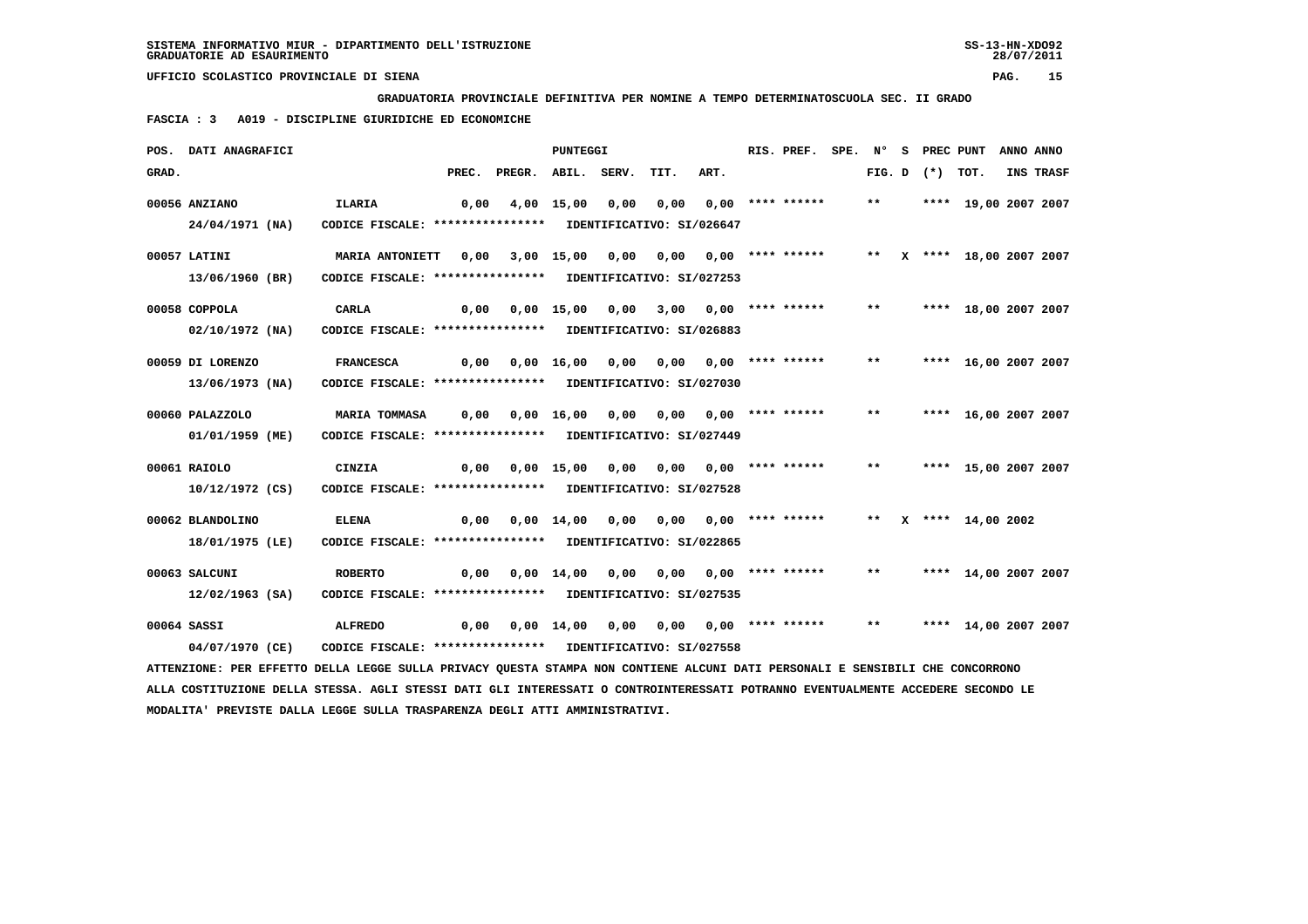**GRADUATORIA PROVINCIALE DEFINITIVA PER NOMINE A TEMPO DETERMINATOSCUOLA SEC. II GRADO**

 **FASCIA : 3 A019 - DISCIPLINE GIURIDICHE ED ECONOMICHE**

|            | POS. DATI ANAGRAFICI |                                                            |       |        | PUNTEGGI     |                       |                           |                                 | RIS. PREF. | SPE. N° |        | s | PREC PUNT |                      | ANNO ANNO |           |
|------------|----------------------|------------------------------------------------------------|-------|--------|--------------|-----------------------|---------------------------|---------------------------------|------------|---------|--------|---|-----------|----------------------|-----------|-----------|
| GRAD.      |                      |                                                            | PREC. | PREGR. |              | ABIL. SERV. TIT.      |                           | ART.                            |            |         | FIG. D |   | (*) TOT.  |                      |           | INS TRASF |
|            | 00065 DORIA          | MAURIZIO                                                   | 0.00  |        | 0,00 13,00   | 0,00                  |                           | $1,00$ $0,00$ **** ******       |            |         | $***$  |   |           | **** 14,00 2007 2007 |           |           |
|            | 19/02/1968 (AV)      | CODICE FISCALE: ****************                           |       |        |              |                       | IDENTIFICATIVO: SI/027067 |                                 |            |         |        |   |           |                      |           |           |
|            | 00066 CAPPUCCIO      | <b>ALESSANDRA-MARI</b>                                     | 0,00  | 0,00   | 14,00        | 0,00                  |                           | $0,00$ $0,00$ **** ******       |            |         | $* *$  |   |           | **** 14,00 2007 2007 |           |           |
|            | 14/05/1975 (CS)      | CODICE FISCALE: **************** IDENTIFICATIVO: SI/026796 |       |        |              |                       |                           |                                 |            |         |        |   |           |                      |           |           |
|            | 00067 AIOSSA         | <b>MILENA</b>                                              | 0.00  |        | 0,00 14,00   | 0,00                  |                           | $0,00$ $0,00$ $***$ **** *****  |            |         | $***$  |   |           | **** 14,00 2007 2007 |           |           |
|            | 30/04/1973 (RC)      | CODICE FISCALE: **************** IDENTIFICATIVO: SI/026832 |       |        |              |                       |                           |                                 |            |         |        |   |           |                      |           |           |
|            | 00068 GUARINO        | <b>MARIA ROSARIA</b>                                       | 0.00  | 0.00   | 14,00        | 0,00                  |                           | $0,00$ $0,00$ **** ******       |            |         | $* *$  |   |           | **** 14,00 2011 2011 |           |           |
|            | 24/10/1971 (SA)      | CODICE FISCALE: **************** IDENTIFICATIVO: SI/035204 |       |        |              |                       |                           |                                 |            |         |        |   |           |                      |           |           |
|            | 00069 AMOROSO        | PAOLO                                                      | 0.00  |        | $0,00$ 13,00 | 0,00                  |                           | $0.00$ $0.00$ **** ****** **    |            |         |        |   |           | **** 13,00 2007 2007 |           |           |
|            | $06/09/1963$ (NA)    | CODICE FISCALE: **************** IDENTIFICATIVO: SI/026642 |       |        |              |                       |                           |                                 |            |         |        |   |           |                      |           |           |
| 00070 ELIA |                      | LUCIA                                                      | 0.00  |        | $0,00$ 13,00 | 0,00                  |                           | $0,00$ $0,00$ $***$ **** ****** |            |         | $***$  |   |           | **** 13,00 2007 2007 |           |           |
|            | 13/07/1964 (CZ)      | CODICE FISCALE: **************** IDENTIFICATIVO: SI/027070 |       |        |              |                       |                           |                                 |            |         |        |   |           |                      |           |           |
|            | 00071 CANCELLIERI    | <b>ADRIANA</b>                                             | 0,00  |        |              | $0,00$ $13,00$ $0,00$ |                           | $0,00$ $0,00$ **** ******       |            |         | $* *$  |   |           | **** 13,00 2007 2007 |           |           |
|            | 23/05/1970 (ME)      | CODICE FISCALE: **************** IDENTIFICATIVO: SI/026787 |       |        |              |                       |                           |                                 |            |         |        |   |           |                      |           |           |
|            | 00072 NAPODANO       | <b>GIOVANNA</b>                                            | 0.00  |        | $0,00$ 13,00 | 0,00                  | 0.00                      | 0,00 **** ******                |            |         | $***$  |   |           | **** 13,00 2011 2011 |           |           |
|            | 03/07/1966 (NA)      | CODICE FISCALE: **************** IDENTIFICATIVO: SI/035174 |       |        |              |                       |                           |                                 |            |         |        |   |           |                      |           |           |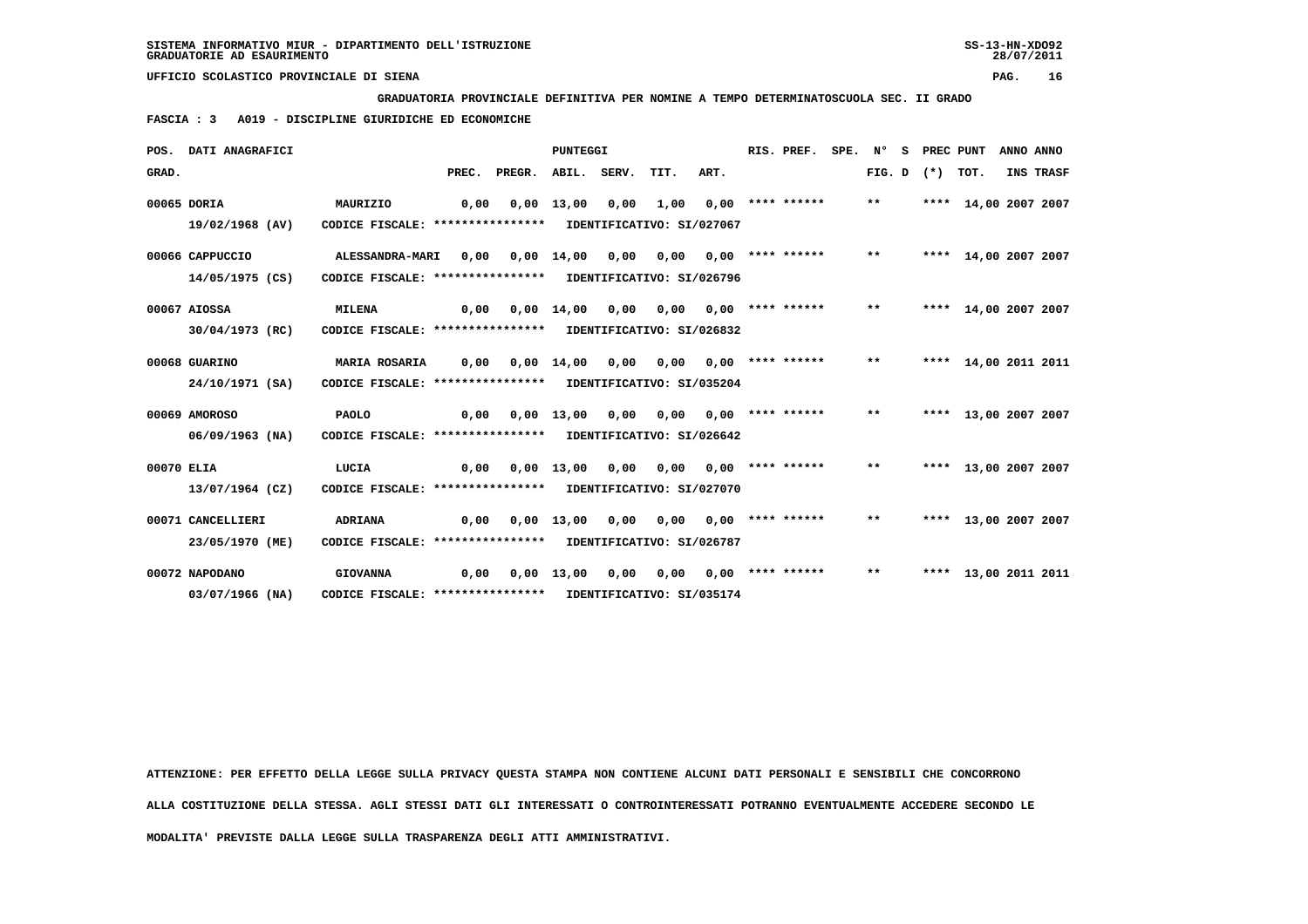**GRADUATORIA PROVINCIALE DEFINITIVA PER NOMINE A TEMPO DETERMINATOSCUOLA SEC. II GRADO**

 **FASCIA : 3 A020 - DISCIPLINE MECCANICHE E TECNOLOGIA**

| POS.  | DATI ANAGRAFICI                 |                                           | PUNTEGGI |            |       |       | RIS. PREF.                        | SPE. N° |             | - S | PREC PUNT |  | ANNO ANNO |                 |  |           |
|-------|---------------------------------|-------------------------------------------|----------|------------|-------|-------|-----------------------------------|---------|-------------|-----|-----------|--|-----------|-----------------|--|-----------|
| GRAD. |                                 |                                           | PREC.    | PREGR.     | ABIL. | SERV. | TIT.                              | ART.    |             |     | FIG. D    |  | $(*)$     | тот.            |  | INS TRASF |
|       | 00001 CARRAI<br>04/09/1954 (SI) | PIERO<br>CODICE FISCALE: **************** |          | 0,00 24,00 | 40,00 | 24,00 | 0,00<br>IDENTIFICATIVO: SI/033253 | 0,00    | **** ****** |     | $* *$     |  | ****      | 88,00 2009      |  |           |
|       |                                 |                                           |          |            |       |       |                                   |         |             |     |           |  |           |                 |  |           |
|       | 00002 MARCHINI                  | <b>EMANUELE</b>                           |          | 0,00 12,00 | 42,00 | 24,00 | 6,00                              | 0,00    | **** ****** |     | $* *$     |  |           | **** 84,00 2007 |  |           |
|       | 02/01/1977 (PG)                 | CODICE FISCALE: ****************          |          |            |       |       | IDENTIFICATIVO: SI/027258         |         |             |     |           |  |           |                 |  |           |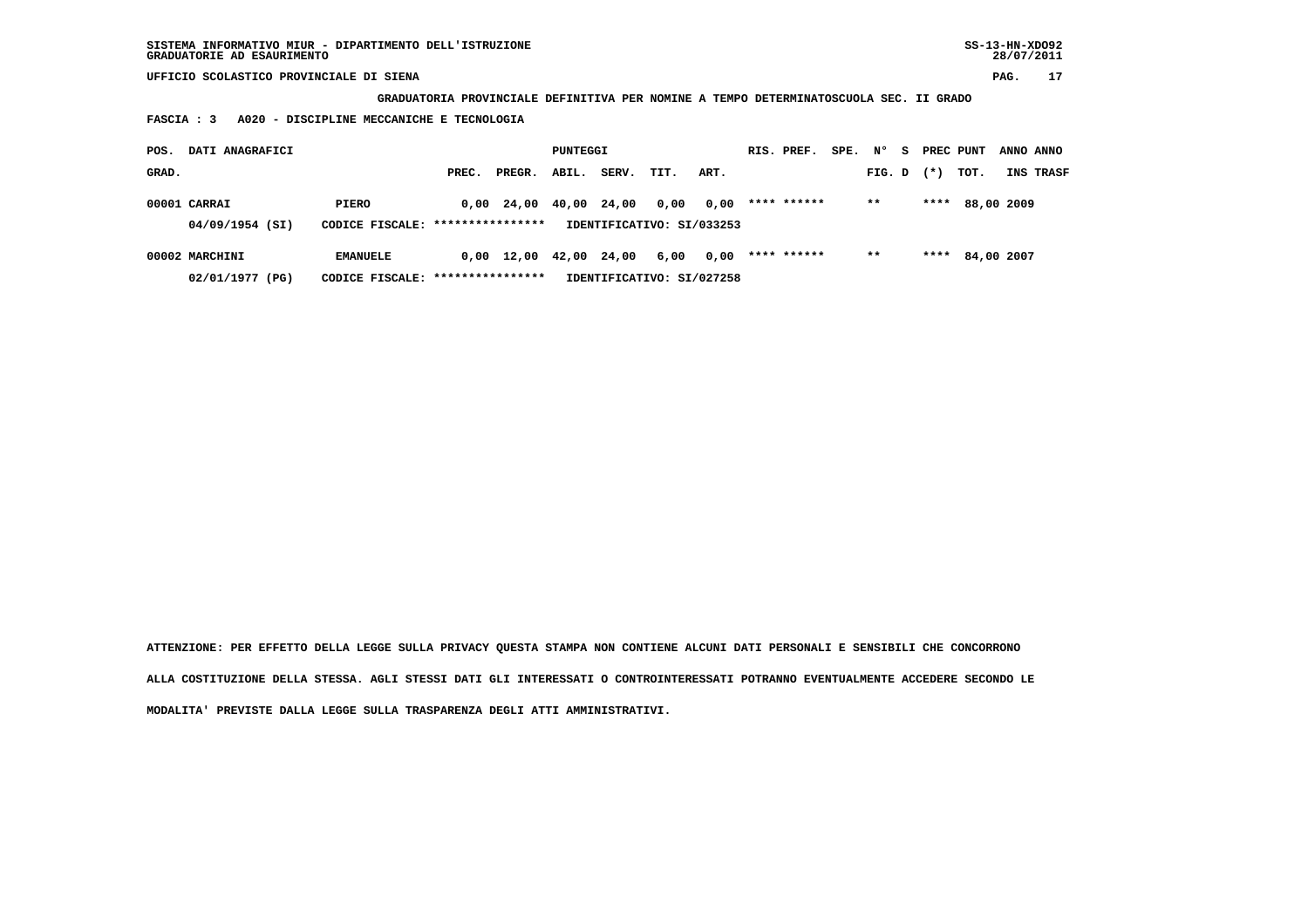**GRADUATORIA PROVINCIALE DEFINITIVA PER NOMINE A TEMPO DETERMINATOSCUOLA SEC. II GRADO**

 **FASCIA : 3 A021 - DISCIPLINE PITTORICHE**

|       | POS. DATI ANAGRAFICI                 |                                                                                   |                         |                       | <b>PUNTEGGI</b> |      |                                             |      | RIS. PREF.                   | SPE. Nº |               | s |        | PREC PUNT             | ANNO ANNO |
|-------|--------------------------------------|-----------------------------------------------------------------------------------|-------------------------|-----------------------|-----------------|------|---------------------------------------------|------|------------------------------|---------|---------------|---|--------|-----------------------|-----------|
| GRAD. |                                      |                                                                                   | PREC.                   | PREGR.                | ABIL. SERV.     |      | TIT.                                        | ART. |                              |         | FIG. D        |   | $(* )$ | TOT.                  | INS TRASF |
|       | 00001 D'ANTONIO<br>$04/04/1969$ (NA) | <b>ANNA LISA</b><br>CODICE FISCALE: **************** IDENTIFICATIVO: SI/026959    | 0,00 185,00 16,00 24,00 |                       |                 |      | 0,00                                        |      | $0.00$ **** ****** T         |         | $\star \star$ |   |        | **** 225,00 2007 2007 |           |
|       | 00002 ACQUAFREDDA<br>17/11/1977 (SI) | <b>MARCO</b><br>CODICE FISCALE: **************** IDENTIFICATIVO: SI/025530        |                         | 0,00 24,00 40,00 0,00 |                 |      |                                             |      | $3,00$ 0,00 **** ****** T ** |         |               |   |        | **** 67,00 2005       |           |
|       | 00003 LEONINI<br>12/08/1973 (SI)     | ALICE<br>CODICE FISCALE: **************** IDENTIFICATIVO: SI/033271               | 0,00                    |                       | $0,00$ 42,00    | 0,00 | 0,00                                        |      | $0.00$ **** ******           |         | $***$         |   |        | **** $42,00$ 2009     |           |
|       | 00004 SILVERI<br>31/08/1979 (MI)     | <b>CLARA</b><br>CODICE FISCALE: **************** IDENTIFICATIVO: SI/035209        | 0,00                    | 0,00                  |                 |      | 41,00  0,00  1,00  0,00  ****  ******       |      |                              |         | $***$         |   |        | **** 42,00 2011 2011  |           |
|       | 00005 SPROCATI<br>01/10/1968 (RO)    | SONIA<br>CODICE FISCALE: **************** IDENTIFICATIVO: SI/023014               | 0.00                    |                       |                 |      | 2,00 17,00 0,00 12,00 0,00 **** ****** T ** |      |                              |         |               |   |        | **** 31,00 2007       |           |
|       | 00006 COMINALE<br>24/01/1976 (NA)    | <b>GEMMA</b><br>CODICE FISCALE: **************** IDENTIFICATIVO: SI/025684        | 0,00                    |                       | $3,00$ 12,00    | 0,00 | 9,00                                        |      | $0.00$ **** ****** T **      |         |               |   |        | **** 24,00 2005 2005  |           |
|       | 00007 VIVIANI<br>25/05/1976 (SI)     | <b>MARIA CHIARA</b><br>CODICE FISCALE: **************** IDENTIFICATIVO: SI/025972 | 0,00                    | 0,00                  | 18,00 0,00      |      |                                             |      | 6,00 0,00 **** ******        |         | $***$         |   |        | **** 24,00 2005       |           |
|       | 00008 SAVONA<br>04/10/1974 (MI)      | <b>MATTEO</b><br>CODICE FISCALE: **************** IDENTIFICATIVO: SI/035202       | 0,00                    |                       | $0,00$ 13,00    | 0,00 | 3,00                                        |      | $0,00$ **** ******           |         | $***$         |   |        | **** 16,00 2011 2011  |           |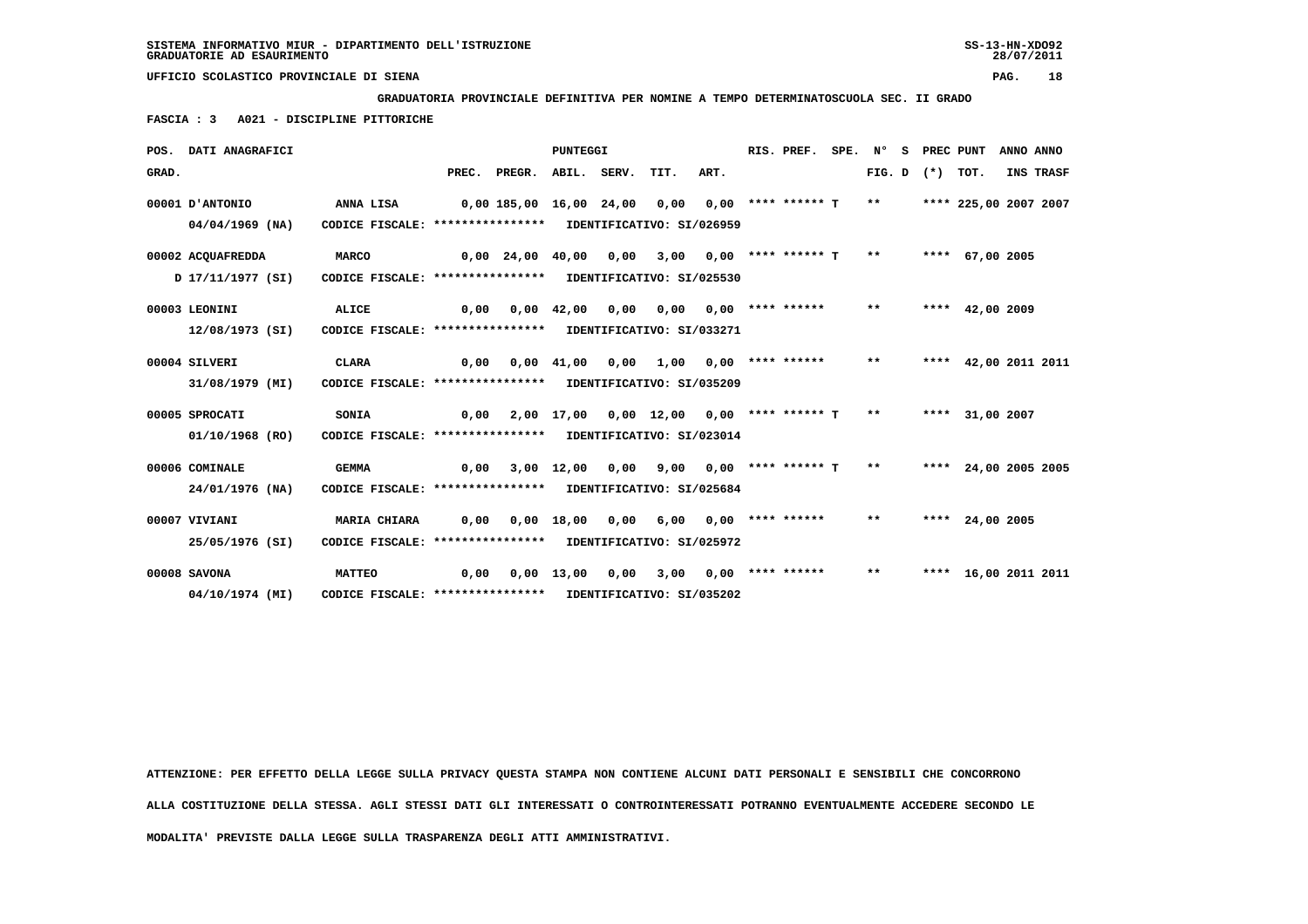**GRADUATORIA PROVINCIALE DEFINITIVA PER NOMINE A TEMPO DETERMINATOSCUOLA SEC. II GRADO**

 **FASCIA : 3 A022 - DISCIPLINE PLASTICHE**

| POS.       | DATI ANAGRAFICI                   |                                                        |       |                          | PUNTEGGI    |                   |                                   |      | RIS. PREF.    | SPE. | N°             | s | PREC PUNT |                       | ANNO ANNO |
|------------|-----------------------------------|--------------------------------------------------------|-------|--------------------------|-------------|-------------------|-----------------------------------|------|---------------|------|----------------|---|-----------|-----------------------|-----------|
| GRAD.      |                                   |                                                        | PREC. | PREGR.                   | ABIL.       | SERV. TIT.        |                                   | ART. |               |      | $FIG. D$ $(*)$ |   |           | тот.                  | INS TRASF |
| 00001 ORNI | 30/05/1969 (MC)                   | <b>ELISABETTA</b><br>CODICE FISCALE: ***************** |       | 0,00 111,00              | 14,00 24,00 |                   | 3,00<br>IDENTIFICATIVO: SI/035173 | 0,00 | **** ******   |      | $***$          | x |           | **** 152,00 2011 2011 |           |
|            | 00002 FUCECCHI<br>11/02/1962 (SI) | <b>EMANUELA</b><br>CODICE FISCALE: ****************    |       | 0,00 58,00               |             | 12,00 24,00 10,00 | IDENTIFICATIVO: SI/020291         | 0,00 | **** ******   |      | $* *$          | x |           | **** 104,00 2000      |           |
|            | 00003 PARMEGGIANI                 | <b>MARTA</b>                                           |       | $0,00$ 27,00 42,00 24,00 |             |                   | 9,00                              | 0,00 | **** ****** T |      | $* *$          |   |           | **** 102,00 2007 2007 |           |
|            | 10/09/1976 (GE)                   | CODICE FISCALE: ****************                       |       |                          |             |                   | IDENTIFICATIVO: SI/027468         |      |               |      |                |   |           |                       |           |
|            | 00004 FINUCCI                     | <b>VERONICA</b>                                        |       | $0,00$ 39,00             | 18,00 24,00 |                   | 0,00                              | 0,00 | **** ******   |      | $**$           |   | ****      | 81,00 2007            |           |
|            | 08/10/1971 (SI)                   | CODICE FISCALE: *****************                      |       |                          |             |                   | IDENTIFICATIVO: SI/026895         |      |               |      |                |   |           |                       |           |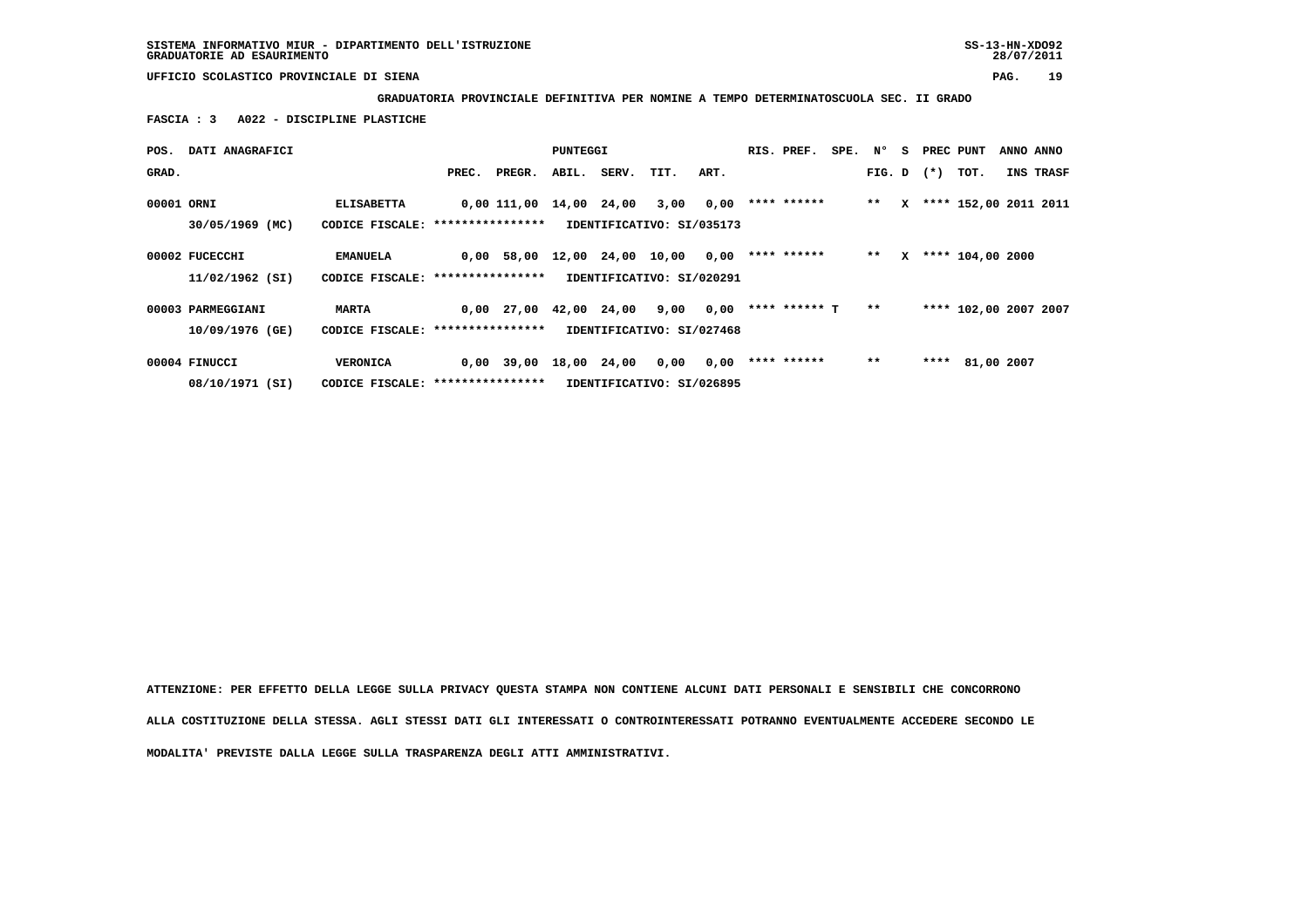| SISTEMA INFORMATIVO MIUR - DIPARTIMENTO DELL'ISTRUZIONE | SS-13-HN-XD092 |
|---------------------------------------------------------|----------------|
| GRADUATORIE AD ESAURIMENTO                              | 28/07/2011     |

 **GRADUATORIA PROVINCIALE DEFINITIVA PER NOMINE A TEMPO DETERMINATOSCUOLA SEC. II GRADO**

 **FASCIA : 2 A025 - DISEGNO E STORIA DELL'ARTE**

| POS.  | <b>DATI ANAGRAFICI</b> |                                  |       |              | PUNTEGGI |                           |      |                           | RIS. PREF.  | SPE. N° |                | - S | PREC PUNT ANNO ANNO |                  |
|-------|------------------------|----------------------------------|-------|--------------|----------|---------------------------|------|---------------------------|-------------|---------|----------------|-----|---------------------|------------------|
| GRAD. |                        |                                  | PREC. | PREGR. ABIL. |          | SERV.                     | TIT. | ART.                      |             |         | $FIG. D$ $(*)$ |     | тот.                | <b>INS TRASF</b> |
|       | 00001 RAFFAELLI        | <b>MIRELLA</b>                   | 66,00 |              |          | 0,00 0,00 24,00 0,00 0,00 |      |                           | **** ****** |         | $***$          |     | **** 90,00 2000     |                  |
|       | 22/05/1954 (SI)        | CODICE FISCALE: **************** |       |              |          |                           |      | IDENTIFICATIVO: SI/020180 |             |         |                |     |                     |                  |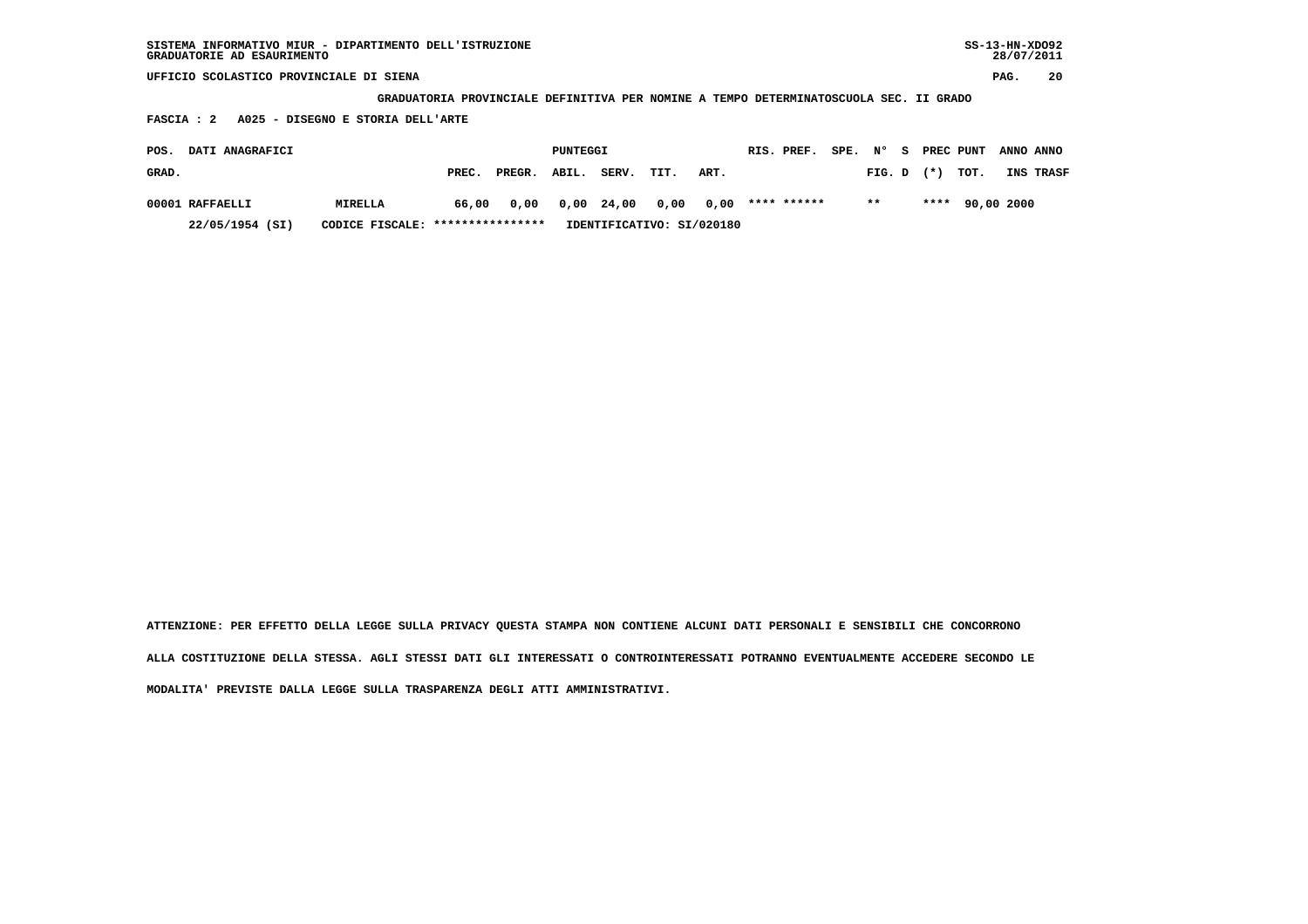**GRADUATORIA PROVINCIALE DEFINITIVA PER NOMINE A TEMPO DETERMINATOSCUOLA SEC. II GRADO**

 **FASCIA : 3 A025 - DISEGNO E STORIA DELL'ARTE**

|       | POS. DATI ANAGRAFICI                                                                                                            |                                                            |       |                                                  | <b>PUNTEGGI</b> |      |      | RIS. PREF.         | SPE. N° |        |                | S PREC PUNT            | ANNO ANNO |
|-------|---------------------------------------------------------------------------------------------------------------------------------|------------------------------------------------------------|-------|--------------------------------------------------|-----------------|------|------|--------------------|---------|--------|----------------|------------------------|-----------|
| GRAD. |                                                                                                                                 |                                                            | PREC. | PREGR. ABIL. SERV.                               |                 | TIT. | ART. |                    |         | FIG. D | $(\star)$ TOT. |                        | INS TRASF |
|       | 00002 GENTILINI                                                                                                                 | <b>MARCELLO</b>                                            |       | 0,00 138,00 11,00 24,00 0,00                     |                 |      |      | $0.00$ **** ****** |         | $***$  |                | **** 173,00 2000       |           |
|       | 17/03/1950 (SI)                                                                                                                 | CODICE FISCALE: **************** IDENTIFICATIVO: SI/020336 |       |                                                  |                 |      |      |                    |         |        |                |                        |           |
|       | 00003 CIPRIANI                                                                                                                  | ORIANA                                                     |       | $0,00$ 116,00 15,00 24,00 6,00 0,00 **** ******  |                 |      |      |                    |         | $***$  |                | **** 161,00 2000       |           |
|       | 20/06/1956 (AR)                                                                                                                 | CODICE FISCALE: **************** IDENTIFICATIVO: SI/020400 |       |                                                  |                 |      |      |                    |         |        |                |                        |           |
|       | 00004 SPROCATI                                                                                                                  | <b>SONIA</b>                                               |       | $0,00$ 87,00 42,00 24,00 6,00 0,00 **** ****** T |                 |      |      |                    |         | $***$  |                | **** 159,00 2002       |           |
|       | 01/10/1968 (RO)                                                                                                                 | CODICE FISCALE: **************** IDENTIFICATIVO: SI/023014 |       |                                                  |                 |      |      |                    |         |        |                |                        |           |
|       | 00005 BAIOCCHI                                                                                                                  | <b>FRANCESCA</b>                                           |       | $0.00$ 67.00 13.00 24.00 6.00 0.00 **** ******   |                 |      |      |                    |         | $***$  |                | **** 110,00 2000       |           |
|       | 18/03/1968 (SI)                                                                                                                 | CODICE FISCALE: **************** IDENTIFICATIVO: SI/020312 |       |                                                  |                 |      |      |                    |         |        |                |                        |           |
|       | 00006 MESSANA                                                                                                                   | VALENTINA                                                  |       | $0,00$ 12,00 42,00 24,00 18,00 0,00 **** ******  |                 |      |      |                    |         | $***$  |                | **** 96,00 2007        |           |
|       | 26/07/1973 (NA)                                                                                                                 | CODICE FISCALE: **************** IDENTIFICATIVO: SI/027278 |       |                                                  |                 |      |      |                    |         |        |                |                        |           |
|       | 00007 AMETRANO                                                                                                                  | <b>CARMEN</b>                                              |       | $0,00$ 16,00 42,00 24,00 7,00 0,00 **** ******   |                 |      |      |                    |         |        |                | X **** 89,00 2007      |           |
|       | 24/09/1976 (NA)                                                                                                                 | CODICE FISCALE: **************** IDENTIFICATIVO: SI/026657 |       |                                                  |                 |      |      |                    |         |        |                |                        |           |
|       | 00008 SPARTA'                                                                                                                   | <b>ALESSANDRO</b>                                          |       | $0,00$ 19,00 42,00 25,00 0,00 0,00 **** ******   |                 |      |      |                    |         | $***$  |                | X **** 86,00 2011 2011 |           |
|       | 15/08/1978 (CT)                                                                                                                 | CODICE FISCALE: **************** IDENTIFICATIVO: SI/035203 |       |                                                  |                 |      |      |                    |         |        |                |                        |           |
|       | 00009 CORSI                                                                                                                     | PILADE                                                     |       | $0,00$ 66,00 16,00 0,00 0,00 0,00 **** ******    |                 |      |      |                    |         | **     |                | **** 82,00 2000        |           |
|       | 01/11/1952 (SI)                                                                                                                 | CODICE FISCALE: **************** IDENTIFICATIVO: SI/020394 |       |                                                  |                 |      |      |                    |         |        |                |                        |           |
|       | 00010 FRUSCIANTE                                                                                                                | <b>PASQUALINA</b>                                          |       | $0,00$ 18,00 40,00 12,00 6,00 0,00 **** ******   |                 |      |      |                    |         | **     |                | **** 76,00 2009        |           |
|       | 05/04/1968 (NA)                                                                                                                 | CODICE FISCALE: **************** IDENTIFICATIVO: SI/033213 |       |                                                  |                 |      |      |                    |         |        |                |                        |           |
|       | ATTENZIONE: PER EFFETTO DELLA LEGGE SULLA PRIVACY QUESTA STAMPA NON CONTIENE ALCUNI DATI PERSONALI E SENSIBILI CHE CONCORRONO   |                                                            |       |                                                  |                 |      |      |                    |         |        |                |                        |           |
|       | ALLA COSTITUZIONE DELLA STESSA. AGLI STESSI DATI GLI INTERESSATI O CONTROINTERESSATI POTRANNO EVENTUALMENTE ACCEDERE SECONDO LE |                                                            |       |                                                  |                 |      |      |                    |         |        |                |                        |           |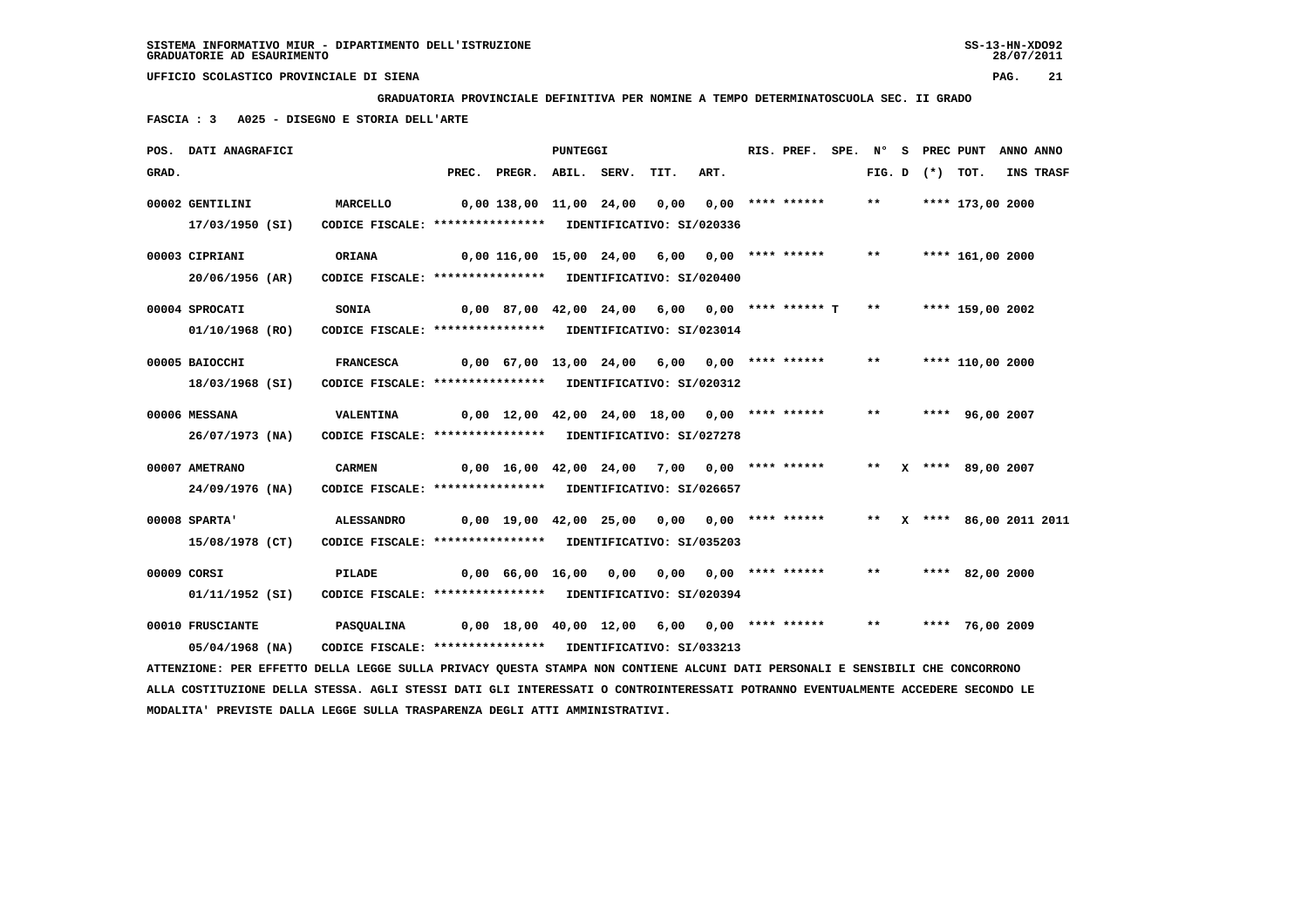**GRADUATORIA PROVINCIALE DEFINITIVA PER NOMINE A TEMPO DETERMINATOSCUOLA SEC. II GRADO**

 **FASCIA : 3 A025 - DISEGNO E STORIA DELL'ARTE**

|       | POS. DATI ANAGRAFICI                                                                                                            |                                                                    |      |                                                                        | <b>PUNTEGGI</b> |                                            |      | RIS. PREF. SPE. N° S PREC PUNT |       |                   |                      | ANNO ANNO |
|-------|---------------------------------------------------------------------------------------------------------------------------------|--------------------------------------------------------------------|------|------------------------------------------------------------------------|-----------------|--------------------------------------------|------|--------------------------------|-------|-------------------|----------------------|-----------|
| GRAD. |                                                                                                                                 |                                                                    |      | PREC. PREGR. ABIL. SERV.                                               |                 | TIT.                                       | ART. |                                |       | FIG. D $(*)$ TOT. |                      | INS TRASF |
|       | 00011 VADALA'                                                                                                                   | <b>MARIA ROSA</b>                                                  | 0,00 |                                                                        |                 | $0,00$ 41,00 12,00 3,00 0,00 **** ****** T |      |                                | $***$ |                   | **** 56,00 2007      |           |
|       | 18/01/1982 (ME)                                                                                                                 | CODICE FISCALE: **************** IDENTIFICATIVO: SI/027484         |      |                                                                        |                 |                                            |      |                                |       |                   |                      |           |
|       | 00012 MARINO                                                                                                                    | MARIA                                                              | 0,00 |                                                                        |                 | 0,00 42,00 0,00 9,00 0,00 **** ****** T    |      |                                | $***$ |                   | **** 51,00 2007      |           |
|       | 04/06/1980 (ME)                                                                                                                 | CODICE FISCALE: **************** IDENTIFICATIVO: SI/027262         |      |                                                                        |                 |                                            |      |                                |       |                   |                      |           |
|       | 00013 DI GANGI                                                                                                                  | ALESSANDRA                                                         |      | 0,00 12,00 16,00 0,00 15,00 0,00 **** ******                           |                 |                                            |      |                                | $***$ |                   | **** 43,00 2007 2007 |           |
|       | 01/11/1971 (PA)                                                                                                                 | CODICE FISCALE: **************** IDENTIFICATIVO: SI/027027         |      |                                                                        |                 |                                            |      |                                |       |                   |                      |           |
|       |                                                                                                                                 |                                                                    |      |                                                                        |                 |                                            |      |                                | $***$ |                   |                      |           |
|       | 00014 TRAPASSO<br>27/04/1981 (CZ)                                                                                               | ANNA<br>CODICE FISCALE: **************** IDENTIFICATIVO: SI/027151 |      | $0,00$ $0,00$ $42,00$ $0,00$ $0,00$ $0,00$ $***$                       |                 |                                            |      |                                |       |                   | **** $42,00$ 2007    |           |
|       |                                                                                                                                 |                                                                    |      |                                                                        |                 |                                            |      |                                |       |                   |                      |           |
|       | 00015 CELEGHIN                                                                                                                  | SILVIA                                                             |      | $0,00$ $0,00$ $41,00$ $0,00$ $0,00$ $0,00$ $***$ **** ******           |                 |                                            |      |                                | $***$ |                   | **** 41,00 2009      |           |
|       | 01/12/1976 (TV)                                                                                                                 | CODICE FISCALE: **************** IDENTIFICATIVO: SI/033259         |      |                                                                        |                 |                                            |      |                                |       |                   |                      |           |
|       | 00016 VECCHIESCHI                                                                                                               | <b>GRAZIELLA</b>                                                   | 0,00 |                                                                        |                 |                                            |      |                                | $***$ |                   | **** 32,00 2002      |           |
|       | 12/05/1955 (GR)                                                                                                                 | CODICE FISCALE: **************** IDENTIFICATIVO: SI/023024         |      |                                                                        |                 |                                            |      |                                |       |                   |                      |           |
|       | 00017 TRABALZINI                                                                                                                | LUCA                                                               |      | $0,00$ $0,00$ $18,00$ $0,00$ $13,00$ $0,00$ $***$                      |                 |                                            |      |                                | $***$ |                   | **** 31,00 2007      |           |
|       | 14/09/1971 (SI)                                                                                                                 | CODICE FISCALE: **************** IDENTIFICATIVO: SI/027153         |      |                                                                        |                 |                                            |      |                                |       |                   |                      |           |
|       |                                                                                                                                 |                                                                    |      |                                                                        |                 |                                            |      |                                |       |                   |                      |           |
|       | 00018 FUCECCHI                                                                                                                  | <b>EMANUELA</b>                                                    |      | 0,00 6,00 14,00 0,00 10,00 0,00 **** ******                            |                 |                                            |      |                                |       |                   | ** X **** 30,00 2000 |           |
|       | 11/02/1962 (SI)                                                                                                                 | CODICE FISCALE: **************** IDENTIFICATIVO: SI/020291         |      |                                                                        |                 |                                            |      |                                |       |                   |                      |           |
|       | 00019 BENNICI                                                                                                                   | <b>LORETTA</b>                                                     |      | 0,00 10,00 16,00 0,00 3,00 0,00 **** ****** T ** ***** 29,00 2007 2007 |                 |                                            |      |                                |       |                   |                      |           |
|       | 04/04/1979 (CL)                                                                                                                 | CODICE FISCALE: **************** IDENTIFICATIVO: SI/026695         |      |                                                                        |                 |                                            |      |                                |       |                   |                      |           |
|       | ATTENZIONE: PER EFFETTO DELLA LEGGE SULLA PRIVACY QUESTA STAMPA NON CONTIENE ALCUNI DATI PERSONALI E SENSIBILI CHE CONCORRONO   |                                                                    |      |                                                                        |                 |                                            |      |                                |       |                   |                      |           |
|       | ALLA COSTITUZIONE DELLA STESSA. AGLI STESSI DATI GLI INTERESSATI O CONTROINTERESSATI POTRANNO EVENTUALMENTE ACCEDERE SECONDO LE |                                                                    |      |                                                                        |                 |                                            |      |                                |       |                   |                      |           |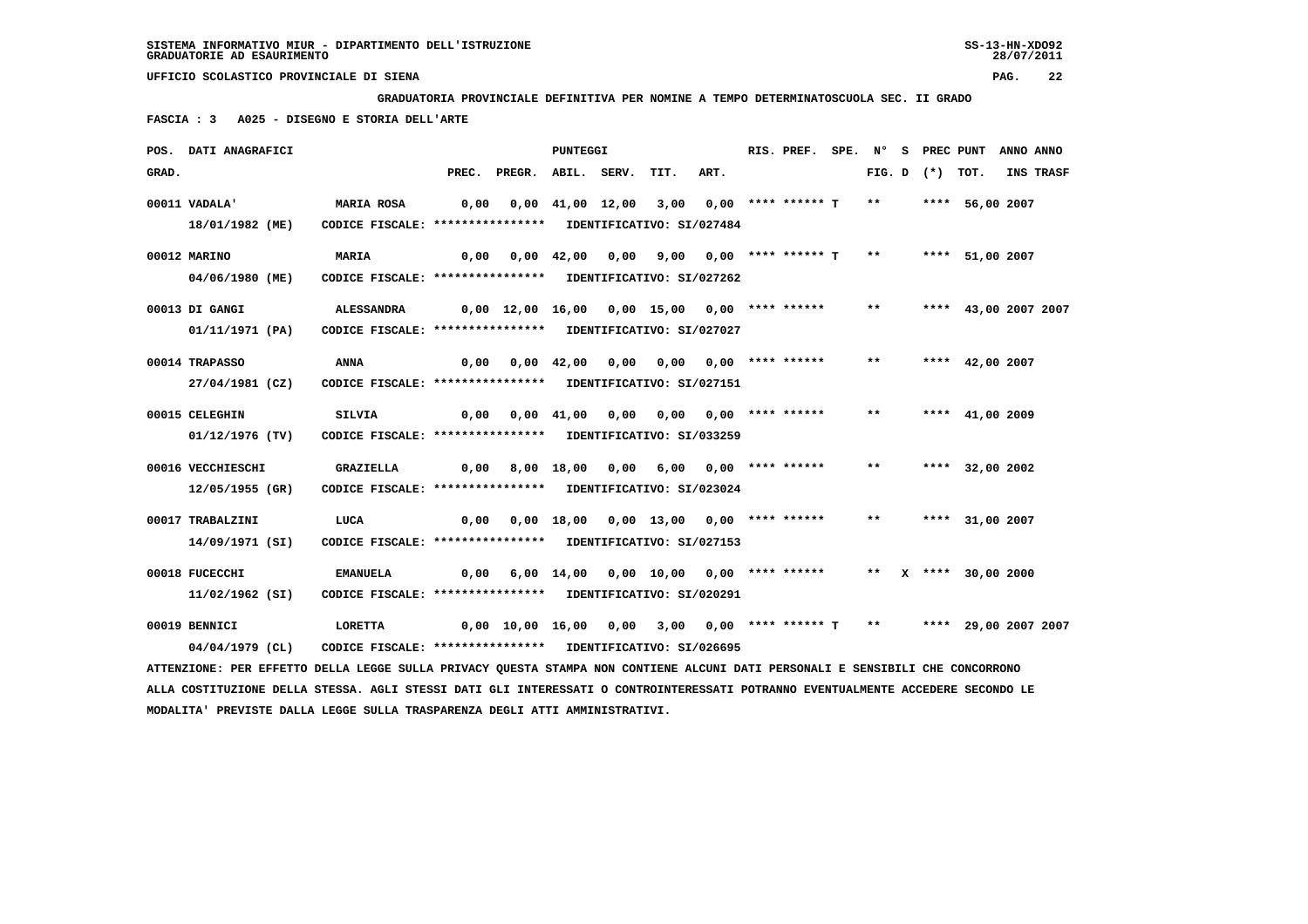**GRADUATORIA PROVINCIALE DEFINITIVA PER NOMINE A TEMPO DETERMINATOSCUOLA SEC. II GRADO**

 **FASCIA : 3 A025 - DISEGNO E STORIA DELL'ARTE**

|       | POS. DATI ANAGRAFICI                                                                                                          |                                                            |      |                                                            | <b>PUNTEGGI</b> |                                                                  |      | RIS. PREF. SPE. N° S PREC PUNT ANNO ANNO |       |  |                      |                  |
|-------|-------------------------------------------------------------------------------------------------------------------------------|------------------------------------------------------------|------|------------------------------------------------------------|-----------------|------------------------------------------------------------------|------|------------------------------------------|-------|--|----------------------|------------------|
| GRAD. |                                                                                                                               |                                                            |      | PREC. PREGR. ABIL. SERV.                                   |                 | TIT.                                                             | ART. |                                          |       |  | FIG. D $(*)$ TOT.    | <b>INS TRASF</b> |
|       | 00020 BARBUCCI                                                                                                                | <b>LAURA</b>                                               | 0,00 |                                                            |                 | 0,00 18,00 0,00 10,00 0,00 **** ******                           |      |                                          | $***$ |  | **** 28,00 2005      |                  |
|       | 06/09/1968 (SI)                                                                                                               | CODICE FISCALE: **************** IDENTIFICATIVO: SI/025593 |      |                                                            |                 |                                                                  |      |                                          |       |  |                      |                  |
|       | 00021 COMINALE                                                                                                                | <b>GEMMA</b>                                               | 0,00 |                                                            |                 | 3,00 15,00 0,00 9,00 0,00 **** ****** T ** ***** 27,00 2005 2005 |      |                                          |       |  |                      |                  |
|       | 24/01/1976 (NA)                                                                                                               | CODICE FISCALE: **************** IDENTIFICATIVO: SI/025684 |      |                                                            |                 |                                                                  |      |                                          |       |  |                      |                  |
|       | 00022 PARMEGGIANI                                                                                                             | <b>MARTA</b>                                               | 0,00 |                                                            |                 | 0,00 17,00 0,00 9,00 0,00 **** ****** T                          |      |                                          | $***$ |  | **** 26,00 2007 2007 |                  |
|       | 10/09/1976 (GE)                                                                                                               | CODICE FISCALE: **************** IDENTIFICATIVO: SI/027468 |      |                                                            |                 |                                                                  |      |                                          |       |  |                      |                  |
|       | 00023 NOVELLO                                                                                                                 | LEONARDO                                                   |      | $0,00$ $0,00$ $14,00$ $0,00$ $12,00$ $0,00$ **** ****** ** |                 |                                                                  |      |                                          |       |  | **** 26,00 2007 2007 |                  |
|       | 22/04/1970 (RC)                                                                                                               | CODICE FISCALE: **************** IDENTIFICATIVO: SI/027441 |      |                                                            |                 |                                                                  |      |                                          |       |  |                      |                  |
|       | 00024 TEDESCO                                                                                                                 | ANTONIO DONATO 0,00                                        |      |                                                            |                 | 6,00 18,00 0,00 0,00 0,00 **** ******                            |      |                                          | $***$ |  | **** 24,00 2000      |                  |
|       | 25/06/1953 (BR)                                                                                                               | CODICE FISCALE: **************** IDENTIFICATIVO: SI/020069 |      |                                                            |                 |                                                                  |      |                                          |       |  |                      |                  |
|       | 00025 VIVIANI                                                                                                                 | <b>MARIA CHIARA</b>                                        |      |                                                            |                 |                                                                  |      |                                          | $***$ |  | **** 24,00 2005      |                  |
|       | 25/05/1976 (SI)                                                                                                               | CODICE FISCALE: **************** IDENTIFICATIVO: SI/025972 |      |                                                            |                 |                                                                  |      |                                          |       |  |                      |                  |
|       | 00026 SPEDICATO                                                                                                               | <b>SIMONA</b>                                              |      | 0,00  0,00  18,00  0,00  6,00  0,00  ****  ******          |                 |                                                                  |      |                                          |       |  | ** X **** 24,00 2007 |                  |
|       | 15/12/1975 (LE)                                                                                                               | CODICE FISCALE: **************** IDENTIFICATIVO: SI/027550 |      |                                                            |                 |                                                                  |      |                                          |       |  |                      |                  |
|       | 00027 ERMINI                                                                                                                  | <b>ELISABETTA</b>                                          | 0,00 |                                                            |                 | 3,00 18,00 0,00 0,00 0,00 **** ******                            |      |                                          | $***$ |  | **** 21,00 2000      |                  |
|       | 28/10/1956 (FI)                                                                                                               | CODICE FISCALE: **************** IDENTIFICATIVO: SI/020247 |      |                                                            |                 |                                                                  |      |                                          |       |  |                      |                  |
|       | 00028 PENNESTRI                                                                                                               | <b>MARCELLA</b>                                            | 0,00 |                                                            |                 | $0,00$ 18,00 0,00 3,00 0,00 **** ****** **                       |      |                                          |       |  | **** 21,00 2007      |                  |
|       | 30/04/1980 (RC)                                                                                                               | CODICE FISCALE: **************** IDENTIFICATIVO: SI/027330 |      |                                                            |                 |                                                                  |      |                                          |       |  |                      |                  |
|       | ATTENZIONE: PER EFFETTO DELLA LEGGE SULLA PRIVACY QUESTA STAMPA NON CONTIENE ALCUNI DATI PERSONALI E SENSIBILI CHE CONCORRONO |                                                            |      |                                                            |                 |                                                                  |      |                                          |       |  |                      |                  |

 **ALLA COSTITUZIONE DELLA STESSA. AGLI STESSI DATI GLI INTERESSATI O CONTROINTERESSATI POTRANNO EVENTUALMENTE ACCEDERE SECONDO LE MODALITA' PREVISTE DALLA LEGGE SULLA TRASPARENZA DEGLI ATTI AMMINISTRATIVI.**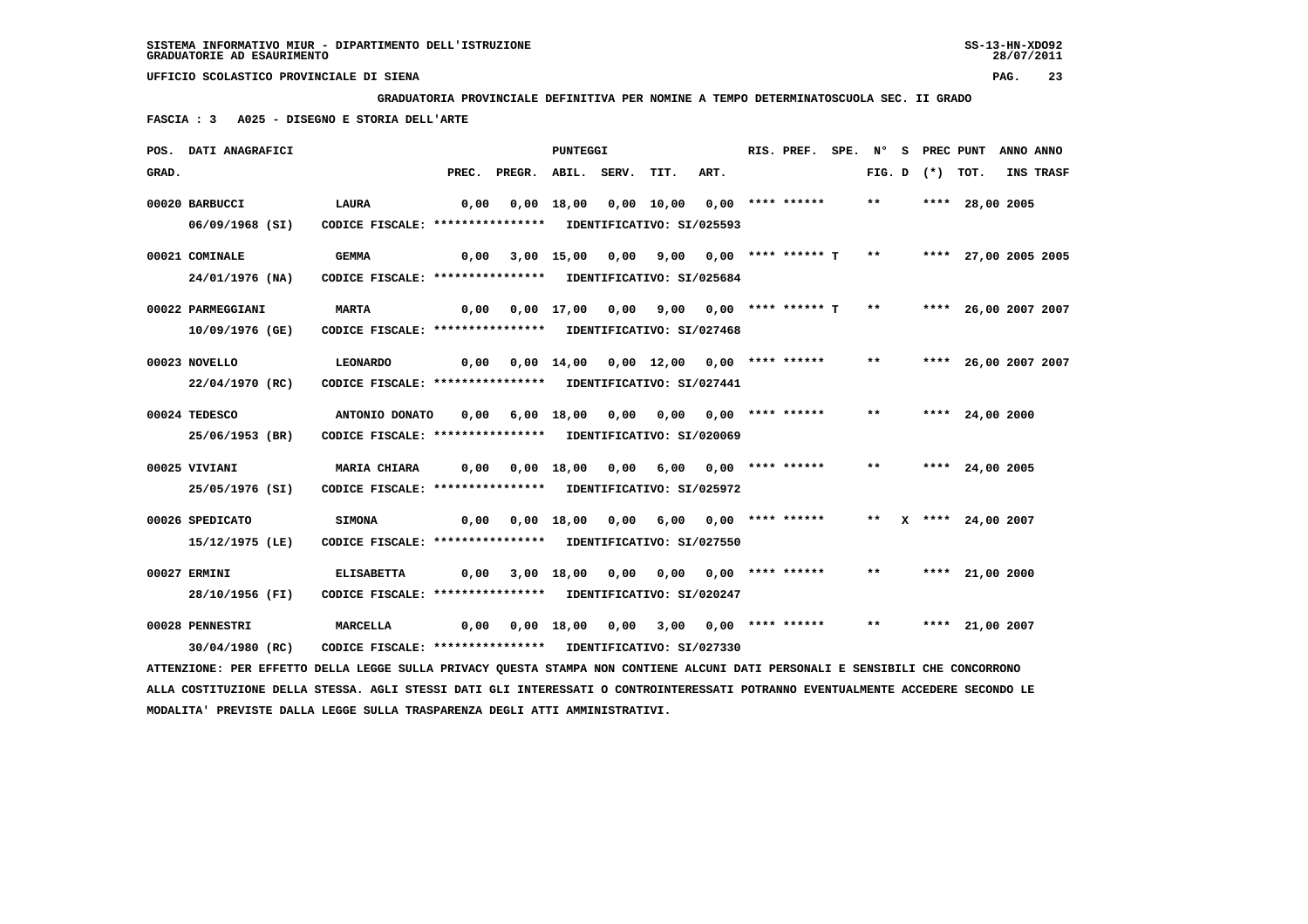**GRADUATORIA PROVINCIALE DEFINITIVA PER NOMINE A TEMPO DETERMINATOSCUOLA SEC. II GRADO**

 **FASCIA : 3 A025 - DISEGNO E STORIA DELL'ARTE**

|            | POS. DATI ANAGRAFICI                                                                                                            |                                                            |       |                                                                | PUNTEGGI        |      |                                              |                           | RIS. PREF.         | SPE. N° |       | s | PREC PUNT         |                           | ANNO ANNO |           |
|------------|---------------------------------------------------------------------------------------------------------------------------------|------------------------------------------------------------|-------|----------------------------------------------------------------|-----------------|------|----------------------------------------------|---------------------------|--------------------|---------|-------|---|-------------------|---------------------------|-----------|-----------|
| GRAD.      |                                                                                                                                 |                                                            | PREC. | PREGR. ABIL. SERV.                                             |                 |      | TIT.                                         | ART.                      |                    |         |       |   | FIG. D $(*)$ TOT. |                           |           | INS TRASF |
|            | 00029 GHIZZONI                                                                                                                  | MARIA GABRIELLA 0,00                                       |       |                                                                | $0.00$ 17.00    | 0.00 | 3,00                                         |                           | $0.00$ **** ****** |         | $* *$ |   |                   | **** 20,00 2007           |           |           |
|            |                                                                                                                                 |                                                            |       |                                                                |                 |      |                                              |                           |                    |         |       |   |                   |                           |           |           |
|            | 08/01/1958 (AQ)                                                                                                                 | CODICE FISCALE: **************** IDENTIFICATIVO: SI/026927 |       |                                                                |                 |      |                                              |                           |                    |         |       |   |                   |                           |           |           |
|            | 00030 ACQUAFREDDA                                                                                                               | <b>MARCO</b>                                               | 0,00  |                                                                |                 |      | $0,00$ 16,00 0,00 3,00 0,00 **** ****** T ** |                           |                    |         |       |   |                   | **** 19,00 2005           |           |           |
|            | 17/11/1977 (SI)                                                                                                                 | CODICE FISCALE: **************** IDENTIFICATIVO: SI/025530 |       |                                                                |                 |      |                                              |                           |                    |         |       |   |                   |                           |           |           |
| 00031 ORNI |                                                                                                                                 | <b>ELISABETTA</b>                                          | 0,00  |                                                                | 3,00 13,00 0,00 |      | 3,00 0,00 **** ******                        |                           |                    |         |       |   |                   | ** X **** 19,00 2011 2011 |           |           |
|            |                                                                                                                                 |                                                            |       |                                                                |                 |      |                                              |                           |                    |         |       |   |                   |                           |           |           |
|            | 30/05/1969 (MC)                                                                                                                 | CODICE FISCALE: **************** IDENTIFICATIVO: SI/035173 |       |                                                                |                 |      |                                              |                           |                    |         |       |   |                   |                           |           |           |
|            | 00032 GAROFALO                                                                                                                  | <b>MICHELE</b>                                             |       | $0,00$ $0,00$ $18,00$ $0,00$ $0,00$ $0,00$ $***$ **** ***** ** |                 |      |                                              |                           |                    |         |       |   |                   | **** 18,00 2007           |           |           |
|            | 10/11/1974 (NA)                                                                                                                 | CODICE FISCALE: **************** IDENTIFICATIVO: SI/026918 |       |                                                                |                 |      |                                              |                           |                    |         |       |   |                   |                           |           |           |
|            |                                                                                                                                 |                                                            |       |                                                                |                 |      |                                              |                           |                    |         |       |   |                   |                           |           |           |
|            | 00033 BARBIERI                                                                                                                  | <b>ISAURA</b>                                              | 0,00  |                                                                | 0,00 18,00      | 0,00 |                                              | $0,00$ $0,00$ **** ****** |                    |         | $***$ |   |                   | **** 18,00 2009           |           |           |
|            | 11/09/1984 (CZ)                                                                                                                 | CODICE FISCALE: **************** IDENTIFICATIVO: SI/033269 |       |                                                                |                 |      |                                              |                           |                    |         |       |   |                   |                           |           |           |
|            |                                                                                                                                 |                                                            |       |                                                                |                 |      |                                              |                           |                    |         |       |   |                   |                           |           |           |
|            | 00034 D'ANTONIO                                                                                                                 | ANNA LISA                                                  | 0,00  |                                                                |                 |      | 3,00 13,00 0,00 0,00 0,00 **** ****** T **   |                           |                    |         |       |   |                   | **** 16,00 2007 2007      |           |           |
|            | $04/04/1969$ (NA)                                                                                                               | CODICE FISCALE: **************** IDENTIFICATIVO: SI/026959 |       |                                                                |                 |      |                                              |                           |                    |         |       |   |                   |                           |           |           |
|            | 00035 TOMMASI                                                                                                                   | <b>GIANNA</b>                                              |       | 0,00 4,00 11,00                                                |                 | 0,00 |                                              | $0,00$ $0,00$ **** ****** |                    |         | $* *$ |   |                   | **** 15,00 2000           |           |           |
|            | 13/02/1948 (SI)                                                                                                                 | CODICE FISCALE: **************** IDENTIFICATIVO: SI/020045 |       |                                                                |                 |      |                                              |                           |                    |         |       |   |                   |                           |           |           |
|            |                                                                                                                                 |                                                            |       |                                                                |                 |      |                                              |                           |                    |         |       |   |                   |                           |           |           |
|            | 00036 CATANIA                                                                                                                   | <b>FORTUNATA</b>                                           | 0,00  |                                                                | 4,00 11,00      | 0,00 |                                              | 0,00 0,00 **** ******     |                    |         | $***$ |   |                   | **** 15,00 2002           |           |           |
|            | 30/03/1959 (EE)                                                                                                                 | CODICE FISCALE: **************** IDENTIFICATIVO: SI/022883 |       |                                                                |                 |      |                                              |                           |                    |         |       |   |                   |                           |           |           |
|            |                                                                                                                                 |                                                            |       |                                                                |                 |      |                                              |                           |                    |         |       |   |                   |                           |           |           |
|            | 00037 TROIANO                                                                                                                   | GIOVANNI                                                   |       | 0,00  0,00  15,00  0,00  0,00  0,00  ****  ******              |                 |      |                                              |                           |                    |         | $***$ |   |                   | **** 15,00 2007 2007      |           |           |
|            | 08/11/1965 (SA)                                                                                                                 | CODICE FISCALE: **************** IDENTIFICATIVO: SI/027589 |       |                                                                |                 |      |                                              |                           |                    |         |       |   |                   |                           |           |           |
|            | ATTENZIONE: PER EFFETTO DELLA LEGGE SULLA PRIVACY OUESTA STAMPA NON CONTIENE ALCUNI DATI PERSONALI E SENSIBILI CHE CONCORRONO   |                                                            |       |                                                                |                 |      |                                              |                           |                    |         |       |   |                   |                           |           |           |
|            | ALLA COSTITUZIONE DELLA STESSA. AGLI STESSI DATI GLI INTERESSATI O CONTROINTERESSATI POTRANNO EVENTUALMENTE ACCEDERE SECONDO LE |                                                            |       |                                                                |                 |      |                                              |                           |                    |         |       |   |                   |                           |           |           |
|            | MODALITA' PREVISTE DALLA LEGGE SULLA TRASPARENZA DEGLI ATTI AMMINISTRATIVI.                                                     |                                                            |       |                                                                |                 |      |                                              |                           |                    |         |       |   |                   |                           |           |           |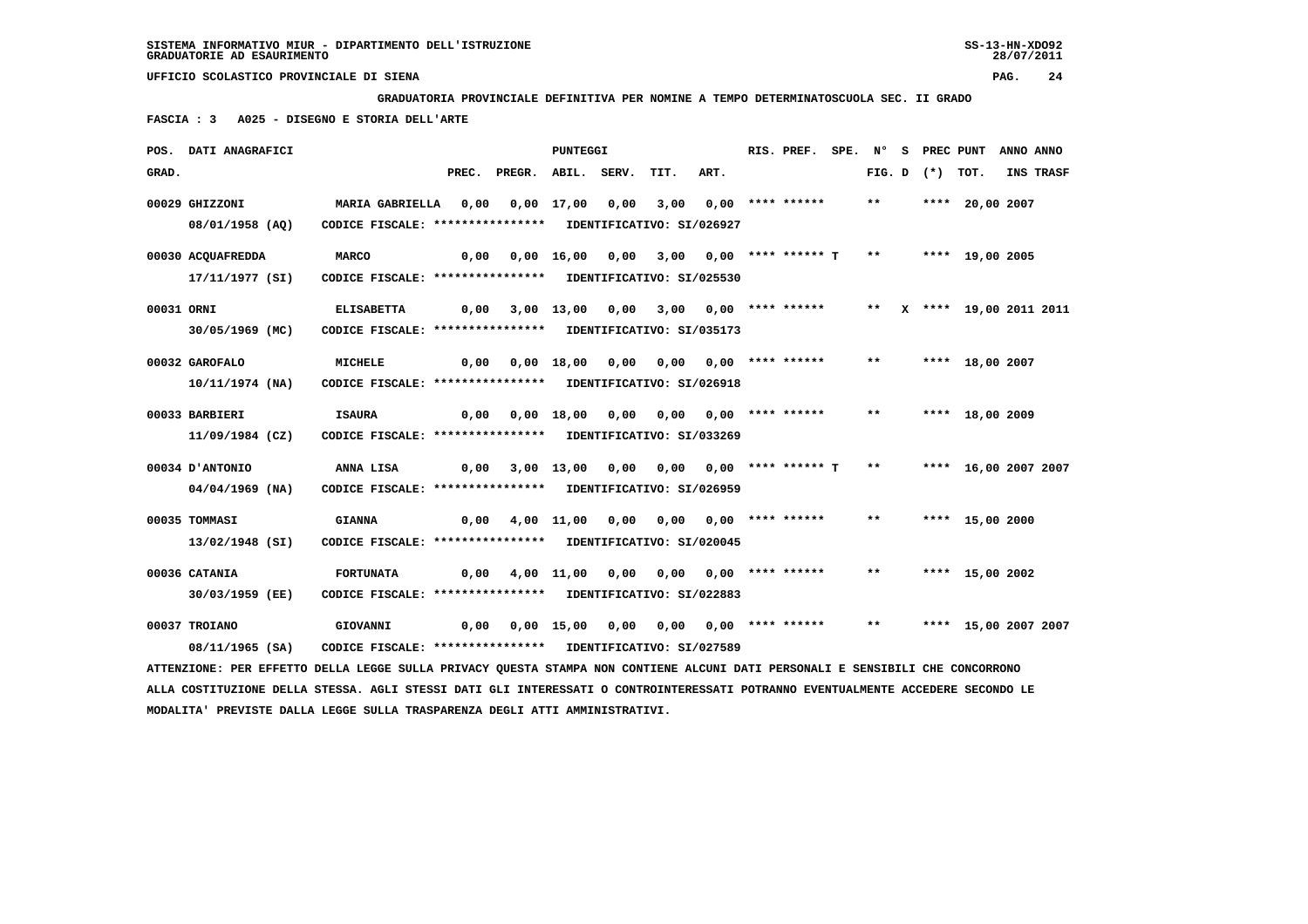**GRADUATORIA PROVINCIALE DEFINITIVA PER NOMINE A TEMPO DETERMINATOSCUOLA SEC. II GRADO**

 **FASCIA : 3 A025 - DISEGNO E STORIA DELL'ARTE**

|            | POS. DATI ANAGRAFICI |                                                            |      |                          | <b>PUNTEGGI</b> |                               |      |      | RIS. PREF.            | SPE. N° |       | s | PREC PUNT         |                      | ANNO ANNO |
|------------|----------------------|------------------------------------------------------------|------|--------------------------|-----------------|-------------------------------|------|------|-----------------------|---------|-------|---|-------------------|----------------------|-----------|
| GRAD.      |                      |                                                            |      | PREC. PREGR. ABIL. SERV. |                 |                               | TIT. | ART. |                       |         |       |   | FIG. D $(*)$ TOT. |                      | INS TRASF |
|            | 00038 SCALISE        | <b>ROSSANA</b>                                             | 0.00 |                          | 0,00 12,00      | 0,00                          | 3,00 |      | $0,00$ **** ******    |         | $***$ |   |                   | **** 15,00 2007 2007 |           |
|            | 05/02/1968 (CZ)      | CODICE FISCALE: **************** IDENTIFICATIVO: SI/027560 |      |                          |                 |                               |      |      |                       |         |       |   |                   |                      |           |
|            | 00039 LUNIGIANO      | <b>ANGELA ROSA</b>                                         | 0,00 |                          | $0,00$ 14,00    | 0,00                          | 0,00 |      | $0,00$ **** ****** ** |         |       |   |                   | **** 14,00 2007 2007 |           |
|            | $02/03/1968$ (NA)    | CODICE FISCALE: **************** IDENTIFICATIVO: SI/027305 |      |                          |                 |                               |      |      |                       |         |       |   |                   |                      |           |
|            | 00040 SCIORTINO      | <b>GIOVANNA</b>                                            | 0,00 |                          | $0,00$ 14,00    | 0,00                          | 0.00 |      | $0.00$ **** ****** ** |         |       |   |                   | **** 14,00 2007 2007 |           |
|            | 07/08/1966 (PA)      | CODICE FISCALE: **************** IDENTIFICATIVO: SI/027591 |      |                          |                 |                               |      |      |                       |         |       |   |                   |                      |           |
| 00041 RITO |                      | <b>BEATRICE</b>                                            | 0,00 |                          | 0,00 14,00      | 0,00                          | 0,00 |      | $0.00$ **** ****** ** |         |       |   |                   | **** 14,00 2007 2007 |           |
|            | 08/06/1971 (RC)      | CODICE FISCALE: **************** IDENTIFICATIVO: SI/027538 |      |                          |                 |                               |      |      |                       |         |       |   |                   |                      |           |
|            | 00042 IMPARATO       | <b>ABELE</b>                                               | 0,00 |                          |                 | $0.00 \quad 14.00 \quad 0.00$ | 0,00 |      | $0.00$ **** ****** ** |         |       |   |                   | **** 14,00 2007 2007 |           |
|            | 29/11/1963 (SA)      | CODICE FISCALE: **************** IDENTIFICATIVO: SI/027237 |      |                          |                 |                               |      |      |                       |         |       |   |                   |                      |           |
|            | 00043 TORRINI        | PAOLA                                                      | 0,00 |                          |                 | 1,00 12,00 0,00               | 0,00 |      | $0.00$ **** ****** ** |         |       |   |                   | **** 13,00 2004      |           |
|            | 04/03/1973 (GR)      | CODICE FISCALE: **************** IDENTIFICATIVO: SI/024706 |      |                          |                 |                               |      |      |                       |         |       |   |                   |                      |           |
| 00044 BOVA |                      | <b>ROSA</b>                                                | 0,00 |                          |                 | $0,00$ $13,00$ $0,00$         | 0,00 |      | $0.00$ **** ******    |         | $***$ |   |                   | **** 13,00 2007      |           |
|            | 08/09/1974 (RC)      | CODICE FISCALE: **************** IDENTIFICATIVO: SI/026763 |      |                          |                 |                               |      |      |                       |         |       |   |                   |                      |           |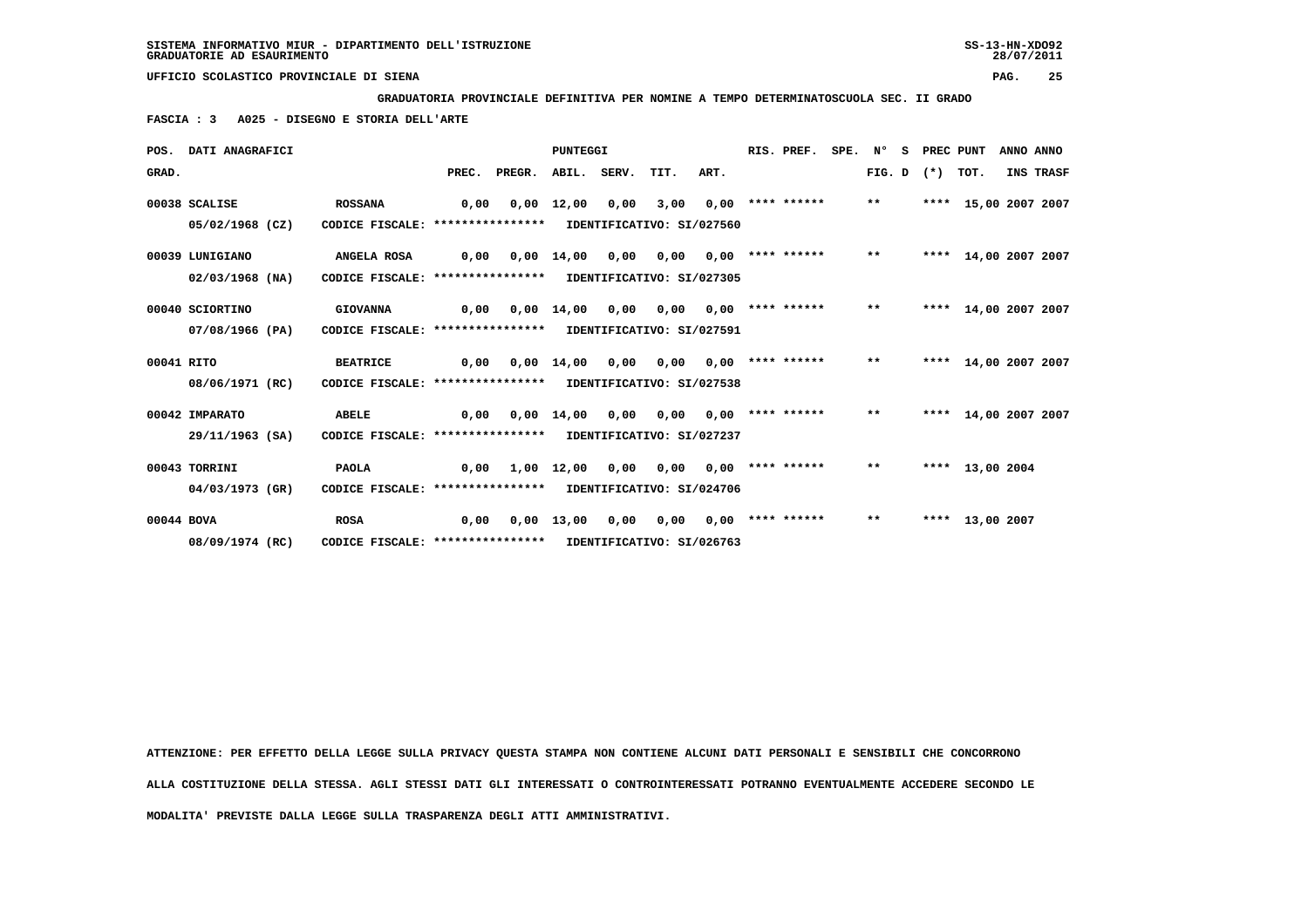**GRADUATORIA PROVINCIALE DEFINITIVA PER NOMINE A TEMPO DETERMINATOSCUOLA SEC. II GRADO**

 **FASCIA : 1 A029 - EDUCAZIONE FISICA NEGLI ISTITUTI E SCUOLE DI ISTRUZIONE SECONDARIA II GRADO**

| POS.  | DATI ANAGRAFICI   |                                   |                  |        | <b>PUNTEGGI</b> |                    |                           |      | RIS. PREF.         | SPE. N° |       | s | PREC PUNT    |                         | ANNO ANNO |           |
|-------|-------------------|-----------------------------------|------------------|--------|-----------------|--------------------|---------------------------|------|--------------------|---------|-------|---|--------------|-------------------------|-----------|-----------|
| GRAD. |                   |                                   | PREC.            | PREGR. |                 | ABIL. SERV.        | TIT.                      | ART. |                    |         |       |   | FIG. D $(*)$ | TOT.                    |           | INS TRASF |
|       | 00001 ROSSI       | DANIELE                           | 276,00           | 0,00   |                 | $0,00$ 24,00       | 0,00                      | 0,00 | **** ******        |         | $***$ |   |              | X **** 300,00 2000      |           |           |
|       | 20/09/1960 (SI)   | CODICE FISCALE:                   | **************** |        |                 |                    | IDENTIFICATIVO: SI/000299 |      |                    |         |       |   |              |                         |           |           |
|       | 00002 RIVETTI     | <b>RAFFAELLA</b>                  | 262,00           | 0,00   |                 | $0,00$ 24,00       | 0,00                      | 0,00 | **** ******        |         | $***$ |   |              | X **** 286,00 2003 2003 |           |           |
|       | 13/02/1965 (SA)   | CODICE FISCALE:                   | **************** |        |                 |                    | IDENTIFICATIVO: SI/023876 |      |                    |         |       |   |              |                         |           |           |
|       | 00003 BURINI      | <b>PAOLO</b>                      | 224,00           | 0,00   |                 | $0,00$ 24,00       | 0,00                      | 0,00 | **** ******        |         | $* *$ |   |              | **** 248,00 2011 2011   |           |           |
|       | $01/02/1958$ (SI) | CODICE FISCALE: ***************** |                  |        |                 |                    | IDENTIFICATIVO: SI/035220 |      |                    |         |       |   |              |                         |           |           |
|       | 00004 BARBERIO    | <b>BRUNO</b>                      | 186,00           | 0,00   |                 | $0,00$ 24,00       | 0,00                      | 0,00 | **** ******        |         | $***$ |   |              | **** 210,00 2004 2004   |           |           |
|       | $14/12/1955$ (NA) | CODICE FISCALE:                   | **************** |        |                 |                    | IDENTIFICATIVO: SI/024517 |      |                    |         |       |   |              |                         |           |           |
|       | 00005 MESSINA     | LUISA                             | 180,00           | 0,00   |                 | $0,00$ 24,00       | 0.00                      | 0.00 | **** ******        |         | $***$ |   |              | **** 204,00 2000        |           |           |
|       | $04/02/1959$ (NA) | CODICE FISCALE: ****************  |                  |        |                 |                    | IDENTIFICATIVO: SI/000013 |      |                    |         |       |   |              |                         |           |           |
|       | 00006 BERNARDINI  | <b>FABIO</b>                      | 168,00           | 0,00   |                 | $0,00 \quad 12,00$ | 0,00                      |      | $0,00$ **** ****** |         | $***$ |   |              | **** 180,00 2000        |           |           |
|       | 23/05/1962 (SI)   | CODICE FISCALE: ****************  |                  |        |                 |                    | IDENTIFICATIVO: SI/000341 |      |                    |         |       |   |              |                         |           |           |
|       | 00007 MERLO       | <b>ANNA</b>                       | 108,00           | 0,00   | 0,00            | 0,00               | 0,00                      |      | $0,00$ **** ****** |         | $***$ |   |              | **** 108,00 2000        |           |           |
|       | 24/02/1962 (SI)   | CODICE FISCALE: ****************  |                  |        |                 |                    | IDENTIFICATIVO: SI/000329 |      |                    |         |       |   |              |                         |           |           |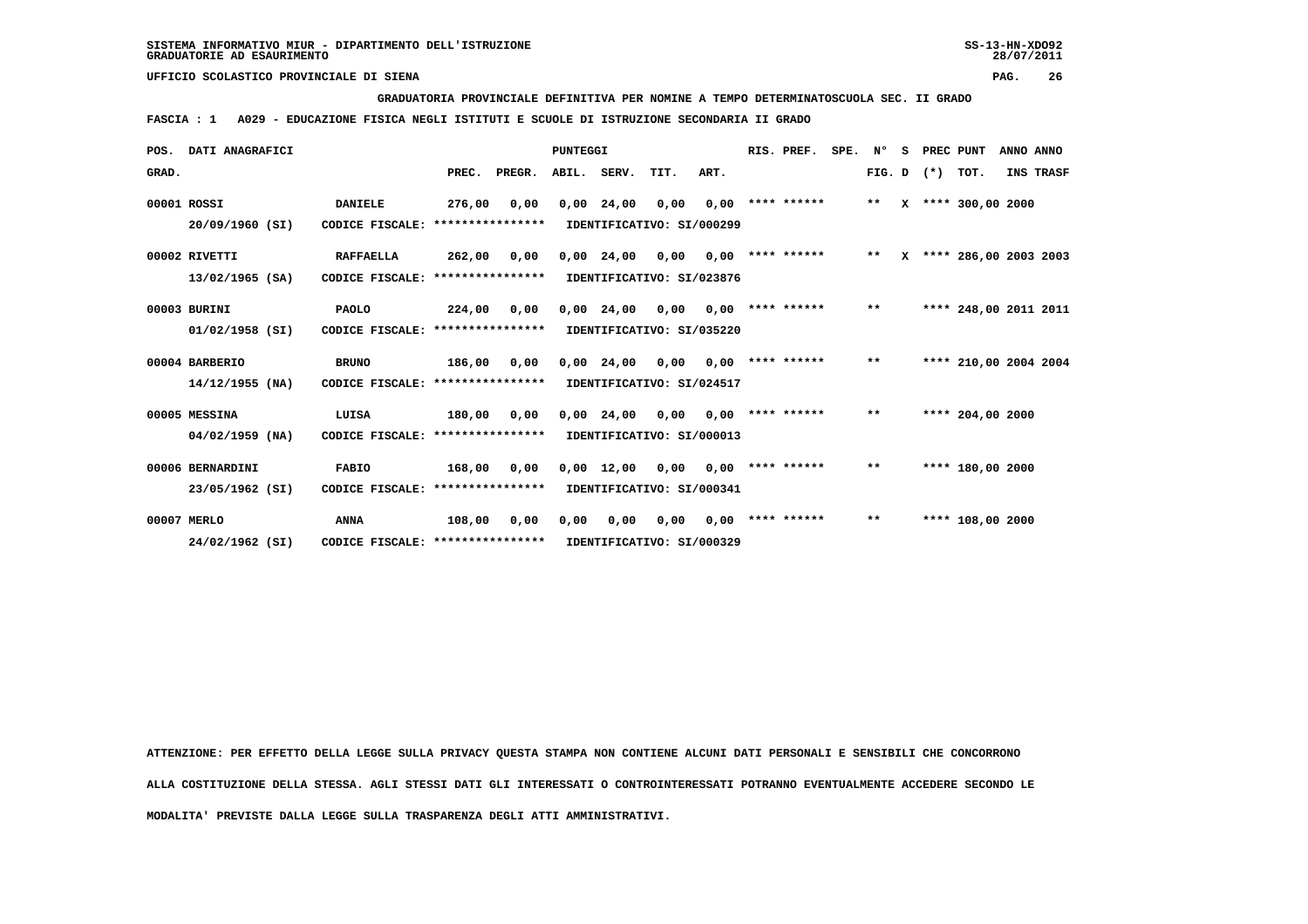**GRADUATORIA PROVINCIALE DEFINITIVA PER NOMINE A TEMPO DETERMINATOSCUOLA SEC. II GRADO**

 **FASCIA : 2 A029 - EDUCAZIONE FISICA NEGLI ISTITUTI E SCUOLE DI ISTRUZIONE SECONDARIA II GRADO**

| POS.  | DATI ANAGRAFICI |                                   |                  |        | PUNTEGGI |       |                           |      | RIS. PREF.  | SPE. | N°     | S. | PREC PUNT |                  | ANNO ANNO |
|-------|-----------------|-----------------------------------|------------------|--------|----------|-------|---------------------------|------|-------------|------|--------|----|-----------|------------------|-----------|
| GRAD. |                 |                                   | PREC.            | PREGR. | ABIL.    | SERV. | TIT.                      | ART. |             |      | FIG. D |    | $(*)$     | тот.             | INS TRASF |
|       | 00008 FIORILLI  | <b>AURORA</b>                     | 150,00           | 0,00   | 0,00     | 0,00  | 0,00                      | 0,00 | **** ****** |      | $***$  |    |           | **** 150,00 2000 |           |
|       | 29/08/1954 (SI) | CODICE FISCALE: ***************** |                  |        |          |       | IDENTIFICATIVO: SI/000981 |      |             |      |        |    |           |                  |           |
|       | 00009 VANNONI   | MONICA                            | 68,00            | 0,00   | 0,00     | 0,00  | 0,00                      | 0,00 | **** ****** |      | $* *$  |    | ****      | 68,00 2000       |           |
|       | 21/03/1959 (SI) | CODICE FISCALE: ***************** |                  |        |          |       | IDENTIFICATIVO: SI/000600 |      |             |      |        |    |           |                  |           |
|       | 00010 SPADEA    | <b>FABIO</b>                      | 39,00            | 0,00   | 0,00     | 24,00 | 0,00                      | 0,00 | **** ****** |      | $***$  |    | ****      | 63,00 2000       |           |
|       | 27/05/1959 (SI) | CODICE FISCALE:                   | **************** |        |          |       | IDENTIFICATIVO: SI/000391 |      |             |      |        |    |           |                  |           |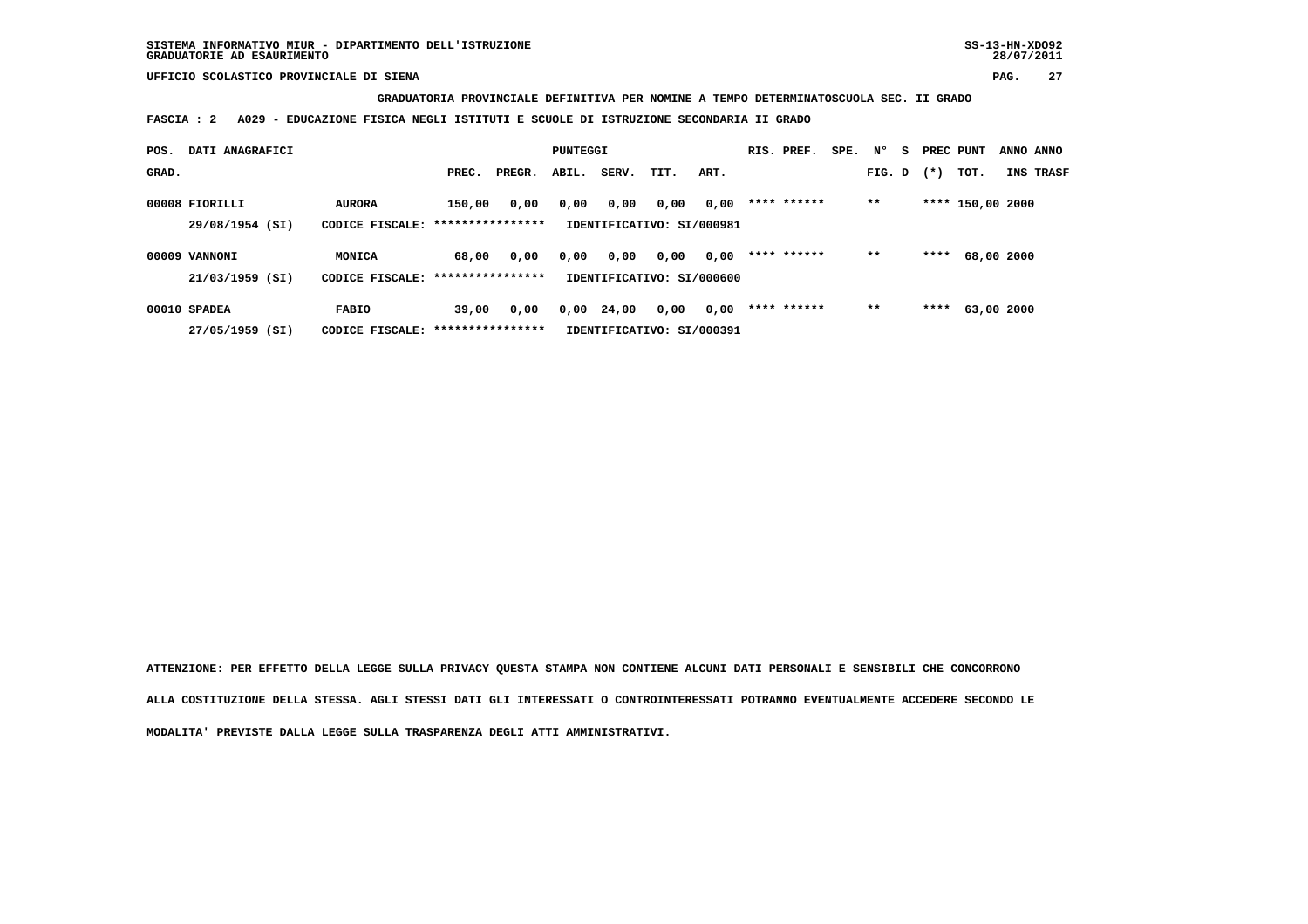**GRADUATORIA PROVINCIALE DEFINITIVA PER NOMINE A TEMPO DETERMINATOSCUOLA SEC. II GRADO**

 **FASCIA : 3 A029 - EDUCAZIONE FISICA NEGLI ISTITUTI E SCUOLE DI ISTRUZIONE SECONDARIA II GRADO**

|       | POS. DATI ANAGRAFICI                                                                                                          |                                                                               |                                               |                                                                            | PUNTEGGI |                                  |      | RIS. PREF. SPE. Nº |       | S PREC PUNT         |                          | ANNO ANNO |           |
|-------|-------------------------------------------------------------------------------------------------------------------------------|-------------------------------------------------------------------------------|-----------------------------------------------|----------------------------------------------------------------------------|----------|----------------------------------|------|--------------------|-------|---------------------|--------------------------|-----------|-----------|
| GRAD. |                                                                                                                               |                                                                               |                                               | PREC. PREGR. ABIL. SERV.                                                   |          | TIT.                             | ART. |                    |       | FIG. $D$ $(*)$ TOT. |                          |           | INS TRASF |
|       | 00011 VANNONI<br>05/12/1968 (SI)                                                                                              | <b>BEATRICE</b><br>CODICE FISCALE: **************** IDENTIFICATIVO: SI/020070 | 0,00 140,00 16,00 24,00 0,00 0,00 **** ****** |                                                                            |          |                                  |      |                    | $***$ |                     | **** 180,00 2000         |           |           |
|       |                                                                                                                               |                                                                               |                                               |                                                                            |          |                                  |      |                    |       |                     |                          |           |           |
|       | 00012 PECCHIOLI                                                                                                               | <b>DAMIANO</b>                                                                | 0,00 140,00                                   |                                                                            |          | 6,00 24,00 0,00 0,00 **** ****** |      |                    | $***$ |                     | **** 170,00 2004         |           |           |
|       | 11/04/1958 (SI)                                                                                                               | CODICE FISCALE: **************** IDENTIFICATIVO: SI/024665                    |                                               |                                                                            |          |                                  |      |                    |       |                     |                          |           |           |
|       | 00013 MORETTI                                                                                                                 | <b>ANTONELLA</b>                                                              |                                               | 0,00 126,00 15,00 0,00 0,00 0,00 **** ******                               |          |                                  |      |                    |       |                     | ** **** 141,00 2000      |           |           |
|       | 13/06/1958 (SI)                                                                                                               | CODICE FISCALE: **************** IDENTIFICATIVO: SI/020207                    |                                               |                                                                            |          |                                  |      |                    |       |                     |                          |           |           |
|       |                                                                                                                               |                                                                               |                                               |                                                                            |          |                                  |      |                    |       |                     |                          |           |           |
|       | 00014 RIBATTEZZATO                                                                                                            | <b>TERESA</b>                                                                 |                                               | 0,00 100,00 16,00 24,00 0,00 0,00 **** ****** T ** X **** 140,00 2005 2005 |          |                                  |      |                    |       |                     |                          |           |           |
|       | 28/05/1968 (CE)                                                                                                               | CODICE FISCALE: **************** IDENTIFICATIVO: SI/025921                    |                                               |                                                                            |          |                                  |      |                    |       |                     |                          |           |           |
|       | 00015 PALOSCHI                                                                                                                | LARISSA                                                                       |                                               |                                                                            |          |                                  |      |                    |       |                     | ** **** 138,00 2011 2011 |           |           |
|       | 19/02/1968 (MI)                                                                                                               | CODICE FISCALE: **************** IDENTIFICATIVO: SI/035214                    |                                               |                                                                            |          |                                  |      |                    |       |                     |                          |           |           |
|       |                                                                                                                               |                                                                               |                                               |                                                                            |          |                                  |      |                    |       |                     |                          |           |           |
|       | 00016 ROMITO                                                                                                                  | <b>SAVERINA</b>                                                               |                                               | 0,00 87,00 15,00 10,00 0,00 0,00 **** ****** ** ** ** *112,00 2005 2005    |          |                                  |      |                    |       |                     |                          |           |           |
|       | 02/01/1968 (CZ)                                                                                                               | CODICE FISCALE: **************** IDENTIFICATIVO: SI/025926                    |                                               |                                                                            |          |                                  |      |                    |       |                     |                          |           |           |
|       | 00017 SCOTTO DI CARLO                                                                                                         | VITTORIO                                                                      |                                               | $0,00$ 24,00 42,00 24,00 13,00 0,00 **** ****** T **                       |          |                                  |      |                    |       |                     | **** 103,00 2007         |           |           |
|       | 09/06/1979 (NA)                                                                                                               | CODICE FISCALE: **************** IDENTIFICATIVO: SI/027418                    |                                               |                                                                            |          |                                  |      |                    |       |                     |                          |           |           |
|       | 00018 ANNUNZIATA                                                                                                              | <b>NUNZIO</b>                                                                 |                                               | 0,00 24,00 42,00 24,00 0,00 0,00 **** ****** T ** ***** 90,00 2007         |          |                                  |      |                    |       |                     |                          |           |           |
|       | 07/02/1980 (NA)                                                                                                               | CODICE FISCALE: **************** IDENTIFICATIVO: SI/027040                    |                                               |                                                                            |          |                                  |      |                    |       |                     |                          |           |           |
|       |                                                                                                                               |                                                                               |                                               |                                                                            |          |                                  |      |                    |       |                     |                          |           |           |
|       | 00019 SCIARRETTA                                                                                                              | <b>PAOLA</b>                                                                  |                                               | $0,00$ 39,00 42,00 0,00 6,00 0,00 **** ****** T **                         |          |                                  |      |                    |       |                     | **** 87,00 2004          |           |           |
|       | 21/07/1975 (CB)                                                                                                               | CODICE FISCALE: **************** IDENTIFICATIVO: SI/024697                    |                                               |                                                                            |          |                                  |      |                    |       |                     |                          |           |           |
|       | ATTENZIONE: PER EFFETTO DELLA LEGGE SULLA PRIVACY QUESTA STAMPA NON CONTIENE ALCUNI DATI PERSONALI E SENSIBILI CHE CONCORRONO |                                                                               |                                               |                                                                            |          |                                  |      |                    |       |                     |                          |           |           |

 **ALLA COSTITUZIONE DELLA STESSA. AGLI STESSI DATI GLI INTERESSATI O CONTROINTERESSATI POTRANNO EVENTUALMENTE ACCEDERE SECONDO LE MODALITA' PREVISTE DALLA LEGGE SULLA TRASPARENZA DEGLI ATTI AMMINISTRATIVI.**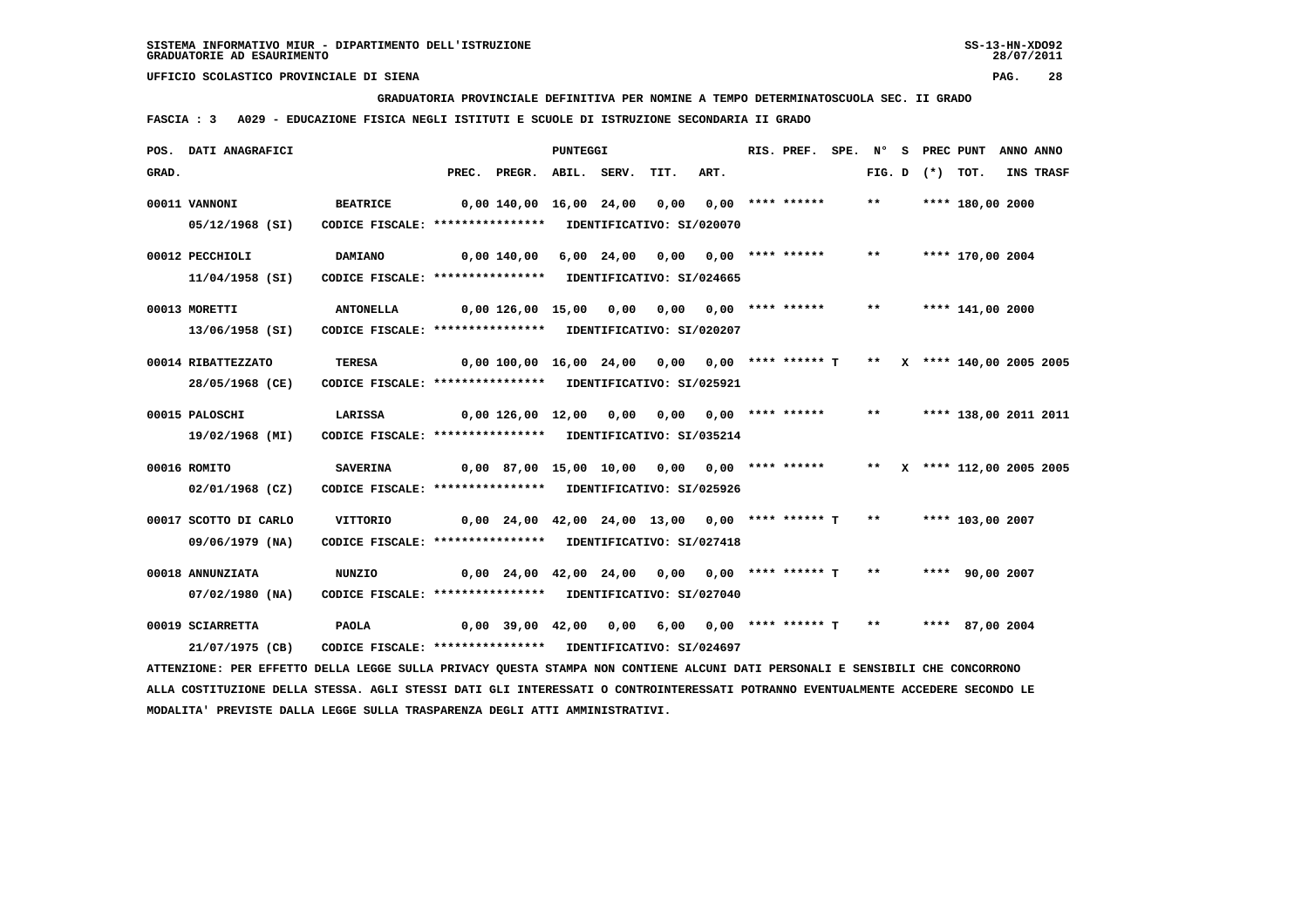**GRADUATORIA PROVINCIALE DEFINITIVA PER NOMINE A TEMPO DETERMINATOSCUOLA SEC. II GRADO**

 **FASCIA : 3 A029 - EDUCAZIONE FISICA NEGLI ISTITUTI E SCUOLE DI ISTRUZIONE SECONDARIA II GRADO**

| POS.  | <b>DATI ANAGRAFICI</b> |                                  |      |              | PUNTEGGI              |             |                           |      | RIS. PREF.           | SPE. N° |        | - S | PREC PUNT |                 | ANNO ANNO |
|-------|------------------------|----------------------------------|------|--------------|-----------------------|-------------|---------------------------|------|----------------------|---------|--------|-----|-----------|-----------------|-----------|
| GRAD. |                        |                                  |      | PREC. PREGR. |                       | ABIL. SERV. | TIT.                      | ART. |                      |         | FIG. D |     | $(*)$     | TOT.            | INS TRASF |
|       | 00020 MUSOTTI          | <b>NADIA</b>                     |      | 0,00 10,00   | 16,00                 | 0,00        | 0,00                      | 0,00 | **** ******          |         | $***$  |     |           | **** 26,00 2002 |           |
|       | 05/04/1956 (PG)        | CODICE FISCALE: **************** |      |              |                       |             | IDENTIFICATIVO: SI/000424 |      |                      |         |        |     |           |                 |           |
|       | 00021 PECCIARINI       | <b>DONATELLO</b>                 | 0,00 |              | 0,00 17,00            | 0,00        | 6,00                      |      | $0.00$ **** ****** T |         | $* *$  |     |           | **** 23,00 2004 |           |
|       | 23/09/1975 (SI)        | CODICE FISCALE: **************** |      |              |                       |             | IDENTIFICATIVO: SI/024669 |      |                      |         |        |     |           |                 |           |
|       | 00022 UGOLINI          | CRISTINA                         | 0,00 |              | 8,00 13,00            | 0,00        | 0,00                      | 0.00 | **** ******          |         | $**$   | x   | ****      | 21,00 2000      |           |
|       | 14/04/1964 (FI)        | CODICE FISCALE: **************** |      |              |                       |             | IDENTIFICATIVO: SI/020081 |      |                      |         |        |     |           |                 |           |
|       | 00023 FLAMINI          | FABRIZIO                         | 0,00 |              | $0.00$ 14.00          | 0,00        | 0.00                      | 0.00 | **** ******          |         | $***$  |     |           | **** 14,00 2002 |           |
|       | 23/09/1965 (PG)        | CODICE FISCALE: **************** |      |              |                       |             | IDENTIFICATIVO: SI/022917 |      |                      |         |        |     |           |                 |           |
|       | 00024 PACINI           | MARIO                            | 0,00 |              | $0,00$ $14,00$ $0,00$ |             | 0.00                      | 0.00 | **** ******          |         | $**$   |     |           | **** 14,00 2005 |           |
|       | 23/11/1964 (SI)        | CODICE FISCALE: **************** |      |              |                       |             | IDENTIFICATIVO: SI/025884 |      |                      |         |        |     |           |                 |           |
|       | 00025 FANETTI          | PIERLUCA                         | 0,00 | 0,00         | 11,00                 | 0,00        | 0,00                      | 0,00 | **** ******          |         | $***$  |     |           | **** 11,00 2005 |           |
|       | 26/08/1960 (LI)        | CODICE FISCALE: **************** |      |              |                       |             | IDENTIFICATIVO: SI/025775 |      |                      |         |        |     |           |                 |           |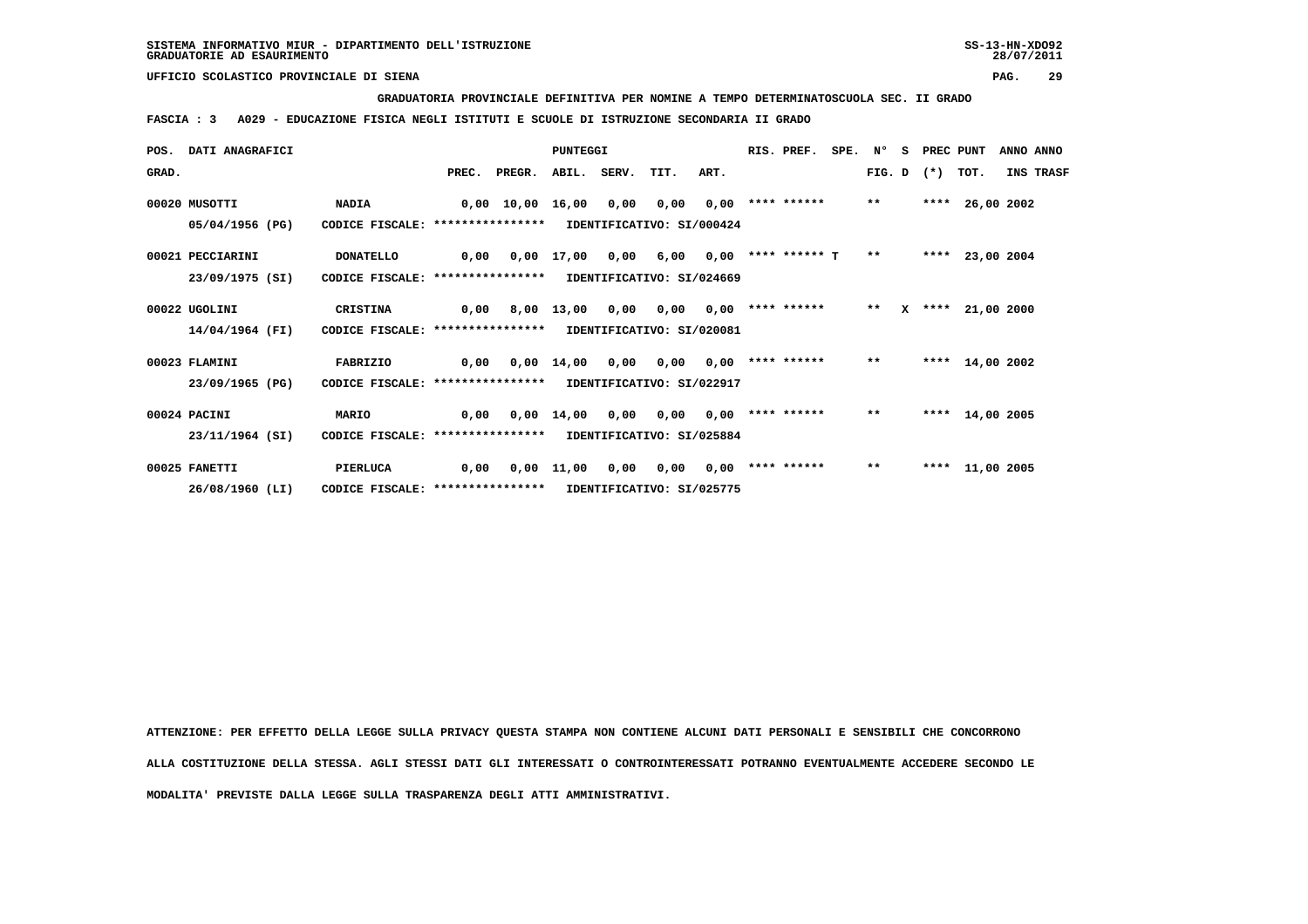**GRADUATORIA PROVINCIALE DEFINITIVA PER NOMINE A TEMPO DETERMINATOSCUOLA SEC. II GRADO**

 **FASCIA : 1 A031 - EDUCAZIONE MUSICALE NEGLI ISTITUTI DI ISTRUZIONE SECONDARIA DI II GRADO**

| POS.  | DATI ANAGRAFICI                   |                                                     |                            |        | PUNTEGGI |       |                                   |      | RIS. PREF.  | SPE. | N°     | s | PREC PUNT |                         | ANNO ANNO |
|-------|-----------------------------------|-----------------------------------------------------|----------------------------|--------|----------|-------|-----------------------------------|------|-------------|------|--------|---|-----------|-------------------------|-----------|
| GRAD. |                                   |                                                     | PREC.                      | PREGR. | ABIL.    | SERV. | TIT.                              | ART. |             |      | FIG. D |   | $(*)$     | TOT.                    | INS TRASF |
|       | 00001 TESEI<br>09/09/1964 (TR)    | <b>SABRINA</b><br>CODICE FISCALE: ***************** | 177,00                     | 0,00   | 0,00     | 0,00  | 0,00<br>IDENTIFICATIVO: SI/035197 | 0,00 | **** ****** |      | $* *$  |   |           | **** 177,00 2011 2011   |           |
|       | 00002 CANNAVO'<br>04/12/1950 (RM) | LUCILLA<br>CODICE FISCALE:                          | 107,00<br>**************** | 0.00   | 0,00     | 0,00  | 0,00<br>IDENTIFICATIVO: SI/035180 | 0,00 | **** ****** |      | $***$  |   |           | X **** 107,00 2011 2011 |           |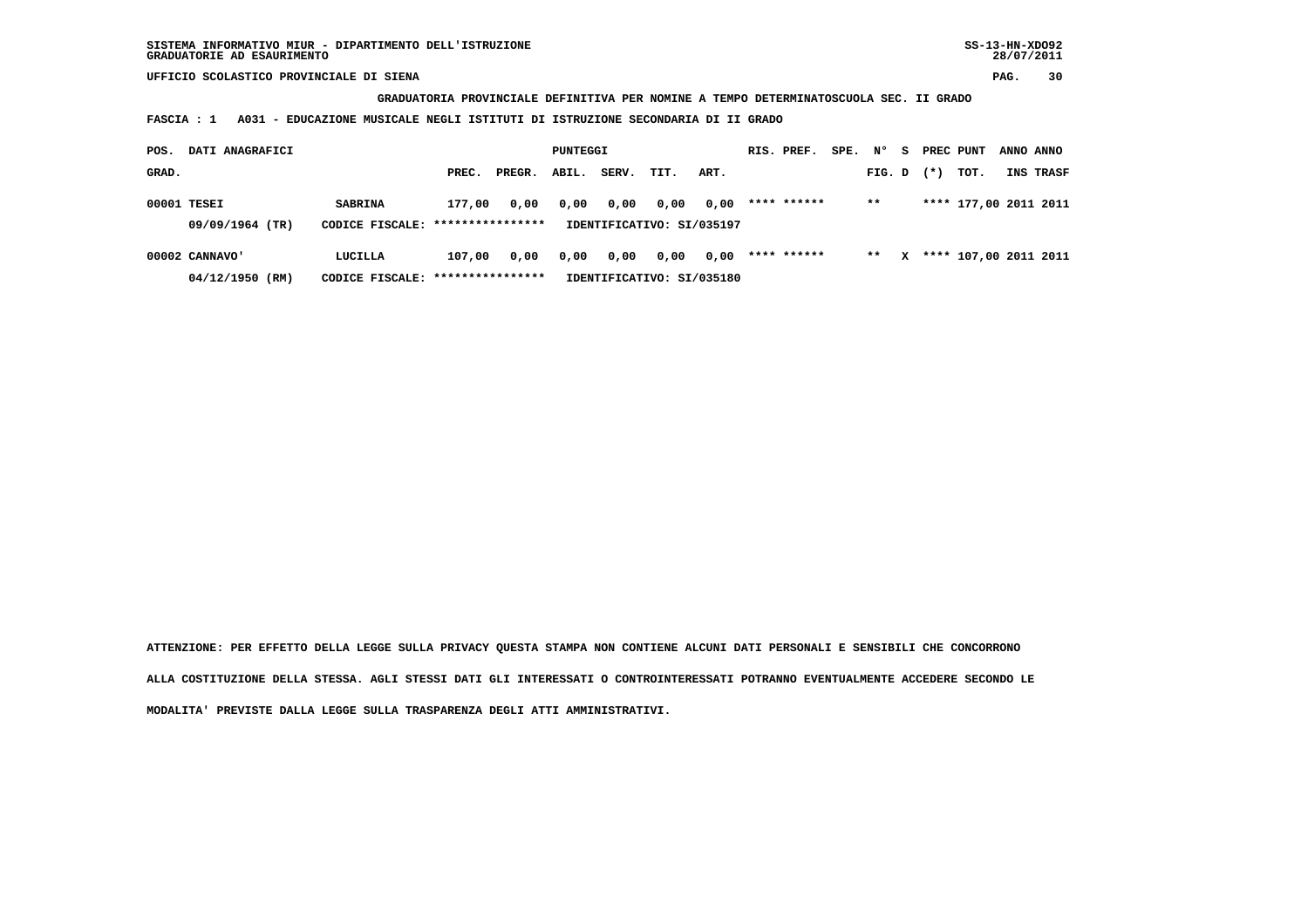**GRADUATORIA PROVINCIALE DEFINITIVA PER NOMINE A TEMPO DETERMINATOSCUOLA SEC. II GRADO**

 **FASCIA : 2 A031 - EDUCAZIONE MUSICALE NEGLI ISTITUTI DI ISTRUZIONE SECONDARIA DI II GRADO**

| POS.  | <b>DATI ANAGRAFICI</b> |                                  |        |        | PUNTEGGI |                |           |                           | RIS. PREF.  | SPE. | $N^{\circ}$    | - S | PREC PUNT             | ANNO ANNO |
|-------|------------------------|----------------------------------|--------|--------|----------|----------------|-----------|---------------------------|-------------|------|----------------|-----|-----------------------|-----------|
| GRAD. |                        |                                  | PREC.  | PREGR. | ABIL.    | SERV.          | TIT.      | ART.                      |             |      | $FIG. D$ $(*)$ |     | тот.                  | INS TRASF |
|       | 00003 SALLUSTO         | MADDALENA                        | 129,00 |        |          | 0,00 0,00 0,00 | 0,00 0,00 |                           | **** ****** |      |                |     | ** X **** 129,00 2007 |           |
|       | 03/01/1961 (SA)        | CODICE FISCALE: **************** |        |        |          |                |           | IDENTIFICATIVO: SI/023445 |             |      |                |     |                       |           |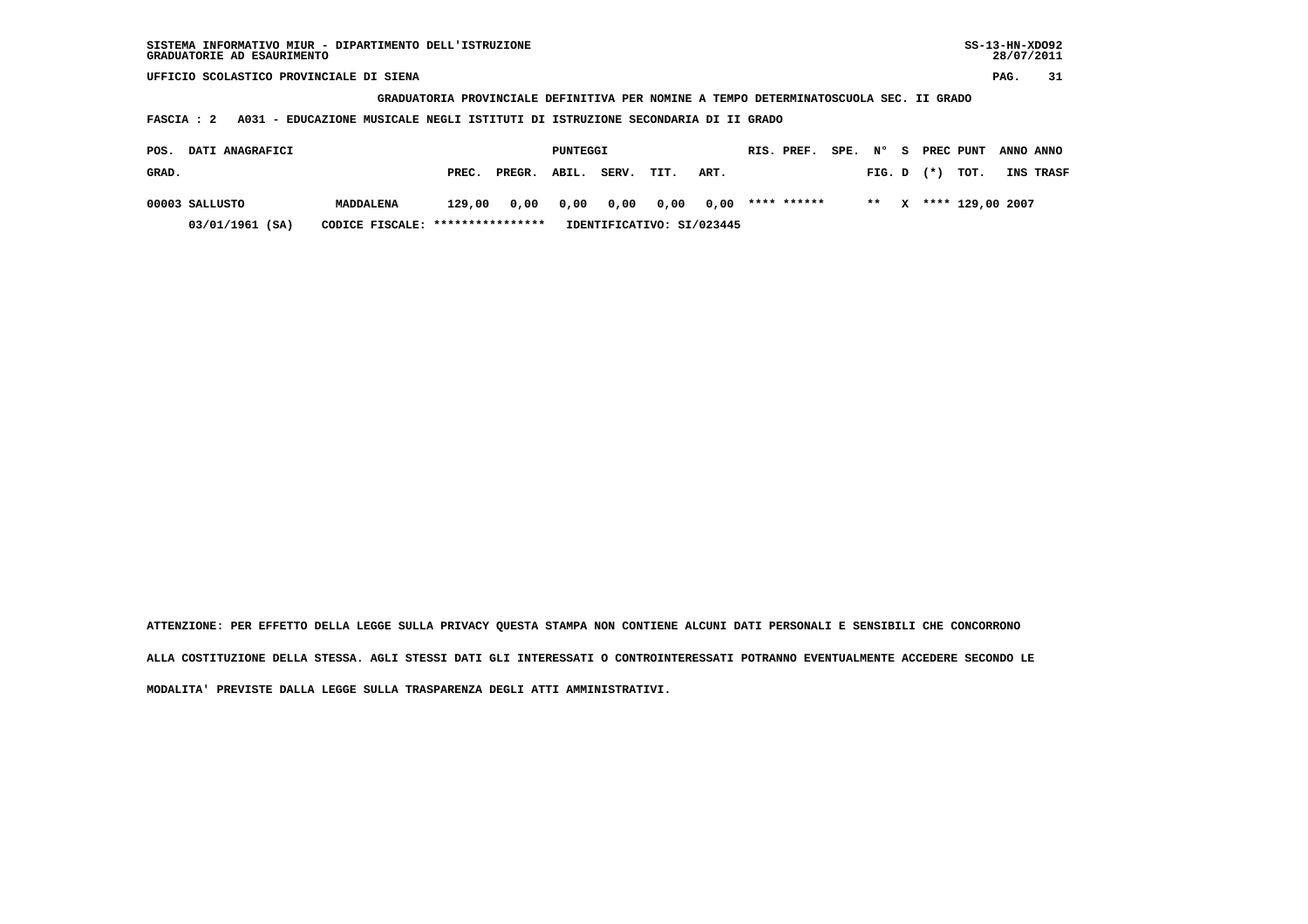**GRADUATORIA PROVINCIALE DEFINITIVA PER NOMINE A TEMPO DETERMINATOSCUOLA SEC. II GRADO**

 **FASCIA : 3 A031 - EDUCAZIONE MUSICALE NEGLI ISTITUTI DI ISTRUZIONE SECONDARIA DI II GRADO**

|       | POS. DATI ANAGRAFICI                                                                                                          |                                                            |                                                |                                                                     | PUNTEGGI |                                              |      | RIS. PREF. |       |                   | SPE. N° S PREC PUNT | ANNO ANNO |
|-------|-------------------------------------------------------------------------------------------------------------------------------|------------------------------------------------------------|------------------------------------------------|---------------------------------------------------------------------|----------|----------------------------------------------|------|------------|-------|-------------------|---------------------|-----------|
| GRAD. |                                                                                                                               |                                                            |                                                | PREC. PREGR. ABIL. SERV.                                            |          | TIT.                                         | ART. |            |       | FIG. D $(*)$ TOT. |                     | INS TRASF |
|       | 00004 CIVITELLI                                                                                                               | <b>SABRINA</b>                                             | 0,00 76,00 13,00  0,00  0,00  0,00 **** ****** |                                                                     |          |                                              |      |            | $***$ |                   | **** 89,00 2002     |           |
|       | 22/05/1959 (SI)                                                                                                               | CODICE FISCALE: **************** IDENTIFICATIVO: SI/000278 |                                                |                                                                     |          |                                              |      |            |       |                   |                     |           |
|       | 00005 VAGAGGINI                                                                                                               | <b>CHIARA ANGELA</b>                                       | 0,00 39,00 18,00 24,00 0,00 0,00 **** ******   |                                                                     |          |                                              |      |            | $***$ |                   | **** 81,00 2002     |           |
|       | 13/05/1953 (SI)                                                                                                               | CODICE FISCALE: **************** IDENTIFICATIVO: SI/020080 |                                                |                                                                     |          |                                              |      |            |       |                   |                     |           |
|       | 00006 PANZANI                                                                                                                 | <b>SANDRA</b>                                              |                                                | 0,00 45,00 17,00 12,00 0,00 0,00 **** ******                        |          |                                              |      |            | $***$ |                   | **** 74,00 2000     |           |
|       | 06/02/1957 (FI)                                                                                                               | CODICE FISCALE: **************** IDENTIFICATIVO: SI/020305 |                                                |                                                                     |          |                                              |      |            |       |                   |                     |           |
|       | 00007 MORGANTINI                                                                                                              | LUCA                                                       |                                                | 0,00 6,00 16,00 0,00 15,00 0,00 **** ******                         |          |                                              |      |            | $***$ |                   | **** 37,00 2005     |           |
|       | 31/05/1966 (SI)                                                                                                               | CODICE FISCALE: **************** IDENTIFICATIVO: SI/025875 |                                                |                                                                     |          |                                              |      |            |       |                   |                     |           |
|       | 00008 VERMIGLI                                                                                                                | <b>VANIA</b>                                               | 0,00                                           |                                                                     |          | 0,00 18,00 12,00 3,00 0,00 **** ******       |      |            | $***$ |                   | **** 33,00 2009     |           |
|       | 21/10/1975 (GR)                                                                                                               | CODICE FISCALE: **************** IDENTIFICATIVO: SI/033237 |                                                |                                                                     |          |                                              |      |            |       |                   |                     |           |
|       | 00009 MASSARA                                                                                                                 | <b>STEFANIA</b>                                            |                                                | 0,00  0,00  18,00  0,00  12,00  0,00  ****  ******                  |          |                                              |      |            | $***$ |                   | **** 30,00 2007     |           |
|       | 30/10/1978 (EE)                                                                                                               | CODICE FISCALE: **************** IDENTIFICATIVO: SI/027270 |                                                |                                                                     |          |                                              |      |            |       |                   |                     |           |
|       | 00010 ROSOLACCI                                                                                                               | <b>CATERINA</b>                                            |                                                | $0,00$ 3,00 16,00 0,00 9,00 0,00 **** ****** T ** X **** 28,00 2003 |          |                                              |      |            |       |                   |                     |           |
|       | 09/06/1968 (SI)                                                                                                               | CODICE FISCALE: **************** IDENTIFICATIVO: SI/023882 |                                                |                                                                     |          |                                              |      |            |       |                   |                     |           |
|       | 00011 SMERIGLIO                                                                                                               | <b>CONSOLATA</b>                                           | 0,00                                           |                                                                     |          | $0,00$ 14,00 0,00 13,00 0,00 **** ******     |      |            | $***$ |                   | **** 27,00 2007     |           |
|       | 19/03/1973 (RC)                                                                                                               | CODICE FISCALE: **************** IDENTIFICATIVO: SI/027432 |                                                |                                                                     |          |                                              |      |            |       |                   |                     |           |
|       | 00012 VENEZIA                                                                                                                 | <b>GIOVANNI</b>                                            | 0,00                                           |                                                                     |          | $0,00$ 18,00 0,00 6,00 0,00 **** ****** T ** |      |            |       |                   | **** 24,00 2007     |           |
|       | 21/06/1976 (AV)                                                                                                               | CODICE FISCALE: **************** IDENTIFICATIVO: SI/027497 |                                                |                                                                     |          |                                              |      |            |       |                   |                     |           |
|       | ATTENZIONE: PER EFFETTO DELLA LEGGE SULLA PRIVACY QUESTA STAMPA NON CONTIENE ALCUNI DATI PERSONALI E SENSIBILI CHE CONCORRONO |                                                            |                                                |                                                                     |          |                                              |      |            |       |                   |                     |           |

 **ALLA COSTITUZIONE DELLA STESSA. AGLI STESSI DATI GLI INTERESSATI O CONTROINTERESSATI POTRANNO EVENTUALMENTE ACCEDERE SECONDO LE MODALITA' PREVISTE DALLA LEGGE SULLA TRASPARENZA DEGLI ATTI AMMINISTRATIVI.**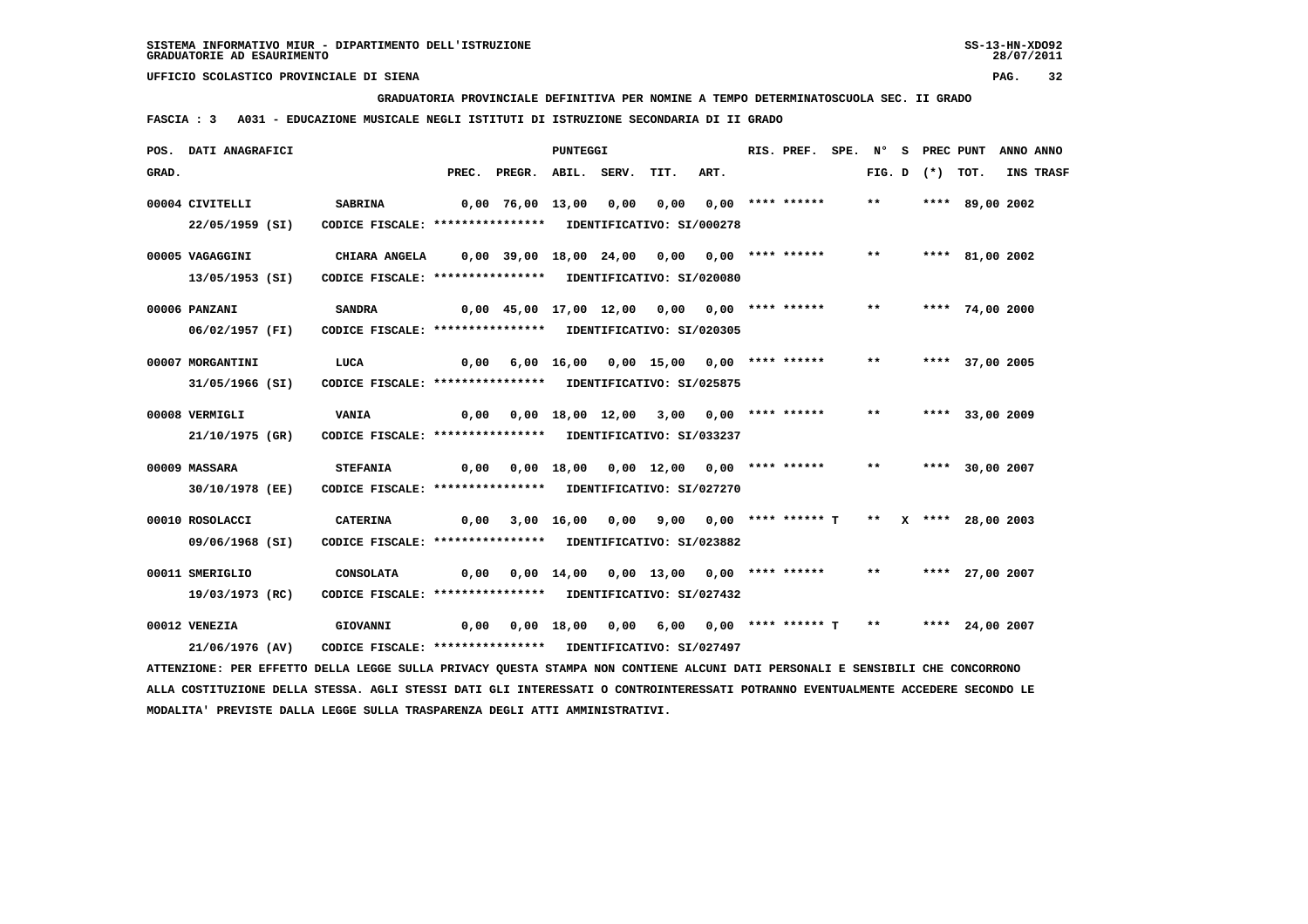**GRADUATORIA PROVINCIALE DEFINITIVA PER NOMINE A TEMPO DETERMINATOSCUOLA SEC. II GRADO**

 **FASCIA : 3 A031 - EDUCAZIONE MUSICALE NEGLI ISTITUTI DI ISTRUZIONE SECONDARIA DI II GRADO**

|       | POS. DATI ANAGRAFICI                                                                                                                                             |                                                                                |       |                                                                | <b>PUNTEGGI</b>               |                                                              |      | RIS. PREF.                                        |       |                   | SPE. N° S PREC PUNT  | ANNO ANNO |
|-------|------------------------------------------------------------------------------------------------------------------------------------------------------------------|--------------------------------------------------------------------------------|-------|----------------------------------------------------------------|-------------------------------|--------------------------------------------------------------|------|---------------------------------------------------|-------|-------------------|----------------------|-----------|
| GRAD. |                                                                                                                                                                  |                                                                                | PREC. | PREGR. ABIL. SERV.                                             |                               | TIT.                                                         | ART. |                                                   |       | FIG. D $(*)$ TOT. |                      | INS TRASF |
|       | 00013 MUSCOLINO<br>07/11/1976 (MT)                                                                                                                               | <b>FRANCESCO</b><br>CODICE FISCALE: **************** IDENTIFICATIVO: SI/035213 | 0,00  |                                                                | 2,00 18,00 0,00               |                                                              |      | 3,00 0,00 **** ****** T ** X **** 23,00 2011 2011 |       |                   |                      |           |
|       | 00014 SCOGNAMIGLIO<br>10/05/1973 (NA)                                                                                                                            | <b>ALFREDO</b><br>CODICE FISCALE: **************** IDENTIFICATIVO: SI/027413   | 0,00  |                                                                |                               | 0,00 17,00 0,00 4,00 0,00 **** ****** T ** X **** 21,00 2007 |      |                                                   |       |                   |                      |           |
|       | 00015 VALDAMBRINI<br>08/11/1974 (SI)                                                                                                                             | <b>BARBARA</b><br>CODICE FISCALE: **************** IDENTIFICATIVO: SI/027487   | 0,00  |                                                                |                               | 0,00 17,00 0,00 4,00 0,00 **** ******                        |      |                                                   |       |                   | ** **** 21,00 2007   |           |
|       | 00016 RUSSO<br>01/11/1976 (CB)                                                                                                                                   | GABRIELLA<br>CODICE FISCALE: **************** IDENTIFICATIVO: SI/027420        | 0,00  |                                                                |                               |                                                              |      |                                                   |       |                   |                      |           |
|       | 00017 DI GREGORIO<br>19/11/1984 (CE)                                                                                                                             | <b>FRANCESCO</b><br>CODICE FISCALE: **************** IDENTIFICATIVO: SI/026833 | 0,00  |                                                                |                               | 0,00 17,00 0,00 3,00 0,00 **** ****** T **                   |      |                                                   |       |                   | **** 20,00 2007      |           |
|       | 00018 ROSSI<br>24/03/1978 (SI)                                                                                                                                   | <b>GIACOMO</b><br>CODICE FISCALE: **************** IDENTIFICATIVO: SI/025927   | 0,00  |                                                                |                               | 3,00 16,00 0,00 0,00 0,00 **** ******                        |      |                                                   |       |                   | ** X **** 19,00 2005 |           |
|       | 00019 MOSCHETTINI<br>$02/04/1968$ (BR)                                                                                                                           | ANDREA ANTONIO<br>CODICE FISCALE: **************** IDENTIFICATIVO: SI/023860   | 0,00  |                                                                | 0,00 16,00                    | 0,00 0,00 0,00 **** ******                                   |      |                                                   | $***$ |                   | **** 16,00 2003 2003 |           |
|       | 00020 GAMBINO<br>04/08/1978 (PA)                                                                                                                                 | LUCA<br>CODICE FISCALE: **************** IDENTIFICATIVO: SI/026913             | 0,00  |                                                                | $0,00 \quad 16,00 \quad 0,00$ |                                                              |      | 0,00 0,00 **** ****** T                           | $***$ |                   | **** 16,00 2007      |           |
|       | 00021 FALERI<br>25/08/1973 (SI)<br>ATTENZIONE: PER EFFETTO DELLA LEGGE SULLA PRIVACY QUESTA STAMPA NON CONTIENE ALCUNI DATI PERSONALI E SENSIBILI CHE CONCORRONO | LUCIA<br>CODICE FISCALE: **************** IDENTIFICATIVO: SI/026872            |       | $0,00$ $0,00$ $16,00$ $0,00$ $0,00$ $0,00$ $***$ **** ***** ** |                               |                                                              |      |                                                   |       |                   | **** 16,00 2007      |           |
|       |                                                                                                                                                                  |                                                                                |       |                                                                |                               |                                                              |      |                                                   |       |                   |                      |           |

 **ALLA COSTITUZIONE DELLA STESSA. AGLI STESSI DATI GLI INTERESSATI O CONTROINTERESSATI POTRANNO EVENTUALMENTE ACCEDERE SECONDO LE MODALITA' PREVISTE DALLA LEGGE SULLA TRASPARENZA DEGLI ATTI AMMINISTRATIVI.**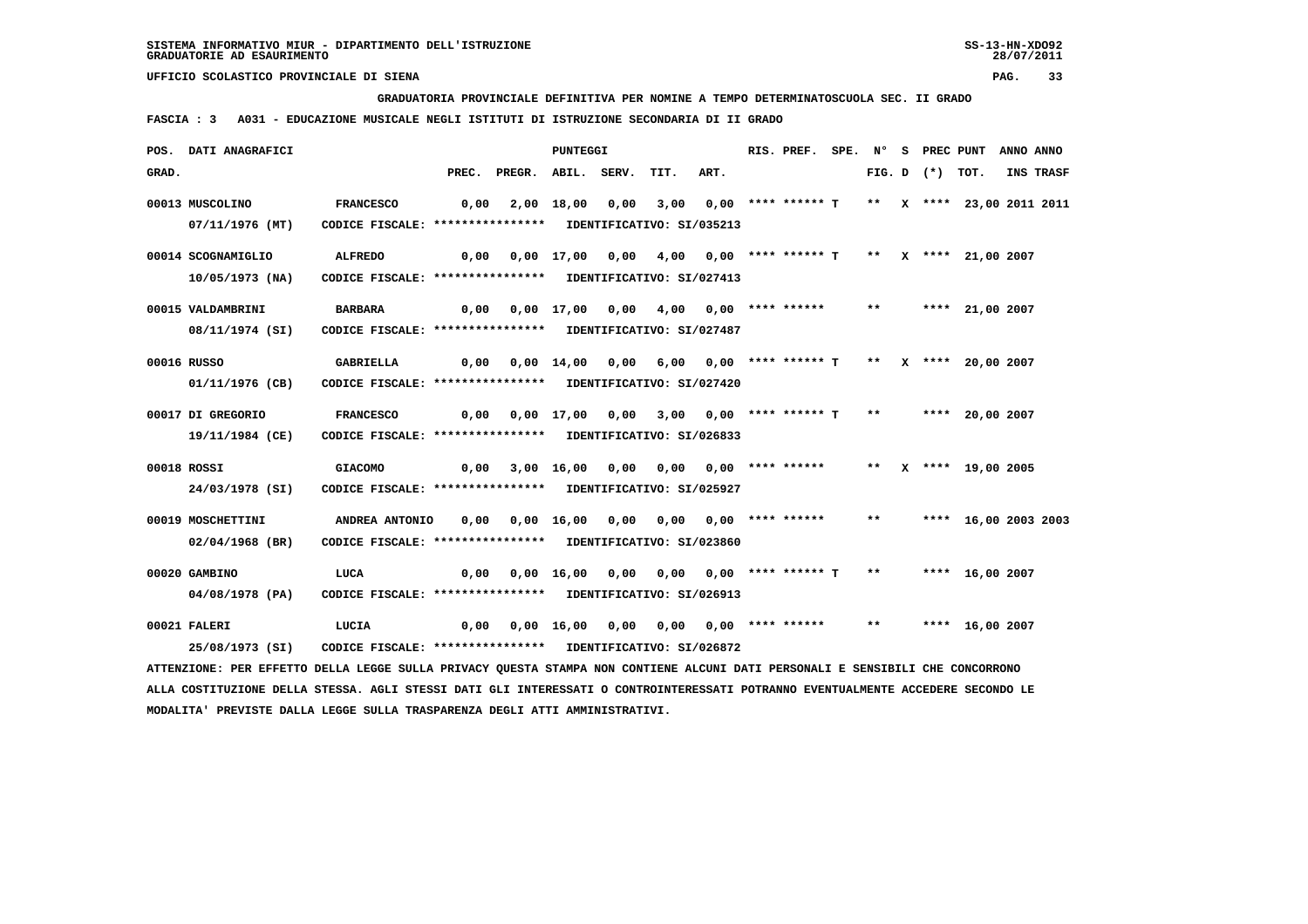**GRADUATORIA PROVINCIALE DEFINITIVA PER NOMINE A TEMPO DETERMINATOSCUOLA SEC. II GRADO**

 **FASCIA : 3 A031 - EDUCAZIONE MUSICALE NEGLI ISTITUTI DI ISTRUZIONE SECONDARIA DI II GRADO**

|            | POS. DATI ANAGRAFICI |                                  |       |        | PUNTEGGI           |             |                           |      | RIS. PREF.         | SPE. N° |        | - S | PREC PUNT |                 | ANNO ANNO |           |
|------------|----------------------|----------------------------------|-------|--------|--------------------|-------------|---------------------------|------|--------------------|---------|--------|-----|-----------|-----------------|-----------|-----------|
| GRAD.      |                      |                                  | PREC. | PREGR. |                    | ABIL. SERV. | TIT.                      | ART. |                    |         | FIG. D |     | $(*)$     | TOT.            |           | INS TRASF |
|            | 00022 PERAGNOLI      | MONICA                           | 0,00  | 0,00   | 15,00              | 0,00        | 0,00                      | 0,00 | **** ****** T      |         | $***$  |     |           | **** 15,00 2002 |           |           |
|            | 09/04/1956 (FI)      | CODICE FISCALE: **************** |       |        |                    |             | IDENTIFICATIVO: SI/022780 |      |                    |         |        |     |           |                 |           |           |
| 00023 MAGI |                      | CARLO                            | 0,00  | 0,00   | 14,00              | 0,00        | 0,00                      | 0,00 | **** ******        |         | $***$  |     |           | **** 14,00 2002 |           |           |
|            | 07/08/1967 (SI)      | CODICE FISCALE: **************** |       |        |                    |             | IDENTIFICATIVO: SI/022950 |      |                    |         |        |     |           |                 |           |           |
|            | 00024 MARRA          | <b>SANDRO</b>                    | 0.00  |        | 3,00 11,00         | 0,00        | 0,00                      | 0,00 | **** ******        |         | $***$  | x   |           | **** 14,00 2005 |           |           |
|            | 29/11/1967 (NA)      | CODICE FISCALE: **************** |       |        |                    |             | IDENTIFICATIVO: SI/025879 |      |                    |         |        |     |           |                 |           |           |
|            | 00025 LESSMANN       | KLAUS THOMAS                     | 0,00  |        | $0.00 \quad 14.00$ | 0,00        | 0.00                      | 0.00 | **** ******        |         | $**$   |     |           | **** 14,00 2007 |           |           |
|            | 20/04/1961 (EE)      | CODICE FISCALE: **************** |       |        |                    |             | IDENTIFICATIVO: SI/026936 |      |                    |         |        |     |           |                 |           |           |
|            | 00026 CECCARELLI     | <b>MASSIMO</b>                   | 0,00  |        | $0,00$ 14,00       | 0,00        | 0,00                      |      | $0,00$ **** ****** |         | $* *$  |     |           | **** 14,00 2007 |           |           |
|            | 13/12/1974 (SI)      | CODICE FISCALE: **************** |       |        |                    |             | IDENTIFICATIVO: SI/026772 |      |                    |         |        |     |           |                 |           |           |
|            | 00027 CABIBBO        | MAURIZIO                         | 0,00  | 0,00   | 13,00              | 0,00        | 0,00                      | 0,00 | **** ******        |         | $***$  |     |           | **** 13,00 2000 |           |           |
|            | 12/10/1964 (SI)      | CODICE FISCALE: **************** |       |        |                    |             | IDENTIFICATIVO: SI/020023 |      |                    |         |        |     |           |                 |           |           |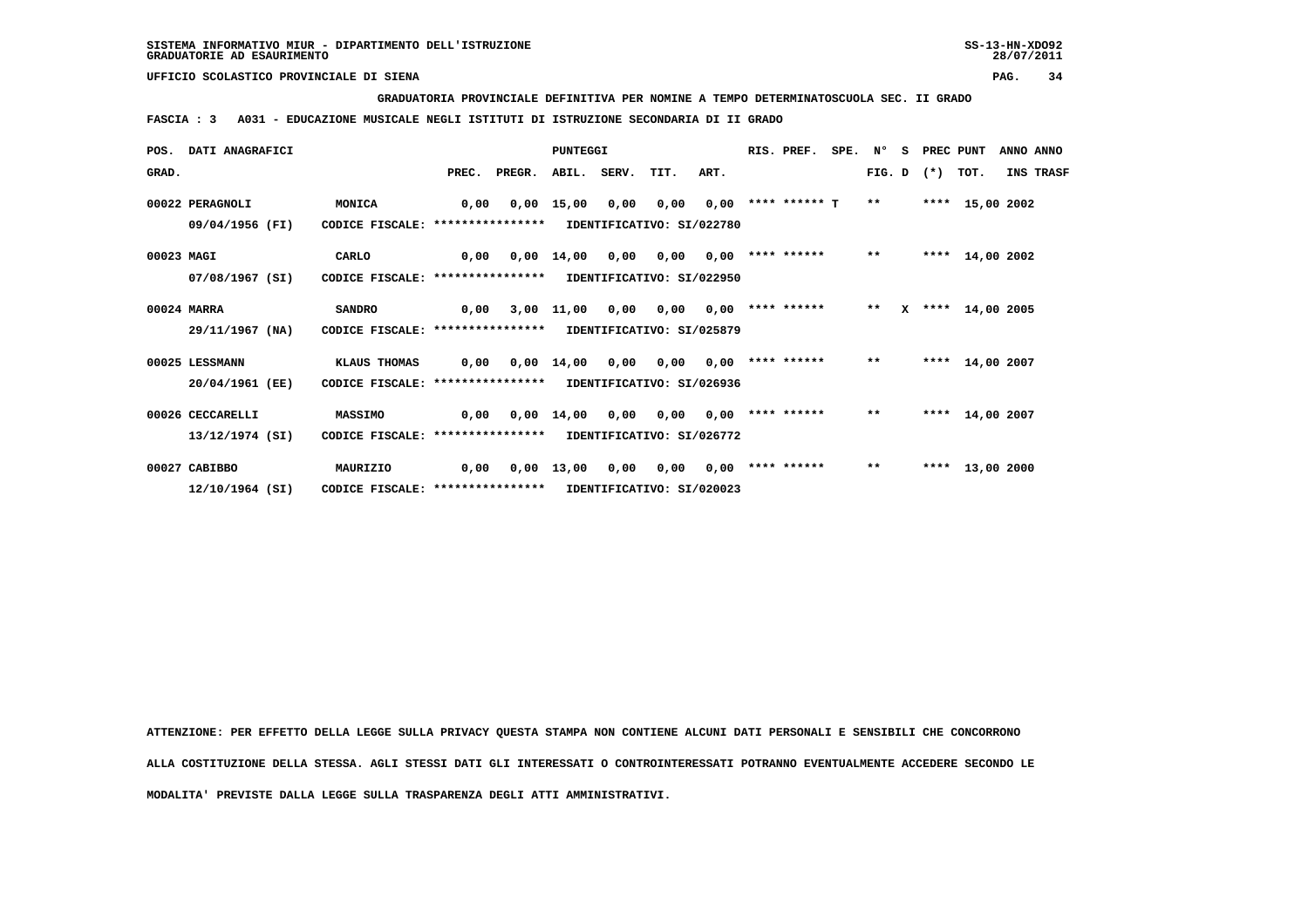**GRADUATORIA PROVINCIALE DEFINITIVA PER NOMINE A TEMPO DETERMINATOSCUOLA SEC. II GRADO**

 **FASCIA : 3 A034 - ELETTRONICA**

| POS.  | <b>DATI ANAGRAFICI</b> |                                  |       |                        | PUNTEGGI |                           |      |                       | RIS. PREF. |                |  | SPE. N° S PREC PUNT ANNO ANNO |                  |
|-------|------------------------|----------------------------------|-------|------------------------|----------|---------------------------|------|-----------------------|------------|----------------|--|-------------------------------|------------------|
| GRAD. |                        |                                  | PREC. | PREGR. ABIL.           |          | SERV.                     | TIT. | ART.                  |            | $FIG. D$ $(*)$ |  | тот.                          | <b>INS TRASF</b> |
|       | 00001 VILLARI          | <b>GIANLUCA</b>                  |       | 0,00 12,00 41,00 24,00 |          |                           |      | 6,00 0,00 **** ****** |            | $***$          |  | **** 83,00 2007               |                  |
|       | 18/09/1977 (ME)        | CODICE FISCALE: **************** |       |                        |          | IDENTIFICATIVO: SI/027505 |      |                       |            |                |  |                               |                  |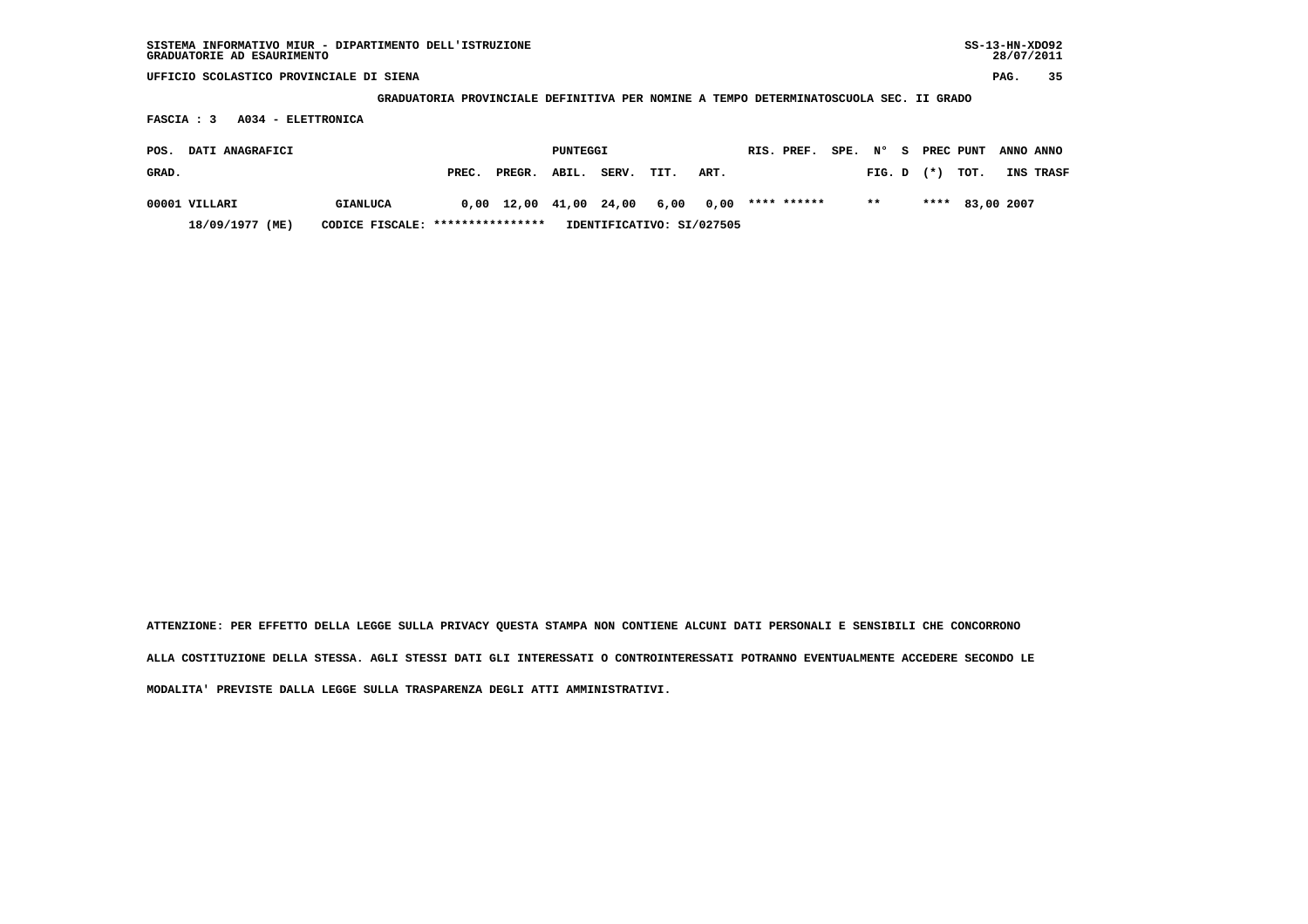| SISTEMA INFORMATIVO MIUR - DIPARTIMENTO DELL'ISTRUZIONE | SS-13-HN-XD092 |
|---------------------------------------------------------|----------------|
| GRADUATORIE AD ESAURIMENTO                              | 28/07/2011     |

 **GRADUATORIA PROVINCIALE DEFINITIVA PER NOMINE A TEMPO DETERMINATOSCUOLA SEC. II GRADO**

 **FASCIA : 3 A035 - ELETTROTECNICA ED APPLICAZIONI**

| POS.  | DATI ANAGRAFICI                                                                  |                |       |                        | PUNTEGGI |       |      |                       | RIS. PREF. | SPE. N° | - S |                | PREC PUNT             | ANNO ANNO |
|-------|----------------------------------------------------------------------------------|----------------|-------|------------------------|----------|-------|------|-----------------------|------------|---------|-----|----------------|-----------------------|-----------|
| GRAD. |                                                                                  |                | PREC. | PREGR.                 | ABIL.    | SERV. | TIT. | ART.                  |            |         |     | $FIG. D$ $(*)$ | тот.                  | INS TRASF |
|       | 00001 ROSCINI                                                                    | <b>STEFANO</b> |       | 0,00 72,00 14,00 24,00 |          |       |      | 0,00 0,00 **** ****** |            |         |     |                | ** X **** 110.00 2007 |           |
|       | IDENTIFICATIVO: SI/027403<br>CODICE FISCALE: ****************<br>02/03/1969 (SI) |                |       |                        |          |       |      |                       |            |         |     |                |                       |           |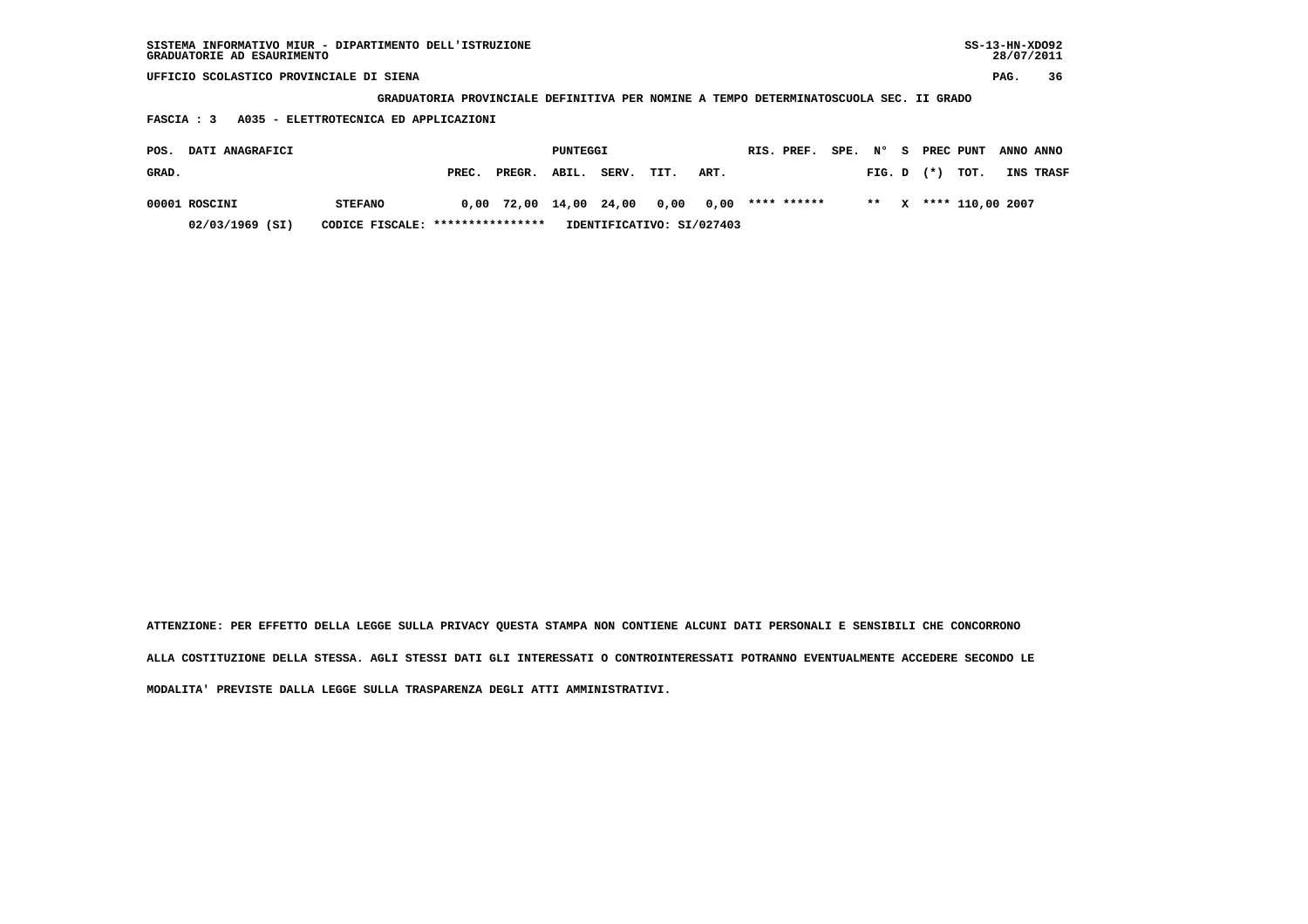**GRADUATORIA PROVINCIALE DEFINITIVA PER NOMINE A TEMPO DETERMINATOSCUOLA SEC. II GRADO**

 **FASCIA : 3 A036 - FILOSOFIA, PSICOLOGIA E SCIENZE DELL'EDUCAZIONE**

|       | POS. DATI ANAGRAFICI |                                                                                                                                 |                                                                          |                                                                         | PUNTEGGI |                                                                     |      | RIS. PREF. |       |                   | SPE. N° S PREC PUNT   | ANNO ANNO |
|-------|----------------------|---------------------------------------------------------------------------------------------------------------------------------|--------------------------------------------------------------------------|-------------------------------------------------------------------------|----------|---------------------------------------------------------------------|------|------------|-------|-------------------|-----------------------|-----------|
| GRAD. |                      |                                                                                                                                 |                                                                          | PREC. PREGR. ABIL. SERV.                                                |          | TIT.                                                                | ART. |            |       | FIG. D $(*)$ TOT. |                       | INS TRASF |
|       | 00001 LINARI         | <b>ENZO</b>                                                                                                                     |                                                                          | 0,00 201,00 16,00 24,00 0,00 0,00 **** ******                           |          |                                                                     |      |            | $***$ |                   | **** 241,00 2011 2011 |           |
|       | 22/06/1963 (FI)      | CODICE FISCALE: **************** IDENTIFICATIVO: SI/035170                                                                      |                                                                          |                                                                         |          |                                                                     |      |            |       |                   |                       |           |
|       | 00002 GORACCI        | <b>MARIA STELLA</b>                                                                                                             | 0,00 98,00 17,00 24,00  2,00  0,00 **** ****** T  **  x **** 141,00 2005 |                                                                         |          |                                                                     |      |            |       |                   |                       |           |
|       | 17/01/1957 (CA)      | CODICE FISCALE: **************** IDENTIFICATIVO: SI/022932                                                                      |                                                                          |                                                                         |          |                                                                     |      |            |       |                   |                       |           |
|       | 00003 PARISI         | <b>ADELE</b>                                                                                                                    |                                                                          | 0,00 60,00 42,00 24,00 10,00 0,00 **** ****** T **                      |          |                                                                     |      |            |       |                   | **** 136,00 2005      |           |
|       | 13/08/1968 (BA)      | CODICE FISCALE: **************** IDENTIFICATIVO: SI/025977                                                                      |                                                                          |                                                                         |          |                                                                     |      |            |       |                   |                       |           |
|       | 00004 SARCHI         | CRISTINA                                                                                                                        | 0,00 60,00 42,00 24,00  4,00  0,00 **** ****** T  **   **** 130,00 2004  |                                                                         |          |                                                                     |      |            |       |                   |                       |           |
|       | 07/12/1975 (GR)      | CODICE FISCALE: **************** IDENTIFICATIVO: SI/024693                                                                      |                                                                          |                                                                         |          |                                                                     |      |            |       |                   |                       |           |
|       | 00005 VANNI          | MICHELA                                                                                                                         |                                                                          | $0,00$ 48,00 42,00 24,00 10,00 0,00 **** ****** T ** X **** 124,00 2005 |          |                                                                     |      |            |       |                   |                       |           |
|       | 25/04/1978 (FI)      | CODICE FISCALE: **************** IDENTIFICATIVO: SI/025967                                                                      |                                                                          |                                                                         |          |                                                                     |      |            |       |                   |                       |           |
|       | 00006 SGUAZZINO      | <b>DAVIDE</b>                                                                                                                   | 0,00 44,00 42,00 24,00  9,00  0,00 **** ****** T  **   **** 119,00 2007  |                                                                         |          |                                                                     |      |            |       |                   |                       |           |
|       | 05/01/1976 (GR)      | CODICE FISCALE: **************** IDENTIFICATIVO: SI/027429                                                                      |                                                                          |                                                                         |          |                                                                     |      |            |       |                   |                       |           |
|       | 00007 VOLPI          | <b>ELISA</b>                                                                                                                    |                                                                          | $0,00$ 18,00 42,00 24,00 7,00 0,00 **** ******                          |          |                                                                     |      |            | $***$ |                   | **** 91,00 2007       |           |
|       | 13/03/1980 (SI)      | CODICE FISCALE: **************** IDENTIFICATIVO: SI/027511                                                                      |                                                                          |                                                                         |          |                                                                     |      |            |       |                   |                       |           |
|       | 00008 CAMPAGNA       | <b>GAETANA</b>                                                                                                                  |                                                                          | 0,00 12,00 42,00 24,00 6,00 0,00 **** ****** T ** ***** 84,00 2007      |          |                                                                     |      |            |       |                   |                       |           |
|       | 29/12/1981 (ME)      | CODICE FISCALE: **************** IDENTIFICATIVO: SI/026741                                                                      |                                                                          |                                                                         |          |                                                                     |      |            |       |                   |                       |           |
|       | 00009 LASCALA        | <b>MANUELA</b>                                                                                                                  | 0,00                                                                     |                                                                         |          | 8,00 42,00 14,00 3,00 0,00 **** ****** ** ** ** *** 67,00 2011 2011 |      |            |       |                   |                       |           |
|       | 26/11/1976 (MI)      | CODICE FISCALE: **************** IDENTIFICATIVO: SI/035171                                                                      |                                                                          |                                                                         |          |                                                                     |      |            |       |                   |                       |           |
|       |                      | ATTENZIONE: PER EFFETTO DELLA LEGGE SULLA PRIVACY QUESTA STAMPA NON CONTIENE ALCUNI DATI PERSONALI E SENSIBILI CHE CONCORRONO   |                                                                          |                                                                         |          |                                                                     |      |            |       |                   |                       |           |
|       |                      | ALLA COSTITUZIONE DELLA STESSA. AGLI STESSI DATI GLI INTERESSATI O CONTROINTERESSATI POTRANNO EVENTUALMENTE ACCEDERE SECONDO LE |                                                                          |                                                                         |          |                                                                     |      |            |       |                   |                       |           |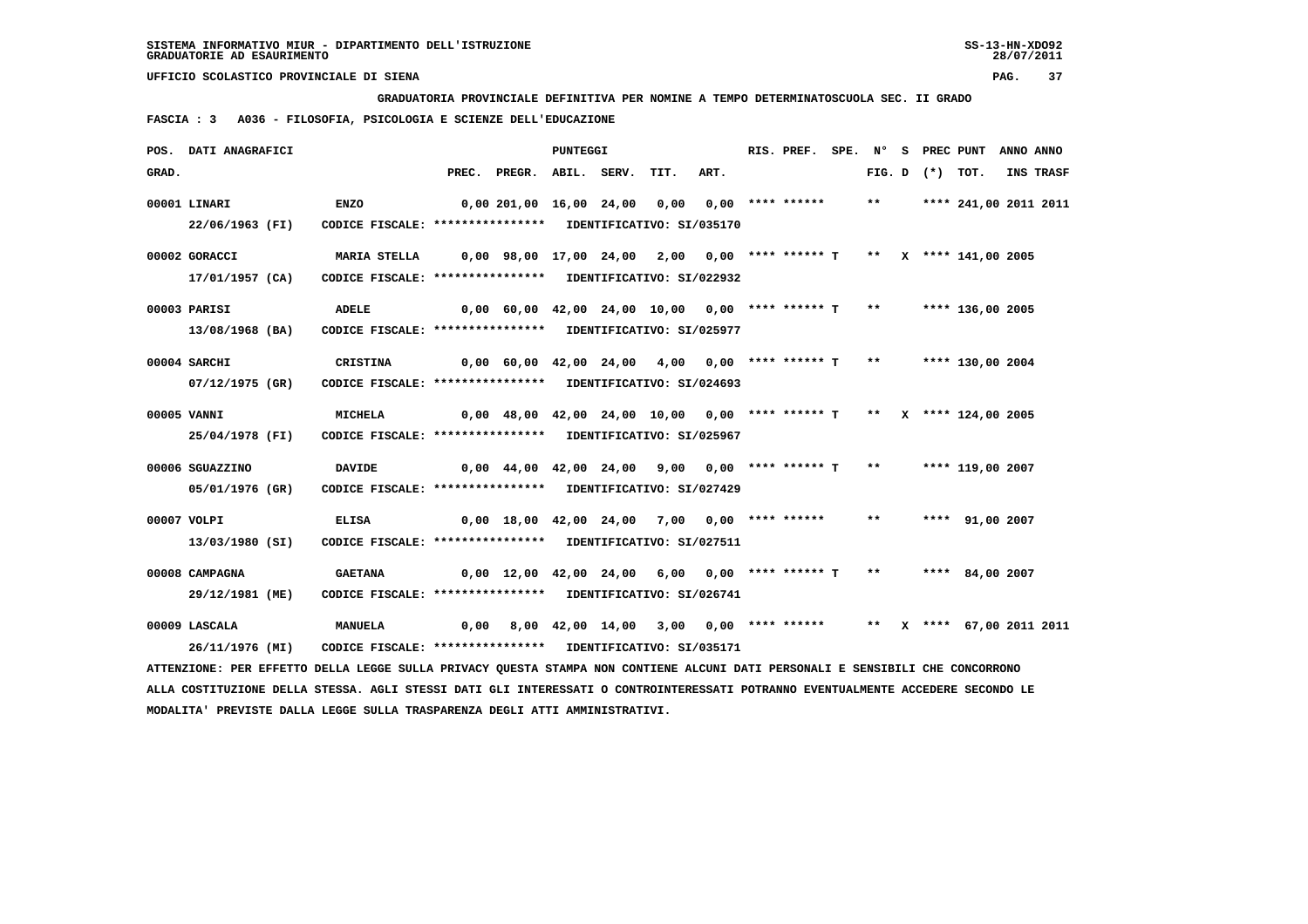**GRADUATORIA PROVINCIALE DEFINITIVA PER NOMINE A TEMPO DETERMINATOSCUOLA SEC. II GRADO**

 **FASCIA : 3 A036 - FILOSOFIA, PSICOLOGIA E SCIENZE DELL'EDUCAZIONE**

|            | POS. DATI ANAGRAFICI |                                                            |                                                 |                                                 | <b>PUNTEGGI</b> |                                                              |  | RIS. PREF. SPE. Nº    |  | S | PREC PUNT         |                      | ANNO ANNO |
|------------|----------------------|------------------------------------------------------------|-------------------------------------------------|-------------------------------------------------|-----------------|--------------------------------------------------------------|--|-----------------------|--|---|-------------------|----------------------|-----------|
| GRAD.      |                      |                                                            |                                                 | PREC. PREGR. ABIL. SERV. TIT. ART.              |                 |                                                              |  |                       |  |   | FIG. D $(*)$ TOT. |                      | INS TRASF |
| 00010 SINI |                      | <b>MANUELA</b>                                             | 0.00                                            |                                                 |                 | 0,00 39,00 0,00 6,00                                         |  | $0.00$ **** ****** ** |  |   |                   | **** 45,00 2011 2011 |           |
|            | 22/04/1974 (CA)      | CODICE FISCALE: **************** IDENTIFICATIVO: SI/035210 |                                                 |                                                 |                 |                                                              |  |                       |  |   |                   |                      |           |
|            | 00011 CURRO'         | ANGELA ANNA                                                |                                                 |                                                 |                 |                                                              |  |                       |  |   |                   |                      |           |
|            | 26/07/1981 (CT)      | CODICE FISCALE: **************** IDENTIFICATIVO: SI/033241 |                                                 |                                                 |                 |                                                              |  |                       |  |   |                   |                      |           |
|            | 00012 DI DOMENICO    | <b>ANGELO</b>                                              | 0,00                                            |                                                 |                 | 5,00 18,00 0,00 8,00 0,00 **** ****** T ** X **** 31,00 2004 |  |                       |  |   |                   |                      |           |
|            | 09/03/1975 (PZ)      | CODICE FISCALE: **************** IDENTIFICATIVO: SI/024625 |                                                 |                                                 |                 |                                                              |  |                       |  |   |                   |                      |           |
|            | 00013 BASSI          | CECILIA                                                    | 0.00                                            |                                                 |                 | 0,00 17,00 0,00 13,00 0,00 **** ****** T **                  |  |                       |  |   |                   | **** 30,00 2007      |           |
|            | 07/08/1970 (SI)      | CODICE FISCALE: **************** IDENTIFICATIVO: SI/025608 |                                                 |                                                 |                 |                                                              |  |                       |  |   |                   |                      |           |
|            | 00014 GODINO         | CAROLINA                                                   |                                                 | $0,00$ 3,00 14,00 0,00 3,00 0,00 **** ****** ** |                 |                                                              |  |                       |  |   |                   | **** 20,00 2004 2004 |           |
|            | 13/09/1961 (CS)      | CODICE FISCALE: **************** IDENTIFICATIVO: SI/024723 |                                                 |                                                 |                 |                                                              |  |                       |  |   |                   |                      |           |
|            | 00015 DE MARCO       | <b>DORA</b>                                                | 0,00 6,00 11,00 0,00 0,00 0,00 **** ****** T ** |                                                 |                 |                                                              |  |                       |  |   |                   | **** 17,00 2000      |           |
|            | 18/12/1960 (SA)      | CODICE FISCALE: **************** IDENTIFICATIVO: SI/020228 |                                                 |                                                 |                 |                                                              |  |                       |  |   |                   |                      |           |
|            | 00016 CASSUOLI       | <b>STEFANO</b>                                             | 0,00                                            |                                                 |                 | 3,00 10,00 0,00 0,00 0,00 **** ****** **                     |  |                       |  |   |                   | **** 13,00 2000      |           |
|            | 07/01/1960 (SI)      | CODICE FISCALE: **************** IDENTIFICATIVO: SI/020132 |                                                 |                                                 |                 |                                                              |  |                       |  |   |                   |                      |           |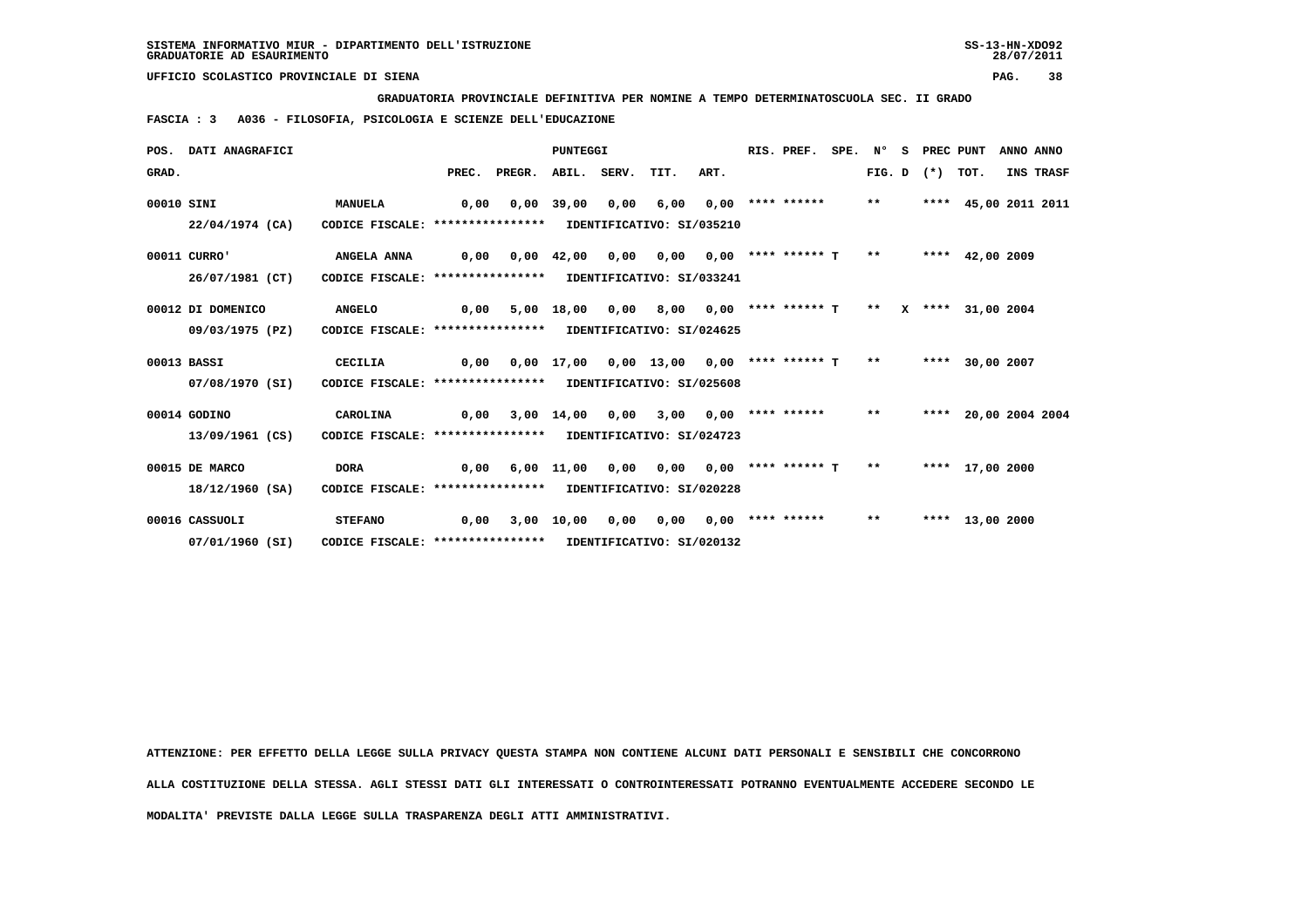**GRADUATORIA PROVINCIALE DEFINITIVA PER NOMINE A TEMPO DETERMINATOSCUOLA SEC. II GRADO**

 **FASCIA : 3 A037 - FILOSOFIA E STORIA**

|       | POS. DATI ANAGRAFICI                                                                                                            |                                                            |      |                                                                           | <b>PUNTEGGI</b> |                                             |      | RIS. PREF. |              |                   | SPE. N° S PREC PUNT       | ANNO ANNO |
|-------|---------------------------------------------------------------------------------------------------------------------------------|------------------------------------------------------------|------|---------------------------------------------------------------------------|-----------------|---------------------------------------------|------|------------|--------------|-------------------|---------------------------|-----------|
| GRAD. |                                                                                                                                 |                                                            |      | PREC. PREGR. ABIL. SERV.                                                  |                 | TIT.                                        | ART. |            |              | FIG. D $(*)$ TOT. |                           | INS TRASF |
|       | 00001 BATELLI                                                                                                                   | <b>ANTONIO</b>                                             |      | 0,00 87,00 42,00 24,00 2,00 0,00 **** ******                              |                 |                                             |      |            | $***$        |                   | **** 155,00 2002          |           |
|       | 25/03/1972 (SI)                                                                                                                 | CODICE FISCALE: **************** IDENTIFICATIVO: SI/022850 |      |                                                                           |                 |                                             |      |            |              |                   |                           |           |
|       | 00002 MARZOLA                                                                                                                   | <b>BEATRICE</b>                                            |      | 0,00 74,00 42,00 24,00 2,00 0,00 **** ****** T ** X **** 142,00 2004 2004 |                 |                                             |      |            |              |                   |                           |           |
|       | 03/09/1975 (LI)                                                                                                                 | CODICE FISCALE: **************** IDENTIFICATIVO: SI/024648 |      |                                                                           |                 |                                             |      |            |              |                   |                           |           |
|       | 00003 DI DOMENICO                                                                                                               | <b>ANGELO</b>                                              |      | $0,00$ 61,00 42,00 24,00 8,00 0,00 **** ****** T ** X **** 135,00 2004    |                 |                                             |      |            |              |                   |                           |           |
|       | 09/03/1975 (PZ)                                                                                                                 | CODICE FISCALE: **************** IDENTIFICATIVO: SI/024625 |      |                                                                           |                 |                                             |      |            |              |                   |                           |           |
|       | 00004 MORETTI                                                                                                                   | ELENA                                                      |      | $0,00$ 28,00 42,00 24,00 4,00 0,00 **** ****** T **                       |                 |                                             |      |            |              |                   | **** 98,00 2005           |           |
|       | 11/08/1979 (SI)                                                                                                                 | CODICE FISCALE: **************** IDENTIFICATIVO: SI/025874 |      |                                                                           |                 |                                             |      |            |              |                   |                           |           |
|       | 00005 FRANCI                                                                                                                    | TOMMASO                                                    |      | $0,00$ 14,00 42,00 14,00 0,00 0,00 **** ****** T                          |                 |                                             |      |            |              |                   | ** **** 70,00 2007        |           |
|       | 18/07/1981 (SI)                                                                                                                 | CODICE FISCALE: **************** IDENTIFICATIVO: SI/026905 |      |                                                                           |                 |                                             |      |            |              |                   |                           |           |
|       | 00006 BERARDI                                                                                                                   | <b>MARCO</b>                                               | 0,00 |                                                                           |                 | $0,00$ 42,00 12,00 13,00 0,00 **** ******   |      |            |              |                   | ** X **** 67,00 2011 2011 |           |
|       | 12/12/1980 (PG)                                                                                                                 | CODICE FISCALE: **************** IDENTIFICATIVO: SI/035221 |      |                                                                           |                 |                                             |      |            |              |                   |                           |           |
|       | 00007 FONGARO                                                                                                                   | <b>MASSIMO</b>                                             |      | $0,00$ $0,00$ $42,00$ $0,00$ $0,00$ $0,00$ $***$                          |                 |                                             |      |            |              |                   | ** X **** 42,00 2007 2007 |           |
|       | 24/05/1972 (VI)                                                                                                                 | CODICE FISCALE: **************** IDENTIFICATIVO: SI/027133 |      |                                                                           |                 |                                             |      |            |              |                   |                           |           |
|       | 00008 MANDAGLIO                                                                                                                 | <b>DOMENICO</b>                                            |      | $0,00$ 22,00 15,00 2,00 0,00 0,00 **** ******                             |                 |                                             |      |            | $\star\star$ |                   | **** 39,00 2007           |           |
|       | 12/02/1966 (RC)                                                                                                                 | CODICE FISCALE: **************** IDENTIFICATIVO: SI/025834 |      |                                                                           |                 |                                             |      |            |              |                   |                           |           |
|       | 00009 BASSI                                                                                                                     | CECILIA                                                    | 0.00 |                                                                           |                 | 4,00 18,00 0,00 13,00 0,00 **** ****** T ** |      |            |              |                   | **** 35,00 2007           |           |
|       | 07/08/1970 (SI)                                                                                                                 | CODICE FISCALE: **************** IDENTIFICATIVO: SI/025608 |      |                                                                           |                 |                                             |      |            |              |                   |                           |           |
|       | ATTENZIONE: PER EFFETTO DELLA LEGGE SULLA PRIVACY QUESTA STAMPA NON CONTIENE ALCUNI DATI PERSONALI E SENSIBILI CHE CONCORRONO   |                                                            |      |                                                                           |                 |                                             |      |            |              |                   |                           |           |
|       | ALLA COSTITUZIONE DELLA STESSA. AGLI STESSI DATI GLI INTERESSATI O CONTROINTERESSATI POTRANNO EVENTUALMENTE ACCEDERE SECONDO LE |                                                            |      |                                                                           |                 |                                             |      |            |              |                   |                           |           |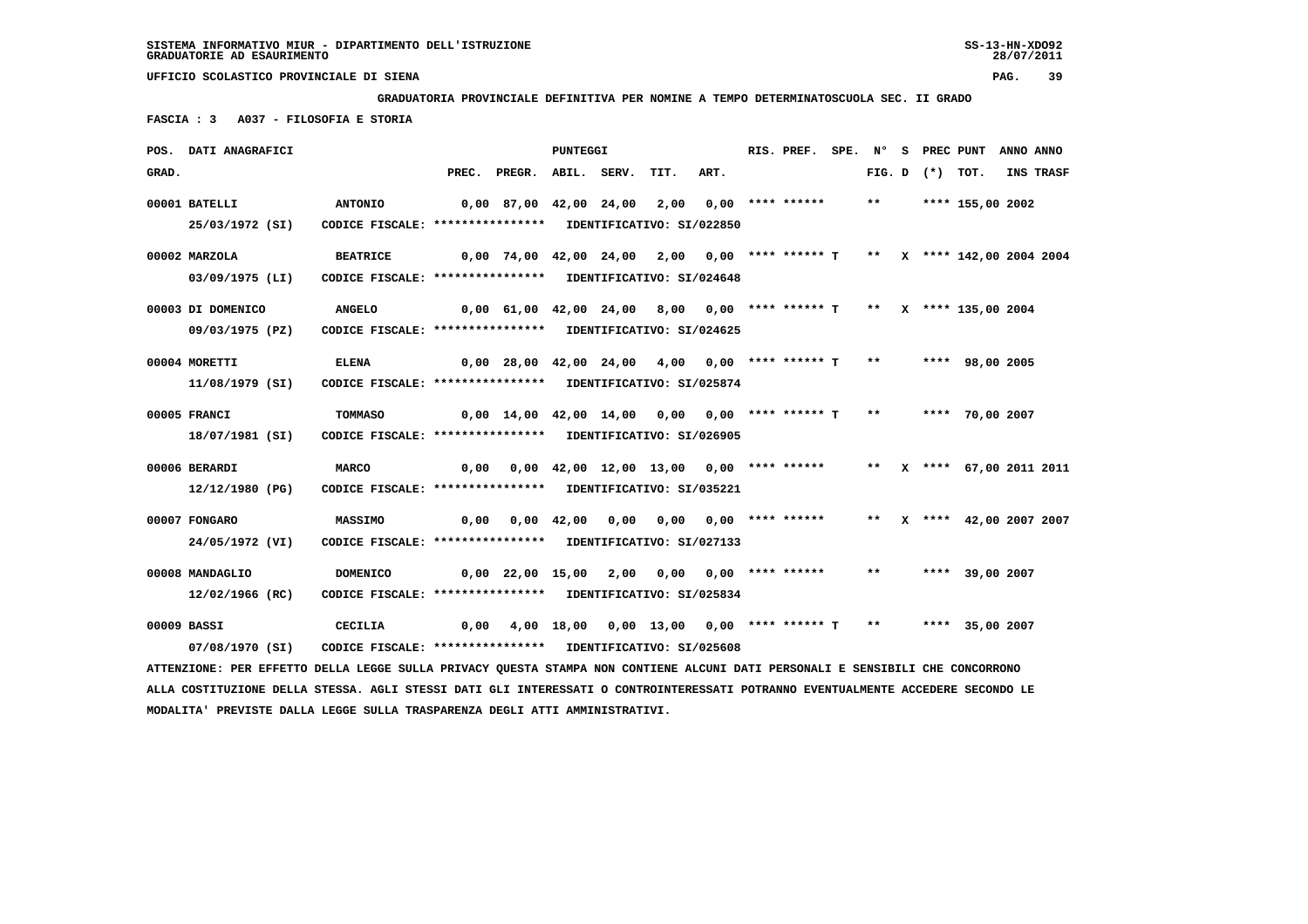**GRADUATORIA PROVINCIALE DEFINITIVA PER NOMINE A TEMPO DETERMINATOSCUOLA SEC. II GRADO**

 **FASCIA : 3 A037 - FILOSOFIA E STORIA**

| POS.       | DATI ANAGRAFICI                  |                                |                          |        | PUNTEGGI |       |                                   |      | RIS. PREF.  | SPE. | N°     | s. | PREC PUNT |      | ANNO ANNO       |
|------------|----------------------------------|--------------------------------|--------------------------|--------|----------|-------|-----------------------------------|------|-------------|------|--------|----|-----------|------|-----------------|
| GRAD.      |                                  |                                | PREC.                    | PREGR. | ABIL.    | SERV. | TIT.                              | ART. |             |      | FIG. D |    | $(*)$     | TOT. | INS TRASF       |
|            | 00010 LASCALA<br>26/11/1976 (MI) | MANUELA<br>CODICE FISCALE:     | 0,00<br>**************** | 4,00   | 18,00    | 0,00  | 3,00<br>IDENTIFICATIVO: SI/035171 | 0,00 | **** ****** |      | $* *$  | x  | ****      |      | 25,00 2011 2011 |
| 00011 SINI | 22/04/1974 (CA)                  | MANUELA<br>CODICE FISCALE:     | 0,00<br>**************** | 0,00   | 18,00    | 0,00  | 6,00<br>IDENTIFICATIVO: SI/035210 | 0,00 | **** ****** |      | $***$  |    | ****      |      | 24,00 2011 2011 |
|            | 00012 LINARI<br>22/06/1963 (FI)  | <b>ENZO</b><br>CODICE FISCALE: | 0.00<br>**************** | 3,00   | 17,00    | 0,00  | 0,00<br>IDENTIFICATIVO: SI/035170 | 0,00 | **** ****** |      | $***$  |    | ****      |      | 20,00 2011 2011 |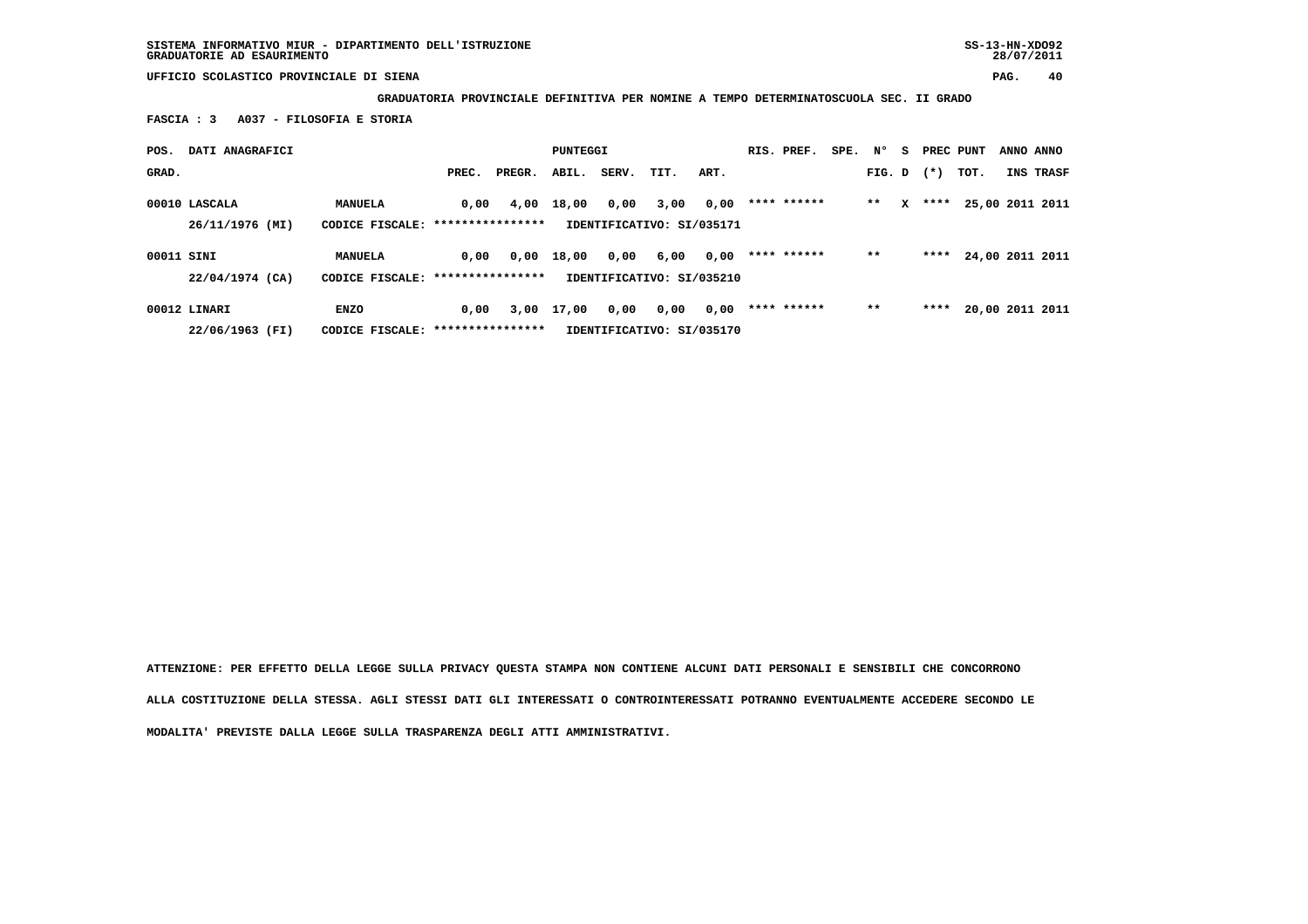**GRADUATORIA PROVINCIALE DEFINITIVA PER NOMINE A TEMPO DETERMINATOSCUOLA SEC. II GRADO**

 **FASCIA : 3 A038 - FISICA**

|            | POS. DATI ANAGRAFICI                                                                                                            |                                                                            |       |                                                 | <b>PUNTEGGI</b> |                                          |      | RIS. PREF.            | SPE. N° |        |          | S PREC PUNT          | ANNO ANNO |
|------------|---------------------------------------------------------------------------------------------------------------------------------|----------------------------------------------------------------------------|-------|-------------------------------------------------|-----------------|------------------------------------------|------|-----------------------|---------|--------|----------|----------------------|-----------|
| GRAD.      |                                                                                                                                 |                                                                            | PREC. | PREGR. ABIL. SERV.                              |                 | TIT.                                     | ART. |                       |         | FIG. D | (*) TOT. |                      | INS TRASF |
|            | 00001 GOLINI<br>28/03/1974 (SI)                                                                                                 | <b>SONIA</b><br>CODICE FISCALE: **************** IDENTIFICATIVO: SI/023832 |       | 0,00 80,00 41,00 24,00 6,00                     |                 |                                          |      | $0,00$ **** ****** T  |         | $***$  |          | **** 151,00 2003     |           |
|            | 00002 BIANCHI                                                                                                                   | GIOVANNI                                                                   |       | $0.00$ 48.00 42.00 24.00 11.00 0.00 **** ****** |                 |                                          |      |                       |         | $***$  |          | **** 125,00 2005     |           |
|            | 04/07/1974 (CZ)                                                                                                                 | CODICE FISCALE: **************** IDENTIFICATIVO: SI/025647                 |       |                                                 |                 |                                          |      |                       |         |        |          |                      |           |
|            | 00003 MALANGONE                                                                                                                 | <b>DONATO</b>                                                              |       | $0,00$ 82,00 16,00 24,00 3,00 0,00 **** ******  |                 |                                          |      |                       |         | $***$  |          | **** 125,00 2007     |           |
|            | 21/06/1971 (SA)                                                                                                                 | CODICE FISCALE: **************** IDENTIFICATIVO: SI/027234                 |       |                                                 |                 |                                          |      |                       |         |        |          |                      |           |
|            | 00004 DE NICOLA                                                                                                                 | <b>MARIA</b>                                                               |       | $0,00$ 28,00 42,00 24,00 14,00 0,00 **** ****** |                 |                                          |      |                       |         | $***$  |          | **** 108,00 2007     |           |
|            | 14/06/1974 (SI)                                                                                                                 | CODICE FISCALE: **************** IDENTIFICATIVO: SI/026828                 |       |                                                 |                 |                                          |      |                       |         |        |          |                      |           |
|            | 00005 PARTINI                                                                                                                   | <b>SERENA</b>                                                              |       | $0,00$ 12,00 42,00 24,00 18,00 0,00 **** ****** |                 |                                          |      |                       |         | $* *$  |          | **** 96,00 2007      |           |
|            | 30/03/1971 (SI)                                                                                                                 | CODICE FISCALE: **************** IDENTIFICATIVO: SI/027302                 |       |                                                 |                 |                                          |      |                       |         |        |          |                      |           |
|            | 00006 DI RENZONE                                                                                                                | <b>SIMONE</b>                                                              |       | $0,00$ 12,00 42,00 24,00 3,00 0,00 **** ******  |                 |                                          |      |                       |         | $***$  |          | **** 81,00 2007      |           |
|            | 01/04/1978 (SI)                                                                                                                 | CODICE FISCALE: **************** IDENTIFICATIVO: SI/026837                 |       |                                                 |                 |                                          |      |                       |         |        |          |                      |           |
|            | 00007 DI GIROLAMO                                                                                                               | LEONARDO                                                                   |       | $0,00$ $24,00$ $42,00$ $8,00$                   |                 |                                          |      | 3,00 0,00 **** ****** |         | $* *$  |          | **** 77,00 2007      |           |
|            | 18/08/1973 (PA)                                                                                                                 | CODICE FISCALE: **************** IDENTIFICATIVO: SI/026830                 |       |                                                 |                 |                                          |      |                       |         |        |          |                      |           |
|            | 00008 BAGLIESI                                                                                                                  | <b>MARIA GRAZIA</b>                                                        |       | $0,00$ 40,00 12,00 10,00 12,00 0,00 **** ****** |                 |                                          |      |                       |         | $***$  |          | **** 74,00 2005 2005 |           |
|            | 05/02/1973 (PA)                                                                                                                 | CODICE FISCALE: **************** IDENTIFICATIVO: SI/025581                 |       |                                                 |                 |                                          |      |                       |         |        |          |                      |           |
| 00009 LISI |                                                                                                                                 | MERI                                                                       | 0,00  |                                                 |                 | $0,00$ 18,00 0,00 30,00 0,00 **** ****** |      |                       |         | $***$  |          | **** 48,00 2007      |           |
|            | 28/05/1972 (SI)                                                                                                                 | CODICE FISCALE: **************** IDENTIFICATIVO: SI/027014                 |       |                                                 |                 |                                          |      |                       |         |        |          |                      |           |
|            | ATTENZIONE: PER EFFETTO DELLA LEGGE SULLA PRIVACY QUESTA STAMPA NON CONTIENE ALCUNI DATI PERSONALI E SENSIBILI CHE CONCORRONO   |                                                                            |       |                                                 |                 |                                          |      |                       |         |        |          |                      |           |
|            | ALLA COSTITUZIONE DELLA STESSA. AGLI STESSI DATI GLI INTERESSATI O CONTROINTERESSATI POTRANNO EVENTUALMENTE ACCEDERE SECONDO LE |                                                                            |       |                                                 |                 |                                          |      |                       |         |        |          |                      |           |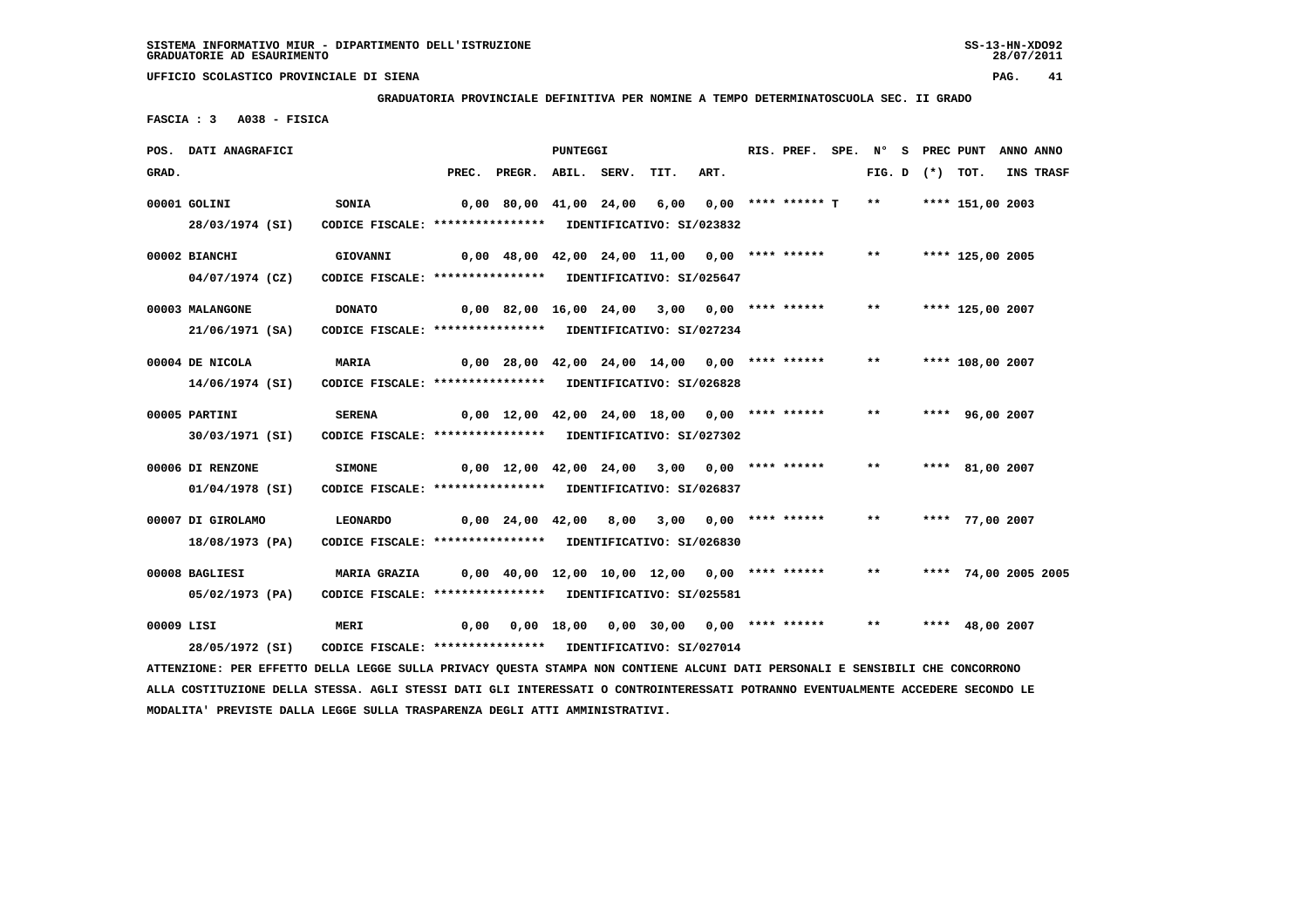**UFFICIO SCOLASTICO PROVINCIALE DI SIENA PAG. 42 GRADUATORIA PROVINCIALE DEFINITIVA PER NOMINE A TEMPO DETERMINATOSCUOLA SEC. II GRADO FASCIA : 3 A038 - FISICA POS. DATI ANAGRAFICI PUNTEGGI RIS. PREF. SPE. N° S PREC PUNT ANNO ANNO**GRAD. **BRAD.** PREC. PREGR. ABIL. SERV. TIT. ART. FIG. D (\*) TOT. INS TRASF  **00010 VITALE FEDERICA 0,00 0,00 17,00 0,00 21,00 0,00 \*\*\*\* \*\*\*\*\*\* \*\* \*\*\*\* 38,00 2011 2011 20/01/1978 (NA) CODICE FISCALE: \*\*\*\*\*\*\*\*\*\*\*\*\*\*\*\* IDENTIFICATIVO: SI/035185 00011 FRATI SERENA 0,00 0,00 18,00 0,00 18,00 0,00 \*\*\*\* \*\*\*\*\*\* T \*\* X \*\*\*\* 36,00 2007 08/09/1981 (FI) CODICE FISCALE: \*\*\*\*\*\*\*\*\*\*\*\*\*\*\*\* IDENTIFICATIVO: SI/026907 00012 LEONCINI FRANCESCA 0,00 0,00 17,00 0,00 19,00 0,00 \*\*\*\* \*\*\*\*\*\* T \*\* X \*\*\*\* 36,00 2007 29/01/1973 (SI) CODICE FISCALE: \*\*\*\*\*\*\*\*\*\*\*\*\*\*\*\* IDENTIFICATIVO: SI/025821 00013 GERMANO' DAVIDE 0,00 0,00 18,00 0,00 18,00 0,00 \*\*\*\* \*\*\*\*\*\* \*\* \*\*\*\* 36,00 2011 2011 30/11/1976 (RC) CODICE FISCALE: \*\*\*\*\*\*\*\*\*\*\*\*\*\*\*\* IDENTIFICATIVO: SI/035199**

 **00014 ALICINO ANNALISA 0,00 11,00 16,00 0,00 8,00 0,00 \*\*\*\* \*\*\*\*\*\* \*\* X \*\*\*\* 35,00 2005 04/03/1976 (BA) CODICE FISCALE: \*\*\*\*\*\*\*\*\*\*\*\*\*\*\*\* IDENTIFICATIVO: SI/024490**

 **00015 D'ONGHIA ANNA MARIA 0,00 11,00 18,00 0,00 6,00 0,00 \*\*\*\* \*\*\*\*\*\* T \*\* \*\*\*\* 35,00 2007 2007 24/02/1976 (TA) CODICE FISCALE: \*\*\*\*\*\*\*\*\*\*\*\*\*\*\*\* IDENTIFICATIVO: SI/027066**

 **00016 D'ORIA MARIANNA 0,00 0,00 16,00 0,00 15,00 0,00 \*\*\*\* \*\*\*\*\*\* \*\* \*\*\*\* 31,00 2007 01/09/1978 (BA) CODICE FISCALE: \*\*\*\*\*\*\*\*\*\*\*\*\*\*\*\* IDENTIFICATIVO: SI/026845**

 **00017 PEDATA ASSUNTA ANNA 0,00 3,00 17,00 0,00 10,00 0,00 \*\*\*\* \*\*\*\*\*\* \*\* \*\*\*\* 30,00 2005 15/04/1977 (CE) CODICE FISCALE: \*\*\*\*\*\*\*\*\*\*\*\*\*\*\*\* IDENTIFICATIVO: SI/025897**

 **00018 FARELLA ISABELLA 0,00 0,00 18,00 0,00 12,00 0,00 \*\*\*\* \*\*\*\*\*\* T \*\* \*\*\*\* 30,00 2007 02/01/1970 (BA) CODICE FISCALE: \*\*\*\*\*\*\*\*\*\*\*\*\*\*\*\* IDENTIFICATIVO: SI/026876**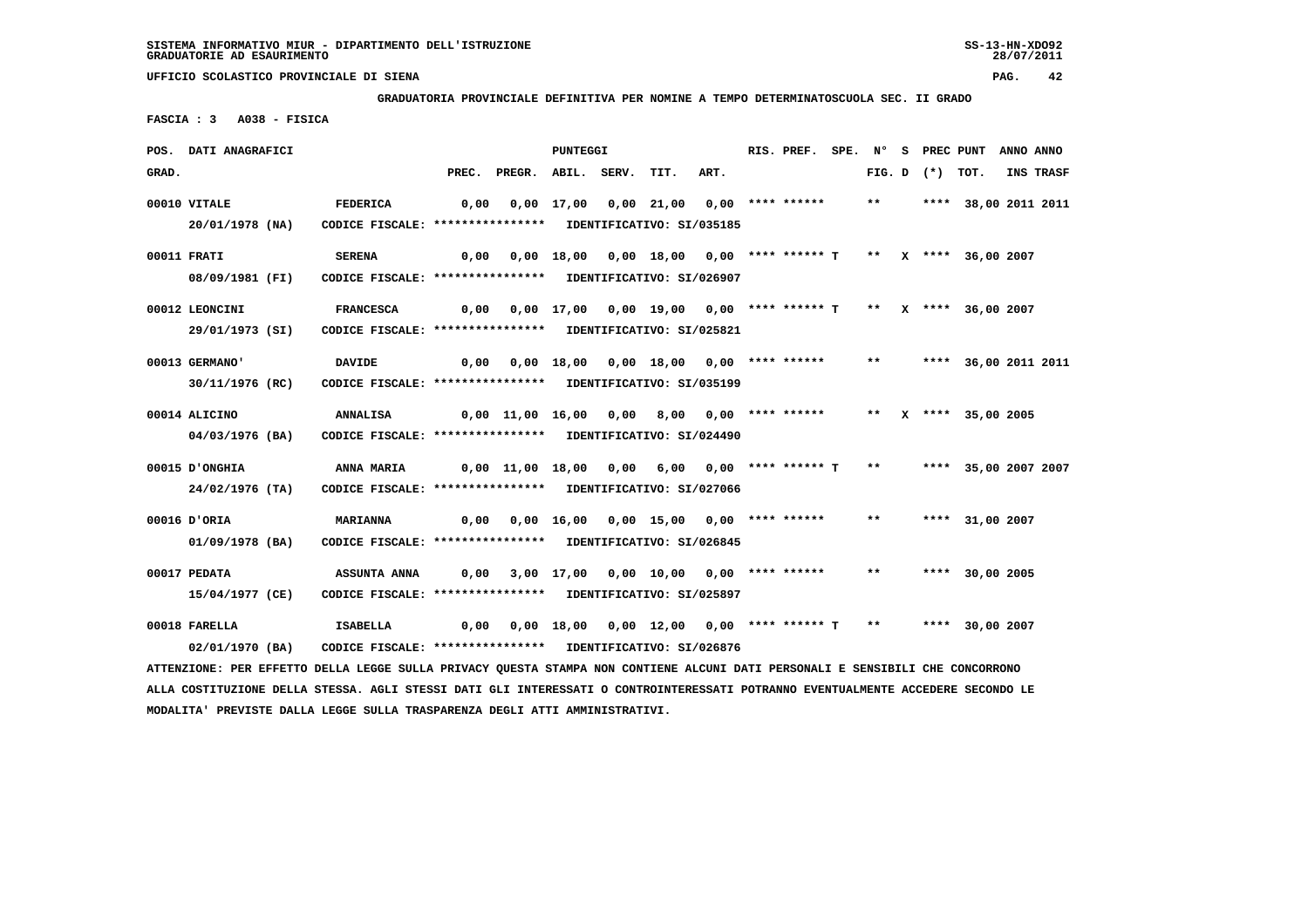**SISTEMA INFORMATIVO MIUR - DIPARTIMENTO DELL'ISTRUZIONE SS-13-HN-XDO92 GRADUATORIE AD ESAURIMENTO 28/07/2011**

 **UFFICIO SCOLASTICO PROVINCIALE DI SIENA PAG. 43**

 **GRADUATORIA PROVINCIALE DEFINITIVA PER NOMINE A TEMPO DETERMINATOSCUOLA SEC. II GRADO**

 **FASCIA : 3 A038 - FISICA**

| POS.  | DATI ANAGRAFICI                    |                                                       |       |        | PUNTEGGI |       |                                    |      | RIS. PREF.    | SPE. | N°     | s. | PREC PUNT |            | ANNO ANNO |
|-------|------------------------------------|-------------------------------------------------------|-------|--------|----------|-------|------------------------------------|------|---------------|------|--------|----|-----------|------------|-----------|
| GRAD. |                                    |                                                       | PREC. | PREGR. | ABIL.    | SERV. | TIT.                               | ART. |               |      | FIG. D |    | $(*)$     | тот.       | INS TRASF |
|       | 00019 GARZILLO<br>28/03/1976 (CE)  | ANNA<br>CODICE FISCALE: *****************             | 0.00  | 3,00   | 16,00    | 0,00  | 10,00<br>IDENTIFICATIVO: SI/025785 | 0,00 | **** ******   |      | $* *$  |    | ****      | 29,00 2005 |           |
|       | 00020 ZEGARELLI<br>19/06/1978 (TP) | LEONARDA<br>CODICE FISCALE: ****************          | 0.00  | 0,00   | 18,00    | 0,00  | 10,00<br>IDENTIFICATIVO: SI/027454 | 0,00 | **** ****** T |      | $* *$  |    | ****      | 28,00 2007 |           |
|       | 00021 BIANCHI<br>02/05/1972 (SI)   | <b>GIANMARCO</b><br>CODICE FISCALE: ***************** | 0.00  | 0,00   | 15,00    | 0,00  | 1,00<br>IDENTIFICATIVO: SI/025646  | 0,00 | **** ******   |      | $* *$  |    | ****      | 16,00 2005 |           |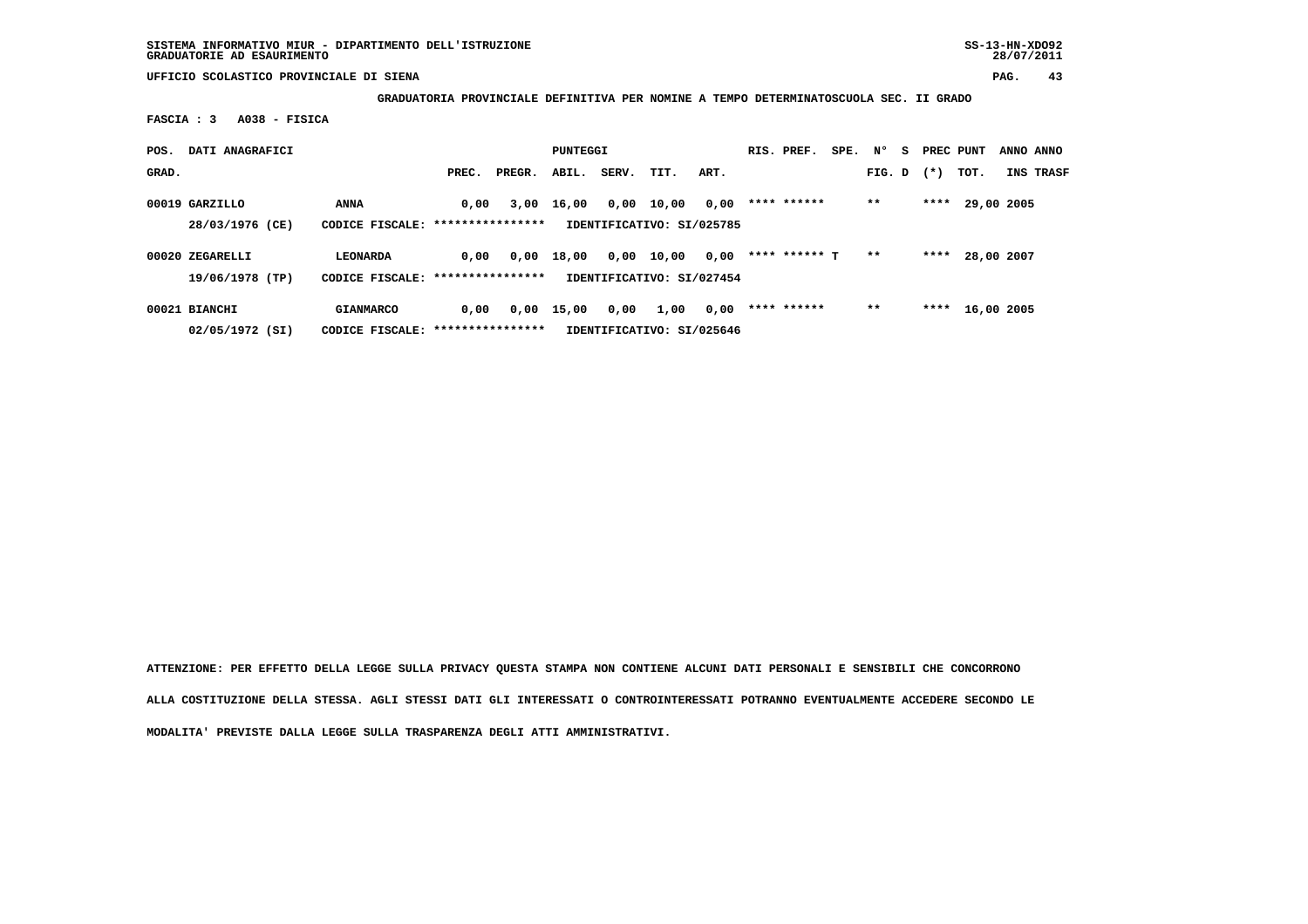**GRADUATORIA PROVINCIALE DEFINITIVA PER NOMINE A TEMPO DETERMINATOSCUOLA SEC. II GRADO**

 **FASCIA : 3 A042 - INFORMATICA**

| POS.  | DATI ANAGRAFICI                   |                                                   |       |                                            | PUNTEGGI |                                            |                                   |      | RIS. PREF.    | SPE. | $N^{\circ}$ | - S          | PREC PUNT |                  | ANNO ANNO |
|-------|-----------------------------------|---------------------------------------------------|-------|--------------------------------------------|----------|--------------------------------------------|-----------------------------------|------|---------------|------|-------------|--------------|-----------|------------------|-----------|
| GRAD. |                                   |                                                   | PREC. | PREGR.                                     | ABIL.    | SERV.                                      | TIT.                              | ART. |               |      | FIG. D      |              | $(*)$     | тот.             | INS TRASF |
|       | 00001 GIULIANI<br>16/02/1975 (SI) | <b>SIMONE</b><br>CODICE FISCALE: **************** |       | $0.00 \quad 49.00 \quad 42.00 \quad 24.00$ |          |                                            | 9,00<br>IDENTIFICATIVO: SI/025796 | 0,00 | **** ****** T |      | $* *$       | $\mathbf{x}$ |           | **** 124,00 2005 |           |
|       | 00002 ROSATI<br>27/06/1978 (PG)   | LAURA<br>CODICE FISCALE: ****************         | 0.00  |                                            |          | $0,00 \quad 42,00 \quad 24,00 \quad 15,00$ | IDENTIFICATIVO: SI/033275         | 0,00 | **** ****** T |      | $***$       | $\mathbf{x}$ |           | **** 81,00 2009  |           |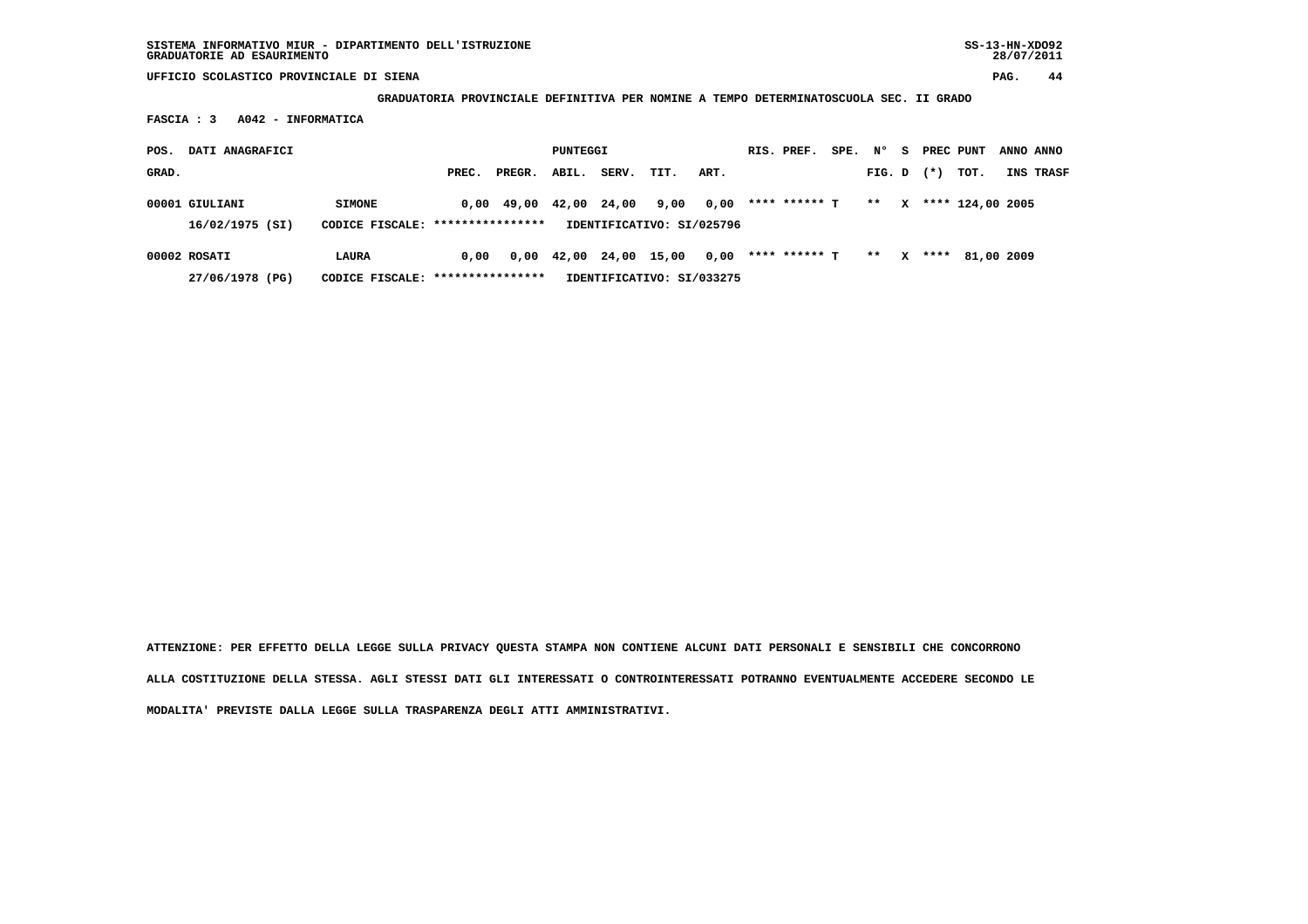**GRADUATORIA PROVINCIALE DEFINITIVA PER NOMINE A TEMPO DETERMINATOSCUOLA SEC. II GRADO**

 **FASCIA : 3 A047 - MATEMATICA**

|            | POS. DATI ANAGRAFICI                                                                                                          |                                                            |                                                                             |                                                                       | PUNTEGGI |      |      | RIS. PREF. |       |                   | SPE. N° S PREC PUNT ANNO ANNO |           |
|------------|-------------------------------------------------------------------------------------------------------------------------------|------------------------------------------------------------|-----------------------------------------------------------------------------|-----------------------------------------------------------------------|----------|------|------|------------|-------|-------------------|-------------------------------|-----------|
| GRAD.      |                                                                                                                               |                                                            |                                                                             | PREC. PREGR. ABIL. SERV.                                              |          | TIT. | ART. |            |       | FIG. D $(*)$ TOT. |                               | INS TRASF |
|            | 00001 GAROSI                                                                                                                  | <b>ANGELITA</b>                                            |                                                                             | 0,00 80,00 39,00 24,00 5,00 0,00 **** ******                          |          |      |      |            |       |                   | ** **** 148,00 2003           |           |
|            | 08/02/1972 (SI)                                                                                                               | CODICE FISCALE: **************** IDENTIFICATIVO: SI/022927 |                                                                             |                                                                       |          |      |      |            |       |                   |                               |           |
|            | 00002 ALICINO                                                                                                                 | <b>ANNALISA</b>                                            | 0,00 71,00 42,00 24,00  8,00  0,00 **** ******       **  x **** 145,00 2004 |                                                                       |          |      |      |            |       |                   |                               |           |
|            | 04/03/1976 (BA)                                                                                                               | CODICE FISCALE: **************** IDENTIFICATIVO: SI/024490 |                                                                             |                                                                       |          |      |      |            |       |                   |                               |           |
|            | 00003 FINESCHI                                                                                                                | SILVIA                                                     |                                                                             | 0,00 63,00 42,00 24,00 10,00 0,00 **** ******                         |          |      |      |            |       |                   | ** $X$ **** 139,00 2004       |           |
|            | 22/10/1976 (SI)                                                                                                               | CODICE FISCALE: **************** IDENTIFICATIVO: SI/024631 |                                                                             |                                                                       |          |      |      |            |       |                   |                               |           |
|            | 00004 LEONCINI                                                                                                                | <b>FRANCESCA</b>                                           |                                                                             | 0,00 57,00 42,00 24,00 16,00 0,00 **** ****** T ** X **** 139,00 2005 |          |      |      |            |       |                   |                               |           |
|            | 29/01/1973 (SI)                                                                                                               | CODICE FISCALE: **************** IDENTIFICATIVO: SI/025821 |                                                                             |                                                                       |          |      |      |            |       |                   |                               |           |
|            | 00005 CACELLI                                                                                                                 | <b>NADIA</b>                                               |                                                                             | 0,00 63,00 42,00 24,00 9,00 0,00 **** ****** ** **** 138,00 2004      |          |      |      |            |       |                   |                               |           |
|            | 24/12/1973 (SI)                                                                                                               | CODICE FISCALE: **************** IDENTIFICATIVO: SI/024600 |                                                                             |                                                                       |          |      |      |            |       |                   |                               |           |
|            | 00006 PEDATA                                                                                                                  | ASSUNTA ANNA                                               |                                                                             | 0,00 63,00 41,00 24,00 10,00 0,00 **** ******                         |          |      |      |            | $***$ |                   | **** 138,00 2005              |           |
|            | 15/04/1977 (CE)                                                                                                               | CODICE FISCALE: **************** IDENTIFICATIVO: SI/025897 |                                                                             |                                                                       |          |      |      |            |       |                   |                               |           |
|            | 00007 GRANATA                                                                                                                 | ANNA LISA                                                  |                                                                             | $0,00$ 48,00 42,00 24,00 16,00 0,00 **** ****** T                     |          |      |      |            | $***$ |                   | **** 130,00 2005              |           |
|            | 04/04/1975 (NA)                                                                                                               | CODICE FISCALE: **************** IDENTIFICATIVO: SI/025799 |                                                                             |                                                                       |          |      |      |            |       |                   |                               |           |
| 00008 ARRU |                                                                                                                               | VALENTINA                                                  |                                                                             |                                                                       |          |      |      |            |       |                   |                               |           |
|            | 18/02/1971 (LI)                                                                                                               | CODICE FISCALE: **************** IDENTIFICATIVO: SI/025544 |                                                                             |                                                                       |          |      |      |            |       |                   |                               |           |
|            | 00009 SANTINI                                                                                                                 | <b>BARBARA</b>                                             |                                                                             | $0,00$ 48,00 42,00 24,00 12,00 0,00 **** ****** **                    |          |      |      |            |       |                   | **** 126,00 2005              |           |
|            | 16/03/1975 (SI)                                                                                                               | CODICE FISCALE: **************** IDENTIFICATIVO: SI/025935 |                                                                             |                                                                       |          |      |      |            |       |                   |                               |           |
|            | ATTENZIONE: PER EFFETTO DELLA LEGGE SULLA PRIVACY QUESTA STAMPA NON CONTIENE ALCUNI DATI PERSONALI E SENSIBILI CHE CONCORRONO |                                                            |                                                                             |                                                                       |          |      |      |            |       |                   |                               |           |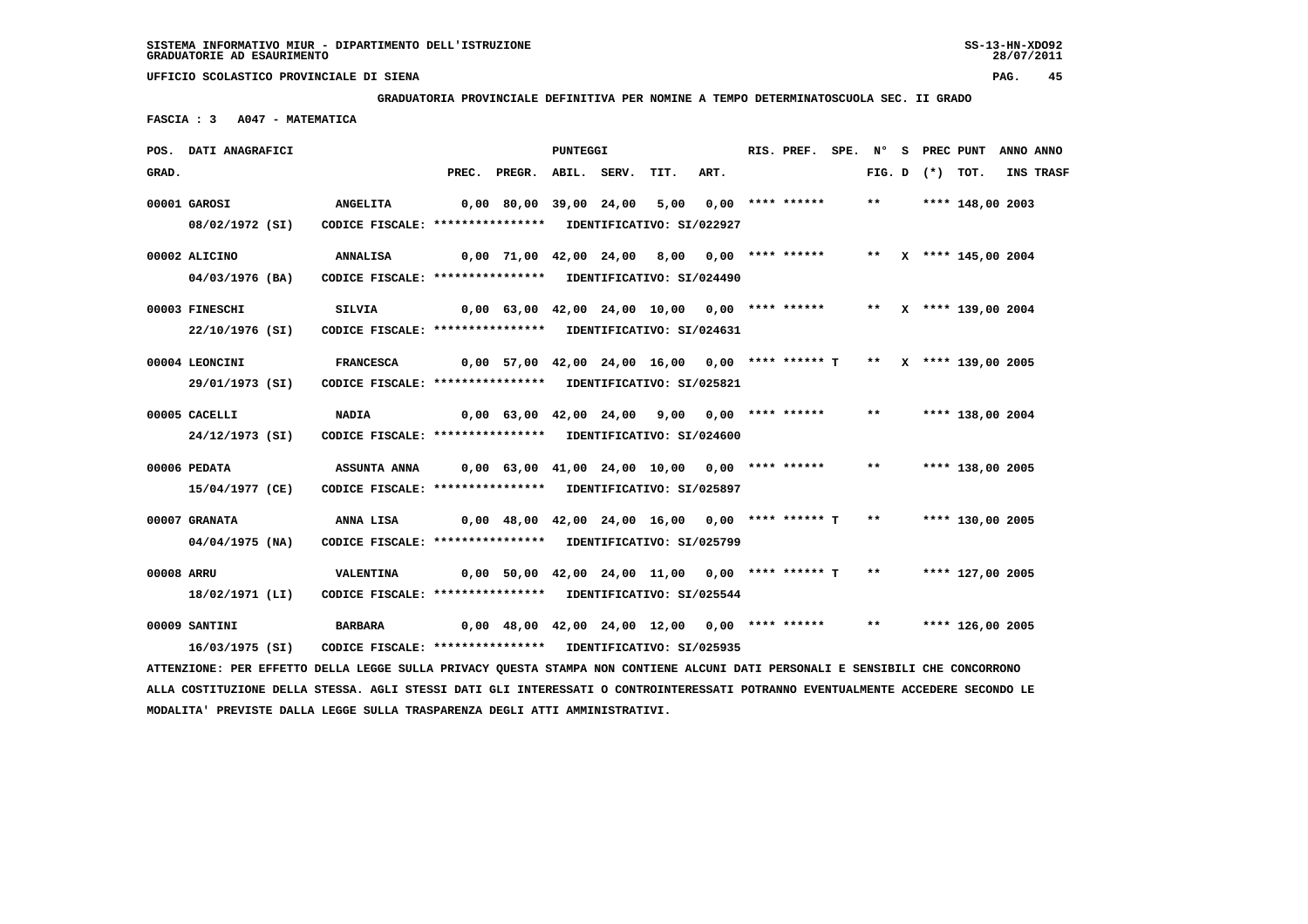**MODALITA' PREVISTE DALLA LEGGE SULLA TRASPARENZA DEGLI ATTI AMMINISTRATIVI.**

 **UFFICIO SCOLASTICO PROVINCIALE DI SIENA PAG. 46**

 **GRADUATORIA PROVINCIALE DEFINITIVA PER NOMINE A TEMPO DETERMINATOSCUOLA SEC. II GRADO**

 **FASCIA : 3 A047 - MATEMATICA**

|            | POS. DATI ANAGRAFICI                                                                                                            |                                                                                |                                              |                                                  | PUNTEGGI |                                          |      | RIS. PREF. | SPE. N° |       |                   | S PREC PUNT          | ANNO ANNO |
|------------|---------------------------------------------------------------------------------------------------------------------------------|--------------------------------------------------------------------------------|----------------------------------------------|--------------------------------------------------|----------|------------------------------------------|------|------------|---------|-------|-------------------|----------------------|-----------|
| GRAD.      |                                                                                                                                 |                                                                                | PREC.                                        | PREGR. ABIL. SERV.                               |          | TIT.                                     | ART. |            |         |       | FIG. D $(*)$ TOT. |                      | INS TRASF |
|            | 00010 MADIONI<br>19/07/1975 (SI)                                                                                                | <b>BENEDETTA</b><br>CODICE FISCALE: **************** IDENTIFICATIVO: SI/025830 |                                              | 0,00 36,00 42,00 24,00 16,00 0,00 **** ****** T  |          |                                          |      |            |         | $***$ |                   | **** 118,00 2005     |           |
|            | 00011 CORBINI<br>05/04/1969 (SI)                                                                                                | <b>GIACOMO</b><br>CODICE FISCALE: **************** IDENTIFICATIVO: SI/026849   |                                              | $0,00$ 24,00 42,00 24,00 12,00 0,00 **** ******  |          |                                          |      |            |         | $***$ |                   | **** 102,00 2007     |           |
|            | 00012 TANZINI<br>21/11/1972 (SI)                                                                                                | <b>LORENZO</b><br>CODICE FISCALE: **************** IDENTIFICATIVO: SI/027108   |                                              | $0,00$ 24,00 42,00 24,00 4,00 0,00 **** ******   |          |                                          |      |            |         | $***$ |                   | **** 94,00 2007      |           |
|            | 00013 SAVARESE<br>21/02/1971 (NA)                                                                                               | LUCIA<br>CODICE FISCALE: **************** IDENTIFICATIVO: SI/033254            | 0,00 12,00 40,00 24,00 3,00 0,00 **** ****** |                                                  |          |                                          |      |            |         | $***$ |                   | **** 79,00 2009      |           |
|            | 00014 IROLLO<br>25/03/1972 (NA)                                                                                                 | <b>FRANCESCO</b><br>CODICE FISCALE: **************** IDENTIFICATIVO: SI/035172 |                                              | $0,00$ 28,00 41,00 4,00 3,00 0,00 **** ****** T  |          |                                          |      |            |         | $***$ |                   | **** 76,00 2011 2011 |           |
|            | 00015 MADARO<br>16/04/1974 (SI)                                                                                                 | VALERIA<br>CODICE FISCALE: **************** IDENTIFICATIVO: SI/033291          | 0,00                                         |                                                  |          | $0,00$ 42,00 24,00 0,00 0,00 **** ****** |      |            |         | $***$ |                   | **** 66,00 2009      |           |
|            | 00016 BOCCI<br>12/12/1969 (FI)                                                                                                  | <b>SANDRA</b><br>CODICE FISCALE: **************** IDENTIFICATIVO: SI/033218    |                                              | $0,00$ $0,00$ $41,00$ $0,00$ $9,00$ $0,00$ $***$ |          |                                          |      |            |         |       |                   | ** X **** 50,00 2009 |           |
| 00017 LISI | 28/05/1972 (SI)                                                                                                                 | <b>MERI</b><br>CODICE FISCALE: **************** IDENTIFICATIVO: SI/027014      | 0,00                                         |                                                  |          | 0,00 18,00 0,00 30,00 0,00 **** ******   |      |            |         | $***$ |                   | **** $48,00$ 2007    |           |
|            | 00018 NOCERA<br>18/05/1970 (NA)                                                                                                 | <b>DOMENICO</b><br>CODICE FISCALE: **************** IDENTIFICATIVO: SI/033229  |                                              | 0,00 6,00 42,00                                  |          | $0,00$ $0,00$ $0,00$ $***$ **** ******   |      |            |         | $***$ |                   | **** $48,00$ 2009    |           |
|            | ATTENZIONE: PER EFFETTO DELLA LEGGE SULLA PRIVACY QUESTA STAMPA NON CONTIENE ALCUNI DATI PERSONALI E SENSIBILI CHE CONCORRONO   |                                                                                |                                              |                                                  |          |                                          |      |            |         |       |                   |                      |           |
|            | ALLA COSTITUZIONE DELLA STESSA. AGLI STESSI DATI GLI INTERESSATI O CONTROINTERESSATI POTRANNO EVENTUALMENTE ACCEDERE SECONDO LE |                                                                                |                                              |                                                  |          |                                          |      |            |         |       |                   |                      |           |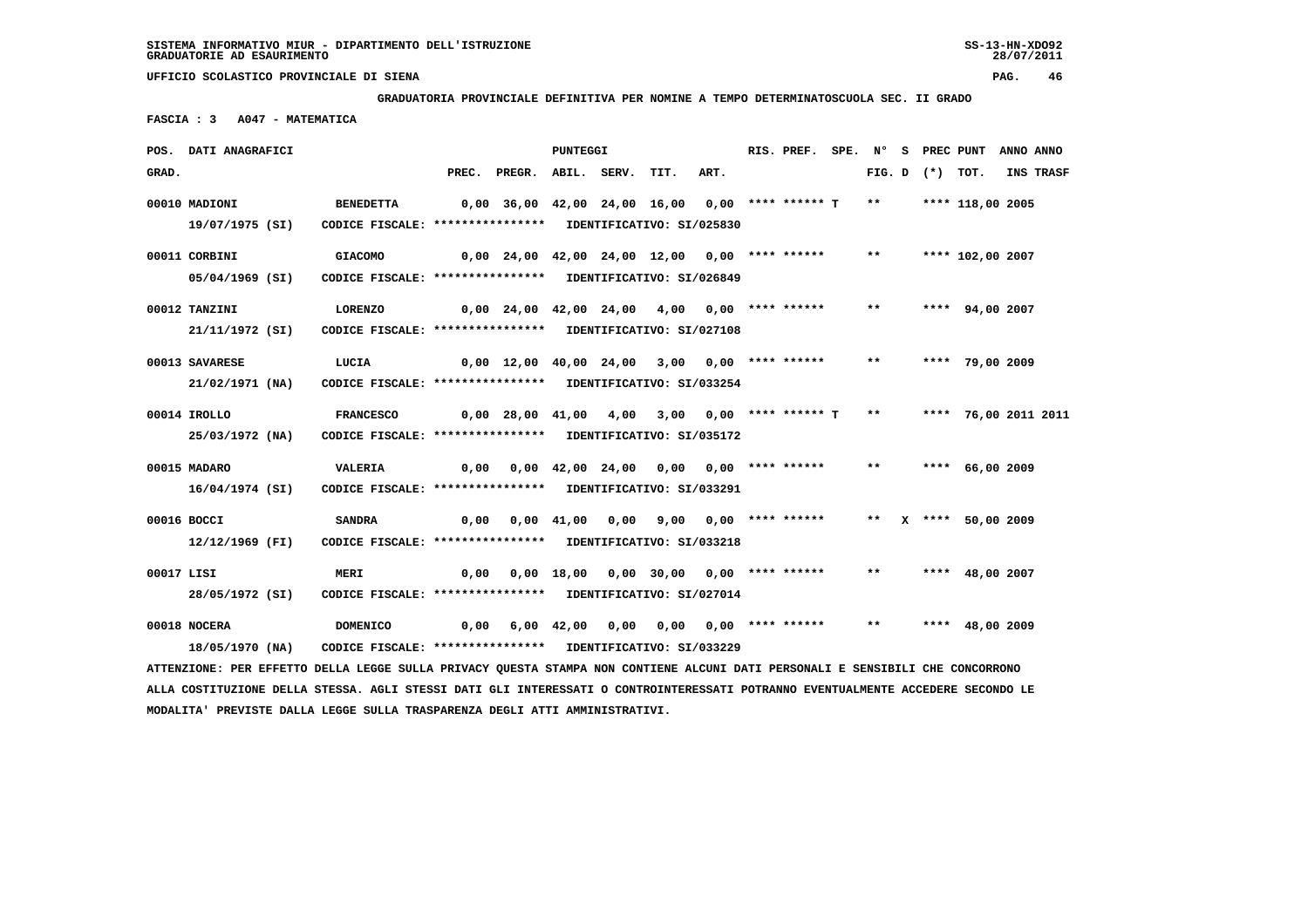**MODALITA' PREVISTE DALLA LEGGE SULLA TRASPARENZA DEGLI ATTI AMMINISTRATIVI.**

 **GRADUATORIA PROVINCIALE DEFINITIVA PER NOMINE A TEMPO DETERMINATOSCUOLA SEC. II GRADO**

 **FASCIA : 3 A047 - MATEMATICA**

|       | POS. DATI ANAGRAFICI                                                                                                            |                                                            |      |                                                                    | PUNTEGGI |                                          |      | RIS. PREF. |       |                   | SPE. N° S PREC PUNT     | ANNO ANNO |
|-------|---------------------------------------------------------------------------------------------------------------------------------|------------------------------------------------------------|------|--------------------------------------------------------------------|----------|------------------------------------------|------|------------|-------|-------------------|-------------------------|-----------|
| GRAD. |                                                                                                                                 |                                                            |      | PREC. PREGR. ABIL. SERV. TIT.                                      |          |                                          | ART. |            |       | FIG. D $(*)$ TOT. |                         | INS TRASF |
|       | 00019 VITALE                                                                                                                    | <b>FEDERICA</b>                                            | 0,00 |                                                                    |          | $0,00$ 18,00 0,00 21,00 0,00 **** ****** |      |            |       |                   | ** **** 39,00 2011 2011 |           |
|       | 20/01/1978 (NA)                                                                                                                 | CODICE FISCALE: **************** IDENTIFICATIVO: SI/035185 |      |                                                                    |          |                                          |      |            |       |                   |                         |           |
|       | 00020 FRATI                                                                                                                     | <b>SERENA</b>                                              |      | 0,00 0,00 18,00 0,00 18,00 0,00 **** ****** T ** X **** 36,00 2007 |          |                                          |      |            |       |                   |                         |           |
|       | 08/09/1981 (FI)                                                                                                                 | CODICE FISCALE: **************** IDENTIFICATIVO: SI/026907 |      |                                                                    |          |                                          |      |            |       |                   |                         |           |
|       | 00021 PARTINI                                                                                                                   | <b>SERENA</b>                                              |      | $0,00$ $0,00$ $18,00$ $0,00$ $18,00$ $0,00$ **** ****** **         |          |                                          |      |            |       |                   | **** 36,00 2007         |           |
|       | 30/03/1971 (SI)                                                                                                                 | CODICE FISCALE: **************** IDENTIFICATIVO: SI/027302 |      |                                                                    |          |                                          |      |            |       |                   |                         |           |
|       | 00022 GERMANO'                                                                                                                  | <b>DAVIDE</b>                                              |      |                                                                    |          |                                          |      |            | $***$ |                   | **** 36,00 2011 2011    |           |
|       | 30/11/1976 (RC)                                                                                                                 | CODICE FISCALE: **************** IDENTIFICATIVO: SI/035199 |      |                                                                    |          |                                          |      |            |       |                   |                         |           |
|       | 00023 D'ONGHIA                                                                                                                  | ANNA MARIA                                                 |      | 0,00 11,00 18,00 0,00 6,00 0,00 **** ****** T **                   |          |                                          |      |            |       |                   | **** 35,00 2007 2007    |           |
|       | 24/02/1976 (TA)                                                                                                                 | CODICE FISCALE: **************** IDENTIFICATIVO: SI/027066 |      |                                                                    |          |                                          |      |            |       |                   |                         |           |
|       | 00024 GOLINI                                                                                                                    | <b>SONIA</b>                                               |      | 0,00 8,00 18,00 0,00 6,00 0,00 **** ****** T ** ***** 32,00 2003   |          |                                          |      |            |       |                   |                         |           |
|       | 28/03/1974 (SI)                                                                                                                 | CODICE FISCALE: **************** IDENTIFICATIVO: SI/023832 |      |                                                                    |          |                                          |      |            |       |                   |                         |           |
|       | 00025 D'ORIA                                                                                                                    | <b>MARIANNA</b>                                            |      | $0,00$ $0,00$ $17,00$ $0,00$ $15,00$ $0,00$ $***$ **** ******      |          |                                          |      |            | $***$ |                   | **** 32,00 2007         |           |
|       | 01/09/1978 (BA)                                                                                                                 | CODICE FISCALE: **************** IDENTIFICATIVO: SI/026845 |      |                                                                    |          |                                          |      |            |       |                   |                         |           |
|       | 00026 FARELLA                                                                                                                   | <b>ISABELLA</b>                                            |      | 0,00 0,00 18,00 0,00 12,00 0,00 **** ****** T ** ***** 30,00 2007  |          |                                          |      |            |       |                   |                         |           |
|       | 02/01/1970 (BA)                                                                                                                 | CODICE FISCALE: **************** IDENTIFICATIVO: SI/026876 |      |                                                                    |          |                                          |      |            |       |                   |                         |           |
|       | 00027 TOZZI                                                                                                                     | CRISTIANA                                                  |      | 0,00  0,00  18,00  0,00  12,00  0,00  ****  ******                 |          |                                          |      |            | $***$ |                   | **** 30,00 2007         |           |
|       | 04/06/1971 (SI)                                                                                                                 | CODICE FISCALE: **************** IDENTIFICATIVO: SI/027231 |      |                                                                    |          |                                          |      |            |       |                   |                         |           |
|       | ATTENZIONE: PER EFFETTO DELLA LEGGE SULLA PRIVACY QUESTA STAMPA NON CONTIENE ALCUNI DATI PERSONALI E SENSIBILI CHE CONCORRONO   |                                                            |      |                                                                    |          |                                          |      |            |       |                   |                         |           |
|       | ALLA COSTITUZIONE DELLA STESSA. AGLI STESSI DATI GLI INTERESSATI O CONTROINTERESSATI POTRANNO EVENTUALMENTE ACCEDERE SECONDO LE |                                                            |      |                                                                    |          |                                          |      |            |       |                   |                         |           |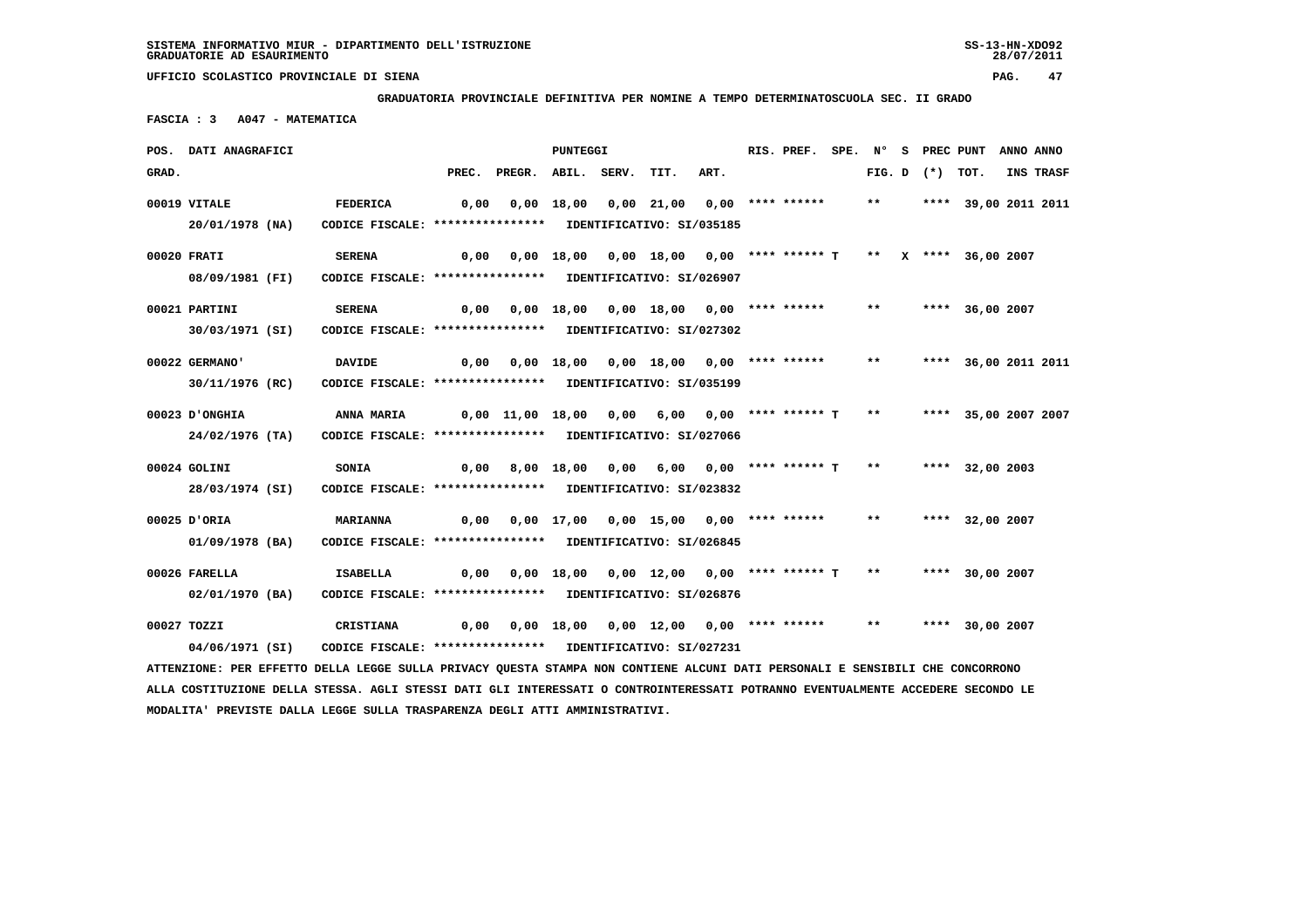**GRADUATORIA PROVINCIALE DEFINITIVA PER NOMINE A TEMPO DETERMINATOSCUOLA SEC. II GRADO**

 **FASCIA : 3 A047 - MATEMATICA**

|       | POS. DATI ANAGRAFICI                                                                                                          |                                                            |      |                                                                  | <b>PUNTEGGI</b>       |                                        |                           | RIS. PREF. |              |                     | SPE. N° S PREC PUNT ANNO ANNO |           |
|-------|-------------------------------------------------------------------------------------------------------------------------------|------------------------------------------------------------|------|------------------------------------------------------------------|-----------------------|----------------------------------------|---------------------------|------------|--------------|---------------------|-------------------------------|-----------|
| GRAD. |                                                                                                                               |                                                            |      | PREC. PREGR. ABIL. SERV.                                         |                       | TIT.                                   | ART.                      |            |              | FIG. $D$ $(*)$ TOT. |                               | INS TRASF |
|       | 00028 BAGLIESI                                                                                                                | <b>MARIA GRAZIA</b>                                        | 0,00 |                                                                  |                       | 5,00 12,00 0,00 12,00 0,00 **** ****** |                           |            | $***$        |                     | **** 29,00 2005 2005          |           |
|       | 05/02/1973 (PA)                                                                                                               | CODICE FISCALE: **************** IDENTIFICATIVO: SI/025581 |      |                                                                  |                       |                                        |                           |            |              |                     |                               |           |
|       | 00029 GARZILLO                                                                                                                | ANNA                                                       | 0,00 |                                                                  |                       | 3,00 16,00 0,00 10,00 0,00 **** ****** |                           |            | $\star\star$ |                     | **** 29,00 2005               |           |
|       | 28/03/1976 (CE)                                                                                                               | CODICE FISCALE: **************** IDENTIFICATIVO: SI/025785 |      |                                                                  |                       |                                        |                           |            |              |                     |                               |           |
|       | 00030 BIANCHI                                                                                                                 | <b>GIOVANNI</b>                                            |      | 0,00  0,00  18,00  0,00  11,00  0,00  ****  ******               |                       |                                        |                           |            | $***$        |                     | **** 29,00 2005               |           |
|       | 04/07/1974 (CZ)                                                                                                               | CODICE FISCALE: **************** IDENTIFICATIVO: SI/025647 |      |                                                                  |                       |                                        |                           |            |              |                     |                               |           |
|       | 00031 DE DOMINICIS                                                                                                            | <b>ANTONIO</b>                                             |      | 0,00 8,00 18,00 0,00 3,00 0,00 **** ******                       |                       |                                        |                           |            | $***$        |                     | **** 29,00 2007               |           |
|       | 30/03/1976 (SI)                                                                                                               | CODICE FISCALE: **************** IDENTIFICATIVO: SI/026817 |      |                                                                  |                       |                                        |                           |            |              |                     |                               |           |
|       | 00032 DE NICOLA                                                                                                               | <b>MARIA</b>                                               | 0,00 |                                                                  |                       | 0,00 18,00 0,00 11,00 0,00 **** ****** |                           |            | $***$        |                     | **** 29,00 2007               |           |
|       | 14/06/1974 (SI)                                                                                                               | CODICE FISCALE: **************** IDENTIFICATIVO: SI/026828 |      |                                                                  |                       |                                        |                           |            |              |                     |                               |           |
|       | 00033 ZEGARELLI                                                                                                               | <b>LEONARDA</b>                                            |      | $0,00$ $0,00$ $18,00$ $0,00$ $10,00$ $0,00$ $***$ *** ***** T ** |                       |                                        |                           |            |              |                     | **** 28,00 2007               |           |
|       | 19/06/1978 (TP)                                                                                                               | CODICE FISCALE: **************** IDENTIFICATIVO: SI/027454 |      |                                                                  |                       |                                        |                           |            |              |                     |                               |           |
|       | 00034 PASQUARIELLO                                                                                                            | ANNA                                                       | 0,00 |                                                                  | $0,00$ $18,00$ $0,00$ | 6,00 0,00 **** ******                  |                           |            | $***$        |                     | **** 24,00 2007               |           |
|       | 13/12/1979 (CE)                                                                                                               | CODICE FISCALE: **************** IDENTIFICATIVO: SI/027323 |      |                                                                  |                       |                                        |                           |            |              |                     |                               |           |
|       | 00035 MASSI                                                                                                                   | <b>CINZIA</b>                                              |      | $0,00$ $0,00$ $16,00$ $0,00$ $6,00$ $0,00$ $***$                 |                       |                                        |                           |            | $***$        |                     | **** 22,00 2009               |           |
|       | 22/01/1980 (SI)                                                                                                               | CODICE FISCALE: **************** IDENTIFICATIVO: SI/033289 |      |                                                                  |                       |                                        |                           |            |              |                     |                               |           |
|       | 00036 DI RENZONE                                                                                                              | <b>SIMONE</b>                                              | 0,00 |                                                                  | 0,00 18,00 0,00       |                                        | $3,00$ $0,00$ **** ****** |            | $***$        |                     | **** 21,00 2007               |           |
|       | 01/04/1978 (SI)                                                                                                               | CODICE FISCALE: **************** IDENTIFICATIVO: SI/026837 |      |                                                                  |                       |                                        |                           |            |              |                     |                               |           |
|       | ATTENZIONE: PER EFFETTO DELLA LEGGE SULLA PRIVACY QUESTA STAMPA NON CONTIENE ALCUNI DATI PERSONALI E SENSIBILI CHE CONCORRONO |                                                            |      |                                                                  |                       |                                        |                           |            |              |                     |                               |           |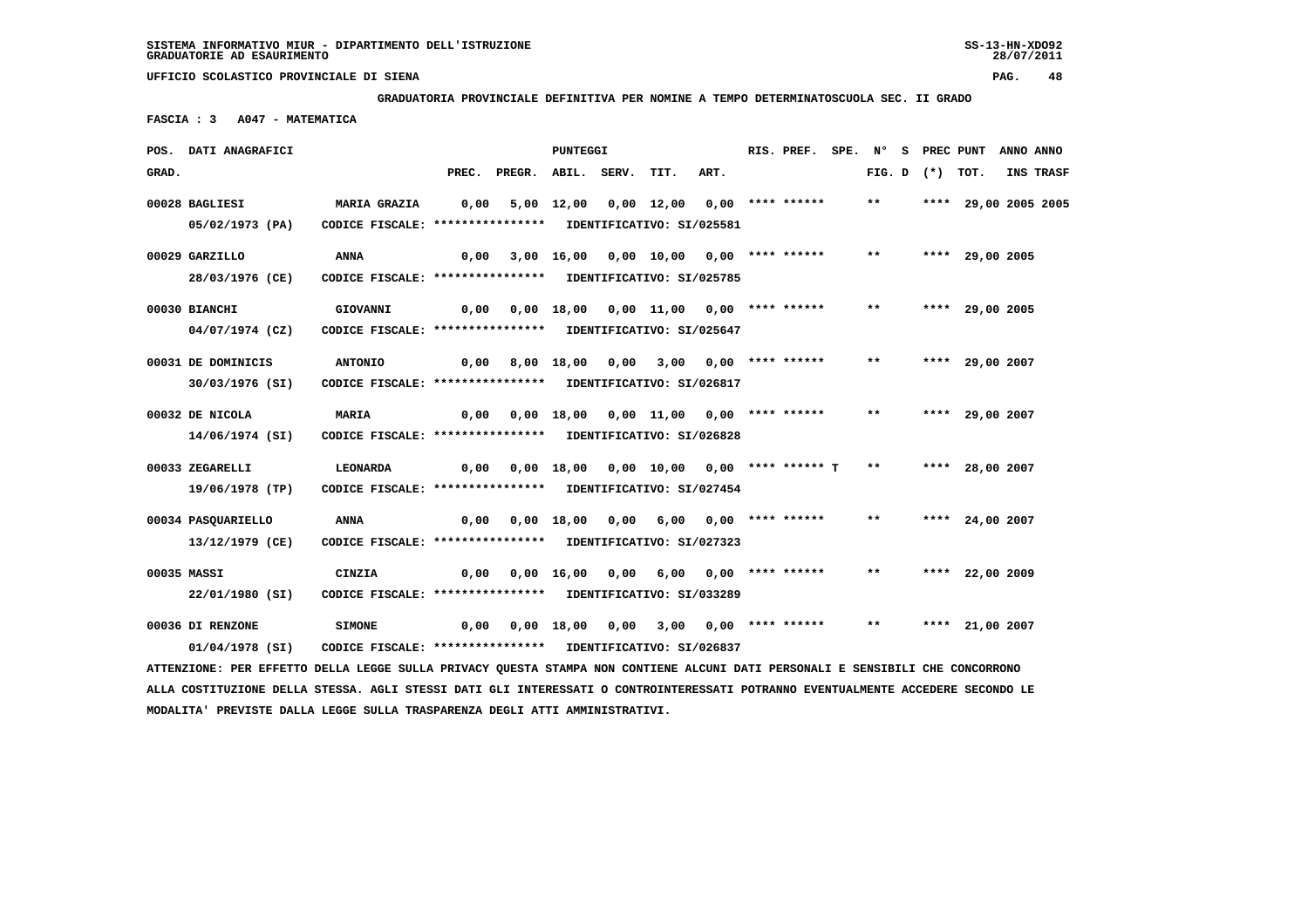**GRADUATORIA PROVINCIALE DEFINITIVA PER NOMINE A TEMPO DETERMINATOSCUOLA SEC. II GRADO**

 **FASCIA : 3 A047 - MATEMATICA**

| POS.  | DATI ANAGRAFICI |                                  |       |              | PUNTEGGI |       |      |                           | RIS. PREF.  | SPE. N° |       |                | S PREC PUNT     | <b>ANNO ANNO</b> |
|-------|-----------------|----------------------------------|-------|--------------|----------|-------|------|---------------------------|-------------|---------|-------|----------------|-----------------|------------------|
| GRAD. |                 |                                  | PREC. | PREGR. ABIL. |          | SERV. | TIT. | ART.                      |             |         |       | $FIG. D$ $(*)$ | тот.            | INS TRASF        |
|       | 00037 BIANCHI   | <b>GIANMARCO</b>                 | 0,00  | 0,00 15,00   |          |       |      | 0,00 4,00 0,00            | **** ****** |         | $***$ |                | **** 19,00 2005 |                  |
|       | 02/05/1972 (SI) | CODICE FISCALE: **************** |       |              |          |       |      | IDENTIFICATIVO: SI/025646 |             |         |       |                |                 |                  |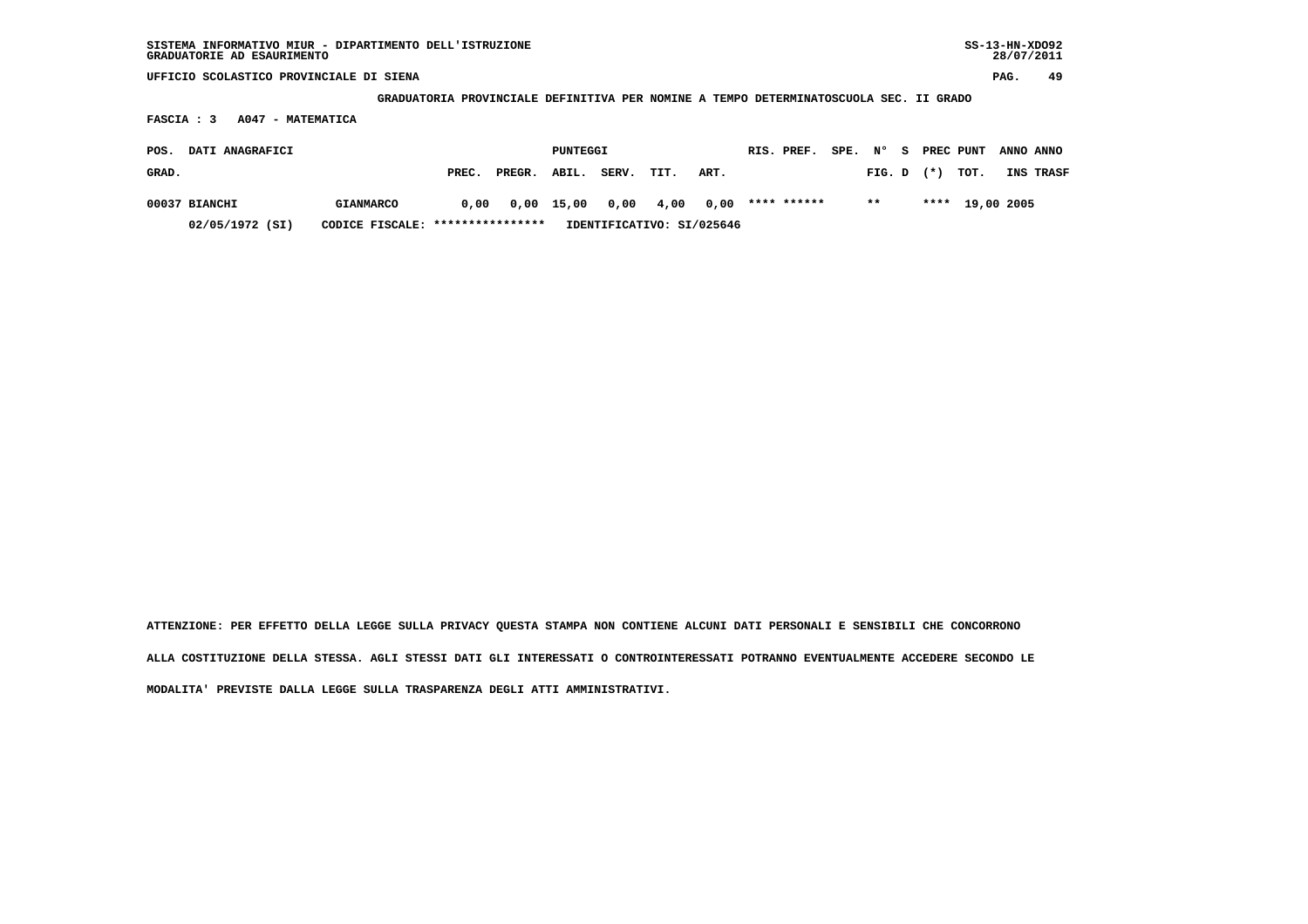**GRADUATORIA PROVINCIALE DEFINITIVA PER NOMINE A TEMPO DETERMINATOSCUOLA SEC. II GRADO**

 **FASCIA : 3 A048 - MATEMATICA APPLICATA**

|            | POS. DATI ANAGRAFICI                                                                                                          |                                                            |      |                                                    | PUNTEGGI |                                                                 |      | RIS. PREF.         | SPE. | N°    | S. |                   | PREC PUNT              | ANNO ANNO |
|------------|-------------------------------------------------------------------------------------------------------------------------------|------------------------------------------------------------|------|----------------------------------------------------|----------|-----------------------------------------------------------------|------|--------------------|------|-------|----|-------------------|------------------------|-----------|
| GRAD.      |                                                                                                                               |                                                            |      | PREC. PREGR. ABIL. SERV.                           |          | TIT.                                                            | ART. |                    |      |       |    | FIG. D $(*)$ TOT. |                        | INS TRASF |
|            | 00001 FRANZOSO                                                                                                                | CARLO                                                      |      | $0,00$ 120,00 12,00 24,00 0,00                     |          |                                                                 |      | $0.00$ **** ****** |      | $***$ |    |                   | **** 156,00 2002       |           |
|            | $06/04/1967$ (TA)                                                                                                             | CODICE FISCALE: **************** IDENTIFICATIVO: SI/022920 |      |                                                    |          |                                                                 |      |                    |      |       |    |                   |                        |           |
|            | 00002 ROCCHINI                                                                                                                | <b>FRANCA</b>                                              |      | 0,00 37,00 13,00 24,00 0,00 0,00 **** ******       |          |                                                                 |      |                    |      |       |    |                   | ** $X$ **** 74,00 2003 |           |
|            | 07/08/1964 (PG)                                                                                                               | CODICE FISCALE: **************** IDENTIFICATIVO: SI/024005 |      |                                                    |          |                                                                 |      |                    |      |       |    |                   |                        |           |
|            | 00003 MASSI                                                                                                                   | CINZIA                                                     |      | $0,00$ 12,00 41,00 12,00 6,00 0,00 **** ******     |          |                                                                 |      |                    |      | $***$ |    |                   | **** 71,00 2009        |           |
|            | 22/01/1980 (SI)                                                                                                               | CODICE FISCALE: **************** IDENTIFICATIVO: SI/033289 |      |                                                    |          |                                                                 |      |                    |      |       |    |                   |                        |           |
| 00004 LISI |                                                                                                                               | <b>MERI</b>                                                |      | $0,00$ $0,00$ $18,00$ $0,00$ $30,00$ $0,00$ $***$  |          |                                                                 |      |                    |      | $***$ |    |                   | **** 48,00 2007        |           |
|            | 28/05/1972 (SI)                                                                                                               | CODICE FISCALE: **************** IDENTIFICATIVO: SI/027014 |      |                                                    |          |                                                                 |      |                    |      |       |    |                   |                        |           |
|            | 00005 RIZZI                                                                                                                   | <b>CATERINA</b>                                            |      | 0,00 24,00 17,00 0,00                              |          | 6,00                                                            |      | 0,00 **** ******   |      | $***$ |    |                   | **** 47,00 2007 2007   |           |
|            | 06/12/1967 (CE)                                                                                                               | CODICE FISCALE: **************** IDENTIFICATIVO: SI/027587 |      |                                                    |          |                                                                 |      |                    |      |       |    |                   |                        |           |
|            | 00006 VITALE                                                                                                                  | <b>FEDERICA</b>                                            |      | 0,00  0,00  17,00  0,00  21,00  0,00  ****  ****** |          |                                                                 |      |                    |      | $***$ |    |                   | **** 38,00 2011 2011   |           |
|            | 20/01/1978 (NA)                                                                                                               | CODICE FISCALE: **************** IDENTIFICATIVO: SI/035185 |      |                                                    |          |                                                                 |      |                    |      |       |    |                   |                        |           |
|            | 00007 ALICINO                                                                                                                 | <b>ANNALISA</b>                                            |      | 0,00 11,00 18,00 0,00 8,00 0,00 **** ******        |          |                                                                 |      |                    |      |       |    |                   | ** X **** 37,00 2004   |           |
|            | 04/03/1976 (BA)                                                                                                               | CODICE FISCALE: **************** IDENTIFICATIVO: SI/024490 |      |                                                    |          |                                                                 |      |                    |      |       |    |                   |                        |           |
|            | 00008 LEONCINI                                                                                                                | <b>FRANCESCA</b>                                           | 0,00 |                                                    |          | 3,00 18,00 0,00 16,00 0,00 **** ****** T ** X **** 37,00 2005   |      |                    |      |       |    |                   |                        |           |
|            | 29/01/1973 (SI)                                                                                                               | CODICE FISCALE: **************** IDENTIFICATIVO: SI/025821 |      |                                                    |          |                                                                 |      |                    |      |       |    |                   |                        |           |
|            | 00009 FRATI                                                                                                                   | <b>SERENA</b>                                              | 0,00 |                                                    |          | $0,00$ 18,00 0,00 18,00 0,00 **** ****** T ** X **** 36,00 2007 |      |                    |      |       |    |                   |                        |           |
|            | 08/09/1981 (FI)                                                                                                               | CODICE FISCALE: **************** IDENTIFICATIVO: SI/026907 |      |                                                    |          |                                                                 |      |                    |      |       |    |                   |                        |           |
|            | ATTENZIONE: PER EFFETTO DELLA LEGGE SULLA PRIVACY QUESTA STAMPA NON CONTIENE ALCUNI DATI PERSONALI E SENSIBILI CHE CONCORRONO |                                                            |      |                                                    |          |                                                                 |      |                    |      |       |    |                   |                        |           |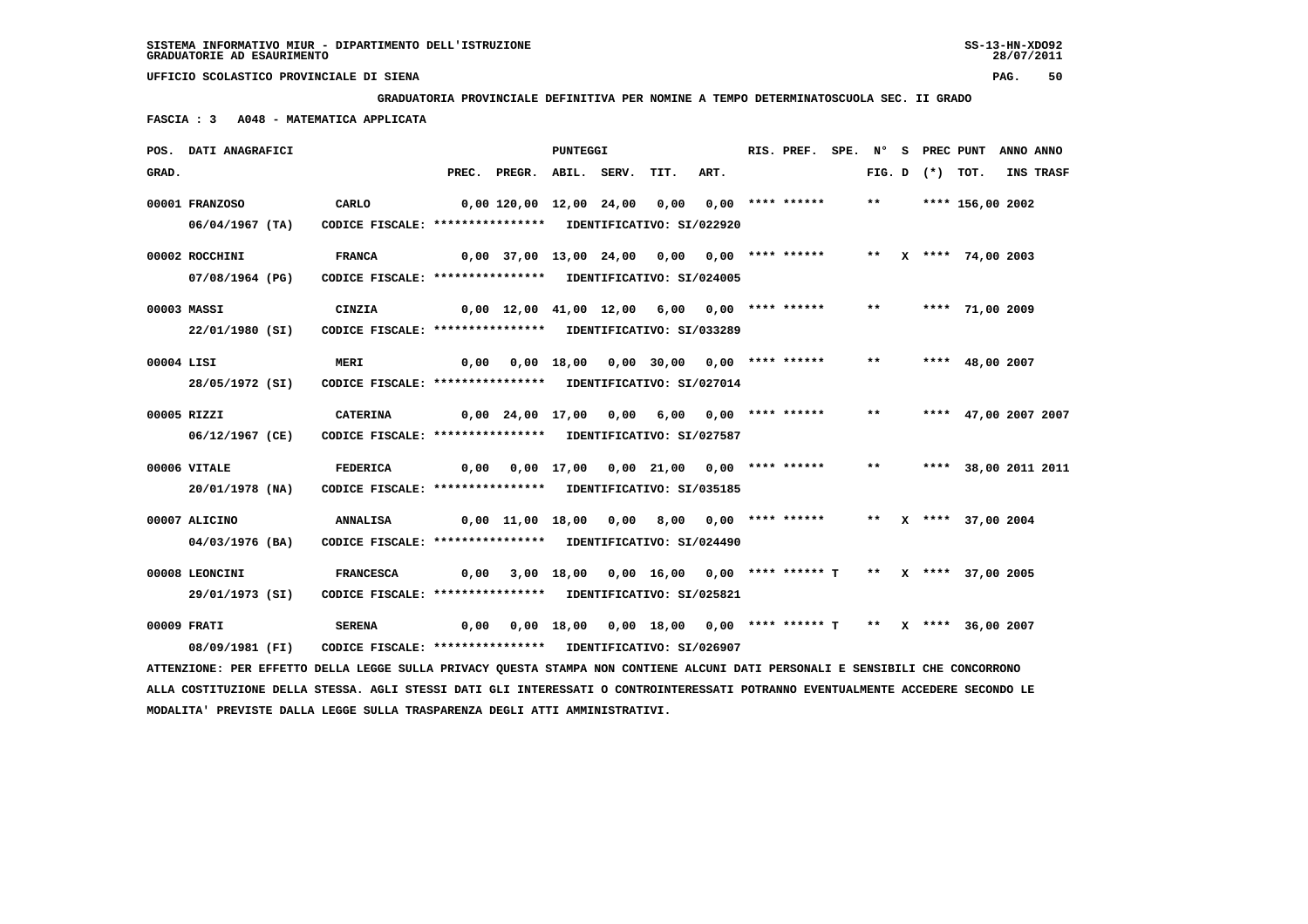**GRADUATORIA PROVINCIALE DEFINITIVA PER NOMINE A TEMPO DETERMINATOSCUOLA SEC. II GRADO**

 **FASCIA : 3 A048 - MATEMATICA APPLICATA**

|            | POS. DATI ANAGRAFICI                                                                                                          |                                                                             |      |                                                                     | PUNTEGGI |                                                            |      | RIS. PREF. SPE. N° S PREC PUNT |       |                   |                        | ANNO ANNO        |
|------------|-------------------------------------------------------------------------------------------------------------------------------|-----------------------------------------------------------------------------|------|---------------------------------------------------------------------|----------|------------------------------------------------------------|------|--------------------------------|-------|-------------------|------------------------|------------------|
| GRAD.      |                                                                                                                               |                                                                             |      | PREC. PREGR. ABIL. SERV.                                            |          | TIT.                                                       | ART. |                                |       | FIG. D $(*)$ TOT. |                        | <b>INS TRASF</b> |
|            | 00010 PARTINI<br>30/03/1971 (SI)                                                                                              | <b>SERENA</b><br>CODICE FISCALE: **************** IDENTIFICATIVO: SI/027302 | 0,00 |                                                                     |          | $0,00$ 18,00 0,00 18,00 0,00 **** ******                   |      |                                | $***$ |                   | **** 36,00 2007        |                  |
|            |                                                                                                                               |                                                                             |      |                                                                     |          |                                                            |      |                                |       |                   |                        |                  |
|            | 00011 GERMANO'                                                                                                                | <b>DAVIDE</b>                                                               |      | 0,00  0,00  18,00  0,00  18,00  0,00  ****  ******  **              |          |                                                            |      |                                |       |                   | **** 36,00 2011 2011   |                  |
|            | 30/11/1976 (RC)                                                                                                               | CODICE FISCALE: **************** IDENTIFICATIVO: SI/035199                  |      |                                                                     |          |                                                            |      |                                |       |                   |                        |                  |
|            | O0012 D'ONGHIA                                                                                                                | <b>ANNA MARIA</b>                                                           |      | $0,00$ 11,00 18,00 0,00 6,00 0,00 **** ****** T **                  |          |                                                            |      |                                |       |                   | **** 35,00 2007 2007   |                  |
|            | 24/02/1976 (TA)                                                                                                               | CODICE FISCALE: **************** IDENTIFICATIVO: SI/027066                  |      |                                                                     |          |                                                            |      |                                |       |                   |                        |                  |
|            | 00013 GRANATA                                                                                                                 | ANNA LISA                                                                   |      | 0,00 0,00 18,00 0,00 16,00 0,00 **** ****** T ** ***** 34,00 2005   |          |                                                            |      |                                |       |                   |                        |                  |
|            | 04/04/1975 (NA)                                                                                                               | CODICE FISCALE: **************** IDENTIFICATIVO: SI/025799                  |      |                                                                     |          |                                                            |      |                                |       |                   |                        |                  |
|            | 00014 MADIONI                                                                                                                 | <b>BENEDETTA</b>                                                            |      | 0,00 0,00 17,00 0,00 16,00 0,00 **** ****** T ** ***** 33,00 2005   |          |                                                            |      |                                |       |                   |                        |                  |
|            | 19/07/1975 (SI)                                                                                                               | CODICE FISCALE: **************** IDENTIFICATIVO: SI/025830                  |      |                                                                     |          |                                                            |      |                                |       |                   |                        |                  |
|            | 00015 FINESCHI                                                                                                                | <b>SILVIA</b>                                                               | 0,00 |                                                                     |          | 3,00 18,00 0,00 10,00 0,00 **** ******                     |      |                                |       |                   | ** $X$ **** 31,00 2004 |                  |
|            | 22/10/1976 (SI)                                                                                                               | CODICE FISCALE: **************** IDENTIFICATIVO: SI/024631                  |      |                                                                     |          |                                                            |      |                                |       |                   |                        |                  |
| 00016 ARRU |                                                                                                                               | VALENTINA                                                                   |      | $0,00$ 2,00 18,00 0,00 11,00 0,00 **** ****** T ** ***** 31,00 2005 |          |                                                            |      |                                |       |                   |                        |                  |
|            | 18/02/1971 (LI)                                                                                                               | CODICE FISCALE: **************** IDENTIFICATIVO: SI/025544                  |      |                                                                     |          |                                                            |      |                                |       |                   |                        |                  |
|            | 00017 GOLINI                                                                                                                  | <b>SONIA</b>                                                                | 0,00 |                                                                     |          | 8,00 16,00 0,00 6,00 0,00 **** ****** T ** **** 30,00 2003 |      |                                |       |                   |                        |                  |
|            | 28/03/1974 (SI)                                                                                                               | CODICE FISCALE: **************** IDENTIFICATIVO: SI/023832                  |      |                                                                     |          |                                                            |      |                                |       |                   |                        |                  |
|            | 00018 CACELLI                                                                                                                 | <b>NADIA</b>                                                                | 0,00 |                                                                     |          | 3,00 18,00 0,00 9,00 0,00 **** ****** ** **                |      |                                |       |                   | **** 30,00 2004        |                  |
|            | 24/12/1973 (SI)                                                                                                               | CODICE FISCALE: **************** IDENTIFICATIVO: SI/024600                  |      |                                                                     |          |                                                            |      |                                |       |                   |                        |                  |
|            | ATTENZIONE: PER EFFETTO DELLA LEGGE SULLA PRIVACY QUESTA STAMPA NON CONTIENE ALCUNI DATI PERSONALI E SENSIBILI CHE CONCORRONO |                                                                             |      |                                                                     |          |                                                            |      |                                |       |                   |                        |                  |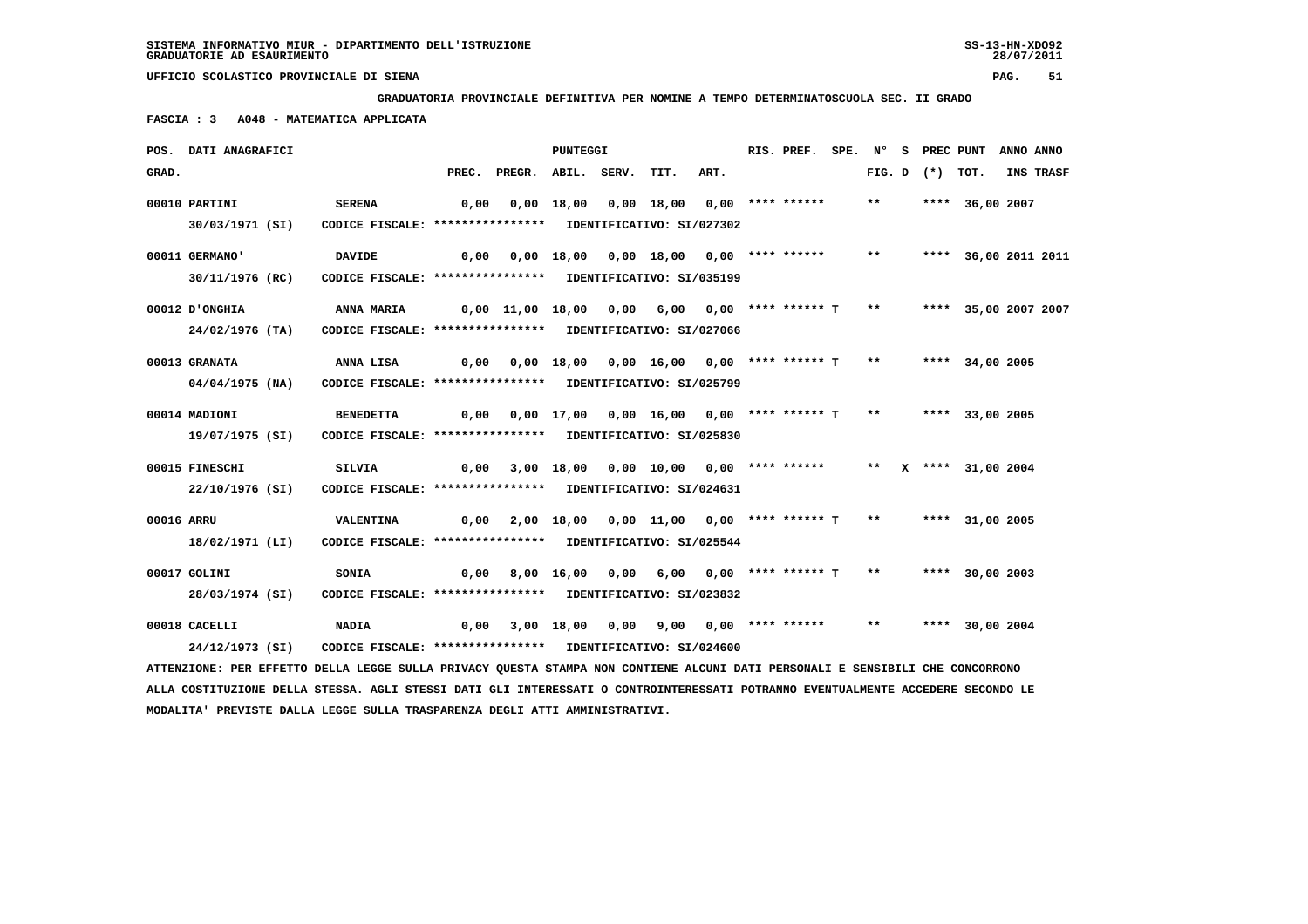**GRADUATORIA PROVINCIALE DEFINITIVA PER NOMINE A TEMPO DETERMINATOSCUOLA SEC. II GRADO**

 **FASCIA : 3 A048 - MATEMATICA APPLICATA**

|       | POS. DATI ANAGRAFICI                                                                                                          |                                                            |       |                                                    | <b>PUNTEGGI</b> |                                            |      | RIS. PREF. | SPE. N° |              |                   | S PREC PUNT          | ANNO ANNO |
|-------|-------------------------------------------------------------------------------------------------------------------------------|------------------------------------------------------------|-------|----------------------------------------------------|-----------------|--------------------------------------------|------|------------|---------|--------------|-------------------|----------------------|-----------|
| GRAD. |                                                                                                                               |                                                            | PREC. | PREGR. ABIL. SERV.                                 |                 | TIT.                                       | ART. |            |         |              | FIG. D $(*)$ TOT. |                      | INS TRASF |
|       | 00019 SANTINI                                                                                                                 | <b>BARBARA</b>                                             | 0,00  |                                                    |                 | $0,00$ 18,00 0,00 12,00 0,00 **** ******   |      |            |         | $***$        |                   | **** 30,00 2005      |           |
|       | 16/03/1975 (SI)                                                                                                               | CODICE FISCALE: **************** IDENTIFICATIVO: SI/025935 |       |                                                    |                 |                                            |      |            |         |              |                   |                      |           |
|       | 00020 FARELLA                                                                                                                 | ISABELLA                                                   | 0,00  |                                                    |                 | $0,00$ 18,00 0,00 12,00 0,00 **** ****** T |      |            |         | $\star\star$ |                   | **** 30,00 2007      |           |
|       | 02/01/1970 (BA)                                                                                                               | CODICE FISCALE: **************** IDENTIFICATIVO: SI/026876 |       |                                                    |                 |                                            |      |            |         |              |                   |                      |           |
|       | 00021 CORBINI                                                                                                                 | <b>GIACOMO</b>                                             | 0,00  |                                                    |                 | 0,00 18,00 0,00 12,00 0,00 **** ******     |      |            |         | $***$        |                   | **** 30,00 2007      |           |
|       | 05/04/1969 (SI)                                                                                                               | CODICE FISCALE: **************** IDENTIFICATIVO: SI/026849 |       |                                                    |                 |                                            |      |            |         |              |                   |                      |           |
|       | 00022 BIANCHI                                                                                                                 | GIOVANNI                                                   |       | 0,00  0,00  18,00  0,00  11,00  0,00  ****  ****** |                 |                                            |      |            |         | $***$        |                   | **** 29,00 2005      |           |
|       | 04/07/1974 (CZ)                                                                                                               | CODICE FISCALE: **************** IDENTIFICATIVO: SI/025647 |       |                                                    |                 |                                            |      |            |         |              |                   |                      |           |
|       | 00023 DE NICOLA                                                                                                               | <b>MARIA</b>                                               | 0,00  |                                                    |                 | 0,00 18,00 0,00 11,00 0,00 **** ******     |      |            |         | $***$        |                   | **** 29,00 2007      |           |
|       | 14/06/1974 (SI)                                                                                                               | CODICE FISCALE: **************** IDENTIFICATIVO: SI/026828 |       |                                                    |                 |                                            |      |            |         |              |                   |                      |           |
|       | 00024 GAROSI                                                                                                                  | <b>ANGELITA</b>                                            | 0,00  |                                                    |                 | 8,00 15,00 0,00 5,00 0,00 **** ******      |      |            |         | $***$        |                   | **** 28,00 2003      |           |
|       | 08/02/1972 (SI)                                                                                                               | CODICE FISCALE: **************** IDENTIFICATIVO: SI/022927 |       |                                                    |                 |                                            |      |            |         |              |                   |                      |           |
|       | 00025 BAGLIESI                                                                                                                | <b>MARIA GRAZIA</b>                                        | 0,00  |                                                    |                 | $4,00$ 12,00 0,00 12,00 0,00 **** ******   |      |            |         | $***$        |                   | **** 28,00 2005 2005 |           |
|       | 05/02/1973 (PA)                                                                                                               | CODICE FISCALE: **************** IDENTIFICATIVO: SI/025581 |       |                                                    |                 |                                            |      |            |         |              |                   |                      |           |
|       | 00026 ZEGARELLI                                                                                                               | LEONARDA                                                   | 0,00  |                                                    |                 | $0,00$ 18,00 0,00 10,00 0,00 **** ****** T |      |            |         | $***$        |                   | **** 28,00 2007      |           |
|       | 19/06/1978 (TP)                                                                                                               | CODICE FISCALE: **************** IDENTIFICATIVO: SI/027454 |       |                                                    |                 |                                            |      |            |         |              |                   |                      |           |
|       | 00027 BOCCI                                                                                                                   | <b>SANDRA</b>                                              | 0,00  |                                                    |                 | 0,00 17,00 0,00 9,00 0,00 **** ******      |      |            |         |              |                   | ** X **** 26,00 2009 |           |
|       | 12/12/1969 (FI)                                                                                                               | CODICE FISCALE: **************** IDENTIFICATIVO: SI/033218 |       |                                                    |                 |                                            |      |            |         |              |                   |                      |           |
|       | ATTENZIONE: PER EFFETTO DELLA LEGGE SULLA PRIVACY QUESTA STAMPA NON CONTIENE ALCUNI DATI PERSONALI E SENSIBILI CHE CONCORRONO |                                                            |       |                                                    |                 |                                            |      |            |         |              |                   |                      |           |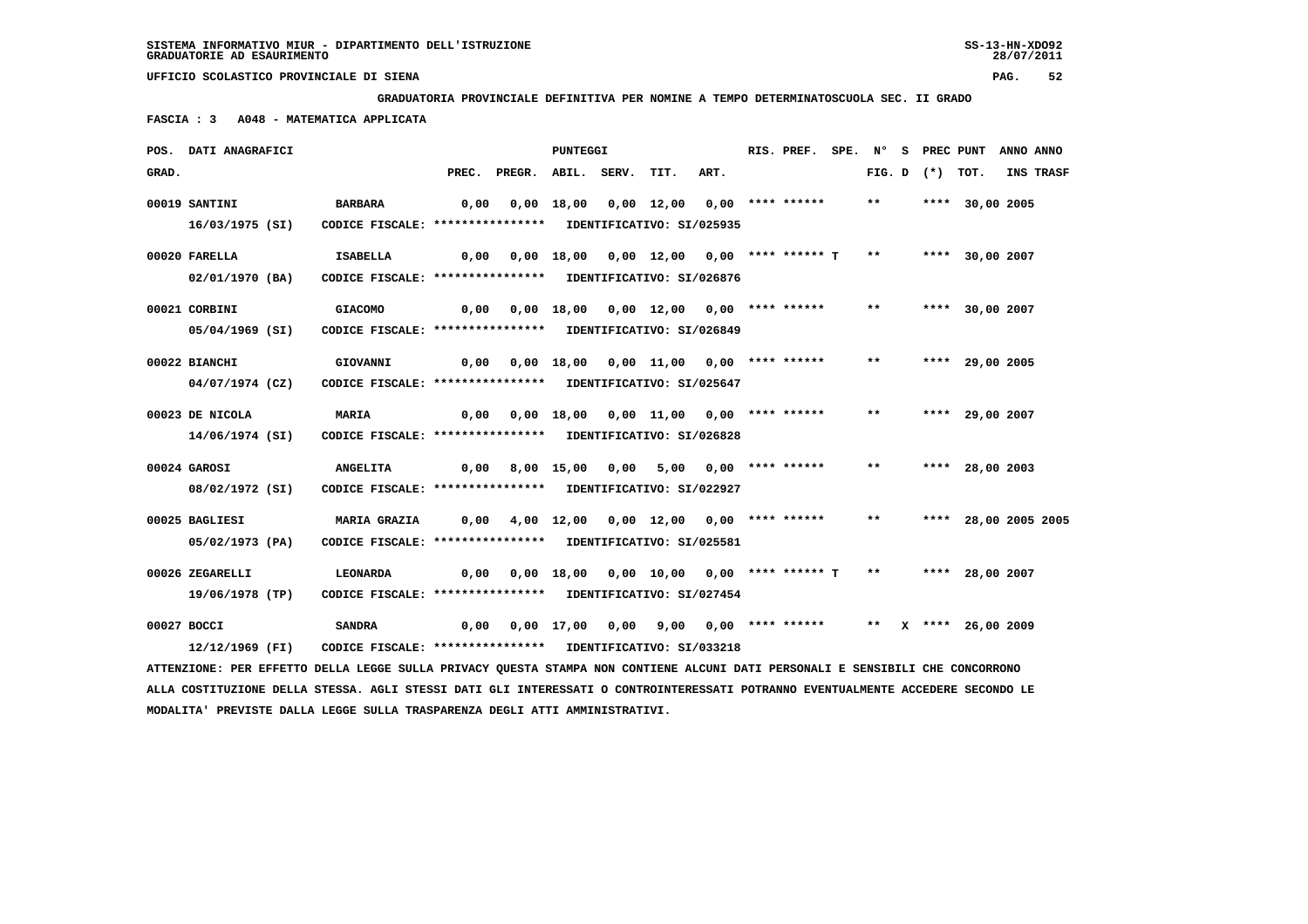**GRADUATORIA PROVINCIALE DEFINITIVA PER NOMINE A TEMPO DETERMINATOSCUOLA SEC. II GRADO**

 **FASCIA : 3 A048 - MATEMATICA APPLICATA**

| POS.  | DATI ANAGRAFICI    |                                   |       |        | PUNTEGGI |       |                           |      | RIS. PREF.  | SPE. N° |        | s. | PREC PUNT |            | ANNO ANNO        |
|-------|--------------------|-----------------------------------|-------|--------|----------|-------|---------------------------|------|-------------|---------|--------|----|-----------|------------|------------------|
| GRAD. |                    |                                   | PREC. | PREGR. | ABIL.    | SERV. | TIT.                      | ART. |             |         | FIG. D |    | $(*)$     | TOT.       | <b>INS TRASF</b> |
|       | 00028 PASQUARIELLO | ANNA                              | 0.00  | 0,00   | 18,00    | 0,00  | 6,00                      | 0,00 | **** ****** |         | $***$  |    | ****      | 24,00 2007 |                  |
|       | 13/12/1979 (CE)    | CODICE FISCALE: ***************** |       |        |          |       | IDENTIFICATIVO: SI/027323 |      |             |         |        |    |           |            |                  |
|       | 00029 SAVARESE     | LUCIA                             | 0.00  | 0,00   | 15,00    | 0,00  | 3,00                      | 0,00 | **** ****** |         | $***$  |    | ****      | 18,00 2009 |                  |
|       | 21/02/1971 (NA)    | CODICE FISCALE: ****************  |       |        |          |       | IDENTIFICATIVO: SI/033254 |      |             |         |        |    |           |            |                  |
|       | 00030 BIANCHI      | <b>GIANMARCO</b>                  | 0.00  | 0,00   | 15,00    | 0,00  | 1,00                      | 0,00 | **** ****** |         | $* *$  |    | ****      | 16,00 2005 |                  |
|       | 02/05/1972 (SI)    | CODICE FISCALE: ***************** |       |        |          |       | IDENTIFICATIVO: SI/025646 |      |             |         |        |    |           |            |                  |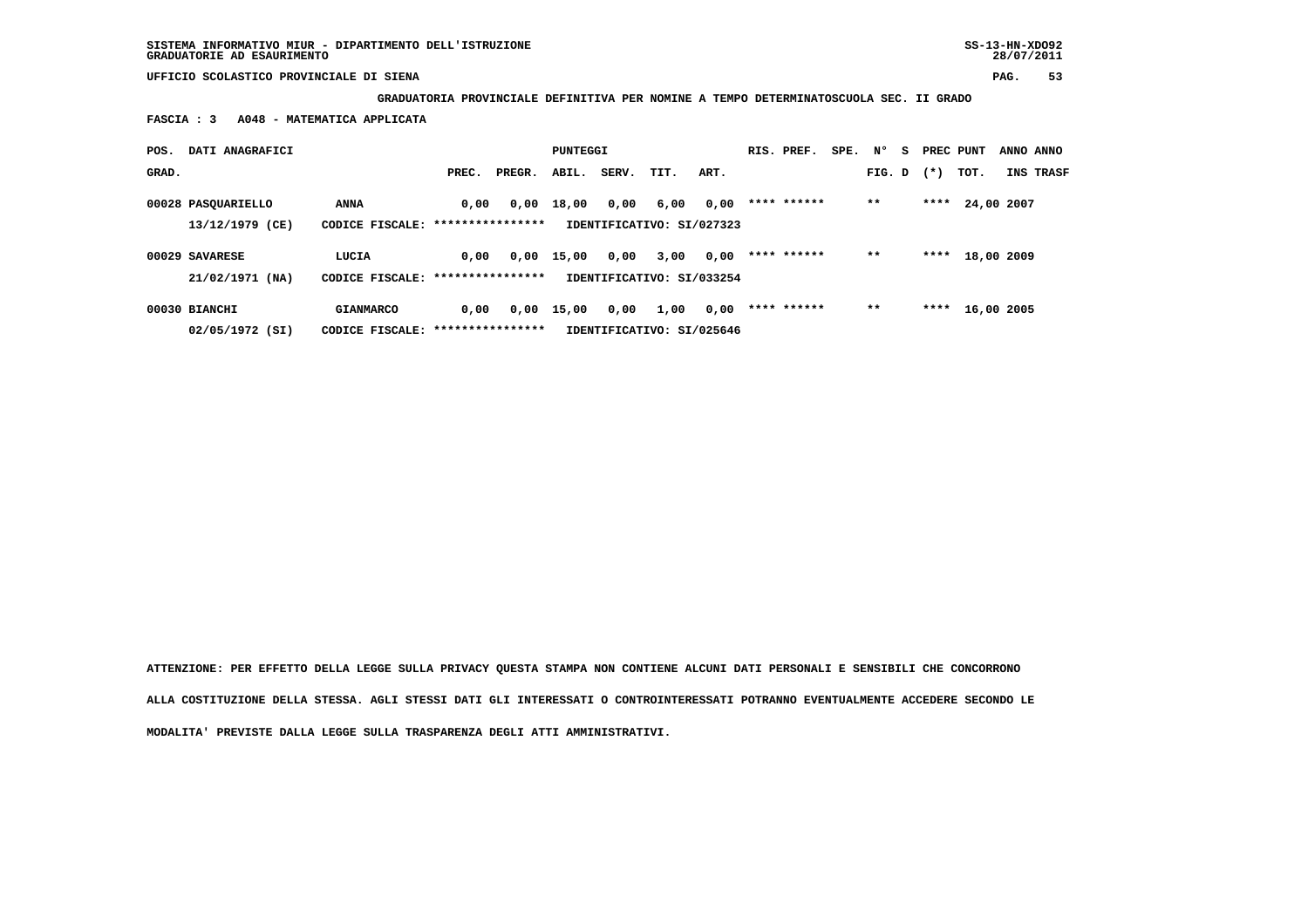**GRADUATORIA PROVINCIALE DEFINITIVA PER NOMINE A TEMPO DETERMINATOSCUOLA SEC. II GRADO**

 **FASCIA : 3 A049 - MATEMATICA E FISICA**

| POS. DATI ANAGRAFICI |                                                                                                                               |                                                   | <b>PUNTEGGI</b> |      |      | RIS. PREF.           | SPE. N° |       |                   | S PREC PUNT           | ANNO ANNO |
|----------------------|-------------------------------------------------------------------------------------------------------------------------------|---------------------------------------------------|-----------------|------|------|----------------------|---------|-------|-------------------|-----------------------|-----------|
| GRAD.                |                                                                                                                               | PREC. PREGR. ABIL. SERV.                          |                 | TIT. | ART. |                      |         |       | FIG. D $(*)$ TOT. |                       | INS TRASF |
| O0001 D'ONGHIA       | ANNA MARIA                                                                                                                    | 0,00 71,00 42,00 24,00 6,00                       |                 |      |      | $0,00$ **** ****** T |         | $***$ |                   | **** 143,00 2007 2007 |           |
| 24/02/1976 (TA)      | CODICE FISCALE: **************** IDENTIFICATIVO: SI/027066                                                                    |                                                   |                 |      |      |                      |         |       |                   |                       |           |
| 00002 GARZILLO       | ANNA                                                                                                                          | 0,00 67,00 40,00 24,00 10,00 0,00 **** ******     |                 |      |      |                      |         | $***$ |                   | **** 141,00 2005      |           |
| 28/03/1976 (CE)      | CODICE FISCALE: **************** IDENTIFICATIVO: SI/025785                                                                    |                                                   |                 |      |      |                      |         |       |                   |                       |           |
| 00003 LISI           | <b>MERI</b>                                                                                                                   | $0,00$ 36,00 42,00 24,00 30,00 0,00 **** ******   |                 |      |      |                      |         | $***$ |                   | **** 132,00 2007      |           |
| 28/05/1972 (SI)      | CODICE FISCALE: **************** IDENTIFICATIVO: SI/027014                                                                    |                                                   |                 |      |      |                      |         |       |                   |                       |           |
| 00004 TOZZI          | CRISTIANA                                                                                                                     | $0,00$ 40,00 41,00 24,00 12,00 0,00 **** ******   |                 |      |      |                      |         | $***$ |                   | **** 117,00 2007      |           |
| 04/06/1971 (SI)      | CODICE FISCALE: **************** IDENTIFICATIVO: SI/027231                                                                    |                                                   |                 |      |      |                      |         |       |                   |                       |           |
| 00005 BIANCHI        | <b>GIANMARCO</b>                                                                                                              | $0.00$ 48.00 39.00 24.00 4.00 0.00 **** ******    |                 |      |      |                      |         | $***$ |                   | **** 115,00 2005      |           |
| 02/05/1972 (SI)      | CODICE FISCALE: **************** IDENTIFICATIVO: SI/025646                                                                    |                                                   |                 |      |      |                      |         |       |                   |                       |           |
| 00006 ZEGARELLI      | <b>LEONARDA</b>                                                                                                               | $0,00$ 36,00 42,00 24,00 10,00 0,00 **** ****** T |                 |      |      |                      |         | $***$ |                   | **** 112,00 2007      |           |
| 19/06/1978 (TP)      | CODICE FISCALE: **************** IDENTIFICATIVO: SI/027454                                                                    |                                                   |                 |      |      |                      |         |       |                   |                       |           |
| 00007 D'ORIA         | <b>MARIANNA</b>                                                                                                               | 0,00 30,00 41,00 24,00 15,00 0,00 **** ******     |                 |      |      |                      |         | $***$ |                   | **** 110,00 2007      |           |
| 01/09/1978 (BA)      | CODICE FISCALE: **************** IDENTIFICATIVO: SI/026845                                                                    |                                                   |                 |      |      |                      |         |       |                   |                       |           |
| 00008 GERMANO'       | <b>DAVIDE</b>                                                                                                                 | $0,00$ 21,00 42,00 24,00 18,00 0,00 **** ******   |                 |      |      |                      |         | $***$ |                   | **** 105,00 2011 2011 |           |
| 30/11/1976 (RC)      | CODICE FISCALE: **************** IDENTIFICATIVO: SI/035199                                                                    |                                                   |                 |      |      |                      |         |       |                   |                       |           |
| 00009 PASQUARIELLO   | ANNA                                                                                                                          | 0,00 24,00 41,00 24,00 6,00 0,00 **** ******      |                 |      |      |                      |         | $***$ |                   | **** 95,00 2007       |           |
| 13/12/1979 (CE)      | CODICE FISCALE: **************** IDENTIFICATIVO: SI/027323                                                                    |                                                   |                 |      |      |                      |         |       |                   |                       |           |
|                      | ATTENZIONE: PER EFFETTO DELLA LEGGE SULLA PRIVACY QUESTA STAMPA NON CONTIENE ALCUNI DATI PERSONALI E SENSIBILI CHE CONCORRONO |                                                   |                 |      |      |                      |         |       |                   |                       |           |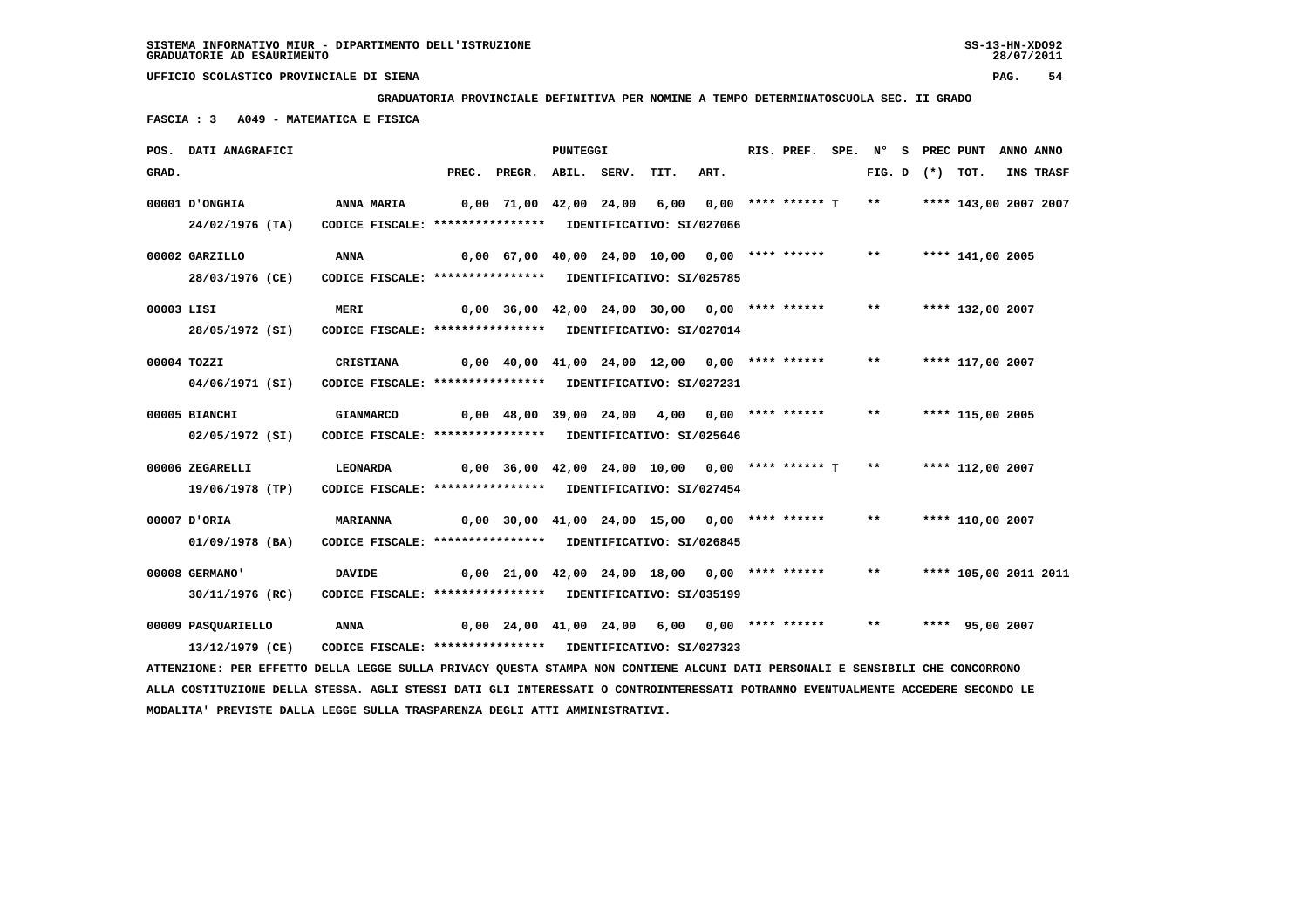**GRADUATORIA PROVINCIALE DEFINITIVA PER NOMINE A TEMPO DETERMINATOSCUOLA SEC. II GRADO**

 **FASCIA : 3 A049 - MATEMATICA E FISICA**

|       | POS. DATI ANAGRAFICI                                                                                                            |                                                                              |      |                                                                               | PUNTEGGI |                                                             |      | RIS. PREF. |       |                   | SPE. N° S PREC PUNT    | ANNO ANNO |
|-------|---------------------------------------------------------------------------------------------------------------------------------|------------------------------------------------------------------------------|------|-------------------------------------------------------------------------------|----------|-------------------------------------------------------------|------|------------|-------|-------------------|------------------------|-----------|
| GRAD. |                                                                                                                                 |                                                                              |      | PREC. PREGR. ABIL. SERV.                                                      |          | TIT.                                                        | ART. |            |       | FIG. D $(*)$ TOT. |                        | INS TRASF |
|       | 00010 FRATI<br>08/09/1981 (FI)                                                                                                  | <b>SERENA</b><br>CODICE FISCALE: **************** IDENTIFICATIVO: SI/026907  | 0,00 |                                                                               |          | 8,00 42,00 26,00 18,00 0,00 **** ****** T                   |      |            |       |                   | ** X **** 94,00 2007   |           |
|       | 00011 VITALE                                                                                                                    | FEDERICA                                                                     |      | 0,00  0,00  41,00  24,00  21,00  0,00  ****  ******                           |          |                                                             |      |            | $***$ |                   | **** 86,00 2011 2011   |           |
|       | 20/01/1978 (NA)                                                                                                                 | CODICE FISCALE: **************** IDENTIFICATIVO: SI/035185                   |      |                                                                               |          |                                                             |      |            |       |                   |                        |           |
|       | 00012 DE DOMINICIS<br>30/03/1976 (SI)                                                                                           | <b>ANTONIO</b><br>CODICE FISCALE: **************** IDENTIFICATIVO: SI/026817 |      | 0,00 12,00 41,00 16,00 3,00 0,00 **** ****** **                               |          |                                                             |      |            |       |                   | **** 72,00 2007        |           |
|       |                                                                                                                                 |                                                                              |      |                                                                               |          |                                                             |      |            |       |                   |                        |           |
|       | 00013 FARELLA                                                                                                                   | <b>ISABELLA</b>                                                              | 0,00 |                                                                               |          | 0,00 42,00 0,00 12,00 0,00 **** ****** T ** **** 54,00 2007 |      |            |       |                   |                        |           |
|       | 02/01/1970 (BA)                                                                                                                 | CODICE FISCALE: **************** IDENTIFICATIVO: SI/026876                   |      |                                                                               |          |                                                             |      |            |       |                   |                        |           |
|       | 00014 LEONCINI                                                                                                                  | <b>FRANCESCA</b>                                                             |      | 0,00 3,00 18,00 0,00 16,00 0,00 **** ****** T ** X **** 37,00 2005            |          |                                                             |      |            |       |                   |                        |           |
|       | 29/01/1973 (SI)                                                                                                                 | CODICE FISCALE: **************** IDENTIFICATIVO: SI/025821                   |      |                                                                               |          |                                                             |      |            |       |                   |                        |           |
|       | 00015 PARTINI                                                                                                                   | <b>SERENA</b>                                                                |      |                                                                               |          |                                                             |      |            |       |                   | ** **** 36,00 2007     |           |
|       | 30/03/1971 (SI)                                                                                                                 | CODICE FISCALE: **************** IDENTIFICATIVO: SI/027302                   |      |                                                                               |          |                                                             |      |            |       |                   |                        |           |
|       | 00016 ALICINO                                                                                                                   | ANNALISA                                                                     |      | 0,00 11,00 15,00 0,00 8,00 0,00 **** ******                                   |          |                                                             |      |            |       |                   | ** $X$ **** 34,00 2005 |           |
|       | 04/03/1976 (BA)                                                                                                                 | CODICE FISCALE: **************** IDENTIFICATIVO: SI/024490                   |      |                                                                               |          |                                                             |      |            |       |                   |                        |           |
|       | 00017 GRANATA                                                                                                                   | ANNA LISA                                                                    |      | $0,00$ $0,00$ $17,00$ $0,00$ $16,00$ $0,00$ **** ****** T ** ***** 33,00 2007 |          |                                                             |      |            |       |                   |                        |           |
|       | 04/04/1975 (NA)                                                                                                                 | CODICE FISCALE: **************** IDENTIFICATIVO: SI/025799                   |      |                                                                               |          |                                                             |      |            |       |                   |                        |           |
|       | 00018 MADIONI                                                                                                                   | <b>BENEDETTA</b>                                                             |      | 0,00 0,00 16,00 0,00 16,00 0,00 **** ****** T ** ***** 32,00 2007             |          |                                                             |      |            |       |                   |                        |           |
|       | 19/07/1975 (SI)                                                                                                                 | CODICE FISCALE: **************** IDENTIFICATIVO: SI/025830                   |      |                                                                               |          |                                                             |      |            |       |                   |                        |           |
|       | ATTENZIONE: PER EFFETTO DELLA LEGGE SULLA PRIVACY QUESTA STAMPA NON CONTIENE ALCUNI DATI PERSONALI E SENSIBILI CHE CONCORRONO   |                                                                              |      |                                                                               |          |                                                             |      |            |       |                   |                        |           |
|       | ALLA COSTITUZIONE DELLA STESSA. AGLI STESSI DATI GLI INTERESSATI O CONTROINTERESSATI POTRANNO EVENTUALMENTE ACCEDERE SECONDO LE |                                                                              |      |                                                                               |          |                                                             |      |            |       |                   |                        |           |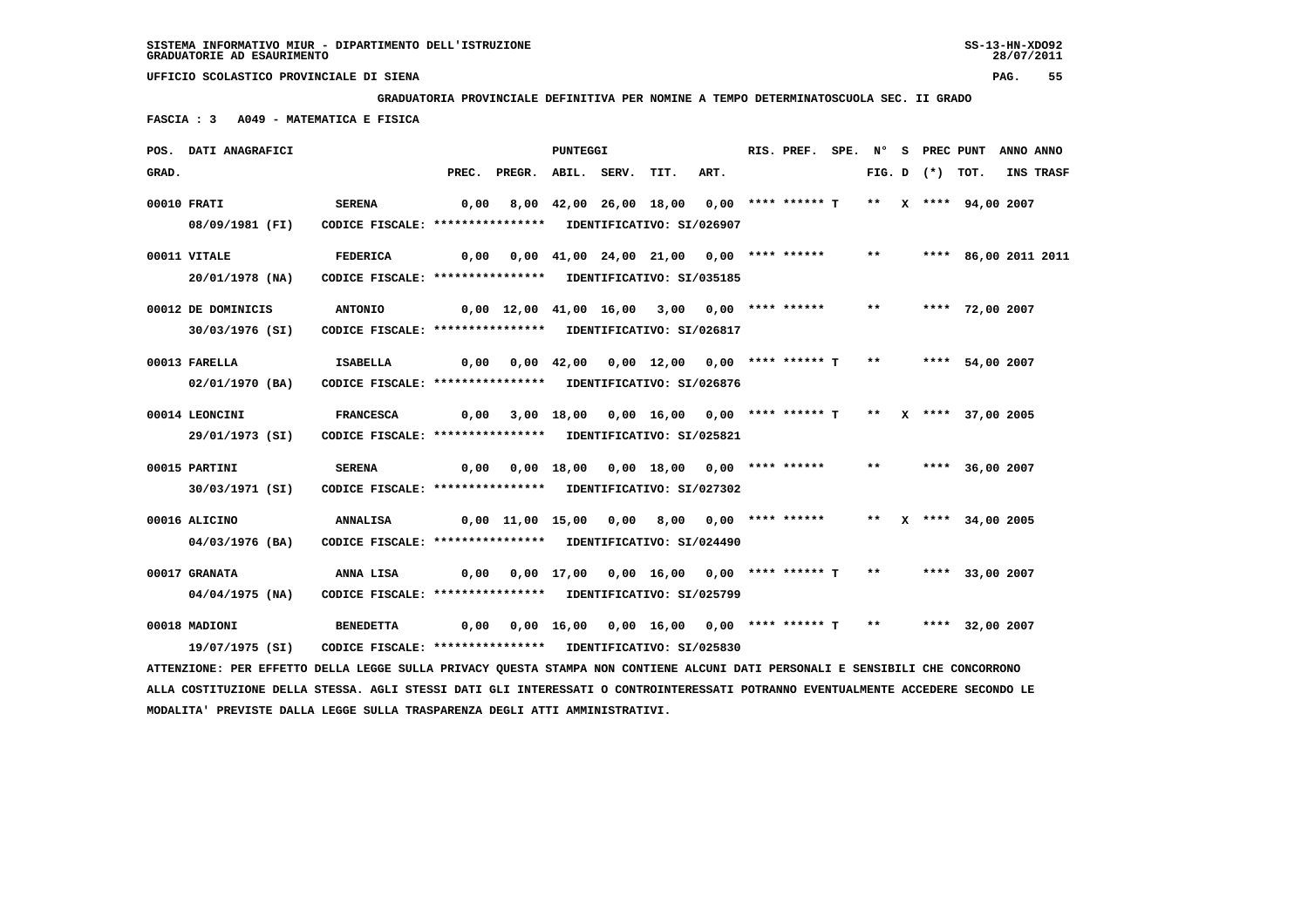**GRADUATORIA PROVINCIALE DEFINITIVA PER NOMINE A TEMPO DETERMINATOSCUOLA SEC. II GRADO**

 **FASCIA : 3 A049 - MATEMATICA E FISICA**

|       | POS. DATI ANAGRAFICI |                                   |       |        | PUNTEGGI     |                  |                           |      | RIS. PREF.           | SPE. | N°     | - S | PREC PUNT |                 |            | ANNO ANNO        |
|-------|----------------------|-----------------------------------|-------|--------|--------------|------------------|---------------------------|------|----------------------|------|--------|-----|-----------|-----------------|------------|------------------|
| GRAD. |                      |                                   | PREC. | PREGR. |              | ABIL. SERV. TIT. |                           | ART. |                      |      | FIG. D |     | $(* )$    | TOT.            |            | <b>INS TRASF</b> |
|       | 00019 DE NICOLA      | <b>MARIA</b>                      | 0,00  | 0,00   | 18,00        |                  | 0,00 14,00                | 0,00 | **** ******          |      | $***$  |     | ****      |                 | 32,00 2007 |                  |
|       | 14/06/1974 (SI)      | CODICE FISCALE: ****************  |       |        |              |                  | IDENTIFICATIVO: SI/026828 |      |                      |      |        |     |           |                 |            |                  |
|       | 00020 GOLINI         | <b>SONIA</b>                      | 0,00  |        | 8,00 16,00   | 0,00             | 6,00                      |      | $0.00$ **** ****** T |      | $**$   |     |           | **** 30,00 2003 |            |                  |
|       | 28/03/1974 (SI)      | CODICE FISCALE: ****************  |       |        |              |                  | IDENTIFICATIVO: SI/023832 |      |                      |      |        |     |           |                 |            |                  |
|       | 00021 PEDATA         | <b>ASSUNTA ANNA</b>               | 0.00  |        | 3,00 17,00   |                  | 0,00 10,00                | 0,00 | **** ******          |      | $***$  |     | ****      |                 | 30,00 2005 |                  |
|       | 15/04/1977 (CE)      | CODICE FISCALE: ***************** |       |        |              |                  | IDENTIFICATIVO: SI/025897 |      |                      |      |        |     |           |                 |            |                  |
|       | 00022 BIANCHI        | GIOVANNI                          | 0,00  |        | $0,00$ 18,00 |                  | 0,00 11,00                | 0,00 | **** ******          |      | $***$  |     |           | **** 29,00 2005 |            |                  |
|       | $04/07/1974$ (CZ)    | CODICE FISCALE: ****************  |       |        |              |                  | IDENTIFICATIVO: SI/025647 |      |                      |      |        |     |           |                 |            |                  |
|       | 00023 BAGLIESI       | <b>MARIA GRAZIA</b>               | 0,00  |        |              |                  | 4,00 12,00 0,00 12,00     |      | $0,00$ **** ******   |      | $***$  |     | ****      |                 |            | 28,00 2005 2005  |
|       | 05/02/1973 (PA)      | CODICE FISCALE: ****************  |       |        |              |                  | IDENTIFICATIVO: SI/025581 |      |                      |      |        |     |           |                 |            |                  |
|       | 00024 DI RENZONE     | <b>SIMONE</b>                     | 0.00  | 0,00   | 18,00        | 0,00             | 3,00                      | 0.00 | **** ******          |      | $***$  |     |           | **** 21,00 2007 |            |                  |
|       | 01/04/1978 (SI)      | CODICE FISCALE: ****************  |       |        |              |                  | IDENTIFICATIVO: SI/026837 |      |                      |      |        |     |           |                 |            |                  |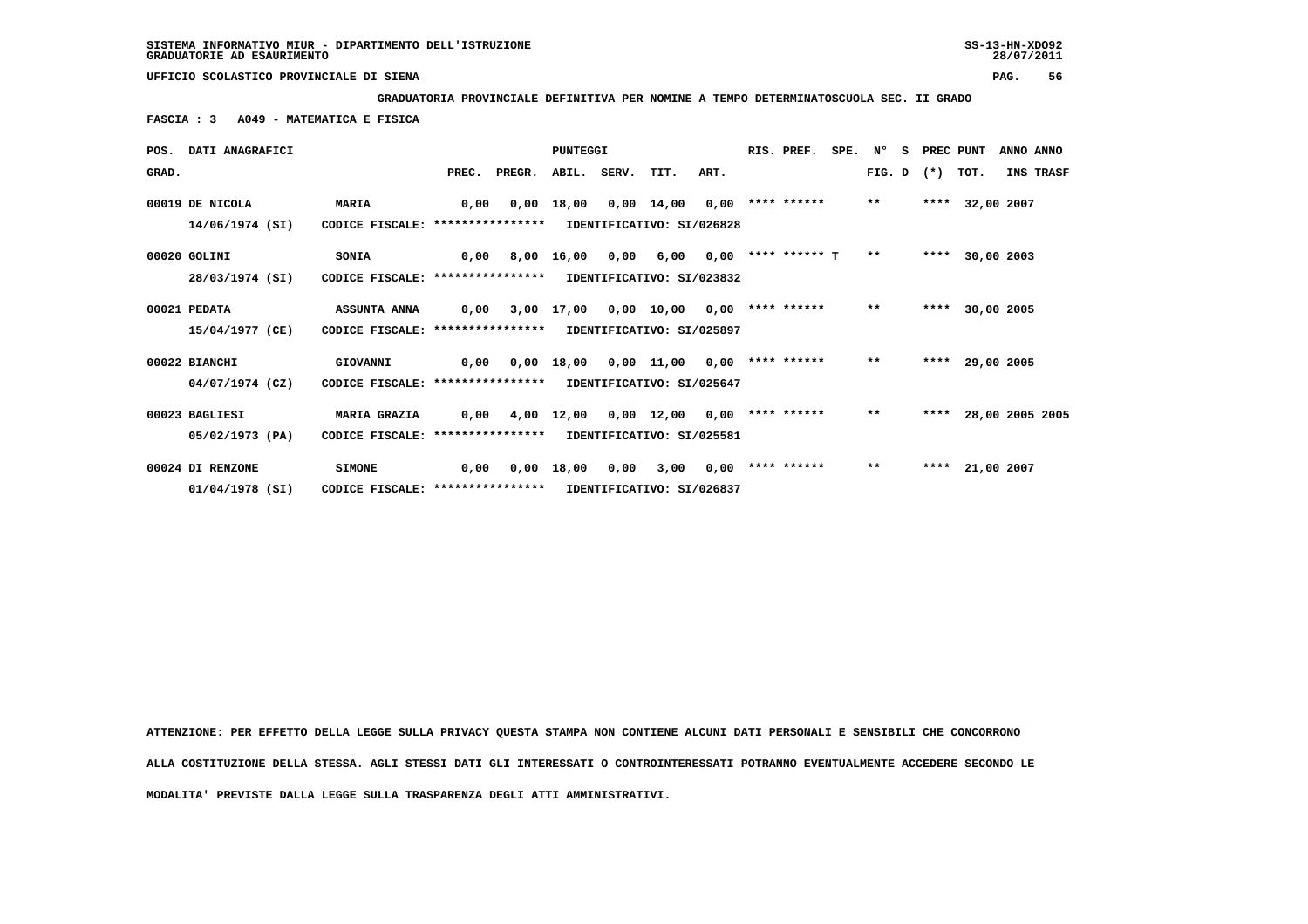**GRADUATORIA PROVINCIALE DEFINITIVA PER NOMINE A TEMPO DETERMINATOSCUOLA SEC. II GRADO**

 **FASCIA : 3 A050 - MATERIE LETTERARIE NEGLI ISTITUTI DI ISTRUZIONE SECONDARIA DI II GRADO**

|       | POS. DATI ANAGRAFICI                                                                                                            |                                                            |       |                                                   | <b>PUNTEGGI</b> |                           |                             | RIS. PREF.         | SPE. N° |        | S PREC PUNT |                       | ANNO ANNO |
|-------|---------------------------------------------------------------------------------------------------------------------------------|------------------------------------------------------------|-------|---------------------------------------------------|-----------------|---------------------------|-----------------------------|--------------------|---------|--------|-------------|-----------------------|-----------|
| GRAD. |                                                                                                                                 |                                                            | PREC. | PREGR. ABIL. SERV.                                |                 | TIT.                      | ART.                        |                    |         | FIG. D | $(*)$ TOT.  |                       | INS TRASF |
|       | 00001 LENOTTI                                                                                                                   | LIDIA                                                      |       | 0,00 141,00 15,00 24,00                           |                 | 6,00                      |                             | $0.00$ **** ****** |         | $***$  |             | **** 186,00 2007 2007 |           |
|       | 01/06/1962 (VR)                                                                                                                 | CODICE FISCALE: **************** IDENTIFICATIVO: SI/027255 |       |                                                   |                 |                           |                             |                    |         |        |             |                       |           |
|       | 00002 BERTI                                                                                                                     | EMILIA MARINA                                              |       | $0,00$ 130,00 15,00 24,00 9,00 0,00 **** ******   |                 |                           |                             |                    |         | $***$  |             | **** 178,00 2002      |           |
|       | 01/12/1961 (SP)                                                                                                                 | CODICE FISCALE: **************** IDENTIFICATIVO: SI/022853 |       |                                                   |                 |                           |                             |                    |         |        |             |                       |           |
|       | 00003 GIANNOTTI                                                                                                                 | <b>FILOMENA</b>                                            |       | $0,00$ 90,00 42,00 24,00 21,00 0,00 **** ******   |                 |                           |                             |                    |         |        |             | ** X **** 177,00 2002 |           |
|       | 06/07/1976 (CB)                                                                                                                 | CODICE FISCALE: **************** IDENTIFICATIVO: SI/022929 |       |                                                   |                 |                           |                             |                    |         |        |             |                       |           |
|       | 00004 FORTUNATI                                                                                                                 | <b>PAOLA</b>                                               |       | $0,00$ 99,00 42,00 24,00 10,00 0,00 **** ******   |                 |                           |                             |                    |         | $***$  |             | **** 175,00 2002      |           |
|       | 18/09/1974 (AP)                                                                                                                 | CODICE FISCALE: **************** IDENTIFICATIVO: SI/022918 |       |                                                   |                 |                           |                             |                    |         |        |             |                       |           |
|       |                                                                                                                                 |                                                            |       |                                                   |                 |                           |                             |                    |         |        |             |                       |           |
|       | 00005 NEGRINI                                                                                                                   | <b>ANDREA</b>                                              |       | $0,00$ 99,00 42,00 24,00 9,00 0,00 **** ****** T  |                 |                           |                             |                    |         | $***$  |             | **** 174,00 2002      |           |
|       | 04/11/1974 (SI)                                                                                                                 | CODICE FISCALE: *****************                          |       |                                                   |                 | IDENTIFICATIVO: SI/022970 |                             |                    |         |        |             |                       |           |
|       | 00006 GIOVANNINI                                                                                                                | LUCIA                                                      |       | $0,00$ 97,00 41,00 24,00 6,00 0,00 **** ****** T  |                 |                           |                             |                    |         | $***$  |             | **** 168,00 2002      |           |
|       | 03/05/1963 (PG)                                                                                                                 | CODICE FISCALE: **************** IDENTIFICATIVO: SI/022931 |       |                                                   |                 |                           |                             |                    |         |        |             |                       |           |
|       | 00007 PIANIGIANI                                                                                                                | <b>ALESSIA</b>                                             |       | $0,00$ 78,00 42,00 24,00 10,00 0,00 **** ******   |                 |                           |                             |                    |         | **     |             | **** 154,00 2003      |           |
|       | 07/03/1975 (SI)                                                                                                                 | CODICE FISCALE: *****************                          |       |                                                   |                 | IDENTIFICATIVO: SI/023873 |                             |                    |         |        |             |                       |           |
|       | 00008 ZOLLO                                                                                                                     | <b>ANDREA</b>                                              |       | 0,00 79,00 42,00 24,00                            |                 |                           | $8,00$ $0,00$ **** ****** T |                    |         | $***$  |             | **** 153,00 2004 2004 |           |
|       | 16/06/1971 (LI)                                                                                                                 | CODICE FISCALE: **************** IDENTIFICATIVO: SI/024719 |       |                                                   |                 |                           |                             |                    |         |        |             |                       |           |
|       | 00009 DI BERARDINO                                                                                                              | <b>MAFALDA</b>                                             |       | $0,00$ 78,00 41,00 24,00 10,00 0,00 **** ****** T |                 |                           |                             |                    |         | $***$  |             | **** 153,00 2005 2005 |           |
|       | $01/07/1969$ (AO)                                                                                                               | CODICE FISCALE: **************** IDENTIFICATIVO: SI/025760 |       |                                                   |                 |                           |                             |                    |         |        |             |                       |           |
|       | ATTENZIONE: PER EFFETTO DELLA LEGGE SULLA PRIVACY QUESTA STAMPA NON CONTIENE ALCUNI DATI PERSONALI E SENSIBILI CHE CONCORRONO   |                                                            |       |                                                   |                 |                           |                             |                    |         |        |             |                       |           |
|       | ALLA COSTITUZIONE DELLA STESSA. AGLI STESSI DATI GLI INTERESSATI O CONTROINTERESSATI POTRANNO EVENTUALMENTE ACCEDERE SECONDO LE |                                                            |       |                                                   |                 |                           |                             |                    |         |        |             |                       |           |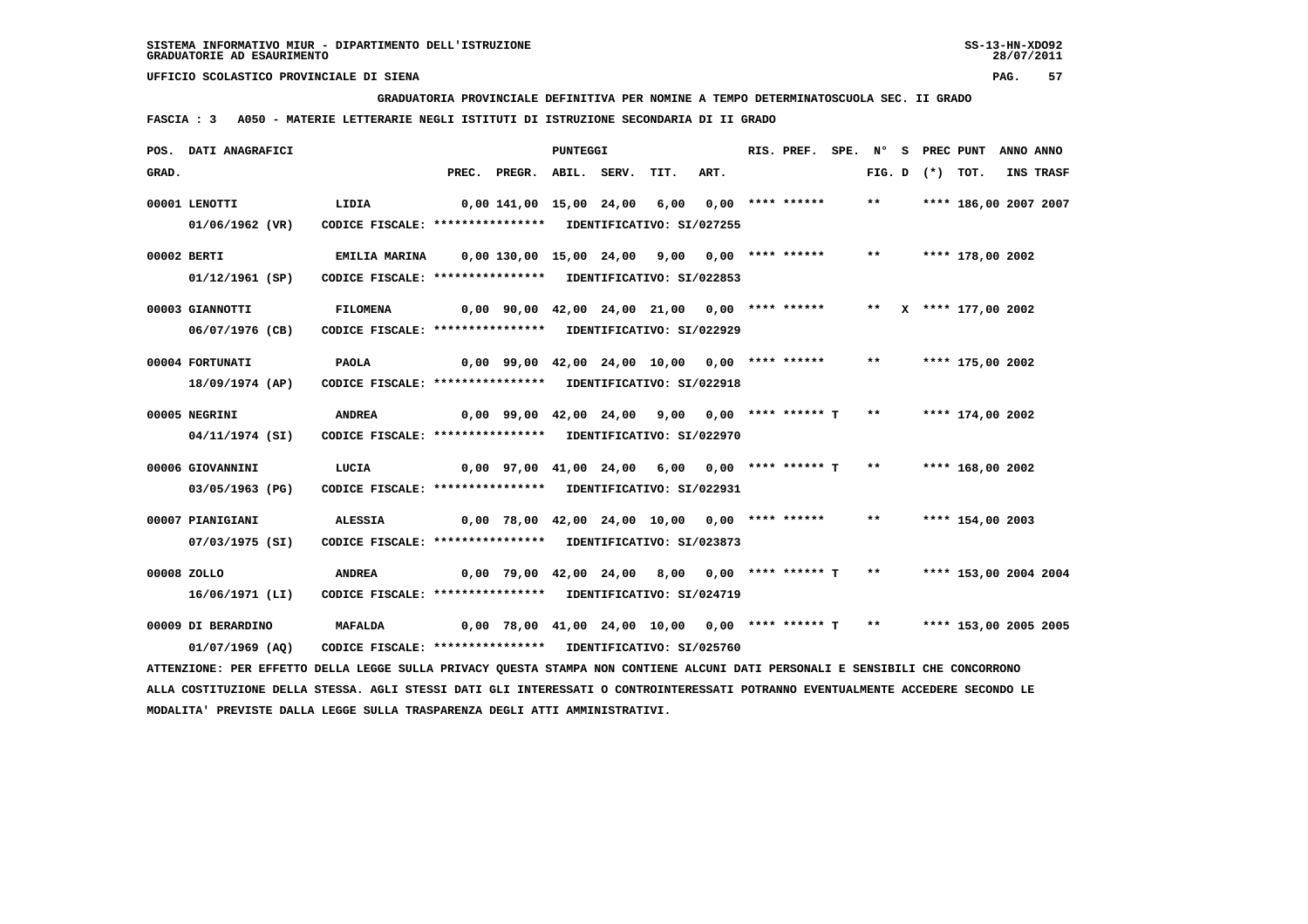**GRADUATORIA PROVINCIALE DEFINITIVA PER NOMINE A TEMPO DETERMINATOSCUOLA SEC. II GRADO**

 **FASCIA : 3 A050 - MATERIE LETTERARIE NEGLI ISTITUTI DI ISTRUZIONE SECONDARIA DI II GRADO**

|       | POS. DATI ANAGRAFICI                                                                                                            |                                                            |                                                                                           | <b>PUNTEGGI</b> |      |      | RIS. PREF. SPE. N° S PREC PUNT |       |                   |                       | ANNO ANNO |
|-------|---------------------------------------------------------------------------------------------------------------------------------|------------------------------------------------------------|-------------------------------------------------------------------------------------------|-----------------|------|------|--------------------------------|-------|-------------------|-----------------------|-----------|
| GRAD. |                                                                                                                                 |                                                            | PREC. PREGR. ABIL. SERV.                                                                  |                 | TIT. | ART. |                                |       | FIG. D $(*)$ TOT. |                       | INS TRASF |
|       | 00010 ROSSI                                                                                                                     | <b>ILENIA</b>                                              | 0,00 75,00 42,00 24,00  9,00  0,00 **** ****** T  **  x **** 150,00 2003                  |                 |      |      |                                |       |                   |                       |           |
|       | 28/06/1975 (SI)                                                                                                                 | CODICE FISCALE: **************** IDENTIFICATIVO: SI/023884 |                                                                                           |                 |      |      |                                |       |                   |                       |           |
|       |                                                                                                                                 |                                                            |                                                                                           |                 |      |      |                                |       |                   |                       |           |
|       | 00011 CROCETTA                                                                                                                  | <b>MASSIMO</b>                                             | $0,00$ 74,00 42,00 24,00 8,00 0,00 **** ****** T ** X **** 148,00 2003                    |                 |      |      |                                |       |                   |                       |           |
|       | 06/11/1961 (SI)                                                                                                                 | CODICE FISCALE: **************** IDENTIFICATIVO: SI/023813 |                                                                                           |                 |      |      |                                |       |                   |                       |           |
|       | 00012 GIOLITTI                                                                                                                  | CATLIN                                                     | $0,00$ $74,00$ $42,00$ $24,00$ $8,00$ $0,00$ $***$ $**$ $**$ $T$ $**$ $***$ $148,00$ 2003 |                 |      |      |                                |       |                   |                       |           |
|       | 19/10/1970 (RM)                                                                                                                 | CODICE FISCALE: **************** IDENTIFICATIVO: SI/023829 |                                                                                           |                 |      |      |                                |       |                   |                       |           |
|       |                                                                                                                                 |                                                            |                                                                                           |                 |      |      |                                |       |                   |                       |           |
|       | 00013 BROGINI                                                                                                                   | PATRIZIA                                                   | $0,00$ 106,00 14,00 24,00 4,00 0,00 **** ****** T ** X **** 148,00 2007                   |                 |      |      |                                |       |                   |                       |           |
|       | 13/05/1965 (SI)                                                                                                                 | CODICE FISCALE: **************** IDENTIFICATIVO: SI/020119 |                                                                                           |                 |      |      |                                |       |                   |                       |           |
|       | 00014 PELLEGRINO                                                                                                                | <b>DONATELLA</b>                                           | $0,00$ 75,00 42,00 24,00 3,00 0,00 **** ****** **                                         |                 |      |      |                                |       |                   | **** 144,00 2002      |           |
|       |                                                                                                                                 |                                                            |                                                                                           |                 |      |      |                                |       |                   |                       |           |
|       | 03/06/1974 (FG)                                                                                                                 | CODICE FISCALE: **************** IDENTIFICATIVO: SI/022980 |                                                                                           |                 |      |      |                                |       |                   |                       |           |
|       | 00015 CAMPANILE                                                                                                                 | <b>MARIA</b>                                               | $0,00$ 68,00 42,00 24,00 10,00 0,00 **** ****** T **                                      |                 |      |      |                                |       |                   | **** 144,00 2003      |           |
|       | 09/07/1957 (SA)                                                                                                                 | CODICE FISCALE: **************** IDENTIFICATIVO: SI/023789 |                                                                                           |                 |      |      |                                |       |                   |                       |           |
|       |                                                                                                                                 |                                                            |                                                                                           |                 |      |      |                                |       |                   |                       |           |
|       | 00016 PROVVEDI                                                                                                                  | <b>LAURA</b>                                               | $0.00$ 72.00 42.00 24.00 6.00 0.00 **** ****** T                                          |                 |      |      |                                | $***$ |                   | **** 144,00 2003      |           |
|       | 30/12/1975 (SI)                                                                                                                 | CODICE FISCALE: **************** IDENTIFICATIVO: SI/023874 |                                                                                           |                 |      |      |                                |       |                   |                       |           |
|       | 00017 MARABISSI                                                                                                                 | SILVIA                                                     | $0,00$ 61,00 41,00 24,00 2,00 0,00 **** ******                                            |                 |      |      |                                | $***$ |                   | **** 128,00 2011 2011 |           |
|       | 03/03/1972 (SI)                                                                                                                 | CODICE FISCALE: **************** IDENTIFICATIVO: SI/035216 |                                                                                           |                 |      |      |                                |       |                   |                       |           |
|       |                                                                                                                                 |                                                            |                                                                                           |                 |      |      |                                |       |                   |                       |           |
|       | 00018 CENCINI                                                                                                                   | <b>PAOLO</b>                                               | $0,00$ 60,00 42,00 24,00 0,00 0,00 **** ******                                            |                 |      |      |                                | $***$ |                   | **** 126,00 2005 2005 |           |
|       | 24/10/1976 (SI)                                                                                                                 | CODICE FISCALE: **************** IDENTIFICATIVO: SI/025670 |                                                                                           |                 |      |      |                                |       |                   |                       |           |
|       | ATTENZIONE: PER EFFETTO DELLA LEGGE SULLA PRIVACY QUESTA STAMPA NON CONTIENE ALCUNI DATI PERSONALI E SENSIBILI CHE CONCORRONO   |                                                            |                                                                                           |                 |      |      |                                |       |                   |                       |           |
|       | ALLA COSTITUZIONE DELLA STESSA. AGLI STESSI DATI GLI INTERESSATI O CONTROINTERESSATI POTRANNO EVENTUALMENTE ACCEDERE SECONDO LE |                                                            |                                                                                           |                 |      |      |                                |       |                   |                       |           |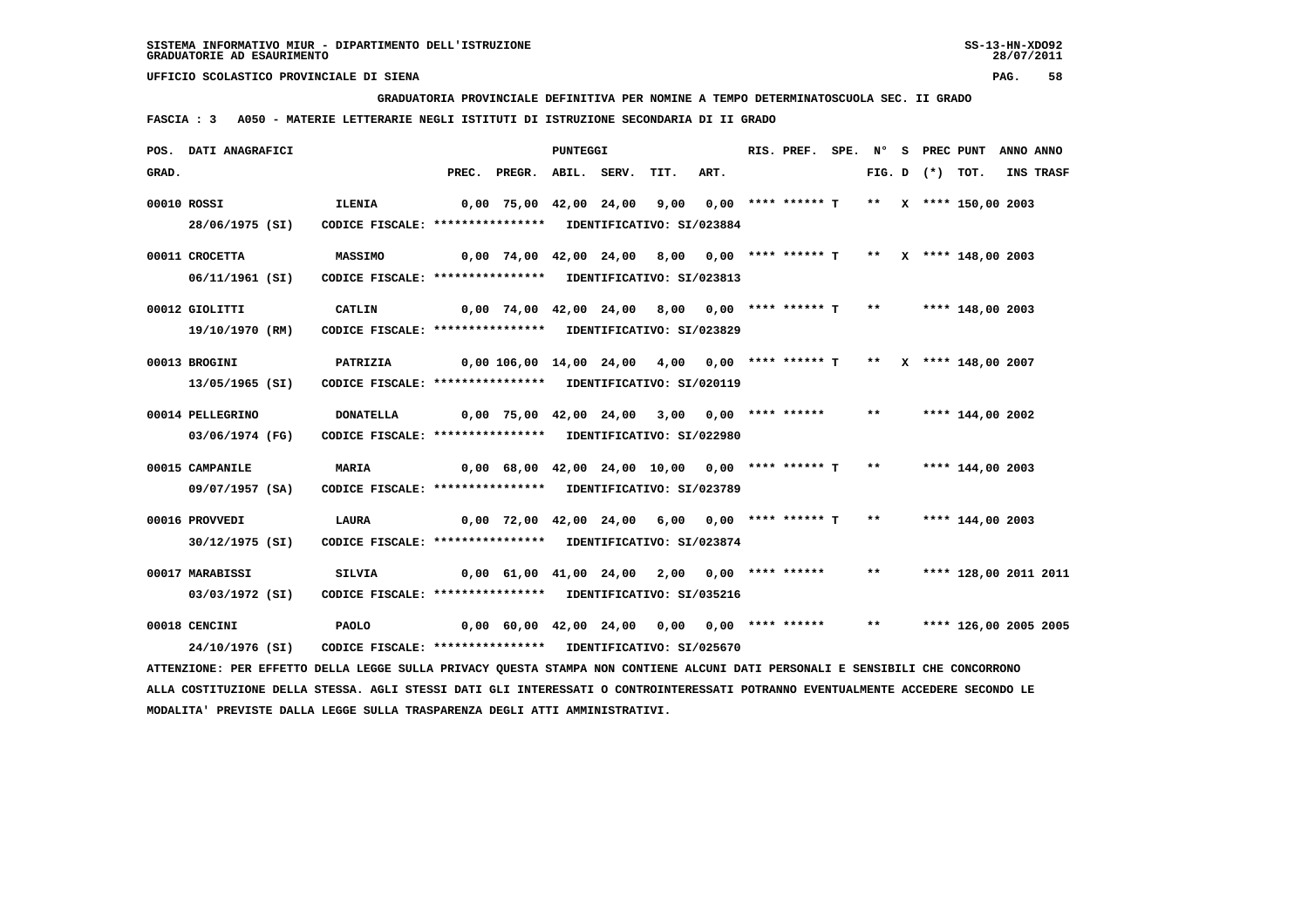**GRADUATORIA PROVINCIALE DEFINITIVA PER NOMINE A TEMPO DETERMINATOSCUOLA SEC. II GRADO**

 **FASCIA : 3 A050 - MATERIE LETTERARIE NEGLI ISTITUTI DI ISTRUZIONE SECONDARIA DI II GRADO**

|       | POS. DATI ANAGRAFICI                                                                                                          |                                                            |                                                                                   |                                                                        | <b>PUNTEGGI</b> |  |      | RIS. PREF. SPE. N° S PREC PUNT ANNO ANNO |       |                   |                      |           |
|-------|-------------------------------------------------------------------------------------------------------------------------------|------------------------------------------------------------|-----------------------------------------------------------------------------------|------------------------------------------------------------------------|-----------------|--|------|------------------------------------------|-------|-------------------|----------------------|-----------|
| GRAD. |                                                                                                                               |                                                            |                                                                                   | PREC. PREGR. ABIL. SERV. TIT.                                          |                 |  | ART. |                                          |       | FIG. D $(*)$ TOT. |                      | INS TRASF |
|       | 00019 FALTONI                                                                                                                 | <b>DANIELA</b>                                             | 0,00 36,00 42,00 24,00 13,00 0,00 **** ******     **   X **** 115,00 2007         |                                                                        |                 |  |      |                                          |       |                   |                      |           |
|       | 25/03/1974 (AR)                                                                                                               | CODICE FISCALE: **************** IDENTIFICATIVO: SI/026874 |                                                                                   |                                                                        |                 |  |      |                                          |       |                   |                      |           |
|       | 00020 CATALDO                                                                                                                 | FILOMENA                                                   |                                                                                   |                                                                        |                 |  |      |                                          |       |                   |                      |           |
|       | 07/04/1979 (RC)                                                                                                               | CODICE FISCALE: **************** IDENTIFICATIVO: SI/026768 |                                                                                   |                                                                        |                 |  |      |                                          |       |                   |                      |           |
|       | 00021 LISIGNOLI                                                                                                               | <b>STEFANIA</b>                                            |                                                                                   | $0,00$ 36,00 42,00 24,00 10,00 0,00 **** ****** T ** ***** 112,00 2007 |                 |  |      |                                          |       |                   |                      |           |
|       | 27/11/1978 (SA)                                                                                                               | CODICE FISCALE: **************** IDENTIFICATIVO: SI/027016 |                                                                                   |                                                                        |                 |  |      |                                          |       |                   |                      |           |
|       | 00022 DI PIAZZA                                                                                                               | CRISTINA                                                   | 0,00 71,00 11,00 24,00 3,00 0,00 **** ****** *** x **** 109,00 2002               |                                                                        |                 |  |      |                                          |       |                   |                      |           |
|       | 01/12/1959 (RM)                                                                                                               | CODICE FISCALE: **************** IDENTIFICATIVO: SI/022758 |                                                                                   |                                                                        |                 |  |      |                                          |       |                   |                      |           |
|       | 00023 ZACCHEI                                                                                                                 | <b>FRANCESCA</b>                                           | 0,00 12,00 42,00 24,00  9,00  0,00 **** ****** <sub>T</sub> **    **** 87,00 2007 |                                                                        |                 |  |      |                                          |       |                   |                      |           |
|       | 20/04/1978 (SI)                                                                                                               | CODICE FISCALE: **************** IDENTIFICATIVO: SI/027450 |                                                                                   |                                                                        |                 |  |      |                                          |       |                   |                      |           |
|       | 00024 PENNA                                                                                                                   | GILDA                                                      |                                                                                   | 0,00 12,00 41,00 24,00 7,00 0,00 **** ******                           |                 |  |      |                                          | $***$ |                   | **** 84,00 2007      |           |
|       | 06/12/1980 (SA)                                                                                                               | CODICE FISCALE: **************** IDENTIFICATIVO: SI/027329 |                                                                                   |                                                                        |                 |  |      |                                          |       |                   |                      |           |
|       | 00025 FREGUGLIA                                                                                                               | MARGHERITA                                                 |                                                                                   | 0,00  4,00  42,00  0,00  22,00  0,00  ****  ******                     |                 |  |      |                                          |       |                   | ** X **** 68,00 2009 |           |
|       | 29/08/1972 (PI)                                                                                                               | CODICE FISCALE: **************** IDENTIFICATIVO: SI/033214 |                                                                                   |                                                                        |                 |  |      |                                          |       |                   |                      |           |
|       | 00026 LANDI                                                                                                                   | <b>ENRICO</b>                                              |                                                                                   | 0,00 18,00 42,00 0,00 0,00 0,00 **** ****** ** **** 60,00 2007         |                 |  |      |                                          |       |                   |                      |           |
|       | 15/03/1978 (SI)                                                                                                               | CODICE FISCALE: **************** IDENTIFICATIVO: SI/027003 |                                                                                   |                                                                        |                 |  |      |                                          |       |                   |                      |           |
|       | 00027 INGEGNI                                                                                                                 | <b>SIMONA</b>                                              | 0,00 39,00 12,00 0,00 6,00 0,00 **** ******   **  x **** 57,00 2002               |                                                                        |                 |  |      |                                          |       |                   |                      |           |
|       | 11/03/1969 (PG)                                                                                                               | CODICE FISCALE: **************** IDENTIFICATIVO: SI/022941 |                                                                                   |                                                                        |                 |  |      |                                          |       |                   |                      |           |
|       | ATTENZIONE: PER EFFETTO DELLA LEGGE SULLA PRIVACY QUESTA STAMPA NON CONTIENE ALCUNI DATI PERSONALI E SENSIBILI CHE CONCORRONO |                                                            |                                                                                   |                                                                        |                 |  |      |                                          |       |                   |                      |           |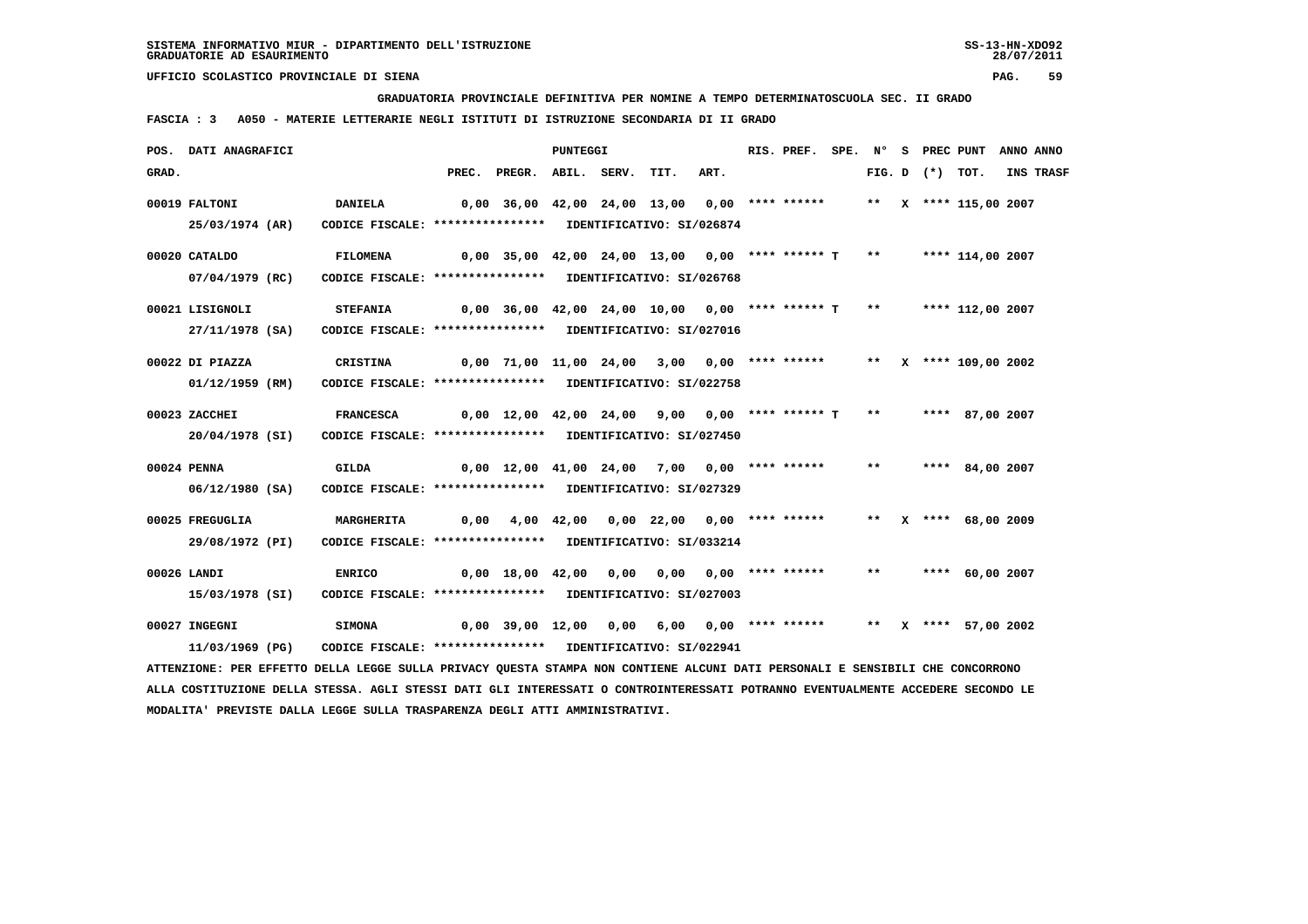**GRADUATORIA PROVINCIALE DEFINITIVA PER NOMINE A TEMPO DETERMINATOSCUOLA SEC. II GRADO**

 **FASCIA : 3 A050 - MATERIE LETTERARIE NEGLI ISTITUTI DI ISTRUZIONE SECONDARIA DI II GRADO**

|       | POS. DATI ANAGRAFICI                                                                                                            |                                                            |       |                                                                       | PUNTEGGI   |            |                                                               | RIS. PREF. SPE. Nº |                           | s | PREC PUNT      |                           | ANNO ANNO |
|-------|---------------------------------------------------------------------------------------------------------------------------------|------------------------------------------------------------|-------|-----------------------------------------------------------------------|------------|------------|---------------------------------------------------------------|--------------------|---------------------------|---|----------------|---------------------------|-----------|
| GRAD. |                                                                                                                                 |                                                            | PREC. | PREGR. ABIL. SERV.                                                    |            | TIT.       | ART.                                                          |                    |                           |   | $FIG. D$ $(*)$ | тот.                      | INS TRASF |
|       | 00028 PIAZZINI                                                                                                                  | <b>CLAUDIA</b>                                             | 0.00  |                                                                       | 0,00 18,00 | 0,00 28,00 |                                                               | 0,00 **** ******   | $***$                     |   |                | **** $46,00$ 2007         |           |
|       | 26/04/1975 (SI)                                                                                                                 | CODICE FISCALE: **************** IDENTIFICATIVO: SI/027335 |       |                                                                       |            |            |                                                               |                    |                           |   |                |                           |           |
|       | 00029 FONTANA                                                                                                                   | <b>FRANCESCO</b>                                           | 0,00  |                                                                       |            |            | $0.00$ 18.00 0.00 28.00 0.00 **** ******                      |                    | $***$                     |   |                | X **** 46,00 2007         |           |
|       | 27/02/1971 (SR)                                                                                                                 | CODICE FISCALE: **************** IDENTIFICATIVO: SI/026898 |       |                                                                       |            |            |                                                               |                    |                           |   |                |                           |           |
|       | 00030 GRANDE                                                                                                                    | IVO                                                        | 0,00  |                                                                       |            |            | 2,00 18,00 0,00 25,00 0,00 **** ******                        |                    | $***$                     |   |                | **** 45,00 2005           |           |
|       | $20/07/1975$ (TA)                                                                                                               | CODICE FISCALE: **************** IDENTIFICATIVO: SI/025800 |       |                                                                       |            |            |                                                               |                    |                           |   |                |                           |           |
|       | 00031 AMATA                                                                                                                     | <b>ROSALIA</b>                                             |       | 0,00 19,00 18,00 0,00                                                 |            |            | 7,00 0,00 **** ****** T                                       |                    | $\boldsymbol{\star\star}$ |   |                | **** 44,00 2007 2007      |           |
|       | 25/01/1971 (ME)                                                                                                                 | CODICE FISCALE: **************** IDENTIFICATIVO: SI/026625 |       |                                                                       |            |            |                                                               |                    |                           |   |                |                           |           |
|       | 00032 SPARGELLA                                                                                                                 | <b>CHIARA</b>                                              |       | 0,00 18,00 17,00 0,00 8,00 0,00 **** ******                           |            |            |                                                               |                    | $***$                     |   |                | **** 43,00 2011 2011      |           |
|       | 17/03/1969 (TO)                                                                                                                 | CODICE FISCALE: **************** IDENTIFICATIVO: SI/035206 |       |                                                                       |            |            |                                                               |                    |                           |   |                |                           |           |
|       | 00033 BELLANOVA                                                                                                                 | <b>ADDOLORATA</b>                                          | 0,00  |                                                                       |            |            | $0,00$ 18,00 0,00 24,00 0,00 **** ******                      |                    | $***$                     |   |                | **** $42,00$ 2005         |           |
|       | 25/05/1979 (BR)                                                                                                                 | CODICE FISCALE: **************** IDENTIFICATIVO: SI/025622 |       |                                                                       |            |            |                                                               |                    |                           |   |                |                           |           |
|       | 00034 RIBATTI                                                                                                                   | NICOLA                                                     |       | 0,00  0,00  18,00  0,00  24,00  0,00  ****  ******                    |            |            |                                                               |                    |                           |   |                | ** X **** 42,00 2011 2011 |           |
|       | 13/12/1972 (BA)                                                                                                                 | CODICE FISCALE: **************** IDENTIFICATIVO: SI/035188 |       |                                                                       |            |            |                                                               |                    |                           |   |                |                           |           |
|       | 00035 RUSSO                                                                                                                     | <b>ANTONIETTA</b>                                          |       | $0,00$ 12,00 18,00 0,00 10,00 0,00 **** ****** T ** X **** 40,00 2005 |            |            |                                                               |                    |                           |   |                |                           |           |
|       | 17/10/1976 (SA)                                                                                                                 | CODICE FISCALE: **************** IDENTIFICATIVO: SI/025931 |       |                                                                       |            |            |                                                               |                    |                           |   |                |                           |           |
|       | 00036 CAMPANINI                                                                                                                 | MICHELE                                                    | 0,00  |                                                                       |            |            | $0,00$ 18,00 0,00 21,00 0,00 **** ****** ** X **** 39.00 2003 |                    |                           |   |                |                           |           |
|       | 04/07/1974 (SI)                                                                                                                 | CODICE FISCALE: **************** IDENTIFICATIVO: SI/023790 |       |                                                                       |            |            |                                                               |                    |                           |   |                |                           |           |
|       | ATTENZIONE: PER EFFETTO DELLA LEGGE SULLA PRIVACY QUESTA STAMPA NON CONTIENE ALCUNI DATI PERSONALI E SENSIBILI CHE CONCORRONO   |                                                            |       |                                                                       |            |            |                                                               |                    |                           |   |                |                           |           |
|       | ALLA COSTITUZIONE DELLA STESSA. AGLI STESSI DATI GLI INTERESSATI O CONTROINTERESSATI POTRANNO EVENTUALMENTE ACCEDERE SECONDO LE |                                                            |       |                                                                       |            |            |                                                               |                    |                           |   |                |                           |           |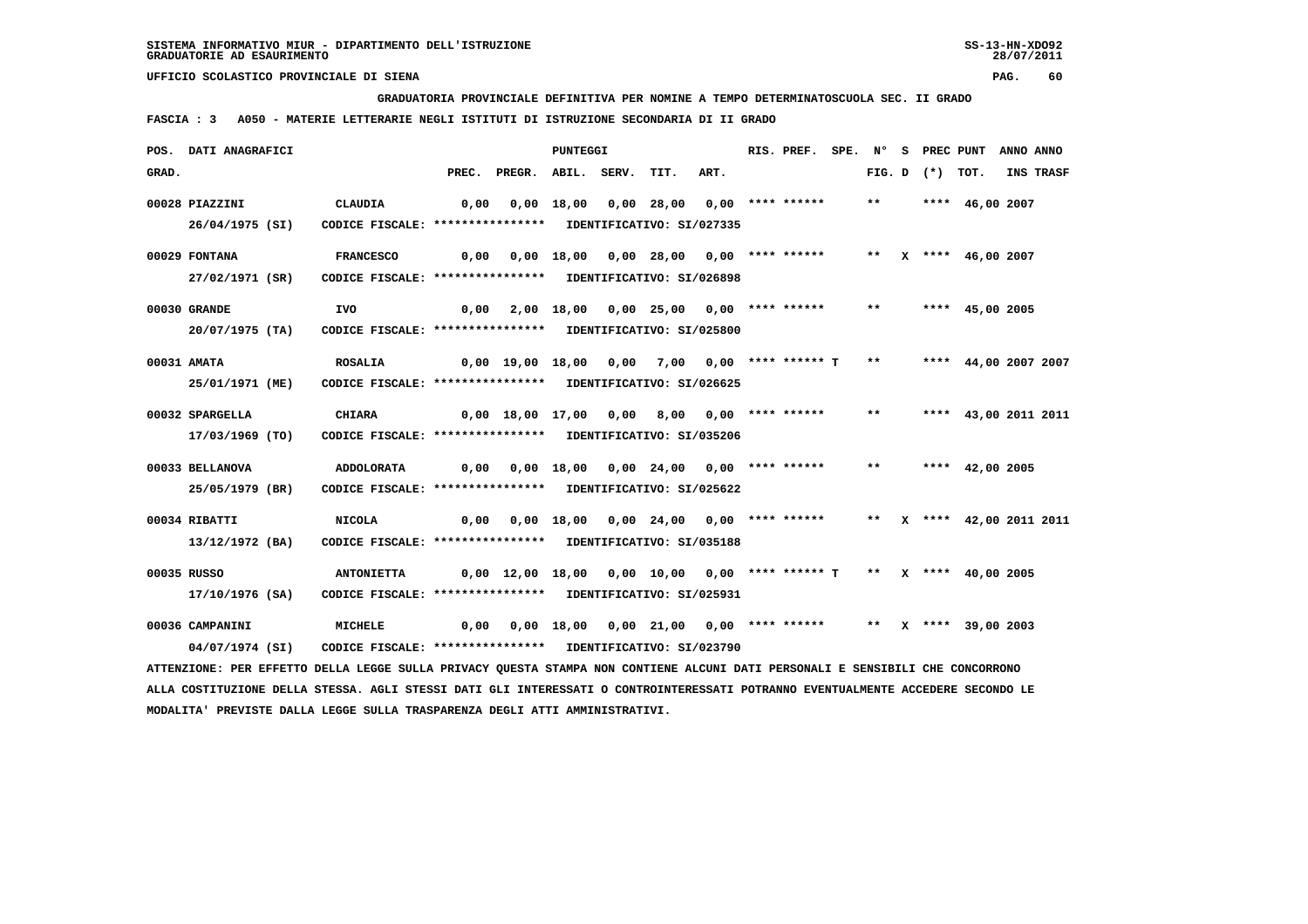**GRADUATORIA PROVINCIALE DEFINITIVA PER NOMINE A TEMPO DETERMINATOSCUOLA SEC. II GRADO**

 **FASCIA : 3 A050 - MATERIE LETTERARIE NEGLI ISTITUTI DI ISTRUZIONE SECONDARIA DI II GRADO**

|            | POS. DATI ANAGRAFICI                                                                                                          |                                                            |       |                                                   | PUNTEGGI |                                                              |                         | RIS. PREF. | $SPE.$ N° |                   | S PREC PUNT            | ANNO ANNO |
|------------|-------------------------------------------------------------------------------------------------------------------------------|------------------------------------------------------------|-------|---------------------------------------------------|----------|--------------------------------------------------------------|-------------------------|------------|-----------|-------------------|------------------------|-----------|
| GRAD.      |                                                                                                                               |                                                            | PREC. | PREGR. ABIL. SERV.                                |          | TIT.                                                         | ART.                    |            |           | FIG. D $(*)$ TOT. |                        | INS TRASF |
|            | 00037 DI RISIO                                                                                                                | <b>IVANA</b>                                               | 0,00  |                                                   |          | $0,00$ 18,00 0,00 21,00 0,00 **** ******                     |                         |            | $***$     |                   | **** 39,00 2005        |           |
|            | 29/05/1979 (CH)                                                                                                               | CODICE FISCALE: **************** IDENTIFICATIVO: SI/025768 |       |                                                   |          |                                                              |                         |            |           |                   |                        |           |
|            | 00038 CUPIDO                                                                                                                  | PIA                                                        |       | 0,00 19,00 16,00 0,00                             |          |                                                              | $3,00$ 0,00 **** ****** |            | $***$     |                   | **** 38,00 2002        |           |
|            | 02/08/1970 (PZ)                                                                                                               | CODICE FISCALE: **************** IDENTIFICATIVO: SI/022899 |       |                                                   |          |                                                              |                         |            |           |                   |                        |           |
|            | 00039 PEDDIO                                                                                                                  | PINA CARMINE                                               |       | 0,00 17,00 12,00 0,00 8,00 0,00 **** ******       |          |                                                              |                         |            |           |                   | ** X **** 37,00 2002   |           |
|            | 16/07/1969 (NU)                                                                                                               | CODICE FISCALE: **************** IDENTIFICATIVO: SI/022979 |       |                                                   |          |                                                              |                         |            |           |                   |                        |           |
|            |                                                                                                                               |                                                            |       |                                                   |          |                                                              |                         |            |           |                   |                        |           |
|            | 00040 GIARDINA                                                                                                                | <b>AGNESE</b>                                              | 0,00  |                                                   |          | 2,00 18,00 0,00 16,00 0,00 **** ****** T ** ***** 36,00 2005 |                         |            |           |                   |                        |           |
|            | 14/04/1979 (PA)                                                                                                               | CODICE FISCALE: **************** IDENTIFICATIVO: SI/025791 |       |                                                   |          |                                                              |                         |            |           |                   |                        |           |
|            | 00041 ROSINI                                                                                                                  | <b>MARTINA</b>                                             |       | $0,00$ $0,00$ $18,00$ $0,00$ $18,00$ $0,00$ $***$ |          |                                                              |                         |            |           |                   | ** $X$ **** 36,00 2009 |           |
|            | 01/08/1976 (SI)                                                                                                               | CODICE FISCALE: **************** IDENTIFICATIVO: SI/033273 |       |                                                   |          |                                                              |                         |            |           |                   |                        |           |
| 00042 PATI |                                                                                                                               | <b>SERGIO</b>                                              |       | 0,00 22,00 13,00 0,00 0,00 0,00 **** ******       |          |                                                              |                         |            | $***$     |                   | **** 35,00 2005 2005   |           |
|            | 13/02/1972 (LE)                                                                                                               | CODICE FISCALE: **************** IDENTIFICATIVO: SI/025893 |       |                                                   |          |                                                              |                         |            |           |                   |                        |           |
|            |                                                                                                                               |                                                            |       |                                                   |          |                                                              |                         |            |           |                   |                        |           |
|            | 00043 BERNARDINI                                                                                                              | CECILIA                                                    | 0,00  |                                                   |          | $1,00$ 18,00 0,00 16,00 0,00 **** ****** T                   |                         |            |           |                   | ** **** 35,00 2005     |           |
|            | 09/01/1977 (SI)                                                                                                               | CODICE FISCALE: **************** IDENTIFICATIVO: SI/025623 |       |                                                   |          |                                                              |                         |            |           |                   |                        |           |
|            | 00044 COSENTINO                                                                                                               | CATERINA                                                   | 0,00  |                                                   |          | 6,00 18,00 0,00 10,00 0,00 **** ****** T                     |                         |            | $***$     |                   | **** 34,00 2004        |           |
|            | 05/01/1977 (VV)                                                                                                               | CODICE FISCALE: **************** IDENTIFICATIVO: SI/024617 |       |                                                   |          |                                                              |                         |            |           |                   |                        |           |
|            | 00045 MECATTINI                                                                                                               | CLAUDIA                                                    | 0,00  |                                                   |          | 1,00 18,00 0,00 15,00 0,00 **** ******                       |                         |            | $* *$     |                   | **** 34,00 2005        |           |
|            | 01/12/1978 (SI)                                                                                                               | CODICE FISCALE: **************** IDENTIFICATIVO: SI/025857 |       |                                                   |          |                                                              |                         |            |           |                   |                        |           |
|            | ATTENZIONE: PER EFFETTO DELLA LEGGE SULLA PRIVACY QUESTA STAMPA NON CONTIENE ALCUNI DATI PERSONALI E SENSIBILI CHE CONCORRONO |                                                            |       |                                                   |          |                                                              |                         |            |           |                   |                        |           |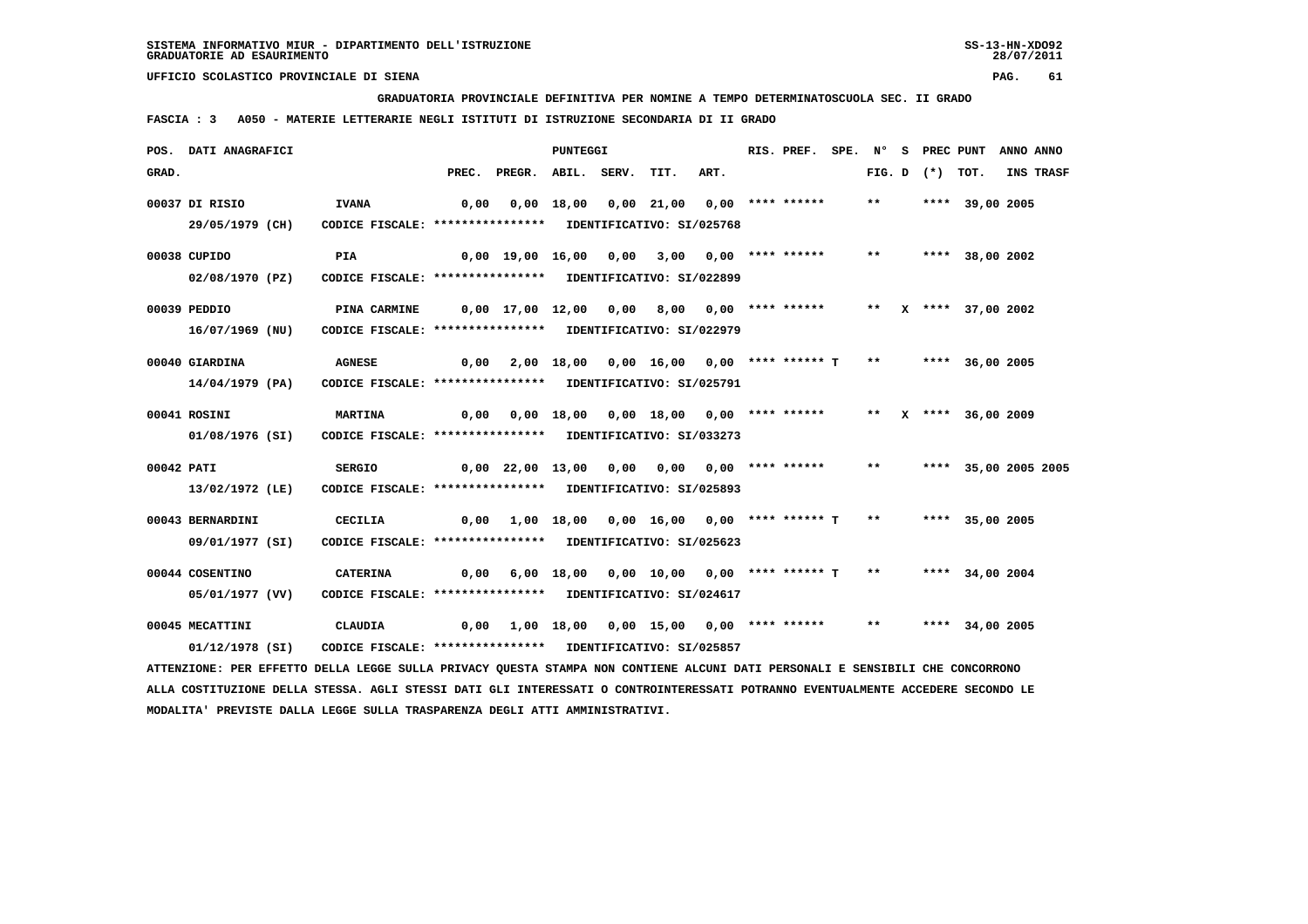**GRADUATORIA PROVINCIALE DEFINITIVA PER NOMINE A TEMPO DETERMINATOSCUOLA SEC. II GRADO**

 **FASCIA : 3 A050 - MATERIE LETTERARIE NEGLI ISTITUTI DI ISTRUZIONE SECONDARIA DI II GRADO**

|       | POS. DATI ANAGRAFICI                                                                                                            |                                                            |      |                                                                                 | <b>PUNTEGGI</b> |      |                                          | RIS. PREF. SPE. N° S PREC PUNT |              |                   |                      | ANNO ANNO |
|-------|---------------------------------------------------------------------------------------------------------------------------------|------------------------------------------------------------|------|---------------------------------------------------------------------------------|-----------------|------|------------------------------------------|--------------------------------|--------------|-------------------|----------------------|-----------|
| GRAD. |                                                                                                                                 |                                                            |      | PREC. PREGR. ABIL. SERV.                                                        |                 | TIT. | ART.                                     |                                |              | FIG. D $(*)$ TOT. |                      | INS TRASF |
|       | 00046 MENCARELLI                                                                                                                | <b>CHIARA</b>                                              | 0,00 |                                                                                 |                 |      | 3,00 18,00 0,00 13,00 0,00 **** ****** T |                                | $\star\star$ |                   | **** 34,00 2005      |           |
|       | 01/06/1977 (SI)                                                                                                                 | CODICE FISCALE: **************** IDENTIFICATIVO: SI/025859 |      |                                                                                 |                 |      |                                          |                                |              |                   |                      |           |
|       | 00047 VANNINI                                                                                                                   | <b>ANITA</b>                                               | 0,00 |                                                                                 |                 |      | 0,00 18,00 0,00 16,00 0,00 **** ****** T |                                | $***$        |                   | **** 34,00 2007      |           |
|       | 09/05/1980 (SI)                                                                                                                 | CODICE FISCALE: **************** IDENTIFICATIVO: SI/027491 |      |                                                                                 |                 |      |                                          |                                |              |                   |                      |           |
|       | 00048 ANDREI                                                                                                                    | <b>BEATRICE</b>                                            |      | 0,00 0,00 18,00 0,00 16,00 0,00 **** ****** ** ** ** *** 34,00 2007             |                 |      |                                          |                                |              |                   |                      |           |
|       | 22/05/1980 (SI)                                                                                                                 | CODICE FISCALE: **************** IDENTIFICATIVO: SI/026634 |      |                                                                                 |                 |      |                                          |                                |              |                   |                      |           |
|       | 00049 GIOSA                                                                                                                     | <b>STEFANIA</b>                                            |      | 0,00 0,00 18,00 0,00 16,00 0,00 **** ****** T **                                |                 |      |                                          |                                |              |                   | **** 34,00 2007      |           |
|       | 14/12/1980 (TA)                                                                                                                 | CODICE FISCALE: **************** IDENTIFICATIVO: SI/026947 |      |                                                                                 |                 |      |                                          |                                |              |                   |                      |           |
|       | 00050 MACHETTI                                                                                                                  | <b>ALESSANDRA</b>                                          |      | 0,00 0,00 18,00 0,00 16,00 0,00 **** ******                                     |                 |      |                                          |                                | $***$        |                   | **** 34,00 2007      |           |
|       | 25/07/1980 (SI)                                                                                                                 | CODICE FISCALE: **************** IDENTIFICATIVO: SI/027141 |      |                                                                                 |                 |      |                                          |                                |              |                   |                      |           |
|       | 00051 FICHERA                                                                                                                   | <b>GABRIELE</b>                                            | 0,00 |                                                                                 |                 |      | 0,00 18,00 0,00 15,00 0,00 **** ******   |                                | $***$        |                   | **** 33,00 2005 2005 |           |
|       | 19/05/1977 (CT)                                                                                                                 | CODICE FISCALE: **************** IDENTIFICATIVO: SI/025778 |      |                                                                                 |                 |      |                                          |                                |              |                   |                      |           |
|       | 00052 BARDELLI                                                                                                                  | <b>ENRICA</b>                                              |      | $0,00$ 6,00 18,00 0,00 9,00 0,00 **** ****** T                                  |                 |      |                                          |                                | $\star\star$ |                   | **** 33,00 2007 2007 |           |
|       | 29/06/1977 (SI)                                                                                                                 | CODICE FISCALE: **************** IDENTIFICATIVO: SI/026679 |      |                                                                                 |                 |      |                                          |                                |              |                   |                      |           |
|       | 00053 CASTELLINI                                                                                                                | <b>FRANCESCA</b>                                           |      | 0,00 0,00 18,00 0,00 13,00 0,00 **** ****** T ** ***** 31,00 2005               |                 |      |                                          |                                |              |                   |                      |           |
|       | 04/10/1978 (SI)                                                                                                                 | CODICE FISCALE: **************** IDENTIFICATIVO: SI/025920 |      |                                                                                 |                 |      |                                          |                                |              |                   |                      |           |
|       | 00054 IORIO                                                                                                                     | <b>FIORANNA</b>                                            |      | 0,00  0,00  18,00  0,00  13,00  0,00  ****  ******  T  **  X  ****  31,00  2005 |                 |      |                                          |                                |              |                   |                      |           |
|       | 17/09/1976 (SA)                                                                                                                 | CODICE FISCALE: **************** IDENTIFICATIVO: SI/025814 |      |                                                                                 |                 |      |                                          |                                |              |                   |                      |           |
|       | ATTENZIONE: PER EFFETTO DELLA LEGGE SULLA PRIVACY QUESTA STAMPA NON CONTIENE ALCUNI DATI PERSONALI E SENSIBILI CHE CONCORRONO   |                                                            |      |                                                                                 |                 |      |                                          |                                |              |                   |                      |           |
|       | ALLA COSTITUZIONE DELLA STESSA. AGLI STESSI DATI GLI INTERESSATI O CONTROINTERESSATI POTRANNO EVENTUALMENTE ACCEDERE SECONDO LE |                                                            |      |                                                                                 |                 |      |                                          |                                |              |                   |                      |           |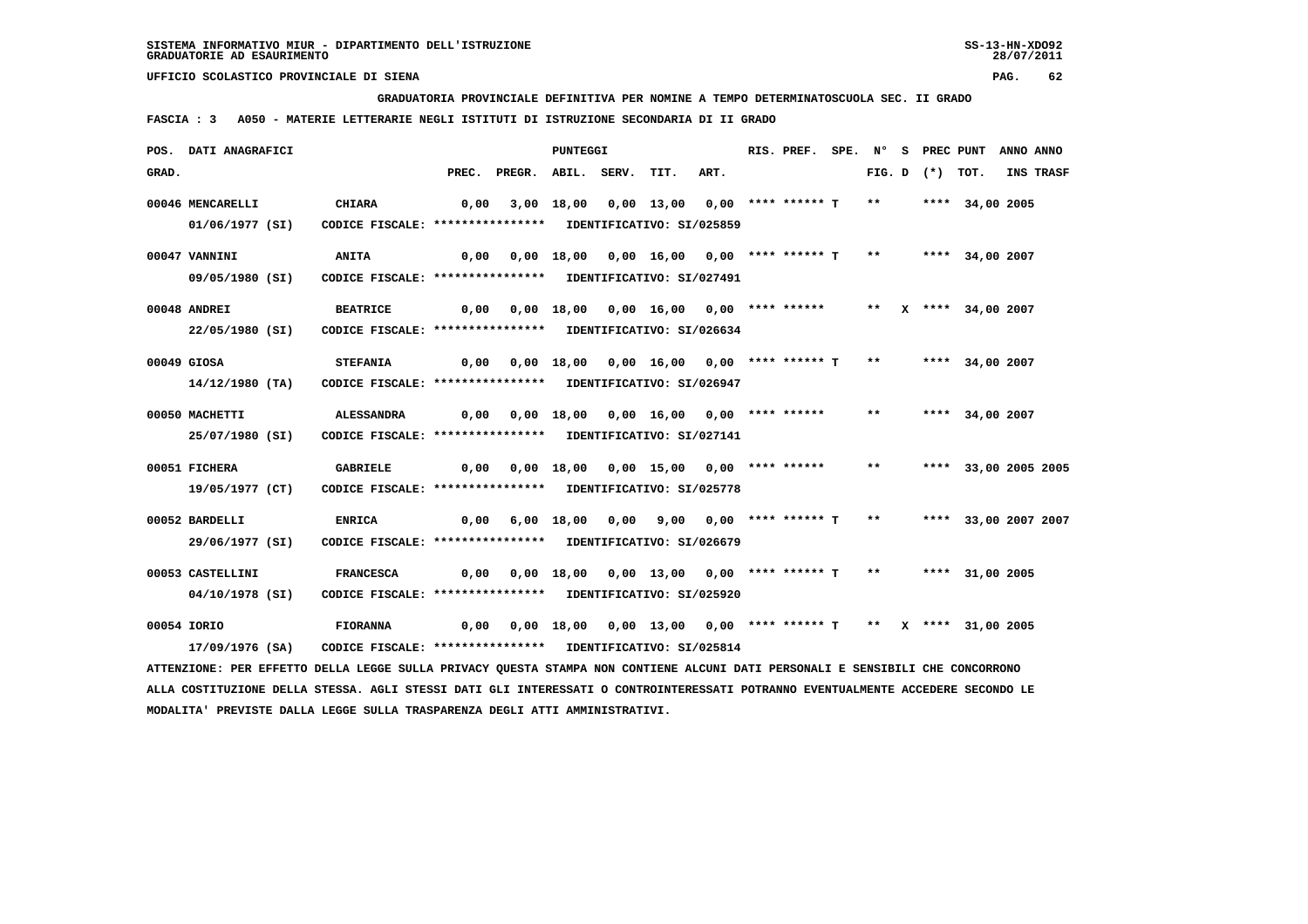**GRADUATORIA PROVINCIALE DEFINITIVA PER NOMINE A TEMPO DETERMINATOSCUOLA SEC. II GRADO**

 **FASCIA : 3 A050 - MATERIE LETTERARIE NEGLI ISTITUTI DI ISTRUZIONE SECONDARIA DI II GRADO**

|       | POS. DATI ANAGRAFICI                                                                                                            |                                                            |       |                                                    | PUNTEGGI |                                          |      | RIS. PREF. | SPE. N° |                   | S PREC PUNT            | ANNO ANNO |
|-------|---------------------------------------------------------------------------------------------------------------------------------|------------------------------------------------------------|-------|----------------------------------------------------|----------|------------------------------------------|------|------------|---------|-------------------|------------------------|-----------|
| GRAD. |                                                                                                                                 |                                                            | PREC. | PREGR. ABIL. SERV.                                 |          | TIT.                                     | ART. |            |         | FIG. D $(*)$ TOT. |                        | INS TRASF |
|       | 00055 SGUERRI                                                                                                                   | <b>ANDREA</b>                                              | 0,00  |                                                    |          | $0,00$ 18,00 0,00 13,00 0,00 **** ****** |      |            | $***$   |                   | **** 31,00 2005        |           |
|       | 14/05/1977 (SI)                                                                                                                 | CODICE FISCALE: **************** IDENTIFICATIVO: SI/025943 |       |                                                    |          |                                          |      |            |         |                   |                        |           |
|       | 00056 BASSI                                                                                                                     | <b>CECILIA</b>                                             | 0,00  |                                                    |          | 0,00 18,00 0,00 13,00 0,00 **** ****** T |      |            | $***$   |                   | **** 31,00 2005        |           |
|       | 07/08/1970 (SI)                                                                                                                 | CODICE FISCALE: **************** IDENTIFICATIVO: SI/025608 |       |                                                    |          |                                          |      |            |         |                   |                        |           |
|       | 00057 ZINELLI                                                                                                                   | <b>DONATELLA</b>                                           |       | 0,00  0,00  18,00  0,00  13,00  0,00  ****  ****** |          |                                          |      |            | $***$   |                   | **** 31,00 2007        |           |
|       | 25/09/1974 (SI)                                                                                                                 | CODICE FISCALE: **************** IDENTIFICATIVO: SI/027458 |       |                                                    |          |                                          |      |            |         |                   |                        |           |
|       | 00058 FORTINI                                                                                                                   | <b>ELEONORA</b>                                            | 0,00  |                                                    |          | 0,00 18,00 0,00 13,00 0,00 **** ****** T |      |            | $***$   |                   | **** 31,00 2007        |           |
|       | 20/09/1978 (SI)                                                                                                                 | CODICE FISCALE: **************** IDENTIFICATIVO: SI/026903 |       |                                                    |          |                                          |      |            |         |                   |                        |           |
|       | 00059 DI BONAVENTURA                                                                                                            | <b>DANIELA</b>                                             | 0,00  |                                                    |          | 0,00 18,00 0,00 13,00 0,00 **** ******   |      |            | $***$   |                   | **** 31,00 2007        |           |
|       | 05/05/1978 (PE)                                                                                                                 | CODICE FISCALE: **************** IDENTIFICATIVO: SI/025762 |       |                                                    |          |                                          |      |            |         |                   |                        |           |
|       | 00060 CASTELLINI                                                                                                                | CRISTINA                                                   | 0,00  |                                                    |          | 0,00 18,00 0,00 13,00 0,00 **** ******   |      |            | $***$   |                   | X **** 31,00 2007      |           |
|       | 13/06/1979 (SI)                                                                                                                 | CODICE FISCALE: **************** IDENTIFICATIVO: SI/026761 |       |                                                    |          |                                          |      |            |         |                   |                        |           |
|       | 00061 GIORLI                                                                                                                    | <b>CLAUDIA</b>                                             |       | $0,00$ $0,00$ $18,00$ $0,00$ $13,00$ $0,00$ $***$  |          |                                          |      |            | $***$   |                   | **** 31,00 2007        |           |
|       | 23/10/1979 (SI)                                                                                                                 | CODICE FISCALE: **************** IDENTIFICATIVO: SI/026942 |       |                                                    |          |                                          |      |            |         |                   |                        |           |
|       | 00062 MENGA                                                                                                                     | <b>FABIO</b>                                               | 0,00  |                                                    |          | 2,00 18,00 0,00 10,00 0,00 **** ******   |      |            | $***$   |                   | X **** 30,00 2005 2005 |           |
|       | 25/06/1974 (BA)                                                                                                                 | CODICE FISCALE: **************** IDENTIFICATIVO: SI/025860 |       |                                                    |          |                                          |      |            |         |                   |                        |           |
|       | 00063 CUDEMO                                                                                                                    | <b>MARIATERESA</b>                                         | 0,00  |                                                    |          | 5,00 18,00 0,00 7,00 0,00 **** ******    |      |            | $***$   |                   | **** 30,00 2005 2005   |           |
|       | 03/04/1977 (BA)                                                                                                                 | CODICE FISCALE: **************** IDENTIFICATIVO: SI/025695 |       |                                                    |          |                                          |      |            |         |                   |                        |           |
|       | ATTENZIONE: PER EFFETTO DELLA LEGGE SULLA PRIVACY QUESTA STAMPA NON CONTIENE ALCUNI DATI PERSONALI E SENSIBILI CHE CONCORRONO   |                                                            |       |                                                    |          |                                          |      |            |         |                   |                        |           |
|       | ALLA COSTITUZIONE DELLA STESSA. AGLI STESSI DATI GLI INTERESSATI O CONTROINTERESSATI POTRANNO EVENTUALMENTE ACCEDERE SECONDO LE |                                                            |       |                                                    |          |                                          |      |            |         |                   |                        |           |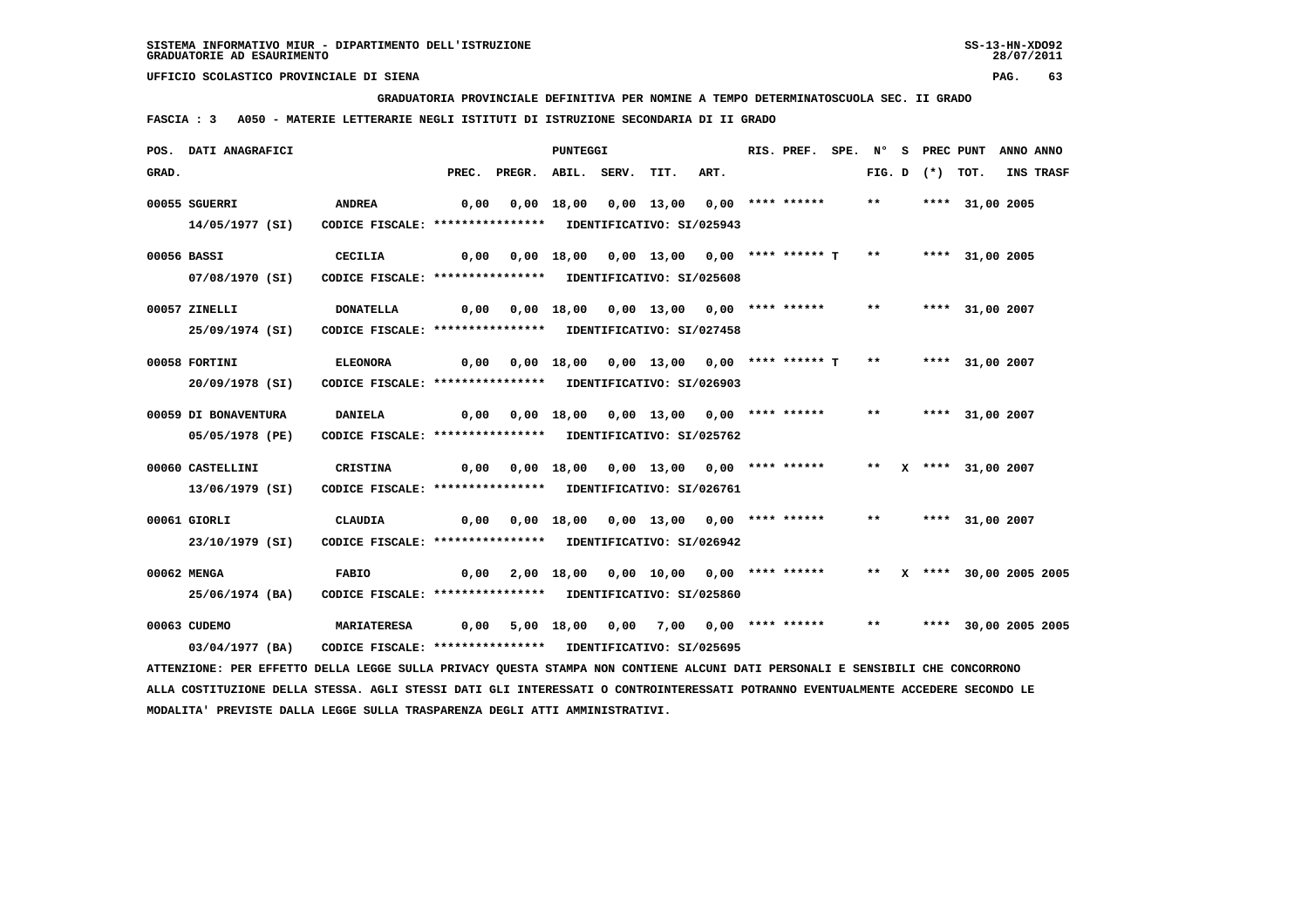**GRADUATORIA PROVINCIALE DEFINITIVA PER NOMINE A TEMPO DETERMINATOSCUOLA SEC. II GRADO**

 **FASCIA : 3 A050 - MATERIE LETTERARIE NEGLI ISTITUTI DI ISTRUZIONE SECONDARIA DI II GRADO**

|       | POS. DATI ANAGRAFICI                                                                                                          |                                                            |      |                                                                                | PUNTEGGI |                                                               |      | RIS. PREF. |       |                   | SPE. N° S PREC PUNT | ANNO ANNO |
|-------|-------------------------------------------------------------------------------------------------------------------------------|------------------------------------------------------------|------|--------------------------------------------------------------------------------|----------|---------------------------------------------------------------|------|------------|-------|-------------------|---------------------|-----------|
| GRAD. |                                                                                                                               |                                                            |      | PREC. PREGR. ABIL. SERV.                                                       |          | TIT.                                                          | ART. |            |       | FIG. D $(*)$ TOT. |                     | INS TRASF |
|       | 00064 TANINI                                                                                                                  | <b>ALESSANDRO</b>                                          |      | $0,00$ $0,00$ $18,00$ $0,00$ $12,00$ $0,00$ **** ****** T ** X **** 30,00 2007 |          |                                                               |      |            |       |                   |                     |           |
|       | 07/05/1975 (SI)                                                                                                               | CODICE FISCALE: **************** IDENTIFICATIVO: SI/027106 |      |                                                                                |          |                                                               |      |            |       |                   |                     |           |
|       | 00065 SERVILLO                                                                                                                | <b>ANTONIO</b>                                             | 0,00 |                                                                                |          | 4,00 17,00 0,00 9,00 0,00 **** ******                         |      |            | $***$ |                   | **** 30,00 2007     |           |
|       | $02/02/1980$ (CS)                                                                                                             | CODICE FISCALE: **************** IDENTIFICATIVO: SI/027427 |      |                                                                                |          |                                                               |      |            |       |                   |                     |           |
|       | 00066 PERINI                                                                                                                  | <b>ELENA</b>                                               | 0,00 |                                                                                |          | 8,00 14,00 0,00 7,00 0,00 **** ******                         |      |            | $***$ |                   | **** 29,00 2002     |           |
|       | 23/09/1965 (SI)                                                                                                               | CODICE FISCALE: **************** IDENTIFICATIVO: SI/022813 |      |                                                                                |          |                                                               |      |            |       |                   |                     |           |
|       | 00067 PAGLIANTINI                                                                                                             | LISA                                                       |      | $0,00$ 5,00 18,00 0,00 6,00 0,00 **** ****** **                                |          |                                                               |      |            |       |                   | **** 29,00 2004     |           |
|       | 05/04/1977 (SI)                                                                                                               | CODICE FISCALE: **************** IDENTIFICATIVO: SI/024649 |      |                                                                                |          |                                                               |      |            |       |                   |                     |           |
|       | 00068 DI RAIMO                                                                                                                | <b>MAURA</b>                                               | 0,00 |                                                                                |          | 5,00 18,00 0,00 6,00 0,00 **** ****** T ** ***** 29,00 2004   |      |            |       |                   |                     |           |
|       | 01/04/1977 (FR)                                                                                                               | CODICE FISCALE: **************** IDENTIFICATIVO: SI/024627 |      |                                                                                |          |                                                               |      |            |       |                   |                     |           |
|       | 00069 DI GIOIA                                                                                                                | <b>ANNA GRAZIA</b>                                         |      | $0,00$ $0,00$ $16,00$ $0,00$ $13,00$ $0,00$ $***$ **** ***** T                 |          |                                                               |      |            | $***$ |                   | **** 29,00 2005     |           |
|       | 07/09/1969 (FG)                                                                                                               | CODICE FISCALE: **************** IDENTIFICATIVO: SI/025764 |      |                                                                                |          |                                                               |      |            |       |                   |                     |           |
|       | 00070 RADESCA                                                                                                                 | <b>ANTONELLA</b>                                           |      | 0,00 4,00 16,00 0,00 9,00 0,00 **** ****** ** ** ** *** 29,00 2005             |          |                                                               |      |            |       |                   |                     |           |
|       | 11/01/1966 (SA)                                                                                                               | CODICE FISCALE: **************** IDENTIFICATIVO: SI/025914 |      |                                                                                |          |                                                               |      |            |       |                   |                     |           |
|       | 00071 BIANCONI                                                                                                                | <b>ROSELLA</b>                                             | 0,00 |                                                                                |          | 2,00 18,00 0,00 9,00 0,00 **** ****** ** ** ** *** 29,00 2007 |      |            |       |                   |                     |           |
|       | 12/01/1969 (SI)                                                                                                               | CODICE FISCALE: **************** IDENTIFICATIVO: SI/024592 |      |                                                                                |          |                                                               |      |            |       |                   |                     |           |
|       | 00072 BISCOTTI                                                                                                                | ANNA                                                       | 0,00 |                                                                                |          | 0,00 18,00 0,00 10,00 0,00 **** ******                        |      |            |       |                   | ** **** 28,00 2003  |           |
|       | 06/03/1972 (TO)                                                                                                               | CODICE FISCALE: **************** IDENTIFICATIVO: SI/023783 |      |                                                                                |          |                                                               |      |            |       |                   |                     |           |
|       | ATTENZIONE: PER EFFETTO DELLA LEGGE SULLA PRIVACY QUESTA STAMPA NON CONTIENE ALCUNI DATI PERSONALI E SENSIBILI CHE CONCORRONO |                                                            |      |                                                                                |          |                                                               |      |            |       |                   |                     |           |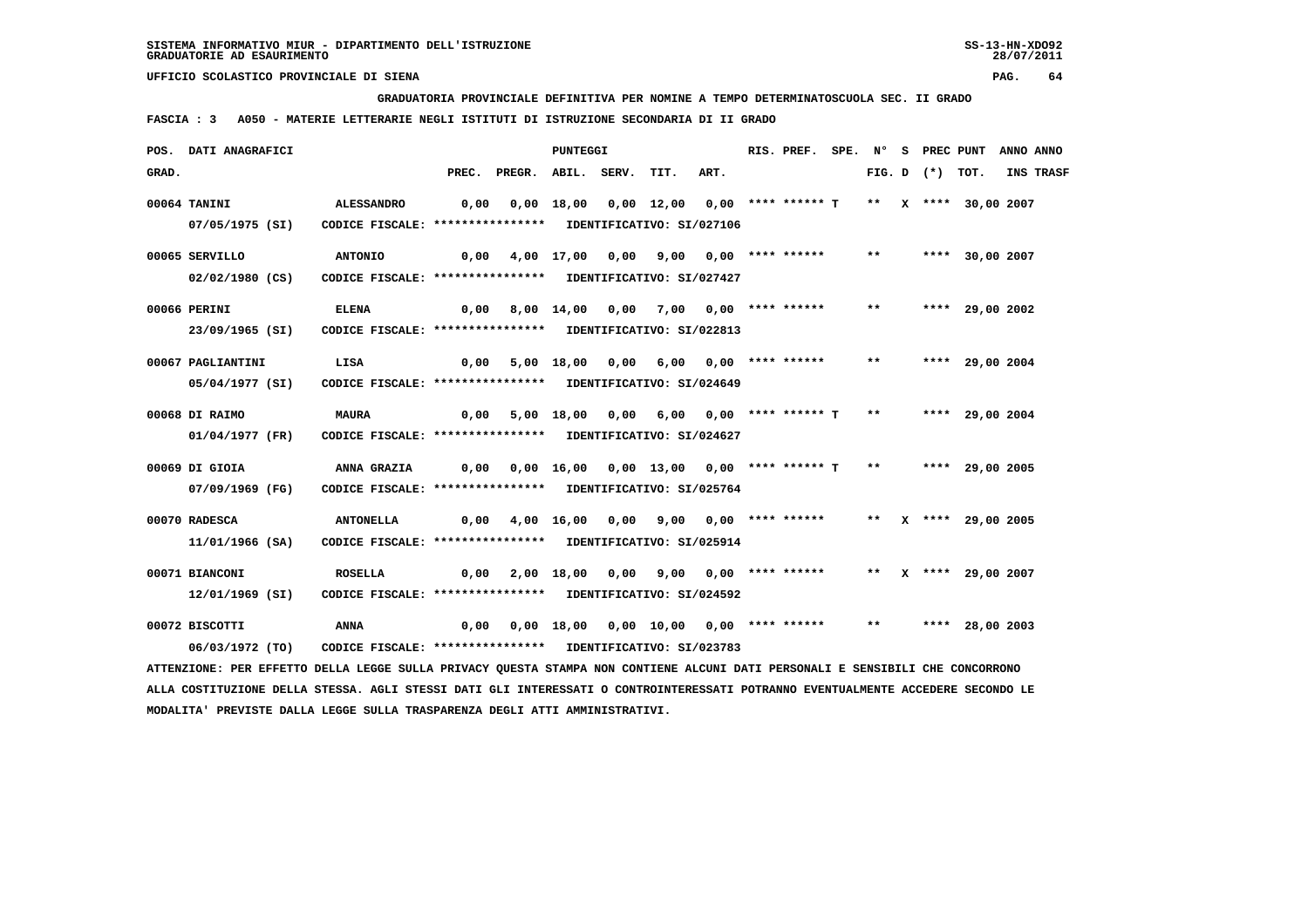**GRADUATORIA PROVINCIALE DEFINITIVA PER NOMINE A TEMPO DETERMINATOSCUOLA SEC. II GRADO**

 **FASCIA : 3 A050 - MATERIE LETTERARIE NEGLI ISTITUTI DI ISTRUZIONE SECONDARIA DI II GRADO**

|            | POS. DATI ANAGRAFICI                                                                                                          |                                                            |                                                                   | PUNTEGGI |                                       |      | RIS. PREF. |  |                   | SPE. N° S PREC PUNT  | ANNO ANNO |
|------------|-------------------------------------------------------------------------------------------------------------------------------|------------------------------------------------------------|-------------------------------------------------------------------|----------|---------------------------------------|------|------------|--|-------------------|----------------------|-----------|
| GRAD.      |                                                                                                                               |                                                            | PREC. PREGR. ABIL. SERV.                                          |          | TIT.                                  | ART. |            |  | FIG. D $(*)$ TOT. |                      | INS TRASF |
| 00073 FUSI |                                                                                                                               | <b>ELETTRA</b>                                             |                                                                   |          |                                       |      |            |  |                   | ** X **** 27,00 2004 |           |
|            | 21/01/1978 (SI)                                                                                                               | CODICE FISCALE: **************** IDENTIFICATIVO: SI/024641 |                                                                   |          |                                       |      |            |  |                   |                      |           |
|            | 00074 BICCI                                                                                                                   | MARIA FRANCESCA 0,00                                       |                                                                   |          | 3,00 18,00 0,00 6,00 0,00 **** ****** |      |            |  |                   | ** X **** 27,00 2004 |           |
|            | 02/07/1968 (SI)                                                                                                               | CODICE FISCALE: **************** IDENTIFICATIVO: SI/024593 |                                                                   |          |                                       |      |            |  |                   |                      |           |
|            | 00075 BULDO                                                                                                                   | <b>STEFANIA</b>                                            | 0,00 0,00 17,00 0,00 10,00 0,00 **** ****** T ** ***** 27,00 2005 |          |                                       |      |            |  |                   |                      |           |
|            | 21/01/1978 (PZ)                                                                                                               | CODICE FISCALE: **************** IDENTIFICATIVO: SI/024537 |                                                                   |          |                                       |      |            |  |                   |                      |           |
|            | 00076 PIANIGIANI                                                                                                              | <b>AGNESE</b>                                              | 0,00 0,00 18,00 0,00 9,00 0,00 **** ****** T ** ***** 27,00 2005  |          |                                       |      |            |  |                   |                      |           |
|            | 17/01/1979 (SI)                                                                                                               | CODICE FISCALE: **************** IDENTIFICATIVO: SI/025903 |                                                                   |          |                                       |      |            |  |                   |                      |           |
|            | 00077 MAZZOLAI                                                                                                                | <b>MICHELA</b>                                             | 0,00 0,00 18,00 0,00 9,00 0,00 **** ****** **                     |          |                                       |      |            |  |                   | **** 27,00 2007      |           |
|            | 05/05/1978 (SI)                                                                                                               | CODICE FISCALE: **************** IDENTIFICATIVO: SI/027272 |                                                                   |          |                                       |      |            |  |                   |                      |           |
|            | 00078 CARPINI                                                                                                                 | LUCIA                                                      | 0,00 0,00 18,00 0,00 9,00 0,00 **** ****** T ** ***** 27,00 2007  |          |                                       |      |            |  |                   |                      |           |
|            | D 26/03/1977 (SI)                                                                                                             | CODICE FISCALE: **************** IDENTIFICATIVO: SI/026753 |                                                                   |          |                                       |      |            |  |                   |                      |           |
|            | 00079 ESPOSITO                                                                                                                | <b>DANIELA</b>                                             | 0,00 0,00 18,00 0,00 9,00 0,00 **** ****** T ** ***** 27,00 2007  |          |                                       |      |            |  |                   |                      |           |
|            | D 19/04/1980 (MT)                                                                                                             | CODICE FISCALE: **************** IDENTIFICATIVO: SI/026846 |                                                                   |          |                                       |      |            |  |                   |                      |           |
|            | 00080 MARTINI                                                                                                                 | <b>ELISABETTA</b>                                          | $0,00$ $0,00$ $18,00$ $0,00$ $9,00$ $0,00$ $***$ **** ***** T **  |          |                                       |      |            |  |                   | **** 27,00 2007      |           |
|            | 15/08/1976 (SI)                                                                                                               | CODICE FISCALE: **************** IDENTIFICATIVO: SI/027266 |                                                                   |          |                                       |      |            |  |                   |                      |           |
|            | 00081 FREDIANI                                                                                                                | <b>ALESSANDRA</b>                                          | 0,00 0,00 18,00 0,00 9,00 0,00 **** ****** T ** ***** 27,00 2007  |          |                                       |      |            |  |                   |                      |           |
|            | D 15/01/1976 (SI)                                                                                                             | CODICE FISCALE: **************** IDENTIFICATIVO: SI/026908 |                                                                   |          |                                       |      |            |  |                   |                      |           |
|            | ATTENZIONE: PER EFFETTO DELLA LEGGE SULLA PRIVACY QUESTA STAMPA NON CONTIENE ALCUNI DATI PERSONALI E SENSIBILI CHE CONCORRONO |                                                            |                                                                   |          |                                       |      |            |  |                   |                      |           |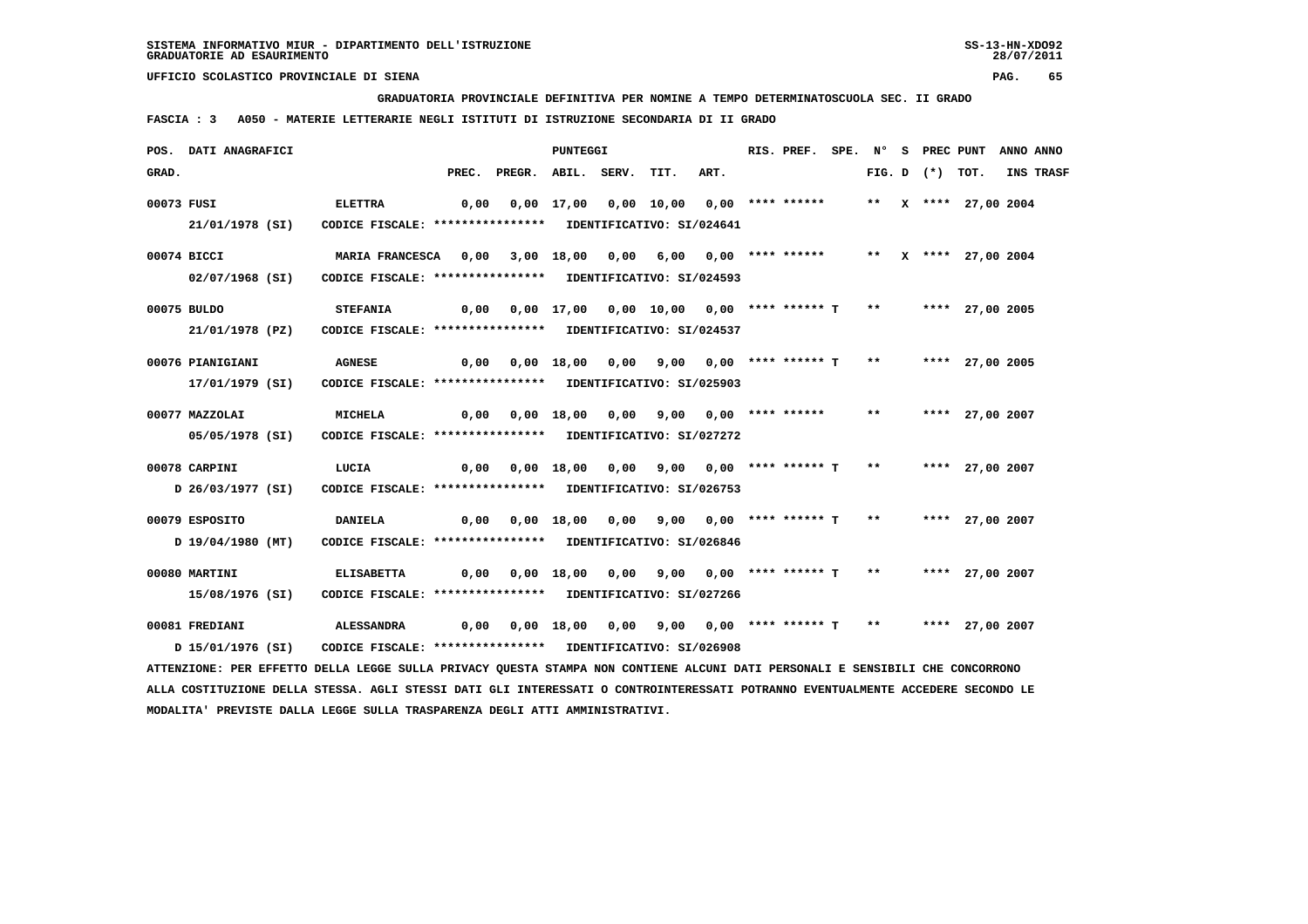**GRADUATORIA PROVINCIALE DEFINITIVA PER NOMINE A TEMPO DETERMINATOSCUOLA SEC. II GRADO**

 **FASCIA : 3 A050 - MATERIE LETTERARIE NEGLI ISTITUTI DI ISTRUZIONE SECONDARIA DI II GRADO**

|            | POS. DATI ANAGRAFICI                                                                                                          |                                                                 |      |                                                   | PUNTEGGI |                                       |      | RIS. PREF. |       |                   | SPE. N° S PREC PUNT ANNO ANNO |           |
|------------|-------------------------------------------------------------------------------------------------------------------------------|-----------------------------------------------------------------|------|---------------------------------------------------|----------|---------------------------------------|------|------------|-------|-------------------|-------------------------------|-----------|
| GRAD.      |                                                                                                                               |                                                                 |      | PREC. PREGR. ABIL. SERV.                          |          | TIT.                                  | ART. |            |       | FIG. D $(*)$ TOT. |                               | INS TRASF |
|            | 00082 LONGO                                                                                                                   | MICHELA VINCENZ 0,00 0,00 18,00 0,00 9,00 0,00 **** ****** T ** |      |                                                   |          |                                       |      |            |       |                   | **** 27,00 2007               |           |
|            |                                                                                                                               |                                                                 |      |                                                   |          |                                       |      |            |       |                   |                               |           |
|            | D 23/08/1975 (MT)                                                                                                             | CODICE FISCALE: **************** IDENTIFICATIVO: SI/027021      |      |                                                   |          |                                       |      |            |       |                   |                               |           |
|            | 00083 RAFFAELLI                                                                                                               | PERLA                                                           | 0,00 |                                                   |          | 0,00 18,00 0,00 9,00 0,00 **** ****** |      |            | $***$ |                   | **** 27,00 2007               |           |
|            | 28/04/1978 (SI)                                                                                                               | CODICE FISCALE: **************** IDENTIFICATIVO: SI/027361      |      |                                                   |          |                                       |      |            |       |                   |                               |           |
|            |                                                                                                                               |                                                                 |      |                                                   |          |                                       |      |            |       |                   |                               |           |
| 00084 MORI |                                                                                                                               | CLAUDIA                                                         |      | 0,00  0,00  18,00  0,00  9,00  0,00  ****  ****** |          |                                       |      |            | $***$ |                   | **** 27,00 2009               |           |
|            | 08/10/1982 (SI)                                                                                                               | CODICE FISCALE: **************** IDENTIFICATIVO: SI/033298      |      |                                                   |          |                                       |      |            |       |                   |                               |           |
|            | 00085 TOZZETTI                                                                                                                | <b>ELISA</b>                                                    |      | 0,00 0,00 18,00 0,00 9,00 0,00 **** ****** **     |          |                                       |      |            |       |                   | **** 27,00 2009               |           |
|            | 09/06/1982 (FI)                                                                                                               | CODICE FISCALE: **************** IDENTIFICATIVO: SI/033286      |      |                                                   |          |                                       |      |            |       |                   |                               |           |
|            |                                                                                                                               |                                                                 |      |                                                   |          |                                       |      |            |       |                   |                               |           |
|            | 00086 FANTOZZI                                                                                                                | CATERINA                                                        |      |                                                   |          |                                       |      |            | $***$ |                   | **** 27,00 2009               |           |
|            | 24/02/1982 (SI)                                                                                                               | CODICE FISCALE: **************** IDENTIFICATIVO: SI/033217      |      |                                                   |          |                                       |      |            |       |                   |                               |           |
|            |                                                                                                                               |                                                                 |      |                                                   |          |                                       |      |            |       |                   |                               |           |
|            | 00087 SGANGA                                                                                                                  | <b>ALESSIA</b>                                                  | 0,00 |                                                   |          | 0,00 18,00 0,00 9,00 0,00 **** ****** |      |            | $***$ |                   | **** 27,00 2009               |           |
|            | 01/10/1981 (RC)                                                                                                               | CODICE FISCALE: **************** IDENTIFICATIVO: SI/033282      |      |                                                   |          |                                       |      |            |       |                   |                               |           |
|            | 00088 SANTINI                                                                                                                 | <b>DANILA</b>                                                   |      | $0,00$ 4,00 17,00 0,00 6,00 0,00 **** ****** **   |          |                                       |      |            |       |                   | **** 27,00 2009               |           |
|            | 27/06/1969 (SI)                                                                                                               | CODICE FISCALE: **************** IDENTIFICATIVO: SI/033283      |      |                                                   |          |                                       |      |            |       |                   |                               |           |
|            |                                                                                                                               |                                                                 |      |                                                   |          |                                       |      |            |       |                   |                               |           |
|            | 00089 BATELLI                                                                                                                 | <b>ANTONIO</b>                                                  |      |                                                   |          |                                       |      |            | $***$ |                   | **** 26,00 2002               |           |
|            | 25/03/1972 (SI)                                                                                                               | CODICE FISCALE: **************** IDENTIFICATIVO: SI/022850      |      |                                                   |          |                                       |      |            |       |                   |                               |           |
|            |                                                                                                                               |                                                                 |      |                                                   |          |                                       |      |            |       |                   |                               |           |
|            | 00090 SPATARO                                                                                                                 | ALBA                                                            | 0,00 |                                                   |          | 0,00 17,00 0,00 9,00 0,00 **** ****** |      |            | $***$ |                   | **** 26,00 2005               |           |
|            | 20/09/1977 (RG)                                                                                                               | CODICE FISCALE: **************** IDENTIFICATIVO: SI/025950      |      |                                                   |          |                                       |      |            |       |                   |                               |           |
|            | ATTENZIONE: PER EFFETTO DELLA LEGGE SULLA PRIVACY QUESTA STAMPA NON CONTIENE ALCUNI DATI PERSONALI E SENSIBILI CHE CONCORRONO |                                                                 |      |                                                   |          |                                       |      |            |       |                   |                               |           |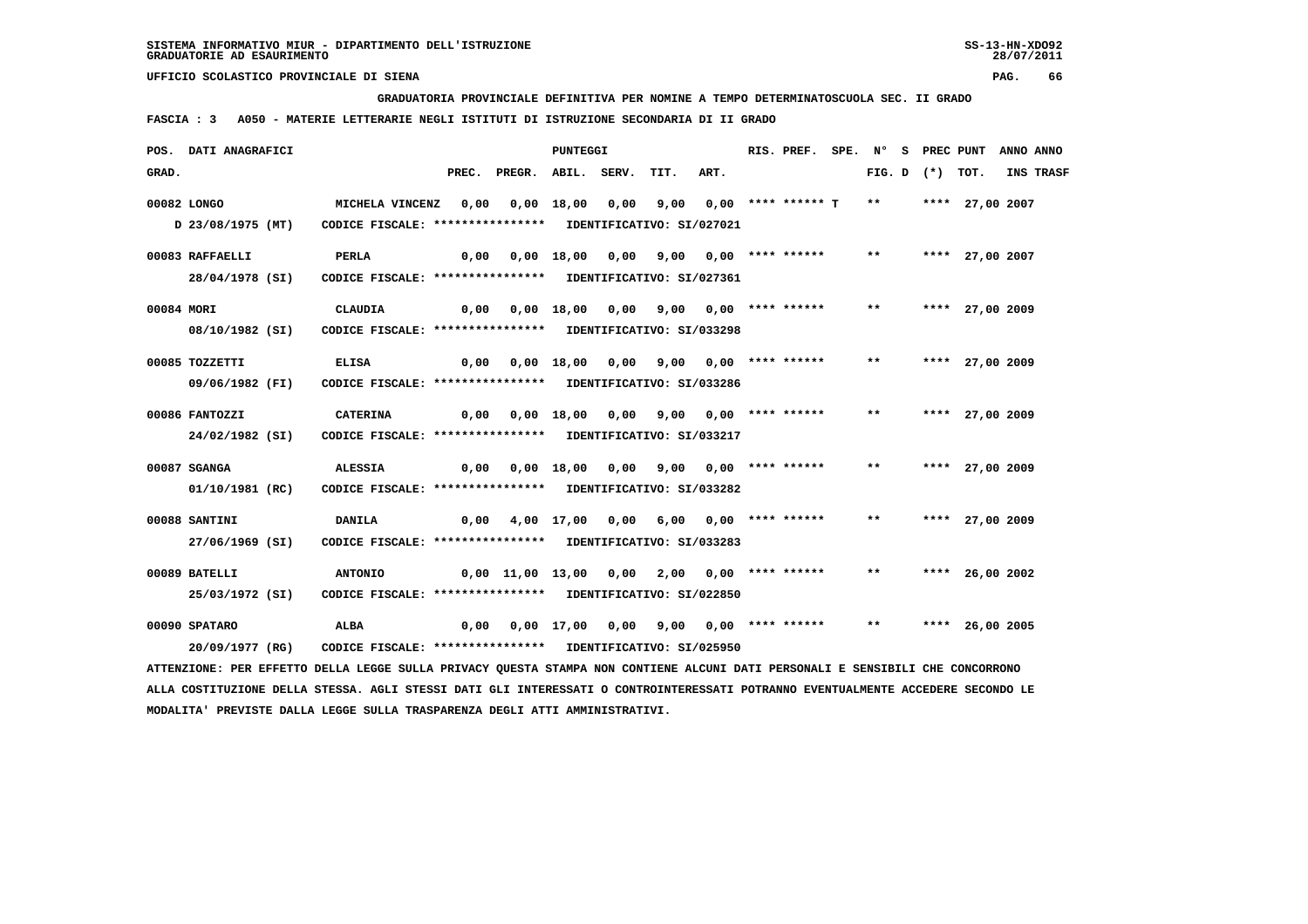**GRADUATORIA PROVINCIALE DEFINITIVA PER NOMINE A TEMPO DETERMINATOSCUOLA SEC. II GRADO**

 **FASCIA : 3 A050 - MATERIE LETTERARIE NEGLI ISTITUTI DI ISTRUZIONE SECONDARIA DI II GRADO**

|       | POS. DATI ANAGRAFICI                                                                                                          |                                                                                 |                                                                          |                                                                              | PUNTEGGI |                                                              |      | RIS. PREF. SPE. N° S PREC PUNT |  |                   |                      | ANNO ANNO |
|-------|-------------------------------------------------------------------------------------------------------------------------------|---------------------------------------------------------------------------------|--------------------------------------------------------------------------|------------------------------------------------------------------------------|----------|--------------------------------------------------------------|------|--------------------------------|--|-------------------|----------------------|-----------|
| GRAD. |                                                                                                                               |                                                                                 |                                                                          | PREC. PREGR. ABIL. SERV.                                                     |          | TIT.                                                         | ART. |                                |  | FIG. D $(*)$ TOT. |                      | INS TRASF |
|       | 00091 RAPASTELLA                                                                                                              | <b>DONATELLA</b>                                                                | 0,00 0,00 17,00 0,00 9,00 0,00 **** ****** T  **  x **** 26,00 2007 2007 |                                                                              |          |                                                              |      |                                |  |                   |                      |           |
|       | 19/04/1973 (PG)                                                                                                               | CODICE FISCALE: **************** IDENTIFICATIVO: SI/027530                      |                                                                          |                                                                              |          |                                                              |      |                                |  |                   |                      |           |
|       | 00092 INTELISANO                                                                                                              | <b>TERESA</b>                                                                   | 0,00                                                                     |                                                                              |          | 0,00 17,00 0,00 9,00 0,00 **** ****** T ** X **** 26,00 2009 |      |                                |  |                   |                      |           |
|       | 08/01/1975 (GR)                                                                                                               | CODICE FISCALE: **************** IDENTIFICATIVO: SI/033219                      |                                                                          |                                                                              |          |                                                              |      |                                |  |                   |                      |           |
|       | 00093 PENNISI                                                                                                                 | <b>ANTONELLA</b>                                                                |                                                                          | $0,00$ 11,00 13,00 0,00 0,00 0,00 **** ****** ** **** 24,00 2002             |          |                                                              |      |                                |  |                   |                      |           |
|       | 19/07/1969 (MT)                                                                                                               | CODICE FISCALE: **************** IDENTIFICATIVO: SI/022981                      |                                                                          |                                                                              |          |                                                              |      |                                |  |                   |                      |           |
|       | 00094 SCAFFAI                                                                                                                 | GIULIANA LUISA 0,00 0,00 18,00 0,00 6,00 0,00 **** ****** T ** ***** 24,00 2004 |                                                                          |                                                                              |          |                                                              |      |                                |  |                   |                      |           |
|       | 10/06/1975 (PT)                                                                                                               | CODICE FISCALE: **************** IDENTIFICATIVO: SI/024696                      |                                                                          |                                                                              |          |                                                              |      |                                |  |                   |                      |           |
|       | 00095 FONTANA                                                                                                                 | <b>EUGENIA MARIA</b>                                                            | 0,00                                                                     |                                                                              |          | 0,00 18,00 0,00 6,00 0,00 **** ****** ** X **** 24,00 2004   |      |                                |  |                   |                      |           |
|       | 09/08/1972 (BR)                                                                                                               | CODICE FISCALE: **************** IDENTIFICATIVO: SI/024637                      |                                                                          |                                                                              |          |                                                              |      |                                |  |                   |                      |           |
|       | 00096 BANTI                                                                                                                   | BARBARA                                                                         |                                                                          | 0,00 0,00 18,00 0,00 6,00 0,00 **** ****** T ** X **** 24,00 2007 2007       |          |                                                              |      |                                |  |                   |                      |           |
|       | 28/02/1974 (GR)                                                                                                               | CODICE FISCALE: **************** IDENTIFICATIVO: SI/026677                      |                                                                          |                                                                              |          |                                                              |      |                                |  |                   |                      |           |
|       | 00097 ANSELMI                                                                                                                 | <b>FRANCESCA</b>                                                                |                                                                          | $0,00$ $0,00$ $18,00$ $0,00$ $6,00$ $0,00$ **** ****** T ** ***** 24,00 2007 |          |                                                              |      |                                |  |                   |                      |           |
|       | 27/12/1979 (SI)                                                                                                               | CODICE FISCALE: **************** IDENTIFICATIVO: SI/026643                      |                                                                          |                                                                              |          |                                                              |      |                                |  |                   |                      |           |
|       | 00098 MARZI                                                                                                                   | <b>SERENA</b>                                                                   |                                                                          | 0,00  0,00  16,00  0,00  8,00  0,00  ****  ******                            |          |                                                              |      |                                |  |                   | ** X **** 24,00 2007 |           |
|       | 27/09/1976 (SI)                                                                                                               | CODICE FISCALE: **************** IDENTIFICATIVO: SI/027268                      |                                                                          |                                                                              |          |                                                              |      |                                |  |                   |                      |           |
|       | 00099 MACCHIA                                                                                                                 | GIULIA                                                                          |                                                                          | $0,00$ $0,00$ $18,00$ $0,00$ $6,00$ $0,00$ $***$ **** ****** **              |          |                                                              |      |                                |  |                   | **** 24,00 2009      |           |
|       | 11/05/1982 (SI)                                                                                                               | CODICE FISCALE: **************** IDENTIFICATIVO: SI/033293                      |                                                                          |                                                                              |          |                                                              |      |                                |  |                   |                      |           |
|       | ATTENZIONE: PER EFFETTO DELLA LEGGE SULLA PRIVACY QUESTA STAMPA NON CONTIENE ALCUNI DATI PERSONALI E SENSIBILI CHE CONCORRONO |                                                                                 |                                                                          |                                                                              |          |                                                              |      |                                |  |                   |                      |           |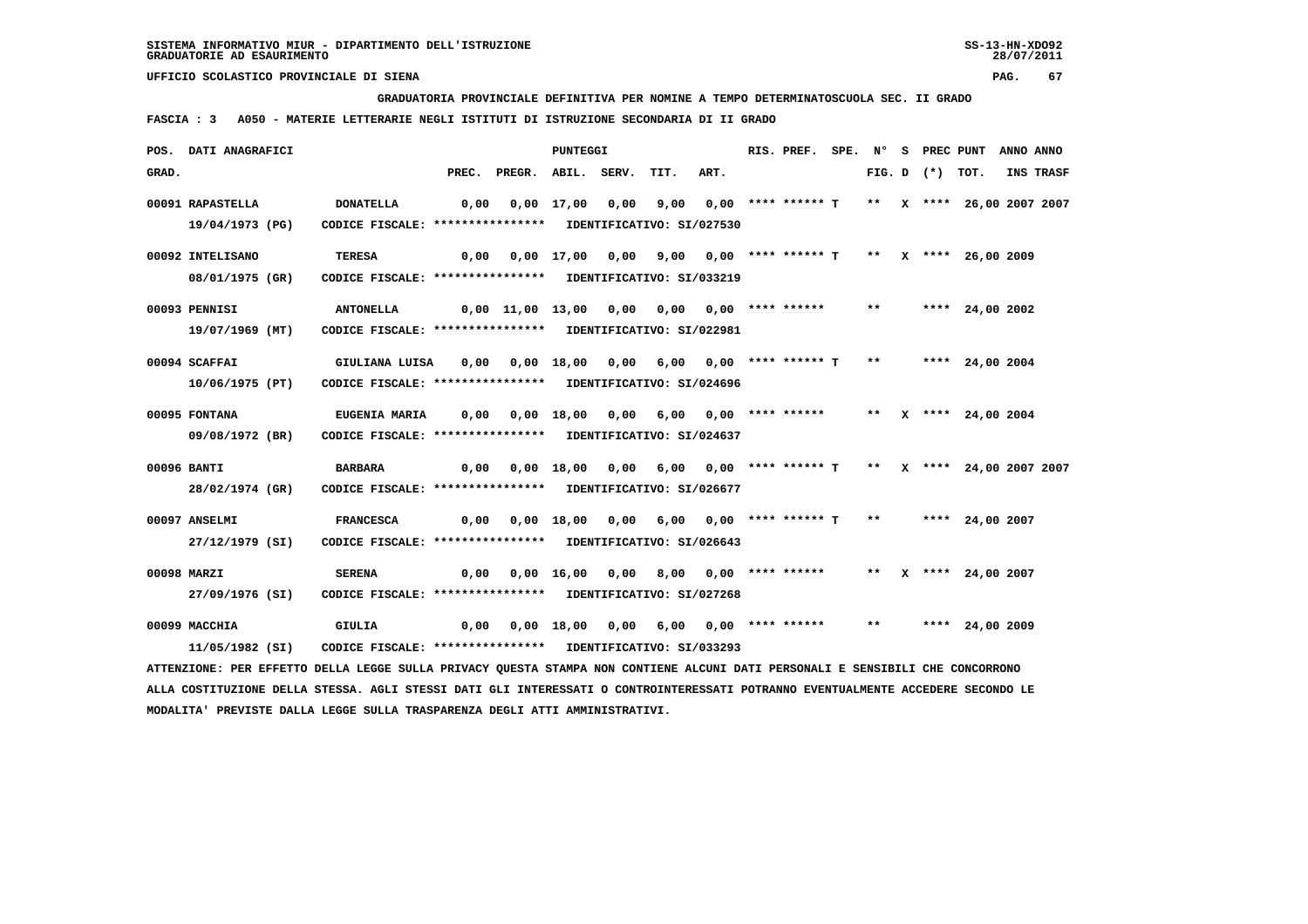**GRADUATORIA PROVINCIALE DEFINITIVA PER NOMINE A TEMPO DETERMINATOSCUOLA SEC. II GRADO**

 **FASCIA : 3 A050 - MATERIE LETTERARIE NEGLI ISTITUTI DI ISTRUZIONE SECONDARIA DI II GRADO**

|       | POS. DATI ANAGRAFICI                                                                                                            |                                                            |       |                                                                  | <b>PUNTEGGI</b> |      |                                         |                                 | RIS. PREF.         | SPE. N° |                   | S PREC PUNT          | ANNO ANNO |
|-------|---------------------------------------------------------------------------------------------------------------------------------|------------------------------------------------------------|-------|------------------------------------------------------------------|-----------------|------|-----------------------------------------|---------------------------------|--------------------|---------|-------------------|----------------------|-----------|
| GRAD. |                                                                                                                                 |                                                            | PREC. | PREGR. ABIL. SERV.                                               |                 |      | TIT.                                    | ART.                            |                    |         | FIG. D $(*)$ TOT. |                      | INS TRASF |
|       | 00100 CALOIA                                                                                                                    | <b>FABIOLA</b>                                             | 0,00  |                                                                  | $0.00$ 18,00    | 0,00 | 6,00                                    |                                 | $0.00$ **** ****** | $***$   |                   | **** 24,00 2011 2011 |           |
|       | $01/05/1979$ (AV)                                                                                                               | CODICE FISCALE: **************** IDENTIFICATIVO: SI/035186 |       |                                                                  |                 |      |                                         |                                 |                    |         |                   |                      |           |
|       |                                                                                                                                 |                                                            |       |                                                                  |                 |      |                                         |                                 |                    |         |                   |                      |           |
|       | 00101 SCARDIGLI                                                                                                                 | <b>BENEDETTA</b>                                           |       | $0,00$ $0,00$ $17,00$ $0,00$                                     |                 |      | 6,00 0,00 **** ******                   |                                 |                    | $***$   |                   | **** 23,00 2009      |           |
|       | 09/09/1979 (SI)                                                                                                                 | CODICE FISCALE: **************** IDENTIFICATIVO: SI/033281 |       |                                                                  |                 |      |                                         |                                 |                    |         |                   |                      |           |
|       | 00102 BONELLI                                                                                                                   | <b>VERONICA</b>                                            | 0,00  |                                                                  | 2,00 12,00      | 0,00 |                                         | $8,00$ $0,00$ $***$ **** ****** |                    | $***$   |                   | **** 22,00 2002      |           |
|       | 21/10/1973 (SI)                                                                                                                 | CODICE FISCALE: **************** IDENTIFICATIVO: SI/022812 |       |                                                                  |                 |      |                                         |                                 |                    |         |                   |                      |           |
|       |                                                                                                                                 |                                                            |       |                                                                  |                 |      |                                         |                                 |                    |         |                   |                      |           |
|       | 00103 FAILLA                                                                                                                    | <b>CHIARA</b>                                              | 0,00  |                                                                  |                 |      | 0,00 16,00 0,00 6,00 0,00 **** ******   |                                 |                    | **      |                   | **** 22,00 2007      |           |
|       | 30/08/1978 (CT)                                                                                                                 | CODICE FISCALE: **************** IDENTIFICATIVO: SI/026869 |       |                                                                  |                 |      |                                         |                                 |                    |         |                   |                      |           |
|       | 00104 BIOTTI                                                                                                                    | <b>GABRIELE</b>                                            | 0,00  |                                                                  | 0,00 18,00 0,00 |      | 4,00 0,00 **** ******                   |                                 |                    | $***$   |                   | **** 22,00 2007      |           |
|       | 26/02/1978 (SI)                                                                                                                 | CODICE FISCALE: **************** IDENTIFICATIVO: SI/026715 |       |                                                                  |                 |      |                                         |                                 |                    |         |                   |                      |           |
|       |                                                                                                                                 |                                                            |       |                                                                  |                 |      |                                         |                                 |                    |         |                   |                      |           |
|       | 00105 GIAKALIS                                                                                                                  | <b>ATHANASIOS</b>                                          |       | $0,00$ $0,00$ $18,00$ $0,00$ $3,00$ $0,00$ $***$ **** ***** T    |                 |      |                                         |                                 |                    | $* *$   |                   | **** 21,00 2004 2004 |           |
|       | 24/12/1964 (EE)                                                                                                                 | CODICE FISCALE: **************** IDENTIFICATIVO: SI/024705 |       |                                                                  |                 |      |                                         |                                 |                    |         |                   |                      |           |
|       | 00106 SCARAMELLI                                                                                                                | SOFIA                                                      | 0,00  |                                                                  | 0,00 18,00      | 0,00 |                                         | $3,00$ $0,00$ **** ******       |                    | **      |                   | **** 21,00 2005      |           |
|       | 16/05/1967 (SI)                                                                                                                 | CODICE FISCALE: **************** IDENTIFICATIVO: SI/025936 |       |                                                                  |                 |      |                                         |                                 |                    |         |                   |                      |           |
|       |                                                                                                                                 |                                                            |       |                                                                  |                 |      |                                         |                                 |                    |         |                   |                      |           |
|       | 00107 CRIVELLI                                                                                                                  | <b>ARIANNA</b>                                             | 0,00  |                                                                  |                 |      | $0,00$ 17,00 0,00 3,00 0,00 **** ****** |                                 |                    |         |                   | ** X **** 20,00 2009 |           |
|       | 29/10/1980 (TA)                                                                                                                 | CODICE FISCALE: **************** IDENTIFICATIVO: SI/033243 |       |                                                                  |                 |      |                                         |                                 |                    |         |                   |                      |           |
|       | 00108 CAVALLO                                                                                                                   | <b>CLAUDIA</b>                                             |       | $0,00$ $0,00$ $17,00$ $0,00$ $3,00$ $0,00$ $***$ **** ***** T ** |                 |      |                                         |                                 |                    |         |                   | **** 20,00 2011 2011 |           |
|       | 20/03/1975 (LE)                                                                                                                 | CODICE FISCALE: **************** IDENTIFICATIVO: SI/035178 |       |                                                                  |                 |      |                                         |                                 |                    |         |                   |                      |           |
|       | ATTENZIONE: PER EFFETTO DELLA LEGGE SULLA PRIVACY QUESTA STAMPA NON CONTIENE ALCUNI DATI PERSONALI E SENSIBILI CHE CONCORRONO   |                                                            |       |                                                                  |                 |      |                                         |                                 |                    |         |                   |                      |           |
|       | ALLA COSTITUZIONE DELLA STESSA. AGLI STESSI DATI GLI INTERESSATI O CONTROINTERESSATI POTRANNO EVENTUALMENTE ACCEDERE SECONDO LE |                                                            |       |                                                                  |                 |      |                                         |                                 |                    |         |                   |                      |           |
|       | MODALITA' PREVISTE DALLA LEGGE SULLA TRASPARENZA DEGLI ATTI AMMINISTRATIVI.                                                     |                                                            |       |                                                                  |                 |      |                                         |                                 |                    |         |                   |                      |           |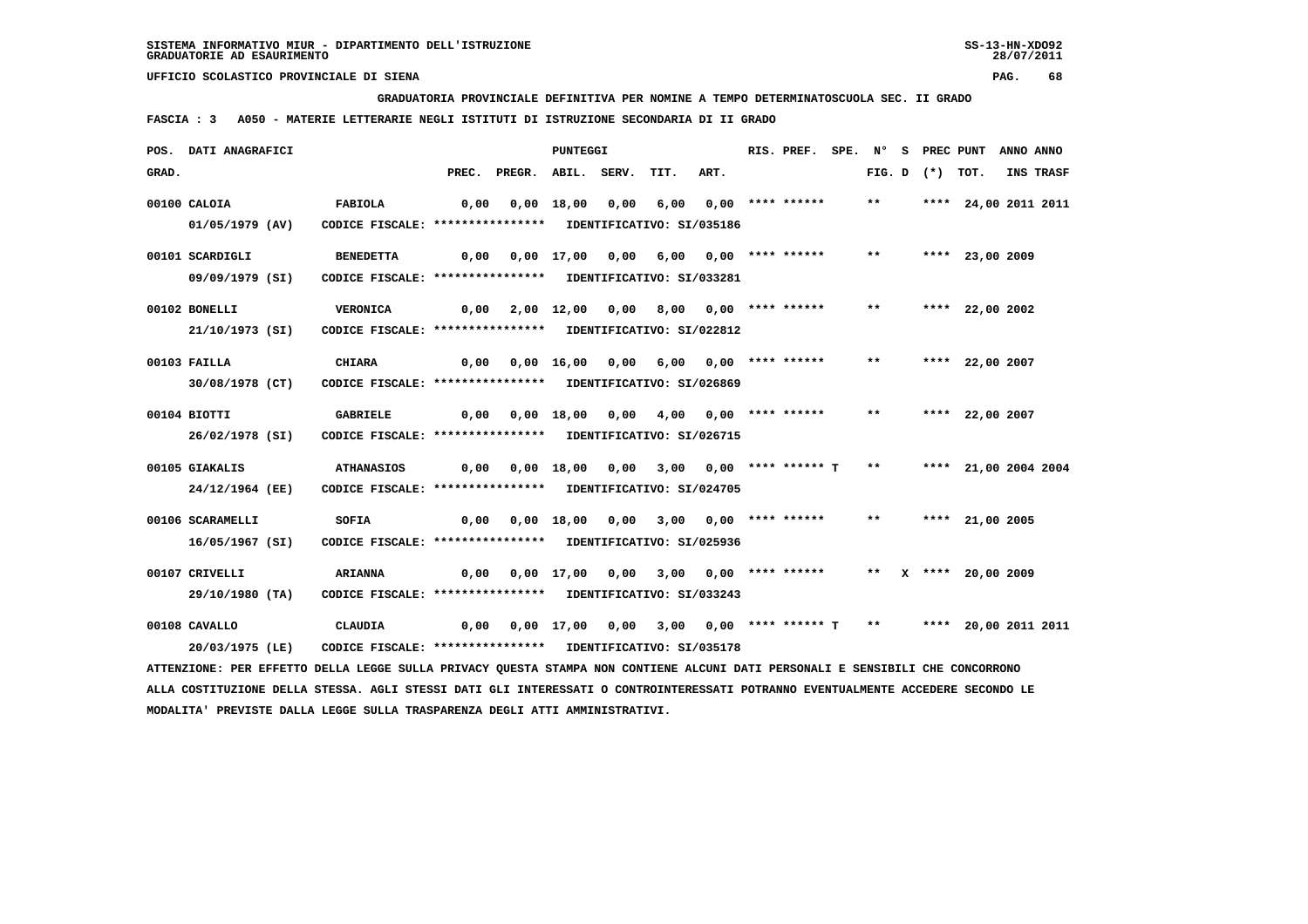**GRADUATORIA PROVINCIALE DEFINITIVA PER NOMINE A TEMPO DETERMINATOSCUOLA SEC. II GRADO**

 **FASCIA : 3 A050 - MATERIE LETTERARIE NEGLI ISTITUTI DI ISTRUZIONE SECONDARIA DI II GRADO**

|       | POS. DATI ANAGRAFICI                                                                                                          |                                                            |      |                                                                              | PUNTEGGI |                                                                    |      | RIS. PREF. SPE. Nº S PREC PUNT ANNO ANNO |  |                   |                         |           |
|-------|-------------------------------------------------------------------------------------------------------------------------------|------------------------------------------------------------|------|------------------------------------------------------------------------------|----------|--------------------------------------------------------------------|------|------------------------------------------|--|-------------------|-------------------------|-----------|
| GRAD. |                                                                                                                               |                                                            |      | PREC. PREGR. ABIL. SERV.                                                     |          | TIT.                                                               | ART. |                                          |  | FIG. D $(*)$ TOT. |                         | INS TRASF |
|       | 00109 FALCONE                                                                                                                 | <b>PATRIZIA</b>                                            | 0,00 |                                                                              |          | $0,00$ 16,00 0,00 3,00 0,00 **** ****** T ** X **** 19,00 2007     |      |                                          |  |                   |                         |           |
|       | 05/05/1976 (FG)                                                                                                               | CODICE FISCALE: **************** IDENTIFICATIVO: SI/026871 |      |                                                                              |          |                                                                    |      |                                          |  |                   |                         |           |
|       | 00110 MINACCI                                                                                                                 | LORENZA                                                    | 0,00 |                                                                              |          | 0,00 18,00 0,00 0,00 0,00 **** ******     **   x   **** 18,00 2007 |      |                                          |  |                   |                         |           |
|       | 15/01/1969 (SI)                                                                                                               | CODICE FISCALE: **************** IDENTIFICATIVO: SI/027284 |      |                                                                              |          |                                                                    |      |                                          |  |                   |                         |           |
|       | 00111 CHERUBINI                                                                                                               | LAURA                                                      |      | 0,00 0,00                                                                    |          | 6,00 0,00 12,00 0,00 **** ****** ** **** 18,00 2007                |      |                                          |  |                   |                         |           |
| R     | 21/05/1980 (SI)                                                                                                               | CODICE FISCALE: **************** IDENTIFICATIVO: SI/026775 |      |                                                                              |          |                                                                    |      |                                          |  |                   |                         |           |
|       |                                                                                                                               |                                                            |      |                                                                              |          |                                                                    |      |                                          |  |                   |                         |           |
|       | 00112 MORELLI                                                                                                                 | <b>FEDERICA</b>                                            |      |                                                                              |          |                                                                    |      |                                          |  |                   |                         |           |
|       | 07/04/1975 (SI)                                                                                                               | CODICE FISCALE: **************** IDENTIFICATIVO: SI/027287 |      |                                                                              |          |                                                                    |      |                                          |  |                   |                         |           |
|       | 00113 GIOFFRE'                                                                                                                | FILIPPO JACOPO                                             |      | 0,00 0,00 18,00 0,00 0,00 0,00 **** ****** ** ** ** *** 18,00 2011 2011      |          |                                                                    |      |                                          |  |                   |                         |           |
|       | 10/07/1978 (SI)                                                                                                               | CODICE FISCALE: **************** IDENTIFICATIVO: SI/035196 |      |                                                                              |          |                                                                    |      |                                          |  |                   |                         |           |
|       |                                                                                                                               |                                                            |      |                                                                              |          |                                                                    |      |                                          |  |                   |                         |           |
|       | 00114 GIORDANO                                                                                                                | PATRIZIA                                                   |      | 0,00 0,00 13,00 0,00 3,00 0,00 **** ****** ** X **** 16,00 2002              |          |                                                                    |      |                                          |  |                   |                         |           |
|       | 05/06/1969 (CS)                                                                                                               | CODICE FISCALE: **************** IDENTIFICATIVO: SI/022805 |      |                                                                              |          |                                                                    |      |                                          |  |                   |                         |           |
|       | 00115 BIANCIARDI                                                                                                              | <b>MARIO</b>                                               | 0,00 |                                                                              |          | $0,00$ 16,00 0,00 0,00 0,00 **** ****** T ** ***** 16,00 2003      |      |                                          |  |                   |                         |           |
|       | 15/06/1966 (SI)                                                                                                               | CODICE FISCALE: **************** IDENTIFICATIVO: SI/022857 |      |                                                                              |          |                                                                    |      |                                          |  |                   |                         |           |
|       |                                                                                                                               |                                                            |      |                                                                              |          |                                                                    |      |                                          |  |                   |                         |           |
|       | 00116 ADDUCI                                                                                                                  | DOMENICA                                                   |      | 0,00  0,00  15,00  0,00  0,00  0,00  ****  ******                            |          |                                                                    |      |                                          |  |                   | ** **** 15,00 2011 2011 |           |
|       | 28/04/1970 (CS)                                                                                                               | CODICE FISCALE: **************** IDENTIFICATIVO: SI/035074 |      |                                                                              |          |                                                                    |      |                                          |  |                   |                         |           |
|       | 00117 DEL BRAVO                                                                                                               | <b>SIMONA</b>                                              |      | $0,00$ $0,00$ $10,00$ $0,00$ $0,00$ $0,00$ **** ****** *** X **** 10,00 2002 |          |                                                                    |      |                                          |  |                   |                         |           |
|       | 27/06/1970 (SI)                                                                                                               | CODICE FISCALE: **************** IDENTIFICATIVO: SI/022903 |      |                                                                              |          |                                                                    |      |                                          |  |                   |                         |           |
|       | ATTENZIONE: PER EFFETTO DELLA LEGGE SULLA PRIVACY QUESTA STAMPA NON CONTIENE ALCUNI DATI PERSONALI E SENSIBILI CHE CONCORRONO |                                                            |      |                                                                              |          |                                                                    |      |                                          |  |                   |                         |           |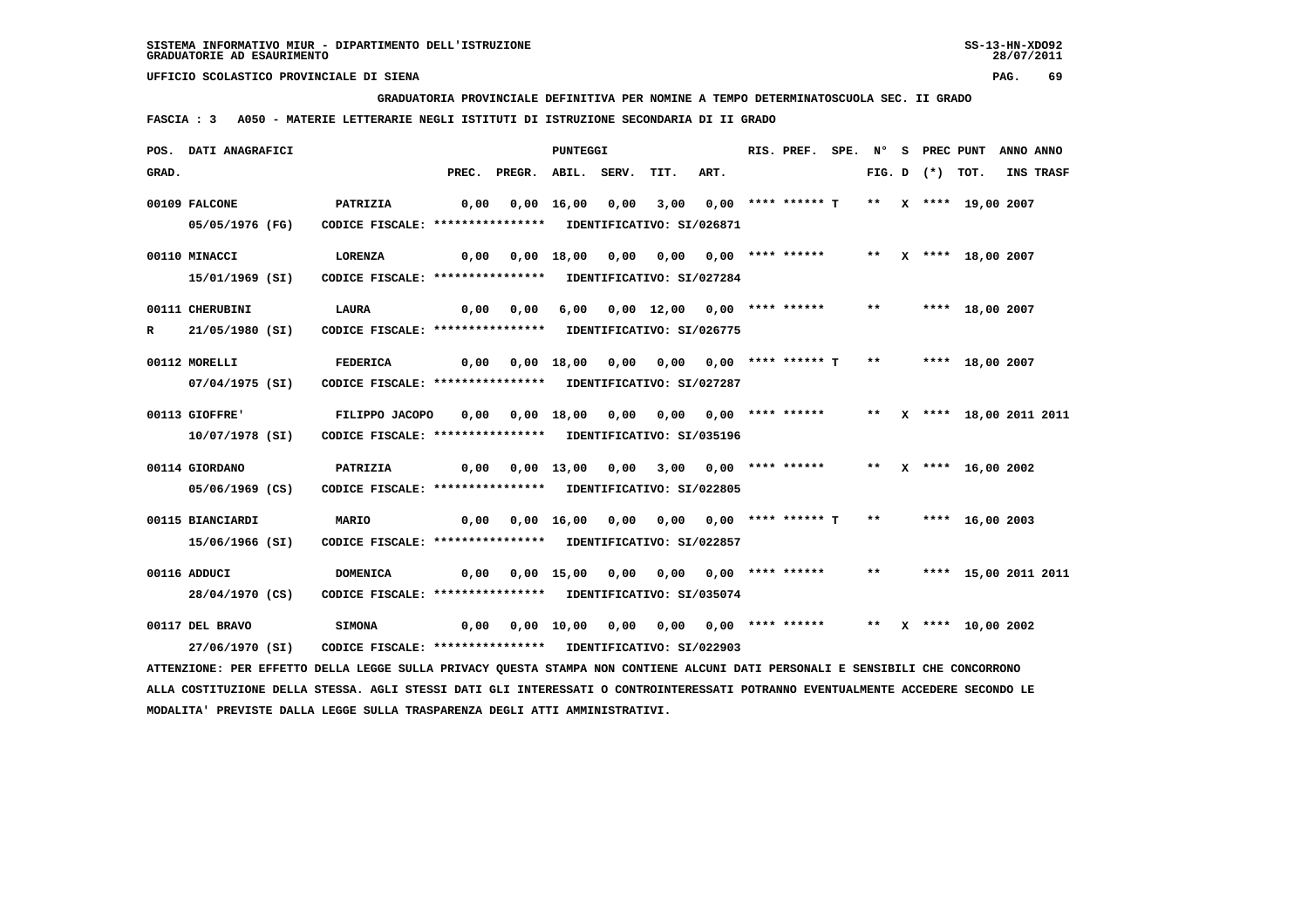**GRADUATORIA PROVINCIALE DEFINITIVA PER NOMINE A TEMPO DETERMINATOSCUOLA SEC. II GRADO**

 **FASCIA : 3 A050 - MATERIE LETTERARIE NEGLI ISTITUTI DI ISTRUZIONE SECONDARIA DI II GRADO**

| POS.  | DATI ANAGRAFICI |                                   | PUNTEGGI |        |       |       | RIS. PREF.                | SPE. | N°            | - S | PREC PUNT |              |       | ANNO ANNO |           |           |
|-------|-----------------|-----------------------------------|----------|--------|-------|-------|---------------------------|------|---------------|-----|-----------|--------------|-------|-----------|-----------|-----------|
| GRAD. |                 |                                   | PREC.    | PREGR. | ABIL. | SERV. | TIT.                      | ART. |               |     | FIG. D    |              | $(*)$ | TOT.      |           | INS TRASF |
|       | 00118 VENTURA   | <b>STEFANO</b>                    | 0.00     | 0,00   | 6,00  | 0,00  | 3,00                      | 0,00 | **** ******   |     | $* *$     |              | ****  |           | 9,00 2007 |           |
| R     | 23/05/1980 (EE) | CODICE FISCALE: ****************  |          |        |       |       | IDENTIFICATIVO: SI/027502 |      |               |     |           |              |       |           |           |           |
|       | 00119 GORACCI   | <b>MARIA STELLA</b>               | 0.00     | 0,00   | 6,00  | 0,00  | 2,00                      | 0,00 | **** ****** ጥ |     | $* *$     | $\mathbf{x}$ | ****  |           | 8,00 2007 |           |
| R     | 17/01/1957 (CA) | CODICE FISCALE: ***************** |          |        |       |       | IDENTIFICATIVO: SI/022932 |      |               |     |           |              |       |           |           |           |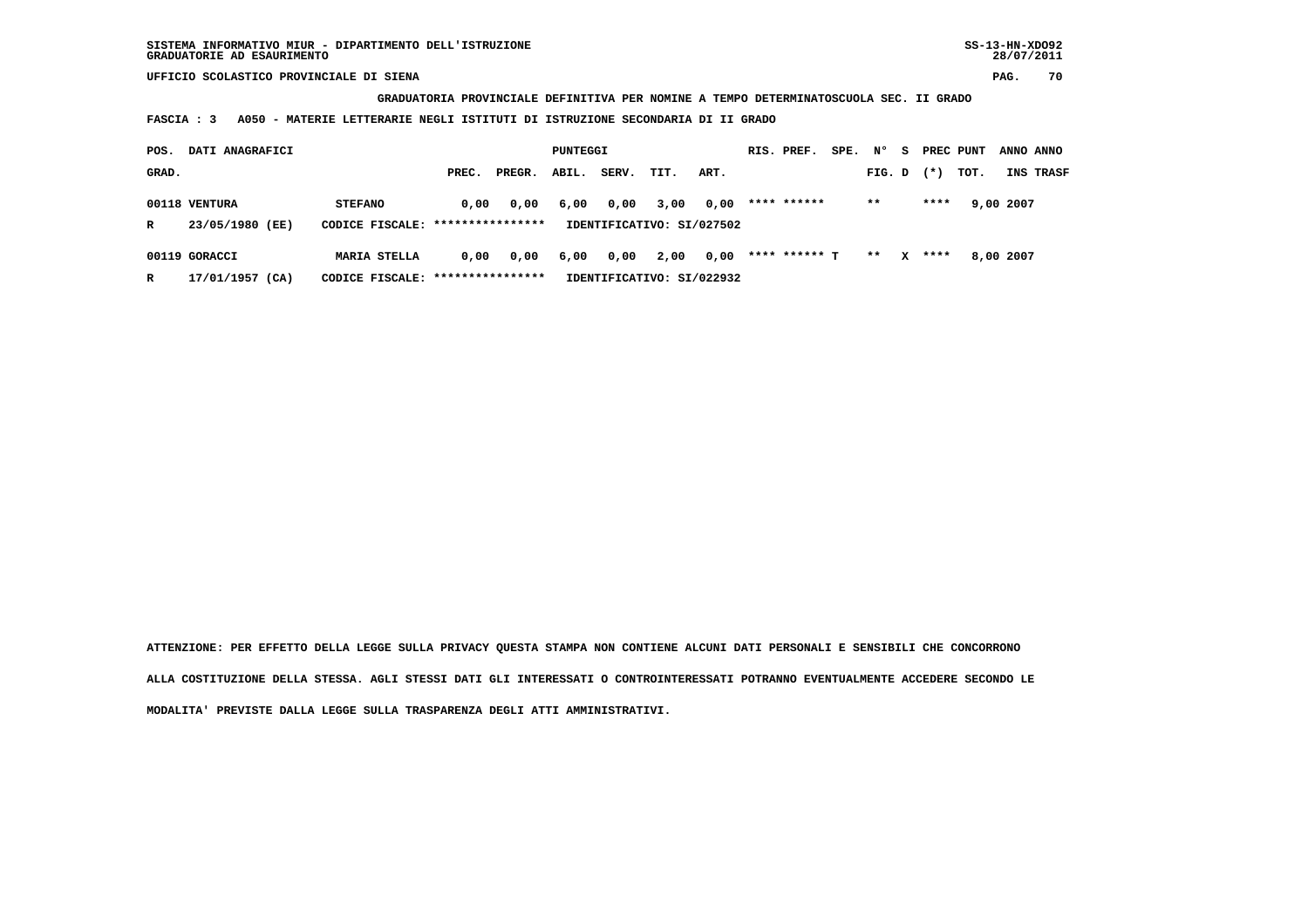**GRADUATORIA PROVINCIALE DEFINITIVA PER NOMINE A TEMPO DETERMINATOSCUOLA SEC. II GRADO**

 **FASCIA : 3 A051 - MATERIE LETTERARIE E LATINO NEI LICEI E NELL'ISTITUTO MAGISTRALE**

 **MODALITA' PREVISTE DALLA LEGGE SULLA TRASPARENZA DEGLI ATTI AMMINISTRATIVI.**

|       | POS. DATI ANAGRAFICI                                                                                                          |                                                            |                                                      | PUNTEGGI |      |      | RIS. PREF. |       |  | SPE. N° S PREC PUNT        | ANNO ANNO |
|-------|-------------------------------------------------------------------------------------------------------------------------------|------------------------------------------------------------|------------------------------------------------------|----------|------|------|------------|-------|--|----------------------------|-----------|
| GRAD. |                                                                                                                               |                                                            | PREC. PREGR. ABIL. SERV.                             |          | TIT. | ART. |            |       |  | FIG. D $(*)$ TOT.          | INS TRASF |
|       | 00001 RIBATTI                                                                                                                 | <b>NICOLA</b>                                              | 0,00 60,00 42,00 24,00 25,00 0,00 **** ******        |          |      |      |            |       |  | ** X **** 151,00 2011 2011 |           |
|       | 13/12/1972 (BA)                                                                                                               | CODICE FISCALE: **************** IDENTIFICATIVO: SI/035188 |                                                      |          |      |      |            |       |  |                            |           |
|       | 00002 SCARAMELLI                                                                                                              | SOFIA                                                      | 0,00 72,00 41,00 24,00 3,00 0,00 **** ******         |          |      |      |            | $***$ |  | **** 140,00 2005           |           |
|       | 16/05/1967 (SI)                                                                                                               | CODICE FISCALE: **************** IDENTIFICATIVO: SI/025936 |                                                      |          |      |      |            |       |  |                            |           |
|       | 00003 BELLANOVA                                                                                                               | <b>ADDOLORATA</b>                                          | $0,00$ 54,00 42,00 24,00 18,00 0,00 **** ******      |          |      |      |            | $***$ |  | **** 138,00 2005           |           |
|       | 25/05/1979 (BR)                                                                                                               | CODICE FISCALE: **************** IDENTIFICATIVO: SI/025622 |                                                      |          |      |      |            |       |  |                            |           |
|       | 00004 DI RISIO                                                                                                                | <b>IVANA</b>                                               | 0,00 51,00 42,00 24,00 18,00 0,00 **** ******        |          |      |      |            | $***$ |  | **** 135,00 2005           |           |
|       | 29/05/1979 (CH)                                                                                                               | CODICE FISCALE: **************** IDENTIFICATIVO: SI/025768 |                                                      |          |      |      |            |       |  |                            |           |
|       | 00005 PIAZZINI                                                                                                                | CLAUDIA                                                    | 0,00 35,00 42,00 24,00 28,00 0,00 **** ******        |          |      |      |            | $***$ |  | **** 129,00 2007           |           |
|       | 26/04/1975 (SI)                                                                                                               | CODICE FISCALE: **************** IDENTIFICATIVO: SI/027335 |                                                      |          |      |      |            |       |  |                            |           |
|       | 00006 CASTELLINI                                                                                                              | <b>FRANCESCA</b>                                           | $0,00$ 51,00 42,00 24,00 10,00 0,00 **** ****** T    |          |      |      |            | $***$ |  | **** 127,00 2005           |           |
|       | 04/10/1978 (SI)                                                                                                               | CODICE FISCALE: **************** IDENTIFICATIVO: SI/025920 |                                                      |          |      |      |            |       |  |                            |           |
|       | 00007 GIARDINA                                                                                                                | <b>AGNESE</b>                                              | $0,00$ 50,00 42,00 24,00 10,00 0,00 **** ****** T ** |          |      |      |            |       |  | **** 126,00 2005           |           |
|       | 14/04/1979 (PA)                                                                                                               | CODICE FISCALE: **************** IDENTIFICATIVO: SI/025791 |                                                      |          |      |      |            |       |  |                            |           |
|       | 00008 CASTELLINI                                                                                                              | CRISTINA                                                   | 0,00 36,00 42,00 24,00 13,00 0,00 **** ******        |          |      |      |            |       |  | ** $X$ **** 115,00 2007    |           |
|       | 13/06/1979 (SI)                                                                                                               | CODICE FISCALE: **************** IDENTIFICATIVO: SI/026761 |                                                      |          |      |      |            |       |  |                            |           |
|       | 00009 VANNINI                                                                                                                 | <b>ANITA</b>                                               | $0,00$ 30,00 42,00 24,00 16,00 0,00 **** ****** T ** |          |      |      |            |       |  | **** 112,00 2007           |           |
|       | 09/05/1980 (SI)                                                                                                               | CODICE FISCALE: **************** IDENTIFICATIVO: SI/027491 |                                                      |          |      |      |            |       |  |                            |           |
|       | ATTENZIONE: PER EFFETTO DELLA LEGGE SULLA PRIVACY QUESTA STAMPA NON CONTIENE ALCUNI DATI PERSONALI E SENSIBILI CHE CONCORRONO |                                                            |                                                      |          |      |      |            |       |  |                            |           |

 **ALLA COSTITUZIONE DELLA STESSA. AGLI STESSI DATI GLI INTERESSATI O CONTROINTERESSATI POTRANNO EVENTUALMENTE ACCEDERE SECONDO LE**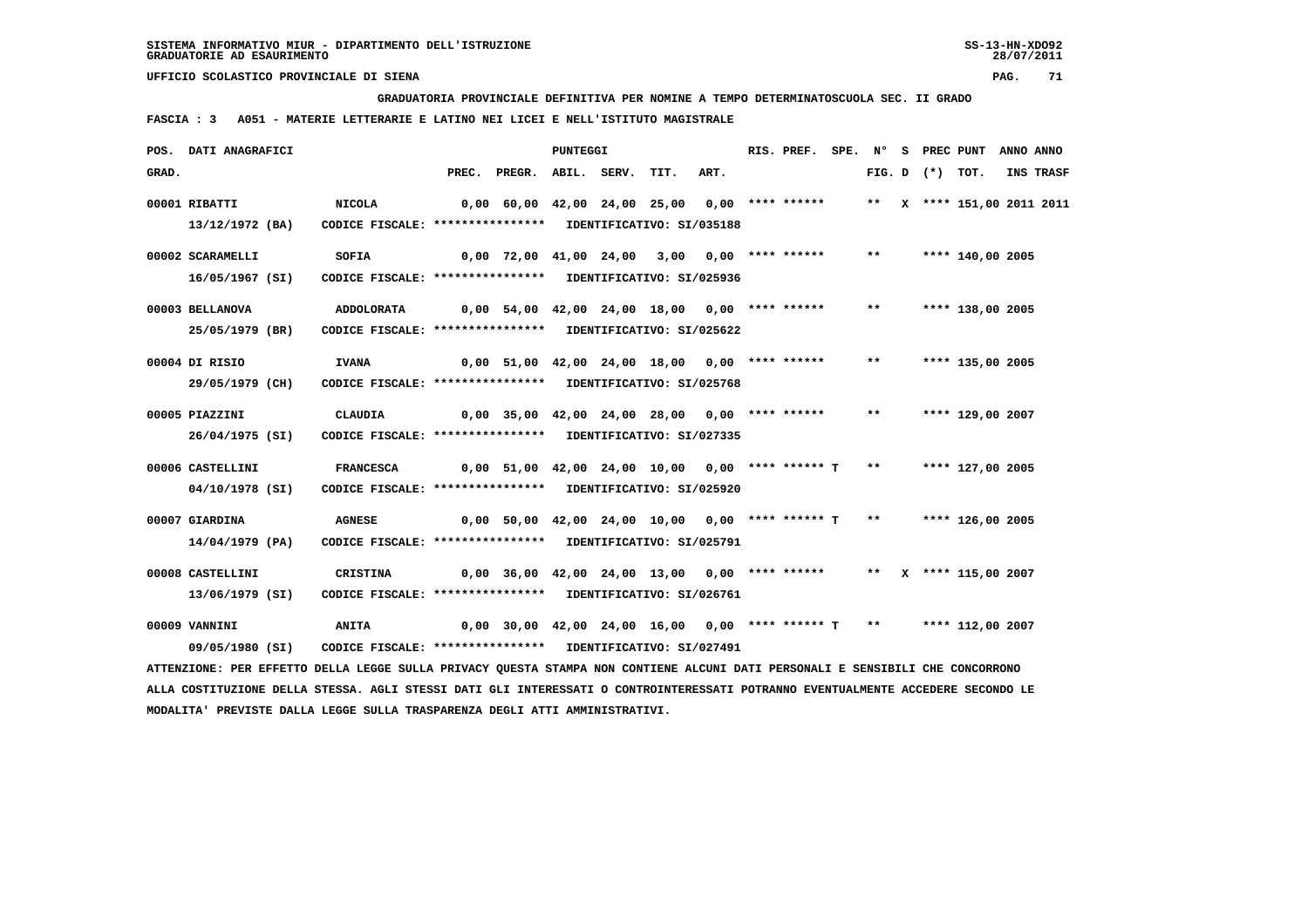**GRADUATORIA PROVINCIALE DEFINITIVA PER NOMINE A TEMPO DETERMINATOSCUOLA SEC. II GRADO**

 **FASCIA : 3 A051 - MATERIE LETTERARIE E LATINO NEI LICEI E NELL'ISTITUTO MAGISTRALE**

|            | POS. DATI ANAGRAFICI                                                                                                          |                                                                                                                                                                                    |                                                                         |                                                                   | PUNTEGGI |                                       |      | RIS. PREF. |              |                   | SPE. N° S PREC PUNT ANNO ANNO |           |
|------------|-------------------------------------------------------------------------------------------------------------------------------|------------------------------------------------------------------------------------------------------------------------------------------------------------------------------------|-------------------------------------------------------------------------|-------------------------------------------------------------------|----------|---------------------------------------|------|------------|--------------|-------------------|-------------------------------|-----------|
| GRAD.      |                                                                                                                               |                                                                                                                                                                                    |                                                                         | PREC. PREGR. ABIL. SERV. TIT.                                     |          |                                       | ART. |            |              | FIG. D $(*)$ TOT. |                               | INS TRASF |
|            | 00010 MACHETTI<br>25/07/1980 (SI)                                                                                             | ALESSANDRA<br>CODICE FISCALE: **************** IDENTIFICATIVO: SI/027141                                                                                                           | 0,00 30,00 42,00 24,00 16,00 0,00 **** ******                           |                                                                   |          |                                       |      |            | $***$        |                   | **** 112,00 2007              |           |
|            | 00011 ZINELLI<br>25/09/1974 (SI)                                                                                              | <b>DONATELLA</b><br>CODICE FISCALE: **************** IDENTIFICATIVO: SI/027458                                                                                                     | 0,00 26,00 42,00 24,00 13,00 0,00 **** ******                           |                                                                   |          |                                       |      |            | $***$        |                   | **** 105,00 2007              |           |
|            | 00012 GIORLI<br>23/10/1979 (SI)                                                                                               | CLAUDIA<br>CODICE FISCALE: **************** IDENTIFICATIVO: SI/026942                                                                                                              |                                                                         | 0,00 24,00 42,00 24,00 13,00 0,00 **** ****** ** **** 103,00 2007 |          |                                       |      |            |              |                   |                               |           |
|            | 00013 GIOFFRE'<br>10/07/1978 (SI)                                                                                             | FILIPPO JACOPO     0,00   24,00   42,00   24,00    0,00   0,00   **** ******        **    x   ****   90,00 2011 2011<br>CODICE FISCALE: **************** IDENTIFICATIVO: SI/035196 |                                                                         |                                                                   |          |                                       |      |            |              |                   |                               |           |
|            | 00014 FALCONE<br>05/05/1976 (FG)                                                                                              | PATRIZIA<br>CODICE FISCALE: **************** IDENTIFICATIVO: SI/026871                                                                                                             | 0,00 18,00 39,00 24,00  3,00  0,00 **** ****** T  **  x **** 84,00 2007 |                                                                   |          |                                       |      |            |              |                   |                               |           |
| 00015 MORI | 08/10/1982 (SI)                                                                                                               | <b>CLAUDIA</b><br>CODICE FISCALE: **************** IDENTIFICATIVO: SI/033298                                                                                                       |                                                                         | 0,00  0,00  42,00  0,00  9,00  0,00  ****  ******                 |          |                                       |      |            | $***$        |                   | **** 51,00 2009               |           |
|            | 00016 TOZZETTI<br>09/06/1982 (FI)                                                                                             | <b>ELISA</b><br>CODICE FISCALE: **************** IDENTIFICATIVO: SI/033286                                                                                                         |                                                                         | 0,00  0,00  42,00  0,00  9,00  0,00  ****  ******                 |          |                                       |      |            | $***$        |                   | **** 51,00 2009               |           |
|            | 00017 FANTOZZI<br>24/02/1982 (SI)                                                                                             | CATERINA<br>CODICE FISCALE: **************** IDENTIFICATIVO: SI/033217                                                                                                             |                                                                         |                                                                   |          |                                       |      |            | $\star\star$ |                   | **** 51,00 2009               |           |
|            | 00018 SGANGA<br>01/10/1981 (RC)                                                                                               | ALESSIA<br>CODICE FISCALE: **************** IDENTIFICATIVO: SI/033282                                                                                                              | 0,00                                                                    |                                                                   |          | 0,00 42,00 0,00 9,00 0,00 **** ****** |      |            | $***$        |                   | **** 51,00 2009               |           |
|            | ATTENZIONE: PER EFFETTO DELLA LEGGE SULLA PRIVACY QUESTA STAMPA NON CONTIENE ALCUNI DATI PERSONALI E SENSIBILI CHE CONCORRONO |                                                                                                                                                                                    |                                                                         |                                                                   |          |                                       |      |            |              |                   |                               |           |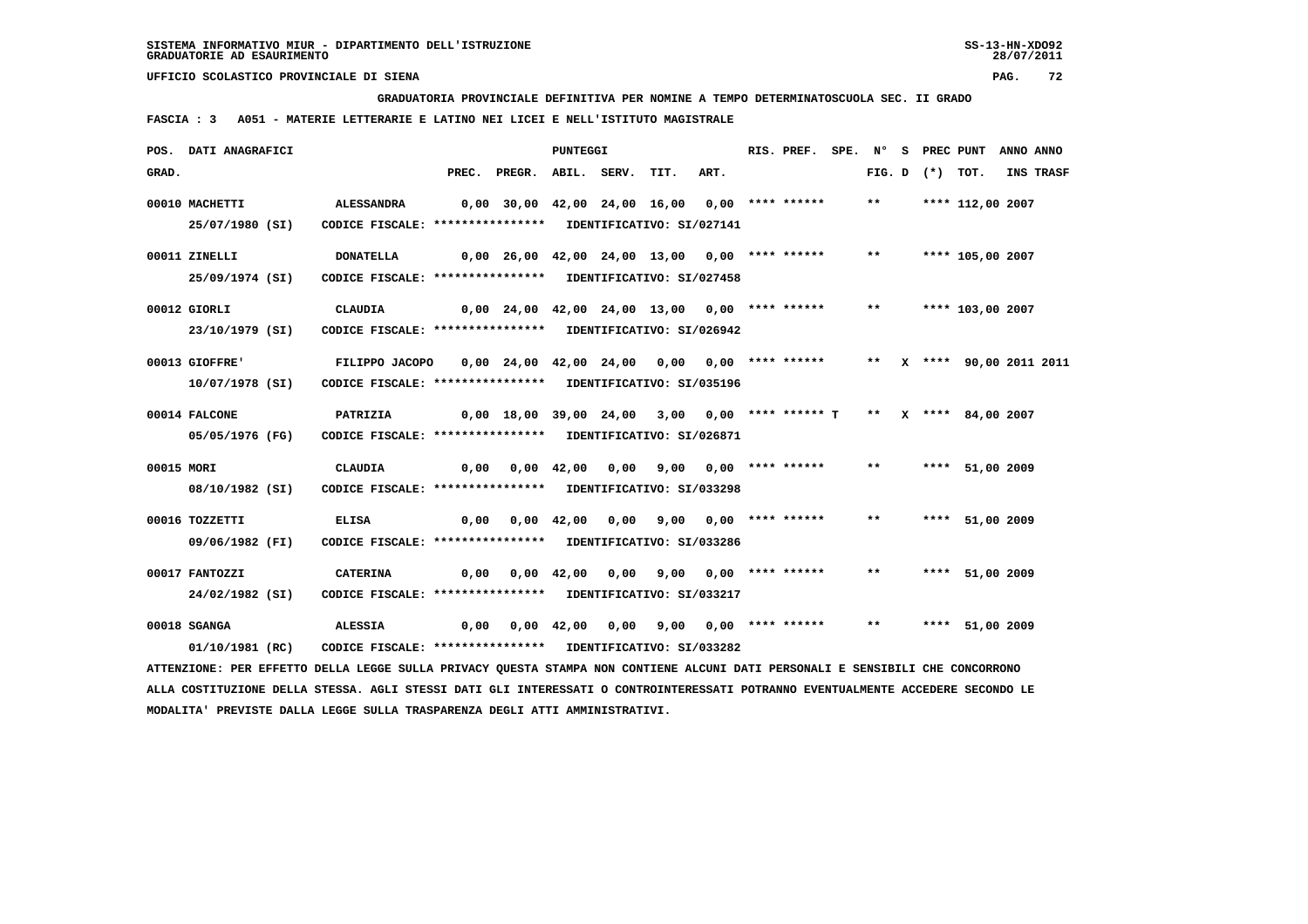**GRADUATORIA PROVINCIALE DEFINITIVA PER NOMINE A TEMPO DETERMINATOSCUOLA SEC. II GRADO**

 **FASCIA : 3 A051 - MATERIE LETTERARIE E LATINO NEI LICEI E NELL'ISTITUTO MAGISTRALE**

|       | POS. DATI ANAGRAFICI                                                                                                          |                                                            |      |                                                                    | PUNTEGGI   |      |                                             | RIS. PREF.            |  |              | SPE. N° S PREC PUNT | ANNO ANNO              |           |
|-------|-------------------------------------------------------------------------------------------------------------------------------|------------------------------------------------------------|------|--------------------------------------------------------------------|------------|------|---------------------------------------------|-----------------------|--|--------------|---------------------|------------------------|-----------|
| GRAD. |                                                                                                                               |                                                            |      | PREC. PREGR. ABIL. SERV.                                           |            |      | TIT.                                        | ART.                  |  |              | FIG. D $(*)$ TOT.   |                        | INS TRASF |
|       | 00019 CALOIA                                                                                                                  | <b>FABIOLA</b>                                             | 0,00 |                                                                    |            |      | 0,00 42,00 0,00 6,00 0,00 **** ******       |                       |  | $***$        |                     | **** 48,00 2011 2011   |           |
|       | 01/05/1979 (AV)                                                                                                               | CODICE FISCALE: **************** IDENTIFICATIVO: SI/035186 |      |                                                                    |            |      |                                             |                       |  |              |                     |                        |           |
|       | 00020 SANTINI                                                                                                                 | DANILA                                                     | 0,00 |                                                                    | 0,00 41,00 | 0,00 |                                             | 6,00 0,00 **** ****** |  | $***$        |                     | **** 47,00 2009        |           |
|       | 27/06/1969 (SI)                                                                                                               | CODICE FISCALE: **************** IDENTIFICATIVO: SI/033283 |      |                                                                    |            |      |                                             |                       |  |              |                     |                        |           |
|       | 00021 FONTANA                                                                                                                 | <b>FRANCESCO</b>                                           | 0,00 |                                                                    |            |      | 0,00 18,00 0,00 28,00 0,00 **** ******      |                       |  |              |                     | ** $X$ **** 46,00 2007 |           |
|       | 27/02/1971 (SR)                                                                                                               | CODICE FISCALE: **************** IDENTIFICATIVO: SI/026898 |      |                                                                    |            |      |                                             |                       |  |              |                     |                        |           |
|       | 00022 GIANNOTTI                                                                                                               | <b>FILOMENA</b>                                            |      | $0,00$ 6,00 18,00 0,00 21,00 0,00 **** ****** ** X **** 45,00 2002 |            |      |                                             |                       |  |              |                     |                        |           |
|       | 06/07/1976 (CB)                                                                                                               | CODICE FISCALE: **************** IDENTIFICATIVO: SI/022929 |      |                                                                    |            |      |                                             |                       |  |              |                     |                        |           |
|       | 00023 GRANDE                                                                                                                  | <b>IVO</b>                                                 | 0,00 |                                                                    |            |      | 0,00 18,00 0,00 25,00 0,00 **** ******      |                       |  | $\star\star$ |                     | **** $43,00$ 2005      |           |
|       | 20/07/1975 (TA)                                                                                                               | CODICE FISCALE: **************** IDENTIFICATIVO: SI/025800 |      |                                                                    |            |      |                                             |                       |  |              |                     |                        |           |
|       | 00024 DI BERARDINO                                                                                                            | MAFALDA                                                    | 0,00 |                                                                    |            |      | 8,00 18,00 0,00 10,00 0,00 **** ****** T    |                       |  | $***$        |                     | **** 36,00 2005        |           |
|       | 01/07/1969 (AO)                                                                                                               | CODICE FISCALE: **************** IDENTIFICATIVO: SI/025760 |      |                                                                    |            |      |                                             |                       |  |              |                     |                        |           |
|       | 00025 GIOVANNINI                                                                                                              | LUCIA                                                      |      | $0,00$ 13,00 16,00 0,00 6,00 0,00 **** ****** T                    |            |      |                                             |                       |  | $***$        |                     | **** 35,00 2002        |           |
|       | 03/05/1963 (PG)                                                                                                               | CODICE FISCALE: **************** IDENTIFICATIVO: SI/022931 |      |                                                                    |            |      |                                             |                       |  |              |                     |                        |           |
|       | 00026 PIANIGIANI                                                                                                              | <b>ALESSIA</b>                                             |      | 0,00 6,00 18,00 0,00 10,00 0,00 **** ******                        |            |      |                                             |                       |  | $***$        |                     | **** 34,00 2003        |           |
|       | 07/03/1975 (SI)                                                                                                               | CODICE FISCALE: **************** IDENTIFICATIVO: SI/023873 |      |                                                                    |            |      |                                             |                       |  |              |                     |                        |           |
|       | 00027 COSENTINO                                                                                                               | <b>CATERINA</b>                                            | 0,00 |                                                                    |            |      | 6,00 18,00 0,00 10,00 0,00 **** ****** T ** |                       |  |              |                     | **** 34,00 2004        |           |
|       | 05/01/1977 (VV)                                                                                                               | CODICE FISCALE: **************** IDENTIFICATIVO: SI/024617 |      |                                                                    |            |      |                                             |                       |  |              |                     |                        |           |
|       | ATTENZIONE: PER EFFETTO DELLA LEGGE SULLA PRIVACY QUESTA STAMPA NON CONTIENE ALCUNI DATI PERSONALI E SENSIBILI CHE CONCORRONO |                                                            |      |                                                                    |            |      |                                             |                       |  |              |                     |                        |           |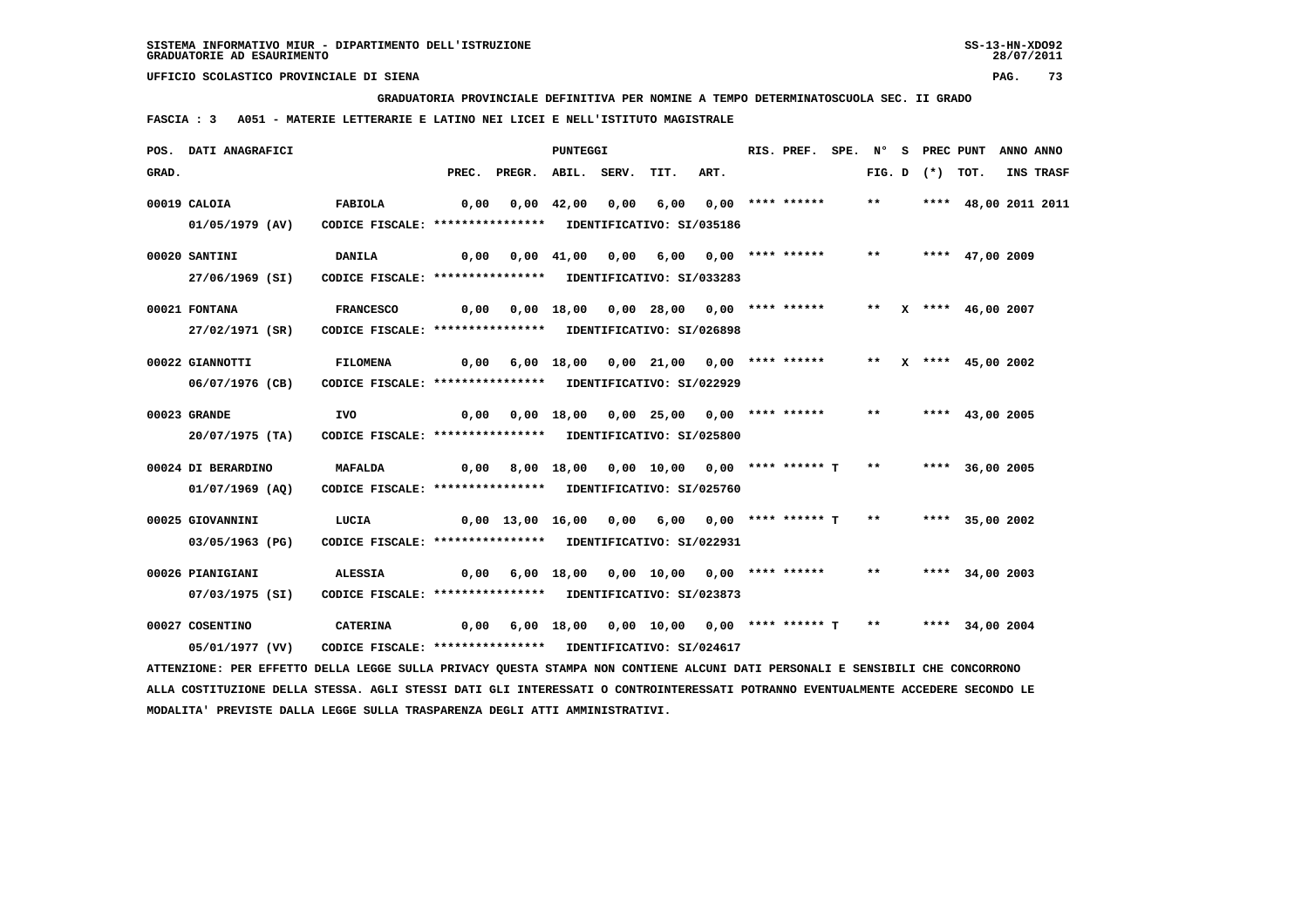**GRADUATORIA PROVINCIALE DEFINITIVA PER NOMINE A TEMPO DETERMINATOSCUOLA SEC. II GRADO**

 **FASCIA : 3 A051 - MATERIE LETTERARIE E LATINO NEI LICEI E NELL'ISTITUTO MAGISTRALE**

|       | POS. DATI ANAGRAFICI                                                                                                          |                                                                               |       |                                                                              | PUNTEGGI |                                        |      | RIS. PREF. |       |                   | SPE. N° S PREC PUNT  | ANNO ANNO |
|-------|-------------------------------------------------------------------------------------------------------------------------------|-------------------------------------------------------------------------------|-------|------------------------------------------------------------------------------|----------|----------------------------------------|------|------------|-------|-------------------|----------------------|-----------|
| GRAD. |                                                                                                                               |                                                                               | PREC. | PREGR. ABIL. SERV.                                                           |          | TIT.                                   | ART. |            |       | FIG. D $(*)$ TOT. |                      | INS TRASF |
|       | 00028 MECATTINI<br>$01/12/1978$ (SI)                                                                                          | CLAUDIA<br>CODICE FISCALE: **************** IDENTIFICATIVO: SI/025857         | 0,00  |                                                                              |          | 1,00 18,00 0,00 15,00 0,00 **** ****** |      |            | $***$ |                   | **** 34,00 2005      |           |
|       | 00029 SGUERRI<br>14/05/1977 (SI)                                                                                              | <b>ANDREA</b><br>CODICE FISCALE: **************** IDENTIFICATIVO: SI/025943   | 0,00  |                                                                              |          | 3,00 18,00 0,00 13,00 0,00 **** ****** |      |            | $***$ |                   | **** 34,00 2005      |           |
|       | 00030 BERNARDINI<br>09/01/1977 (SI)                                                                                           | CECILIA<br>CODICE FISCALE: **************** IDENTIFICATIVO: SI/025623         |       | 0,00 0,00 18,00 0,00 16,00 0,00 **** ****** T ** ***** 34,00 2005            |          |                                        |      |            |       |                   |                      |           |
|       | 00031 ANDREI<br>22/05/1980 (SI)                                                                                               | <b>BEATRICE</b><br>CODICE FISCALE: **************** IDENTIFICATIVO: SI/026634 |       | $0,00$ $0,00$ $18,00$ $0,00$ $16,00$ $0,00$ **** ****** ** X **** 34,00 2007 |          |                                        |      |            |       |                   |                      |           |
|       | 00032 GIOSA<br>$14/12/1980$ (TA)                                                                                              | <b>STEFANIA</b><br>CODICE FISCALE: **************** IDENTIFICATIVO: SI/026947 |       | $0,00$ $0,00$ $18,00$ $0,00$ $16,00$ $0,00$ $***$ **** ***** T               |          |                                        |      |            | $***$ |                   | **** 34,00 2007      |           |
|       | 00033 FICHERA<br>19/05/1977 (CT)                                                                                              | GABRIELE<br>CODICE FISCALE: **************** IDENTIFICATIVO: SI/025778        |       | 0,00 0,00 18,00 0,00 15,00 0,00 **** ******                                  |          |                                        |      |            | $***$ |                   | **** 33,00 2005 2005 |           |
|       | 00034 FORTUNATI<br>18/09/1974 (AP)                                                                                            | <b>PAOLA</b><br>CODICE FISCALE: **************** IDENTIFICATIVO: SI/022918    | 0,00  |                                                                              |          | 3,00 18,00 0,00 10,00 0,00 **** ****** |      |            | $***$ |                   | **** 31,00 2002      |           |
|       | 00035 DI BONAVENTURA<br>05/05/1978 (PE)                                                                                       | <b>DANIELA</b><br>CODICE FISCALE: **************** IDENTIFICATIVO: SI/025762  | 0,00  |                                                                              |          | 3,00 18,00 0,00 10,00 0,00 **** ****** |      |            | $***$ |                   | **** 31,00 2005      |           |
|       | 00036 MENCARELLI<br>01/06/1977 (SI)                                                                                           | <b>CHIARA</b><br>CODICE FISCALE: **************** IDENTIFICATIVO: SI/025859   |       | $0,00$ $0,00$ $18,00$ $0,00$ $13,00$ $0,00$ $***$ *** ***** T **             |          |                                        |      |            |       |                   | **** 31,00 2005      |           |
|       | ATTENZIONE: PER EFFETTO DELLA LEGGE SULLA PRIVACY QUESTA STAMPA NON CONTIENE ALCUNI DATI PERSONALI E SENSIBILI CHE CONCORRONO |                                                                               |       |                                                                              |          |                                        |      |            |       |                   |                      |           |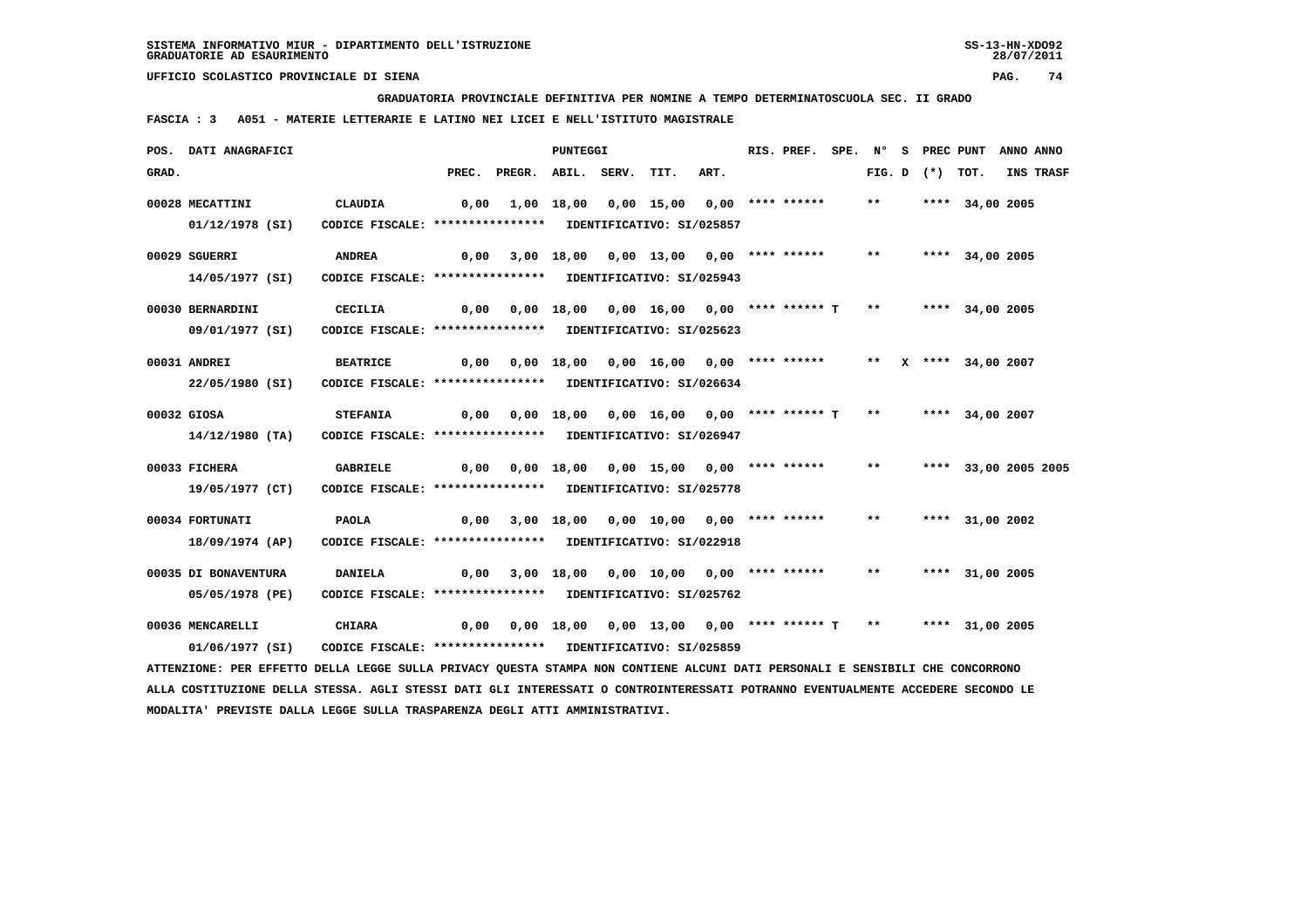**GRADUATORIA PROVINCIALE DEFINITIVA PER NOMINE A TEMPO DETERMINATOSCUOLA SEC. II GRADO**

 **FASCIA : 3 A051 - MATERIE LETTERARIE E LATINO NEI LICEI E NELL'ISTITUTO MAGISTRALE**

|       | POS. DATI ANAGRAFICI                                                                                                            |                                                            |      |                                                                  | <b>PUNTEGGI</b> |                                                               |      |      | RIS. PREF. |       |                   | SPE. N° S PREC PUNT ANNO ANNO |                  |
|-------|---------------------------------------------------------------------------------------------------------------------------------|------------------------------------------------------------|------|------------------------------------------------------------------|-----------------|---------------------------------------------------------------|------|------|------------|-------|-------------------|-------------------------------|------------------|
| GRAD. |                                                                                                                                 |                                                            |      | PREC. PREGR. ABIL. SERV.                                         |                 |                                                               | TIT. | ART. |            |       | FIG. D $(*)$ TOT. |                               | <b>INS TRASF</b> |
|       | 00037 LENOTTI                                                                                                                   | LIDIA                                                      |      | 0,00 13,00 12,00 0,00 6,00 0,00 **** ******                      |                 |                                                               |      |      |            | $***$ |                   | **** 31,00 2007 2007          |                  |
|       | 01/06/1962 (VR)                                                                                                                 | CODICE FISCALE: **************** IDENTIFICATIVO: SI/027255 |      |                                                                  |                 |                                                               |      |      |            |       |                   |                               |                  |
|       | 00038 FALTONI                                                                                                                   | <b>DANIELA</b>                                             |      | $0,00$ $0,00$ $18,00$ $0,00$ $13,00$ $0,00$ $***$                |                 |                                                               |      |      |            |       |                   | ** X **** 31,00 2007          |                  |
|       | 25/03/1974 (AR)                                                                                                                 | CODICE FISCALE: **************** IDENTIFICATIVO: SI/026874 |      |                                                                  |                 |                                                               |      |      |            |       |                   |                               |                  |
|       | 00039 FORTINI                                                                                                                   | <b>ELEONORA</b>                                            |      | $0,00$ $0,00$ $18,00$ $0,00$ $13,00$ $0,00$ **** ****** T **     |                 |                                                               |      |      |            |       |                   | **** 31,00 2007               |                  |
|       | 20/09/1978 (SI)                                                                                                                 | CODICE FISCALE: **************** IDENTIFICATIVO: SI/026903 |      |                                                                  |                 |                                                               |      |      |            |       |                   |                               |                  |
|       | 00040 CATALDO                                                                                                                   | <b>FILOMENA</b>                                            |      | 0,00 0,00 18,00 0,00 13,00 0,00 **** ****** T **                 |                 |                                                               |      |      |            |       |                   | **** 31,00 2007               |                  |
|       | 07/04/1979 (RC)                                                                                                                 | CODICE FISCALE: **************** IDENTIFICATIVO: SI/026768 |      |                                                                  |                 |                                                               |      |      |            |       |                   |                               |                  |
|       | 00041 NEGRINI                                                                                                                   | <b>ANDREA</b>                                              |      | 0,00 3,00 18,00 0,00 9,00 0,00 **** ****** T ** ***** 30,00 2002 |                 |                                                               |      |      |            |       |                   |                               |                  |
|       | 04/11/1974 (SI)                                                                                                                 | CODICE FISCALE: **************** IDENTIFICATIVO: SI/022970 |      |                                                                  |                 |                                                               |      |      |            |       |                   |                               |                  |
|       | 00042 MENGA                                                                                                                     | <b>FABIO</b>                                               | 0,00 |                                                                  |                 | 5,00 18,00 0,00 7,00 0,00 **** ****** ** ** ** *** 30,00 2005 |      |      |            |       |                   |                               |                  |
|       | 25/06/1974 (BA)                                                                                                                 | CODICE FISCALE: **************** IDENTIFICATIVO: SI/025860 |      |                                                                  |                 |                                                               |      |      |            |       |                   |                               |                  |
|       | 00043 PAGLIANTINI                                                                                                               | LISA                                                       |      | 0,00 5,00 18,00 0,00 6,00 0,00 **** ******                       |                 |                                                               |      |      |            | $***$ |                   | **** 29,00 2004               |                  |
|       | 05/04/1977 (SI)                                                                                                                 | CODICE FISCALE: **************** IDENTIFICATIVO: SI/024649 |      |                                                                  |                 |                                                               |      |      |            |       |                   |                               |                  |
|       | 00044 DI RAIMO                                                                                                                  | <b>MAURA</b>                                               | 0,00 |                                                                  |                 | 5,00 18,00 0,00 6,00 0,00 **** ****** T ** ***** 29,00 2004   |      |      |            |       |                   |                               |                  |
|       | 01/04/1977 (FR)                                                                                                                 | CODICE FISCALE: **************** IDENTIFICATIVO: SI/024627 |      |                                                                  |                 |                                                               |      |      |            |       |                   |                               |                  |
|       | 00045 CUDEMO                                                                                                                    | <b>MARIATERESA</b>                                         |      | 0,00 5,00 17,00 0,00 7,00 0,00 **** ******                       |                 |                                                               |      |      |            | $***$ |                   | **** 29,00 2005 2005          |                  |
|       | 03/04/1977 (BA)                                                                                                                 | CODICE FISCALE: **************** IDENTIFICATIVO: SI/025695 |      |                                                                  |                 |                                                               |      |      |            |       |                   |                               |                  |
|       | ATTENZIONE: PER EFFETTO DELLA LEGGE SULLA PRIVACY QUESTA STAMPA NON CONTIENE ALCUNI DATI PERSONALI E SENSIBILI CHE CONCORRONO   |                                                            |      |                                                                  |                 |                                                               |      |      |            |       |                   |                               |                  |
|       | ALLA COSTITUZIONE DELLA STESSA. AGLI STESSI DATI GLI INTERESSATI O CONTROINTERESSATI POTRANNO EVENTUALMENTE ACCEDERE SECONDO LE |                                                            |      |                                                                  |                 |                                                               |      |      |            |       |                   |                               |                  |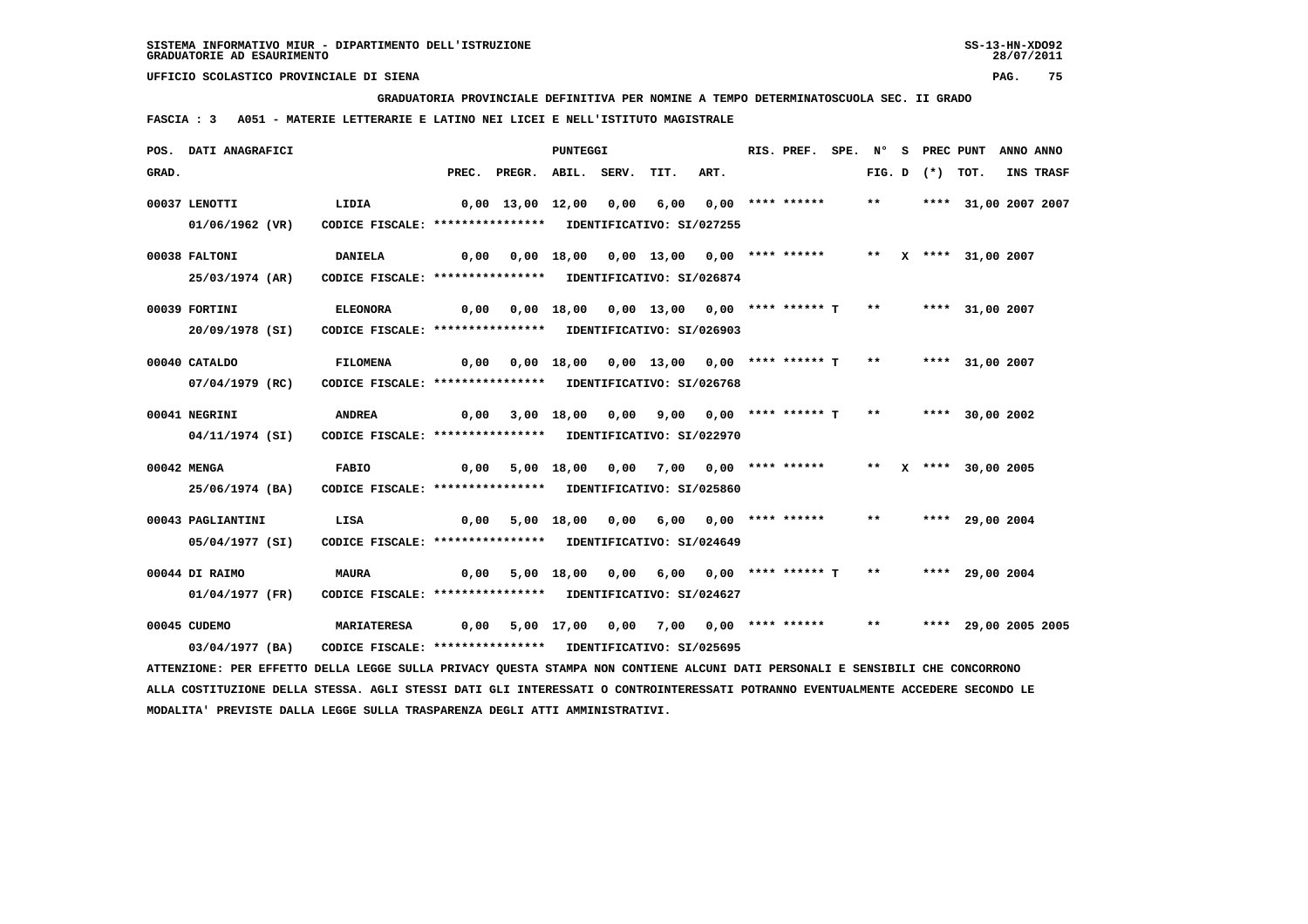**GRADUATORIA PROVINCIALE DEFINITIVA PER NOMINE A TEMPO DETERMINATOSCUOLA SEC. II GRADO**

 **FASCIA : 3 A051 - MATERIE LETTERARIE E LATINO NEI LICEI E NELL'ISTITUTO MAGISTRALE**

|       | POS. DATI ANAGRAFICI                                                                                                          |                                                            |                                                                    |                                                                                | PUNTEGGI |  |                                                                  | RIS. PREF. |  |       | SPE. N° S PREC PUNT | ANNO ANNO       |           |
|-------|-------------------------------------------------------------------------------------------------------------------------------|------------------------------------------------------------|--------------------------------------------------------------------|--------------------------------------------------------------------------------|----------|--|------------------------------------------------------------------|------------|--|-------|---------------------|-----------------|-----------|
| GRAD. |                                                                                                                               |                                                            |                                                                    | PREC. PREGR. ABIL. SERV.                                                       |          |  | TIT.                                                             | ART.       |  |       | FIG. D $(*)$ TOT.   |                 | INS TRASF |
|       | 00046 BARDELLI                                                                                                                | <b>ENRICA</b>                                              | 0,00                                                               |                                                                                |          |  | 2,00 18,00 0,00 9,00 0,00 **** ****** T ** ***** 29,00 2007 2007 |            |  |       |                     |                 |           |
|       | 29/06/1977 (SI)                                                                                                               | CODICE FISCALE: **************** IDENTIFICATIVO: SI/026679 |                                                                    |                                                                                |          |  |                                                                  |            |  |       |                     |                 |           |
|       | 00047 DI GIOIA                                                                                                                |                                                            |                                                                    |                                                                                |          |  | 2,00 14,00 0,00 13,00 0,00 **** ****** T ** ***** 29,00 2007     |            |  |       |                     |                 |           |
|       | 07/09/1969 (FG)                                                                                                               | CODICE FISCALE: **************** IDENTIFICATIVO: SI/025764 |                                                                    |                                                                                |          |  |                                                                  |            |  |       |                     |                 |           |
|       | 00048 IORIO                                                                                                                   | <b>FIORANNA</b>                                            |                                                                    | $0,00$ $0,00$ $16,00$ $0,00$ $13,00$ $0,00$ **** ****** T ** X **** 29,00 2007 |          |  |                                                                  |            |  |       |                     |                 |           |
|       | 17/09/1976 (SA)                                                                                                               | CODICE FISCALE: **************** IDENTIFICATIVO: SI/025814 |                                                                    |                                                                                |          |  |                                                                  |            |  |       |                     |                 |           |
|       | 00049 ROSSI                                                                                                                   | <b>ILENIA</b>                                              |                                                                    | 0,00 3,00 18,00 0,00 6,00 0,00 **** ****** T ** X **** 27,00 2003              |          |  |                                                                  |            |  |       |                     |                 |           |
|       | 28/06/1975 (SI)                                                                                                               | CODICE FISCALE: **************** IDENTIFICATIVO: SI/023884 |                                                                    |                                                                                |          |  |                                                                  |            |  |       |                     |                 |           |
|       | 00050 MAZZOLAI                                                                                                                | <b>MICHELA</b>                                             | 0,00                                                               |                                                                                |          |  | 0,00 18,00 0,00 9,00 0,00 **** ****** ** **** 27,00 2007         |            |  |       |                     |                 |           |
|       | 05/05/1978 (SI)                                                                                                               | CODICE FISCALE: **************** IDENTIFICATIVO: SI/027272 |                                                                    |                                                                                |          |  |                                                                  |            |  |       |                     |                 |           |
|       | 00051 RAFFAELLI                                                                                                               | <b>PERLA</b>                                               |                                                                    | 0,00  0,00  18,00  0,00  9,00  0,00  ****  ******                              |          |  |                                                                  |            |  | $***$ |                     | **** 27,00 2007 |           |
|       | 28/04/1978 (SI)                                                                                                               | CODICE FISCALE: **************** IDENTIFICATIVO: SI/027361 |                                                                    |                                                                                |          |  |                                                                  |            |  |       |                     |                 |           |
|       | 00052 PELLEGRINO                                                                                                              | <b>DONATELLA</b>                                           |                                                                    | 0,00 5,00 18,00 0,00 3,00 0,00 **** ******                                     |          |  |                                                                  |            |  | $***$ |                     | **** 26,00 2002 |           |
|       | 03/06/1974 (FG)                                                                                                               | CODICE FISCALE: **************** IDENTIFICATIVO: SI/022980 |                                                                    |                                                                                |          |  |                                                                  |            |  |       |                     |                 |           |
|       | 00053 FONTANA                                                                                                                 | <b>EUGENIA MARIA</b>                                       | 0,00 3,00 17,00 0,00 6,00 0,00 **** ******   **  x **** 26,00 2005 |                                                                                |          |  |                                                                  |            |  |       |                     |                 |           |
|       | 09/08/1972 (BR)                                                                                                               | CODICE FISCALE: **************** IDENTIFICATIVO: SI/024637 |                                                                    |                                                                                |          |  |                                                                  |            |  |       |                     |                 |           |
|       | 00054 SPATARO                                                                                                                 | <b>ALBA</b>                                                |                                                                    | $0,00$ $0,00$ $17,00$ $0,00$ $9,00$ $0,00$ $***$ **** ***** **                 |          |  |                                                                  |            |  |       |                     | **** 26,00 2005 |           |
|       | 20/09/1977 (RG)                                                                                                               | CODICE FISCALE: **************** IDENTIFICATIVO: SI/025950 |                                                                    |                                                                                |          |  |                                                                  |            |  |       |                     |                 |           |
|       | ATTENZIONE: PER EFFETTO DELLA LEGGE SULLA PRIVACY QUESTA STAMPA NON CONTIENE ALCUNI DATI PERSONALI E SENSIBILI CHE CONCORRONO |                                                            |                                                                    |                                                                                |          |  |                                                                  |            |  |       |                     |                 |           |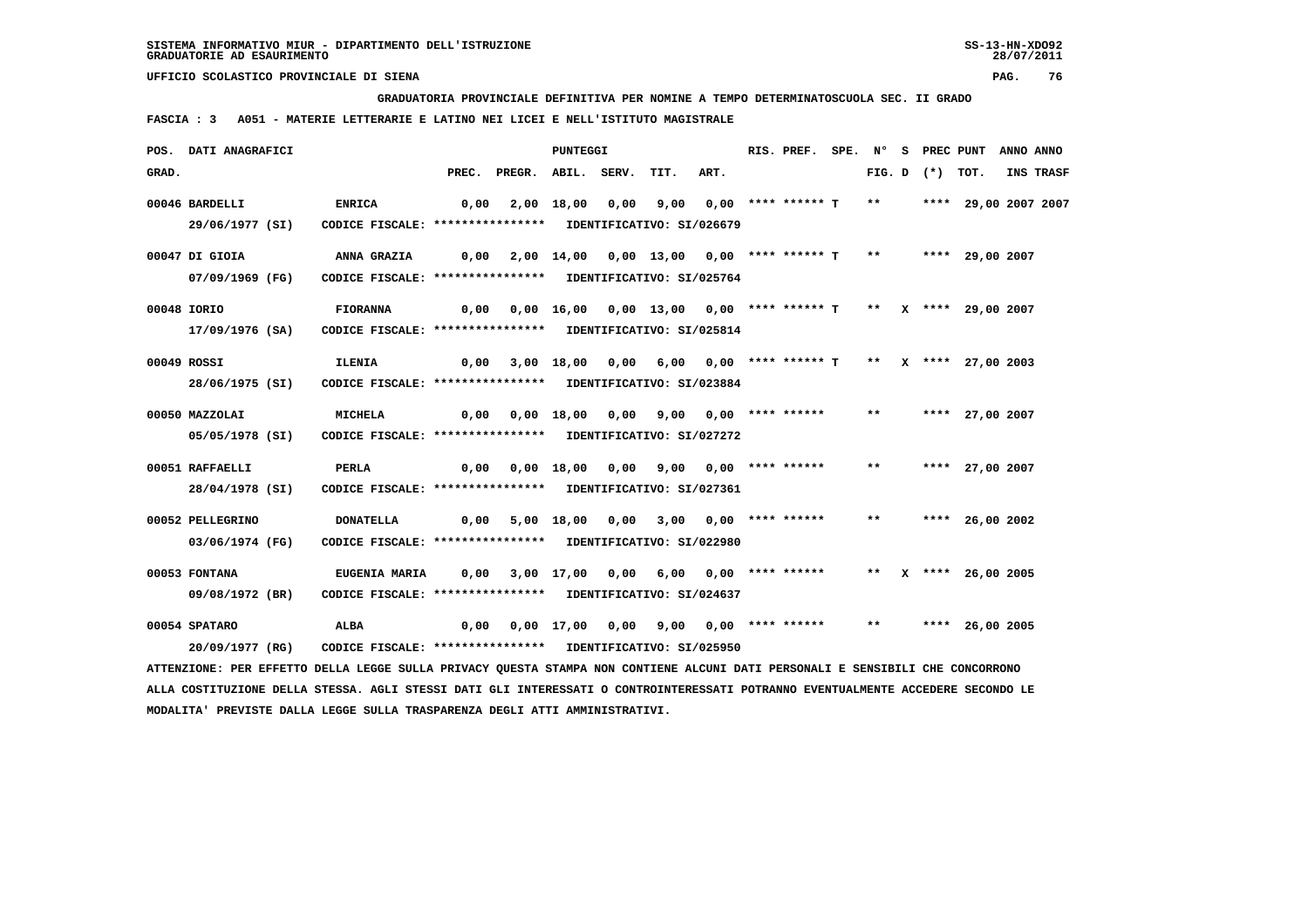**GRADUATORIA PROVINCIALE DEFINITIVA PER NOMINE A TEMPO DETERMINATOSCUOLA SEC. II GRADO**

 **FASCIA : 3 A051 - MATERIE LETTERARIE E LATINO NEI LICEI E NELL'ISTITUTO MAGISTRALE**

| POS.  | DATI ANAGRAFICI |                                   |       |        | PUNTEGGI   |       |                           |      | RIS. PREF.  | SPE. | $N^{\circ}$ | S. | PREC PUNT |                 | ANNO ANNO |
|-------|-----------------|-----------------------------------|-------|--------|------------|-------|---------------------------|------|-------------|------|-------------|----|-----------|-----------------|-----------|
| GRAD. |                 |                                   | PREC. | PREGR. | ABIL.      | SERV. | TIT.                      | ART. |             |      | FIG. D      |    | $(*)$     | TOT.            | INS TRASF |
|       | 00055 SCARDIGLI | <b>BENEDETTA</b>                  | 0,00  |        | 0,00 17,00 | 0,00  | 6,00                      | 0,00 | **** ****** |      | $***$       |    |           | **** 23,00 2009 |           |
|       | 09/09/1979 (SI) | CODICE FISCALE: ***************** |       |        |            |       | IDENTIFICATIVO: SI/033281 |      |             |      |             |    |           |                 |           |
|       | 00056 GIORDANO  | PATRIZIA                          | 0,00  | 0,00   | 16,00      | 0,00  | 3,00                      | 0,00 | **** ****** |      | $* *$       | x  | ****      | 19,00 2007      |           |
|       | 05/06/1969 (CS) | CODICE FISCALE: ***************** |       |        |            |       | IDENTIFICATIVO: SI/022805 |      |             |      |             |    |           |                 |           |
|       | 00057 CHERUBINI | <b>LAURA</b>                      | 0,00  | 0,00   | 6,00       | 0,00  | 12,00                     | 0,00 | **** ****** |      | $***$       |    | ****      | 18,00 2007      |           |
| R     | 21/05/1980 (SI) | CODICE FISCALE: ***************** |       |        |            |       | IDENTIFICATIVO: SI/026775 |      |             |      |             |    |           |                 |           |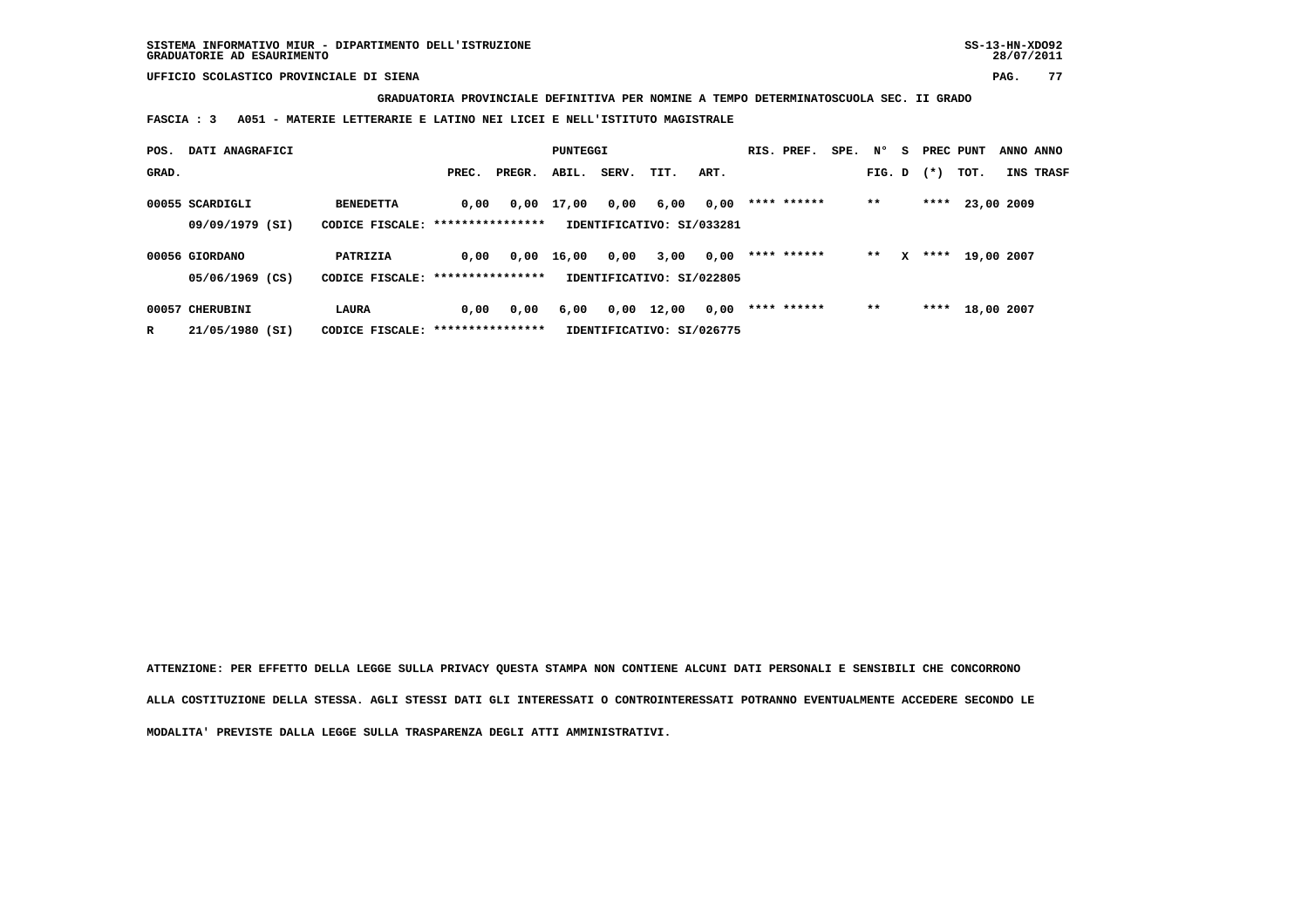**GRADUATORIA PROVINCIALE DEFINITIVA PER NOMINE A TEMPO DETERMINATOSCUOLA SEC. II GRADO**

 **FASCIA : 3 A052 - MATERIE LETTERARIE, LATINO E GRECO NEL LICEO CLASSICO**

|             | POS. DATI ANAGRAFICI                                                                                                                             |                                                                                |                                               |                                                                      | PUNTEGGI |                                             |      | RIS. PREF. |              |                   | SPE. N° S PREC PUNT   | ANNO ANNO |
|-------------|--------------------------------------------------------------------------------------------------------------------------------------------------|--------------------------------------------------------------------------------|-----------------------------------------------|----------------------------------------------------------------------|----------|---------------------------------------------|------|------------|--------------|-------------------|-----------------------|-----------|
| GRAD.       |                                                                                                                                                  |                                                                                |                                               | PREC. PREGR. ABIL. SERV.                                             |          | TIT.                                        | ART. |            |              | FIG. D $(*)$ TOT. |                       | INS TRASF |
|             | 00001 FONTANA<br>27/02/1971 (SR)                                                                                                                 | <b>FRANCESCO</b><br>CODICE FISCALE: **************** IDENTIFICATIVO: SI/026898 | 0,00 24,00 42,00 24,00 28,00 0,00 **** ****** |                                                                      |          |                                             |      |            |              |                   | ** X **** 118,00 2007 |           |
| 00002 GIOSA | D 14/12/1980 (TA)                                                                                                                                | <b>STEFANIA</b><br>CODICE FISCALE: **************** IDENTIFICATIVO: SI/026947  |                                               | 0,00 24,00 41,00 24,00 16,00 0,00 **** ****** T ** ***** 105,00 2007 |          |                                             |      |            |              |                   |                       |           |
|             | 00003 MECATTINI<br>01/12/1978 (SI)                                                                                                               | CLAUDIA<br>CODICE FISCALE: **************** IDENTIFICATIVO: SI/025857          |                                               | 0,00 50,00 18,00 24,00 12,00 0,00 **** ******                        |          |                                             |      |            |              |                   | ** **** 104,00 2005   |           |
|             | 00004 RAFFAELLI<br>28/04/1978 (SI)                                                                                                               | PERLA<br>CODICE FISCALE: **************** IDENTIFICATIVO: SI/027361            |                                               | 0,00 22,00 42,00 0,00 9,00 0,00 **** ****** **                       |          |                                             |      |            |              |                   | **** 73,00 2007       |           |
|             | 00005 DI BERARDINO<br>$01/07/1969$ (AQ)                                                                                                          | MAFALDA<br>CODICE FISCALE: **************** IDENTIFICATIVO: SI/025760          | 0,00                                          |                                                                      |          | 0,00 40,00 0,00 10,00 0,00 **** ****** T ** |      |            |              |                   | **** 50,00 2009       |           |
|             | 00006 PIAZZINI<br>26/04/1975 (SI)                                                                                                                | <b>CLAUDIA</b><br>CODICE FISCALE: **************** IDENTIFICATIVO: SI/027335   |                                               | 0,00  0,00  18,00  0,00  28,00  0,00  ****  ******                   |          |                                             |      |            | $***$        |                   | **** 46,00 2007       |           |
|             | 00007 GIANNOTTI<br>06/07/1976 (CB)                                                                                                               | <b>FILOMENA</b><br>CODICE FISCALE: **************** IDENTIFICATIVO: SI/022929  |                                               | $0,00$ 6,00 18,00 0,00 21,00 0,00 **** ******                        |          |                                             |      |            |              |                   | ** X **** 45,00 2002  |           |
|             | 00008 BELLANOVA                                                                                                                                  | ADDOLORATA                                                                     | 0,00                                          |                                                                      |          | $0,00$ 18,00 0,00 24,00 0,00 **** ******    |      |            | $\star\star$ |                   | **** 42,00 2005       |           |
|             | 25/05/1979 (BR)<br>00009 PIANIGIANI                                                                                                              | CODICE FISCALE: **************** IDENTIFICATIVO: SI/025622<br>ALESSIA          | 0,00                                          |                                                                      |          | 6,00 18,00 0,00 10,00 0,00 **** ******      |      |            | $***$        |                   | **** 34,00 2003       |           |
|             | 07/03/1975 (SI)<br>ATTENZIONE: PER EFFETTO DELLA LEGGE SULLA PRIVACY QUESTA STAMPA NON CONTIENE ALCUNI DATI PERSONALI E SENSIBILI CHE CONCORRONO | CODICE FISCALE: **************** IDENTIFICATIVO: SI/023873                     |                                               |                                                                      |          |                                             |      |            |              |                   |                       |           |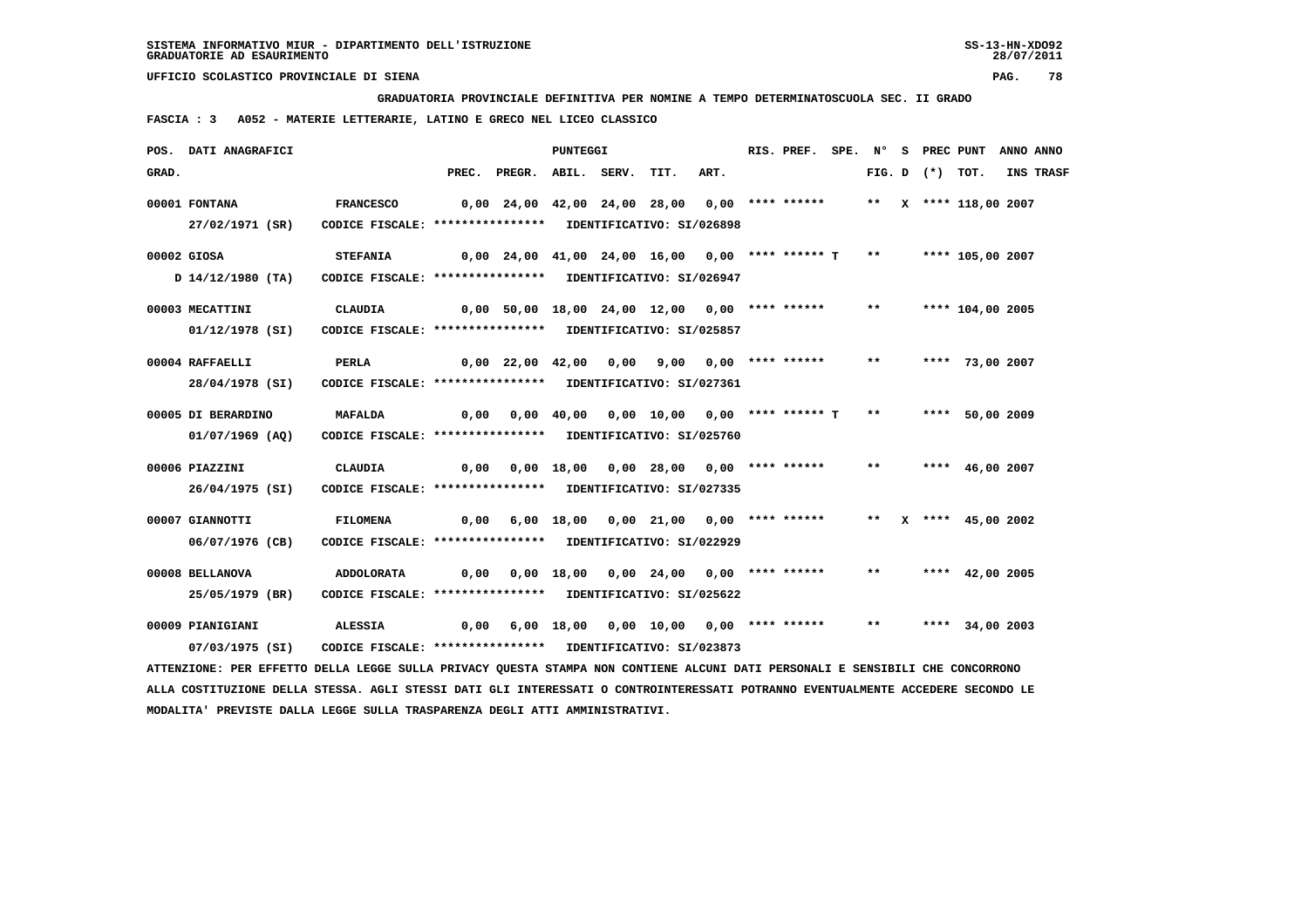**GRADUATORIA PROVINCIALE DEFINITIVA PER NOMINE A TEMPO DETERMINATOSCUOLA SEC. II GRADO**

 **FASCIA : 3 A052 - MATERIE LETTERARIE, LATINO E GRECO NEL LICEO CLASSICO**

|       | POS. DATI ANAGRAFICI                                                                                                          |                                                            |      |                                                                              | PUNTEGGI |                                                              | RIS. PREF. |  |       | SPE. N° S PREC PUNT | ANNO ANNO       |                  |
|-------|-------------------------------------------------------------------------------------------------------------------------------|------------------------------------------------------------|------|------------------------------------------------------------------------------|----------|--------------------------------------------------------------|------------|--|-------|---------------------|-----------------|------------------|
| GRAD. |                                                                                                                               |                                                            |      | PREC. PREGR. ABIL. SERV.                                                     |          | TIT.                                                         | ART.       |  |       | FIG. D $(*)$ TOT.   |                 | <b>INS TRASF</b> |
|       | 00010 COSENTINO                                                                                                               | <b>CATERINA</b>                                            | 0,00 |                                                                              |          | 6,00 18,00 0,00 10,00 0,00 **** ****** T **                  |            |  |       |                     | **** 34,00 2004 |                  |
|       | 05/01/1977 (VV)                                                                                                               | CODICE FISCALE: **************** IDENTIFICATIVO: SI/024617 |      |                                                                              |          |                                                              |            |  |       |                     |                 |                  |
|       | 00011 GIARDINA                                                                                                                | <b>AGNESE</b>                                              | 0,00 |                                                                              |          | 0,00 18,00 0,00 16,00 0,00 **** ****** T ** ***** 34,00 2005 |            |  |       |                     |                 |                  |
|       | 14/04/1979 (PA)                                                                                                               | CODICE FISCALE: **************** IDENTIFICATIVO: SI/025791 |      |                                                                              |          |                                                              |            |  |       |                     |                 |                  |
|       | 00012 BERNARDINI                                                                                                              | CECILIA                                                    | 0,00 |                                                                              |          | 0,00 18,00 0,00 16,00 0,00 **** ****** T                     |            |  | $***$ |                     | **** 34,00 2005 |                  |
|       | 09/01/1977 (SI)                                                                                                               | CODICE FISCALE: **************** IDENTIFICATIVO: SI/025623 |      |                                                                              |          |                                                              |            |  |       |                     |                 |                  |
|       | 00013 VANNINI                                                                                                                 | <b>ANITA</b>                                               |      | 0,00 0,00 18,00 0,00 16,00 0,00 **** ****** T ** ***** 34,00 2007            |          |                                                              |            |  |       |                     |                 |                  |
|       | 09/05/1980 (SI)                                                                                                               | CODICE FISCALE: **************** IDENTIFICATIVO: SI/027491 |      |                                                                              |          |                                                              |            |  |       |                     |                 |                  |
|       | 00014 ANDREI                                                                                                                  | <b>BEATRICE</b>                                            |      | $0,00$ $0,00$ $18,00$ $0,00$ $16,00$ $0,00$ **** ****** ** X **** 34,00 2007 |          |                                                              |            |  |       |                     |                 |                  |
|       | 22/05/1980 (SI)                                                                                                               | CODICE FISCALE: **************** IDENTIFICATIVO: SI/026634 |      |                                                                              |          |                                                              |            |  |       |                     |                 |                  |
|       | 00015 MACHETTI                                                                                                                | ALESSANDRA                                                 |      | 0,00 0,00 18,00 0,00 16,00 0,00 **** ******                                  |          |                                                              |            |  | $***$ |                     | **** 34,00 2007 |                  |
|       | 25/07/1980 (SI)                                                                                                               | CODICE FISCALE: **************** IDENTIFICATIVO: SI/027141 |      |                                                                              |          |                                                              |            |  |       |                     |                 |                  |
|       | 00016 GIOVANNINI                                                                                                              | LUCIA                                                      | 0,00 |                                                                              |          | 9,00 16,00 0,00 6,00 0,00 **** ******* T                     |            |  | $***$ |                     | **** 31,00 2002 |                  |
|       | 03/05/1963 (PG)                                                                                                               | CODICE FISCALE: **************** IDENTIFICATIVO: SI/022931 |      |                                                                              |          |                                                              |            |  |       |                     |                 |                  |
|       | 00017 MAZZOLAI                                                                                                                | <b>MICHELA</b>                                             | 0,00 |                                                                              |          | 0,00 18,00 0,00 9,00 0,00 **** ******                        |            |  | $***$ |                     | **** 27,00 2007 |                  |
|       | 05/05/1978 (SI)                                                                                                               | CODICE FISCALE: **************** IDENTIFICATIVO: SI/027272 |      |                                                                              |          |                                                              |            |  |       |                     |                 |                  |
|       | 00018 SGANGA                                                                                                                  | <b>ALESSIA</b>                                             | 0,00 |                                                                              |          | 0,00 18,00 0,00 9,00 0,00 **** ******                        |            |  | $***$ |                     | **** 27,00 2009 |                  |
|       | 01/10/1981 (RC)                                                                                                               | CODICE FISCALE: **************** IDENTIFICATIVO: SI/033282 |      |                                                                              |          |                                                              |            |  |       |                     |                 |                  |
|       | ATTENZIONE: PER EFFETTO DELLA LEGGE SULLA PRIVACY QUESTA STAMPA NON CONTIENE ALCUNI DATI PERSONALI E SENSIBILI CHE CONCORRONO |                                                            |      |                                                                              |          |                                                              |            |  |       |                     |                 |                  |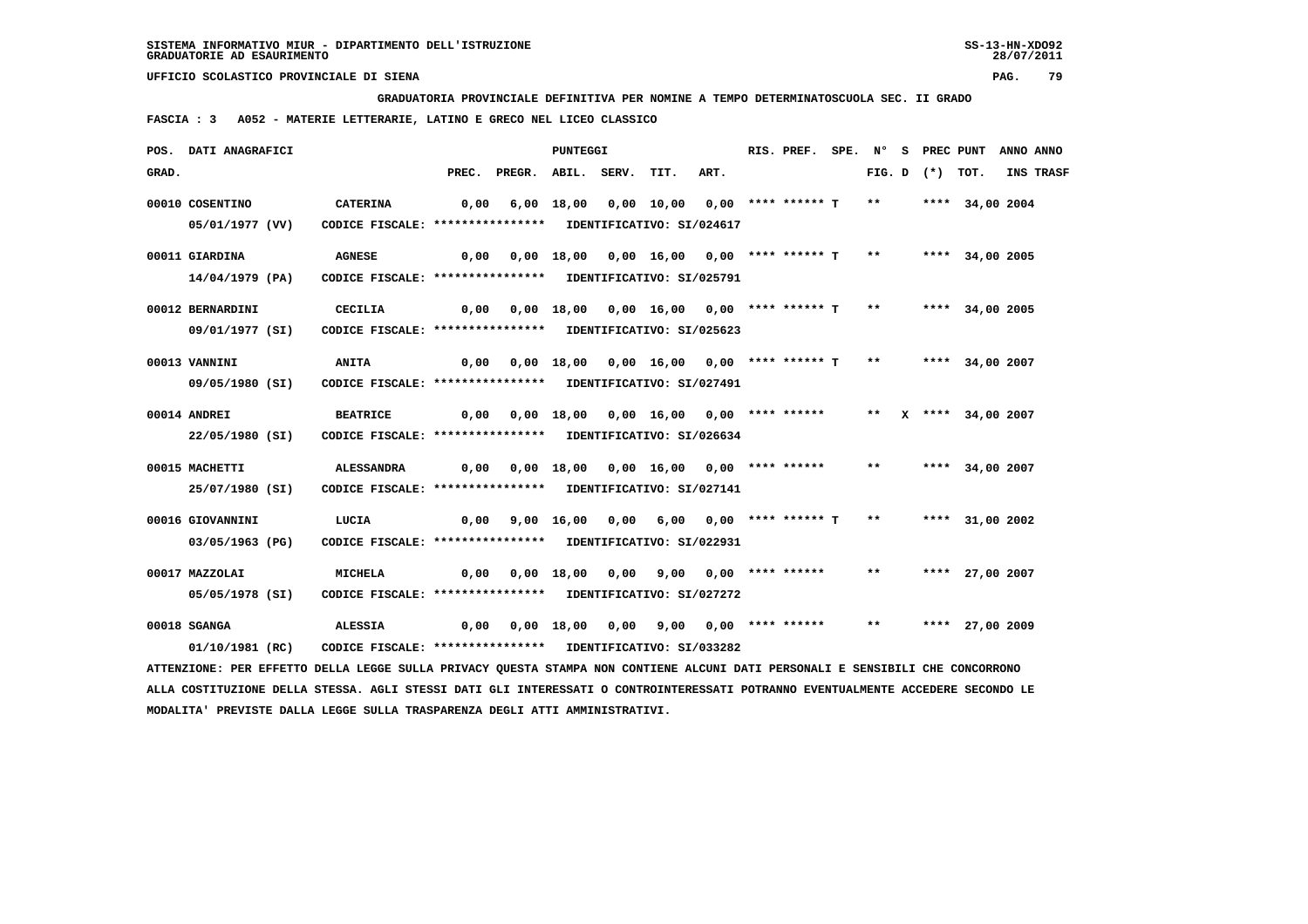**GRADUATORIA PROVINCIALE DEFINITIVA PER NOMINE A TEMPO DETERMINATOSCUOLA SEC. II GRADO**

 **FASCIA : 3 A052 - MATERIE LETTERARIE, LATINO E GRECO NEL LICEO CLASSICO**

| POS.  | DATI ANAGRAFICI |                                   | PUNTEGGI         |        |       |       | RIS. PREF.                | SPE. | N°          | - S | PREC PUNT |   | ANNO ANNO |            |  |                 |
|-------|-----------------|-----------------------------------|------------------|--------|-------|-------|---------------------------|------|-------------|-----|-----------|---|-----------|------------|--|-----------------|
| GRAD. |                 |                                   | PREC.            | PREGR. | ABIL. | SERV. | TIT.                      | ART. |             |     | FIG. D    |   | $(* )$    | TOT.       |  | INS TRASF       |
|       | 00019 SANTINI   | DANILA                            | 0,00             | 0,00   | 17,00 | 0,00  | 6,00                      | 0,00 | **** ****** |     | $* *$     |   | ****      | 23,00 2009 |  |                 |
|       | 27/06/1969 (SI) | CODICE FISCALE: ***************** |                  |        |       |       | IDENTIFICATIVO: SI/033283 |      |             |     |           |   |           |            |  |                 |
|       | 00020 CHERUBINI | LAURA                             | 0,00             | 0,00   | 6,00  | 0,00  | 12,00                     | 0,00 | **** ****** |     | $***$     |   | ****      | 18,00 2007 |  |                 |
| R     | 21/05/1980 (SI) | CODICE FISCALE:                   | **************** |        |       |       | IDENTIFICATIVO: SI/026775 |      |             |     |           |   |           |            |  |                 |
|       | 00021 GIOFFRE'  | FILIPPO JACOPO                    | 0.00             | 0,00   | 17,00 | 0,00  | 0,00                      | 0,00 | **** ****** |     | $* *$     | x | ****      |            |  | 17,00 2011 2011 |
|       | 10/07/1978 (SI) | CODICE FISCALE: ****************  |                  |        |       |       | IDENTIFICATIVO: SI/035196 |      |             |     |           |   |           |            |  |                 |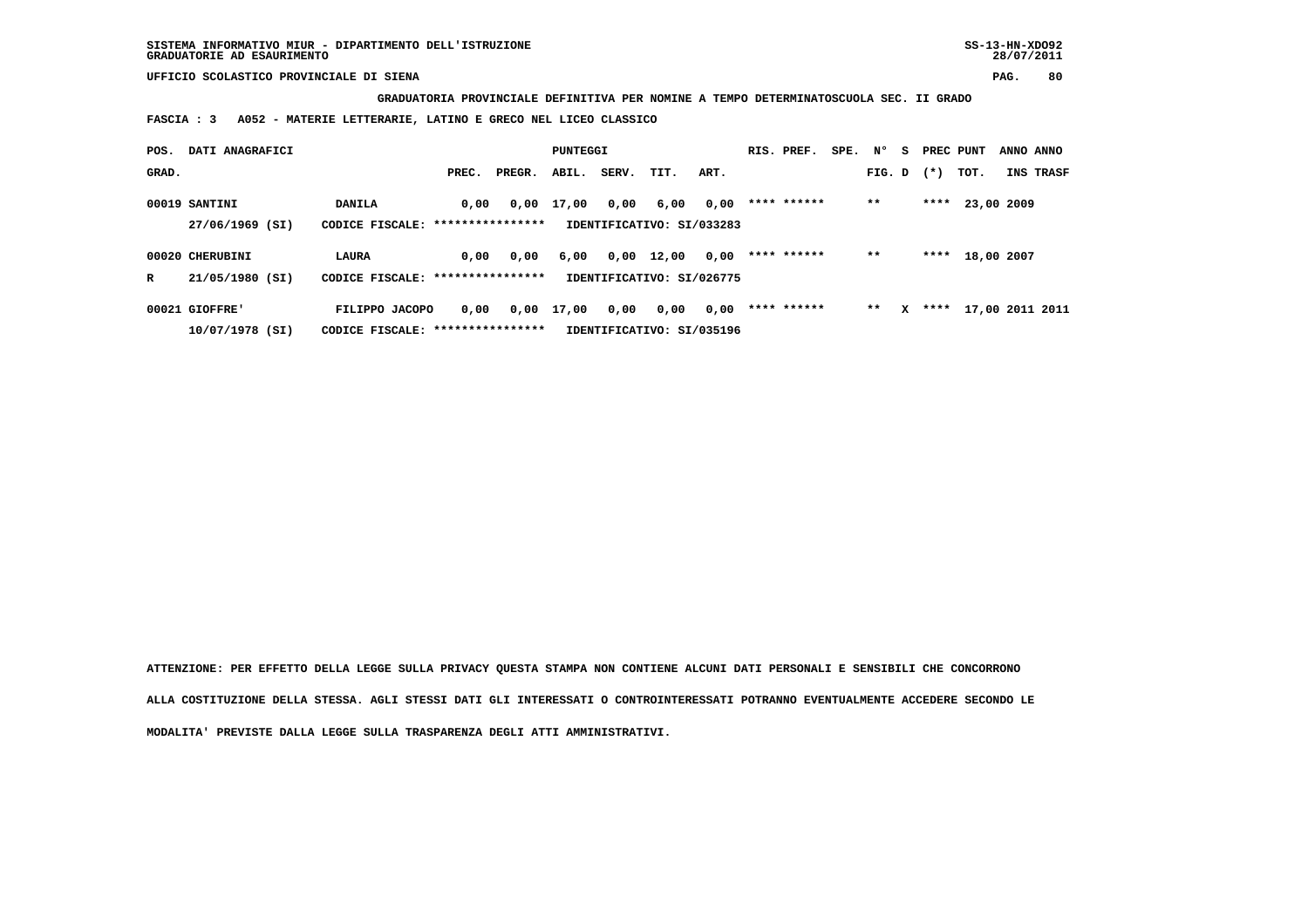| SISTEMA INFORMATIVO MIUR - DIPARTIMENTO DELL'ISTRUZIONE<br>GRADUATORIE AD ESAURIMENTO |       |        |          |       |      |      |  |               |           |        |       |                  | $SS-13-HN-XDO92$<br>28/07/2011 |           |
|---------------------------------------------------------------------------------------|-------|--------|----------|-------|------|------|--|---------------|-----------|--------|-------|------------------|--------------------------------|-----------|
| UFFICIO SCOLASTICO PROVINCIALE DI SIENA                                               |       |        |          |       |      |      |  |               |           |        |       |                  | PAG.                           | 81        |
| GRADUATORIA PROVINCIALE DEFINITIVA PER NOMINE A TEMPO DETERMINATOSCUOLA SEC. II GRADO |       |        |          |       |      |      |  |               |           |        |       |                  |                                |           |
| A057 - SCIENZA DEGLI ALIMENTI<br>FASCIA : 3                                           |       |        |          |       |      |      |  |               |           |        |       |                  |                                |           |
| DATI ANAGRAFICI<br>POS.                                                               |       |        | PUNTEGGI |       |      |      |  | RIS. PREF.    | SPE. Nº S |        |       | PREC PUNT        | ANNO ANNO                      |           |
| GRAD.                                                                                 | PREC. | PREGR. | ABIL.    | SERV. | TIT. | ART. |  |               |           | FIG. D | $(*)$ | TOT.             |                                | INS TRASF |
| 00001 VELLA<br><b>LEANDRO</b>                                                         | 0.00  | 36,00  | 40,00    | 24,00 | 3,00 | 0,00 |  | **** ****** ጥ |           | $* *$  |       | **** 103,00 2007 |                                |           |

 **12/02/1970 (AG) CODICE FISCALE: \*\*\*\*\*\*\*\*\*\*\*\*\*\*\*\* IDENTIFICATIVO: SI/027496**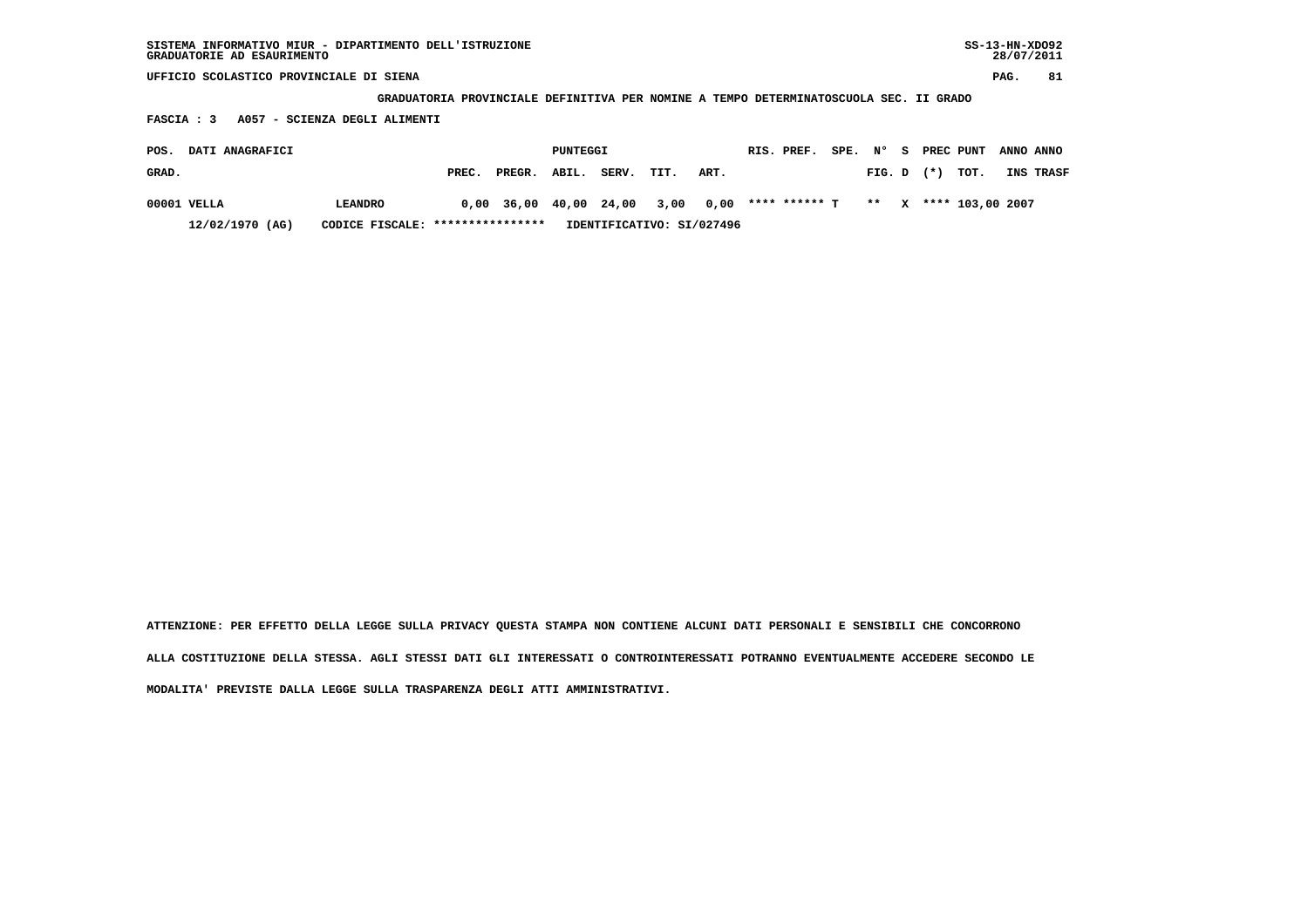| SISTEMA INFORMATIVO MIUR - DIPARTIMENTO DELL'ISTRUZIONE | SS-13-HN-XD092 |
|---------------------------------------------------------|----------------|
| GRADUATORIE AD ESAURIMENTO                              | 28/07/2011     |

 **GRADUATORIA PROVINCIALE DEFINITIVA PER NOMINE A TEMPO DETERMINATOSCUOLA SEC. II GRADO**

 **FASCIA : 3 A058 - SCIENZE E MEC. AGRARIA E TEC. DI GESTIONE AZIANDALE,FITOPATOLOGIA ED ENTOMOLOGIA AGRARIA**

| POS.       | <b>DATI ANAGRAFICI</b> |                                  |       |                                                | PUNTEGGI |       |      |                           | RIS. PREF. | SPE. N°       |                |  | S PREC PUNT     | ANNO ANNO        |
|------------|------------------------|----------------------------------|-------|------------------------------------------------|----------|-------|------|---------------------------|------------|---------------|----------------|--|-----------------|------------------|
| GRAD.      |                        |                                  | PREC. | PREGR. ABIL.                                   |          | SERV. | TIT. | ART.                      |            |               | $FIG. D$ $(*)$ |  | тот.            | <b>INS TRASF</b> |
| 00001 GORI |                        | <b>FABIO</b>                     |       | $0.00$ 50.00 13.00 24.00 0.00 0.00 **** ****** |          |       |      |                           |            | $\star \star$ |                |  | **** 87,00 2000 |                  |
|            | 16/12/1963 (PO)        | CODICE FISCALE: **************** |       |                                                |          |       |      | IDENTIFICATIVO: SI/020364 |            |               |                |  |                 |                  |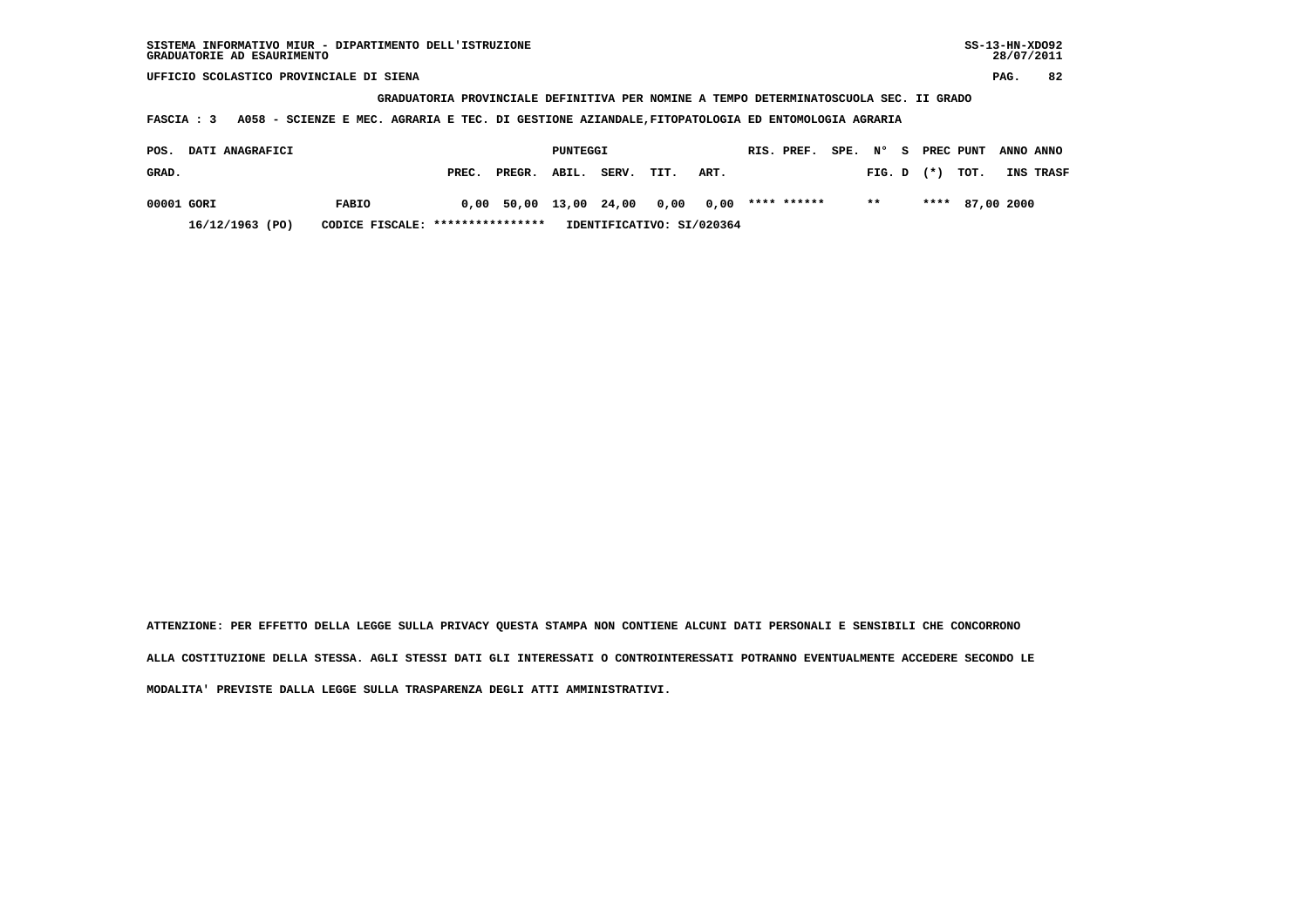**GRADUATORIA PROVINCIALE DEFINITIVA PER NOMINE A TEMPO DETERMINATOSCUOLA SEC. II GRADO**

 **FASCIA : 3 A060 - SCIENZE NATURALI, CHIMICA E GEOGRAFIA, MICROBIOLOGIA**

|       | POS. DATI ANAGRAFICI                                                                                                            |                                                            |                                                                    | PUNTEGGI |      |      | RIS. PREF. SPE. Nº |       |                   | S PREC PUNT           | ANNO ANNO |           |
|-------|---------------------------------------------------------------------------------------------------------------------------------|------------------------------------------------------------|--------------------------------------------------------------------|----------|------|------|--------------------|-------|-------------------|-----------------------|-----------|-----------|
| GRAD. |                                                                                                                                 |                                                            | PREC. PREGR. ABIL. SERV.                                           |          | TIT. | ART. |                    |       | FIG. D $(*)$ TOT. |                       |           | INS TRASF |
|       | 00001 SIGNORELLI                                                                                                                | MARCO                                                      | 0,00 120,00 14,00 24,00                                            |          | 0,00 |      | $0.00$ **** ****** |       |                   | ** X **** 158,00 2002 |           |           |
|       | 19/01/1959 (RM)                                                                                                                 | CODICE FISCALE: **************** IDENTIFICATIVO: SI/023010 |                                                                    |          |      |      |                    |       |                   |                       |           |           |
|       | 00002 PUTORTI'                                                                                                                  | <b>ETTORE</b>                                              | $0,00$ 98,00 42,00 12,00 0,00 0,00 **** ******                     |          |      |      |                    |       |                   | ** X **** 152,00 2004 |           |           |
|       | 26/02/1965 (FI)                                                                                                                 | CODICE FISCALE: **************** IDENTIFICATIVO: SI/024683 |                                                                    |          |      |      |                    |       |                   |                       |           |           |
|       | 00003 PASQUI                                                                                                                    | VALERIA                                                    | $0,00$ 105,00 13,00 24,00 9,00 0,00 **** ******                    |          |      |      |                    | $***$ |                   | **** 151,00 2002 2002 |           |           |
|       | 15/02/1965 (PZ)                                                                                                                 | CODICE FISCALE: **************** IDENTIFICATIVO: SI/023055 |                                                                    |          |      |      |                    |       |                   |                       |           |           |
|       | 00004 DA POZZO                                                                                                                  | PAOLA                                                      | 0,00 96,00 15,00 24,00 15,00 0,00 **** ******                      |          |      |      |                    | $***$ |                   | **** 150,00 2002      |           |           |
|       | 03/08/1974 (NA)                                                                                                                 | CODICE FISCALE: **************** IDENTIFICATIVO: SI/022787 |                                                                    |          |      |      |                    |       |                   |                       |           |           |
|       | 00005 CALONACI                                                                                                                  | <b>BARBARA</b>                                             | $0,00$ 72,00 42,00 24,00 9,00 0,00 **** ****** T **                |          |      |      |                    |       |                   | **** 147,00 2003      |           |           |
|       | 18/04/1969 (FI)                                                                                                                 | CODICE FISCALE: **************** IDENTIFICATIVO: SI/023788 |                                                                    |          |      |      |                    |       |                   |                       |           |           |
|       | 00006 MIGNOZZI                                                                                                                  | <b>ANNALISA</b>                                            |                                                                    |          |      |      |                    |       |                   |                       |           |           |
|       | 10/02/1963 (RM)                                                                                                                 | CODICE FISCALE: **************** IDENTIFICATIVO: SI/023857 |                                                                    |          |      |      |                    |       |                   |                       |           |           |
|       | 00007 BARONE                                                                                                                    | <b>MICHELA</b>                                             | $0,00$ 94,00 15,00 24,00 7,00 0,00 **** ******                     |          |      |      |                    | $***$ |                   | **** 140,00 2005 2005 |           |           |
|       | 01/04/1960 (AL)                                                                                                                 | CODICE FISCALE: **************** IDENTIFICATIVO: SI/025604 |                                                                    |          |      |      |                    |       |                   |                       |           |           |
|       | 00008 CERVINI                                                                                                                   | <b>FRANCESCA</b>                                           | 0,00 60,00 41,00 24,00 9,00 0,00 **** ****** T ** **** 134,00 2007 |          |      |      |                    |       |                   |                       |           |           |
|       | 19/10/1968 (RM)                                                                                                                 | CODICE FISCALE: **************** IDENTIFICATIVO: SI/026777 |                                                                    |          |      |      |                    |       |                   |                       |           |           |
|       | 00009 SALVINI                                                                                                                   | <b>STEFANIA</b>                                            | $0,00$ 60,00 42,00 24,00 0,00 0,00 **** ****** T **                |          |      |      |                    |       |                   | **** 126,00 2004      |           |           |
|       | 23/04/1973 (SI)                                                                                                                 | CODICE FISCALE: **************** IDENTIFICATIVO: SI/024690 |                                                                    |          |      |      |                    |       |                   |                       |           |           |
|       | ATTENZIONE: PER EFFETTO DELLA LEGGE SULLA PRIVACY QUESTA STAMPA NON CONTIENE ALCUNI DATI PERSONALI E SENSIBILI CHE CONCORRONO   |                                                            |                                                                    |          |      |      |                    |       |                   |                       |           |           |
|       | ALLA COSTITUZIONE DELLA STESSA. AGLI STESSI DATI GLI INTERESSATI O CONTROINTERESSATI POTRANNO EVENTUALMENTE ACCEDERE SECONDO LE |                                                            |                                                                    |          |      |      |                    |       |                   |                       |           |           |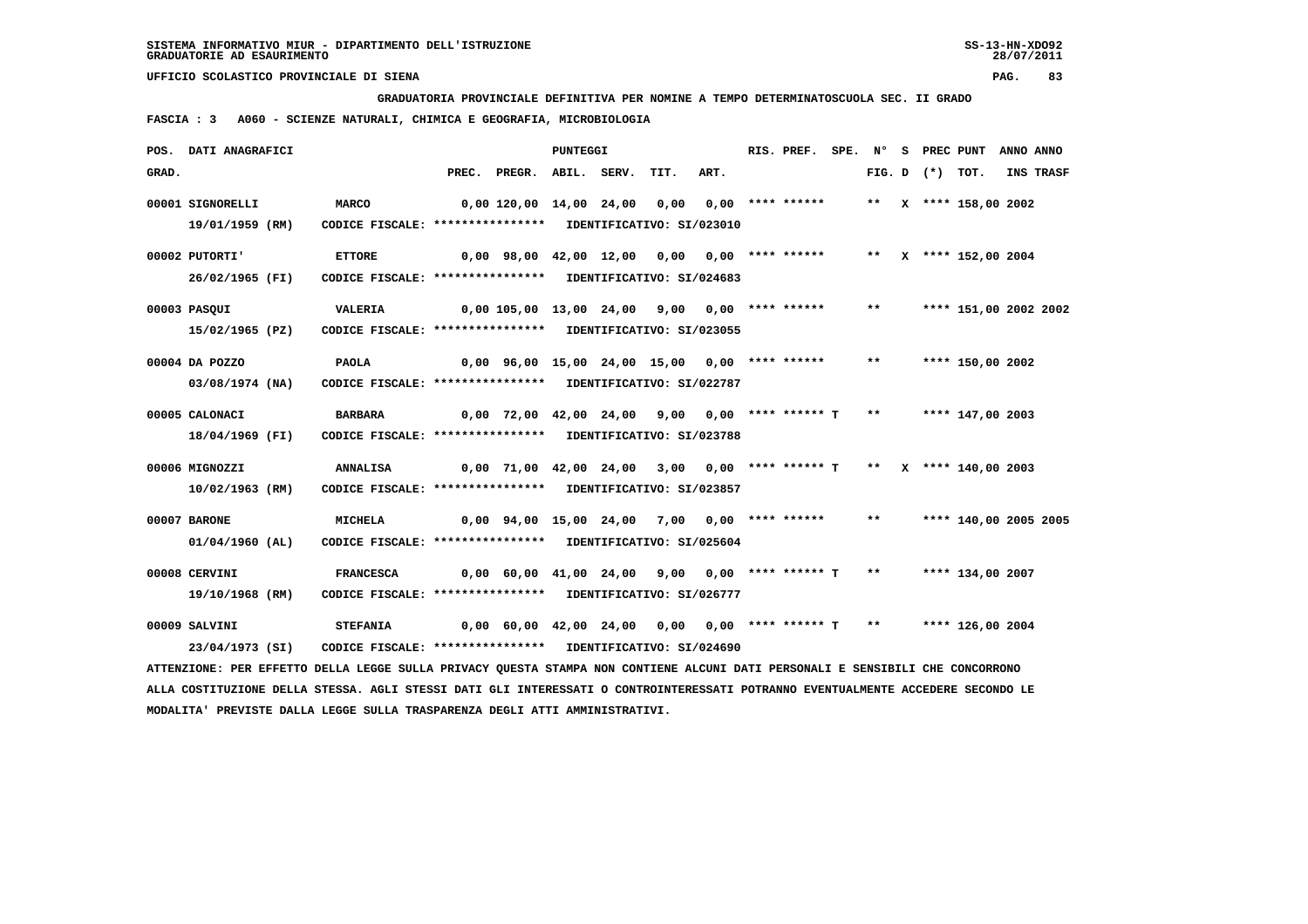**GRADUATORIA PROVINCIALE DEFINITIVA PER NOMINE A TEMPO DETERMINATOSCUOLA SEC. II GRADO**

 **FASCIA : 3 A060 - SCIENZE NATURALI, CHIMICA E GEOGRAFIA, MICROBIOLOGIA**

|            | POS. DATI ANAGRAFICI                                                                                                          |                                                            |                                                                         | <b>PUNTEGGI</b> |      |      | RIS. PREF. | SPE. N° |               |                   | S PREC PUNT ANNO ANNO |                  |
|------------|-------------------------------------------------------------------------------------------------------------------------------|------------------------------------------------------------|-------------------------------------------------------------------------|-----------------|------|------|------------|---------|---------------|-------------------|-----------------------|------------------|
| GRAD.      |                                                                                                                               |                                                            | PREC. PREGR. ABIL. SERV.                                                |                 | TIT. | ART. |            |         |               | FIG. D $(*)$ TOT. |                       | <b>INS TRASF</b> |
|            | 00010 DECANDIA                                                                                                                | <b>FRANCESCA</b>                                           | $0,00$ 57,00 41,00 24,00 3,00 0,00 **** ****** T                        |                 |      |      |            |         | $***$         |                   | **** 125,00 2007      |                  |
|            | D 13/04/1966 (PI)                                                                                                             | CODICE FISCALE: **************** IDENTIFICATIVO: SI/026812 |                                                                         |                 |      |      |            |         |               |                   |                       |                  |
|            | 00011 SILVESTRI                                                                                                               | SILVIA                                                     | $0,00$ 48,00 42,00 24,00 9,00 0,00 **** ******                          |                 |      |      |            |         | $***$         |                   | **** 123,00 2011 2011 |                  |
|            | $02/10/1968$ (LI)                                                                                                             | CODICE FISCALE: **************** IDENTIFICATIVO: SI/035200 |                                                                         |                 |      |      |            |         |               |                   |                       |                  |
| 00012 ENNA |                                                                                                                               | <b>ALESSANDRA</b>                                          | $0,00$ 48,00 42,00 24,00 6,00 0,00 **** ****** T **                     |                 |      |      |            |         |               |                   | **** 120,00 2005      |                  |
|            | 29/06/1973 (PA)                                                                                                               | CODICE FISCALE: **************** IDENTIFICATIVO: SI/025772 |                                                                         |                 |      |      |            |         |               |                   |                       |                  |
|            | 00013 CAPPELLI                                                                                                                | LUCA                                                       | $0,00$ 38,00 42,00 24,00 12,00 0,00 **** ****** T ** X **** 116,00 2007 |                 |      |      |            |         |               |                   |                       |                  |
|            | D 15/02/1971 (SI)                                                                                                             | CODICE FISCALE: **************** IDENTIFICATIVO: SI/026747 |                                                                         |                 |      |      |            |         |               |                   |                       |                  |
|            | 00014 GIGLIO COBUZIO                                                                                                          | <b>ANGELA</b>                                              | $0,00$ 36,00 42,00 24,00 13,00 0,00 **** ****** T ** X **** 115,00 2007 |                 |      |      |            |         |               |                   |                       |                  |
|            | 05/10/1973 (NA)                                                                                                               | CODICE FISCALE: **************** IDENTIFICATIVO: SI/026931 |                                                                         |                 |      |      |            |         |               |                   |                       |                  |
|            | 00015 SUMMARIA                                                                                                                | IDA MARIA                                                  | $0,00$ 36,00 42,00 24,00 10,00 0,00 **** ****** T                       |                 |      |      |            |         | $\star \star$ |                   | **** 112,00 2007      |                  |
|            | 17/03/1979 (CS)                                                                                                               | CODICE FISCALE: **************** IDENTIFICATIVO: SI/027552 |                                                                         |                 |      |      |            |         |               |                   |                       |                  |
|            | 00016 BRUNO                                                                                                                   | <b>COSTANZA</b>                                            | $0,00$ 32,00 42,00 24,00 13,00 0,00 **** ****** ** **** 111,00 2007     |                 |      |      |            |         |               |                   |                       |                  |
|            | 03/12/1976 (RM)                                                                                                               | CODICE FISCALE: **************** IDENTIFICATIVO: SI/026731 |                                                                         |                 |      |      |            |         |               |                   |                       |                  |
|            | 00017 BRAVI                                                                                                                   | <b>FABIO</b>                                               | 0,00 24,00 40,00 24,00 22,00 0,00 **** ****** T ** X **** 110,00 2007   |                 |      |      |            |         |               |                   |                       |                  |
|            | 04/02/1975 (SI)                                                                                                               | CODICE FISCALE: **************** IDENTIFICATIVO: SI/026727 |                                                                         |                 |      |      |            |         |               |                   |                       |                  |
|            | 00018 AREZZINI                                                                                                                | LAURA                                                      | 0,00 48,00 16,00 24,00 18,00 0,00 **** ****** ** X **** 106,00 2007     |                 |      |      |            |         |               |                   |                       |                  |
|            | 14/09/1964 (SI)                                                                                                               | CODICE FISCALE: **************** IDENTIFICATIVO: SI/026644 |                                                                         |                 |      |      |            |         |               |                   |                       |                  |
|            | ATTENZIONE: PER EFFETTO DELLA LEGGE SULLA PRIVACY QUESTA STAMPA NON CONTIENE ALCUNI DATI PERSONALI E SENSIBILI CHE CONCORRONO |                                                            |                                                                         |                 |      |      |            |         |               |                   |                       |                  |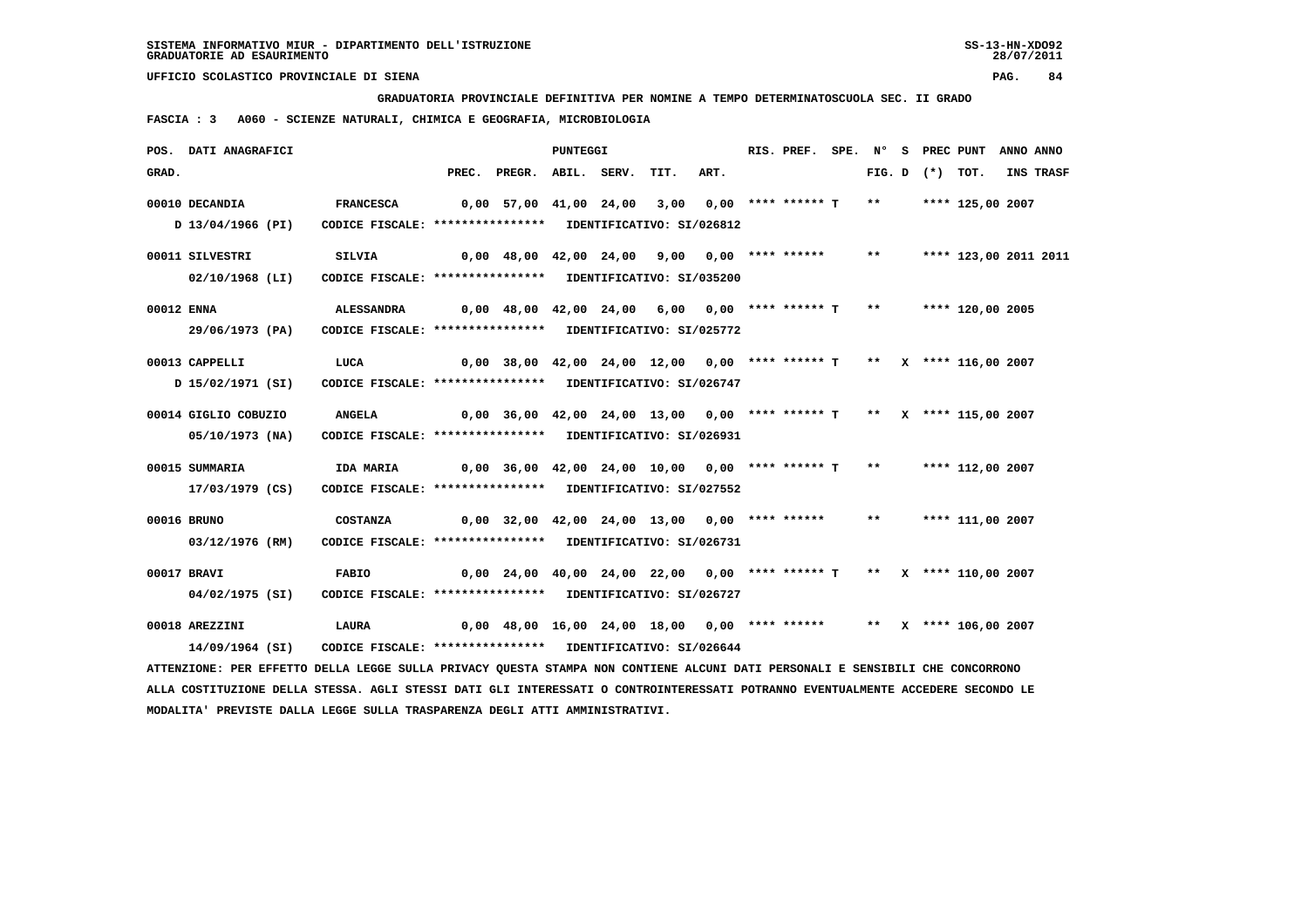**GRADUATORIA PROVINCIALE DEFINITIVA PER NOMINE A TEMPO DETERMINATOSCUOLA SEC. II GRADO**

 **FASCIA : 3 A060 - SCIENZE NATURALI, CHIMICA E GEOGRAFIA, MICROBIOLOGIA**

|       | POS. DATI ANAGRAFICI                                                                                                            |                                                                                 |       |                                                                        | PUNTEGGI |                                                                                 |      | RIS. PREF. | SPE. N° |       |                     | S PREC PUNT               | ANNO ANNO |
|-------|---------------------------------------------------------------------------------------------------------------------------------|---------------------------------------------------------------------------------|-------|------------------------------------------------------------------------|----------|---------------------------------------------------------------------------------|------|------------|---------|-------|---------------------|---------------------------|-----------|
| GRAD. |                                                                                                                                 |                                                                                 | PREC. | PREGR. ABIL. SERV.                                                     |          | TIT.                                                                            | ART. |            |         |       | FIG. $D$ $(*)$ TOT. |                           | INS TRASF |
|       | 00019 FIORE<br>20/11/1970 (PZ)                                                                                                  | <b>DOMENICA</b><br>CODICE FISCALE: **************** IDENTIFICATIVO: SI/022790   |       | 0,00 56,00 15,00 24,00 10,00 0,00 **** ****** T                        |          |                                                                                 |      |            |         | $***$ |                     | **** 105,00 2002          |           |
|       | 00020 CHERICI<br>02/08/1964 (SI)                                                                                                | <b>SILVIA</b><br>CODICE FISCALE: **************** IDENTIFICATIVO: SI/026774     |       | $0,00$ 58,00 14,00 30,00 0,00 0,00 **** ******                         |          |                                                                                 |      |            |         |       |                     | ** X **** 102,00 2007     |           |
|       | 00021 DONIA<br>19/08/1974 (LT)                                                                                                  | <b>FRANCESCA</b><br>CODICE FISCALE: **************** IDENTIFICATIVO: SI/026844  |       | $0,00$ 12,00 41,00 24,00 21,00 0,00 **** ******                        |          |                                                                                 |      |            |         | $***$ |                     | **** 98,00 2007           |           |
|       | 00022 GUZZO<br>03/04/1966 (EE)                                                                                                  | <b>ANTONIETTA</b><br>CODICE FISCALE: **************** IDENTIFICATIVO: SI/026978 |       | $0,00$ 22,00 41,00 24,00 10,00 0,00 **** ****** T ** X **** 97,00 2007 |          |                                                                                 |      |            |         |       |                     |                           |           |
|       | 00023 VALENTINI<br>20/09/1970 (SI)                                                                                              | <b>MELISSA</b><br>CODICE FISCALE: **************** IDENTIFICATIVO: SI/027490    |       | $0,00$ $10,00$ $41,00$ $26,00$ $6,00$ $0,00$ **** ******               |          |                                                                                 |      |            |         | $***$ |                     | X **** 83,00 2007         |           |
|       | 00024 SALOMONE<br>31/05/1967 (RM)                                                                                               | <b>NICOLA</b><br>CODICE FISCALE: **************** IDENTIFICATIVO: SI/033284     | 0,00  |                                                                        |          | $0.00 \quad 41.00 \quad 24.00 \quad 15.00 \quad 0.00 \quad *** \quad *** \quad$ |      |            |         | $***$ |                     | **** 80,00 2009           |           |
|       | 00025 IMPERIO<br>19/05/1978 (NA)                                                                                                | <b>TATIANA</b><br>CODICE FISCALE: **************** IDENTIFICATIVO: SI/033278    |       | $0,00$ $0,00$ $42,00$ $24,00$ $12,00$ $0,00$ **** ******               |          |                                                                                 |      |            |         |       |                     | ** X **** 78,00 2009      |           |
|       | 00026 VETERE<br>15/12/1975 (CS)                                                                                                 | MABEL VALERIA<br>CODICE FISCALE: **************** IDENTIFICATIVO: SI/035189     |       | $0,00$ $0,00$ $41,00$ $0,00$ $20,00$ $0,00$ $***$                      |          |                                                                                 |      |            |         |       |                     | ** X **** 61,00 2011 2011 |           |
|       | 00027 BERNARDI<br>24/08/1978 (SI)                                                                                               | <b>FRANCESCA</b><br>CODICE FISCALE: **************** IDENTIFICATIVO: SI/026703  |       | $0,00$ 12,00 16,00 0,00 21,00 0,00 **** ******                         |          |                                                                                 |      |            |         | $***$ |                     | **** 49,00 2007           |           |
|       | ATTENZIONE: PER EFFETTO DELLA LEGGE SULLA PRIVACY QUESTA STAMPA NON CONTIENE ALCUNI DATI PERSONALI E SENSIBILI CHE CONCORRONO   |                                                                                 |       |                                                                        |          |                                                                                 |      |            |         |       |                     |                           |           |
|       | ALLA COSTITUZIONE DELLA STESSA. AGLI STESSI DATI GLI INTERESSATI O CONTROINTERESSATI POTRANNO EVENTUALMENTE ACCEDERE SECONDO LE |                                                                                 |       |                                                                        |          |                                                                                 |      |            |         |       |                     |                           |           |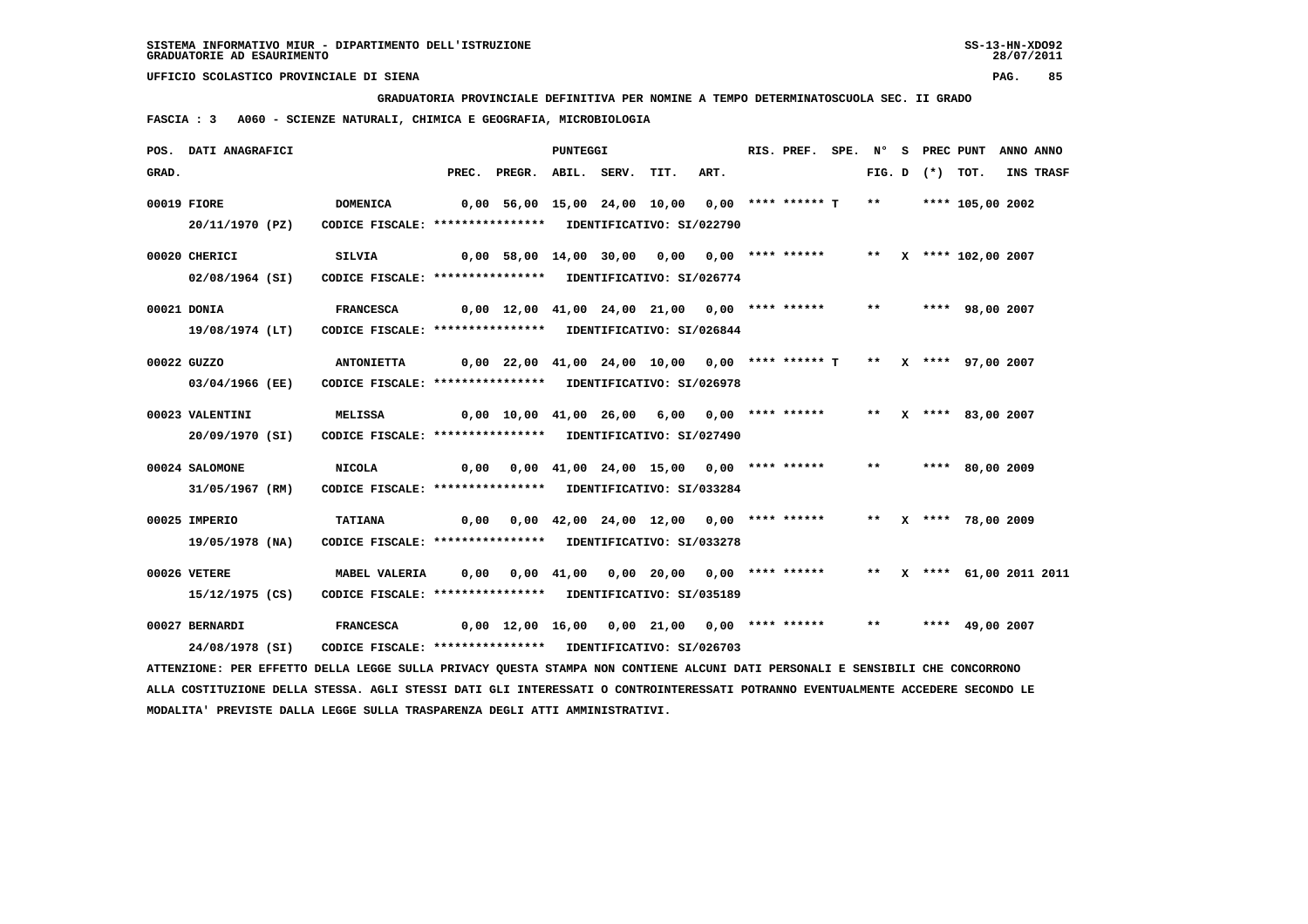**GRADUATORIA PROVINCIALE DEFINITIVA PER NOMINE A TEMPO DETERMINATOSCUOLA SEC. II GRADO**

 **FASCIA : 3 A060 - SCIENZE NATURALI, CHIMICA E GEOGRAFIA, MICROBIOLOGIA**

|       | POS. DATI ANAGRAFICI                                                                                                          |                                                            |                                              |                                                                                   | <b>PUNTEGGI</b> |                                                                |      | RIS. PREF. |       |                   | SPE. N° S PREC PUNT ANNO ANNO |           |
|-------|-------------------------------------------------------------------------------------------------------------------------------|------------------------------------------------------------|----------------------------------------------|-----------------------------------------------------------------------------------|-----------------|----------------------------------------------------------------|------|------------|-------|-------------------|-------------------------------|-----------|
| GRAD. |                                                                                                                               |                                                            |                                              | PREC. PREGR. ABIL. SERV.                                                          |                 | TIT.                                                           | ART. |            |       | FIG. D $(*)$ TOT. |                               | INS TRASF |
|       | 00028 CARUSO                                                                                                                  | <b>ANNAMARIA</b>                                           | 0,00 12,00 18,00 0,00 13,00 0,00 **** ****** |                                                                                   |                 |                                                                |      |            | $***$ |                   | **** 43,00 2005               |           |
|       | 25/03/1972 (RM)                                                                                                               | CODICE FISCALE: **************** IDENTIFICATIVO: SI/025665 |                                              |                                                                                   |                 |                                                                |      |            |       |                   |                               |           |
|       | 00029 SANTORO                                                                                                                 | <b>ANTONELLA</b>                                           | 0,00                                         |                                                                                   |                 | 2,00 17,00 0,00 24,00 0,00 **** ******                         |      |            | $***$ |                   | **** 43,00 2007               |           |
|       | 28/04/1974 (TA)                                                                                                               | CODICE FISCALE: **************** IDENTIFICATIVO: SI/027406 |                                              |                                                                                   |                 |                                                                |      |            |       |                   |                               |           |
|       | 00030 MUGNAINI                                                                                                                | <b>SERENA</b>                                              | 0,00                                         |                                                                                   |                 | 3,00 18,00 0,00 21,00 0,00 **** ****** T ** X **** 42,00 2004  |      |            |       |                   |                               |           |
|       | D 02/02/1976 (GR)                                                                                                             | CODICE FISCALE: **************** IDENTIFICATIVO: SI/024754 |                                              |                                                                                   |                 |                                                                |      |            |       |                   |                               |           |
|       | 00031 ROMANO                                                                                                                  | <b>LAURA</b>                                               |                                              | 0,00  0,00  17,00  0,00  25,00  0,00  ****  ******  **    **    ****  42,00  2007 |                 |                                                                |      |            |       |                   |                               |           |
|       | 22/01/1966 (CS)                                                                                                               | CODICE FISCALE: **************** IDENTIFICATIVO: SI/027388 |                                              |                                                                                   |                 |                                                                |      |            |       |                   |                               |           |
|       | 00032 PALMERINI                                                                                                               | <b>EMANUELA</b>                                            | 0,00                                         |                                                                                   |                 | 0,00 17,00 0,00 21,00 0,00 **** ******                         |      |            |       |                   | ** X **** 38,00 2007          |           |
|       | 04/08/1972 (AR)                                                                                                               | CODICE FISCALE: **************** IDENTIFICATIVO: SI/027297 |                                              |                                                                                   |                 |                                                                |      |            |       |                   |                               |           |
|       | 00033 CERBONI                                                                                                                 | BARBARA                                                    | 0,00                                         |                                                                                   |                 | 9,00 16,00 0,00 12,00 0,00 **** ****** T                       |      |            |       |                   | ** **** 37,00 2007            |           |
|       | 19/01/1968 (SI)                                                                                                               | CODICE FISCALE: **************** IDENTIFICATIVO: SI/022888 |                                              |                                                                                   |                 |                                                                |      |            |       |                   |                               |           |
|       | 00034 CHELLINI                                                                                                                | <b>FRANCESCA</b>                                           |                                              | $0,00$ 6,00 18,00 0,00 12,00 0,00 **** ****** ** X **** 36,00 2004                |                 |                                                                |      |            |       |                   |                               |           |
|       | 14/10/1971 (SI)                                                                                                               | CODICE FISCALE: **************** IDENTIFICATIVO: SI/024604 |                                              |                                                                                   |                 |                                                                |      |            |       |                   |                               |           |
|       | 00035 LORDO                                                                                                                   | <b>ANTONELLA</b>                                           |                                              | 0,00  0,00  17,00  0,00  18,00  0,00  ****  ******  **    **    ****  35,00  2009 |                 |                                                                |      |            |       |                   |                               |           |
|       | 26/07/1974 (FG)                                                                                                               | CODICE FISCALE: **************** IDENTIFICATIVO: SI/033272 |                                              |                                                                                   |                 |                                                                |      |            |       |                   |                               |           |
|       | 00036 PAOLI                                                                                                                   | LUCA                                                       | 0,00                                         |                                                                                   |                 | 3,00 18,00 0,00 12,00 0,00 **** ****** ** ** X **** 33,00 2004 |      |            |       |                   |                               |           |
|       | 03/07/1974 (GR)                                                                                                               | CODICE FISCALE: **************** IDENTIFICATIVO: SI/024655 |                                              |                                                                                   |                 |                                                                |      |            |       |                   |                               |           |
|       | ATTENZIONE: PER EFFETTO DELLA LEGGE SULLA PRIVACY QUESTA STAMPA NON CONTIENE ALCUNI DATI PERSONALI E SENSIBILI CHE CONCORRONO |                                                            |                                              |                                                                                   |                 |                                                                |      |            |       |                   |                               |           |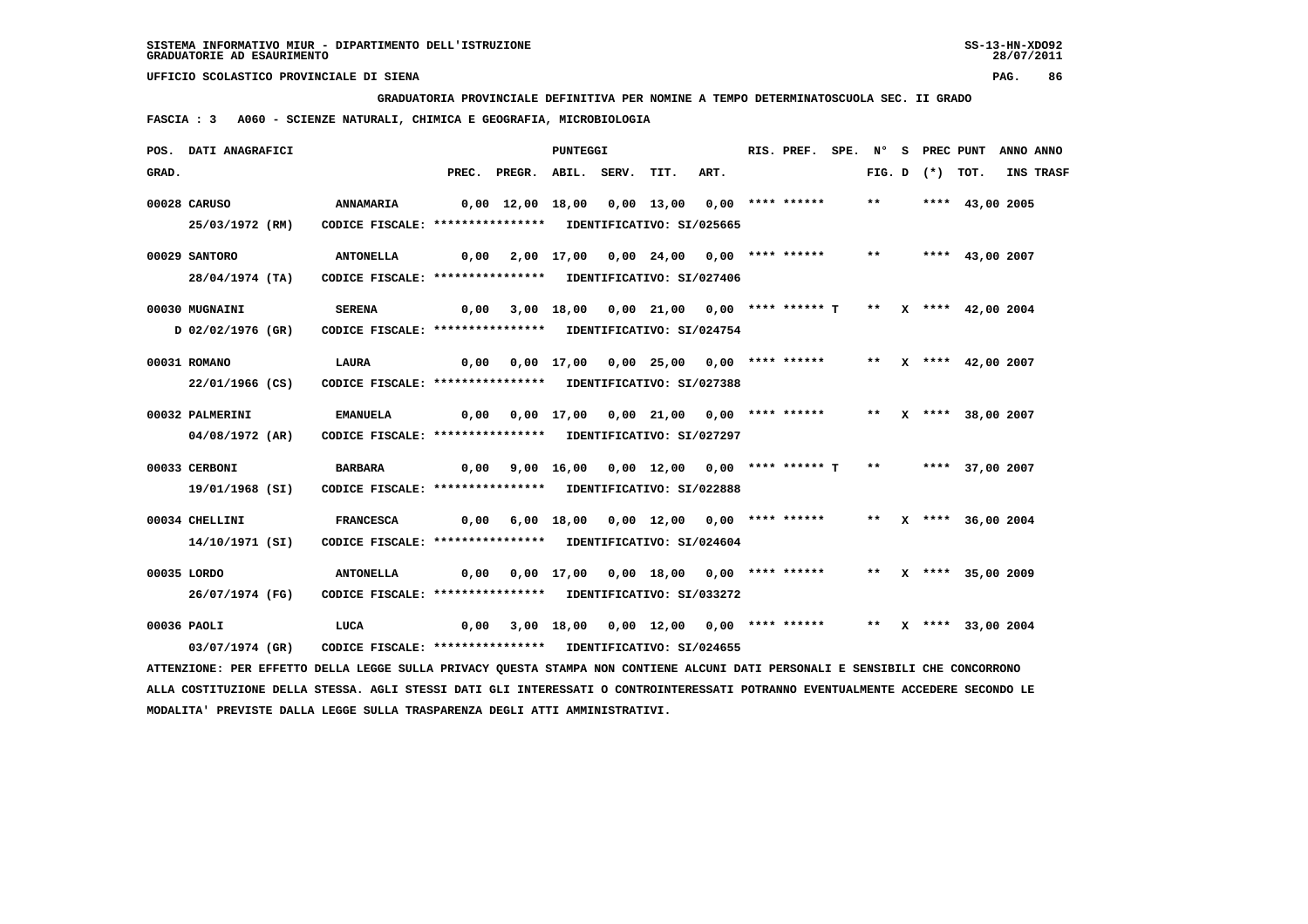**GRADUATORIA PROVINCIALE DEFINITIVA PER NOMINE A TEMPO DETERMINATOSCUOLA SEC. II GRADO**

 **FASCIA : 3 A060 - SCIENZE NATURALI, CHIMICA E GEOGRAFIA, MICROBIOLOGIA**

|       | POS. DATI ANAGRAFICI                                                                                                          |                                                            |      |                                                    | <b>PUNTEGGI</b> |                                                            |      | RIS. PREF.       |       |  | SPE. N° S PREC PUNT ANNO ANNO |           |
|-------|-------------------------------------------------------------------------------------------------------------------------------|------------------------------------------------------------|------|----------------------------------------------------|-----------------|------------------------------------------------------------|------|------------------|-------|--|-------------------------------|-----------|
| GRAD. |                                                                                                                               |                                                            |      | PREC. PREGR. ABIL. SERV.                           |                 | TIT.                                                       | ART. |                  |       |  | FIG. D $(*)$ TOT.             | INS TRASF |
|       | 00037 CASTIGNONI                                                                                                              | <b>SONIA</b>                                               |      | $0,00$ $11,00$ $18,00$ $0,00$                      |                 | 3,00                                                       |      | 0,00 **** ****** |       |  | ** $X$ **** 32,00 2003        |           |
|       | 01/06/1967 (SI)                                                                                                               | CODICE FISCALE: **************** IDENTIFICATIVO: SI/023793 |      |                                                    |                 |                                                            |      |                  |       |  |                               |           |
|       | 00038 SANTONI                                                                                                                 | <b>STEFANIA</b>                                            | 0,00 |                                                    |                 | 3,00 18,00 0,00 10,00 0,00 **** ****** ** ** ** 31,00 2004 |      |                  |       |  |                               |           |
|       | 04/10/1975 (SI)                                                                                                               | CODICE FISCALE: **************** IDENTIFICATIVO: SI/024691 |      |                                                    |                 |                                                            |      |                  |       |  |                               |           |
|       | 00039 SEMBOLONI                                                                                                               | <b>SERENA</b>                                              | 0,00 |                                                    |                 | 0,00 18,00 0,00 13,00 0,00 **** ****** T                   |      |                  | $***$ |  | **** 31,00 2005               |           |
|       | 13/07/1976 (SI)                                                                                                               | CODICE FISCALE: **************** IDENTIFICATIVO: SI/025939 |      |                                                    |                 |                                                            |      |                  |       |  |                               |           |
|       | 00040 SABATINI                                                                                                                | PATRIZIA                                                   |      | 0,00  0,00  18,00  0,00  13,00  0,00  ****  ****** |                 |                                                            |      |                  | $***$ |  | **** 31,00 2007               |           |
|       | 18/10/1974 (GR)                                                                                                               | CODICE FISCALE: **************** IDENTIFICATIVO: SI/027396 |      |                                                    |                 |                                                            |      |                  |       |  |                               |           |
|       | 00041 DI FABIO                                                                                                                | <b>ANTONIETTA</b>                                          | 0,00 |                                                    |                 | 3,00 18,00 0,00 9,00 0,00 **** ******                      |      |                  |       |  | ** X **** 30,00 2005          |           |
|       | $07/09/1975$ (NA)                                                                                                             | CODICE FISCALE: **************** IDENTIFICATIVO: SI/025763 |      |                                                    |                 |                                                            |      |                  |       |  |                               |           |
|       | 00042 CATALDI                                                                                                                 | ANNA                                                       | 0,00 |                                                    |                 | 0,00 17,00 0,00 13,00 0,00 **** ******                     |      |                  | $***$ |  | **** 30,00 2005               |           |
|       | 27/02/1971 (MT)                                                                                                               | CODICE FISCALE: **************** IDENTIFICATIVO: SI/025667 |      |                                                    |                 |                                                            |      |                  |       |  |                               |           |
|       | 00043 POLIZZANO                                                                                                               | <b>SIMONA</b>                                              | 0,00 |                                                    |                 | $0,00$ 18,00 0,00 12,00 0,00 **** ******                   |      |                  | $***$ |  | **** 30,00 2007               |           |
|       | 07/04/1976 (RM)                                                                                                               | CODICE FISCALE: **************** IDENTIFICATIVO: SI/027342 |      |                                                    |                 |                                                            |      |                  |       |  |                               |           |
|       | 00044 ANGELINI                                                                                                                | <b>ELENA</b>                                               | 0,00 |                                                    |                 | 2,00 16,00 0,00 9,00 0,00 **** ******                      |      |                  |       |  | ** X **** 27,00 2007          |           |
|       | 20/02/1980 (SI)                                                                                                               | CODICE FISCALE: **************** IDENTIFICATIVO: SI/026637 |      |                                                    |                 |                                                            |      |                  |       |  |                               |           |
|       | 00045 BIANCHI                                                                                                                 | <b>SARA</b>                                                | 0,00 |                                                    |                 | 0,00 18,00 0,00 9,00 0,00 **** ******                      |      |                  | $***$ |  | **** 27,00 2007               |           |
|       | 22/05/1979 (LI)                                                                                                               | CODICE FISCALE: **************** IDENTIFICATIVO: SI/026705 |      |                                                    |                 |                                                            |      |                  |       |  |                               |           |
|       | ATTENZIONE: PER EFFETTO DELLA LEGGE SULLA PRIVACY QUESTA STAMPA NON CONTIENE ALCUNI DATI PERSONALI E SENSIBILI CHE CONCORRONO |                                                            |      |                                                    |                 |                                                            |      |                  |       |  |                               |           |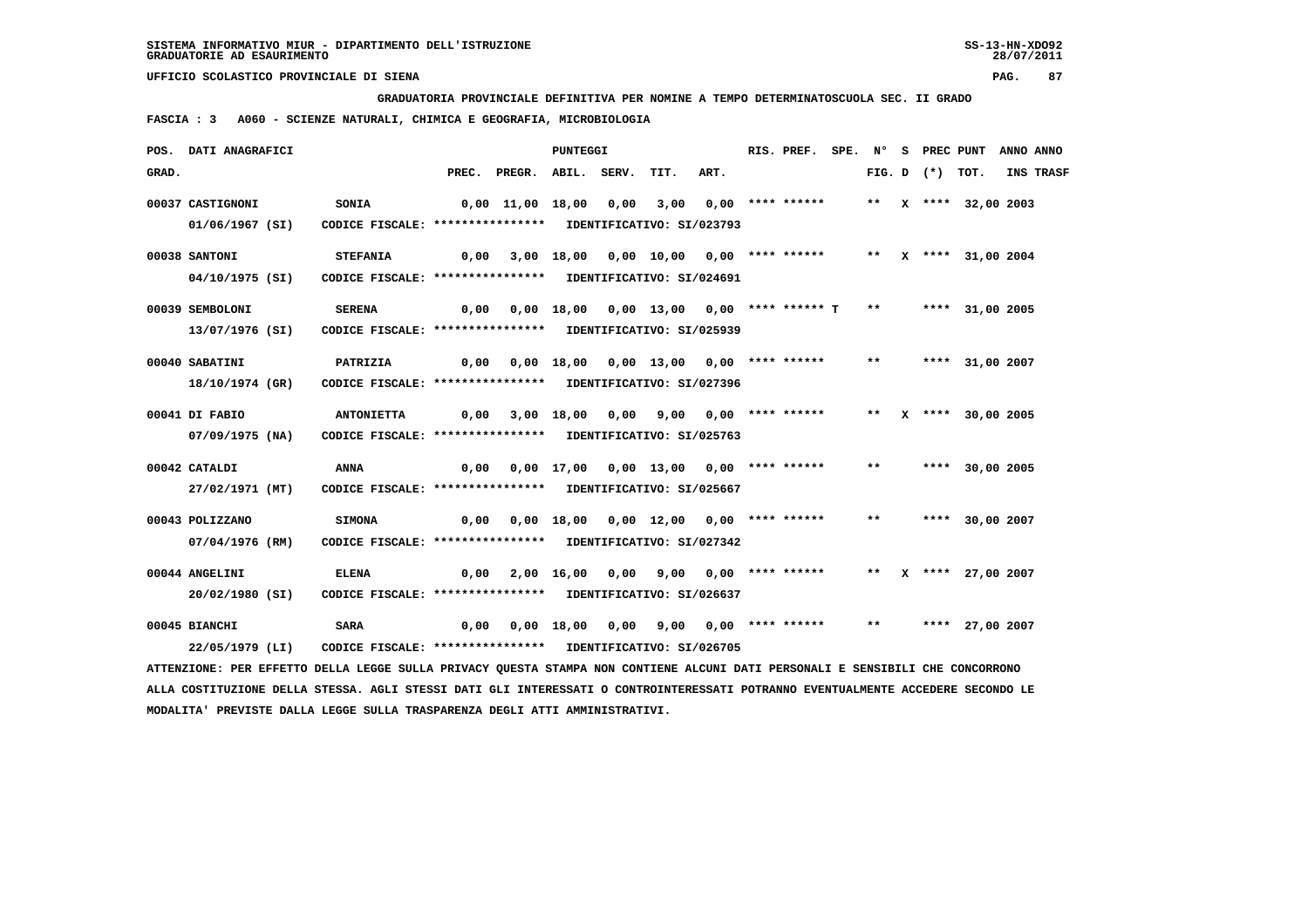**GRADUATORIA PROVINCIALE DEFINITIVA PER NOMINE A TEMPO DETERMINATOSCUOLA SEC. II GRADO**

 **FASCIA : 3 A060 - SCIENZE NATURALI, CHIMICA E GEOGRAFIA, MICROBIOLOGIA**

| POS.  | DATI ANAGRAFICI                   |                                                     | PUNTEGGI |        |       |       | RIS. PREF.                        | SPE. | $\mathbf{N}^{\mathsf{o}}$ | - S | PREC PUNT |  | ANNO ANNO |            |           |
|-------|-----------------------------------|-----------------------------------------------------|----------|--------|-------|-------|-----------------------------------|------|---------------------------|-----|-----------|--|-----------|------------|-----------|
| GRAD. |                                   |                                                     | PREC.    | PREGR. | ABIL. | SERV. | TIT.                              | ART. |                           |     | FIG. D    |  | $(*)$     | тот.       | INS TRASF |
|       | 00046 TERZIANI<br>07/08/1977 (SI) | <b>EMANUELA</b><br>CODICE FISCALE: **************** | 0.00     | 0,00   | 18,00 | 0,00  | 6,00<br>IDENTIFICATIVO: SI/033255 | 0,00 | **** ******               |     | $* *$     |  | ****      | 24,00 2009 |           |
|       | 00047 CIRILLO<br>12/10/1980 (MI)  | <b>ILARIA</b><br>CODICE FISCALE: *****************  | 0.00     | 0,00   | 18,00 | 0,00  | 6,00<br>IDENTIFICATIVO: SI/033257 | 0,00 | **** ******               |     | $* *$     |  | ****      | 24,00 2009 |           |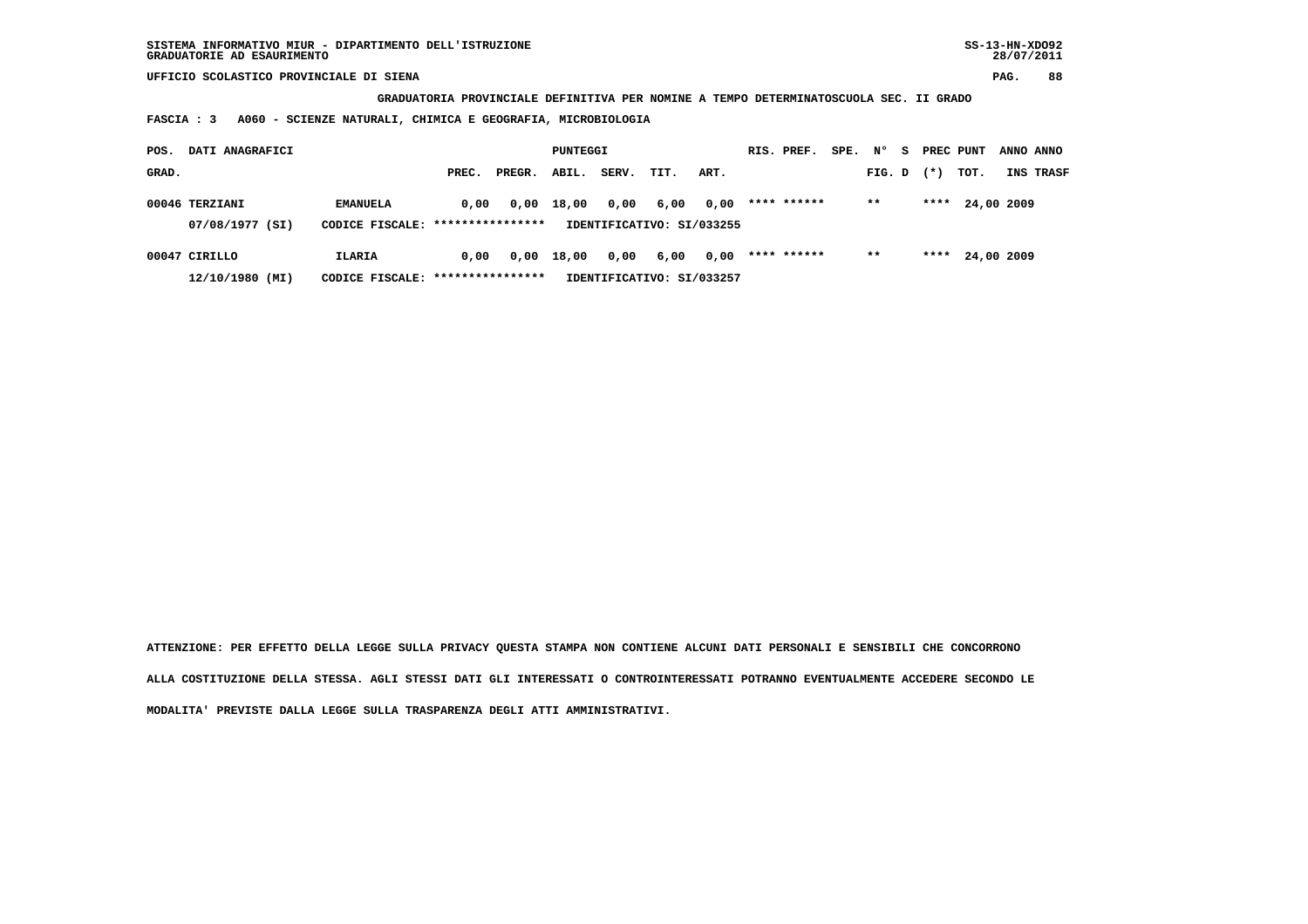| SISTEMA INFORMATIVO MIUR - DIPARTIMENTO DELL'ISTRUZIONE | $SS-13-HN-XDO92$ |
|---------------------------------------------------------|------------------|
| GRADUATORIE AD ESAURIMENTO                              | 28/07/2011       |

 **GRADUATORIA PROVINCIALE DEFINITIVA PER NOMINE A TEMPO DETERMINATOSCUOLA SEC. II GRADO**

 **FASCIA : 2 A061 - STORIA DELL'ARTE**

| POS.  | <b>DATI ANAGRAFICI</b> |                                  |        |                           | PUNTEGGI |                           |      |      | RIS. PREF.  | SPE. | N°    | - SI |                | PREC PUNT        | ANNO ANNO |
|-------|------------------------|----------------------------------|--------|---------------------------|----------|---------------------------|------|------|-------------|------|-------|------|----------------|------------------|-----------|
| GRAD. |                        |                                  | PREC.  | PREGR.                    | ABIL.    | SERV.                     | TIT. | ART. |             |      |       |      | $FIG. D$ $(*)$ | тот.             | INS TRASF |
|       | 00001 PETTI            | RITA                             | 172,00 |                           |          | 0,00 0,00 24,00 0,00 0,00 |      |      | **** ****** |      | $***$ |      |                | **** 196,00 2000 |           |
|       | 22/05/1965 (SI)        | CODICE FISCALE: **************** |        | IDENTIFICATIVO: SI/020316 |          |                           |      |      |             |      |       |      |                |                  |           |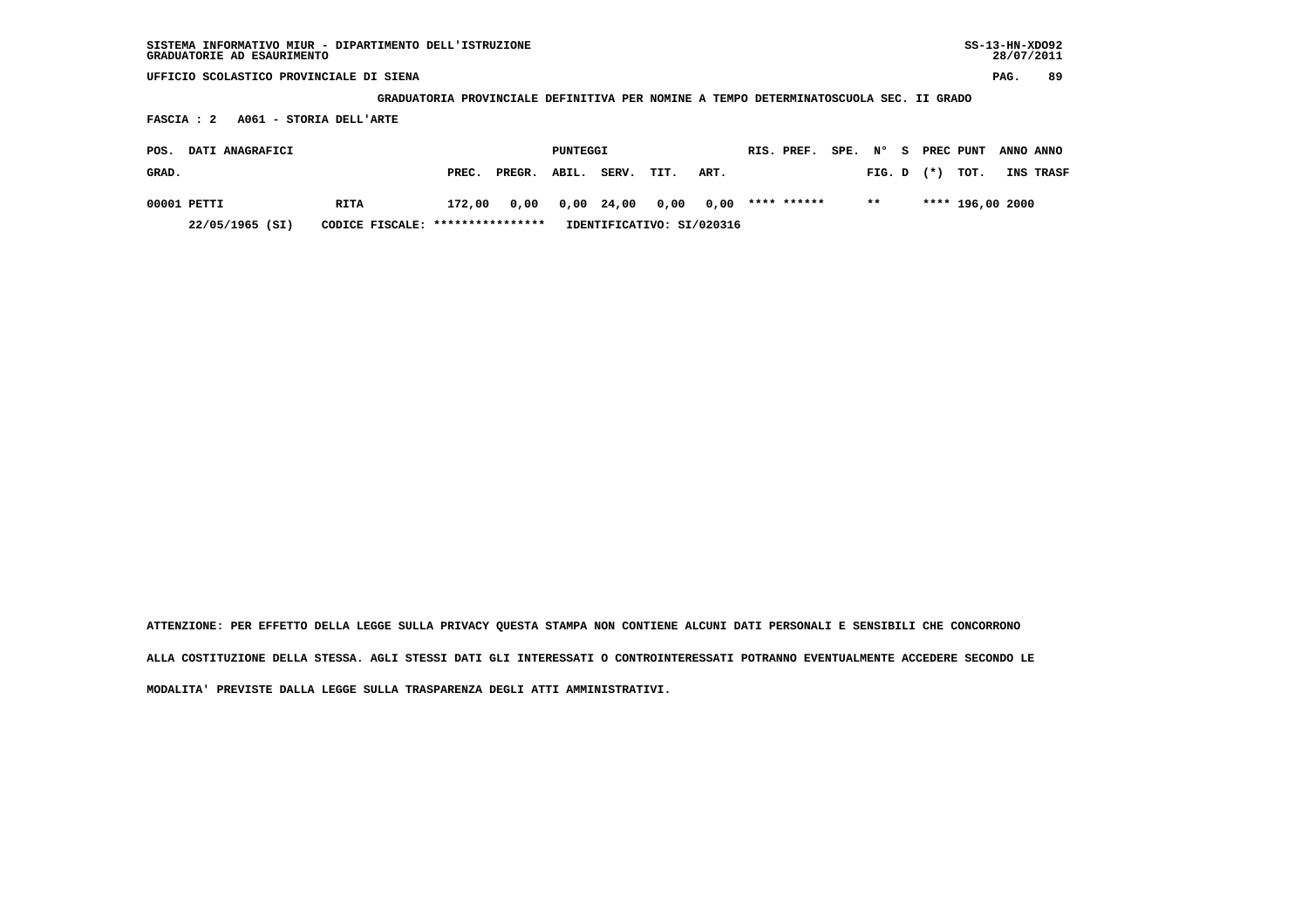**GRADUATORIA PROVINCIALE DEFINITIVA PER NOMINE A TEMPO DETERMINATOSCUOLA SEC. II GRADO**

 **FASCIA : 3 A061 - STORIA DELL'ARTE**

|             | POS. DATI ANAGRAFICI                                                                                                          |                                                            |                                                                   |                                                                         | PUNTEGGI |      |      | RIS. PREF. |       |                   | SPE. N° S PREC PUNT | ANNO ANNO        |
|-------------|-------------------------------------------------------------------------------------------------------------------------------|------------------------------------------------------------|-------------------------------------------------------------------|-------------------------------------------------------------------------|----------|------|------|------------|-------|-------------------|---------------------|------------------|
| GRAD.       |                                                                                                                               |                                                            |                                                                   | PREC. PREGR. ABIL. SERV.                                                |          | TIT. | ART. |            |       | FIG. D $(*)$ TOT. |                     | <b>INS TRASF</b> |
|             | 00002 ERMINI                                                                                                                  | <b>ELISABETTA</b>                                          |                                                                   | 0,00 206,00 17,00 24,00 0,00 0,00 **** ******                           |          |      |      |            | $***$ |                   | **** 247,00 2000    |                  |
|             |                                                                                                                               |                                                            |                                                                   |                                                                         |          |      |      |            |       |                   |                     |                  |
|             | 28/10/1956 (FI)                                                                                                               | CODICE FISCALE: **************** IDENTIFICATIVO: SI/020247 |                                                                   |                                                                         |          |      |      |            |       |                   |                     |                  |
|             | 00003 PEZZUOLI                                                                                                                | FEDERICA                                                   |                                                                   | 0,00 72,00 42,00 24,00 10,00  0,00 **** ****** T  **   **** 148,00 2003 |          |      |      |            |       |                   |                     |                  |
|             | 15/05/1971 (SI)                                                                                                               | CODICE FISCALE: **************** IDENTIFICATIVO: SI/023871 |                                                                   |                                                                         |          |      |      |            |       |                   |                     |                  |
|             |                                                                                                                               |                                                            |                                                                   |                                                                         |          |      |      |            |       |                   |                     |                  |
|             | 00004 BASTONI                                                                                                                 | <b>SABRINA</b>                                             |                                                                   | $0,00$ 48,00 41,00 24,00 10,00 0,00 **** ****** T                       |          |      |      |            | $***$ |                   | **** 123,00 2005    |                  |
|             | 20/05/1968 (MS)                                                                                                               | CODICE FISCALE: **************** IDENTIFICATIVO: SI/025610 |                                                                   |                                                                         |          |      |      |            |       |                   |                     |                  |
|             |                                                                                                                               |                                                            |                                                                   |                                                                         |          |      |      |            |       |                   |                     |                  |
|             | 00005 BATTESTIN                                                                                                               | <b>RITA</b>                                                |                                                                   | $0,00$ 54,00 40,00 24,00 3,00 0,00 **** ****** T **                     |          |      |      |            |       |                   | **** 121,00 2004    |                  |
|             | 27/01/1975 (LI)                                                                                                               | CODICE FISCALE: **************** IDENTIFICATIVO: SI/024591 |                                                                   |                                                                         |          |      |      |            |       |                   |                     |                  |
|             | 00006 VALDAMBRINI                                                                                                             | LAURA                                                      |                                                                   | $0.00$ 34.00 42.00 24.00 6.00 0.00 **** ****** T ** X **** 106.00 2007  |          |      |      |            |       |                   |                     |                  |
|             |                                                                                                                               |                                                            |                                                                   |                                                                         |          |      |      |            |       |                   |                     |                  |
|             | 20/08/1978 (SI)                                                                                                               | CODICE FISCALE: **************** IDENTIFICATIVO: SI/027489 |                                                                   |                                                                         |          |      |      |            |       |                   |                     |                  |
|             | 00007 BALESTRIERI                                                                                                             | <b>FRANCESCA</b>                                           |                                                                   | 0,00 24,00 40,00 18,00 7,00 0,00 **** ****** T **                       |          |      |      |            |       |                   | **** 89,00 2007     |                  |
|             | $01/02/1975$ (NA)                                                                                                             | CODICE FISCALE: **************** IDENTIFICATIVO: SI/026674 |                                                                   |                                                                         |          |      |      |            |       |                   |                     |                  |
|             |                                                                                                                               |                                                            |                                                                   |                                                                         |          |      |      |            |       |                   |                     |                  |
| 00008 MAGGI |                                                                                                                               | <b>ANGELA</b>                                              |                                                                   | $0,00$ 12,00 41,00 24,00 6,00 0,00 **** ****** T                        |          |      |      |            | $***$ |                   | **** 83,00 2007     |                  |
|             | D 25/04/1977 (SI)                                                                                                             | CODICE FISCALE: **************** IDENTIFICATIVO: SI/027142 |                                                                   |                                                                         |          |      |      |            |       |                   |                     |                  |
|             |                                                                                                                               |                                                            |                                                                   |                                                                         |          |      |      |            |       |                   |                     |                  |
|             | 00009 CICALI                                                                                                                  | <b>GIULIA</b>                                              |                                                                   | $0,00$ 16,00 41,00 12,00 6,00 0,00 **** ******                          |          |      |      |            | $***$ |                   | **** 75,00 2007     |                  |
|             | 12/12/1979 (SI)                                                                                                               | CODICE FISCALE: **************** IDENTIFICATIVO: SI/026792 |                                                                   |                                                                         |          |      |      |            |       |                   |                     |                  |
|             | 00010 CERRETANI                                                                                                               | <b>RITA</b>                                                | 0,00 6,00 42,00 12,00 1,00 0,00 **** ****** ** ** **** 61,00 2009 |                                                                         |          |      |      |            |       |                   |                     |                  |
|             | 13/02/1961 (SI)                                                                                                               | CODICE FISCALE: **************** IDENTIFICATIVO: SI/033248 |                                                                   |                                                                         |          |      |      |            |       |                   |                     |                  |
|             | ATTENZIONE: PER EFFETTO DELLA LEGGE SULLA PRIVACY QUESTA STAMPA NON CONTIENE ALCUNI DATI PERSONALI E SENSIBILI CHE CONCORRONO |                                                            |                                                                   |                                                                         |          |      |      |            |       |                   |                     |                  |
|             |                                                                                                                               |                                                            |                                                                   |                                                                         |          |      |      |            |       |                   |                     |                  |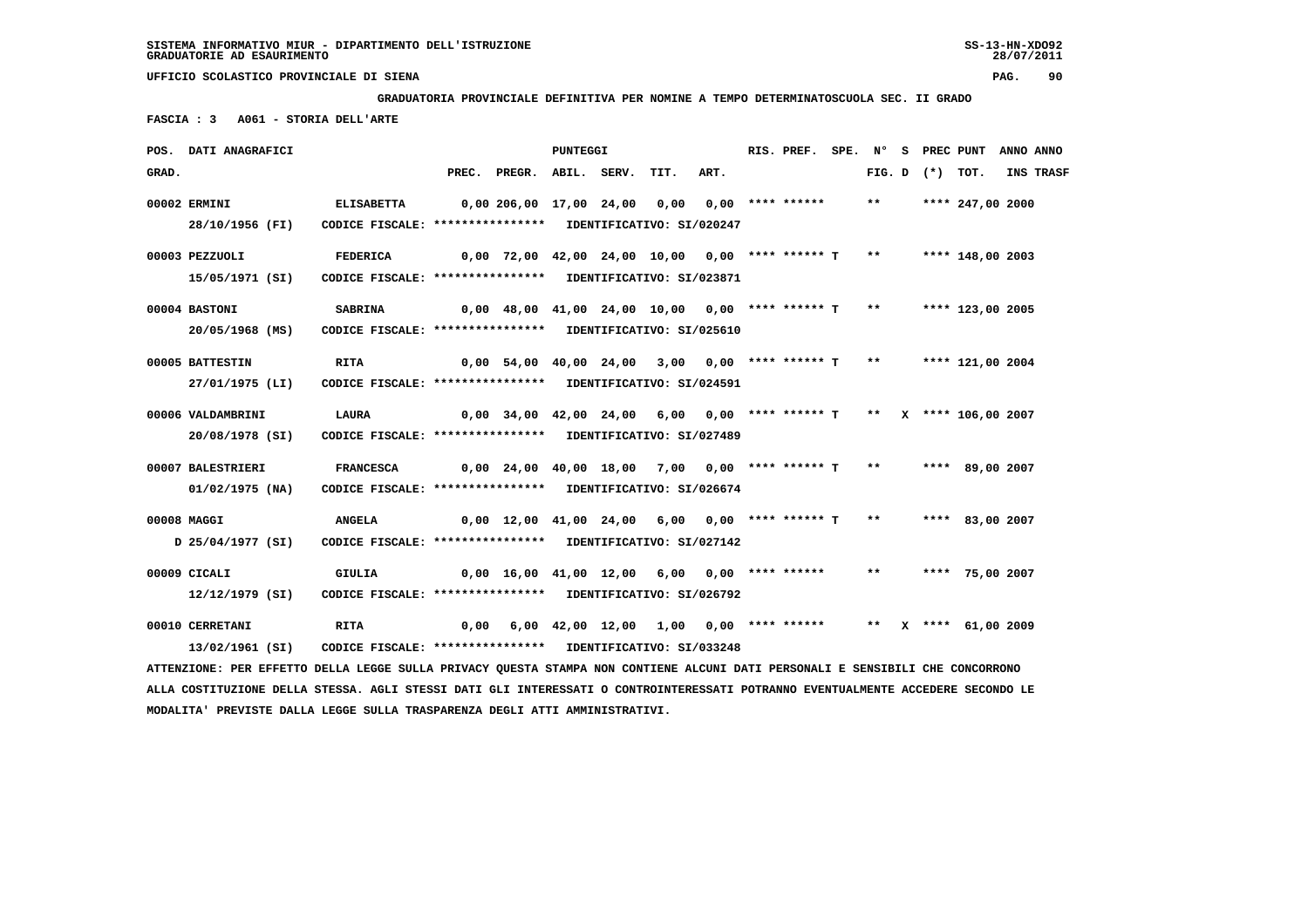**GRADUATORIA PROVINCIALE DEFINITIVA PER NOMINE A TEMPO DETERMINATOSCUOLA SEC. II GRADO**

 **FASCIA : 3 A061 - STORIA DELL'ARTE**

|            | POS. DATI ANAGRAFICI |                                   |      |                                | <b>PUNTEGGI</b>    |      |                           |      | RIS. PREF.           | SPE. N° |       | S.           | PREC PUNT    |                      | ANNO ANNO  |                  |
|------------|----------------------|-----------------------------------|------|--------------------------------|--------------------|------|---------------------------|------|----------------------|---------|-------|--------------|--------------|----------------------|------------|------------------|
| GRAD.      |                      |                                   |      | PREC. PREGR. ABIL. SERV. TIT.  |                    |      |                           | ART. |                      |         |       |              | FIG. D $(*)$ | тот.                 |            | <b>INS TRASF</b> |
|            | 00011 MIGNARRI       | <b>FRANCESCA</b>                  | 0,00 | 0,00                           | 41,00              | 0,00 | 9,00                      | 0,00 | **** ******          |         | $**$  | x            |              | **** 50,00 2007      |            |                  |
|            | 17/04/1978 (SI)      | CODICE FISCALE: ****************  |      |                                |                    |      | IDENTIFICATIVO: SI/027282 |      |                      |         |       |              |              |                      |            |                  |
|            | 00012 DI CHIARA      | <b>MARIA</b>                      | 0,00 |                                | 7,00 38,00         | 0,00 | 0.00                      |      | $0,00$ **** ******   |         | $* *$ |              |              | **** 45,00 2007      |            |                  |
|            | 12/12/1954 (PA)      | CODICE FISCALE: ***************** |      |                                |                    |      | IDENTIFICATIVO: SI/026829 |      |                      |         |       |              |              |                      |            |                  |
|            | 00013 MELLINA        | <b>ELENA</b>                      | 0,00 | 0,00                           | 42,00              | 0,00 | 3,00                      | 0,00 | **** ****** T        |         | $***$ | $\mathbf{x}$ |              | **** 45,00 2009      |            |                  |
|            | 01/06/1979 (RM)      | CODICE FISCALE: ***************** |      |                                |                    |      | IDENTIFICATIVO: SI/033225 |      |                      |         |       |              |              |                      |            |                  |
| 00014 NEPI |                      | <b>MARIA ELENA</b>                | 0,00 |                                | $0.00 \quad 42.00$ | 0,00 | 3,00                      |      | $0.00$ **** ****** T |         | $* *$ |              |              | X **** 45,00 2009    |            |                  |
|            | 31/05/1978 (SI)      | CODICE FISCALE: ****************  |      |                                |                    |      | IDENTIFICATIVO: SI/033226 |      |                      |         |       |              |              |                      |            |                  |
|            | 00015 GENTILINI      | MARCELLO                          |      | 0,00 18,00 14,00 0,00          |                    |      | 0,00                      | 0,00 | **** ******          |         | $***$ |              | ****         |                      | 32,00 2002 |                  |
|            | 17/03/1950 (SI)      | CODICE FISCALE: ****************  |      |                                |                    |      | IDENTIFICATIVO: SI/020336 |      |                      |         |       |              |              |                      |            |                  |
|            | 00016 BIANCONI       | <b>ROSELLA</b>                    |      | $0,00 \quad 12,00 \quad 14,00$ |                    | 0,00 | 6,00                      | 0.00 | **** ******          |         | $***$ | x            |              | **** 32,00 2004 2004 |            |                  |
|            | 12/01/1969 (SI)      | CODICE FISCALE: ****************  |      |                                |                    |      | IDENTIFICATIVO: SI/024592 |      |                      |         |       |              |              |                      |            |                  |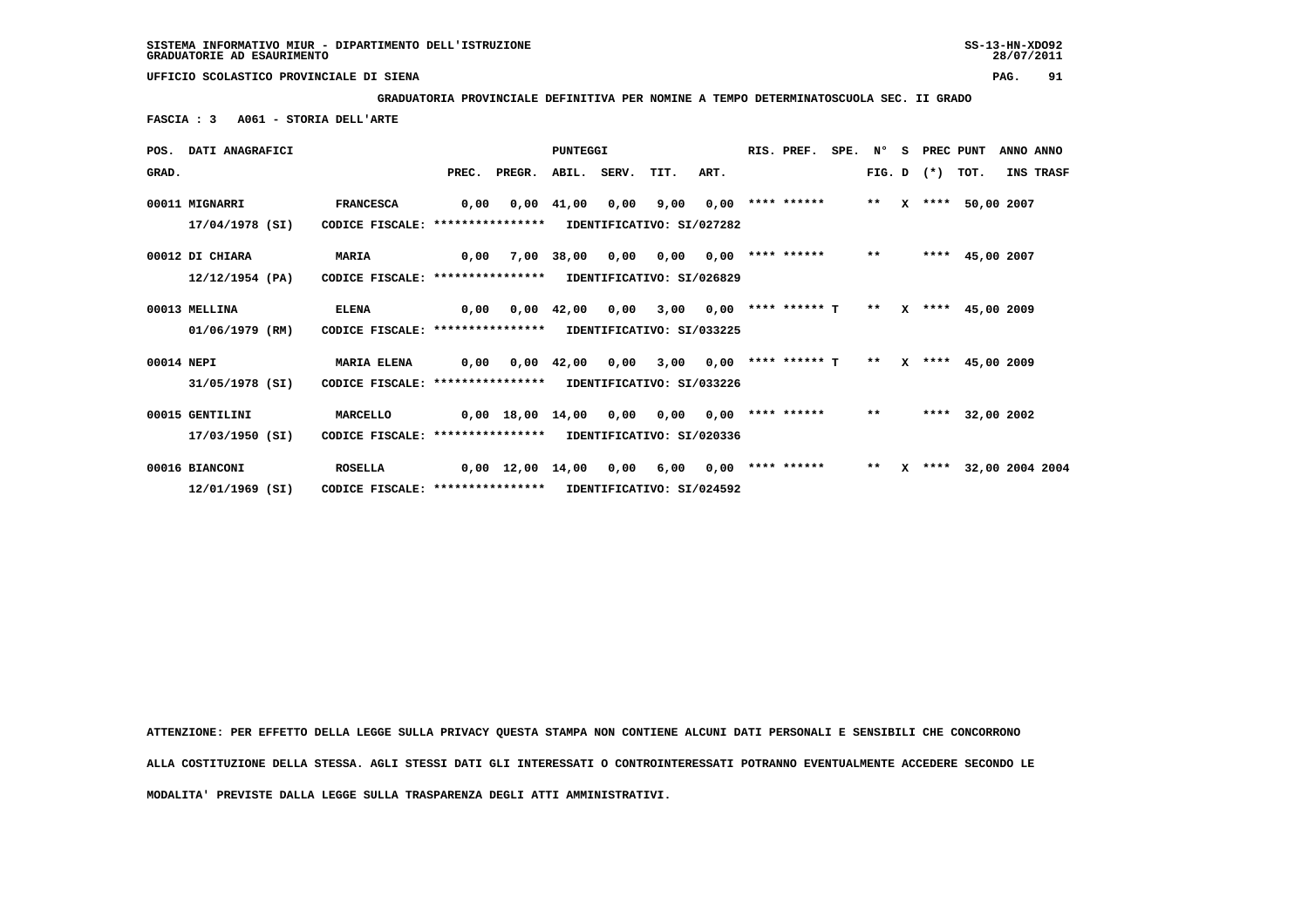| SISTEMA INFORMATIVO MIUR - DIPARTIMENTO DELL'ISTRUZIONE<br>GRADUATORIE AD ESAURIMENTO |               |       |        |          |       |      |      |  |             |      |        |    |       |           | $SS-13-HN-XDO92$<br>28/07/2011 |           |
|---------------------------------------------------------------------------------------|---------------|-------|--------|----------|-------|------|------|--|-------------|------|--------|----|-------|-----------|--------------------------------|-----------|
| UFFICIO SCOLASTICO PROVINCIALE DI SIENA                                               |               |       |        |          |       |      |      |  |             |      |        |    |       |           | PAG.                           | 92        |
| GRADUATORIA PROVINCIALE DEFINITIVA PER NOMINE A TEMPO DETERMINATOSCUOLA SEC. II GRADO |               |       |        |          |       |      |      |  |             |      |        |    |       |           |                                |           |
| A071 - TECNOLOGIA E DISEGNO TECNICO<br><b>FASCIA: 3</b>                               |               |       |        |          |       |      |      |  |             |      |        |    |       |           |                                |           |
| DATI ANAGRAFICI<br>POS.                                                               |               |       |        | PUNTEGGI |       |      |      |  | RIS. PREF.  | SPE. | N°     | s. |       | PREC PUNT |                                | ANNO ANNO |
| GRAD.                                                                                 |               | PREC. | PREGR. | ABIL.    | SERV. | TIT. | ART. |  |             |      | FIG. D |    | $(*)$ | TOT.      |                                | INS TRASF |
| 00001 SPARTA                                                                          | <b>ANGELO</b> | 0.00  | 36,00  | 13,00    | 12,00 | 0,00 | 0,00 |  | **** ****** |      | $* *$  |    | ****  |           | 61,00 2002                     |           |

 **11/04/1971 (CE) CODICE FISCALE: \*\*\*\*\*\*\*\*\*\*\*\*\*\*\*\* IDENTIFICATIVO: SI/023013**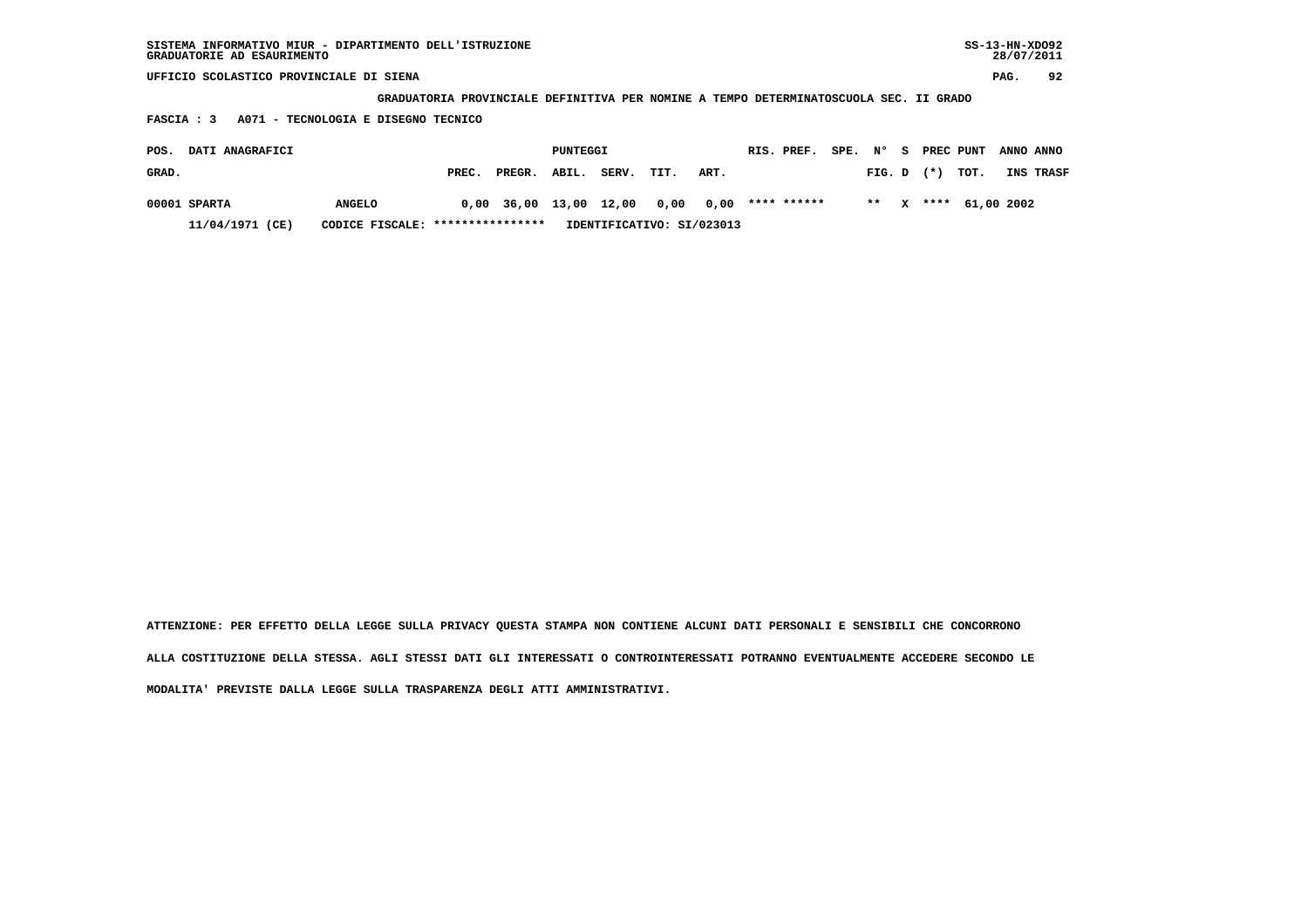**GRADUATORIA PROVINCIALE DEFINITIVA PER NOMINE A TEMPO DETERMINATOSCUOLA SEC. II GRADO**

 **FASCIA : 3 A072 - TOPOGRAFIA GENERALE, COSTRUZIONI RURALI E DISEGNO**

| POS.  | DATI ANAGRAFICI |                                   | PUNTEGGI |                                            |             |       | RIS. PREF.                | SPE. | N°          | s. | PREC PUNT |  | ANNO ANNO |            |                  |
|-------|-----------------|-----------------------------------|----------|--------------------------------------------|-------------|-------|---------------------------|------|-------------|----|-----------|--|-----------|------------|------------------|
| GRAD. |                 |                                   | PREC.    | PREGR.                                     | ABIL.       | SERV. | TIT.                      | ART. |             |    | FIG. D    |  | $(*)$     | тот.       | <b>INS TRASF</b> |
|       | 00001 GUZZO     | <b>SALVATORE</b>                  |          | 0,00 24,00                                 | 42,00 24,00 |       | 0,00                      | 0.00 | **** ****** |    | $* *$     |  | ****      | 90,00 2009 |                  |
|       | 17/08/1967 (TO) | CODICE FISCALE: ****************  |          |                                            |             |       | IDENTIFICATIVO: SI/033233 |      |             |    |           |  |           |            |                  |
|       | 00002 VITALE    | <b>ELENA MARIA GRA</b>            |          | $0,00 \quad 12,00 \quad 42,00 \quad 24,00$ |             |       | 0,00                      | 0.00 | **** ****** |    | $* *$     |  | ****      | 78,00 2009 |                  |
|       | 02/07/1958 (AV) | CODICE FISCALE: ***************** |          |                                            |             |       | IDENTIFICATIVO: SI/033238 |      |             |    |           |  |           |            |                  |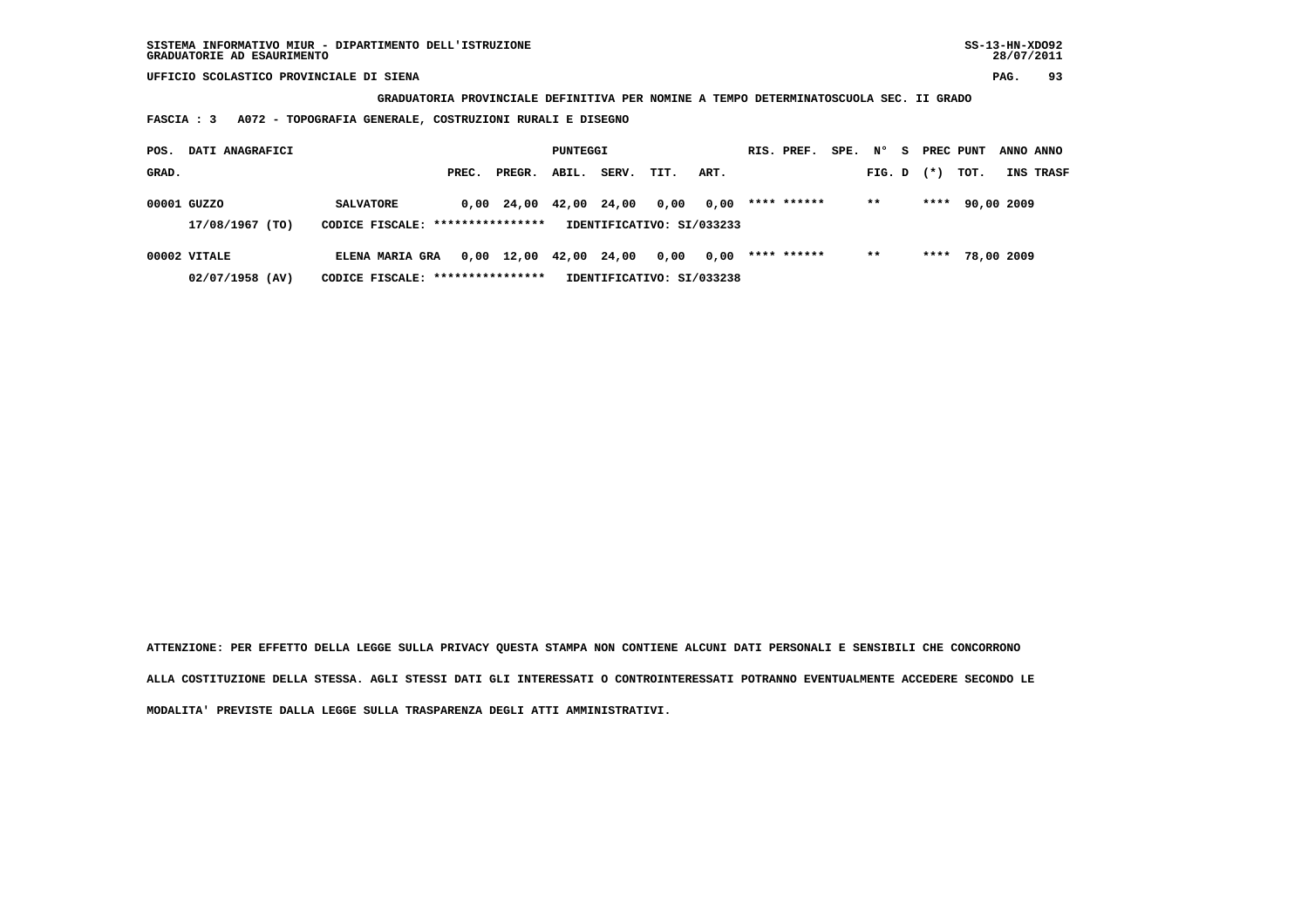**SISTEMA INFORMATIVO MIUR - DIPARTIMENTO DELL'ISTRUZIONE SS-13-HN-XDO92 GRADUATORIE AD ESAURIMENTO 28/07/2011**

 **UFFICIO SCOLASTICO PROVINCIALE DI SIENA PAG. 94**

 **GRADUATORIA PROVINCIALE DEFINITIVA PER NOMINE A TEMPO DETERMINATOSCUOLA SEC. II GRADO**

 **FASCIA : 3 A074 - ZOOTECNICA E SCIENZA DELLA PRODUZIONE ANIMALE**

| POS.       | DATI ANAGRAFICI  |                                   |       | PUNTEGGI               |            |       |                           | RIS. PREF. | SPE.        | N° | s.     | PREC PUNT |       | ANNO ANNO        |           |
|------------|------------------|-----------------------------------|-------|------------------------|------------|-------|---------------------------|------------|-------------|----|--------|-----------|-------|------------------|-----------|
| GRAD.      |                  |                                   | PREC. | PREGR.                 | ABIL.      | SERV. | TIT.                      | ART.       |             |    | FIG. D |           | $(*)$ | тот.             | INS TRASF |
| 00001 TANI |                  | <b>IVO</b>                        |       | 0,00 96,00 14,00 24,00 |            |       | 0,00                      | 0.00       | **** ****** |    | $* *$  |           |       | **** 134,00 2002 |           |
|            | 03/09/1959 (PI)  | CODICE FISCALE: ****************  |       |                        |            |       | IDENTIFICATIVO: SI/020651 |            |             |    |        |           |       |                  |           |
|            | 00002 MANGANELLI | CARLO                             | 0.00  |                        | 3,00 14,00 | 0,00  | 0,00                      | 0,00       | **** ****** |    | $* *$  |           |       | **** 17,00 2003  |           |
|            | 18/06/1958 (SI)  | CODICE FISCALE: ***************** |       |                        |            |       | IDENTIFICATIVO: SI/023902 |            |             |    |        |           |       |                  |           |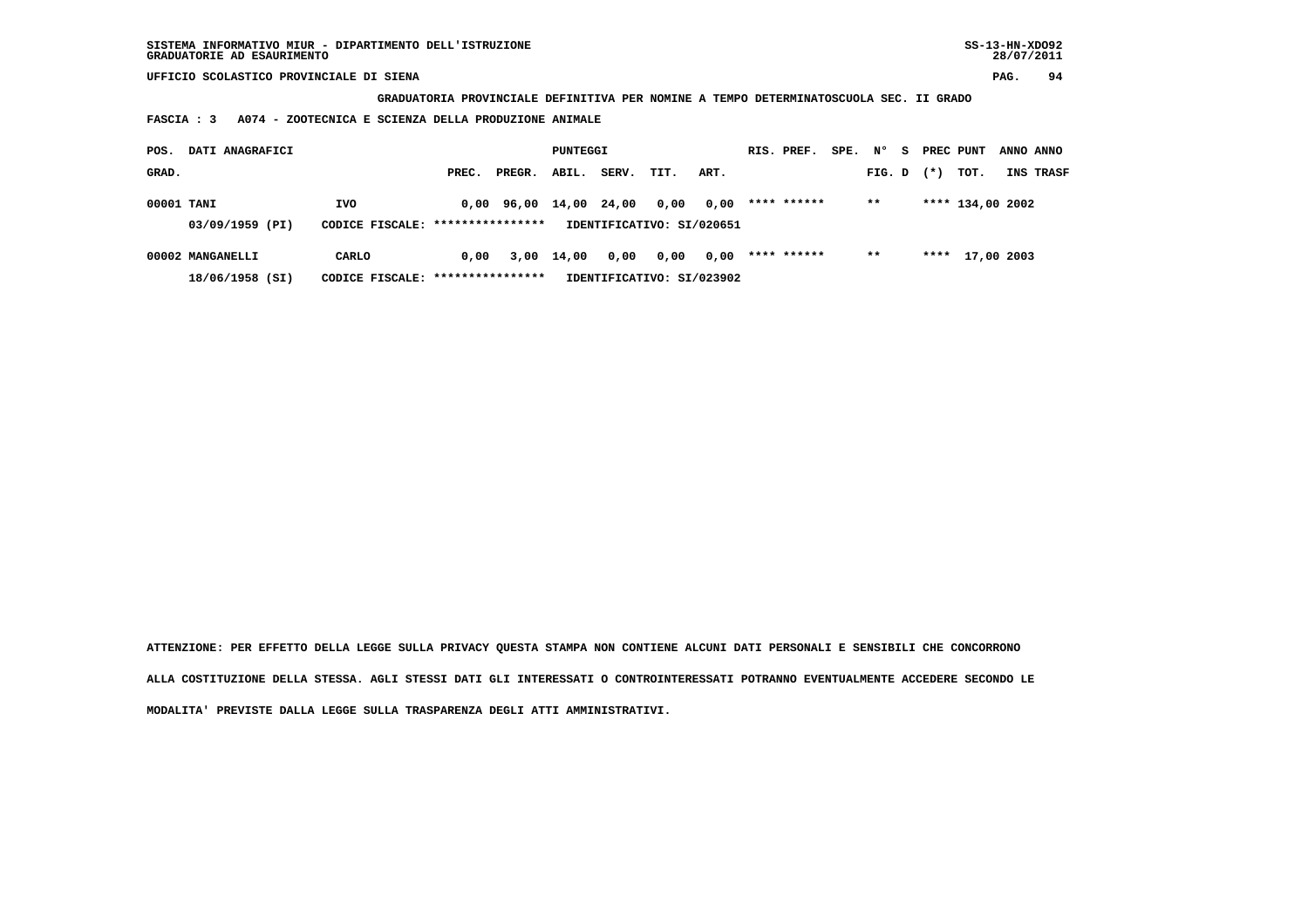**GRADUATORIA PROVINCIALE DEFINITIVA PER NOMINE A TEMPO DETERMINATOSCUOLA SEC. II GRADO**

 **FASCIA : 1 A075 - DATTILOGRAFIA E STENOGRAFIA**

| POS.  | <b>DATI ANAGRAFICI</b> |                                                  |       |        | PUNTEGGI |                           |      |      | RIS. PREF.  | SPE. N° |       |              | PREC PUNT             | ANNO ANNO |
|-------|------------------------|--------------------------------------------------|-------|--------|----------|---------------------------|------|------|-------------|---------|-------|--------------|-----------------------|-----------|
| GRAD. |                        |                                                  | PREC. | PREGR. | ABIL.    | SERV.                     | TIT. | ART. |             |         |       | FIG. D $(*)$ | тот.                  | INS TRASF |
|       | 00001 VIOLA            | PATRIZIA ANTONI 200,00 0,00 0,00 12,00 0,00 0,00 |       |        |          |                           |      |      | **** ****** |         | $* *$ |              | **** 212,00 2005 2005 |           |
|       | 17/01/1960 (PZ)        | CODICE FISCALE: ****************                 |       |        |          | IDENTIFICATIVO: SI/025970 |      |      |             |         |       |              |                       |           |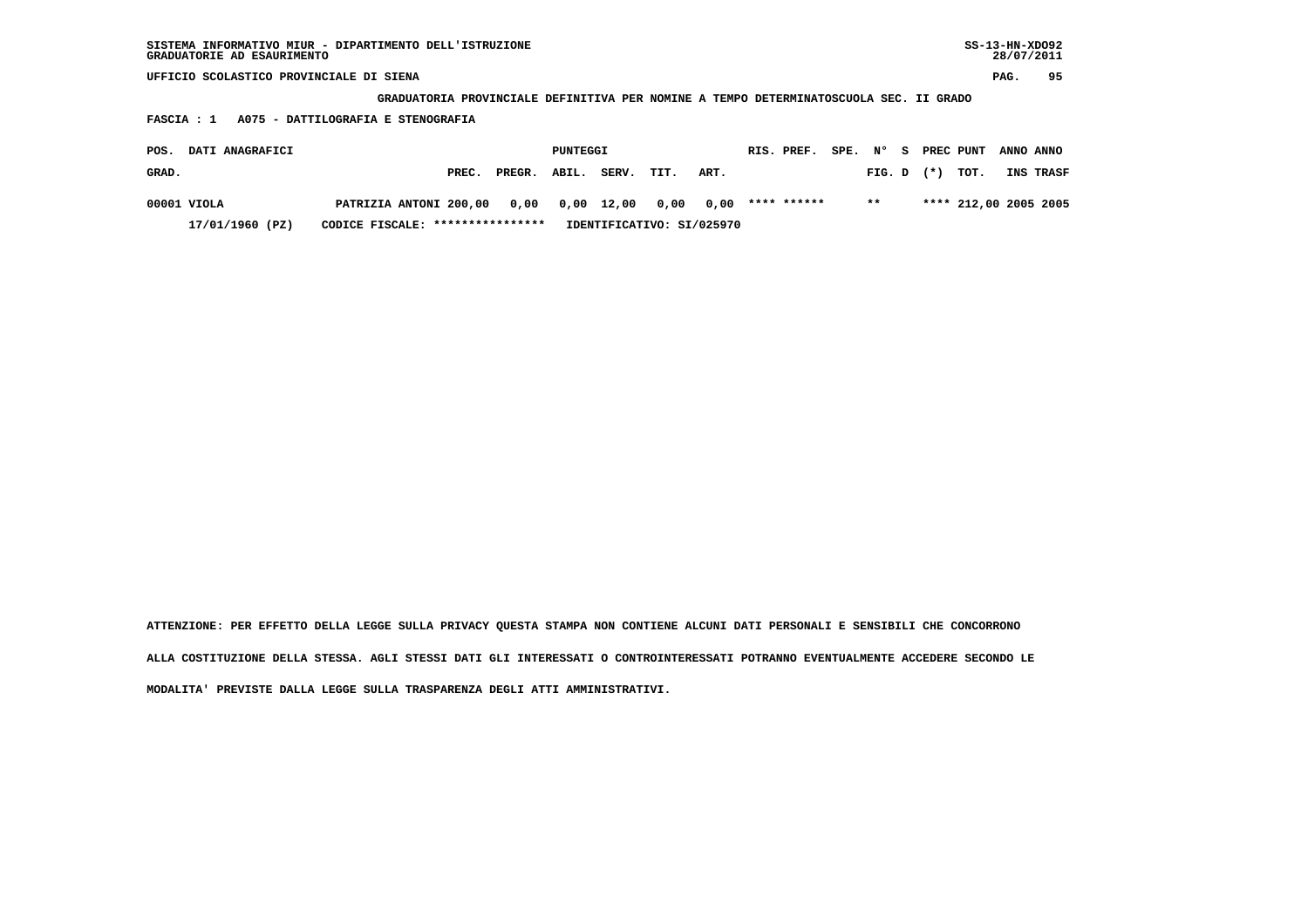**GRADUATORIA PROVINCIALE DEFINITIVA PER NOMINE A TEMPO DETERMINATOSCUOLA SEC. II GRADO**

 **FASCIA : 3 A075 - DATTILOGRAFIA E STENOGRAFIA**

| POS.  | DATI ANAGRAFICI                    |                                                     |       |                    | PUNTEGGI   |       |                                   |      | RIS. PREF.    | SPE. N° |        | s. | PREC PUNT |                 | ANNO ANNO |
|-------|------------------------------------|-----------------------------------------------------|-------|--------------------|------------|-------|-----------------------------------|------|---------------|---------|--------|----|-----------|-----------------|-----------|
| GRAD. |                                    |                                                     | PREC. | PREGR.             | ABIL.      | SERV. | TIT.                              | ART. |               |         | FIG. D |    | $(*)$     | тот.            | INS TRASF |
|       | 00002 CIRILLO<br>$21/04/1982$ (NA) | <b>MICHELA</b><br>CODICE FISCALE: ***************** |       | $0,00$ 60,00 15,00 |            | 24,00 | 0,00<br>IDENTIFICATIVO: SI/026810 | 0,00 | **** ******   |         | $***$  |    | ****      | 99,00 2007      |           |
|       | 00003 BECATTI<br>$14/07/1959$ (SI) | LUCIA<br>CODICE FISCALE: *****************          |       | 0,00 62,00         | 11,00      | 0,00  | 0,00<br>IDENTIFICATIVO: SI/020043 | 0,00 | **** ******   |         | $* *$  |    | ****      | 73,00 2000      |           |
|       | 00004 ZIELLO<br>$13/04/1977$ (NA)  | VINCENZA MARIA<br>CODICE FISCALE: ****************  | 0.00  |                    | 0,00 17,00 | 0,00  | 0,00<br>IDENTIFICATIVO: SI/025973 | 0,00 | **** ****** T |         | $* *$  |    |           | **** 17,00 2005 |           |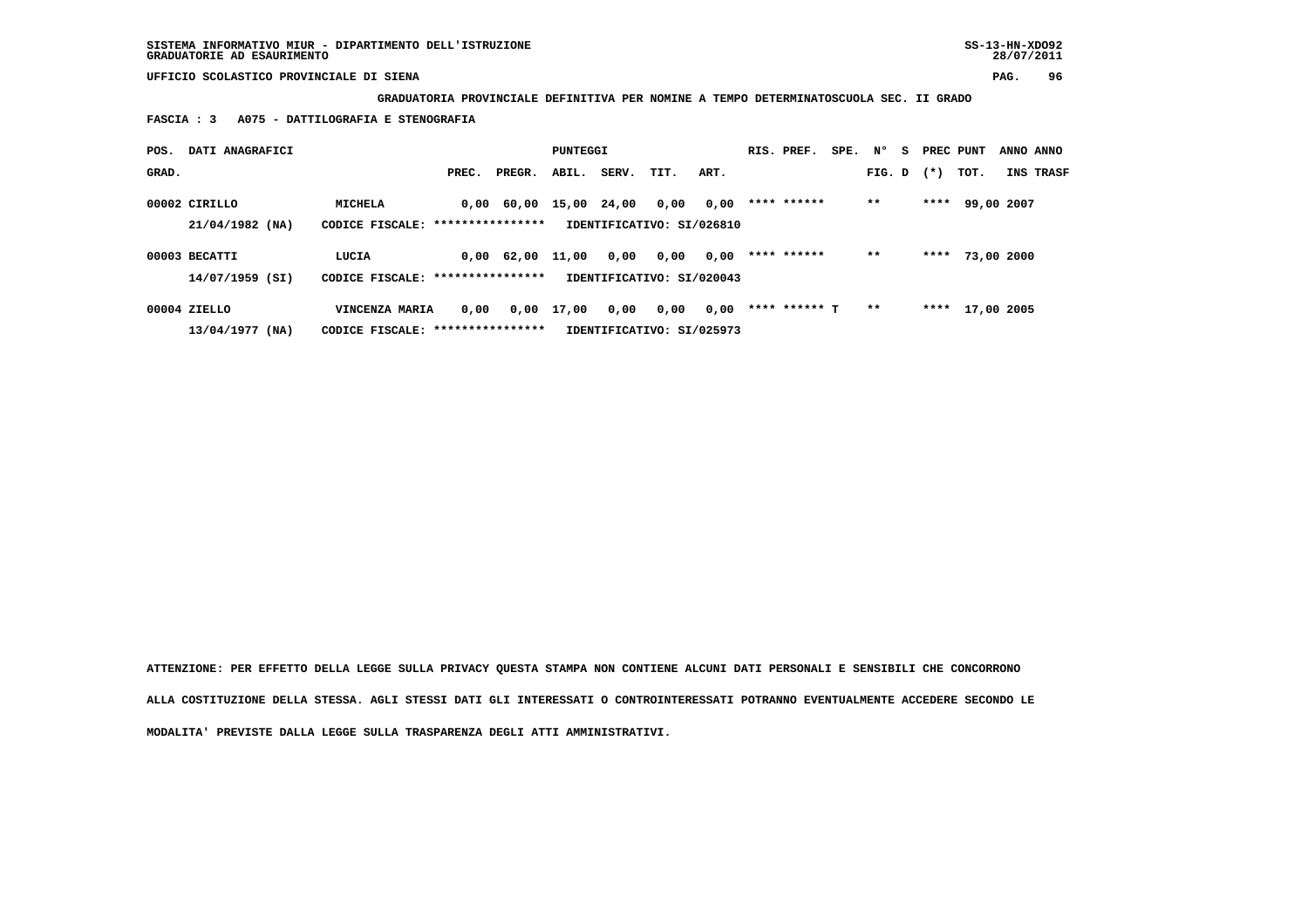## **GRADUATORIA PROVINCIALE DEFINITIVA PER NOMINE A TEMPO DETERMINATOSCUOLA SEC. II GRADO**

 **FASCIA : 3 A076 - TRATTAMENTO TESTI, CALCOLO, CONTABILITA' ELETTRONICA ED APPLICAZIONI GESTIONALI**

| POS.  | DATI ANAGRAFICI                   |                                                      |       |              | PUNTEGGI    |            |                                   |      | RIS. PREF.    | SPE. | N°             | s | PREC PUNT |                  | ANNO ANNO       |
|-------|-----------------------------------|------------------------------------------------------|-------|--------------|-------------|------------|-----------------------------------|------|---------------|------|----------------|---|-----------|------------------|-----------------|
| GRAD. |                                   |                                                      | PREC. | PREGR.       | ABIL.       | SERV. TIT. |                                   | ART. |               |      | $FIG. D$ $(*)$ |   |           | тот.             | INS TRASF       |
|       | 00001 ZIELLO<br>13/04/1977 (NA)   | VINCENZA MARIA<br>CODICE FISCALE: *****************  |       | 0,00 96,00   | 17,00 24,00 |            | 0,00<br>IDENTIFICATIVO: SI/025973 | 0,00 | **** ****** T |      | $* *$          |   |           | **** 137,00 2005 |                 |
|       | 00002 BECATTI<br>14/07/1959 (SI)  | LUCIA<br>CODICE FISCALE: ****************            |       | $0,00$ 54,00 | 11,00 24,00 |            | 0,00<br>IDENTIFICATIVO: SI/020043 | 0,00 | **** ******   |      | $* *$          |   | ****      | 89,00 2000       |                 |
|       | 00003 CIRILLO<br>21/04/1982 (NA)  | MICHELA<br>CODICE FISCALE: ****************          |       | $0,00$ 22,00 | 15,00       | 0,00       | 0,00<br>IDENTIFICATIVO: SI/026810 | 0,00 | **** ******   |      | $* *$          |   |           | **** 37,00 2007  |                 |
|       | 00004 ROMITO<br>$02/01/1968$ (CZ) | <b>SAVERINA</b><br>CODICE FISCALE: ***************** | 0,00  | 3,00         | 14,00       | 0,00       | 0,00<br>IDENTIFICATIVO: SI/025926 | 0,00 | **** ******   |      | $* *$          |   | $X$ ****  |                  | 17,00 2005 2005 |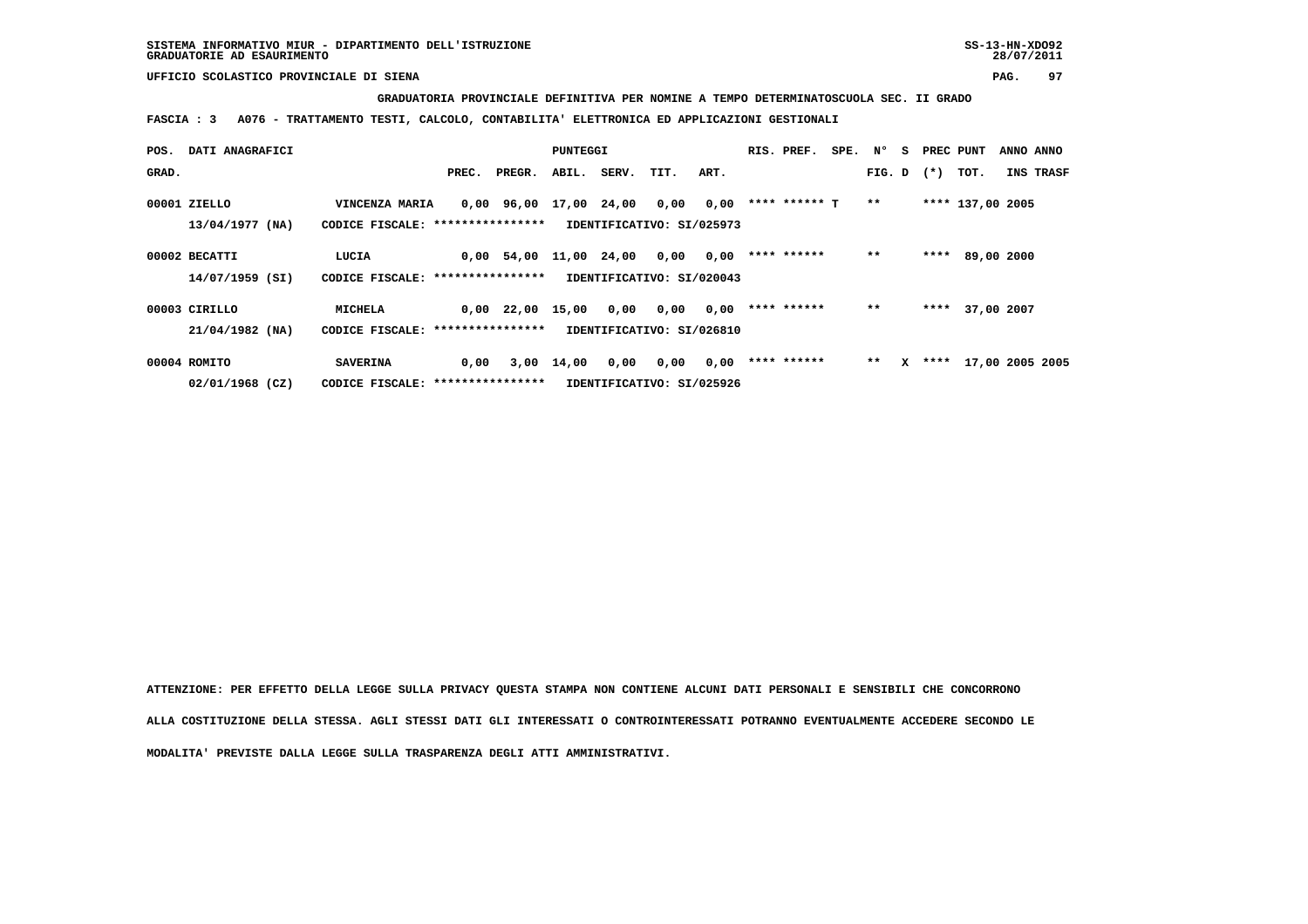**GRADUATORIA PROVINCIALE DEFINITIVA PER NOMINE A TEMPO DETERMINATOSCUOLA SEC. II GRADO**

 **FASCIA : 3 A246 - LINGUA E CIVILTA' STRANIERA (FRANCESE)**

|       | POS. DATI ANAGRAFICI                                                                                                            |                                                            |       |                                                                     | PUNTEGGI |                                          |      | RIS. PREF. | SPE. N° |                   | S PREC PUNT           | ANNO ANNO |
|-------|---------------------------------------------------------------------------------------------------------------------------------|------------------------------------------------------------|-------|---------------------------------------------------------------------|----------|------------------------------------------|------|------------|---------|-------------------|-----------------------|-----------|
| GRAD. |                                                                                                                                 |                                                            | PREC. | PREGR. ABIL. SERV.                                                  |          | TIT.                                     | ART. |            |         | FIG. D $(*)$ TOT. |                       | INS TRASF |
|       | 00001 BLASILLI                                                                                                                  | ALBERTO                                                    |       | 0,00 152,00 11,00 24,00 0,00 0,00 **** ******                       |          |                                          |      |            | $***$   |                   | **** 187,00 2000      |           |
|       | 31/05/1959 (PG)                                                                                                                 | CODICE FISCALE: **************** IDENTIFICATIVO: SI/020102 |       |                                                                     |          |                                          |      |            |         |                   |                       |           |
|       | 00002 LIVIDE                                                                                                                    | <b>CHIARA</b>                                              |       | $0,00$ 110,00 40,00 24,00 13,00 0,00 **** ******                    |          |                                          |      |            | $***$   |                   | **** 187,00 2002      |           |
|       | 14/06/1975 (SI)                                                                                                                 | CODICE FISCALE: **************** IDENTIFICATIVO: SI/022946 |       |                                                                     |          |                                          |      |            |         |                   |                       |           |
|       | 00003 BADOLATO                                                                                                                  | <b>FRANCESCA</b>                                           |       | $0,00$ 102,00 41,00 24,00 6,00 0,00 **** ****** T                   |          |                                          |      |            | $***$   |                   | **** 173,00 2007 2007 |           |
|       | 03/11/1962 (VV)                                                                                                                 | CODICE FISCALE: **************** IDENTIFICATIVO: SI/026670 |       |                                                                     |          |                                          |      |            |         |                   |                       |           |
|       |                                                                                                                                 |                                                            |       |                                                                     |          |                                          |      |            |         |                   |                       |           |
|       | 00004 BERNARDINI                                                                                                                | <b>STEFANO</b>                                             |       | $0,00$ 96,00 42,00 24,00 0,00 0,00 **** ******                      |          |                                          |      |            | $***$   |                   | **** 162,00 2004      |           |
|       | $14/12/1962$ (SI)                                                                                                               | CODICE FISCALE: **************** IDENTIFICATIVO: SI/024566 |       |                                                                     |          |                                          |      |            |         |                   |                       |           |
|       | 00005 BERNARDESCHI                                                                                                              | <b>BARBARA</b>                                             |       | $0,00$ 28,00 42,00 24,00 0,00 0,00 **** ******                      |          |                                          |      |            | $***$   |                   | **** 94,00 2007       |           |
|       | 12/06/1976 (SI)                                                                                                                 | CODICE FISCALE: **************** IDENTIFICATIVO: SI/026702 |       |                                                                     |          |                                          |      |            |         |                   |                       |           |
|       |                                                                                                                                 |                                                            |       |                                                                     |          |                                          |      |            |         |                   |                       |           |
|       | 00006 ARRIGUCCI                                                                                                                 | <b>ILEANA</b>                                              |       | 0,00 60,00 15,00 18,00 0,00 0,00 **** ******                        |          |                                          |      |            |         |                   | ** X **** 93,00 2007  |           |
|       | 29/12/1958 (AR)                                                                                                                 | CODICE FISCALE: **************** IDENTIFICATIVO: SI/026654 |       |                                                                     |          |                                          |      |            |         |                   |                       |           |
|       | 00007 CASTANO                                                                                                                   | <b>ROSSANA</b>                                             |       | $0,00$ 13,00 42,00 0,00 13,00 0,00 **** ******                      |          |                                          |      |            |         |                   | ** X **** 68,00 2009  |           |
|       | 24/12/1971 (ME)                                                                                                                 | CODICE FISCALE: **************** IDENTIFICATIVO: SI/033258 |       |                                                                     |          |                                          |      |            |         |                   |                       |           |
|       |                                                                                                                                 |                                                            |       |                                                                     |          |                                          |      |            |         |                   |                       |           |
|       | 00008 FORSONI                                                                                                                   | <b>BARBARA</b>                                             |       | 0,00 14,00 17,00 0,00 10,00 0,00 **** ****** T ** X **** 41,00 2007 |          |                                          |      |            |         |                   |                       |           |
|       | D 27/12/1976 (SI)                                                                                                               | CODICE FISCALE: **************** IDENTIFICATIVO: SI/026901 |       |                                                                     |          |                                          |      |            |         |                   |                       |           |
|       | 00009 MEUZZI                                                                                                                    | <b>FEDERICA</b>                                            | 0,00  |                                                                     |          | 8,00 18,00 0,00 12,00 0,00 **** ****** T |      |            | $***$   |                   | **** 38,00 2005       |           |
|       | D 16/12/1974 (SI)                                                                                                               | CODICE FISCALE: **************** IDENTIFICATIVO: SI/025866 |       |                                                                     |          |                                          |      |            |         |                   |                       |           |
|       | ATTENZIONE: PER EFFETTO DELLA LEGGE SULLA PRIVACY QUESTA STAMPA NON CONTIENE ALCUNI DATI PERSONALI E SENSIBILI CHE CONCORRONO   |                                                            |       |                                                                     |          |                                          |      |            |         |                   |                       |           |
|       | ALLA COSTITUZIONE DELLA STESSA. AGLI STESSI DATI GLI INTERESSATI O CONTROINTERESSATI POTRANNO EVENTUALMENTE ACCEDERE SECONDO LE |                                                            |       |                                                                     |          |                                          |      |            |         |                   |                       |           |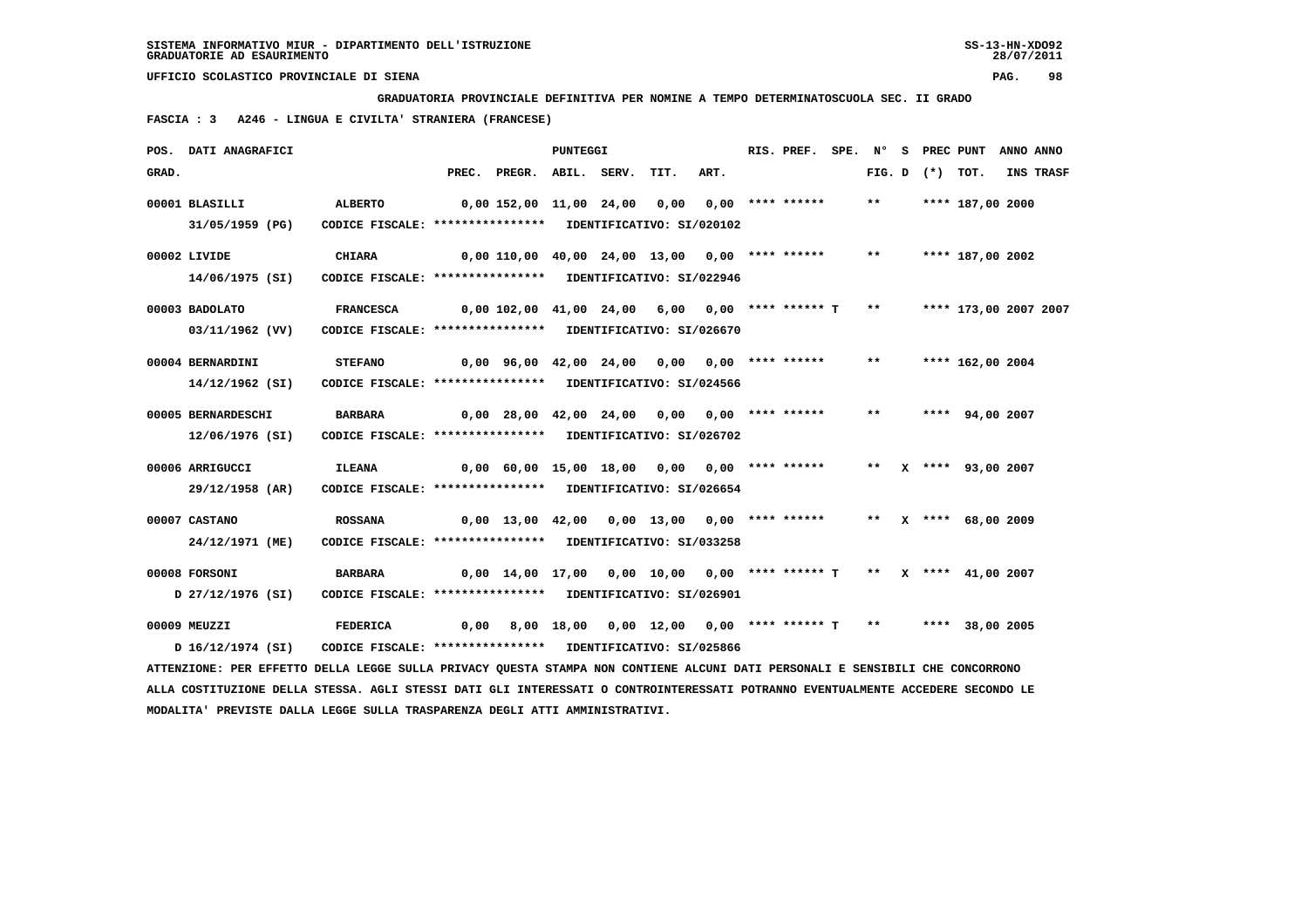**GRADUATORIA PROVINCIALE DEFINITIVA PER NOMINE A TEMPO DETERMINATOSCUOLA SEC. II GRADO**

 **FASCIA : 3 A246 - LINGUA E CIVILTA' STRANIERA (FRANCESE)**

|            | POS. DATI ANAGRAFICI                                                                                                            |                                                             |      |                                                                               | <b>PUNTEGGI</b> |                                        |      | RIS. PREF. SPE. Nº S PREC PUNT ANNO ANNO |       |                   |                    |                  |
|------------|---------------------------------------------------------------------------------------------------------------------------------|-------------------------------------------------------------|------|-------------------------------------------------------------------------------|-----------------|----------------------------------------|------|------------------------------------------|-------|-------------------|--------------------|------------------|
| GRAD.      |                                                                                                                                 |                                                             |      | PREC. PREGR. ABIL. SERV. TIT.                                                 |                 |                                        | ART. |                                          |       | FIG. D $(*)$ TOT. |                    | <b>INS TRASF</b> |
|            | 00010 AVANZATI                                                                                                                  | CRISTINA                                                    | 0,00 |                                                                               |                 |                                        |      |                                          | $***$ |                   | **** 37,00 2005    |                  |
|            | 13/07/1973 (RM)                                                                                                                 | CODICE FISCALE: **************** IDENTIFICATIVO: SI/025976  |      |                                                                               |                 |                                        |      |                                          |       |                   |                    |                  |
|            | 00011 STARINIERI                                                                                                                | LIDIA                                                       |      | 0,00 15,00 15,00 0,00 6,00 0,00 **** ******                                   |                 |                                        |      |                                          | $***$ |                   | **** 36,00 2002    |                  |
|            | 05/06/1966 (CH)                                                                                                                 | CODICE FISCALE: **************** IDENTIFICATIVO: SI/023015  |      |                                                                               |                 |                                        |      |                                          |       |                   |                    |                  |
|            | 00012 RADEMOLI                                                                                                                  | CATERINA                                                    |      | $0,00$ $0,00$ $18,00$ $0,00$ $15,00$ $0,00$ $***$ *** ****** T **             |                 |                                        |      |                                          |       |                   | **** 33,00 2007    |                  |
|            | 03/09/1973 (SI)                                                                                                                 | CODICE FISCALE: **************** IDENTIFICATIVO: SI/024672  |      |                                                                               |                 |                                        |      |                                          |       |                   |                    |                  |
|            | 00013 BOZZINI                                                                                                                   | <b>ANGELA</b>                                               | 0,00 |                                                                               |                 | 0,00 18,00 0,00 10,00 0,00 **** ****** |      |                                          | $***$ |                   | **** 28,00 2004    |                  |
|            | 03/10/1977 (SI)                                                                                                                 | CODICE FISCALE: **************** IDENTIFICATIVO: SI/024602  |      |                                                                               |                 |                                        |      |                                          |       |                   |                    |                  |
|            | 00014 BILOTTO                                                                                                                   | CHIARA FEDERICA 0,00 0,00 18,00 0,00 10,00 0,00 **** ****** |      |                                                                               |                 |                                        |      |                                          | $* *$ |                   | **** 28,00 2007    |                  |
|            | 26/07/1981 (EE)                                                                                                                 | CODICE FISCALE: **************** IDENTIFICATIVO: SI/026709  |      |                                                                               |                 |                                        |      |                                          |       |                   |                    |                  |
|            | 00015 LUSSONE                                                                                                                   | <b>ROSSELLA</b>                                             |      | $0,00$ $0,00$ $18,00$ $0,00$ $9,00$ $0,00$ $***$ **** ***** T                 |                 |                                        |      |                                          |       |                   | ** **** 27,00 2009 |                  |
|            | 10/09/1980 (BA)                                                                                                                 | CODICE FISCALE: **************** IDENTIFICATIVO: SI/027026  |      |                                                                               |                 |                                        |      |                                          |       |                   |                    |                  |
|            | 00016 COCCHI                                                                                                                    | <b>MARINA</b>                                               |      | $0,00$ $0,00$ $13,00$ $0,00$ $13,00$ $0,00$ $***$                             |                 |                                        |      |                                          | $***$ |                   | **** 26,00 2002    |                  |
|            | 27/06/1968 (PG)                                                                                                                 | CODICE FISCALE: **************** IDENTIFICATIVO: SI/022832  |      |                                                                               |                 |                                        |      |                                          |       |                   |                    |                  |
|            | 00017 IORIO                                                                                                                     | <b>SEBASTIANA</b>                                           |      | 0,00 0,00 16,00 0,00 9,00 0,00 **** ****** ** ** ** *** 25,00 2004 2004       |                 |                                        |      |                                          |       |                   |                    |                  |
|            | 27/11/1961 (PZ)                                                                                                                 | CODICE FISCALE: **************** IDENTIFICATIVO: SI/024528  |      |                                                                               |                 |                                        |      |                                          |       |                   |                    |                  |
| 00018 PEPI |                                                                                                                                 | <b>MICHELA</b>                                              |      | $0,00$ $0,00$ $18,00$ $0,00$ $0,00$ $0,00$ $***$ **** $T$ ** ***** 18,00 2007 |                 |                                        |      |                                          |       |                   |                    |                  |
|            | 12/08/1977 (SI)                                                                                                                 | CODICE FISCALE: **************** IDENTIFICATIVO: SI/027334  |      |                                                                               |                 |                                        |      |                                          |       |                   |                    |                  |
|            | ATTENZIONE: PER EFFETTO DELLA LEGGE SULLA PRIVACY QUESTA STAMPA NON CONTIENE ALCUNI DATI PERSONALI E SENSIBILI CHE CONCORRONO   |                                                             |      |                                                                               |                 |                                        |      |                                          |       |                   |                    |                  |
|            | ALLA COSTITUZIONE DELLA STESSA. AGLI STESSI DATI GLI INTERESSATI O CONTROINTERESSATI POTRANNO EVENTUALMENTE ACCEDERE SECONDO LE |                                                             |      |                                                                               |                 |                                        |      |                                          |       |                   |                    |                  |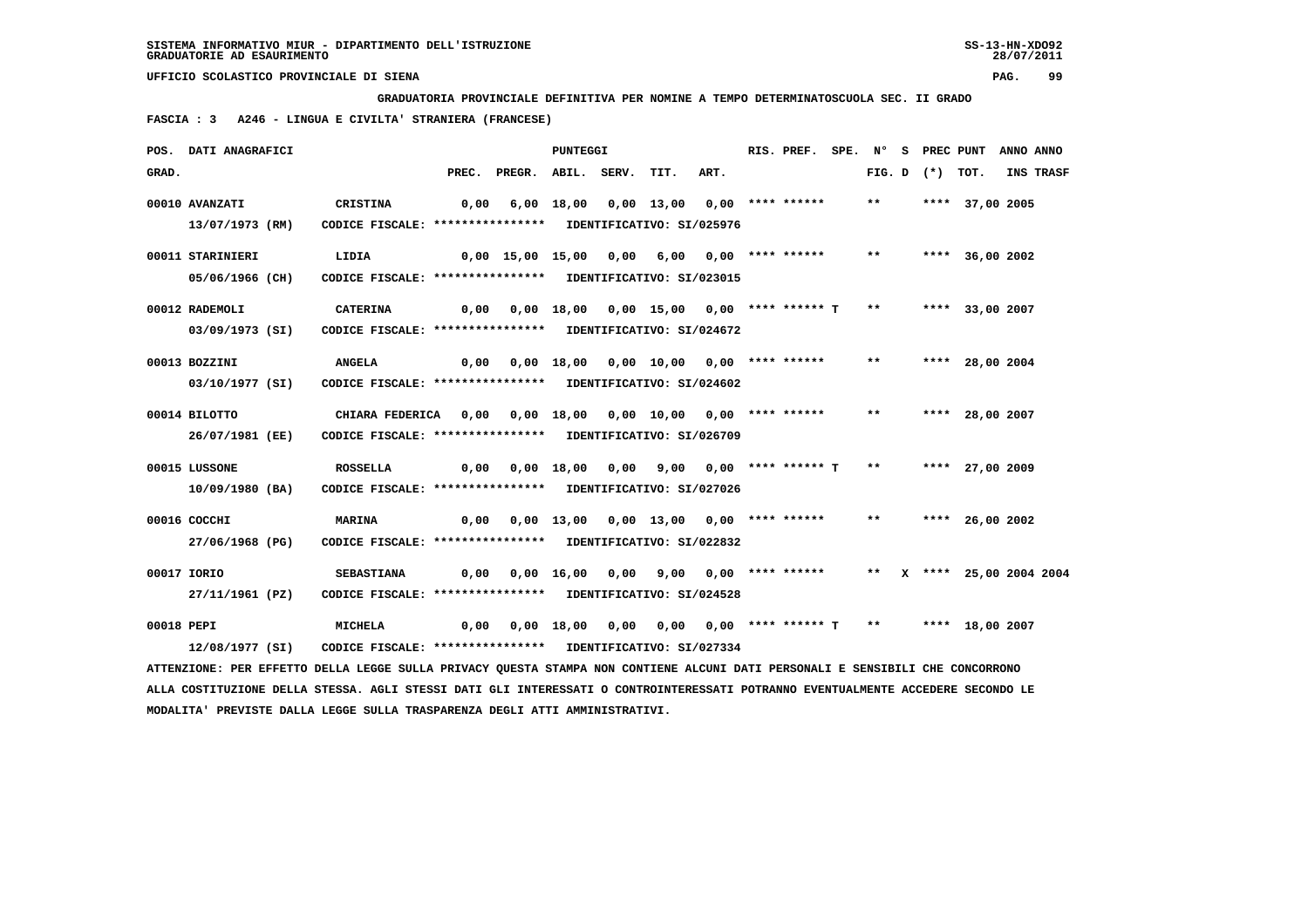**GRADUATORIA PROVINCIALE DEFINITIVA PER NOMINE A TEMPO DETERMINATOSCUOLA SEC. II GRADO**

 **FASCIA : 3 A246 - LINGUA E CIVILTA' STRANIERA (FRANCESE)**

| POS.  | DATI ANAGRAFICI                                           |                                                    |       |        | PUNTEGGI     |       |                                   |      | RIS. PREF.  | SPE. N° |        | s. | PREC PUNT |                 | ANNO ANNO |
|-------|-----------------------------------------------------------|----------------------------------------------------|-------|--------|--------------|-------|-----------------------------------|------|-------------|---------|--------|----|-----------|-----------------|-----------|
| GRAD. |                                                           |                                                    | PREC. | PREGR. | ABIL.        | SERV. | TIT.                              | ART. |             |         | FIG. D |    | $(*)$     | тот.            | INS TRASF |
|       | 00019 BOEMIO<br>04/03/1973 (NA)                           | <b>TERESA</b><br>CODICE FISCALE: ***************** | 0,00  |        | 3,00 15,00   | 0,00  | 0,00<br>IDENTIFICATIVO: SI/035162 | 0,00 | **** ****** |         | $* *$  |    | ****      | 18,00 2011 2011 |           |
|       | 00020 CATARCIO<br>15/10/1969 (CE)                         | <b>LAURA</b><br>CODICE FISCALE: ****************   | 0,00  | 5,00   | 10,00        | 0,00  | 0,00<br>IDENTIFICATIVO: SI/020630 | 0,00 | **** ****** |         | $* *$  |    |           | **** 15,00 2002 |           |
|       | 00021 PITEIRA VALENTE ALFO TELMA SOFIA<br>27/12/1973 (EE) | CODICE FISCALE: ****************                   | 0.00  |        | $0,00$ 11,00 | 0,00  | 3,00<br>IDENTIFICATIVO: SI/033302 | 0,00 | **** ****** |         | $* *$  |    |           | **** 14,00 2009 |           |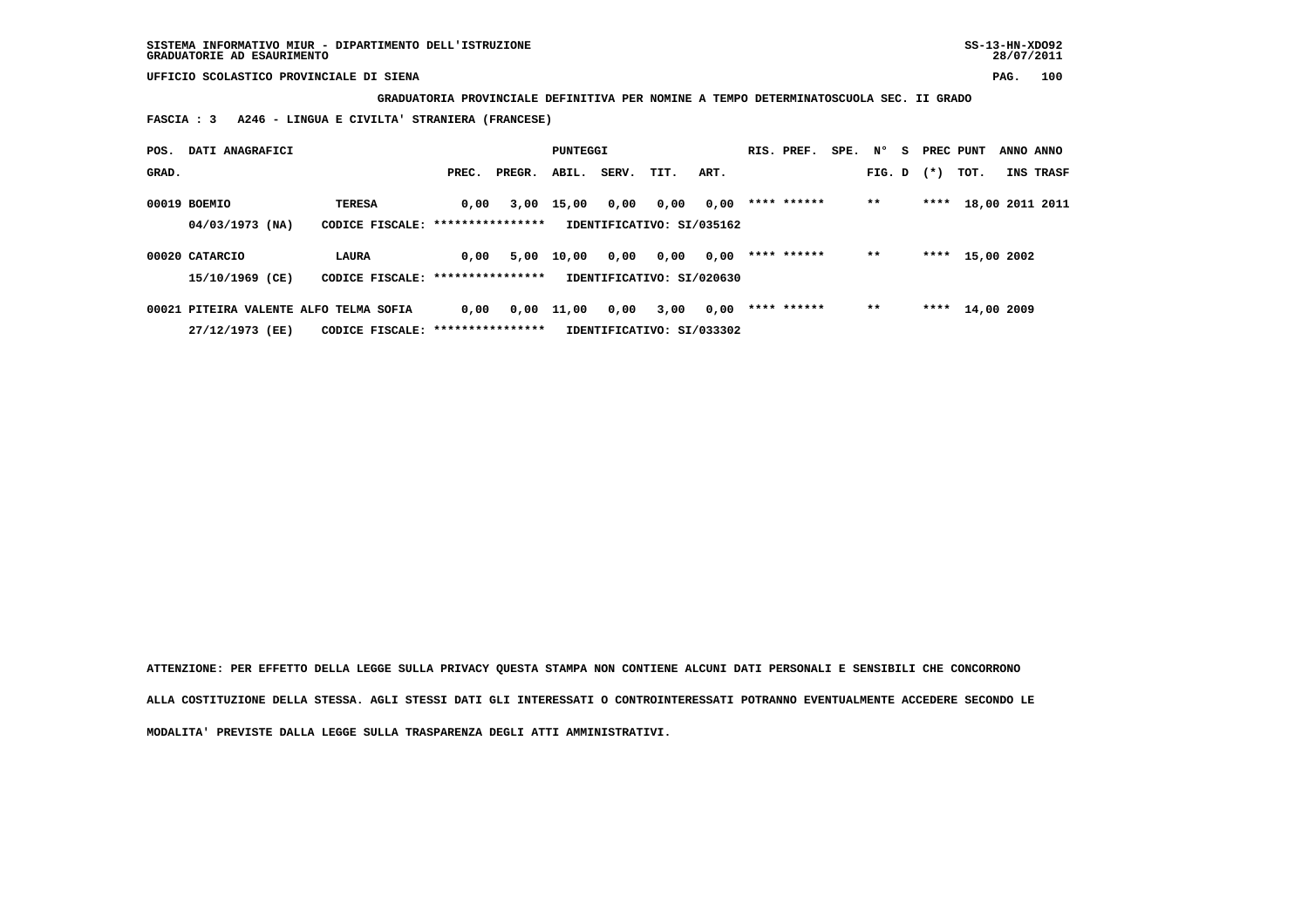**GRADUATORIA PROVINCIALE DEFINITIVA PER NOMINE A TEMPO DETERMINATOSCUOLA SEC. II GRADO**

 **FASCIA : 3 A346 - LINGUA E CIVILTA' STRANIERA (INGLESE)**

|       | POS. DATI ANAGRAFICI                                                                                                            |                                                            |       |                                                  | PUNTEGGI |      |      | RIS. PREF.         | SPE. N° |       | S PREC PUNT    |                            | ANNO ANNO |           |
|-------|---------------------------------------------------------------------------------------------------------------------------------|------------------------------------------------------------|-------|--------------------------------------------------|----------|------|------|--------------------|---------|-------|----------------|----------------------------|-----------|-----------|
| GRAD. |                                                                                                                                 |                                                            | PREC. | PREGR. ABIL. SERV.                               |          | TIT. | ART. |                    |         |       | $FIG. D$ $(*)$ | TOT.                       |           | INS TRASF |
|       | 00001 CASINI CIPRIANI                                                                                                           | <b>GEMMA</b>                                               |       | 0,00 221,00 17,00 18,00                          |          | 0,00 |      | 0,00 **** ******   |         |       |                | ** $\,$ x **** 256,00 2000 |           |           |
|       | 05/06/1962 (SI)                                                                                                                 | CODICE FISCALE: **************** IDENTIFICATIVO: SI/020131 |       |                                                  |          |      |      |                    |         |       |                |                            |           |           |
|       | 00002 CECCACCI                                                                                                                  | <b>ANNA</b>                                                |       | 0,00 177,00 14,00 24,00                          |          | 0,00 |      | $0.00$ **** ****** |         | $***$ |                | **** 215,00 2000           |           |           |
|       | 28/09/1960 (PG)                                                                                                                 | CODICE FISCALE: **************** IDENTIFICATIVO: SI/020020 |       |                                                  |          |      |      |                    |         |       |                |                            |           |           |
|       | 00003 CATARCIO                                                                                                                  | <b>LAURA</b>                                               |       | $0,00$ 169,00 15,00 24,00 0,00 0,00 **** ******  |          |      |      |                    |         | $* *$ |                | **** 208,00 2002           |           |           |
|       | 15/10/1969 (CE)                                                                                                                 | CODICE FISCALE: **************** IDENTIFICATIVO: SI/020630 |       |                                                  |          |      |      |                    |         |       |                |                            |           |           |
|       | 00004 GIANNETTI                                                                                                                 | MONICA                                                     |       | $0,00$ 153,00 15,00 24,00 9,00 0,00 **** ******  |          |      |      |                    |         | $***$ |                | **** 201,00 2000           |           |           |
|       | 04/07/1962 (SI)                                                                                                                 | CODICE FISCALE: **************** IDENTIFICATIVO: SI/020348 |       |                                                  |          |      |      |                    |         |       |                |                            |           |           |
|       | 00005 DI MENZA                                                                                                                  | LUCIA PATRIZIA                                             |       | $0,00$ 120,00 15,00 24,00 6,00 0,00 **** ******  |          |      |      |                    |         | $***$ |                | **** 165,00 2007 2007      |           |           |
|       | 17/11/1965 (CL)                                                                                                                 | CODICE FISCALE: **************** IDENTIFICATIVO: SI/027034 |       |                                                  |          |      |      |                    |         |       |                |                            |           |           |
|       | 00006 DI RENZO                                                                                                                  | SILVIA                                                     |       | 0,00 78,00 42,00 24,00 1,00                      |          |      |      | $0.00$ **** ****** |         | $***$ |                | **** 145,00 2005 2005      |           |           |
|       | $04/09/1978$ (NA)                                                                                                               | CODICE FISCALE: **************** IDENTIFICATIVO: SI/025767 |       |                                                  |          |      |      |                    |         |       |                |                            |           |           |
|       | 00007 CONSORTINI                                                                                                                | <b>ELVA</b>                                                |       | $0,00$ 70,00 42,00 24,00 6,00 0,00 **** ******   |          |      |      |                    |         | $***$ |                | **** 142,00 2005           |           |           |
|       | 02/03/1973 (FI)                                                                                                                 | CODICE FISCALE: **************** IDENTIFICATIVO: SI/025686 |       |                                                  |          |      |      |                    |         |       |                |                            |           |           |
|       | 00008 STOLFI                                                                                                                    | <b>ANNA</b>                                                |       | $0,00$ 86,00 16,00 24,00 8,00 0,00 **** ******   |          |      |      |                    |         |       |                | ** X **** 134,00 2003 2003 |           |           |
|       | 17/02/1973 (PZ)                                                                                                                 | CODICE FISCALE: **************** IDENTIFICATIVO: SI/023897 |       |                                                  |          |      |      |                    |         |       |                |                            |           |           |
|       | 00009 GERUNDA                                                                                                                   | MARIA                                                      |       | $0,00$ 54,00 42,00 24,00 9,00 0,00 **** ****** T |          |      |      |                    |         | $***$ |                | **** 129,00 2007 2007      |           |           |
|       | 15/01/1976 (PZ)                                                                                                                 | CODICE FISCALE: **************** IDENTIFICATIVO: SI/027182 |       |                                                  |          |      |      |                    |         |       |                |                            |           |           |
|       | ATTENZIONE: PER EFFETTO DELLA LEGGE SULLA PRIVACY QUESTA STAMPA NON CONTIENE ALCUNI DATI PERSONALI E SENSIBILI CHE CONCORRONO   |                                                            |       |                                                  |          |      |      |                    |         |       |                |                            |           |           |
|       | ALLA COSTITUZIONE DELLA STESSA. AGLI STESSI DATI GLI INTERESSATI O CONTROINTERESSATI POTRANNO EVENTUALMENTE ACCEDERE SECONDO LE |                                                            |       |                                                  |          |      |      |                    |         |       |                |                            |           |           |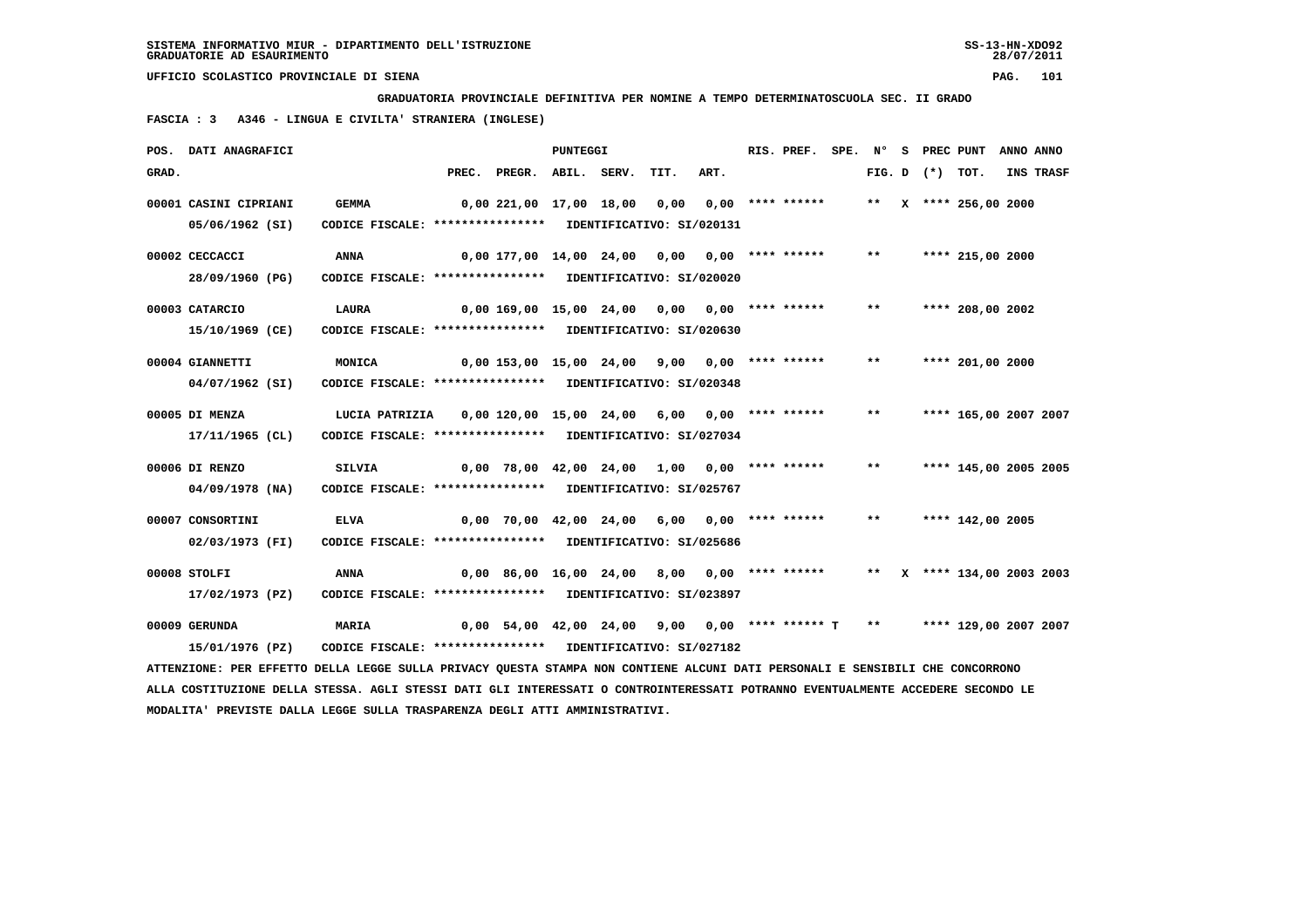**GRADUATORIA PROVINCIALE DEFINITIVA PER NOMINE A TEMPO DETERMINATOSCUOLA SEC. II GRADO**

 **FASCIA : 3 A346 - LINGUA E CIVILTA' STRANIERA (INGLESE)**

|       | POS. DATI ANAGRAFICI                                                                                                          |                                                            |                                              |                                                                        | <b>PUNTEGGI</b> |                                             |      | RIS. PREF. | SPE. N° |                   | S PREC PUNT           | ANNO ANNO |
|-------|-------------------------------------------------------------------------------------------------------------------------------|------------------------------------------------------------|----------------------------------------------|------------------------------------------------------------------------|-----------------|---------------------------------------------|------|------------|---------|-------------------|-----------------------|-----------|
| GRAD. |                                                                                                                               |                                                            |                                              | PREC. PREGR. ABIL. SERV.                                               |                 | TIT.                                        | ART. |            |         | FIG. D $(*)$ TOT. |                       | INS TRASF |
|       | 00010 DELL'ANNO                                                                                                               | ANNA RITA                                                  | 0,00 56,00 41,00 24,00 6,00 0,00 **** ****** |                                                                        |                 |                                             |      |            | $***$   |                   | **** 127,00 2004      |           |
|       | 16/01/1976 (SA)                                                                                                               | CODICE FISCALE: **************** IDENTIFICATIVO: SI/024622 |                                              |                                                                        |                 |                                             |      |            |         |                   |                       |           |
|       | 00011 FURINI                                                                                                                  | <b>BEATRICE</b>                                            |                                              | $0,00$ 36,00 42,00 24,00 22,00 0,00 **** ****** T ** ***** 124,00 2005 |                 |                                             |      |            |         |                   |                       |           |
|       | 31/03/1972 (SI)                                                                                                               | CODICE FISCALE: **************** IDENTIFICATIVO: SI/025780 |                                              |                                                                        |                 |                                             |      |            |         |                   |                       |           |
|       | 00012 POLITI                                                                                                                  | <b>MARCO</b>                                               |                                              | 0,00 70,00 14,00 24,00 10,00 0,00 **** ******                          |                 |                                             |      |            | $***$   |                   | **** 118,00 2007 2007 |           |
|       | 21/09/1962 (SI)                                                                                                               | CODICE FISCALE: **************** IDENTIFICATIVO: SI/027507 |                                              |                                                                        |                 |                                             |      |            |         |                   |                       |           |
|       | 00013 GAZZARRI                                                                                                                | <b>RICCARDO</b>                                            |                                              | 0,00 45,00 42,00 24,00 3,00 0,00 **** ****** ** ** ** **** 114,00 2007 |                 |                                             |      |            |         |                   |                       |           |
|       | 25/05/1975 (SI)                                                                                                               | CODICE FISCALE: **************** IDENTIFICATIVO: SI/026919 |                                              |                                                                        |                 |                                             |      |            |         |                   |                       |           |
|       | 00014 BARBATO                                                                                                                 | <b>RITA</b>                                                | 0,00 94,00 13,00 0,00 0,00 0,00 **** ******  |                                                                        |                 |                                             |      |            | $***$   |                   | **** 107,00 2000      |           |
|       | 06/05/1958 (IS)                                                                                                               | CODICE FISCALE: **************** IDENTIFICATIVO: SI/020315 |                                              |                                                                        |                 |                                             |      |            |         |                   |                       |           |
|       | 00015 MEACCI                                                                                                                  | LORENZO                                                    |                                              | $0,00$ 63,00 13,00 24,00 0,00 0,00 **** ******                         |                 |                                             |      |            | $***$   |                   | **** 100,00 2003      |           |
|       | 01/05/1971 (SI)                                                                                                               | CODICE FISCALE: **************** IDENTIFICATIVO: SI/023854 |                                              |                                                                        |                 |                                             |      |            |         |                   |                       |           |
|       | 00016 BENNATI                                                                                                                 | <b>ELISA</b>                                               |                                              | $0,00$ 10,00 42,00 24,00 18,00 0,00 **** ******                        |                 |                                             |      |            | $***$   |                   | **** 94,00 2007       |           |
|       | 06/03/1978 (SI)                                                                                                               | CODICE FISCALE: **************** IDENTIFICATIVO: SI/026701 |                                              |                                                                        |                 |                                             |      |            |         |                   |                       |           |
|       | 00017 BELLI                                                                                                                   | LISA                                                       |                                              | 0,00 24,00 41,00 24,00 3,00 0,00 **** ******                           |                 |                                             |      |            | $***$   |                   | **** 92,00 2007       |           |
|       | 22/03/1976 (SI)                                                                                                               | CODICE FISCALE: **************** IDENTIFICATIVO: SI/026697 |                                              |                                                                        |                 |                                             |      |            |         |                   |                       |           |
|       | 00018 GUASTAFIERRO                                                                                                            | <b>FORTUNATA</b>                                           | 0.00                                         |                                                                        |                 | 8,00 41,00 26,00 1,00 0,00 **** ****** T ** |      |            |         |                   | **** 76,00 2007       |           |
|       | 26/07/1977 (NA)                                                                                                               | CODICE FISCALE: **************** IDENTIFICATIVO: SI/026972 |                                              |                                                                        |                 |                                             |      |            |         |                   |                       |           |
|       | ATTENZIONE: PER EFFETTO DELLA LEGGE SULLA PRIVACY QUESTA STAMPA NON CONTIENE ALCUNI DATI PERSONALI E SENSIBILI CHE CONCORRONO |                                                            |                                              |                                                                        |                 |                                             |      |            |         |                   |                       |           |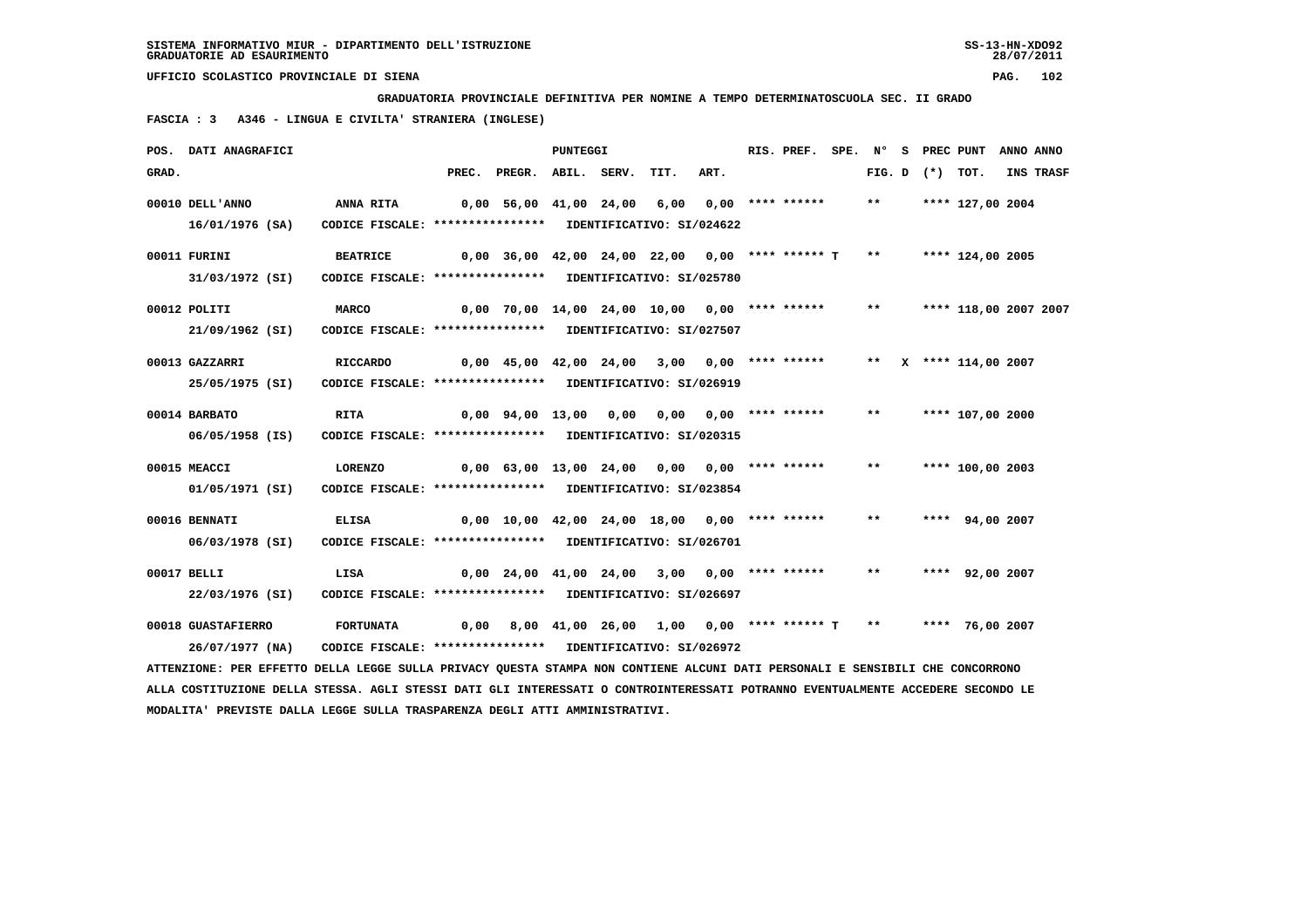**GRADUATORIA PROVINCIALE DEFINITIVA PER NOMINE A TEMPO DETERMINATOSCUOLA SEC. II GRADO**

 **FASCIA : 3 A346 - LINGUA E CIVILTA' STRANIERA (INGLESE)**

|       | POS. DATI ANAGRAFICI                                                                                                            |                                                                                |       |                                                                     | <b>PUNTEGGI</b> |      |      | RIS. PREF. | SPE. N°      |                   | S PREC PUNT       | ANNO ANNO |
|-------|---------------------------------------------------------------------------------------------------------------------------------|--------------------------------------------------------------------------------|-------|---------------------------------------------------------------------|-----------------|------|------|------------|--------------|-------------------|-------------------|-----------|
| GRAD. |                                                                                                                                 |                                                                                | PREC. | PREGR. ABIL. SERV.                                                  |                 | TIT. | ART. |            |              | FIG. D $(*)$ TOT. |                   | INS TRASF |
|       | 00019 RADEMOLI<br>03/09/1973 (SI)                                                                                               | <b>CATERINA</b><br>CODICE FISCALE: **************** IDENTIFICATIVO: SI/024672  |       | 0,00 12,00 42,00 0,00 15,00 0,00 **** ****** T                      |                 |      |      |            | $***$        |                   | **** 69,00 2004   |           |
|       | 00020 FONZI                                                                                                                     | MARIA CHIARA                                                                   |       | $0,00$ $0,00$ $42,00$ $0,00$ $10,00$ $0,00$ $***$                   |                 |      |      |            | $***$        |                   | **** 52,00 2007   |           |
|       | 02/06/1972 (SI)<br>00021 FARINACCIO                                                                                             | CODICE FISCALE: **************** IDENTIFICATIVO: SI/026900<br><b>LAURA</b>     |       | 0,00 0,00 41,00 0,00 10,00 0,00 **** ****** ** ** ** *** 51,00 2007 |                 |      |      |            |              |                   |                   |           |
|       | 27/07/1978 (CB)<br>00022 TESTI                                                                                                  | CODICE FISCALE: **************** IDENTIFICATIVO: SI/026878<br>ILARIA           |       | 0,00  0,00  41,00  0,00  9,00  0,00  ****  ******                   |                 |      |      |            | $***$        |                   | **** 50,00 2007   |           |
|       | 26/05/1980 (SI)<br>00023 PROFETI                                                                                                | CODICE FISCALE: **************** IDENTIFICATIVO: SI/027222<br><b>BARBARA</b>   |       | $0,00$ 18,00 12,00 0,00 15,00 0,00 **** ****** T                    |                 |      |      |            | $***$        |                   | **** 45,00 2007   |           |
|       | 16/02/1964 (SI)                                                                                                                 | CODICE FISCALE: **************** IDENTIFICATIVO: SI/027346                     |       |                                                                     |                 |      |      |            |              |                   |                   |           |
|       | 00024 FERRARA<br>31/08/1968 (NA)                                                                                                | ANNA<br>CODICE FISCALE: **************** IDENTIFICATIVO: SI/022785             |       | 0,00 31,00 13,00 0,00 0,00 0,00 **** ******                         |                 |      |      |            | $***$        |                   | **** $44,00$ 2002 |           |
|       | 00025 MACCIANTI<br>07/02/1976 (SI)                                                                                              | <b>STEFANO</b><br>CODICE FISCALE: **************** IDENTIFICATIVO: SI/027140   |       | 0,00  0,00  40,00  0,00  3,00  0,00  ****  ******                   |                 |      |      |            | $* *$        |                   | **** $43,00$ 2007 |           |
|       | 00026 CURINI<br>04/07/1978 (GR)                                                                                                 | <b>FRANCESCA</b><br>CODICE FISCALE: **************** IDENTIFICATIVO: SI/033261 |       | $0,00$ $0,00$ $42,00$ $0,00$ $0,00$ $0,00$ $***$                    |                 |      |      |            | $\star\star$ |                   | **** $42,00$ 2009 |           |
|       | 00027 ALINDORO<br>02/09/1958 (FI)                                                                                               | MARIA CHIARA<br>CODICE FISCALE: **************** IDENTIFICATIVO: SI/020098     |       | 0,00 15,00 14,00 0,00 6,00 0,00 **** ******                         |                 |      |      |            | $***$        |                   | **** 35,00 2000   |           |
|       | ATTENZIONE: PER EFFETTO DELLA LEGGE SULLA PRIVACY QUESTA STAMPA NON CONTIENE ALCUNI DATI PERSONALI E SENSIBILI CHE CONCORRONO   |                                                                                |       |                                                                     |                 |      |      |            |              |                   |                   |           |
|       | ALLA COSTITUZIONE DELLA STESSA. AGLI STESSI DATI GLI INTERESSATI O CONTROINTERESSATI POTRANNO EVENTUALMENTE ACCEDERE SECONDO LE |                                                                                |       |                                                                     |                 |      |      |            |              |                   |                   |           |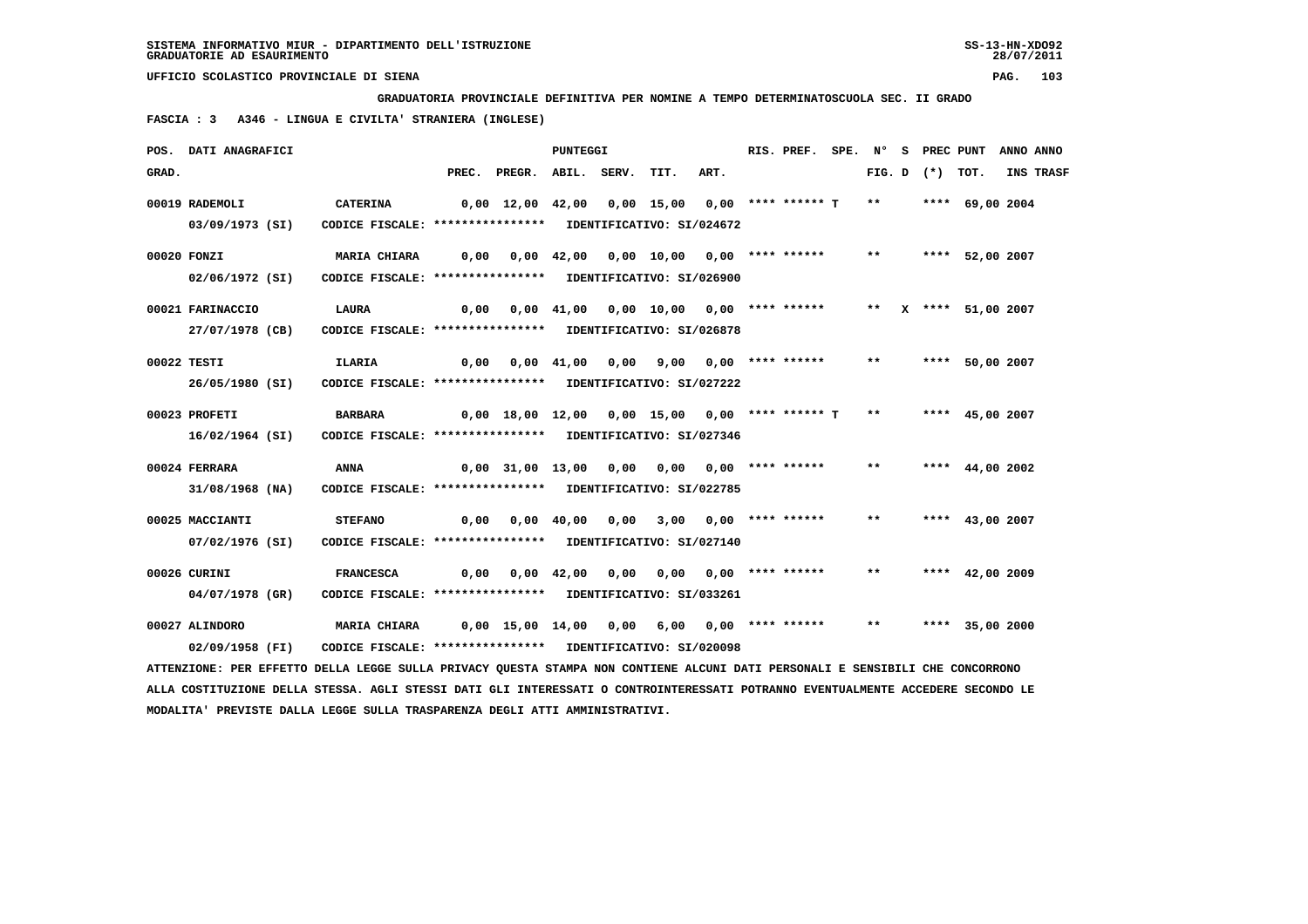**GRADUATORIA PROVINCIALE DEFINITIVA PER NOMINE A TEMPO DETERMINATOSCUOLA SEC. II GRADO**

 **FASCIA : 3 A346 - LINGUA E CIVILTA' STRANIERA (INGLESE)**

|            | POS. DATI ANAGRAFICI                                                                                                          |                                                                                                      |      |                                                                   | PUNTEGGI |                                                                 |      | RIS. PREF. SPE. N° S PREC PUNT ANNO ANNO |       |  |                         |           |
|------------|-------------------------------------------------------------------------------------------------------------------------------|------------------------------------------------------------------------------------------------------|------|-------------------------------------------------------------------|----------|-----------------------------------------------------------------|------|------------------------------------------|-------|--|-------------------------|-----------|
| GRAD.      |                                                                                                                               |                                                                                                      |      | PREC. PREGR. ABIL. SERV.                                          |          | TIT.                                                            | ART. |                                          |       |  | FIG. D $(*)$ TOT.       | INS TRASF |
|            | 00028 BRANCA                                                                                                                  | CONCETTA                                                                                             | 0,00 |                                                                   |          | 6,00 18,00 0,00 9,00 0,00 **** ****** T                         |      |                                          |       |  | ** **** 33,00 2005 2007 |           |
|            | 04/02/1973 (AV)                                                                                                               | CODICE FISCALE: **************** IDENTIFICATIVO: SI/027618                                           |      |                                                                   |          |                                                                 |      |                                          |       |  |                         |           |
|            | 00029 GENNARINO                                                                                                               | LIBERA MARIA       0,00  18,00  13,00   0,00   0,00   0,00  **** *****      **   x  ****  31,00 2007 |      |                                                                   |          |                                                                 |      |                                          |       |  |                         |           |
|            | 16/10/1970 (FG)                                                                                                               | CODICE FISCALE: **************** IDENTIFICATIVO: SI/026921                                           |      |                                                                   |          |                                                                 |      |                                          |       |  |                         |           |
|            | 00030 BARNI                                                                                                                   | <b>CATIA</b>                                                                                         | 0,00 |                                                                   |          | 7,00 17,00 0,00 6,00 0,00 **** ******                           |      |                                          | $***$ |  | **** 30,00 2004 2004    |           |
|            | 10/10/1971 (SI)                                                                                                               | CODICE FISCALE: **************** IDENTIFICATIVO: SI/024518                                           |      |                                                                   |          |                                                                 |      |                                          |       |  |                         |           |
|            | 00031 AVANZATI                                                                                                                | <b>CRISTINA</b>                                                                                      |      | 0,00 0,00 16,00 0,00 13,00 0,00 **** ****** ** **** 29,00 2007    |          |                                                                 |      |                                          |       |  |                         |           |
|            | 13/07/1973 (RM)                                                                                                               | CODICE FISCALE: **************** IDENTIFICATIVO: SI/025976                                           |      |                                                                   |          |                                                                 |      |                                          |       |  |                         |           |
| 00032 LUCI |                                                                                                                               | LAURA                                                                                                | 0,00 |                                                                   |          | $0,00$ 18,00 0,00 10,00 0,00 **** ****** T ** X **** 28,00 2004 |      |                                          |       |  |                         |           |
|            | 30/08/1977 (NA)                                                                                                               | CODICE FISCALE: **************** IDENTIFICATIVO: SI/024643                                           |      |                                                                   |          |                                                                 |      |                                          |       |  |                         |           |
|            | 00033 COCCHI                                                                                                                  | <b>MARINA</b>                                                                                        | 0,00 |                                                                   |          | 0,00 15,00 0,00 13,00 0,00 **** ******                          |      |                                          |       |  | ** **** 28,00 2007      |           |
|            | 27/06/1968 (PG)                                                                                                               | CODICE FISCALE: **************** IDENTIFICATIVO: SI/022832                                           |      |                                                                   |          |                                                                 |      |                                          |       |  |                         |           |
|            | 00034 BADOLATO                                                                                                                | <b>FRANCESCA</b>                                                                                     |      | $0,00$ 6,00 16,00 0,00 6,00 0,00 **** ****** T **                 |          |                                                                 |      |                                          |       |  | **** 28,00 2007         |           |
|            | 03/11/1962 (VV)                                                                                                               | CODICE FISCALE: **************** IDENTIFICATIVO: SI/026670                                           |      |                                                                   |          |                                                                 |      |                                          |       |  |                         |           |
| 00035 NERI |                                                                                                                               | CINZIA                                                                                               | 0,00 |                                                                   |          | 3,00 15,00 0,00 9,00 0,00 **** ****** ** ** ** *** 27,00 2002   |      |                                          |       |  |                         |           |
|            | 31/10/1962 (TO)                                                                                                               | CODICE FISCALE: **************** IDENTIFICATIVO: SI/020227                                           |      |                                                                   |          |                                                                 |      |                                          |       |  |                         |           |
|            | 00036 MEUZZI                                                                                                                  | FEDERICA                                                                                             |      | 0,00 0,00 15,00 0,00 12,00 0,00 **** ****** T ** ***** 27,00 2007 |          |                                                                 |      |                                          |       |  |                         |           |
|            | 16/12/1974 (SI)                                                                                                               | CODICE FISCALE: **************** IDENTIFICATIVO: SI/025866                                           |      |                                                                   |          |                                                                 |      |                                          |       |  |                         |           |
|            | ATTENZIONE: PER EFFETTO DELLA LEGGE SULLA PRIVACY QUESTA STAMPA NON CONTIENE ALCUNI DATI PERSONALI E SENSIBILI CHE CONCORRONO |                                                                                                      |      |                                                                   |          |                                                                 |      |                                          |       |  |                         |           |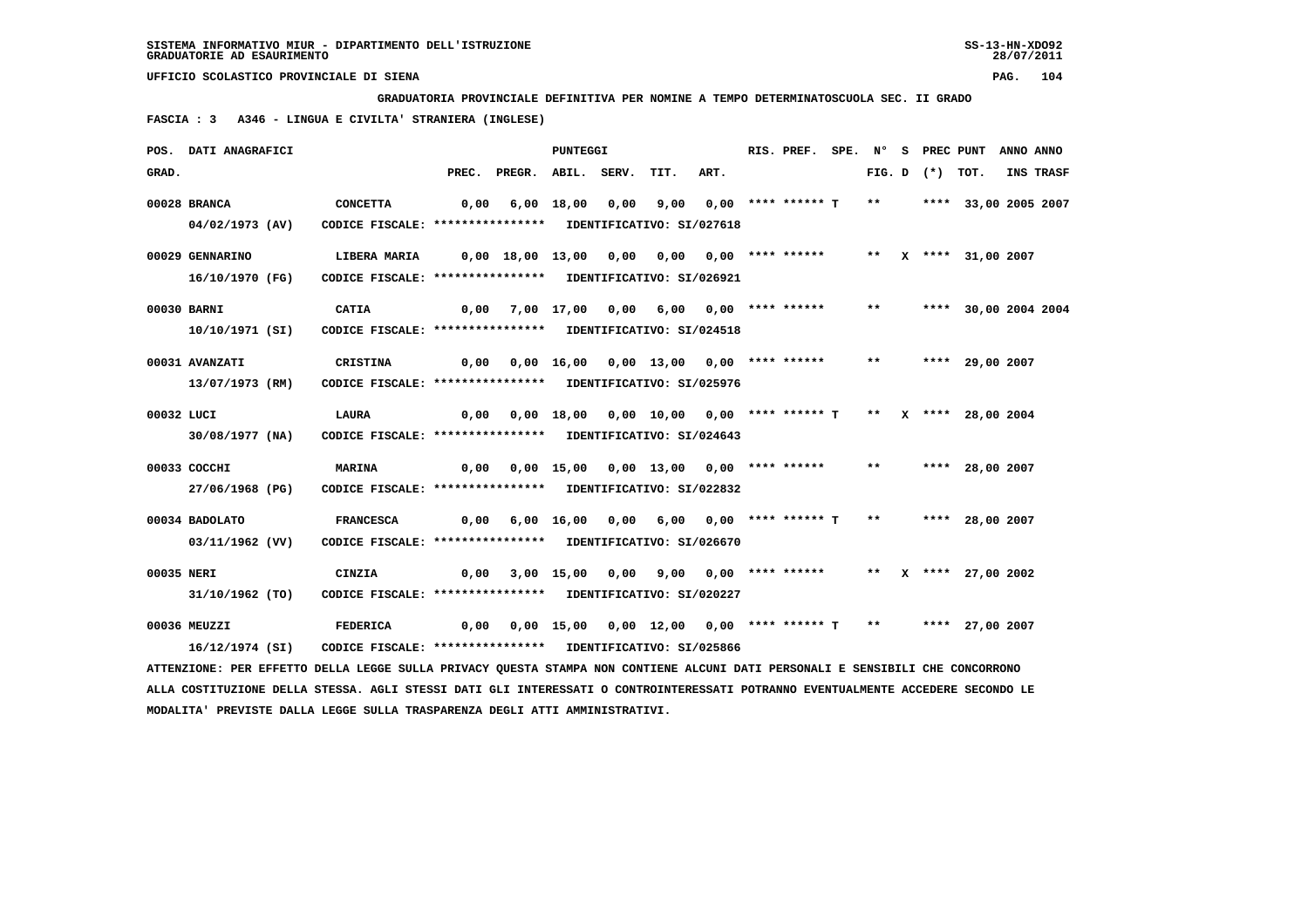**GRADUATORIA PROVINCIALE DEFINITIVA PER NOMINE A TEMPO DETERMINATOSCUOLA SEC. II GRADO**

 **FASCIA : 3 A346 - LINGUA E CIVILTA' STRANIERA (INGLESE)**

|       | POS. DATI ANAGRAFICI                                                                                                          |                                                            |                                                                   |                                                                     | <b>PUNTEGGI</b> |                                         |      | RIS. PREF. |       |                   | SPE. N° S PREC PUNT ANNO ANNO |                  |
|-------|-------------------------------------------------------------------------------------------------------------------------------|------------------------------------------------------------|-------------------------------------------------------------------|---------------------------------------------------------------------|-----------------|-----------------------------------------|------|------------|-------|-------------------|-------------------------------|------------------|
| GRAD. |                                                                                                                               |                                                            |                                                                   | PREC. PREGR. ABIL. SERV.                                            |                 | TIT.                                    | ART. |            |       | FIG. D $(*)$ TOT. |                               | <b>INS TRASF</b> |
|       | 00037 LUSSONE                                                                                                                 | ROSSELLA                                                   | 0,00                                                              |                                                                     |                 | 0,00 18,00 0,00 9,00 0,00 **** ****** T |      |            |       |                   | ** **** 27,00 2007            |                  |
|       | 10/09/1980 (BA)                                                                                                               | CODICE FISCALE: **************** IDENTIFICATIVO: SI/027026 |                                                                   |                                                                     |                 |                                         |      |            |       |                   |                               |                  |
|       | 00038 GIOVINE                                                                                                                 | <b>ALFREDO</b>                                             |                                                                   | 0,00 0,00 16,00 0,00 10,00 0,00 **** ****** T  **   **** 26,00 2007 |                 |                                         |      |            |       |                   |                               |                  |
|       | D 22/11/1977 (NA)                                                                                                             | CODICE FISCALE: **************** IDENTIFICATIVO: SI/026949 |                                                                   |                                                                     |                 |                                         |      |            |       |                   |                               |                  |
|       | 00039 NOCCHI                                                                                                                  | SUSANNA                                                    |                                                                   | $0,00$ $0,00$ $17,00$ $0,00$ $9,00$ $0,00$ $***$ ******* T **       |                 |                                         |      |            |       |                   | **** 26,00 2007               |                  |
|       | 22/04/1968 (SI)                                                                                                               | CODICE FISCALE: **************** IDENTIFICATIVO: SI/023864 |                                                                   |                                                                     |                 |                                         |      |            |       |                   |                               |                  |
|       | 00040 COLLOCA                                                                                                                 | <b>ROBERTO</b>                                             |                                                                   | 0,00 0,00 16,00 0,00 9,00 0,00 **** ****** **                       |                 |                                         |      |            |       |                   | **** 25,00 2009               |                  |
|       | 13/05/1980 (BN)                                                                                                               | CODICE FISCALE: **************** IDENTIFICATIVO: SI/033262 |                                                                   |                                                                     |                 |                                         |      |            |       |                   |                               |                  |
|       | 00041 GIORNI                                                                                                                  | <b>DAVINA</b>                                              | 0,00 0,00 17,00 0,00 6,00 0,00 **** ******   **   **** 23,00 2007 |                                                                     |                 |                                         |      |            |       |                   |                               |                  |
|       | 21/07/1974 (SI)                                                                                                               | CODICE FISCALE: **************** IDENTIFICATIVO: SI/026944 |                                                                   |                                                                     |                 |                                         |      |            |       |                   |                               |                  |
|       | 00042 VECCI                                                                                                                   | <b>ANNALISA</b>                                            |                                                                   | 0,00  0,00  17,00  0,00  6,00  0,00  ****  ******                   |                 |                                         |      |            | $***$ |                   | **** 23,00 2009               |                  |
|       | 31/05/1977 (FI)                                                                                                               | CODICE FISCALE: **************** IDENTIFICATIVO: SI/033239 |                                                                   |                                                                     |                 |                                         |      |            |       |                   |                               |                  |
|       | 00043 ARRAIS                                                                                                                  | <b>CLAUDIA</b>                                             |                                                                   | $0,00$ $0,00$ $16,00$ $0,00$ $6,00$ $0,00$ $***$ **** ****** T      |                 |                                         |      |            |       |                   | ** **** 22,00 2007            |                  |
|       | 14/11/1976 (SI)                                                                                                               | CODICE FISCALE: **************** IDENTIFICATIVO: SI/026652 |                                                                   |                                                                     |                 |                                         |      |            |       |                   |                               |                  |
|       | 00044 MARGHERITI                                                                                                              | <b>PAOLA</b>                                               |                                                                   | 0,00 0,00 12,00 0,00 9,00 0,00 **** ****** ** ** ** 21,00 2007      |                 |                                         |      |            |       |                   |                               |                  |
|       | 09/08/1973 (PG)                                                                                                               | CODICE FISCALE: **************** IDENTIFICATIVO: SI/026736 |                                                                   |                                                                     |                 |                                         |      |            |       |                   |                               |                  |
|       | 00045 CHECOLA                                                                                                                 | <b>ANGELA</b>                                              |                                                                   |                                                                     |                 |                                         |      |            |       |                   | ** **** 21,00 2007            |                  |
|       | 17/12/1975 (EE)                                                                                                               | CODICE FISCALE: **************** IDENTIFICATIVO: SI/026773 |                                                                   |                                                                     |                 |                                         |      |            |       |                   |                               |                  |
|       | ATTENZIONE: PER EFFETTO DELLA LEGGE SULLA PRIVACY QUESTA STAMPA NON CONTIENE ALCUNI DATI PERSONALI E SENSIBILI CHE CONCORRONO |                                                            |                                                                   |                                                                     |                 |                                         |      |            |       |                   |                               |                  |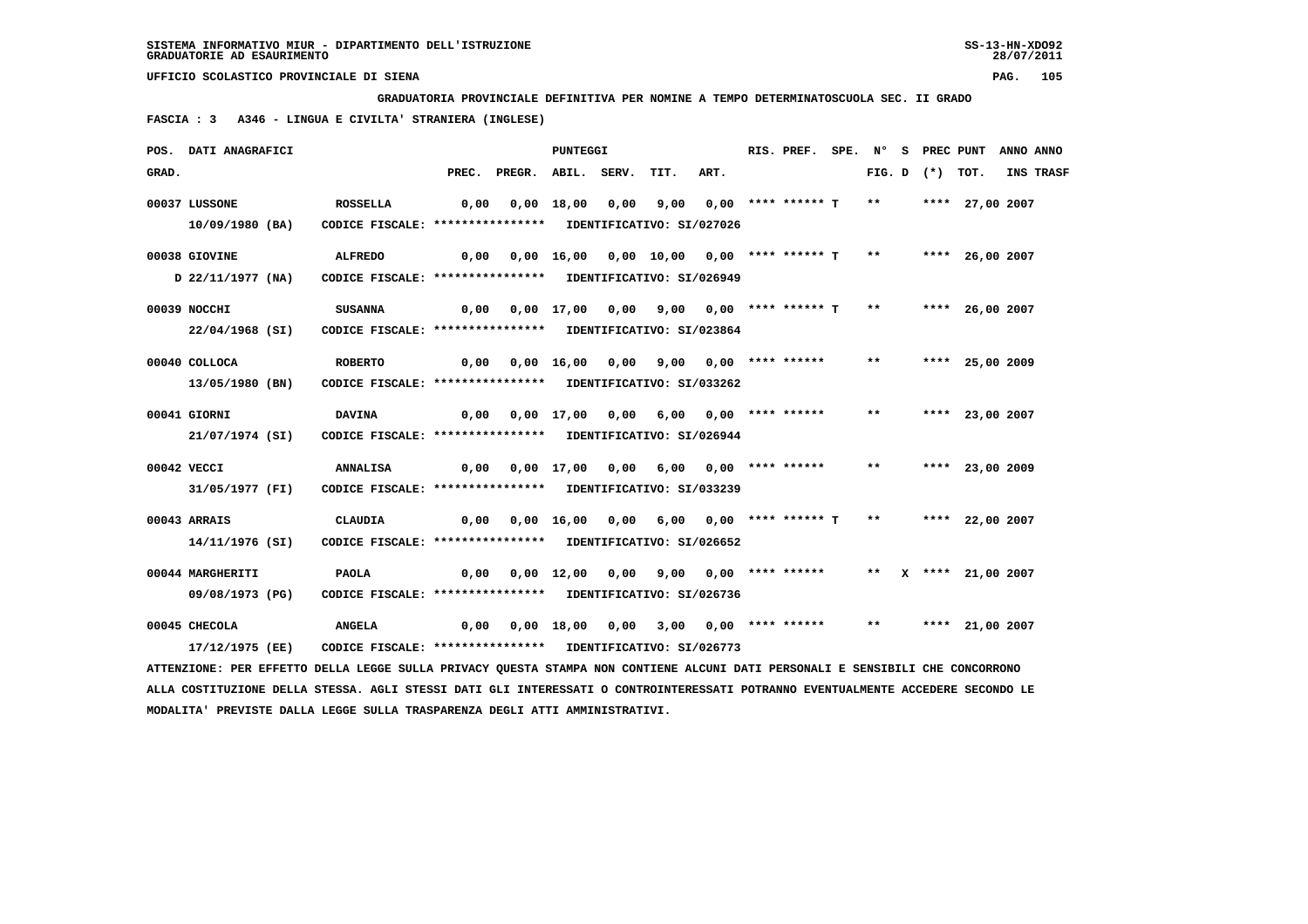**GRADUATORIA PROVINCIALE DEFINITIVA PER NOMINE A TEMPO DETERMINATOSCUOLA SEC. II GRADO**

 **FASCIA : 3 A346 - LINGUA E CIVILTA' STRANIERA (INGLESE)**

|       | POS. DATI ANAGRAFICI                                                                                                            |                                                            |       |                                                                    | <b>PUNTEGGI</b>   |                                       |      |                                                | RIS. PREF. SPE. N° |       | S PREC PUNT       |                           | ANNO ANNO |           |
|-------|---------------------------------------------------------------------------------------------------------------------------------|------------------------------------------------------------|-------|--------------------------------------------------------------------|-------------------|---------------------------------------|------|------------------------------------------------|--------------------|-------|-------------------|---------------------------|-----------|-----------|
| GRAD. |                                                                                                                                 |                                                            | PREC. | PREGR. ABIL. SERV.                                                 |                   |                                       | TIT. | ART.                                           |                    |       | FIG. D $(*)$ TOT. |                           |           | INS TRASF |
|       | 00046 BATTISTONI                                                                                                                | LICIA                                                      | 0,00  |                                                                    | 0,00 18,00        | 0,00                                  | 3,00 |                                                | $0.00$ **** ****** | $***$ |                   | **** 21,00 2007           |           |           |
|       | 07/04/1977 (SI)                                                                                                                 | CODICE FISCALE: **************** IDENTIFICATIVO: SI/026696 |       |                                                                    |                   |                                       |      |                                                |                    |       |                   |                           |           |           |
|       |                                                                                                                                 |                                                            |       |                                                                    |                   |                                       |      |                                                |                    |       |                   |                           |           |           |
|       | 00047 BOEMIO                                                                                                                    | <b>TERESA</b>                                              | 0,00  |                                                                    |                   | 3,00 15,00 0,00 3,00 0,00 **** ****** |      |                                                |                    | $***$ |                   | **** 21,00 2011 2011      |           |           |
|       | 04/03/1973 (NA)                                                                                                                 | CODICE FISCALE: **************** IDENTIFICATIVO: SI/035162 |       |                                                                    |                   |                                       |      |                                                |                    |       |                   |                           |           |           |
|       | 00048 CATACCHINI                                                                                                                | <b>LORENZO</b>                                             |       | $0,00$ $0,00$ $17,00$ $0,00$ $3,00$ $0,00$ $***$ **** ******       |                   |                                       |      |                                                |                    |       |                   | ** $X$ **** 20,00 2007    |           |           |
|       | 06/09/1979 (AR)                                                                                                                 | CODICE FISCALE: **************** IDENTIFICATIVO: SI/026766 |       |                                                                    |                   |                                       |      |                                                |                    |       |                   |                           |           |           |
|       |                                                                                                                                 |                                                            |       |                                                                    |                   |                                       |      |                                                |                    |       |                   |                           |           |           |
|       | 00049 DE LORENZO                                                                                                                | <b>SERENA</b>                                              |       | 0,00 0,00 17,00 0,00                                               |                   |                                       |      | $3,00$ $0,00$ **** ******                      |                    |       |                   | ** X **** 20,00 2007      |           |           |
|       | 01/05/1980 (NA)                                                                                                                 | CODICE FISCALE: **************** IDENTIFICATIVO: SI/026826 |       |                                                                    |                   |                                       |      |                                                |                    |       |                   |                           |           |           |
|       | 00050 BLASI                                                                                                                     | ROSANNA ANTONIA 0,00 0,00 14,00 0,00 3,00 0,00 **** ****** |       |                                                                    |                   |                                       |      |                                                |                    |       |                   | ** X **** 17,00 2003 2003 |           |           |
|       | 23/10/1951 (PZ)                                                                                                                 | CODICE FISCALE: **************** IDENTIFICATIVO: SI/023921 |       |                                                                    |                   |                                       |      |                                                |                    |       |                   |                           |           |           |
|       |                                                                                                                                 |                                                            |       |                                                                    |                   |                                       |      |                                                |                    |       |                   |                           |           |           |
|       | 00051 CARRIERI                                                                                                                  | ANNA                                                       |       |                                                                    |                   |                                       |      |                                                |                    | $***$ |                   | **** 17,00 2011 2011      |           |           |
|       | 09/02/1960 (SA)                                                                                                                 | CODICE FISCALE: **************** IDENTIFICATIVO: SI/035181 |       |                                                                    |                   |                                       |      |                                                |                    |       |                   |                           |           |           |
|       | 00052 MANGIERI                                                                                                                  | <b>ELEONORA</b>                                            |       | 0,00  0,00  16,00  0,00  0,00  0,00  ****  ******                  |                   |                                       |      |                                                |                    | $***$ |                   | **** 16,00 2007           |           |           |
|       | 12/07/1977 (GR)                                                                                                                 | CODICE FISCALE: **************** IDENTIFICATIVO: SI/027240 |       |                                                                    |                   |                                       |      |                                                |                    |       |                   |                           |           |           |
|       |                                                                                                                                 |                                                            |       |                                                                    |                   |                                       |      |                                                |                    |       |                   |                           |           |           |
|       | 00053 GIUSTARINI                                                                                                                | <b>MATTEO</b>                                              | 0,00  |                                                                    | $0,00$ 13,00 0,00 |                                       |      | $0,00$ $0,00$ **** ****** ** X **** 13,00 2007 |                    |       |                   |                           |           |           |
|       | 02/01/1973 (SI)                                                                                                                 | CODICE FISCALE: **************** IDENTIFICATIVO: SI/026955 |       |                                                                    |                   |                                       |      |                                                |                    |       |                   |                           |           |           |
|       | 00054 FRANCO                                                                                                                    | LUISA                                                      |       | 0,00 0,00 13,00 0,00 0,00 0,00 **** ****** ** **** 13,00 2011 2011 |                   |                                       |      |                                                |                    |       |                   |                           |           |           |
|       | 18/10/1962 (NA)                                                                                                                 | CODICE FISCALE: **************** IDENTIFICATIVO: SI/035081 |       |                                                                    |                   |                                       |      |                                                |                    |       |                   |                           |           |           |
|       | ATTENZIONE: PER EFFETTO DELLA LEGGE SULLA PRIVACY QUESTA STAMPA NON CONTIENE ALCUNI DATI PERSONALI E SENSIBILI CHE CONCORRONO   |                                                            |       |                                                                    |                   |                                       |      |                                                |                    |       |                   |                           |           |           |
|       | ALLA COSTITUZIONE DELLA STESSA. AGLI STESSI DATI GLI INTERESSATI O CONTROINTERESSATI POTRANNO EVENTUALMENTE ACCEDERE SECONDO LE |                                                            |       |                                                                    |                   |                                       |      |                                                |                    |       |                   |                           |           |           |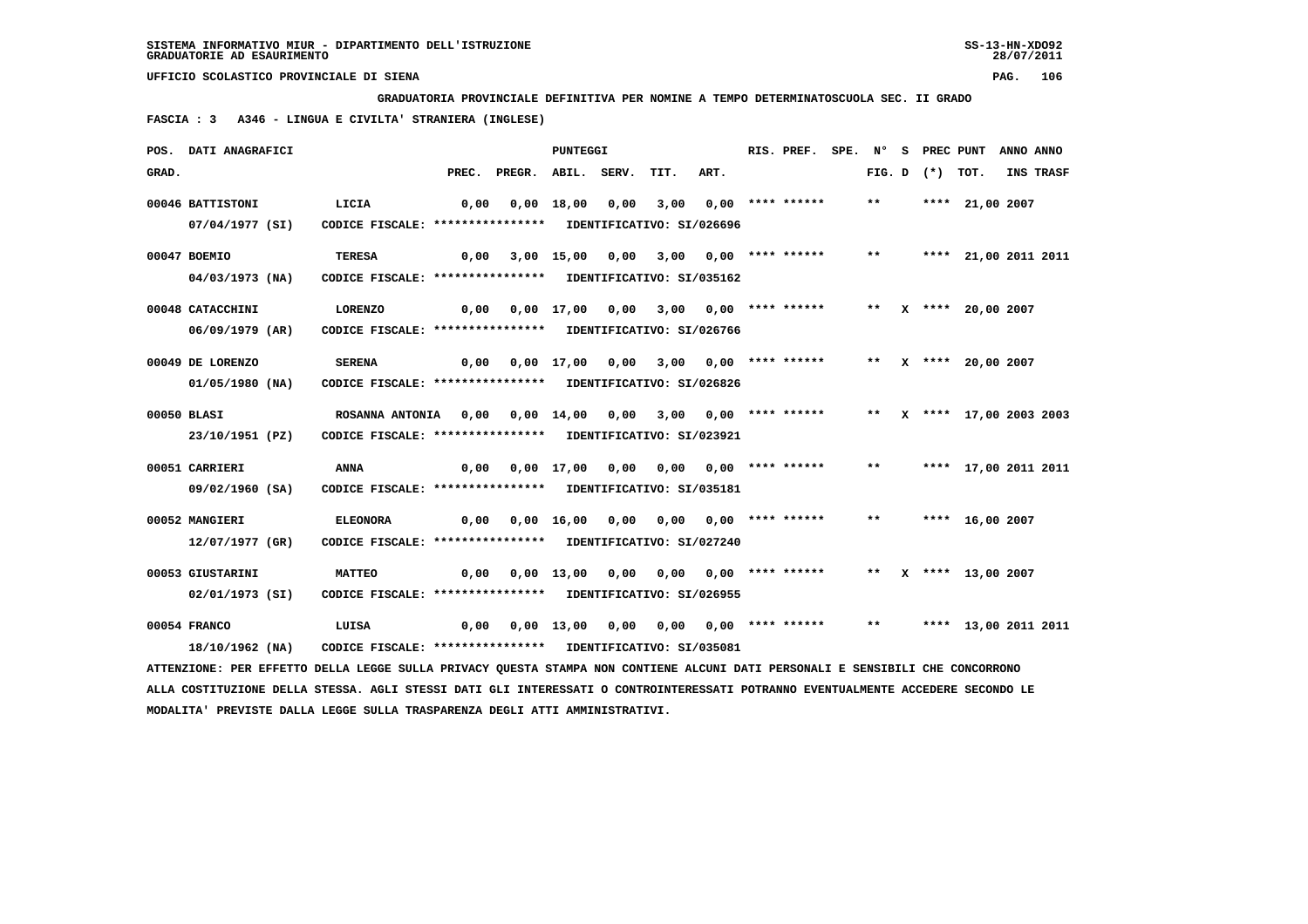**GRADUATORIA PROVINCIALE DEFINITIVA PER NOMINE A TEMPO DETERMINATOSCUOLA SEC. II GRADO**

 **FASCIA : 3 A446 - LINGUA E CIVILTA' STRANIERA (SPAGNOLO)**

|                                                                               | POS. DATI ANAGRAFICI                                                            |                                                            | <b>PUNTEGGI</b> |                                                                      |                       |      |                                             |      |  | RIS. PREF.            | SPE. N° |       | s.           | PREC PUNT         |                   |  | ANNO ANNO       |
|-------------------------------------------------------------------------------|---------------------------------------------------------------------------------|------------------------------------------------------------|-----------------|----------------------------------------------------------------------|-----------------------|------|---------------------------------------------|------|--|-----------------------|---------|-------|--------------|-------------------|-------------------|--|-----------------|
| GRAD.                                                                         |                                                                                 |                                                            |                 | PREC. PREGR. ABIL. SERV. TIT.                                        |                       |      |                                             | ART. |  |                       |         |       |              | FIG. D $(*)$ TOT. |                   |  | INS TRASF       |
|                                                                               | 00001 ROSSI                                                                     | <b>GRAZIA</b>                                              |                 | 0,00 12,00 15,00 24,00 11,00 0,00 **** ****** T ** X **** 62,00 2005 |                       |      |                                             |      |  |                       |         |       |              |                   |                   |  |                 |
|                                                                               | D 19/12/1966 (SI)<br>CODICE FISCALE: **************** IDENTIFICATIVO: SI/024679 |                                                            |                 |                                                                      |                       |      |                                             |      |  |                       |         |       |              |                   |                   |  |                 |
|                                                                               | 00002 BIANCO                                                                    | <b>ELVIRA</b>                                              |                 | 0,00 36,00 14,00 0,00 0,00                                           |                       |      |                                             |      |  | $0,00$ **** ****** ** |         |       |              | ****              |                   |  | 50,00 2005 2005 |
| CODICE FISCALE: **************** IDENTIFICATIVO: SI/025648<br>20/01/1965 (CS) |                                                                                 |                                                            |                 |                                                                      |                       |      |                                             |      |  |                       |         |       |              |                   |                   |  |                 |
|                                                                               | 00003 RADEMOLI                                                                  | <b>CATERINA</b>                                            | 0,00            |                                                                      | 0,00 18,00            |      | $0,00$ 15,00 0,00 **** ****** T             |      |  |                       |         | $***$ |              |                   | **** 33,00 2007   |  |                 |
|                                                                               | 03/09/1973 (SI)<br>CODICE FISCALE: **************** IDENTIFICATIVO: SI/024672   |                                                            |                 |                                                                      |                       |      |                                             |      |  |                       |         |       |              |                   |                   |  |                 |
|                                                                               | 00004 DELLA VALLE                                                               | GIULIANA                                                   | 0,00            |                                                                      |                       |      | $0,00$ 18,00 0,00 12,00 0,00 **** ****** ** |      |  |                       |         |       |              |                   | **** 30,00 2007   |  |                 |
|                                                                               | CODICE FISCALE: **************** IDENTIFICATIVO: SI/026824<br>14/11/1981 (MO)   |                                                            |                 |                                                                      |                       |      |                                             |      |  |                       |         |       |              |                   |                   |  |                 |
|                                                                               | 00005 MARTELLI                                                                  | <b>SAMANTA</b>                                             | 0,00            |                                                                      |                       |      | 0,00 17,00 0,00 12,00                       |      |  | $0.00$ **** ****** ** |         |       |              |                   | **** 29,00 2009   |  |                 |
|                                                                               | 28/08/1979 (SI)                                                                 | CODICE FISCALE: **************** IDENTIFICATIVO: SI/033290 |                 |                                                                      |                       |      |                                             |      |  |                       |         |       |              |                   |                   |  |                 |
|                                                                               | 00006 MUGNAI                                                                    | <b>SARA</b>                                                | 0,00            |                                                                      | $0,00$ $13,00$ $0,00$ |      | 4,00                                        |      |  | $0.00$ **** ****** ** |         |       |              |                   | X **** 17,00 2007 |  |                 |
|                                                                               | 24/06/1971 (SI)                                                                 | CODICE FISCALE: **************** IDENTIFICATIVO: SI/023249 |                 |                                                                      |                       |      |                                             |      |  |                       |         |       |              |                   |                   |  |                 |
|                                                                               | 00007 CASINI CIPRIANI                                                           | <b>GEMMA</b>                                               | 0,00            |                                                                      | 3,00 11,00            | 0.00 | 0,00                                        |      |  | $0,00$ **** ******    |         | $***$ | $\mathbf{x}$ |                   | **** 14,00 2000   |  |                 |
|                                                                               | 05/06/1962 (SI)<br>CODICE FISCALE: **************** IDENTIFICATIVO: SI/020131   |                                                            |                 |                                                                      |                       |      |                                             |      |  |                       |         |       |              |                   |                   |  |                 |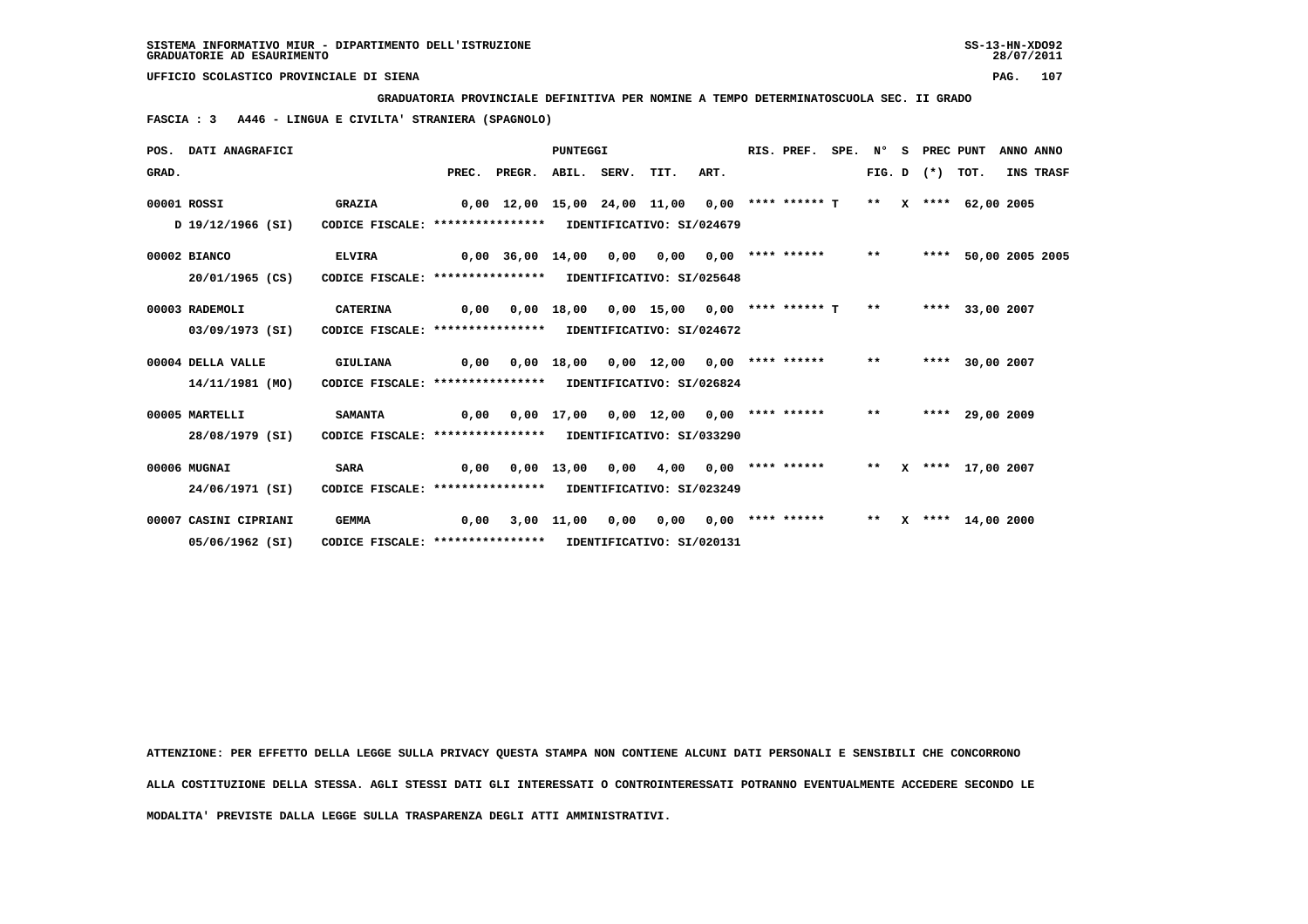**GRADUATORIA PROVINCIALE DEFINITIVA PER NOMINE A TEMPO DETERMINATOSCUOLA SEC. II GRADO**

 **FASCIA : 3 A546 - LINGUA E CIVILTA' STRANIERA (TEDESCO)**

|            | POS. DATI ANAGRAFICI                                                                                                                                                | PUNTEGGI                                                                                                                           |                                               |                                                                               |  |  |      |                         | RIS. PREF. |       |                   | SPE. N° S PREC PUNT   | ANNO ANNO |
|------------|---------------------------------------------------------------------------------------------------------------------------------------------------------------------|------------------------------------------------------------------------------------------------------------------------------------|-----------------------------------------------|-------------------------------------------------------------------------------|--|--|------|-------------------------|------------|-------|-------------------|-----------------------|-----------|
| GRAD.      |                                                                                                                                                                     |                                                                                                                                    |                                               | PREC. PREGR. ABIL. SERV.                                                      |  |  | TIT. | ART.                    |            |       | FIG. D $(*)$ TOT. |                       | INS TRASF |
|            | 00001 QUAGLIA<br>09/02/1961 (PG)                                                                                                                                    | TIZIANA<br>CODICE FISCALE: **************** IDENTIFICATIVO: SI/020178                                                              | 0,00 246,00 17,00 24,00 0,00 0,00 **** ****** |                                                                               |  |  |      |                         |            |       |                   | ** X **** 287,00 2000 |           |
|            | 00002 NOCCHI                                                                                                                                                        | <b>SUSANNA</b>                                                                                                                     |                                               | $0,00$ 72,00 42,00 24,00 9,00 0,00 **** ****** T ** ***** 147,00 2003         |  |  |      |                         |            |       |                   |                       |           |
|            | 22/04/1968 (SI)<br>00003 GIANNETTI<br>04/07/1962 (SI)                                                                                                               | CODICE FISCALE: **************** IDENTIFICATIVO: SI/023864<br>MONICA<br>CODICE FISCALE: **************** IDENTIFICATIVO: SI/020348 |                                               | $0,00$ 87,00 15,00 0,00 6,00 0,00 **** ****** **                              |  |  |      |                         |            |       |                   | **** 108,00 2000      |           |
|            | 00004 ROSSI<br>19/12/1966 (SI)                                                                                                                                      | <b>GRAZIA</b><br>CODICE FISCALE: **************** IDENTIFICATIVO: SI/024679                                                        |                                               | $0.00$ 52,00 41,00 0,00 11,00 0,00 **** ****** T ** X **** 104,00 2004        |  |  |      |                         |            |       |                   |                       |           |
| 00005 GANI | 02/10/1963 (LI)                                                                                                                                                     | <b>LAURA</b><br>CODICE FISCALE: **************** IDENTIFICATIVO: SI/035205                                                         |                                               | 0,00 59,00 13,00 24,00 6,00 0,00 **** ****** T ** X **** 102,00 2011 2011     |  |  |      |                         |            |       |                   |                       |           |
|            | 00006 MECACCI<br>27/11/1977 (SI)                                                                                                                                    | <b>ELISABETTA</b><br>CODICE FISCALE: **************** IDENTIFICATIVO: SI/027275                                                    |                                               | $0,00$ 36,00 42,00 12,00 10,00 0,00 **** ****** T **                          |  |  |      |                         |            |       |                   | **** 100,00 2007      |           |
|            | 00007 SORRENTINO<br>20/05/1967 (NA)                                                                                                                                 | <b>ROSARIA</b><br>CODICE FISCALE: **************** IDENTIFICATIVO: SI/027548                                                       |                                               | $0,00$ 22,00 41,00 24,00 0,00 0,00 **** ****** T ** ***** 87,00 2007          |  |  |      |                         |            |       |                   |                       |           |
|            | 00008 CHECOLA<br>17/12/1975 (EE)                                                                                                                                    | <b>ANGELA</b><br>CODICE FISCALE: **************** IDENTIFICATIVO: SI/026773                                                        |                                               | 0,00 16,00 42,00 0,00                                                         |  |  |      | $3,00$ 0,00 **** ****** |            | $***$ |                   | **** 61,00 2007       |           |
|            | 00009 GIORGETTI<br>21/07/1980 (SI)<br>ATTENZIONE: PER EFFETTO DELLA LEGGE SULLA PRIVACY QUESTA STAMPA NON CONTIENE ALCUNI DATI PERSONALI E SENSIBILI CHE CONCORRONO | <b>DONATELLA</b><br>CODICE FISCALE: **************** IDENTIFICATIVO: SI/033235                                                     |                                               | $0,00$ $0,00$ $42,00$ $12,00$ $6,00$ $0,00$ **** ****** T ** ***** 60,00 2009 |  |  |      |                         |            |       |                   |                       |           |
|            |                                                                                                                                                                     |                                                                                                                                    |                                               |                                                                               |  |  |      |                         |            |       |                   |                       |           |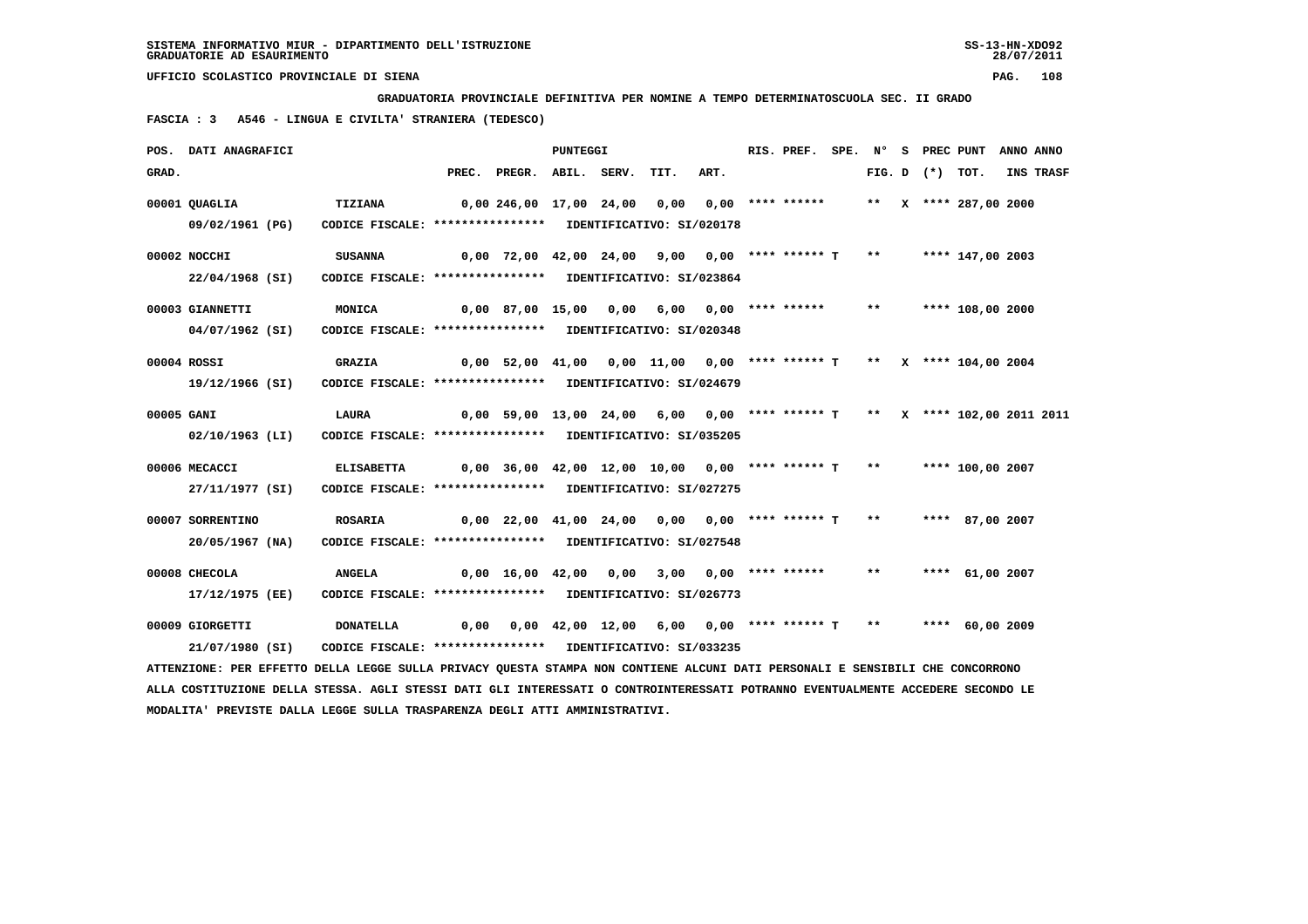**GRADUATORIA PROVINCIALE DEFINITIVA PER NOMINE A TEMPO DETERMINATOSCUOLA SEC. II GRADO**

 **FASCIA : 3 A546 - LINGUA E CIVILTA' STRANIERA (TEDESCO)**

|            | POS. DATI ANAGRAFICI                                           |                                                                              |                                                                     |                                              | <b>PUNTEGGI</b> |      |                                                              |                       | RIS. PREF.         | SPE. N° |       | S PREC PUNT       |                      | ANNO ANNO |
|------------|----------------------------------------------------------------|------------------------------------------------------------------------------|---------------------------------------------------------------------|----------------------------------------------|-----------------|------|--------------------------------------------------------------|-----------------------|--------------------|---------|-------|-------------------|----------------------|-----------|
| GRAD.      |                                                                |                                                                              | PREC.                                                               | PREGR. ABIL. SERV.                           |                 |      | TIT.                                                         | ART.                  |                    |         |       | FIG. D $(*)$ TOT. |                      | INS TRASF |
|            | 00010 HANSY<br>30/04/1982 (EE)                                 | EVA-MARIA<br>CODICE FISCALE: **************** IDENTIFICATIVO: SI/033277      | 0,00 12,00 42,00 0,00                                               |                                              |                 |      | 0.00                                                         |                       | $0,00$ **** ****** |         |       |                   | ** X **** 54,00 2009 |           |
| 00011 NERI | 31/10/1962 (TO)                                                | CINZIA<br>CODICE FISCALE: **************** IDENTIFICATIVO: SI/020227         | 0,00 27,00 12,00 0,00 9,00 0,00 **** ******   **  x **** 48,00 2000 |                                              |                 |      |                                                              |                       |                    |         |       |                   |                      |           |
|            | 00012 LIVIDE<br>14/06/1975 (SI)                                | <b>CHIARA</b><br>CODICE FISCALE: **************** IDENTIFICATIVO: SI/022946  |                                                                     | 0,00 14,00 17,00 0,00 13,00 0,00 **** ****** |                 |      |                                                              |                       |                    |         | $***$ |                   | **** 44,00 2007      |           |
|            | 00013 CONTE<br>D 21/12/1972 (SI)                               | <b>MICHELA</b><br>CODICE FISCALE: **************** IDENTIFICATIVO: SI/026815 | 0,00                                                                |                                              |                 |      | 2,00 42,00 0,00 0,00 0,00 **** ****** T ** X **** 44,00 2007 |                       |                    |         |       |                   |                      |           |
|            | 00014 MESSINEO<br>18/10/1969 (SA)                              | <b>IOLANDA</b><br>CODICE FISCALE: **************** IDENTIFICATIVO: SI/027594 | 0,00 12,00 15,00 0,00 6,00 0,00 **** ****** ***                     |                                              |                 |      |                                                              |                       |                    |         |       |                   | **** 33,00 2007 2007 |           |
|            | 00015 CORDA<br>18/05/1964 (EE)                                 | TIZIANA<br>CODICE FISCALE: **************** IDENTIFICATIVO: SI/025688        |                                                                     | 0,00 15,00 15,00 0,00 0,00 0,00 **** ******  |                 |      |                                                              |                       |                    |         | $***$ |                   | **** 30,00 2005      |           |
|            | 00016 BELLI<br>22/03/1976 (SI)                                 | LISA<br>CODICE FISCALE: **************** IDENTIFICATIVO: SI/026697           | 0,00                                                                |                                              |                 |      | $0,00$ 16,00 0,00 3,00 0,00 **** ****** **                   |                       |                    |         |       |                   | **** 19,00 2007      |           |
|            | 00017 PITEIRA VALENTE ALFO TELMA SOFIA 0,00<br>27/12/1973 (EE) | CODICE FISCALE: **************** IDENTIFICATIVO: SI/033302                   |                                                                     |                                              | $0,00$ 14,00    | 0,00 |                                                              | 0,00 0,00 **** ****** |                    |         | $***$ |                   | **** 14,00 2009      |           |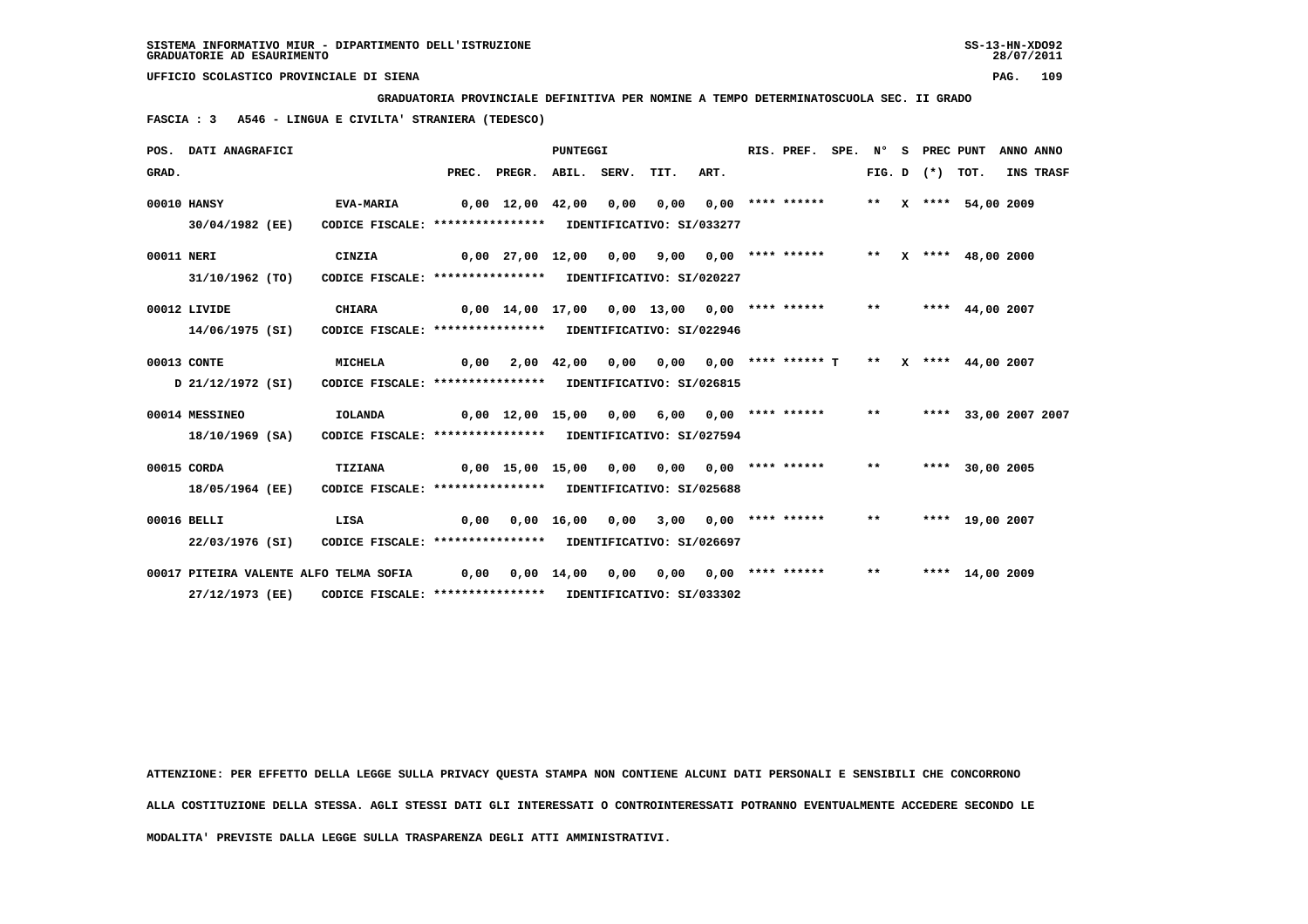| SISTEMA INFORMATIVO MIUR - DIPARTIMENTO DELL'ISTRUZIONE<br>GRADUATORIE AD ESAURIMENTO |                                                                                       |       |        |                 |       |      |      |  |             |           |        |   |           |      | $SS-13-HN-XDO92$<br>28/07/2011 |           |
|---------------------------------------------------------------------------------------|---------------------------------------------------------------------------------------|-------|--------|-----------------|-------|------|------|--|-------------|-----------|--------|---|-----------|------|--------------------------------|-----------|
| UFFICIO SCOLASTICO PROVINCIALE DI SIENA                                               |                                                                                       |       |        |                 |       |      |      |  |             |           |        |   |           |      | PAG.                           | 110       |
|                                                                                       | GRADUATORIA PROVINCIALE DEFINITIVA PER NOMINE A TEMPO DETERMINATOSCUOLA SEC. II GRADO |       |        |                 |       |      |      |  |             |           |        |   |           |      |                                |           |
| A646 - LINGUA E CIVILTA' STRANIERA (RUSSO)<br><b>FASCIA : 3</b>                       |                                                                                       |       |        |                 |       |      |      |  |             |           |        |   |           |      |                                |           |
| DATI ANAGRAFICI<br>POS.                                                               |                                                                                       |       |        | <b>PUNTEGGI</b> |       |      |      |  | RIS. PREF.  | SPE. N° S |        |   | PREC PUNT |      |                                | ANNO ANNO |
| GRAD.                                                                                 |                                                                                       | PREC. | PREGR. | ABIL.           | SERV. | TIT. | ART. |  |             |           | FIG. D |   | $(* )$    | TOT. |                                | INS TRASF |
| 00001 QUAGLIA                                                                         | <b>TIZIANA</b>                                                                        | 0.00  |        | 6,00 14,00      | 0,00  | 0,00 | 0,00 |  | **** ****** |           | $* *$  | x | ****      |      | 20,00 2002                     |           |

 **09/02/1961 (PG) CODICE FISCALE: \*\*\*\*\*\*\*\*\*\*\*\*\*\*\*\* IDENTIFICATIVO: SI/020178**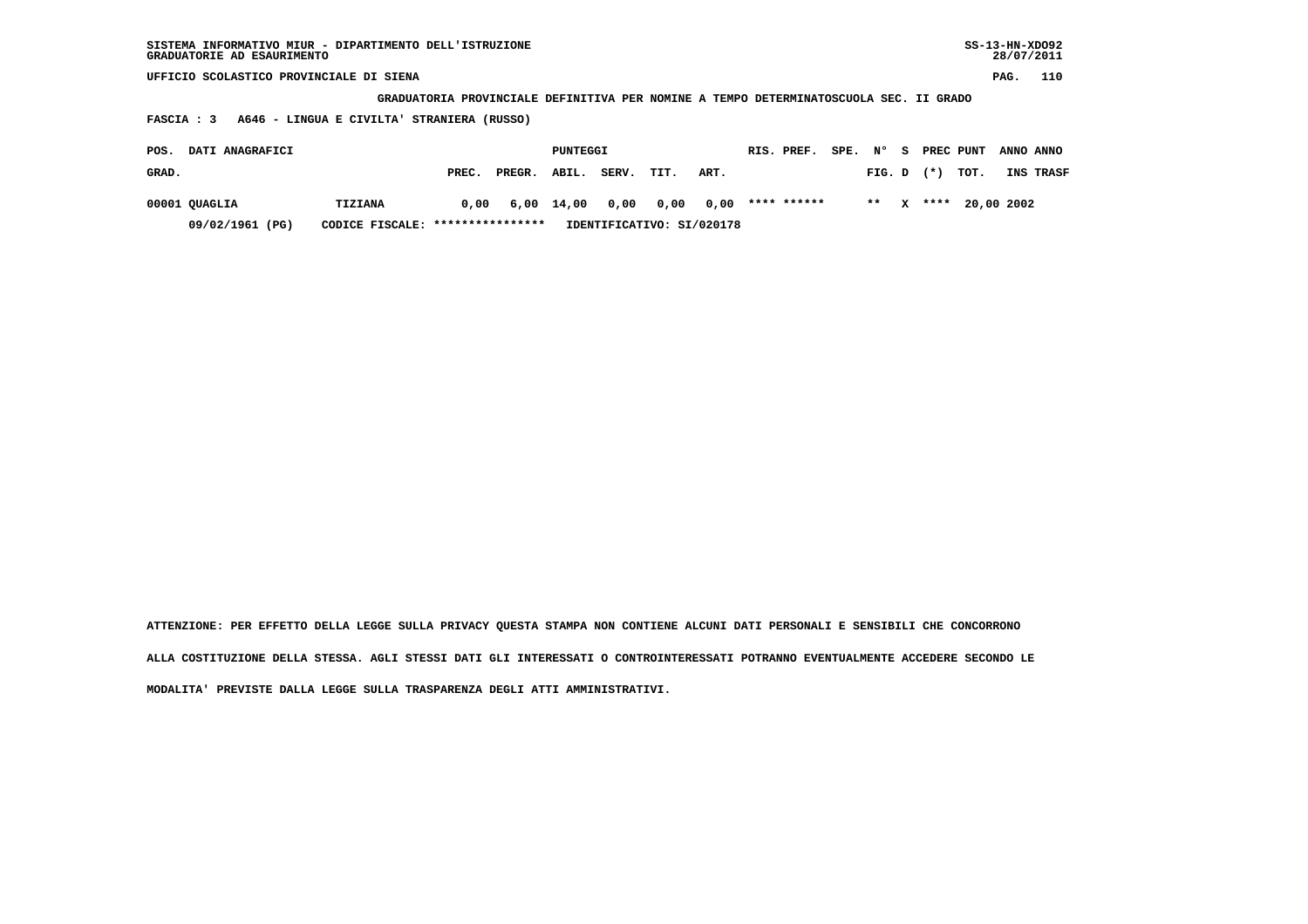| SISTEMA INFORMATIVO MIUR - DIPARTIMENTO DELL'ISTRUZIONE<br>GRADUATORIE AD ESAURIMENTO |                                                                                       |        |        |          |       |      |      |  |             |           |        |  |           | $SS-13-HN-XDO92$ |      | 28/07/2011 |
|---------------------------------------------------------------------------------------|---------------------------------------------------------------------------------------|--------|--------|----------|-------|------|------|--|-------------|-----------|--------|--|-----------|------------------|------|------------|
| UFFICIO SCOLASTICO PROVINCIALE DI SIENA                                               |                                                                                       |        |        |          |       |      |      |  |             |           |        |  |           |                  | PAG. | 111        |
|                                                                                       | GRADUATORIA PROVINCIALE DEFINITIVA PER NOMINE A TEMPO DETERMINATOSCUOLA SEC. II GRADO |        |        |          |       |      |      |  |             |           |        |  |           |                  |      |            |
| C031 - CONVERSAZIONE IN LINGUA STRANIERA (FRANCESE)<br><b>FASCIA : 1</b>              |                                                                                       |        |        |          |       |      |      |  |             |           |        |  |           |                  |      |            |
| DATI ANAGRAFICI<br>POS.                                                               |                                                                                       |        |        | PUNTEGGI |       |      |      |  | RIS. PREF.  | SPE. N° S |        |  | PREC PUNT |                  |      | ANNO ANNO  |
| GRAD.                                                                                 |                                                                                       | PREC.  | PREGR. | ABIL.    | SERV. | TIT. | ART. |  |             |           | FIG. D |  | $(*)$     | TOT.             |      | INS TRASF  |
| 00001 MATTHEY                                                                         | <b>VALERIE</b>                                                                        | 197,00 | 0,00   | 0,00     | 24,00 | 0,00 | 0,00 |  | **** ****** |           | $* *$  |  |           | **** 221,00 2000 |      |            |

 **01/09/1961 (EE) CODICE FISCALE: \*\*\*\*\*\*\*\*\*\*\*\*\*\*\*\* IDENTIFICATIVO: SI/000628**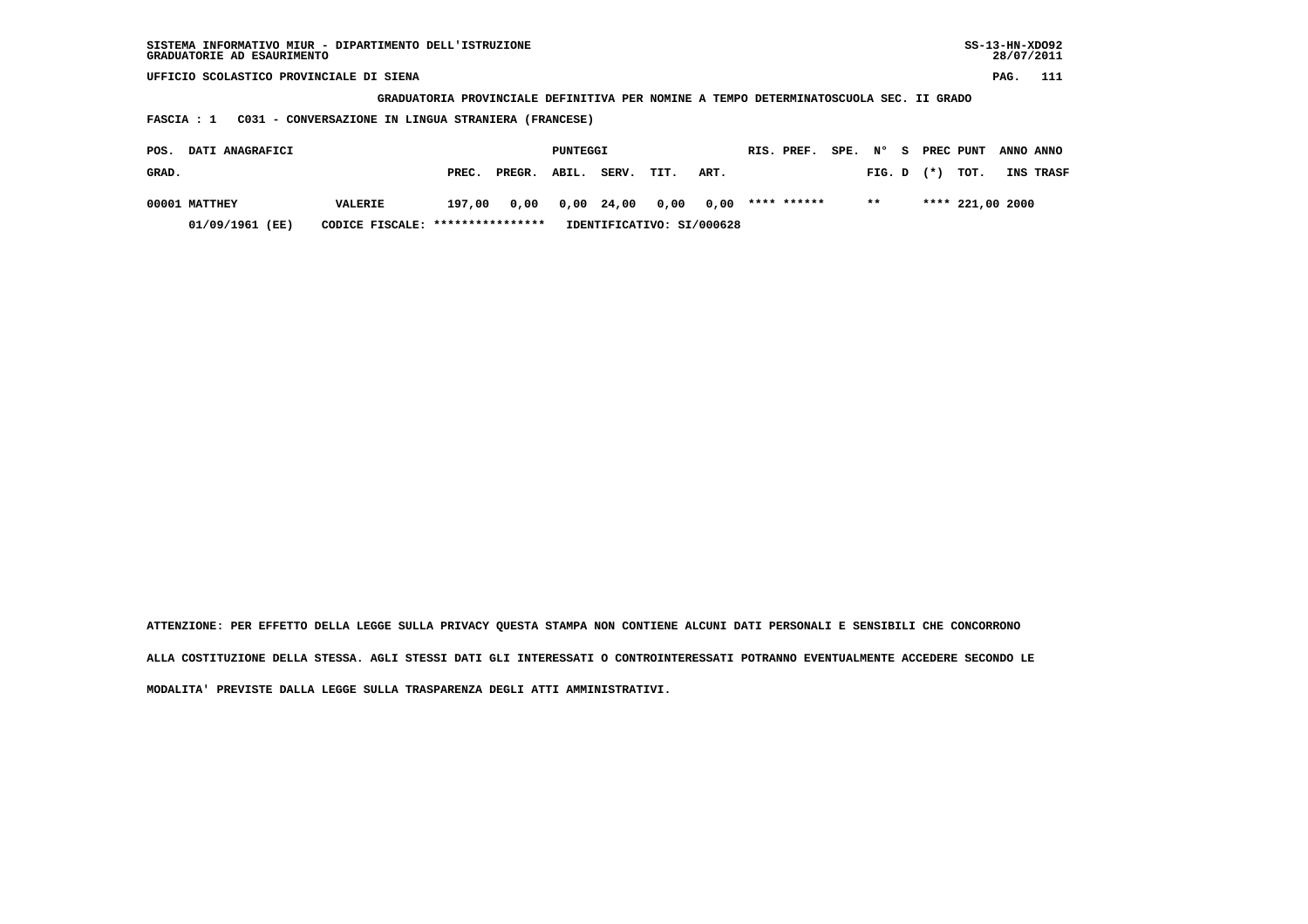| SISTEMA INFORMATIVO MIUR - DIPARTIMENTO DELL'ISTRUZIONE<br>GRADUATORIE AD ESAURIMENTO |                                                                                       |       |        |          |       |      |      |  |             |           |        |  |       | $SS-13-HN-XDO92$ | 28/07/2011 |           |
|---------------------------------------------------------------------------------------|---------------------------------------------------------------------------------------|-------|--------|----------|-------|------|------|--|-------------|-----------|--------|--|-------|------------------|------------|-----------|
| UFFICIO SCOLASTICO PROVINCIALE DI SIENA                                               |                                                                                       |       |        |          |       |      |      |  |             |           |        |  |       |                  | PAG.       | 112       |
|                                                                                       | GRADUATORIA PROVINCIALE DEFINITIVA PER NOMINE A TEMPO DETERMINATOSCUOLA SEC. II GRADO |       |        |          |       |      |      |  |             |           |        |  |       |                  |            |           |
| C032 - CONVERSAZIONE IN LINGUA STRANIERA (INGLESE)<br>FASCIA : 3                      |                                                                                       |       |        |          |       |      |      |  |             |           |        |  |       |                  |            |           |
| DATI ANAGRAFICI<br>POS.                                                               |                                                                                       |       |        | PUNTEGGI |       |      |      |  | RIS. PREF.  | SPE. N° S |        |  |       | PREC PUNT        |            | ANNO ANNO |
| GRAD.                                                                                 |                                                                                       | PREC. | PREGR. | ABIL.    | SERV. | TIT. | ART. |  |             |           | FIG. D |  | $(*)$ | TOT.             |            | INS TRASF |
| 00001 PATRIZIO                                                                        | <b>ROBERT</b>                                                                         | 0,00  | 91,00  | 17,00    | 24,00 | 0,00 | 0,00 |  | **** ****** |           | $* *$  |  |       | **** 132,00 2005 |            |           |

 **23/04/1962 (EE) CODICE FISCALE: \*\*\*\*\*\*\*\*\*\*\*\*\*\*\*\* IDENTIFICATIVO: SI/025895**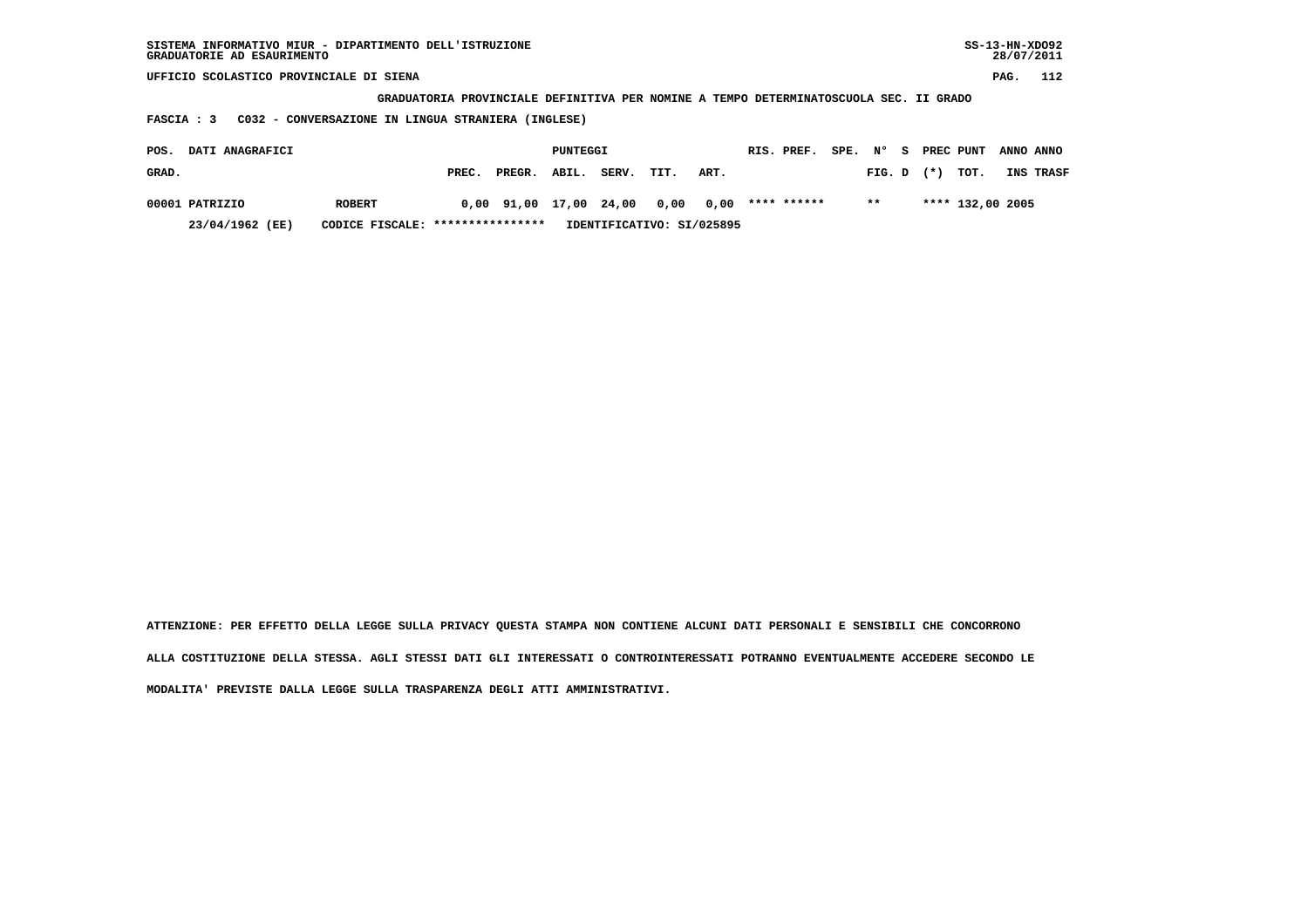| SISTEMA INFORMATIVO MIUR - DIPARTIMENTO DELL'ISTRUZIONE<br>GRADUATORIE AD ESAURIMENTO |                                                                                       |                  |        |          |       |      |                           |  |             |  |           |  |           |                  | $SS-13-HN-XDO92$<br>28/07/2011 |           |
|---------------------------------------------------------------------------------------|---------------------------------------------------------------------------------------|------------------|--------|----------|-------|------|---------------------------|--|-------------|--|-----------|--|-----------|------------------|--------------------------------|-----------|
| UFFICIO SCOLASTICO PROVINCIALE DI SIENA                                               |                                                                                       |                  |        |          |       |      |                           |  |             |  |           |  |           |                  | PAG.                           | 113       |
|                                                                                       | GRADUATORIA PROVINCIALE DEFINITIVA PER NOMINE A TEMPO DETERMINATOSCUOLA SEC. II GRADO |                  |        |          |       |      |                           |  |             |  |           |  |           |                  |                                |           |
| C034 - CONVERSAZIONE IN LINGUA STRANIERA (TEDESCO)<br>FASCIA : 1                      |                                                                                       |                  |        |          |       |      |                           |  |             |  |           |  |           |                  |                                |           |
| DATI ANAGRAFICI<br>POS.                                                               |                                                                                       |                  |        | PUNTEGGI |       |      |                           |  | RIS. PREF.  |  | SPE, N° S |  | PREC PUNT |                  | ANNO ANNO                      |           |
| GRAD.                                                                                 |                                                                                       | PREC.            | PREGR. | ABIL.    | SERV. | TIT. | ART.                      |  |             |  | FIG. D    |  | $(* )$    | TOT.             |                                | INS TRASF |
| 00001 HEINICH                                                                         | SUSANNE MARLE G 246,00                                                                |                  | 0,00   | 0,00     | 24,00 | 0,00 | 0.00                      |  | **** ****** |  | $**$      |  |           | **** 270,00 2000 |                                |           |
| 01/09/1953 (EE)                                                                       | CODICE FISCALE:                                                                       | **************** |        |          |       |      | IDENTIFICATIVO: SI/000639 |  |             |  |           |  |           |                  |                                |           |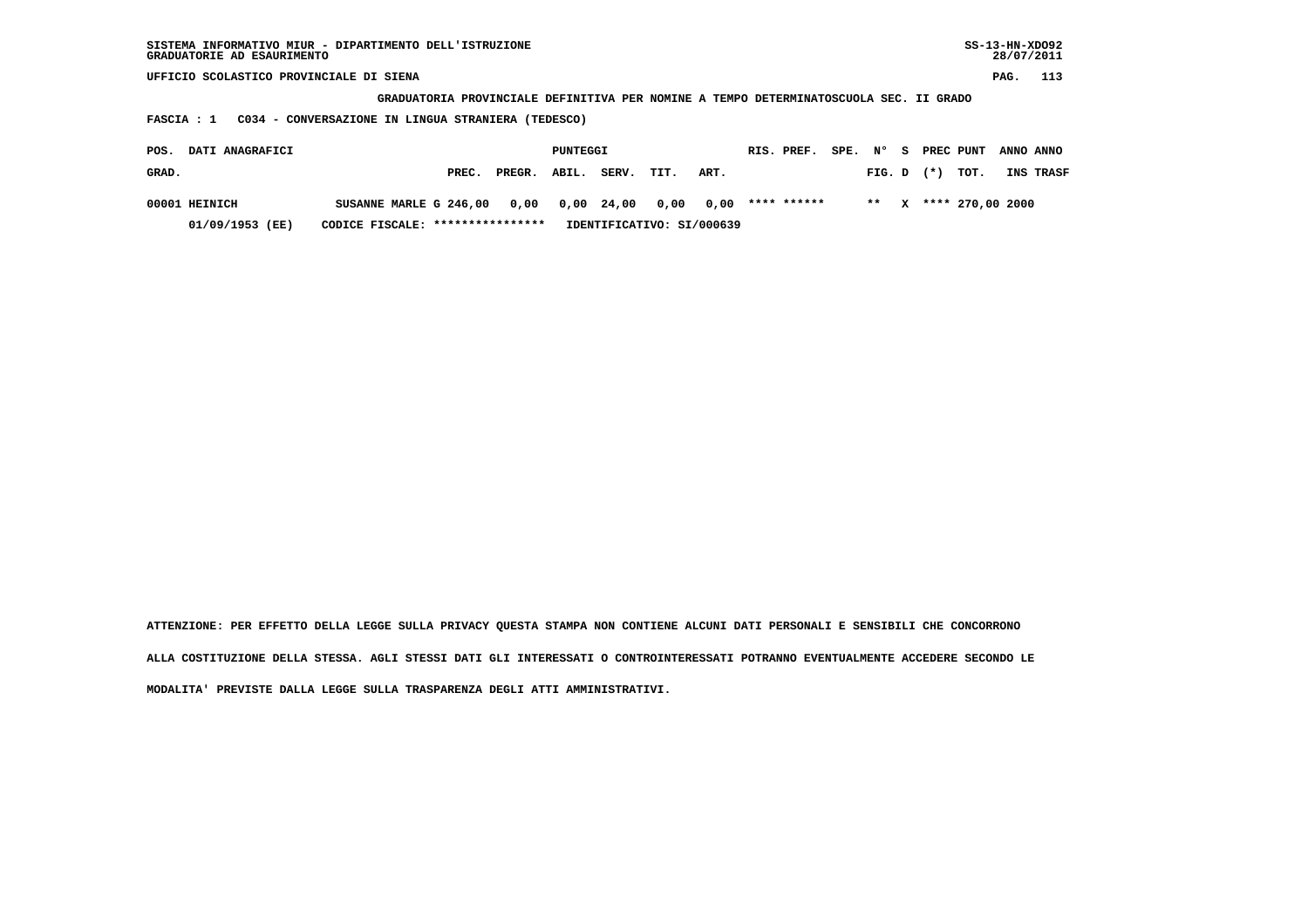| SISTEMA INFORMATIVO MIUR - DIPARTIMENTO DELL'ISTRUZIONE<br>GRADUATORIE AD ESAURIMENTO |                                                                                       |       |        |             |       |      |      |  |             |         |        |    |           |      | $SS-13-HN-XDO92$<br>28/07/2011 |                       |
|---------------------------------------------------------------------------------------|---------------------------------------------------------------------------------------|-------|--------|-------------|-------|------|------|--|-------------|---------|--------|----|-----------|------|--------------------------------|-----------------------|
| UFFICIO SCOLASTICO PROVINCIALE DI SIENA                                               |                                                                                       |       |        |             |       |      |      |  |             |         |        |    |           |      | PAG.                           | 114                   |
|                                                                                       | GRADUATORIA PROVINCIALE DEFINITIVA PER NOMINE A TEMPO DETERMINATOSCUOLA SEC. II GRADO |       |        |             |       |      |      |  |             |         |        |    |           |      |                                |                       |
| C070 - ESERCITAZIONI DI ABBIGLIAMENTO E MODA<br>FASCIA : 3                            |                                                                                       |       |        |             |       |      |      |  |             |         |        |    |           |      |                                |                       |
| DATI ANAGRAFICI<br>POS.                                                               |                                                                                       |       |        | PUNTEGGI    |       |      |      |  | RIS. PREF.  | SPE, N° |        | s. | PREC PUNT |      | ANNO ANNO                      |                       |
| GRAD.                                                                                 |                                                                                       | PREC. | PREGR. | ABIL.       | SERV. | TIT. | ART. |  |             |         | FIG. D |    | $(* )$    | TOT. |                                | INS TRASF             |
| 00001 SPINGOLA                                                                        | GIOVANNINA                                                                            | 0.00  | 82,00  | 17,00 24,00 |       | 0,00 | 0.00 |  | **** ****** |         | $* *$  |    |           |      |                                | **** 123,00 2011 2011 |

 **27/09/1964 (CS) CODICE FISCALE: \*\*\*\*\*\*\*\*\*\*\*\*\*\*\*\* IDENTIFICATIVO: SI/035207**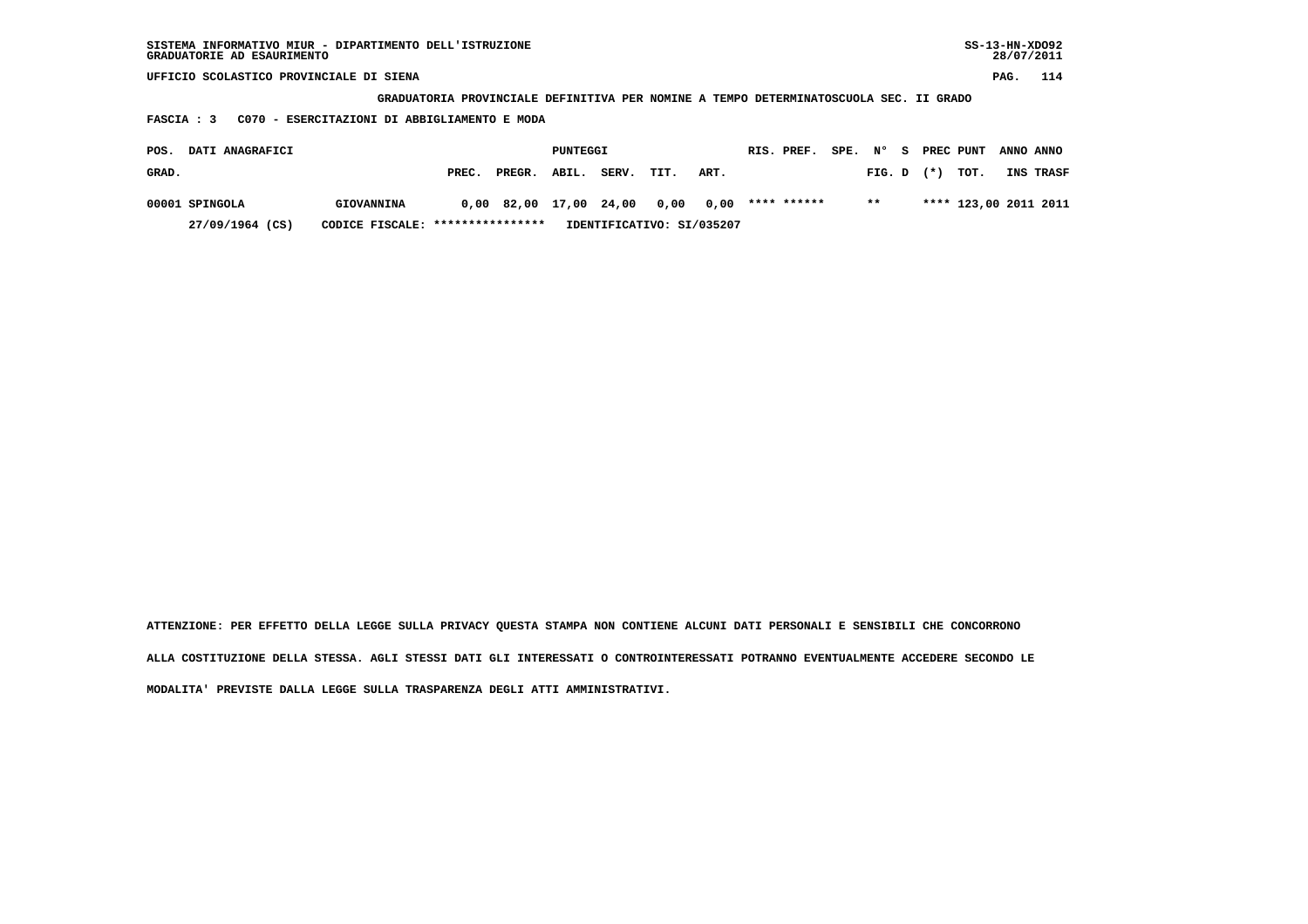| SISTEMA INFORMATIVO MIUR - DIPARTIMENTO DELL'ISTRUZIONE<br>GRADUATORIE AD ESAURIMENTO |       |        |             |       |      |      |  |             |         |        |     |       |           | $SS-13-HN-XDO92$<br>28/07/2011 |                 |
|---------------------------------------------------------------------------------------|-------|--------|-------------|-------|------|------|--|-------------|---------|--------|-----|-------|-----------|--------------------------------|-----------------|
| UFFICIO SCOLASTICO PROVINCIALE DI SIENA                                               |       |        |             |       |      |      |  |             |         |        |     |       |           | PAG.                           | 115             |
| GRADUATORIA PROVINCIALE DEFINITIVA PER NOMINE A TEMPO DETERMINATOSCUOLA SEC. II GRADO |       |        |             |       |      |      |  |             |         |        |     |       |           |                                |                 |
| C240 - LABORATORIO DI CHIMICA E CHIMICA INDUSTRIALE<br>FASCIA : 3                     |       |        |             |       |      |      |  |             |         |        |     |       |           |                                |                 |
| DATI ANAGRAFICI<br>POS.                                                               |       |        |             |       |      |      |  | RIS. PREF.  | SPE. N° |        | 8 S |       | PREC PUNT | ANNO ANNO                      |                 |
|                                                                                       |       |        | PUNTEGGI    |       |      |      |  |             |         |        |     |       |           |                                |                 |
| GRAD.                                                                                 | PREC. | PREGR. | ABIL.       | SERV. | TIT. | ART. |  |             |         | FIG. D |     | $(*)$ | TOT.      |                                | INS TRASF       |
| 00001 DADDIO<br><b>MYRIAM</b>                                                         | 0,00  |        | 36,00 18,00 | 24,00 | 0,00 | 0,00 |  | **** ****** |         | $***$  |     | ****  |           |                                | 78,00 2011 2011 |

 **29/11/1980 (CE) CODICE FISCALE: \*\*\*\*\*\*\*\*\*\*\*\*\*\*\*\* IDENTIFICATIVO: SI/035201**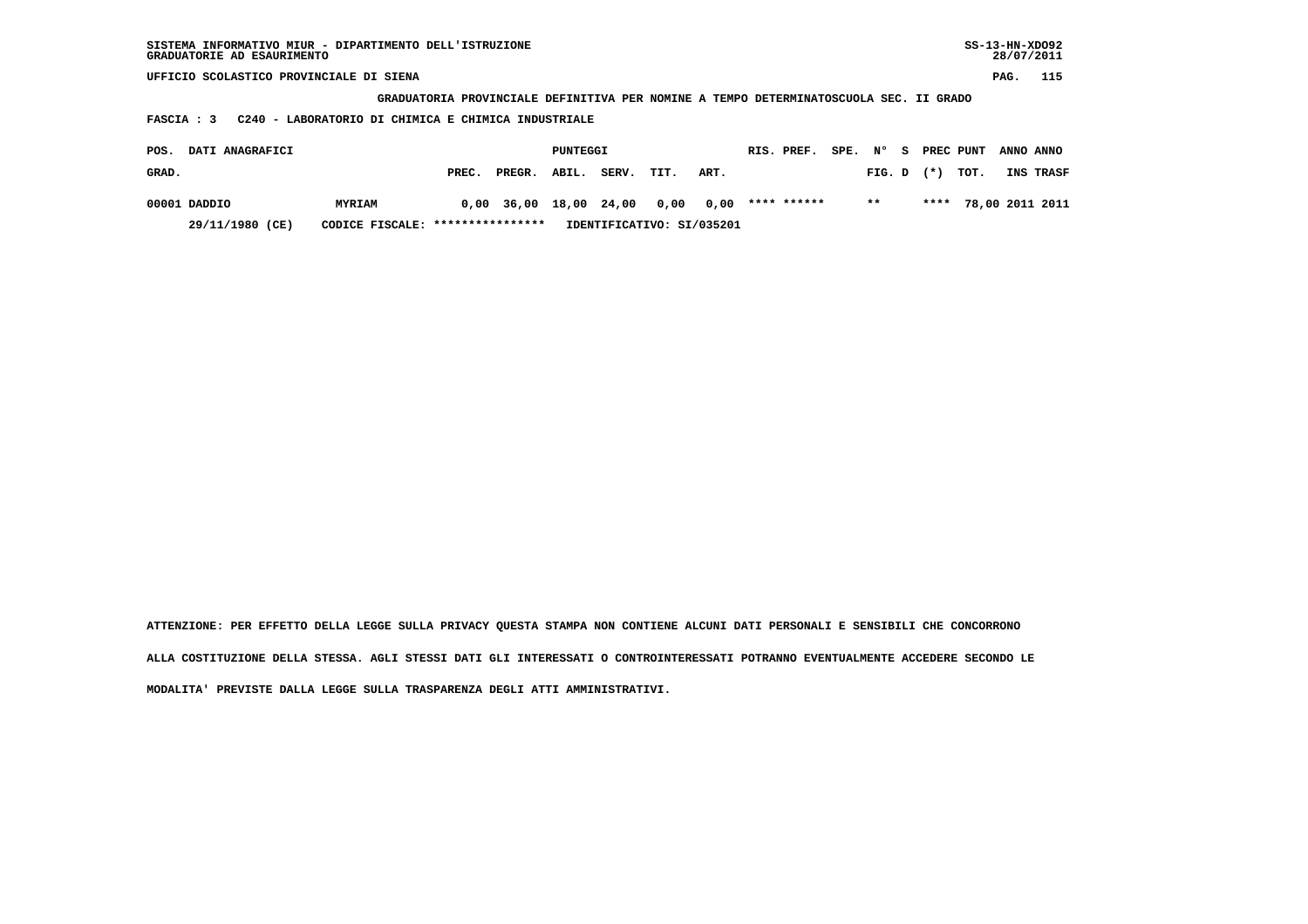**GRADUATORIA PROVINCIALE DEFINITIVA PER NOMINE A TEMPO DETERMINATOSCUOLA SEC. II GRADO**

 **FASCIA : 3 C260 - LABORATORIO DI ELETTRONICA**

| POS.       | DATI ANAGRAFICI                  |                                                     |       |                         | PUNTEGGI |            |                                   |      | RIS. PREF.    | SPE. | Ν°           | s            | PREC PUNT |                       | ANNO ANNO |
|------------|----------------------------------|-----------------------------------------------------|-------|-------------------------|----------|------------|-----------------------------------|------|---------------|------|--------------|--------------|-----------|-----------------------|-----------|
| GRAD.      |                                  |                                                     | PREC. | PREGR.                  | ABIL.    | SERV. TIT. |                                   | ART. |               |      | FIG. D $(*)$ |              |           | тот.                  | INS TRASF |
| 00001 BOGI | 19/01/1966 (SI)                  | <b>SIMONE</b><br>CODICE FISCALE: *****************  |       | 0,00 197,00             | 10,00    | 0,00       | 0,00<br>IDENTIFICATIVO: SI/026714 | 0,00 | **** ******   |      | $* *$        | x            |           | **** 207,00 2007 2007 |           |
|            | 00002 CAMARDO<br>01/01/1969 (MT) | GIOVANNI BATTIS<br>CODICE FISCALE: **************** |       | 0,00 108,00 13,00 24,00 |          |            | 0,00<br>IDENTIFICATIVO: SI/022878 | 0,00 | **** ******   |      | $* *$        |              |           | **** 145,00 2002      |           |
|            | 00003 SCHEMBRE                   | <b>FRANCESCO</b>                                    | 0,00  | 0,00                    | 18,00    |            | 0,00 10,00                        | 0,00 | **** ****** T |      | $* *$        | $\mathbf{x}$ |           | **** 28,00 2007       |           |
|            | 12/09/1971 (AG)                  | CODICE FISCALE: ****************                    |       |                         |          |            | IDENTIFICATIVO: SI/027562         |      |               |      |              |              |           |                       |           |
|            | 00004 BERTI                      | <b>ROBERTO</b>                                      |       | $0,00 \quad 12,00$      | 0,00     | 0,00       | 0,00                              | 0,00 | **** ******   |      | $* *$        |              |           | **** 12,00 2011 2011  |           |
| R          | $12/12/1965$ (SI)                | CODICE FISCALE: *****************                   |       |                         |          |            | IDENTIFICATIVO: SI/035124         |      |               |      |              |              |           |                       |           |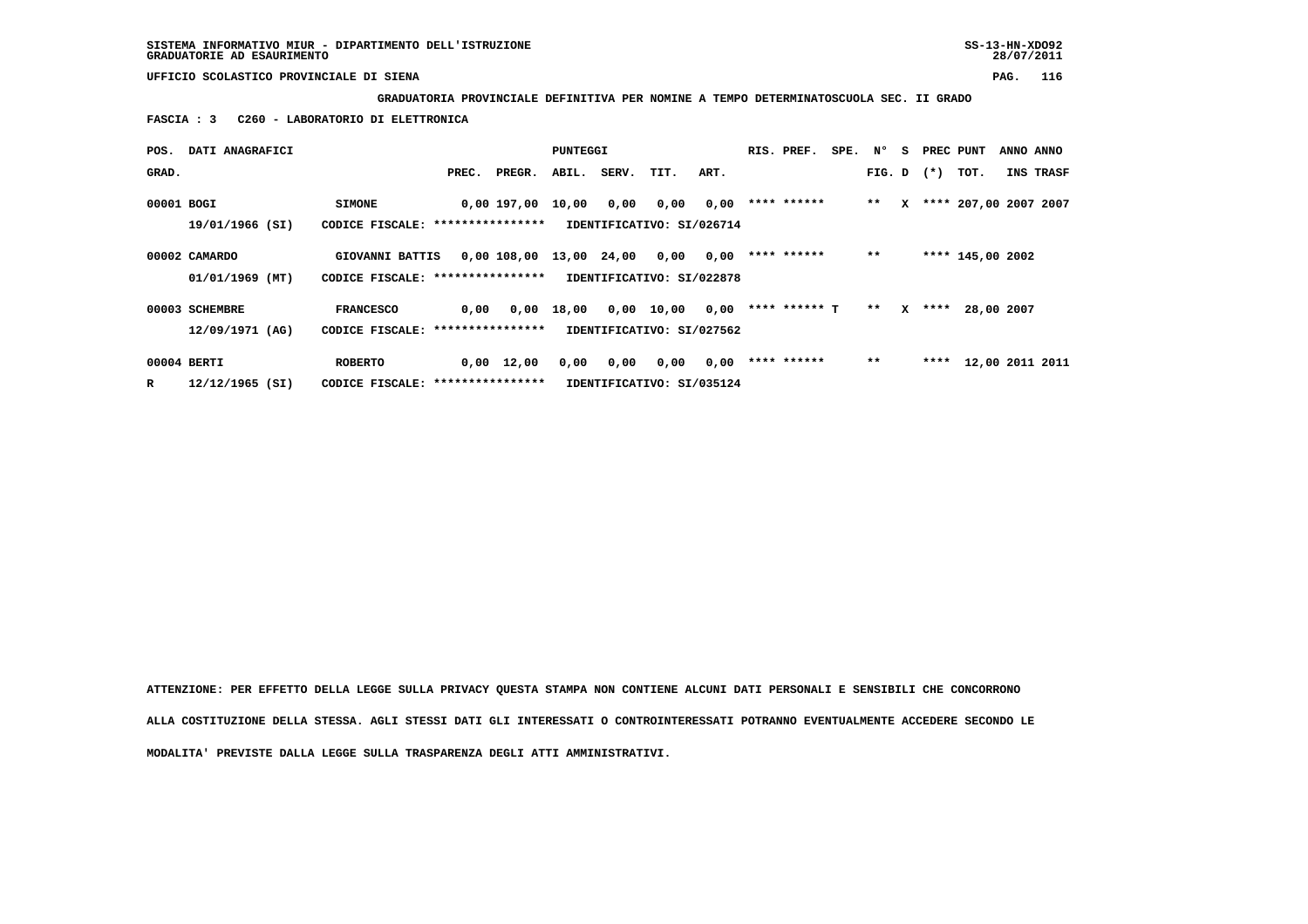**GRADUATORIA PROVINCIALE DEFINITIVA PER NOMINE A TEMPO DETERMINATOSCUOLA SEC. II GRADO**

 **FASCIA : 3 C270 - LABORATORIO DI ELETTROTECNICA**

| POS.  | DATI ANAGRAFICI                   |                                                      |       |                    | PUNTEGGI |             |                                   |      | RIS. PREF.    | SPE. | N°     | s | PREC PUNT |                       | ANNO ANNO       |
|-------|-----------------------------------|------------------------------------------------------|-------|--------------------|----------|-------------|-----------------------------------|------|---------------|------|--------|---|-----------|-----------------------|-----------------|
| GRAD. |                                   |                                                      | PREC. | PREGR.             | ABIL.    | SERV.       | TIT.                              | ART. |               |      | FIG. D |   | $(* )$    | тот.                  | INS TRASF       |
|       | 00001 SCHEMBRE<br>12/09/1971 (AG) | <b>FRANCESCO</b><br>CODICE FISCALE: **************** |       | $0.00$ 99.00       | 18,00    | 24,00 13,00 | IDENTIFICATIVO: SI/027562         | 0,00 | **** ****** T |      | $* *$  | x |           | **** 154,00 2007 2007 |                 |
|       | 00002 MESSINA<br>09/05/1967 (ME)  | VALENTINO<br>CODICE FISCALE: ****************        |       | $0,00 \quad 14,00$ | 13,00    | 0,00        | 0,00<br>IDENTIFICATIVO: SI/027593 | 0,00 | **** ******   |      | $***$  | x | ****      |                       | 27,00 2007 2007 |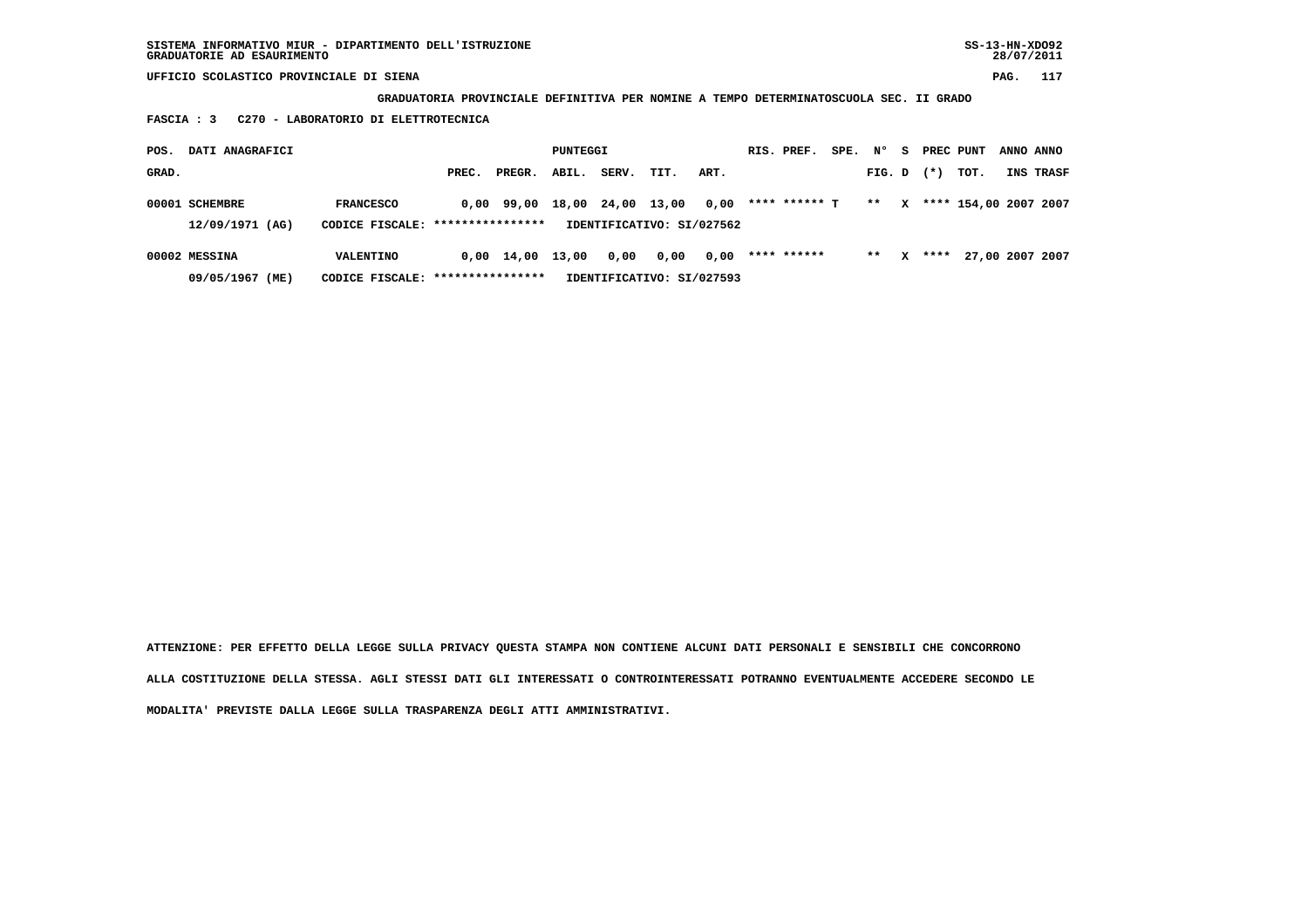**GRADUATORIA PROVINCIALE DEFINITIVA PER NOMINE A TEMPO DETERMINATOSCUOLA SEC. II GRADO**

 **FASCIA : 3 C290 - LABORATORIO DI FISICA E FISICA APPLICATA**

| POS.       | DATI ANAGRAFICI |                                   |                  |              | PUNTEGGI    |       |                           |      | RIS. PREF.  | SPE. | N°     | s. | PREC PUNT |                  | ANNO ANNO       |
|------------|-----------------|-----------------------------------|------------------|--------------|-------------|-------|---------------------------|------|-------------|------|--------|----|-----------|------------------|-----------------|
| GRAD.      |                 |                                   | PREC.            | PREGR.       | ABIL.       | SERV. | TIT.                      | ART. |             |      | FIG. D |    | $(* )$    | TOT.             | INS TRASF       |
|            | 00001 VANNETTI  | <b>ROBERTO</b>                    |                  | 0,00 96,00   | 17,00 24,00 |       | 0,00                      | 0,00 | **** ****** |      | $***$  |    |           | **** 137,00 2005 |                 |
|            | 29/10/1967 (SI) | CODICE FISCALE:                   | **************** |              |             |       | IDENTIFICATIVO: SI/025966 |      |             |      |        |    |           |                  |                 |
|            | 00002 MECATTI   | <b>RINA</b>                       |                  | $0.00$ 85.00 | 18,00       | 24,00 | 1,00                      | 0,00 | **** ****** |      | **     | x  |           | **** 128,00 2005 |                 |
|            | 06/10/1966 (AR) | CODICE FISCALE: ***************** |                  |              |             |       | IDENTIFICATIVO: SI/025856 |      |             |      |        |    |           |                  |                 |
| 00003 BOGI |                 | <b>SIMONE</b>                     |                  | $0,00$ 15,00 | 14,00       | 24,00 | 0,00                      | 0,00 | **** ****** |      | $* *$  | x  | ****      |                  | 53,00 2007 2007 |
|            | 19/01/1966 (SI) | CODICE FISCALE:                   | **************** |              |             |       | IDENTIFICATIVO: SI/026714 |      |             |      |        |    |           |                  |                 |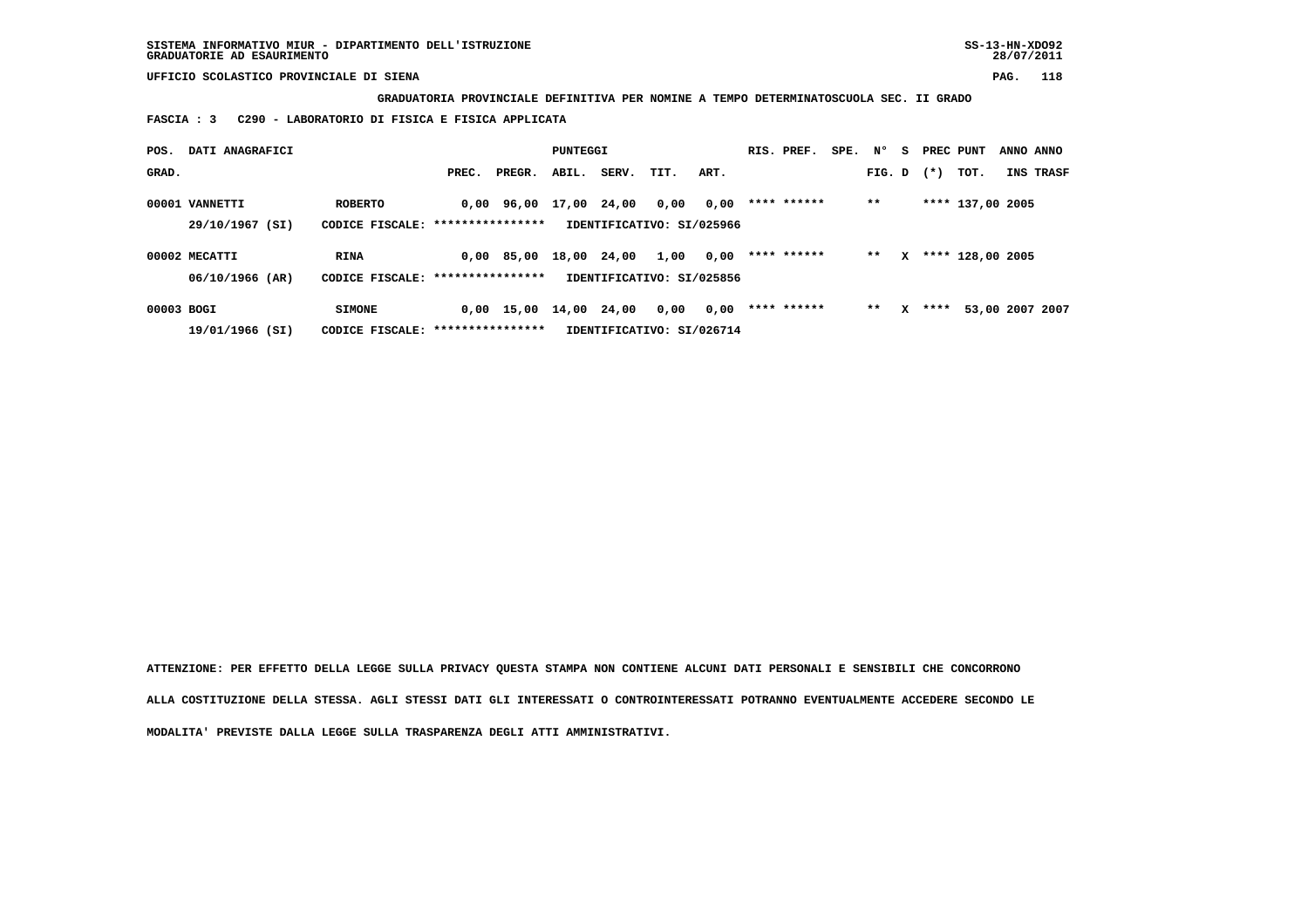| SISTEMA INFORMATIVO MIUR - DIPARTIMENTO DELL'ISTRUZIONE<br>GRADUATORIE AD ESAURIMENTO |                                                                                       |       |        |          |       |      |      |  |             |  |           |  |       |                  | $SS-13-HN-XDO92$<br>28/07/2011 |           |
|---------------------------------------------------------------------------------------|---------------------------------------------------------------------------------------|-------|--------|----------|-------|------|------|--|-------------|--|-----------|--|-------|------------------|--------------------------------|-----------|
| UFFICIO SCOLASTICO PROVINCIALE DI SIENA                                               |                                                                                       |       |        |          |       |      |      |  |             |  |           |  |       |                  | PAG.                           | 119       |
|                                                                                       | GRADUATORIA PROVINCIALE DEFINITIVA PER NOMINE A TEMPO DETERMINATOSCUOLA SEC. II GRADO |       |        |          |       |      |      |  |             |  |           |  |       |                  |                                |           |
| C310 - LABORATORIO DI INFORMATICA INDUSTRIALE<br>FASCIA : 3                           |                                                                                       |       |        |          |       |      |      |  |             |  |           |  |       |                  |                                |           |
| DATI ANAGRAFICI<br>POS.                                                               |                                                                                       |       |        | PUNTEGGI |       |      |      |  | RIS. PREF.  |  | SPE. Nº S |  |       | PREC PUNT        |                                | ANNO ANNO |
| GRAD.                                                                                 |                                                                                       | PREC. | PREGR. | ABIL.    | SERV. | TIT. | ART. |  |             |  | FIG. D    |  | $(*)$ | TOT.             |                                | INS TRASF |
| 00001 MESSERE                                                                         | <b>MARCO</b>                                                                          | 0.00  | 69,00  | 18,00    | 24,00 | 0,00 | 0,00 |  | **** ****** |  | $* *$     |  |       | **** 111,00 2005 |                                |           |

 **10/10/1980 (SI) CODICE FISCALE: \*\*\*\*\*\*\*\*\*\*\*\*\*\*\*\* IDENTIFICATIVO: SI/025865**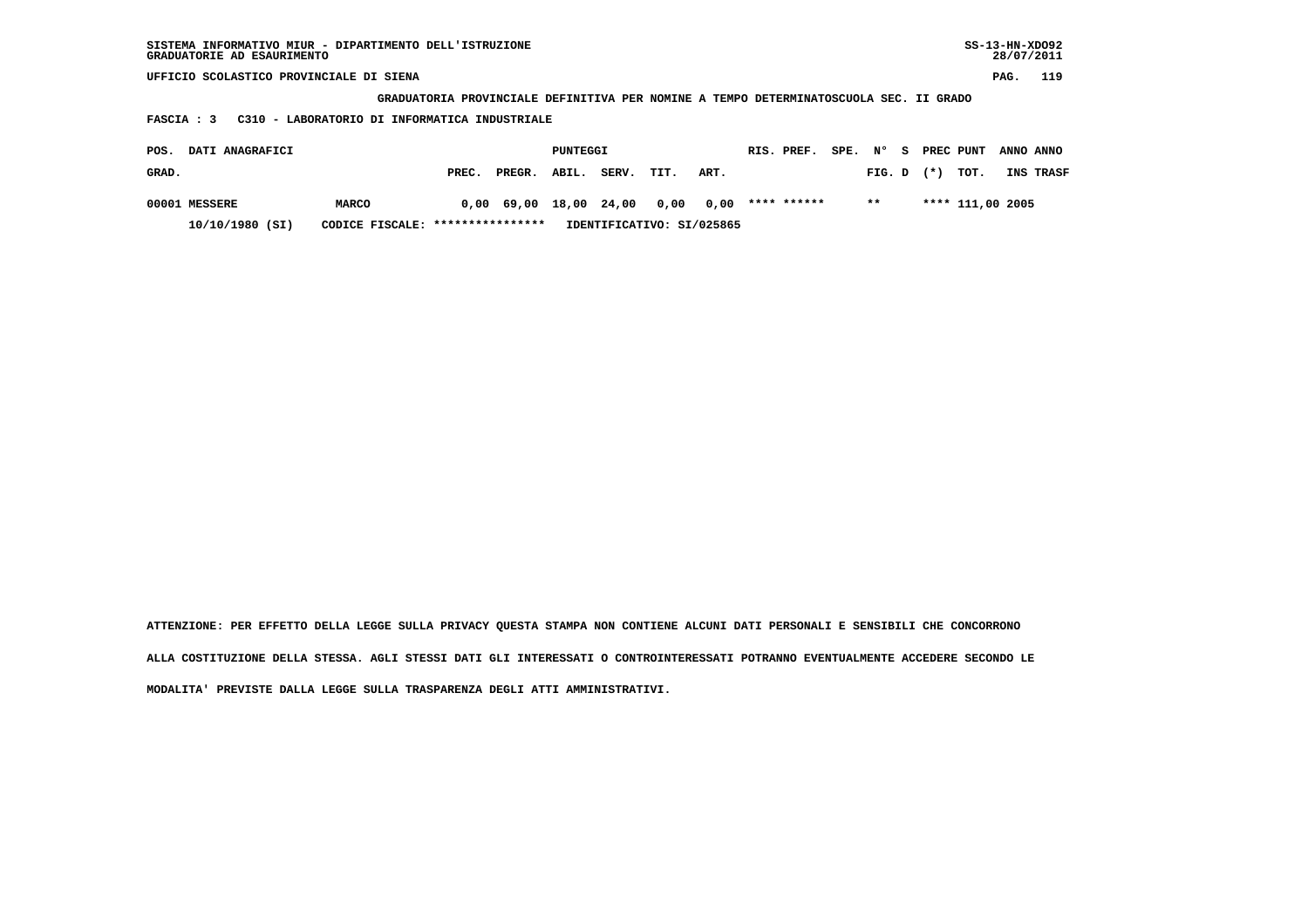| SISTEMA INFORMATIVO MIUR - DIPARTIMENTO DELL'ISTRUZIONE | SS-13-HN-XD092 |
|---------------------------------------------------------|----------------|
| GRADUATORIE AD ESAURIMENTO                              | 28/07/2011     |

 **GRADUATORIA PROVINCIALE DEFINITIVA PER NOMINE A TEMPO DETERMINATOSCUOLA SEC. II GRADO**

 **FASCIA : 3 C350 - LABORATORIO DI TECNICA MICROBIOLOGICA**

| <b>DATI ANAGRAFICI</b><br>POS. |                                  |       |                  |       |       | PUNTEGGI |                           |  |             | SPE. N°<br>RIS. PREF. |                |  | S PREC PUNT          | ANNO ANNO |
|--------------------------------|----------------------------------|-------|------------------|-------|-------|----------|---------------------------|--|-------------|-----------------------|----------------|--|----------------------|-----------|
| GRAD.                          |                                  | PREC. | PREGR.           | ABIL. | SERV. | TIT.     | ART.                      |  |             |                       | $FIG. D$ $(*)$ |  | тот.                 | INS TRASF |
| 00001 DADDIO                   | <b>MYRIAM</b>                    |       | 0,00 60,00 18,00 |       |       |          | 0,00 0,00 0,00            |  | **** ****** |                       | $***$          |  | **** 78,00 2011 2011 |           |
| 29/11/1980 (CE)                | CODICE FISCALE: **************** |       |                  |       |       |          | IDENTIFICATIVO: SI/035201 |  |             |                       |                |  |                      |           |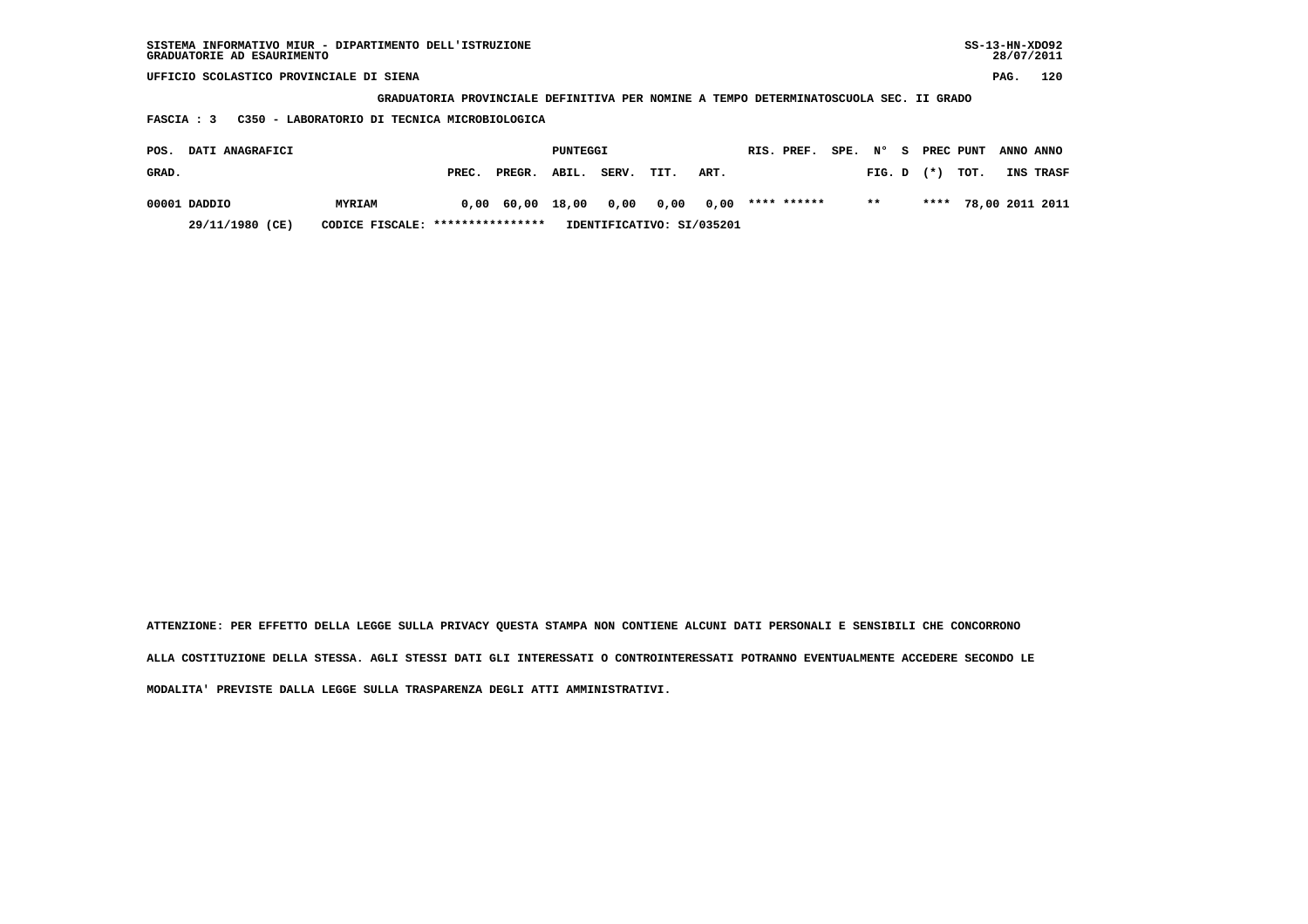**GRADUATORIA PROVINCIALE DEFINITIVA PER NOMINE A TEMPO DETERMINATOSCUOLA SEC. II GRADO**

 **FASCIA : 3 C430 - LABORATORIO TECNOLOGICO PER L'EDILIZIA ED ESERCITAZIONI DI TOPOGRAFIA**

| <b>DATI ANAGRAFICI</b><br>POS. |                  |               |                                                                |                  | PUNTEGGI |       |                | RIS. PREF. | SPE. N° |             | - S | PREC PUNT      | ANNO ANNO |                      |           |
|--------------------------------|------------------|---------------|----------------------------------------------------------------|------------------|----------|-------|----------------|------------|---------|-------------|-----|----------------|-----------|----------------------|-----------|
| GRAD.                          |                  |               | PREC.                                                          | PREGR. ABIL.     |          | SERV. | TIT.           | ART.       |         |             |     | $FIG. D$ $(*)$ |           | тот.                 | INS TRASF |
|                                | 00001 DI ROSARIO | <b>CESARE</b> |                                                                | 0,00 18,00 15,00 |          |       | 0,00 3,00 0,00 |            |         | **** ****** |     | $***$          |           | **** 36,00 2011 2011 |           |
|                                | 24/11/1979 (NA)  |               | CODICE FISCALE: *****************<br>IDENTIFICATIVO: SI/035192 |                  |          |       |                |            |         |             |     |                |           |                      |           |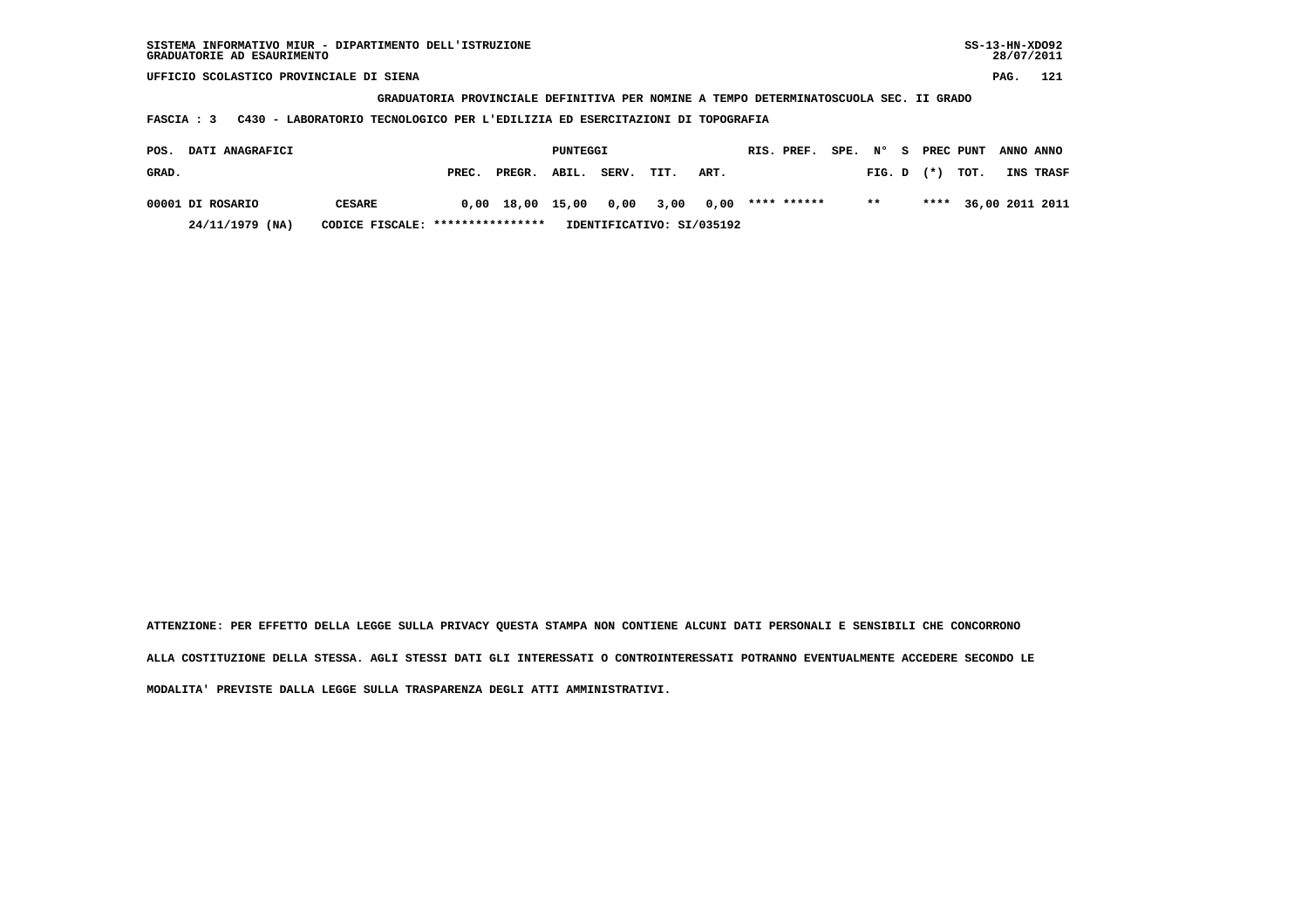| SISTEMA INFORMATIVO MIUR - DIPARTIMENTO DELL'ISTRUZIONE<br>GRADUATORIE AD ESAURIMENTO |                        |       |        |       |       |      |      |  |             |           |        |           |       | $SS-13-HN-XDO92$<br>28/07/2011 |      |           |  |
|---------------------------------------------------------------------------------------|------------------------|-------|--------|-------|-------|------|------|--|-------------|-----------|--------|-----------|-------|--------------------------------|------|-----------|--|
| UFFICIO SCOLASTICO PROVINCIALE DI SIENA                                               |                        |       |        |       |       |      |      |  |             |           |        |           |       |                                | PAG. | 122       |  |
| GRADUATORIA PROVINCIALE DEFINITIVA PER NOMINE A TEMPO DETERMINATOSCUOLA SEC. II GRADO |                        |       |        |       |       |      |      |  |             |           |        |           |       |                                |      |           |  |
| C520 - TECNICA DEI SERVIZI E PRATICA OPERATIVA<br><b>FASCIA: 3</b>                    |                        |       |        |       |       |      |      |  |             |           |        |           |       |                                |      |           |  |
| DATI ANAGRAFICI<br>POS.                                                               | PUNTEGGI<br>RIS. PREF. |       |        |       |       | SPE. | N° S |  |             | PREC PUNT |        | ANNO ANNO |       |                                |      |           |  |
| GRAD.                                                                                 |                        | PREC. | PREGR. | ABIL. | SERV. | TIT. | ART. |  |             |           | FIG. D |           | $(*)$ | TOT.                           |      | INS TRASF |  |
| 00001 MAGGIOLINI                                                                      | <b>ENRICO</b>          | 0.00  | 82,00  | 15,00 | 24,00 | 0,00 | 0,00 |  | **** ****** |           | $* *$  |           |       | **** 121,00 2005               |      |           |  |

 **02/06/1979 (FI) CODICE FISCALE: \*\*\*\*\*\*\*\*\*\*\*\*\*\*\*\* IDENTIFICATIVO: SI/025832**